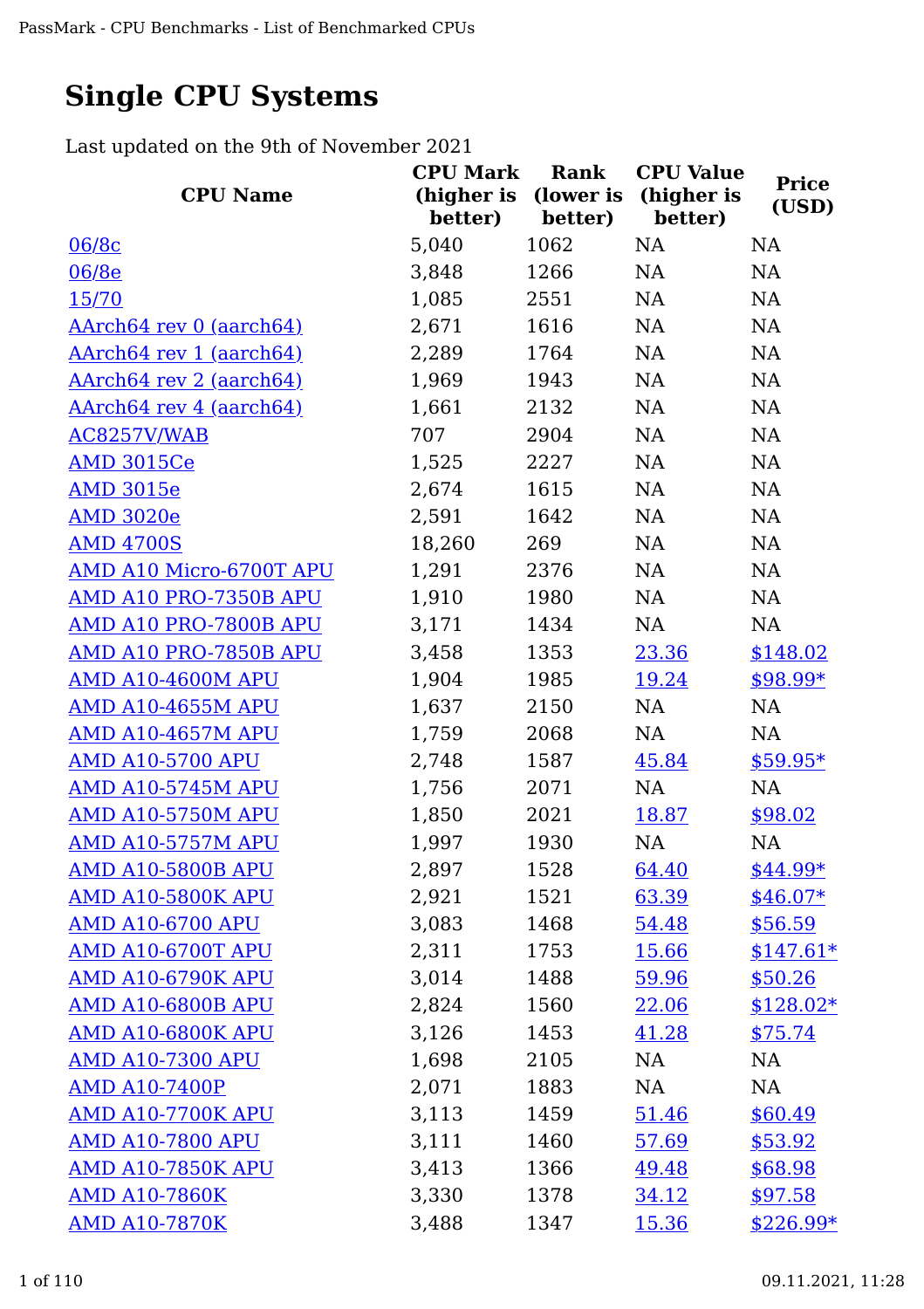| <b>CPU Name</b>         | <b>CPU Mark</b><br>(higher is<br>better) | <b>Rank</b><br>(lower is<br>better) | <b>CPU Value</b><br>(higher is<br>better) | <b>Price</b><br>(USD) |
|-------------------------|------------------------------------------|-------------------------------------|-------------------------------------------|-----------------------|
| <b>AMD A10-7890K</b>    | 3,541                                    | 1334                                | 21.37                                     | \$165.67              |
| <b>AMD A10-8700P</b>    | 2,210                                    | 1808                                | NA                                        | NA                    |
| <b>AMD A10-8750</b>     | 3,281                                    | 1395                                | NA                                        | <b>NA</b>             |
| <b>AMD A10-8850</b>     | 3,525                                    | 1338                                | NA                                        | <b>NA</b>             |
| <b>AMD A10-9600P</b>    | 2,236                                    | 1792                                | NA                                        | NA                    |
| <b>AMD A10-9620P</b>    | 2,503                                    | 1669                                | NA                                        | <b>NA</b>             |
| <b>AMD A10-9630P</b>    | 2,947                                    | 1511                                | NA                                        | <b>NA</b>             |
| <b>AMD A10-9700</b>     | 3,536                                    | 1335                                | 44.77                                     | \$78.99               |
| <b>AMD A10-9700E</b>    | 2,763                                    | 1579                                | <u>11.37</u>                              | $$243.00*$            |
| <b>AMD A12-9700P</b>    | 2,397                                    | 1710                                | NA                                        | NA                    |
| <b>AMD A12-9720P</b>    | 2,612                                    | 1637                                | NA                                        | NA                    |
| <b>AMD A12-9730P</b>    | 3,172                                    | 1433                                | NA                                        | NA                    |
| <b>AMD A12-9800</b>     | 3,175                                    | 1431                                | 26.91                                     | \$117.97              |
| <b>AMD A12-9800E</b>    | 3,438                                    | 1356                                | 8.32                                      | \$413.06              |
| AMD A4 Micro-6400T APU  | 1,004                                    | 2627                                | NA                                        | NA                    |
| AMD A4 PRO-3340B        | 1,706                                    | 2095                                | NA                                        | NA                    |
| AMD A4 PRO-7300B APU    | 1,481                                    | 2255                                | NA                                        | NA                    |
| AMD A4 PRO-7350B        | 1,024                                    | 2599                                | NA                                        | NA                    |
| <b>AMD A4-1200 APU</b>  | 445                                      | 3176                                | NA                                        | NA                    |
| <b>AMD A4-1250 APU</b>  | 428                                      | 3194                                | NA                                        | NA                    |
| <b>AMD A4-3300 APU</b>  | 961                                      | 2669                                | <u>17.48</u>                              | \$54.99               |
| AMD A4-3300M APU        | 676                                      | 2940                                | 22.54                                     | $$29.99*$             |
| <b>AMD A4-3305M APU</b> | 730                                      | 2888                                | 35.07                                     | $$20.81*$             |
| AMD A4-3310MX APU       | 785                                      | 2833                                | NA                                        | <b>NA</b>             |
| AMD A4-3320M APU        | 640                                      | 2975                                | 16.42                                     | \$39.00               |
| AMD A4-3330MX APU       | 681                                      | 2935                                | NA                                        | <b>NA</b>             |
| <b>AMD A4-3400 APU</b>  | 1,040                                    | 2589                                | 13.34                                     | \$77.95               |
| <b>AMD A4-3420 APU</b>  | 1,078                                    | 2557                                | <u>7.92</u>                               | $$136.00*$            |
| <b>AMD A4-4000 APU</b>  | 1,175                                    | 2468                                | 39.19                                     | \$29.99               |
| <b>AMD A4-4020 APU</b>  | 1,214                                    | 2439                                | 13.34                                     | $$91.00*$             |
| AMD A4-4300M APU        | 981                                      | 2649                                | 32.85                                     | $$29.86*$             |
| <b>AMD A4-4355M APU</b> | 795                                      | 2811                                | NA                                        | <b>NA</b>             |
| <b>AMD A4-5000 APU</b>  | 1,272                                    | 2388                                | NA                                        | NA                    |
| <b>AMD A4-5050 APU</b>  | 1,328                                    | 2348                                | NA                                        | NA                    |
| <b>AMD A4-5100 APU</b>  | 1,346                                    | 2331                                | NA                                        | NA                    |
| AMD A4-5150M APU        | 1,129                                    | 2514                                | NA                                        | <b>NA</b>             |
| <b>AMD A4-5300 APU</b>  | 1,329                                    | 2347                                | 49.32                                     | $$26.95*$             |
| AMD A4-5300B APU        | 1,255                                    | 2409                                | 48.34                                     | $$25.95*$             |
| <b>AMD A4-6210 APU</b>  | 1,452                                    | 2265                                | NA                                        | NA                    |
| <u>AMD A4-6250J APU</u> | 1,685                                    | 2117                                | NA                                        | NA                    |
| <b>AMD A4-6300 APU</b>  | 1,407                                    | 2298                                | 56.31                                     | \$24.99               |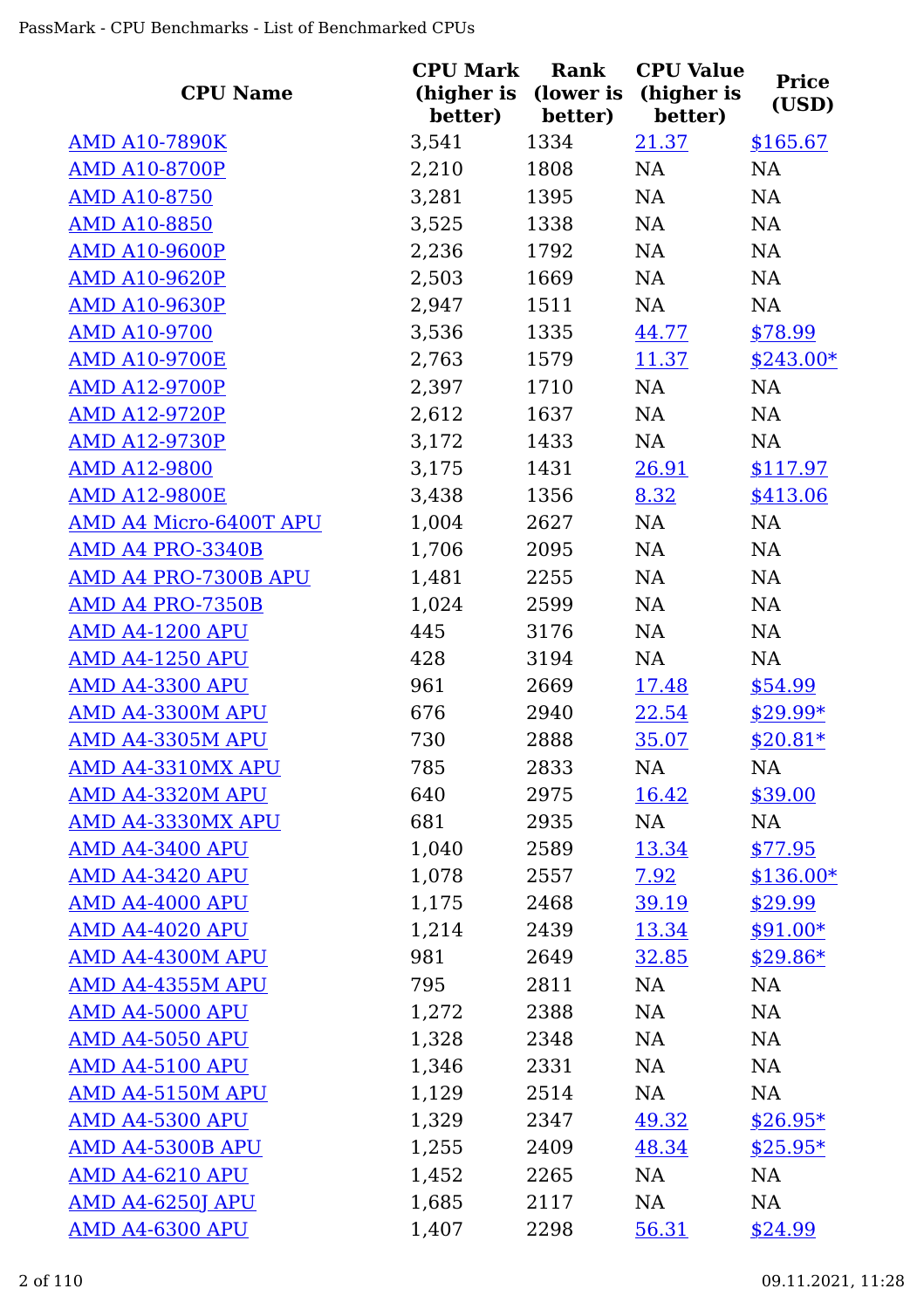| <b>CPU Name</b>         | <b>CPU Mark</b><br>(higher is | Rank<br>(lower is | <b>CPU Value</b><br>(higher is | <b>Price</b> |
|-------------------------|-------------------------------|-------------------|--------------------------------|--------------|
|                         | better)                       | better)           | better)                        | (USD)        |
| AMD A4-6300B APU        | 1,328                         | 2349              | 47.51                          | $$27.95*$    |
| <b>AMD A4-6320 APU</b>  | 1,563                         | 2201              | 22.34                          | $$69.99*$    |
| <b>AMD A4-7210 APU</b>  | 1,660                         | 2133              | NA                             | NA           |
| <b>AMD A4-7300 APU</b>  | 1,496                         | 2248              | 18.70                          | \$79.99      |
| <b>AMD A4-9120</b>      | 1,257                         | 2406              | NA                             | NA           |
| <b>AMD A4-9120C</b>     | 815                           | 2795              | NA                             | NA           |
| <b>AMD A4-9120e</b>     | 909                           | 2716              | NA                             | NA           |
| <b>AMD A4-9125</b>      | 1,211                         | 2441              | NA                             | NA           |
| AMD A6 Micro-6500T APU  | 1,146                         | 2499              | NA                             | NA           |
| AMD A6 PRO-7050B APU    | 1,015                         | 2612              | NA                             | NA           |
| AMD A6 PRO-7400B        | 1,598                         | 2183              | NA                             | NA           |
| <b>AMD A6-1450 APU</b>  | 1,077                         | 2558              | NA                             | NA           |
| AMD A6-3400M APU        | 1,173                         | 2472              | 47.98                          | $$24.45*$    |
| AMD A6-3410MX APU       | 1,152                         | 2494              | 288.73                         | $$3.99*$     |
| AMD A6-3420M APU        | 1,268                         | 2392              | NA                             | NA           |
| AMD A6-3430MX APU       | 1,448                         | 2269              | NA                             | NA           |
| <b>AMD A6-3500 APU</b>  | 1,382                         | 2319              | 18.44                          | \$74.93      |
| <b>AMD A6-3600 APU</b>  | 1,636                         | 2151              | 65.56                          | $$24.95*$    |
| <b>AMD A6-3620 APU</b>  | 1,754                         | 2076              | 78.00                          | $$22.49*$    |
| <b>AMD A6-3650 APU</b>  | 1,978                         | 1941              | 15.46                          | $$128.00*$   |
| <b>AMD A6-3670 APU</b>  | 2,040                         | 1903              | <u>11.55</u>                   | $$176.59*$   |
| AMD A6-4400M APU        | 997                           | 2632              | 36.93                          | $$27.00*$    |
| AMD A6-4455M APU        | 795                           | 2813              | NA                             | NA           |
| <b>AMD A6-5200 APU</b>  | 1,625                         | 2160              | NA                             | NA           |
| AMD A6-5345M APU        | 1,122                         | 2518              | NA                             | NA           |
| AMD A6-5350M APU        | 1,131                         | 2513              | 34.16                          | \$33.12      |
| AMD A6-5357M APU        | 1,260                         | 2402              | NA                             | NA           |
| AMD A6-5400B APU        | 1,428                         | 2285              | 49.36                          | $$28.94*$    |
| AMD A6-5400K APU        | 1,246                         | 2412              | 23.95                          | \$52.02      |
| <b>AMD A6-6310 APU</b>  | 1,665                         | 2129              | NA                             | NA           |
| AMD A6-6400B APU        | 1,616                         | 2168              | NA                             | NA           |
| AMD A6-6400K APU        | 1,432                         | 2281              | 28.09                          | \$50.99      |
| <u>AMD A6-6420B APU</u> | 1,550                         | 2209              | NA                             | NA           |
| AMD A6-6420K APU        | 1,538                         | 2217              | 10.26                          | $$149.99*$   |
| <b>AMD A6-7000</b>      | 1,010                         | 2621              | NA                             | NA           |
| <b>AMD A6-7310 APU</b>  | 1,738                         | 2083              | NA                             | NA           |
| AMD A6-7400K APU        | 1,592                         | 2187              | 25.60                          | \$62.16      |
| <b>AMD A6-7470K</b>     | 1,799                         | 2046              | 14.99                          | $$120.00*$   |
| <b>AMD A6-7480</b>      | 1,936                         | 1962              | 44.01                          | $$43.99*$    |
| <b>AMD A6-8500P</b>     | 1,453                         | 2264              | NA                             | NA           |
| <b>AMD A6-8550</b>      | 1,604                         | 2176              | <b>NA</b>                      | <b>NA</b>    |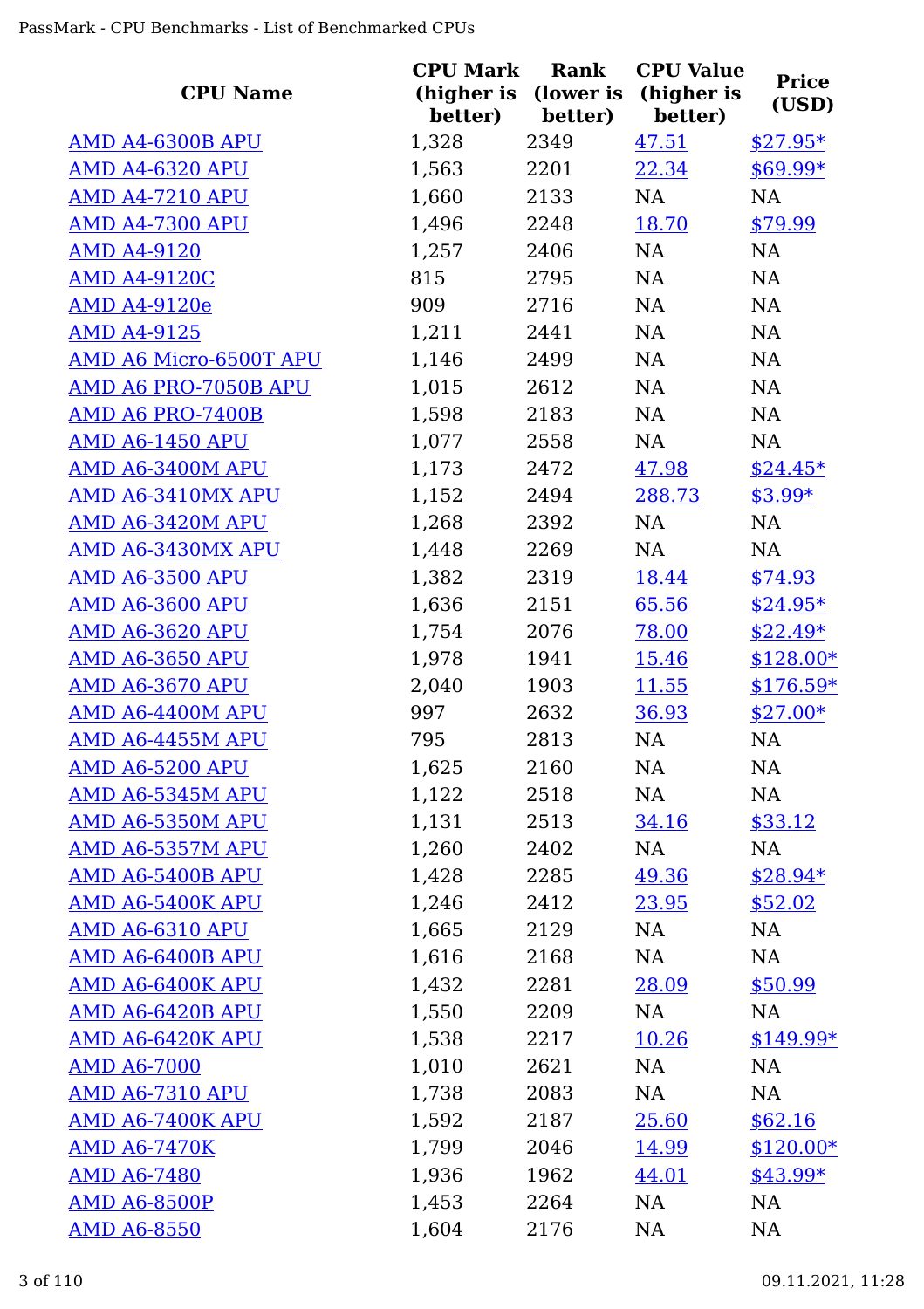| <b>CPU Name</b>         | <b>CPU Mark</b><br>better) | Rank<br>(higher is (lower is<br>better) | <b>CPU Value</b><br>(higher is<br>better) | <b>Price</b><br>(USD) |
|-------------------------|----------------------------|-----------------------------------------|-------------------------------------------|-----------------------|
| <b>AMD A6-9200</b>      | 1,062                      | 2572                                    | <b>NA</b>                                 | <b>NA</b>             |
| <b>AMD A6-9210</b>      | 1,177                      | 2467                                    | NA                                        | NA                    |
| <b>AMD A6-9220</b>      | 1,265                      | 2394                                    | NA                                        | <b>NA</b>             |
| <b>AMD A6-9220C</b>     | 1,163                      | 2483                                    | <b>NA</b>                                 | <b>NA</b>             |
| AMD A6-9220e            | 957                        | 2672                                    | <b>NA</b>                                 | NA                    |
| <b>AMD A6-9225</b>      | 1,335                      | 2340                                    | NA                                        | <b>NA</b>             |
| <b>AMD A6-9230</b>      | 1,279                      | 2380                                    | NA                                        | <b>NA</b>             |
| <b>AMD A6-9400</b>      | 2,717                      | 1596                                    | NA                                        | NA                    |
| <b>AMD A6-9500</b>      | 1,878                      | 2003                                    | 35.50                                     | \$52.90               |
| <b>AMD A6-9500E</b>     | 1,841                      | 2028                                    | 24.72                                     | \$74.45               |
| AMD A8 PRO-7150B APU    | 1,534                      | 2221                                    | NA                                        | NA                    |
| AMD A8 PRO-7600B APU    | 2,753                      | 1585                                    | NA                                        | NA                    |
| AMD A8-3500M APU        | 1,232                      | 2426                                    | 20.56                                     | \$59.95               |
| AMD A8-3510MX APU       | 1,483                      | 2253                                    | 19.24                                     | $$77.11*$             |
| AMD A8-3520M APU        | 1,395                      | 2308                                    | 25.37                                     | $$55.00*$             |
| AMD A8-3530MX APU       | 1,521                      | 2231                                    | NA                                        | NA                    |
| AMD A8-3550MX APU       | 1,579                      | 2197                                    | NA                                        | NA                    |
| <b>AMD A8-3800 APU</b>  | 1,939                      | 1960                                    | <u>17.64</u>                              | $$109.95*$            |
| <b>AMD A8-3820 APU</b>  | 2,019                      | 1914                                    | 44.91                                     | $$44.95*$             |
| <b>AMD A8-3850 APU</b>  | 2,147                      | 1841                                    | <u>16.55</u>                              | $$129.68*$            |
| AMD A8-3870K APU        | 2,345                      | 1739                                    | 34.46                                     | \$68.04               |
| AMD A8-4500M APU        | 1,654                      | 2137                                    | 23.64                                     | $$69.95*$             |
| AMD A8-4555M APU        | 1,296                      | 2373                                    | NA                                        | <b>NA</b>             |
| <b>AMD A8-5500 APU</b>  | 2,581                      | 1646                                    | 43.79                                     | $$58.95*$             |
| AMD A8-5500B APU        | 2,663                      | 1618                                    | 54.31                                     | $$49.04*$             |
| AMD A8-5545M APU        | 1,536                      | 2220                                    | NA                                        | NA                    |
| AMD A8-5550M APU        | 1,850                      | 2020                                    | NA                                        | NA                    |
| AMD A8-5557M APU        | 1,719                      | 2091                                    | NA                                        | NA                    |
| AMD A8-5600K APU        | 2,765                      | 1576                                    | <u>39.52</u>                              | \$69.95               |
| <b>AMD A8-6410 APU</b>  | 1,765                      | 2065                                    | NA                                        | NA                    |
| <b>AMD A8-6500 APU</b>  | 2,799                      | 1565                                    | 63.09                                     | \$44.36               |
| AMD A8-6500B APU        | 2,857                      | 1546                                    | 57.19                                     | $$49.95*$             |
| <b>AMD A8-6500T APU</b> | 1,816                      | 2041                                    | 30.29                                     | $$59.95*$             |
| AMD A8-6600K APU        | 2,955                      | 1507                                    | 73.44                                     | \$40.23               |
| <b>AMD A8-7050</b>      | 1,129                      | 2515                                    | NA                                        | NA                    |
| <b>AMD A8-7100 APU</b>  | 1,647                      | 2142                                    | NA                                        | NA                    |
| <b>AMD A8-7200P</b>     | 2,135                      | 1850                                    | NA                                        | NA                    |
| <b>AMD A8-7410 APU</b>  | 1,810                      | 2044                                    | NA                                        | NA                    |
| <b>AMD A8-7500</b>      | 3,878                      | 1260                                    | NA                                        | NA                    |
| <b>AMD A8-7600 APU</b>  | 3,200                      | 1425                                    | <u>52.47</u>                              | $$60.99*$             |
| <b>AMD A8-7650K</b>     | 2,963                      | 1505                                    | 46.61                                     | \$63.57               |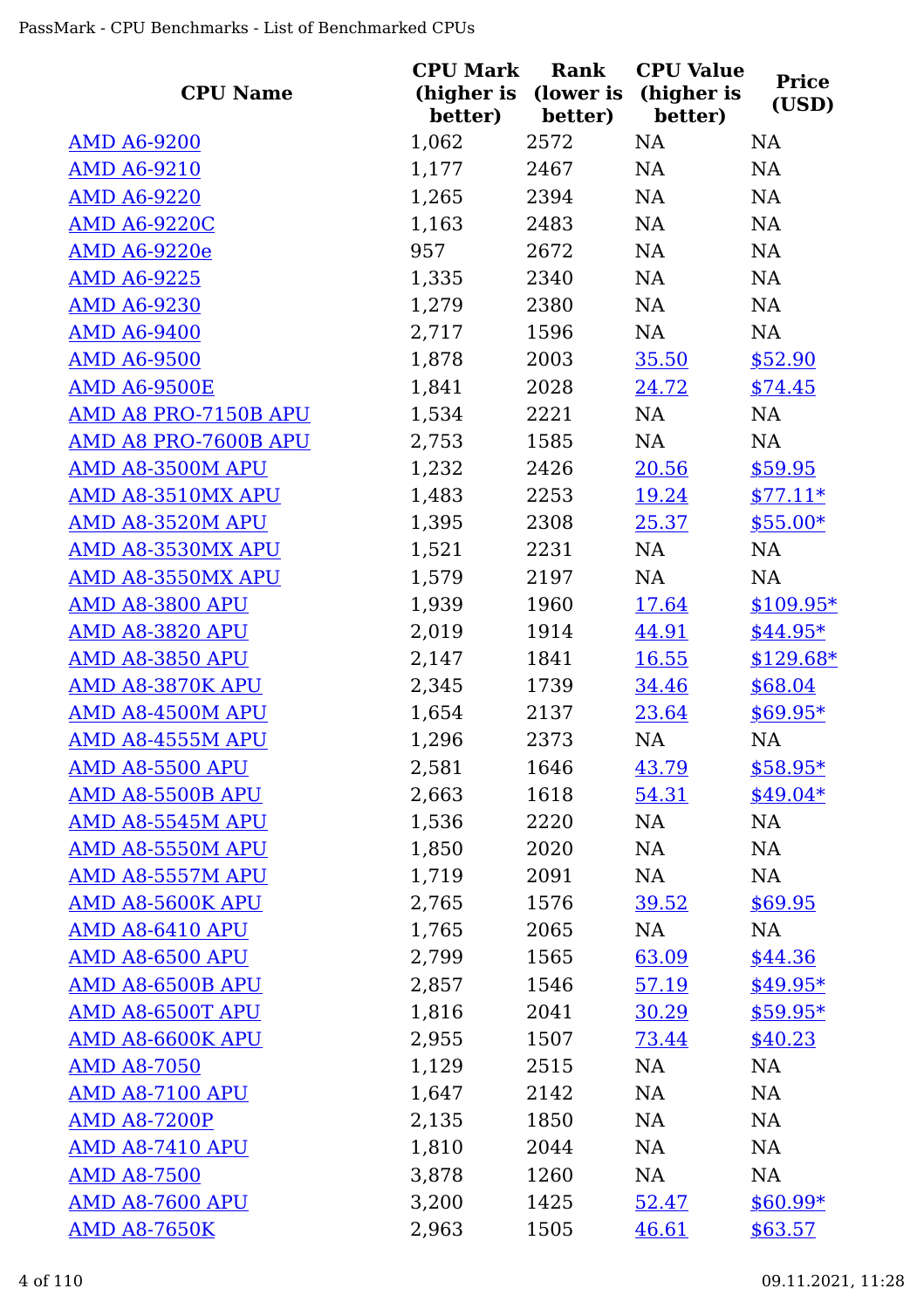| <b>CPU Name</b>                  | <b>CPU Mark</b><br>(higher is | Rank<br>(lower is | <b>CPU Value</b><br>(higher is | <b>Price</b> |
|----------------------------------|-------------------------------|-------------------|--------------------------------|--------------|
|                                  | better)                       | better)           | better)                        | (USD)        |
| <b>AMD A8-7670K</b>              | 3,187                         | 1428              | 35.85                          | \$88.90      |
| <b>AMD A8-7680</b>               | 3,571                         | 1330              | 71.30                          | $$50.08*$    |
| <b>AMD A8-8600P</b>              | 2,231                         | 1797              | NA                             | NA           |
| <b>AMD A8-8650</b>               | 2,774                         | 1573              | NA                             | <b>NA</b>    |
| <b>AMD A8-9600</b>               | 3,274                         | 1399              | 39.76                          | \$82.35      |
| <b>AMD A9-9400</b>               | 1,380                         | 2320              | NA                             | <b>NA</b>    |
| <b>AMD A9-9410</b>               | 1,525                         | 2228              | NA                             | NA           |
| <b>AMD A9-9420</b>               | 1,530                         | 2223              | NA                             | NA           |
| <b>AMD A9-9420e</b>              | 1,139                         | 2504              | NA                             | NA           |
| <b>AMD A9-9425</b>               | 1,550                         | 2208              | NA                             | NA           |
| <b>AMD A9-9430</b>               | 1,678                         | 2122              | NA                             | NA           |
| <b>AMD A9-9820</b>               | 3,662                         | 1309              | NA                             | NA           |
| AMD Athlon 1500+                 | 191                           | 3501              | NA                             | <b>NA</b>    |
| <b>AMD Athlon 1640B</b>          | 412                           | 3205              | 8.23                           | $$50.00*$    |
| <b>AMD Athlon 200GE</b>          | 4,163                         | 1205              | 33.60                          | $$123.89*$   |
| <b>AMD Athlon 220GE</b>          | 4,538                         | 1137              | 36.42                          | \$124.62     |
| <b>AMD Athlon 240GE</b>          | 4,538                         | 1138              | 32.88                          | $$138.00*$   |
| <b>AMD Athlon 2650e</b>          | 274                           | 3381              | 14.43                          | $$19.00*$    |
| AMD Athlon 2800+                 | 291                           | 3356              | 2.65                           | $$109.95*$   |
| <b>AMD Athlon 2850e</b>          | 333                           | 3303              | NA                             | NA           |
| <b>AMD Athlon 3000G</b>          | 4,463                         | 1156              | 81.16                          | $$54.99*$    |
| <b>AMD Athlon 300GE</b>          | 4,609                         | 1125              | NA                             | NA           |
| <b>AMD Athlon 300U</b>           | 4,006                         | 1243              | NA                             | <b>NA</b>    |
| <b>AMD Athlon 320GE</b>          | 4,370                         | 1171              | NA                             | <b>NA</b>    |
| <b>AMD Athlon 5000 Dual-Core</b> | 835                           | 2777              | 7.59                           | \$109.95     |
| <b>AMD Athlon 5150 APU</b>       | 1,400                         | 2307              | <u>14.16</u>                   | $$98.86*$    |
| <b>AMD Athlon 5200 Dual-Core</b> | 734                           | 2884              | 5.64                           | \$129.95     |
| <b>AMD Athlon 5350 APU</b>       | 1,768                         | 2062              | 11.79                          | \$149.99     |
| AMD Athlon 5370 APU              | 1,857                         | 2014              | 3.10                           | $$598.68*$   |
| AMD Athlon 64 2000+              | 154                           | 3554              | NA                             | NA           |
| AMD Athlon 64 2600+              | 243                           | 3425              | NA                             | <b>NA</b>    |
| AMD Athlon 64 2800+              | 295                           | 3345              | 2.95                           | $$99.99*$    |
| AMD Athlon 64 3000+              | 303                           | 3333              | <u>15.13</u>                   | $$20.00*$    |
| <b>AMD Athlon 64 3100+</b>       | 484                           | 3134              | NA                             | NA           |
| <b>AMD Athlon 64 3200+</b>       | 340                           | 3286              | 2.27                           | $$149.95*$   |
| AMD Athlon 64 3300+              | 375                           | 3245              | NA                             | NA           |
| AMD Athlon 64 3400+              | 375                           | 3244              | 3.75                           | $$99.95*$    |
| <b>AMD Athlon 64 3500+</b>       | 366                           | 3255              | 4.58                           | $$79.95*$    |
| AMD Athlon 64 3700+              | 394                           | 3227              | 4.38                           | $$89.95*$    |
| AMD Athlon 64 3800+              | 292                           | 3351              | 2.23                           | $$131.01*$   |
| AMD Athlon 64 4000+              | 321                           | 3312              | 3.22                           | $$99.95*$    |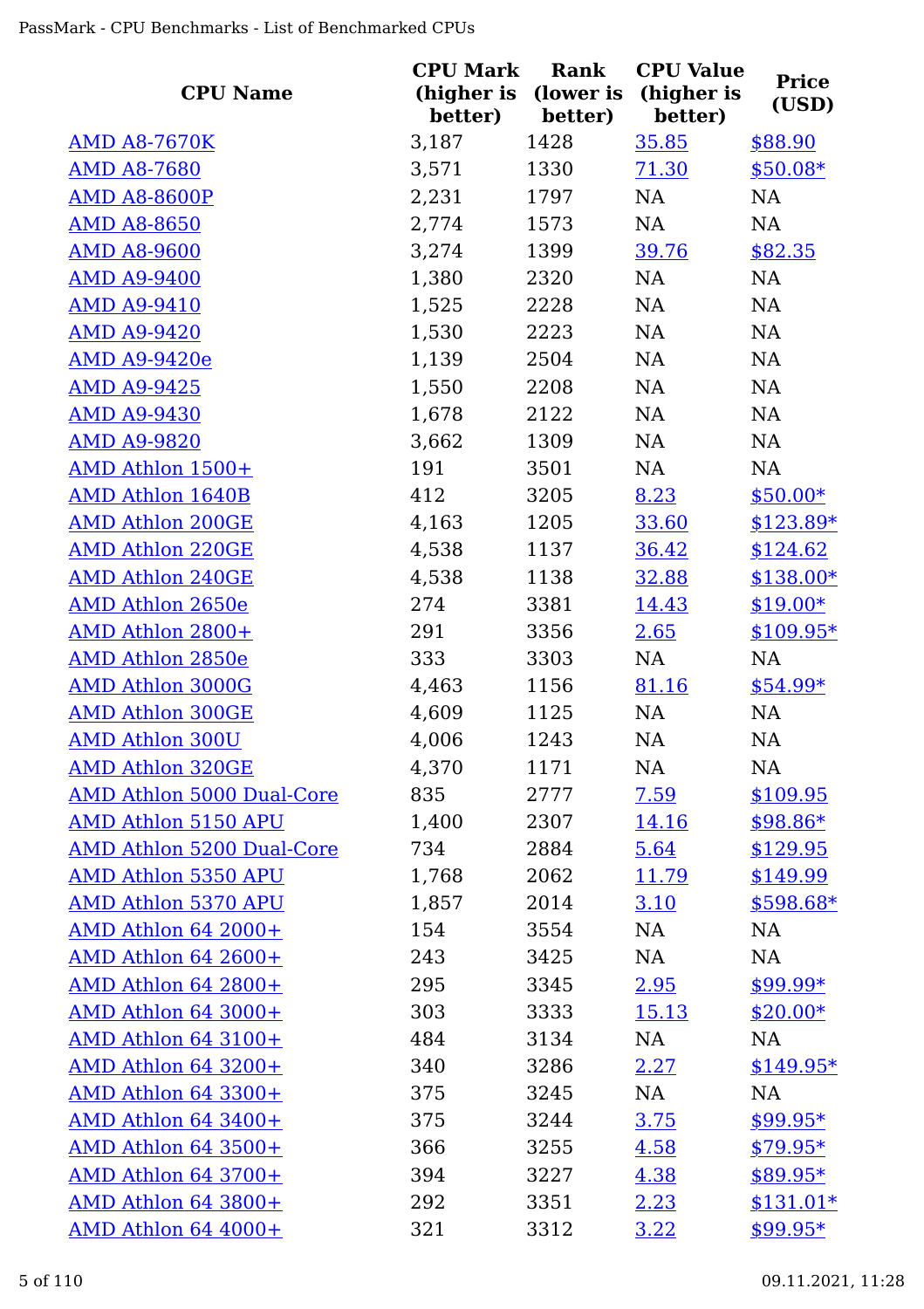| <b>CPU Name</b>                                     | <b>CPU Mark</b><br>(higher is<br>better) | Rank<br>(lower is<br>better) | <b>CPU Value</b><br>(higher is<br>better) | <b>Price</b><br>(USD) |
|-----------------------------------------------------|------------------------------------------|------------------------------|-------------------------------------------|-----------------------|
| AMD Athlon 64 FX-55                                 | 404                                      | 3213                         | 6.22                                      | $$65.00*$             |
| AMD Athlon 64 FX-57                                 | 517                                      | 3098                         | <b>NA</b>                                 | <b>NA</b>             |
| AMD Athlon 64 FX-59                                 | 465                                      | 3155                         | <b>NA</b>                                 | <b>NA</b>             |
| AMD Athlon 64 FX-60 Dual Core                       | 709                                      | 2900                         | <b>NA</b>                                 | <b>NA</b>             |
| AMD Athlon 64 FX-62 Dual Core                       | 943                                      | 2680                         | <b>NA</b>                                 | <b>NA</b>             |
| AMD Athlon 64 FX-74                                 | 972                                      | 2655                         | 1.95                                      | \$499.50*             |
| AMD Athlon 64 X2 3800+                              | 566                                      | 3056                         | <b>NA</b>                                 | <b>NA</b>             |
| <b>AMD Athlon 64 X2 Dual Core</b><br>$3400+$        | 531                                      | 3083                         | <b>NA</b>                                 | <b>NA</b>             |
| AMD Athlon 64 X2 Dual Core<br>$3600+$               | 596                                      | 3017                         | 8.73                                      | $$68.25*$             |
| <b>AMD Athlon 64 X2 Dual Core</b><br>3800+          | 623                                      | 2995                         | <b>NA</b>                                 | <b>NA</b>             |
| <b>AMD Athlon 64 X2 Dual Core</b><br>$4000+$        | 647                                      | 2968                         | NA                                        | <b>NA</b>             |
| <b>AMD Athlon 64 X2 Dual Core</b><br>$4200+$        | 662                                      | 2959                         | 6.02                                      | $$109.95*$            |
| <b>AMD Athlon 64 X2 Dual Core</b><br>$4400+$        | 668                                      | 2948                         | 2.24                                      | \$298.95*             |
| <b>AMD Athlon 64 X2 Dual Core</b><br>$4600+$        | 704                                      | 2909                         | 2.01                                      | $$349.95*$            |
| <b>AMD Athlon 64 X2 Dual Core</b><br>$4800+$        | 704                                      | 2911                         | 4.69                                      | $$149.95*$            |
| <b>AMD Athlon 64 X2 Dual Core</b><br>$5000+$        | 764                                      | 2852                         | 2.30                                      | \$331.49*             |
| <b>AMD Athlon 64 X2 Dual Core</b><br>$5200+$        | 793                                      | 2819                         | 13.22                                     | $$60.00*$             |
| AMD Athlon 64 X2 Dual Core<br>$5400+$               | 876                                      | 2740                         | 16.52                                     | $$52.99*$             |
| AMD Athlon 64 X2 Dual Core<br>$5600+$               | 883                                      | 2732                         | 8.24                                      | $$107.21*$            |
| <b>AMD Athlon 64 X2 Dual Core</b><br>$5800+$        | 797                                      | 2809                         | 26.60                                     | $$29.95*$             |
| AMD Athlon 64 X2 Dual Core<br>$6000+$               | 921                                      | 2703                         | 23.92                                     | $$38.50*$             |
| AMD Athlon 64 X2 Dual Core<br>$6400+$               | 967                                      | 2659                         | 3.87                                      | $$249.95*$            |
| <b>AMD Athlon 64 X2 Dual Core</b><br><b>BE-2300</b> | 594                                      | 3021                         | <b>NA</b>                                 | <b>NA</b>             |
| AMD Athlon 64 X2 Dual Core<br><b>BE-2350</b>        | 573                                      | 3049                         | <b>NA</b>                                 | <b>NA</b>             |
| AMD Athlon 64 X2 Dual Core<br><b>TK-53</b>          | 463                                      | 3159                         | <u>1.57</u>                               | $$295.11*$            |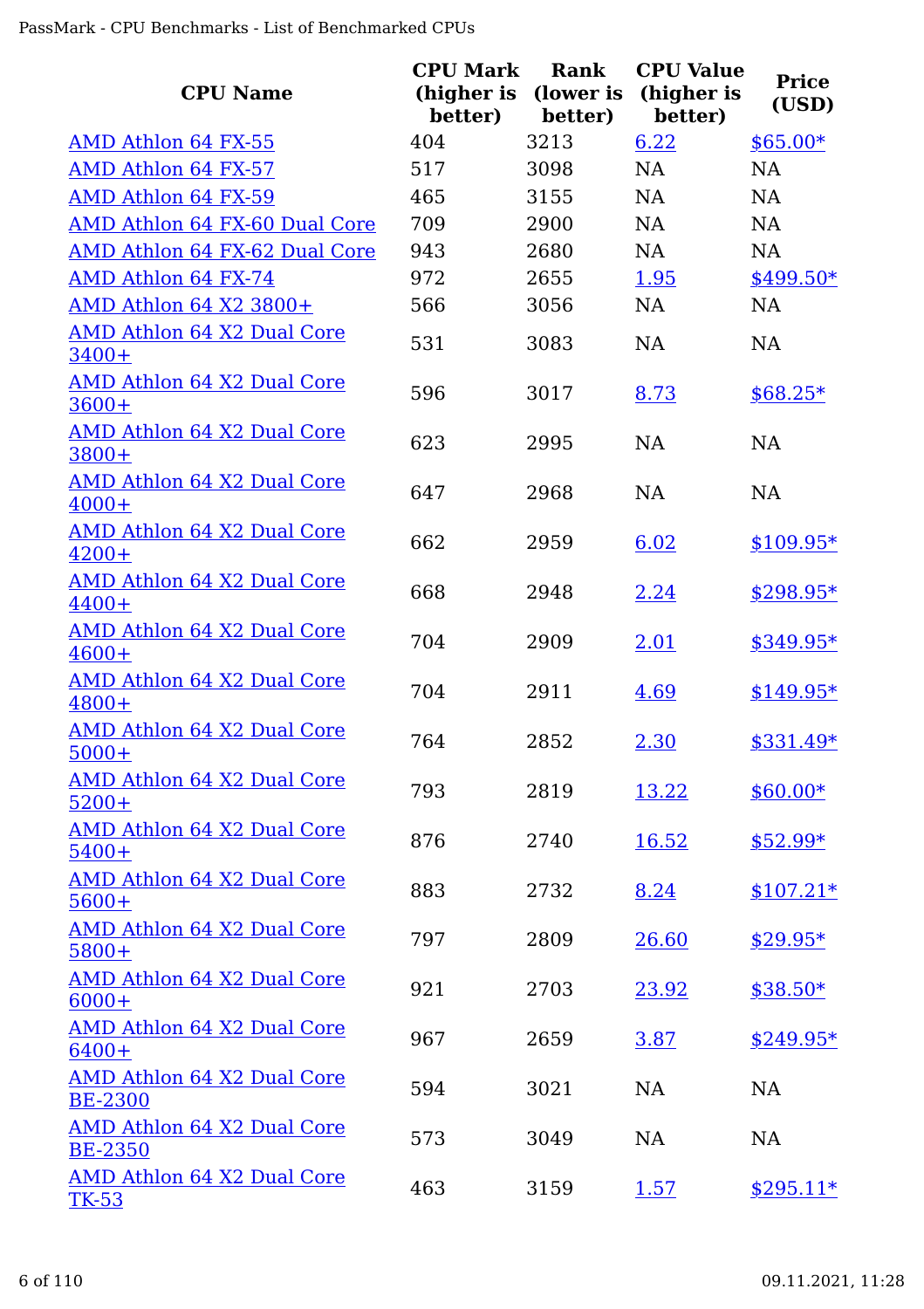| <b>CPU Name</b>                            | <b>CPU Mark</b><br>(higher is<br>better) | Rank<br>(lower is<br>better) | <b>CPU Value</b><br>(higher is<br>better) | <b>Price</b><br>(USD) |
|--------------------------------------------|------------------------------------------|------------------------------|-------------------------------------------|-----------------------|
| AMD Athlon 64 X2 Dual Core<br><b>TK-55</b> | 463                                      | 3160                         | 8.02                                      | $$57.74*$             |
| AMD Athlon 64 X2 Dual-Core<br>TK-42        | 577                                      | 3042                         | <b>NA</b>                                 | <b>NA</b>             |
| AMD Athlon 64 X2 Dual-Core<br>TK-53        | 502                                      | 3114                         | <b>NA</b>                                 | <b>NA</b>             |
| AMD Athlon 64 X2 Dual-Core<br><b>TK-55</b> | 525                                      | 3092                         | 7.21                                      | $$72.74*$             |
| AMD Athlon 64 X2 Dual-Core<br>$TK-57$      | 620                                      | 2998                         | <b>NA</b>                                 | <b>NA</b>             |
| AMD Athlon 64 X2 QL-60                     | 465                                      | 3154                         | <b>NA</b>                                 | <b>NA</b>             |
| AMD Athlon 64 X2 QL-62                     | 522                                      | 3094                         | <b>NA</b>                                 | <b>NA</b>             |
| AMD Athlon 64 X2 QL-64                     | 628                                      | 2986                         | <b>NA</b>                                 | <b>NA</b>             |
| AMD Athlon 64 X2 QL-65                     | 609                                      | 3008                         | 27.69                                     | $$22.00*$             |
| AMD Athlon 64 X2 QL-66                     | 641                                      | 2974                         | <b>NA</b>                                 | <b>NA</b>             |
| AMD Athlon 64 X2 QL-67                     | 582                                      | 3035                         | <b>NA</b>                                 | <b>NA</b>             |
| AMD Athlon 64 X2 TK-57                     | 607                                      | 3009                         | NA                                        | NA                    |
| AMD Athlon 7450 Dual-Core                  | 789                                      | 2830                         | <b>NA</b>                                 | <b>NA</b>             |
| <b>AMD Athlon 7550 Dual-Core</b>           | 859                                      | 2751                         | 57.47                                     | $$14.95*$             |
| AMD Athlon 7750 Dual-Core                  | 940                                      | 2686                         | 11.75                                     | \$79.99               |
| <b>AMD Athlon 7850 Dual-Core</b>           | 1,037                                    | 2591                         | 10.37                                     | \$99.99               |
| AMD Athlon Dual Core 4050e                 | 559                                      | 3066                         | NA                                        | NA                    |
| <b>AMD Athlon Dual Core 4450B</b>          | 643                                      | 2972                         | 20.73                                     | $$31.00*$             |
| <b>AMD Athlon Dual Core 4450e</b>          | 721                                      | 2894                         | 49.82                                     | $$14.48*$             |
| <b>AMD Athlon Dual Core 4850B</b>          | 727                                      | 2890                         | NA.                                       | NA                    |
| <b>AMD Athlon Dual Core 4850e</b>          | 735                                      | 2881                         | 18.85                                     | $$39.00*$             |
| <b>AMD Athlon Dual Core 5000B</b>          | 835                                      | 2778                         | 8.79                                      | $$95.00*$             |
| AMD Athlon Dual Core 5050e                 | 811                                      | 2798                         | 13.51                                     | $$60.00*$             |
| <b>AMD Athlon Dual Core 5200B</b>          | 796                                      | 2810                         | NA                                        | NA                    |
| <b>AMD Athlon Dual Core 5400B</b>          | 826                                      | 2781                         | NA                                        | NA                    |
| <b>AMD Athlon Dual Core 5600B</b>          | 737                                      | 2878                         | <b>NA</b>                                 | NA                    |
| <b>AMD Athlon Gold 3150U</b>               | 4,080                                    | 1224                         | <b>NA</b>                                 | NA                    |
| AMD Athlon Gold PRO 3150G                  | 7,702                                    | 716                          | NA                                        | NA                    |
| AMD Athlon Gold PRO 3150GE                 | 7,212                                    | 770                          | NA                                        | NA                    |
| <b>AMD Athlon II 160u</b>                  | 358                                      | 3266                         | 11.93                                     | $$29.99*$             |
| <b>AMD Athlon II 170u</b>                  | 357                                      | 3268                         | 14.86                                     | $$24.00*$             |
| <b>AMD Athlon II Dual-Core M300</b>        | 610                                      | 3007                         | NA                                        | NA                    |
| <b>AMD Athlon II Dual-Core M320</b>        | 679                                      | 2938                         | 22.62                                     | $$30.00*$             |
| <b>AMD Athlon II Dual-Core M340</b>        | 676                                      | 2939                         | NA                                        | NA                    |
| AMD Athlon II N330 Dual-Core               | 665                                      | 2954                         | <b>NA</b>                                 | NA                    |
| <b>AMD Athlon II N350 Dual-Core</b>        | 767                                      | 2849                         | NA                                        | <b>NA</b>             |
| <b>AMD Athlon II N370 Dual-Core</b>        | 899                                      | 2724                         | <b>NA</b>                                 | <b>NA</b>             |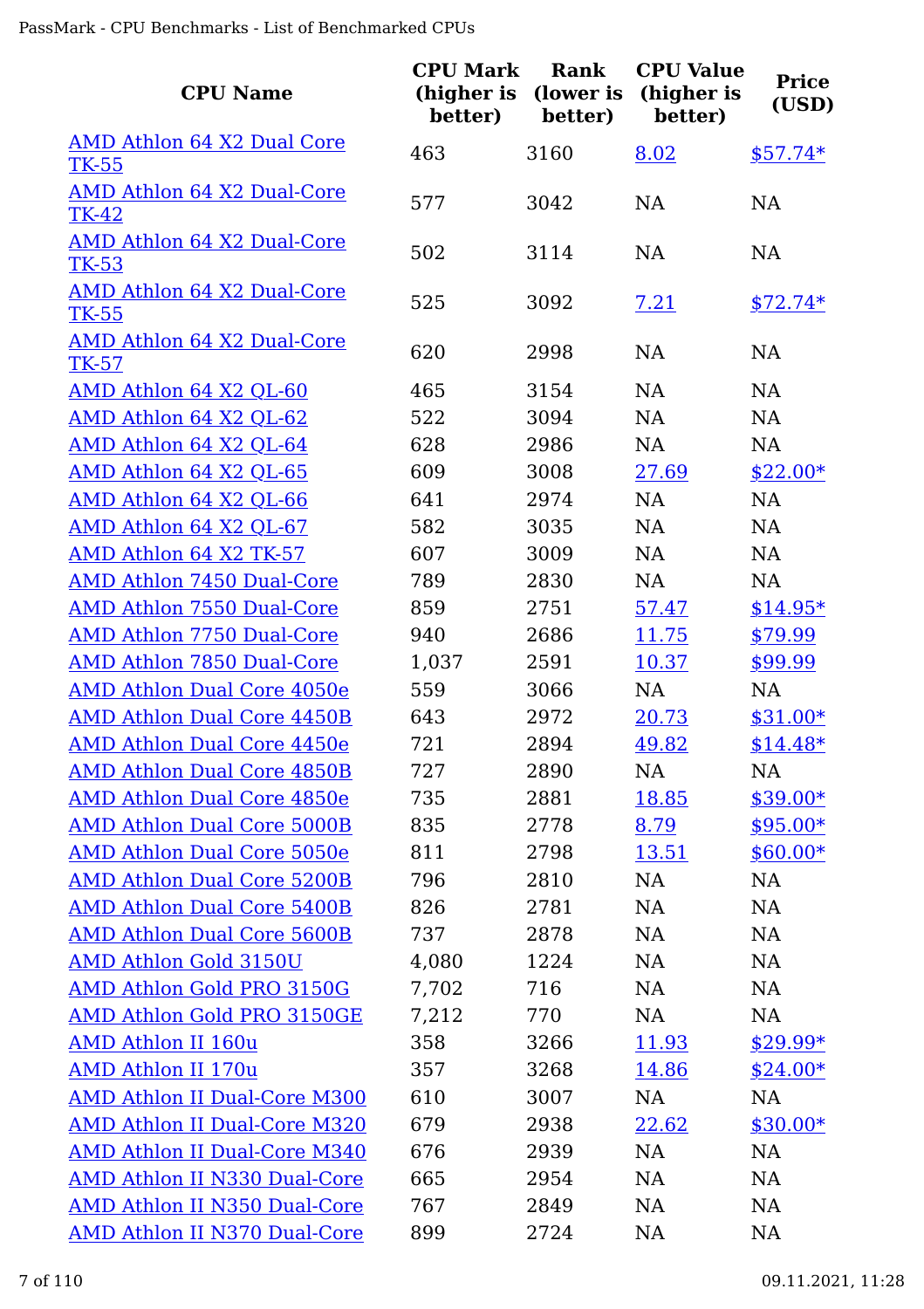| <b>CPU Name</b>                             | <b>CPU Mark</b><br>(higher is<br>better) | Rank<br>(lower is<br>better) | <b>CPU Value</b><br>(higher is<br>better) | <b>Price</b><br>(USD) |
|---------------------------------------------|------------------------------------------|------------------------------|-------------------------------------------|-----------------------|
| <b>AMD Athlon II Neo K125</b>               | 302                                      | 3336                         | <b>NA</b>                                 | <b>NA</b>             |
| <b>AMD Athlon II Neo K145</b>               | 298                                      | 3342                         | NA                                        | <b>NA</b>             |
| AMD Athlon II Neo K325 Dual-                | 387                                      | 3234                         | 14.89                                     | $$25.99*$             |
| Core                                        |                                          |                              |                                           |                       |
| AMD Athlon II Neo K345 Dual-<br>Core        | 527                                      | 3090                         | <b>NA</b>                                 | <b>NA</b>             |
| AMD Athlon II Neo N36L Dual-<br><u>Core</u> | 446                                      | 3175                         | <b>NA</b>                                 | <b>NA</b>             |
| AMD Athlon II P320 Dual-Core                | 672                                      | 2943                         | 33.70                                     | \$19.95               |
| AMD Athlon II P340 Dual-Core                | 685                                      | 2929                         | 17.14                                     | $$39.95*$             |
| <b>AMD Athlon II P360 Dual-Core</b>         | 711                                      | 2899                         | 35.65                                     | $$19.95*$             |
| AMD Athlon II X2 210e                       | 1,105                                    | 2532                         | 38.79                                     | $$28.49*$             |
| <b>AMD Athlon II X2 215</b>                 | 942                                      | 2682                         | 32.50                                     | $$28.97*$             |
| <b>AMD Athlon II X2 220</b>                 | 1,006                                    | 2625                         | 71.86                                     | $$14.00*$             |
| AMD Athlon II X2 235e                       | 1,049                                    | 2584                         | 10.75                                     | $$97.50*$             |
| AMD Athlon II X2 240                        | 918                                      | 2706                         | 36.80                                     | \$24.95               |
| AMD Athlon II X2 240e                       | 962                                      | 2665                         | 25.39                                     | $$37.89*$             |
| AMD Athlon II X2 245                        | 1,051                                    | 2583                         | 17.51                                     | \$59.99               |
| AMD Athlon II X2 245e                       | 1,075                                    | 2559                         | 53.77                                     | $$19.99*$             |
| AMD Athlon II X2 250                        | 1,070                                    | 2562                         | 27.47                                     | \$38.95               |
| AMD Athlon II X2 250e                       | 1,046                                    | 2585                         | 13.64                                     | $$76.73*$             |
| AMD Athlon II X2 250u                       | 604                                      | 3011                         | 24.22                                     | $$24.95*$             |
| AMD Athlon II X2 255                        | 1,148                                    | 2497                         | 38.27                                     | \$29.99               |
| <u>AMD Athlon II X2 260</u>                 | 1,090                                    | 2542                         | <u>24.26</u>                              | \$44.95               |
| AMD Athlon II X2 260u                       | 663                                      | 2956                         | 7.94                                      | $$83.44*$             |
| AMD Athlon II X2 265                        | 1,233                                    | 2425                         | <u>79.56</u>                              | \$15.50               |
| AMD Athlon II X2 270                        | 1,226                                    | 2433                         | 61.31                                     | $$19.99*$             |
| AMD Athlon II X2 270u                       | 675                                      | 2941                         | 9.98                                      | $$67.67*$             |
| <b>AMD Athlon II X2 280</b>                 | 1,355                                    | 2329                         | 17.62                                     | $$76.89*$             |
| AMD Athlon II X2 4300e                      | 990                                      | 2639                         | NA                                        | NA                    |
| AMD Athlon II X2 4400e                      | 1,059                                    | 2576                         | NA                                        | NA                    |
| AMD Athlon II X2 4450e                      | 867                                      | 2746                         | NA                                        | NA                    |
| AMD Athlon II X2 B22                        | 1,017                                    | 2608                         | 39.18                                     | $$25.95*$             |
| AMD Athlon II X2 B24                        | 1,073                                    | 2560                         | 44.53                                     | \$24.10               |
| AMD Athlon II X2 B26                        | 1,245                                    | 2413                         | 49.92                                     | \$24.95               |
| AMD Athlon II X2 B28                        | 1,091                                    | 2540                         | 27.97                                     | \$39.02               |
| AMD Athlon II X3 400e                       | 1,320                                    | 2358                         | 51.80                                     | $$25.49*$             |
| AMD Athlon II X3 405e                       | 1,331                                    | 2343                         | 11.79                                     | $$112.90*$            |
| AMD Athlon II X3 415e                       | 1,441                                    | 2273                         | <u>19.21</u>                              | $$75.00*$             |
| AMD Athlon II X3 420e                       | 1,495                                    | 2249                         | 12.87                                     | $$116.15*$            |
| AMD Athlon II X3 425                        | 1,547                                    | 2212                         | 26.51                                     | $$58.34*$             |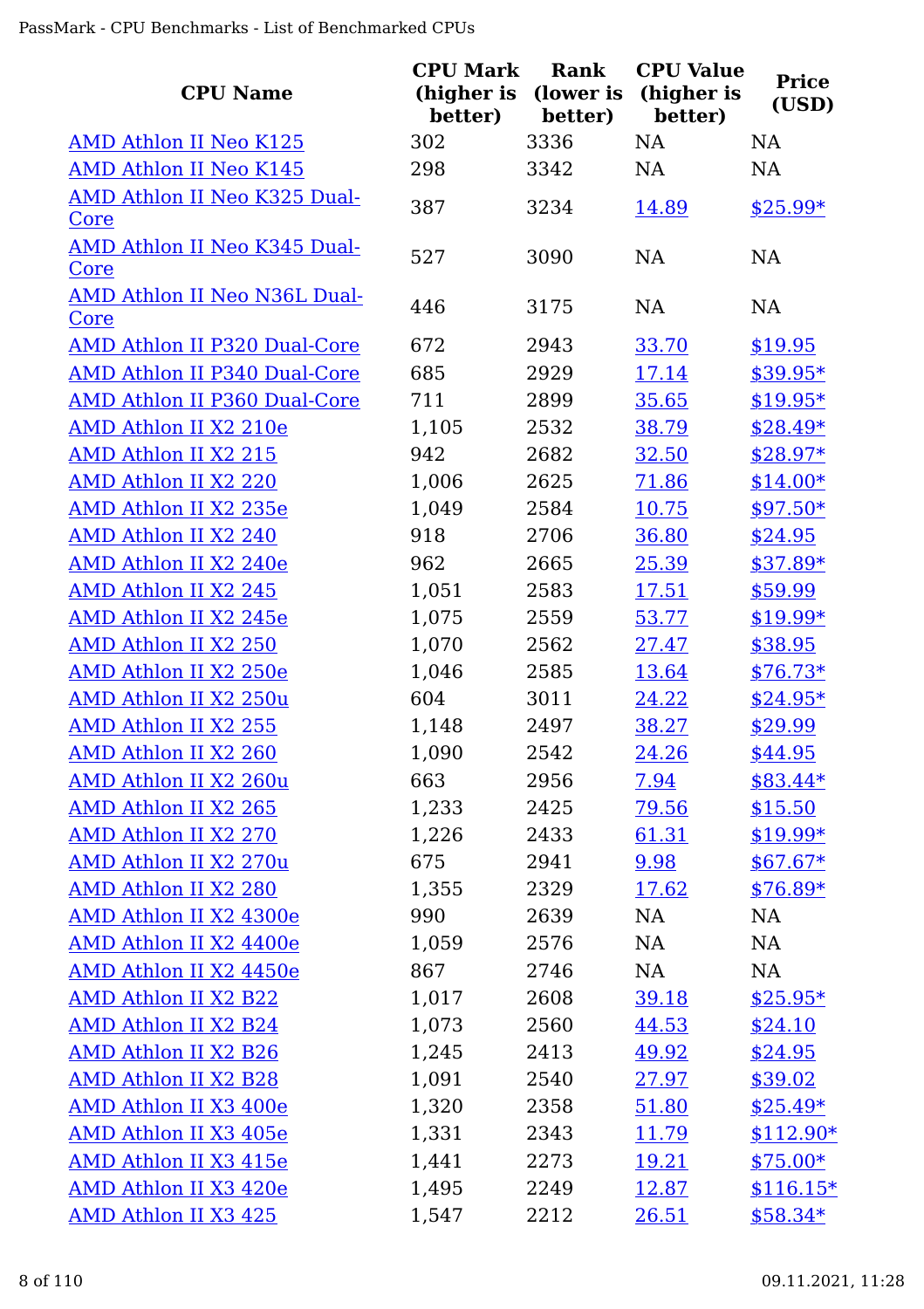| <b>CPU Name</b>                             | <b>CPU Mark</b><br>(higher is<br>better) | Rank<br>(lower is<br>better) | <b>CPU Value</b><br>(higher is<br>better) | <b>Price</b><br>(USD) |
|---------------------------------------------|------------------------------------------|------------------------------|-------------------------------------------|-----------------------|
| AMD Athlon II X3 435                        | 1,652                                    | 2139                         | 23.62                                     | $$69.95*$             |
| AMD Athlon II X3 440                        | 1,660                                    | 2134                         | 114.19                                    | $$14.54*$             |
| AMD Athlon II X3 445                        | 1,771                                    | 2059                         | 12.14                                     | $$145.90*$            |
| AMD Athlon II X3 450                        | 1,758                                    | 2070                         | 62.74                                     | \$28.02               |
| AMD Athlon II X3 455                        | 1,822                                    | 2037                         | 45.56                                     | \$39.99               |
| AMD Athlon II X3 460                        | 1,890                                    | 1998                         | 99.52                                     | \$18.99               |
| AMD Athlon II X4 553                        | 2,418                                    | 1704                         | NA                                        | <b>NA</b>             |
| <b>AMD Athlon II X4 555</b>                 | 2,310                                    | 1755                         | NA                                        | <b>NA</b>             |
| AMD Athlon II X4 557                        | 2,567                                    | 1653                         | NA                                        | <b>NA</b>             |
| AMD Athlon II X4 559                        | 2,473                                    | 1680                         | NA                                        | <b>NA</b>             |
| AMD Athlon II X4 600e                       | 1,711                                    | 2094                         | 76.79                                     | \$22.28               |
| AMD Athlon II X4 605e                       | 1,959                                    | 1950                         | 87.98                                     | \$22.27               |
| AMD Athlon II X4 610e                       | 1,859                                    | 2013                         | 46.50                                     | $$39.99*$             |
| AMD Athlon II X4 615e                       | 1,900                                    | 1989                         | 32.20                                     | $$59.00*$             |
| AMD Athlon II X4 620                        | 1,899                                    | 1991                         | 34.56                                     | \$54.95               |
| AMD Athlon II X4 630                        | 2,072                                    | 1881                         | 43.13                                     | \$48.04               |
| AMD Athlon II X4 631 Quad-Core              | 2,072                                    | 1880                         | 208.05                                    | \$9.96                |
| AMD Athlon II X4 635                        | 2,010                                    | 1923                         | 51.54                                     | \$38.99               |
| AMD Athlon II X4 638 Quad-Core              | 2,026                                    | 1912                         | 32.23                                     | $$62.85*$             |
| AMD Athlon II X4 640                        | 2,142                                    | 1845                         | 162.39                                    | \$13.19               |
| AMD Athlon II X4 641 Quad-Core              | 2,143                                    | 1842                         | 142.98                                    | \$14.99               |
| AMD Athlon II X4 645                        | 2,223                                    | 1803                         | 77.05                                     | \$28.85               |
| AMD Athlon II X4 650                        | 2,440                                    | 1695                         | 14.65                                     | $$166.60*$            |
| AMD Athlon II X4 651 Quad-Core              | 2,338                                    | 1742                         | 15.59                                     | $$149.95*$            |
| AMD Athlon II X4 655                        | 2,078                                    | 1877                         | NA                                        | NA                    |
| <b>AMD Athlon L110</b>                      | 197                                      | 3490                         | NA                                        | <b>NA</b>             |
| AMD Athlon LE-1600                          | 412                                      | 3204                         | 19.63                                     | $$21.00*$             |
| <b>AMD Athlon LE-1620</b>                   | 421                                      | 3199                         | 23.40                                     | $$18.00*$             |
| AMD Athlon LE-1640                          | 430                                      | 3190                         | 4.78                                      | $$89.95*$             |
| AMD Athlon LE-1660                          | 416                                      | 3200                         | NA                                        | <b>NA</b>             |
| <b>AMD Athlon Neo MV-40</b>                 | 282                                      | 3370                         | NA                                        | <b>NA</b>             |
| <b>AMD Athlon Neo X2 Dual Core</b><br>6850e | 456                                      | 3168                         | NA                                        | <b>NA</b>             |
| <b>AMD Athlon Neo X2 Dual Core</b><br>L325  | 476                                      | 3144                         | NA                                        | NA                    |
| AMD Athlon Neo X2 Dual Core<br>L335         | 487                                      | 3129                         | <b>NA</b>                                 | <b>NA</b>             |
| <b>AMD Athlon PRO 200GE</b>                 | 4,139                                    | 1212                         | NA                                        | <b>NA</b>             |
| <b>AMD Athlon PRO 300GE</b>                 | 4,528                                    | 1141                         | NA                                        | <b>NA</b>             |
| <b>AMD Athlon Silver 3050e</b>              | 2,921                                    | 1520                         | NA                                        | NA                    |
| <b>AMD Athlon Silver 3050GE</b>             | 4,545                                    | 1136                         | <b>NA</b>                                 | <b>NA</b>             |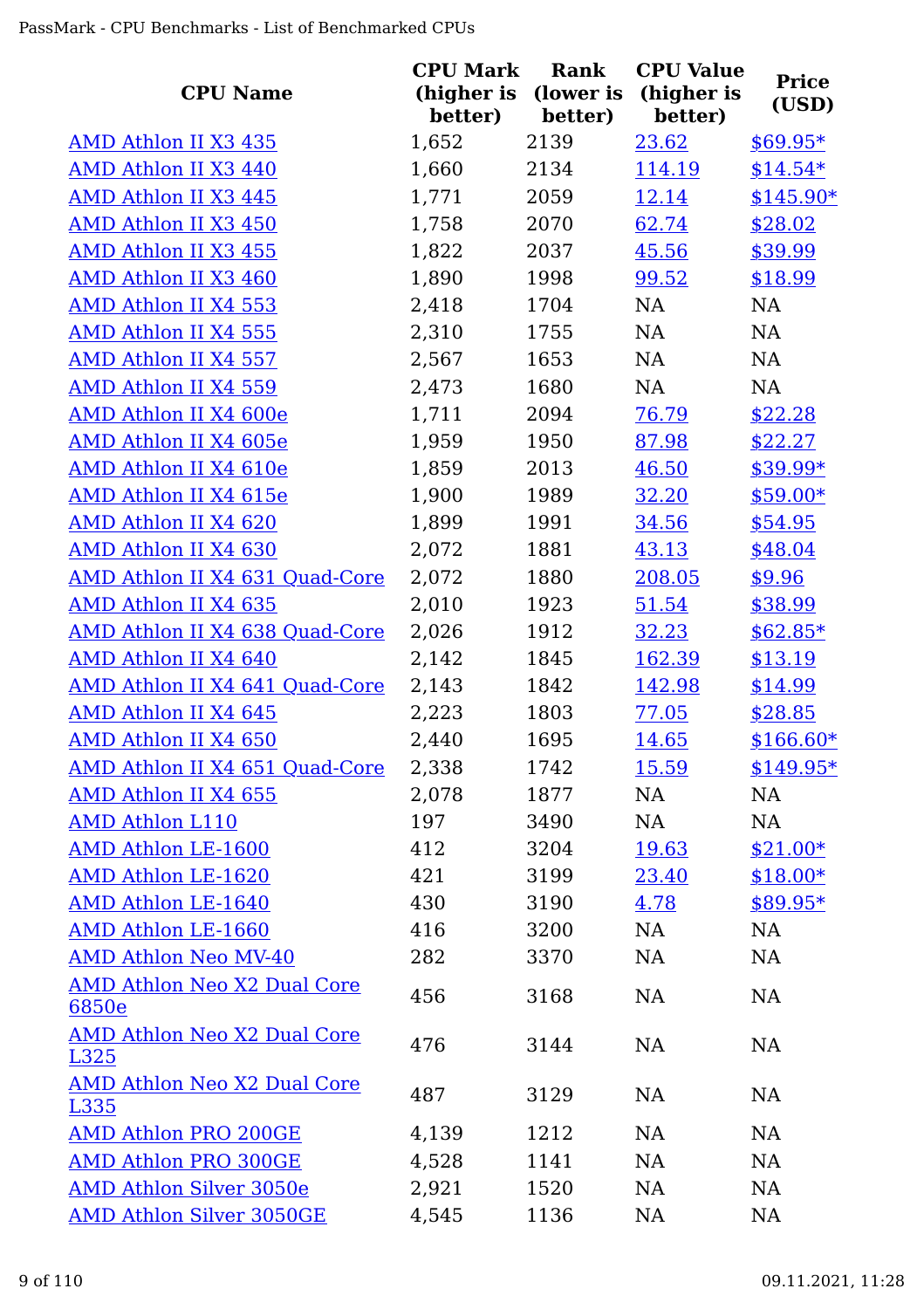|                                     | <b>CPU Mark</b>       | <b>Rank</b>          | <b>CPU Value</b>      | <b>Price</b> |
|-------------------------------------|-----------------------|----------------------|-----------------------|--------------|
| <b>CPU Name</b>                     | (higher is<br>better) | (lower is<br>better) | (higher is<br>better) | (USD)        |
| <b>AMD Athlon Silver 3050U</b>      | 3,105                 | 1462                 | <b>NA</b>             | <b>NA</b>    |
| <b>AMD Athlon Silver PRO 3125GE</b> | 4,633                 | 1123                 | NA                    | NA           |
| <b>AMD Athlon TF-20</b>             | 268                   | 3387                 | NA                    | NA           |
| <b>AMD Athlon TF-36</b>             | 338                   | 3287                 | <b>NA</b>             | NA           |
| <b>AMD Athlon X2 215</b>            | 996                   | 2633                 | <b>NA</b>             | NA           |
| AMD Athlon X2 240                   | 921                   | 2702                 | <b>NA</b>             | NA           |
| AMD Athlon X2 240e                  | 1,015                 | 2611                 | <b>NA</b>             | NA           |
| <b>AMD Athlon X2 250</b>            | 993                   | 2636                 | <b>NA</b>             | NA           |
| <b>AMD Athlon X2 255</b>            | 938                   | 2688                 | NA                    | NA           |
| <b>AMD Athlon X2 280</b>            | 1,327                 | 2350                 | 39.63                 | $$33.49*$    |
| <b>AMD Athlon X2 340 Dual Core</b>  | 1,319                 | 2359                 | 13.89                 | $$94.99*$    |
| AMD Athlon X2 370K Dual Core        | 1,504                 | 2239                 | <b>NA</b>             | <b>NA</b>    |
| AMD Athlon X2 Dual Core 3250e       | 357                   | 3267                 | NA                    | NA           |
| AMD Athlon X2 Dual Core 6850e       | 564                   | 3058                 | NA                    | <b>NA</b>    |
| AMD Athlon X2 Dual Core BE-2300 570 |                       | 3050                 | 9.50                  | $$60.00*$    |
| AMD Athlon X2 Dual Core BE-2350 591 |                       | 3023                 | <b>NA</b>             | NA           |
| AMD Athlon X2 Dual Core BE-2400 688 |                       | 2927                 | NA                    | NA           |
| AMD Athlon X2 Dual Core L310        | 379                   | 3241                 | NA                    | NA           |
| AMD Athlon X3 425                   | 1,516                 | 2234                 | <b>NA</b>             | NA           |
| <b>AMD Athlon X3 435</b>            | 1,781                 | 2057                 | 18.65                 | $$95.49*$    |
| AMD Athlon X3 440                   | 1,438                 | 2276                 | 16.35                 | $$87.99*$    |
| <b>AMD Athlon X3 455</b>            | 1,783                 | 2056                 | <b>NA</b>             | NA           |
| AMD Athlon X4 530                   | 1,786                 | 2053                 | NA                    | NA           |
| AMD Athlon X4 620                   | 1,612                 | 2172                 | 24.82                 | $$64.95*$    |
| AMD Athlon X4 640                   | 2,115                 | 1862                 | NA                    | NA           |
| AMD Athlon X4 740 Quad Core         | 2,637                 | 1626                 | 105.51                | \$24.99      |
| AMD Athlon X4 750 Quad Core         | 1,986                 | 1937                 | 20.96                 | $$94.75*$    |
| <b>AMD Athlon X4 750K Quad Core</b> | 2,690                 | 1609                 | 14.12                 | $$190.44*$   |
| AMD Athlon X4 760K Quad Core        | 2,947                 | 1513                 | 218.45                | \$13.49      |
| <b>AMD Athlon X4 830</b>            | 2,901                 | 1526                 | 14.34                 | $$202.32*$   |
| AMD Athlon X4 840                   | 3,305                 | 1384                 | <u>26.45</u>          | $$124.95*$   |
| <b>AMD Athlon X4 845</b>            | 3,779                 | 1283                 | 47.95                 | \$78.81      |
| <b>AMD Athlon X4 860K</b>           | 3,435                 | 1357                 | 132.66                | \$25.89      |
| <b>AMD Athlon X4 870K</b>           | 3,415                 | 1364                 | <u>77.84</u>          | \$43.87      |
| <b>AMD Athlon X4 880K</b>           | 3,661                 | 1310                 | 36.61                 | $$99.99*$    |
| <b>AMD Athlon X4 950</b>            | 3,617                 | 1318                 | 27.20                 | $$133.00*$   |
| AMD Athlon XP 1500+                 | 167                   | 3530                 | NA                    | NA           |
| AMD Athlon XP 1600+                 | 174                   | 3525                 | NA                    | NA           |
| AMD Athlon XP 1700+                 | 176                   | 3522                 | <u>3.44</u>           | $$51.25*$    |
| AMD Athlon XP 1800+                 | 195                   | 3493                 | 3.83                  | $$50.95*$    |
| AMD Athlon XP 1900+                 | 203                   | 3482                 | 4.44                  | $$45.80*$    |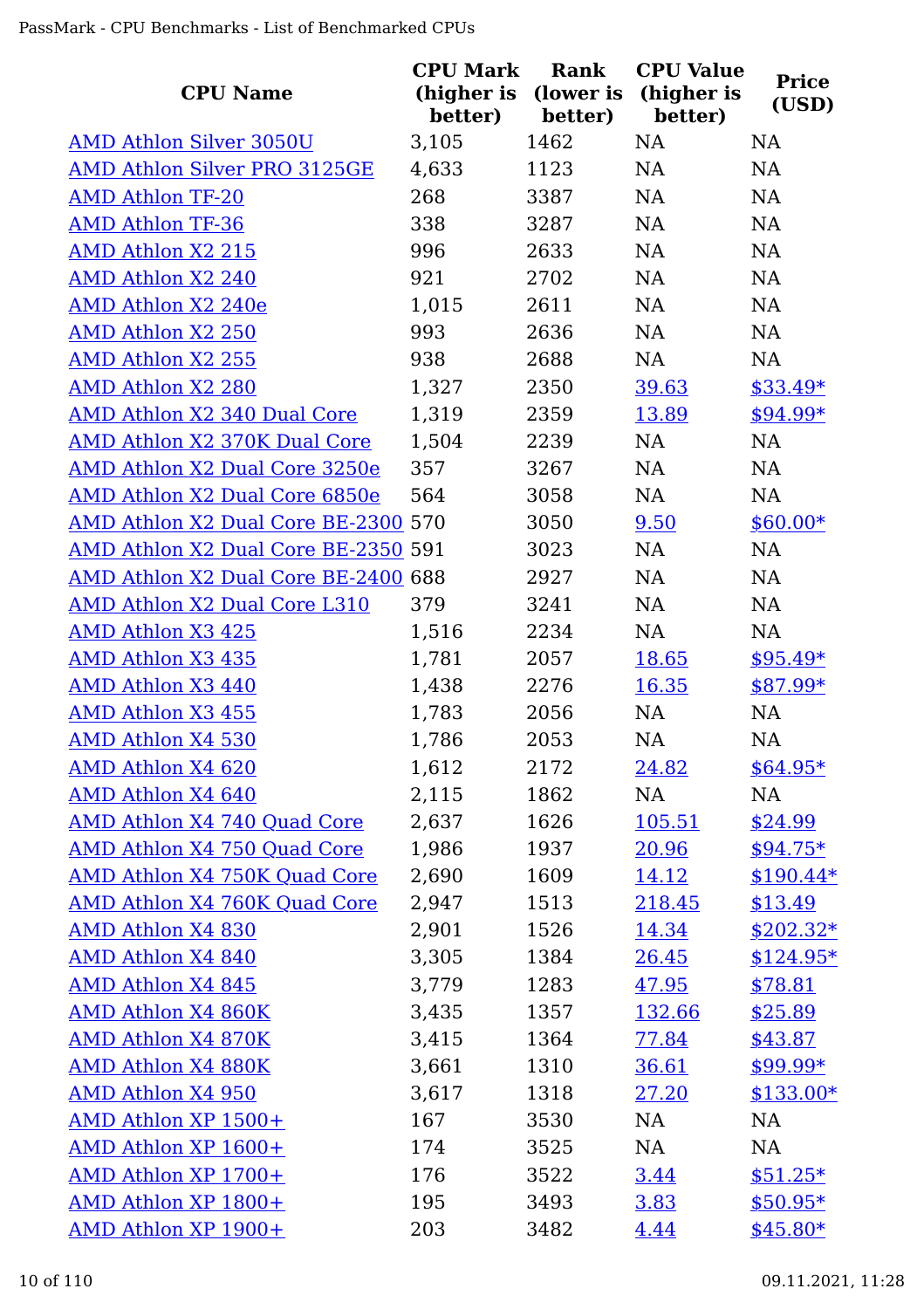| <b>CPU Name</b>                             | <b>CPU Mark</b><br>(higher is<br>better) | Rank<br>(lower is<br>better) | <b>CPU Value</b><br>(higher is<br>better) | <b>Price</b><br>(USD) |
|---------------------------------------------|------------------------------------------|------------------------------|-------------------------------------------|-----------------------|
| AMD Athlon XP 2000+                         | 195                                      | 3494                         | 3.31                                      | $$58.99*$             |
| AMD Athlon XP 2100+                         | 210                                      | 3471                         | 3.30                                      | $$63.75*$             |
| AMD Athlon XP 2200+                         | 214                                      | 3468                         | 2.52                                      | \$84.95*              |
| AMD Athlon XP 2400+                         | 234                                      | 3442                         | 2.93                                      | $$79.99*$             |
| AMD Athlon XP 2500+                         | 231                                      | 3450                         | NA                                        | <b>NA</b>             |
| AMD Athlon XP 2600+                         | 242                                      | 3428                         | 10.52                                     | $$23.03*$             |
| AMD Athlon XP 2700+                         | 256                                      | 3409                         | 3.02                                      | $$84.79*$             |
| AMD Athlon XP 2800+                         | 260                                      | 3402                         | NA                                        | NA                    |
| AMD Athlon XP 2900+                         | 276                                      | 3378                         | NA                                        | <b>NA</b>             |
| AMD Athlon XP 3000+                         | 262                                      | 3400                         | 3.29                                      | $$79.70*$             |
| AMD Athlon XP 3100+                         | 282                                      | 3369                         | NA                                        | <b>NA</b>             |
| AMD Athlon XP 3200+                         | 281                                      | 3371                         | NA                                        | NA                    |
| AMD Athlon XP1600+                          | 183                                      | 3510                         | NA                                        | NA                    |
| AMD Athlon XP2400+                          | 243                                      | 3424                         | NA                                        | NA                    |
| <b>AMD Athlon64 X2 Dual Core</b><br>$4600+$ | 803                                      | 2806                         | <b>NA</b>                                 | <b>NA</b>             |
| <b>AMD C-30</b>                             | 178                                      | 3519                         | <b>NA</b>                                 | <b>NA</b>             |
| <b>AMD C-50</b>                             | 260                                      | 3403                         | NA                                        | NA                    |
| AMD C-60                                    | 290                                      | 3358                         | NA                                        | NA                    |
| <b>AMD C-60 APU</b>                         | 309                                      | 3328                         | <b>NA</b>                                 | NA                    |
| <b>AMD C-70 APU</b>                         | 300                                      | 3338                         | NA                                        | NA                    |
| <b>AMD E-240</b>                            | 182                                      | 3513                         | NA                                        | <b>NA</b>             |
| <b>AMD E-300 APU</b>                        | 361                                      | 3264                         | <b>NA</b>                                 | NA                    |
| <b>AMD E-350</b>                            | 412                                      | 3203                         | NA                                        | NA                    |
| <b>AMD E-350 APU</b>                        | 401                                      | 3218                         | NA                                        | NA                    |
| <b>AMD E-350D APU</b>                       | 465                                      | 3156                         | NA                                        | NA                    |
| AMD E-450 APU                               | 424                                      | 3197                         | <b>NA</b>                                 | NA                    |
| AMD E1 Micro-6200T APU                      | 600                                      | 3015                         | <b>NA</b>                                 | <b>NA</b>             |
| <b>AMD E1-1200 APU</b>                      | 378                                      | 3242                         | NA                                        | <b>NA</b>             |
| <b>AMD E1-1500 APU</b>                      | 397                                      | 3224                         | NA                                        | NA                    |
| <b>AMD E1-2100 APU</b>                      | 406                                      | 3210                         | NA                                        | NA                    |
| <b>AMD E1-2200 APU</b>                      | 474                                      | 3147                         | <b>NA</b>                                 | NA                    |
| <b>AMD E1-2500 APU</b>                      | 590                                      | 3025                         | <b>NA</b>                                 | <b>NA</b>             |
| AMD E1-6010 APU                             | 539                                      | 3076                         | NA                                        | <b>NA</b>             |
| <b>AMD E1-6015 APU</b>                      | 560                                      | 3064                         | NA                                        | <b>NA</b>             |
| <u>AMD E1-6050J APU</u>                     | 1,385                                    | 2316                         | <b>NA</b>                                 | <b>NA</b>             |
| <u>AMD E1-7010 APU</u>                      | 577                                      | 3043                         | <b>NA</b>                                 | <b>NA</b>             |
| <b>AMD E2-1800 APU</b>                      | 436                                      | 3185                         | NA                                        | <b>NA</b>             |
| <b>AMD E2-2000 APU</b>                      | 488                                      | 3127                         | NA                                        | <b>NA</b>             |
| <b>AMD E2-3000 APU</b>                      | 726                                      | 2893                         | NA                                        | NA                    |
| AMD E2-3000M APU                            | 665                                      | 2953                         | 15.48                                     | $$42.98*$             |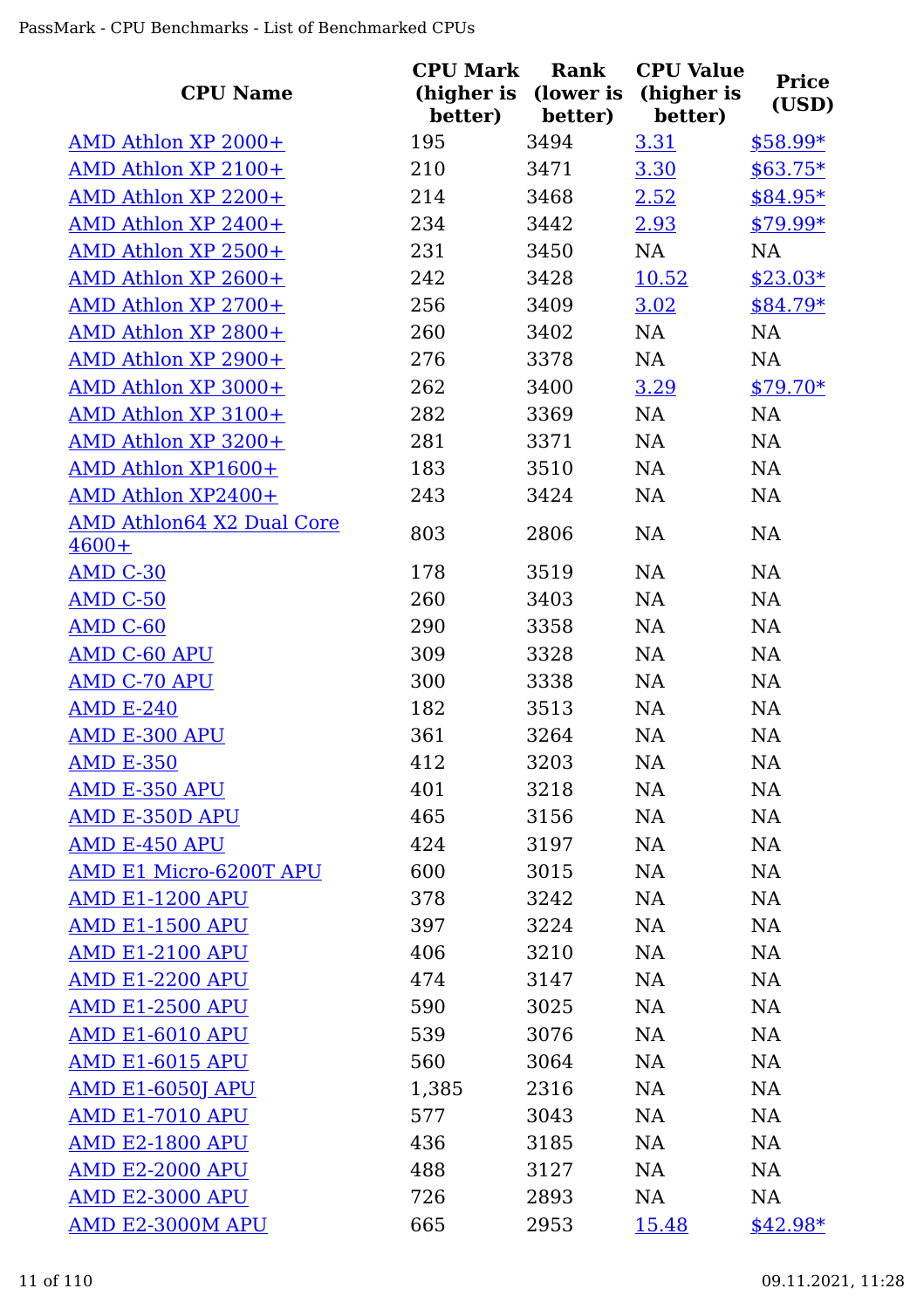| <b>CPU Name</b>                                            | <b>CPU Mark</b><br>(higher is<br>better) | Rank<br>(lower is<br>better) | <b>CPU Value</b><br>(higher is<br>better) | <b>Price</b><br>(USD) |
|------------------------------------------------------------|------------------------------------------|------------------------------|-------------------------------------------|-----------------------|
| <b>AMD E2-3200 APU</b>                                     | 971                                      | 2656                         | 121.51                                    | $$7.99*$              |
| <b>AMD E2-3800 APU</b>                                     | 1,114                                    | 2527                         | NA                                        | <b>NA</b>             |
| <b>AMD E2-6110 APU</b>                                     | 1,164                                    | 2481                         | NA                                        | NA                    |
| <b>AMD E2-7110 APU</b>                                     | 1,530                                    | 2222                         | NA                                        | NA                    |
| <b>AMD E2-9000</b>                                         | 930                                      | 2692                         | NA                                        | NA                    |
| <b>AMD E2-9000e</b>                                        | 821                                      | 2788                         | NA                                        | NA                    |
| <b>AMD E2-9010</b>                                         | 991                                      | 2638                         | NA                                        | <b>NA</b>             |
| <b>AMD E2-9030</b>                                         | 922                                      | 2701                         | NA                                        | <b>NA</b>             |
| <u>AMD Embedded G-Series GX-215JJ</u><br><b>Radeon R2E</b> | 1,057                                    | 2577                         | NA                                        | <b>NA</b>             |
| <b>AMD Embedded G-Series GX-224IJ</b><br>Radeon R4E        | 1,271                                    | 2390                         | <b>NA</b>                                 | <b>NA</b>             |
| <b>AMD Embedded G-Series</b><br><b>GX-420GI Radeon R7E</b> | 1,603                                    | 2179                         | NA                                        | <b>NA</b>             |
| <b>AMD Embedded R-Series</b><br><b>RX-216GD</b>            | 1,628                                    | 2157                         | NA                                        | <b>NA</b>             |
| <b>AMD Embedded R-Series</b><br>RX-418GD Radeon R6         | 3,426                                    | 1361                         | <b>NA</b>                                 | <b>NA</b>             |
| <b>AMD Embedded R-Series</b><br><b>RX-421BD</b>            | 3,302                                    | 1385                         | NA                                        | NA                    |
| AMD EPYC 3201                                              | 10,258                                   | 547                          | NA                                        | NA                    |
| <b>AMD EPYC 3251</b>                                       | 13,749                                   | 406                          | 43.65                                     | $$315.00*$            |
| <b>AMD EPYC 7232P</b>                                      | 16,658                                   | 310                          | 24.53                                     | \$679.00              |
| <b>AMD EPYC 7251</b>                                       | 14,865                                   | 359                          | 29.15                                     | \$510.00              |
| AMD EPYC 7252                                              | 19,965                                   | 229                          | <u>14.17</u>                              | \$1,409.00            |
| AMD EPYC 7262                                              | 20,875                                   | 214                          | 19.33                                     | $$1,079.99*$          |
| <b>AMD EPYC 7272</b>                                       | 26,446                                   | 111                          | 8.86                                      | \$2,985.95            |
| AMD EPYC 7281                                              | 21,230                                   | 204                          | 19.32                                     | \$1,098.95            |
| <b>AMD EPYC 7282</b>                                       | 31,510                                   | 70                           | 27.90                                     | \$1,129.31            |
| AMD EPYC 7301                                              | 14,991                                   | 353                          | 9.99                                      | $$1,499.98*$          |
| <b>AMD EPYC 7302</b>                                       | 33,015                                   | 61                           | <u>13.87</u>                              | \$2,380.00            |
| <b>AMD EPYC 7302P</b>                                      | 32,480                                   | 65                           | <u>15.54</u>                              | \$2,089.95            |
| AMD EPYC 7313                                              | 35,832                                   | 53                           | 33.09                                     | $$1,083.00*$          |
| AMD EPYC 7313P                                             | 38,537                                   | 46                           | 42.21                                     | $$913.00*$            |
| <b>AMD EPYC 7343</b>                                       | 45,882                                   | 30                           | 29.32                                     | $$1,565.00*$          |
| AMD EPYC 7351                                              | 23,566                                   | 157                          | 45.47                                     | \$518.30              |
| AMD EPYC 7351P                                             | 19,589                                   | 234                          | <u>19.61</u>                              | \$999.00              |
| <b>AMD EPYC 7352</b>                                       | 41,711                                   | 36                           | 23.35                                     | \$1,786.20            |
| AMD EPYC 7371                                              | 31,094                                   | 75                           | 17.19                                     | $$1,808.99*$          |
| <b>AMD EPYC 73F3</b>                                       | 45,924                                   | 29                           | 13.04                                     | $$3,521.00*$          |
| <b>AMD EPYC 7401P</b>                                      | 31,767                                   | 68                           | 37.62                                     | $$844.39*$            |
| <b>AMD EPYC 7402</b>                                       | 45,684                                   | 31                           | <u>18.51</u>                              | \$2,468.72            |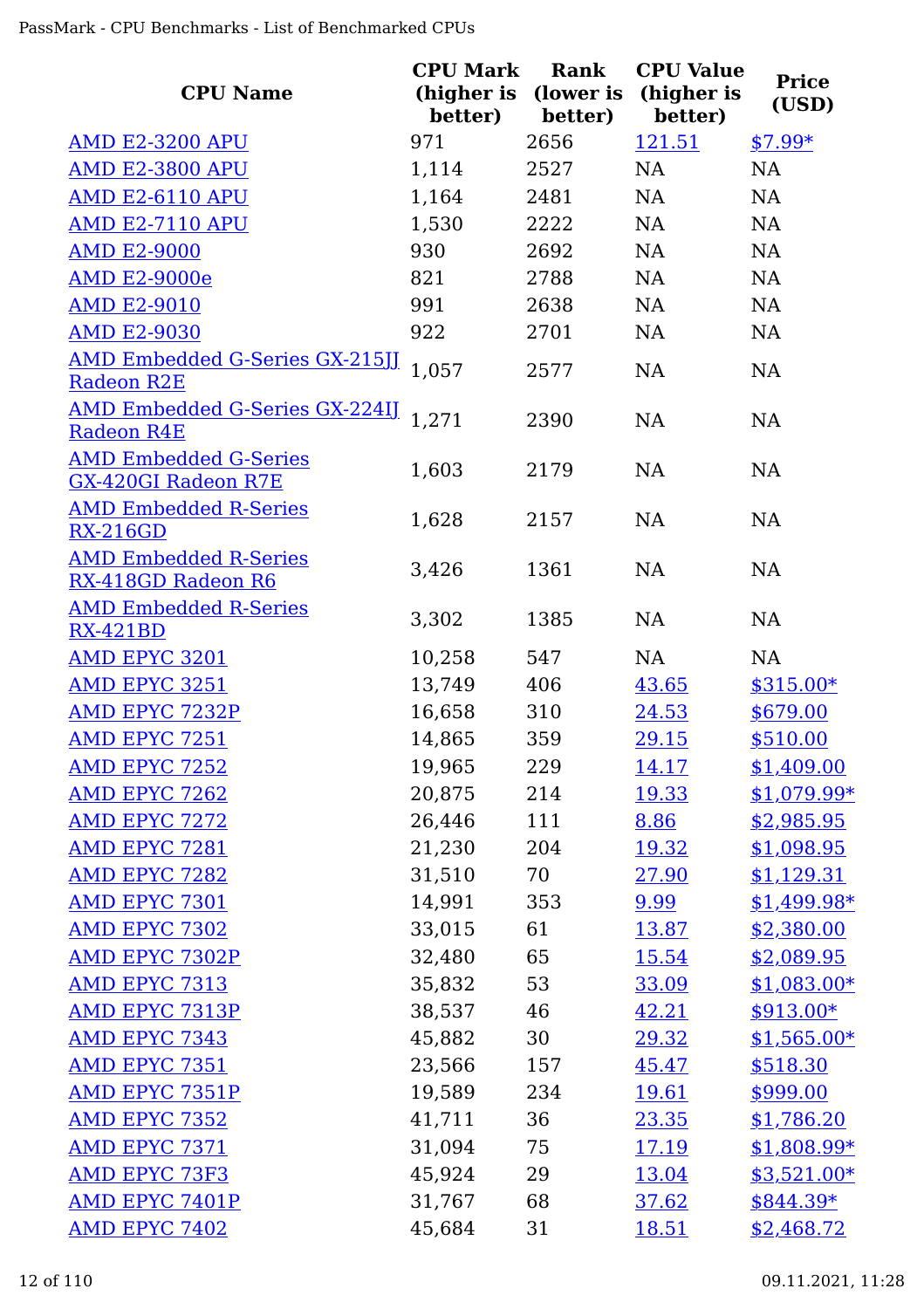| <b>CPU Name</b>              | <b>CPU Mark</b><br>(higher is<br>better) | Rank<br>(lower is<br>better) | <b>CPU Value</b><br>(higher is<br>better) | <b>Price</b><br>(USD) |
|------------------------------|------------------------------------------|------------------------------|-------------------------------------------|-----------------------|
| AMD EPYC 7402P               | 41,071                                   | 39                           | 25.11                                     | \$1,635.76            |
| AMD EPYC 7413                | 47,603                                   | 26                           | 26.08                                     | $$1,825.00*$          |
| <b>AMD EPYC 7443P</b>        | 58,026                                   | 18                           | 43.40                                     | $$1,337.00*$          |
| AMD EPYC 7451                | 20,471                                   | 222                          | 8.23                                      | $$2,486.00*$          |
| <b>AMD EPYC 7452</b>         | 41,871                                   | 35                           | 11.63                                     | \$3,599.00            |
| <b>AMD EPYC 74F3</b>         | 60,948                                   | 16                           | <u>21.02</u>                              | $$2,900.00*$          |
| <b>AMD EPYC 7501</b>         | 24,925                                   | 135                          | 6.89                                      | $$3,616.00*$          |
| <b>AMD EPYC 7502</b>         | 49,177                                   | 24                           | 13.70                                     | \$3,590.00            |
| <b>AMD EPYC 7502P</b>        | 47,070                                   | 27                           | 11.92                                     | \$3,950.00            |
| AMD EPYC 7513                | 56,009                                   | 21                           | 19.72                                     | $$2,840.00*$          |
| <b>AMD EPYC 7542</b>         | 56,809                                   | 20                           | 13.91                                     | \$4,083.00            |
| <b>AMD EPYC 7543P</b>        | 67,733                                   | 11                           | 24.81                                     | $$2,730.00*$          |
| AMD EPYC 7551                | 23,002                                   | 170                          | 6.13                                      | $$3,750.00*$          |
| <b>AMD EPYC 7551P</b>        | 25,933                                   | 116                          | 9.36                                      | $$2,771.00*$          |
| AMD EPYC 7571                | 27,445                                   | 99                           | NA                                        | NA                    |
| AMD EPYC 7643                | 76,896                                   | 7                            | 15.39                                     | $$4,995.00*$          |
| <b>AMD EPYC 7662</b>         | 71,576                                   | 9                            | 10.23                                     | \$6,999.99            |
| <b>AMD EPYC 7702</b>         | 71,677                                   | 8                            | 11.13                                     | \$6,442.00            |
| <b>AMD EPYC 7702P</b>        | 58,119                                   | 17                           | 13.39                                     | \$4,340.00            |
| <b>AMD EPYC 7713</b>         | 85,947                                   | 4                            | <u>12.17</u>                              | $$7,060.00*$          |
| AMD EPYC 7742                | 69,786                                   | 10                           | <u>12.14</u>                              | \$5,746.99            |
| <b>AMD EPYC 7763</b>         | 87,767                                   | $\mathbf{1}$                 | 11.12                                     | $$7,890.00*$          |
| <b>AMD EPYC 7B13</b>         | 77,460                                   | 6                            | NA                                        | <b>NA</b>             |
| <b>AMD EPYC 7F32</b>         | 22,303                                   | 183                          | <b>NA</b>                                 | <b>NA</b>             |
| <b>AMD EPYC 7F52</b>         | 40,468                                   | 40                           | 13.05                                     | $$3,100.00*$          |
| AMD EPYC 7J13                | 86,006                                   | 3                            | NA                                        | NA                    |
| <b>AMD EPYC 7R32</b>         | 64,264                                   | 12                           | NA                                        | NA                    |
| <b>AMD FirePro A320 APU</b>  | 2,634                                    | 1628                         | NA                                        | NA                    |
| <b>AMD FX-4100 Quad-Core</b> | 2,546                                    | 1656                         | 100.64                                    | \$25.30               |
| <b>AMD FX-4130 Quad-Core</b> | 2,708                                    | 1601                         | <u>119.65</u>                             | \$22.63               |
| AMD FX-4150 Quad-Core        | 3,327                                    | 1380                         | NA                                        | NA                    |
| AMD FX-4170 Quad-Core        | 3,121                                    | 1455                         | 64.54                                     | \$48.35               |
| <b>AMD FX-4200 Quad-Core</b> | 3,134                                    | 1450                         | 52.27                                     | $$59.95*$             |
| AMD FX-4300 Quad-Core        | 2,942                                    | 1516                         | 117.07                                    | \$25.13               |
| <b>AMD FX-4320</b>           | 3,167                                    | 1436                         | NA                                        | NA                    |
| <b>AMD FX-4330</b>           | 3,248                                    | 1412                         | 4.43                                      | $$733.50*$            |
| <b>AMD FX-4350 Quad-Core</b> | 3,266                                    | 1402                         | 30.24                                     | \$108.02              |
| <b>AMD FX-6100 Six-Core</b>  | 3,667                                    | 1307                         | 43.63                                     | \$84.04               |
| <b>AMD FX-6120 Six-Core</b>  | 3,886                                    | 1258                         | 35.98                                     | \$108.02              |
| <b>AMD FX-6130 Six-Core</b>  | 4,353                                    | 1176                         | NA                                        | NA                    |
| <b>AMD FX-6200 Six-Core</b>  | 4,010                                    | 1239                         | 13.37                                     | \$299.95              |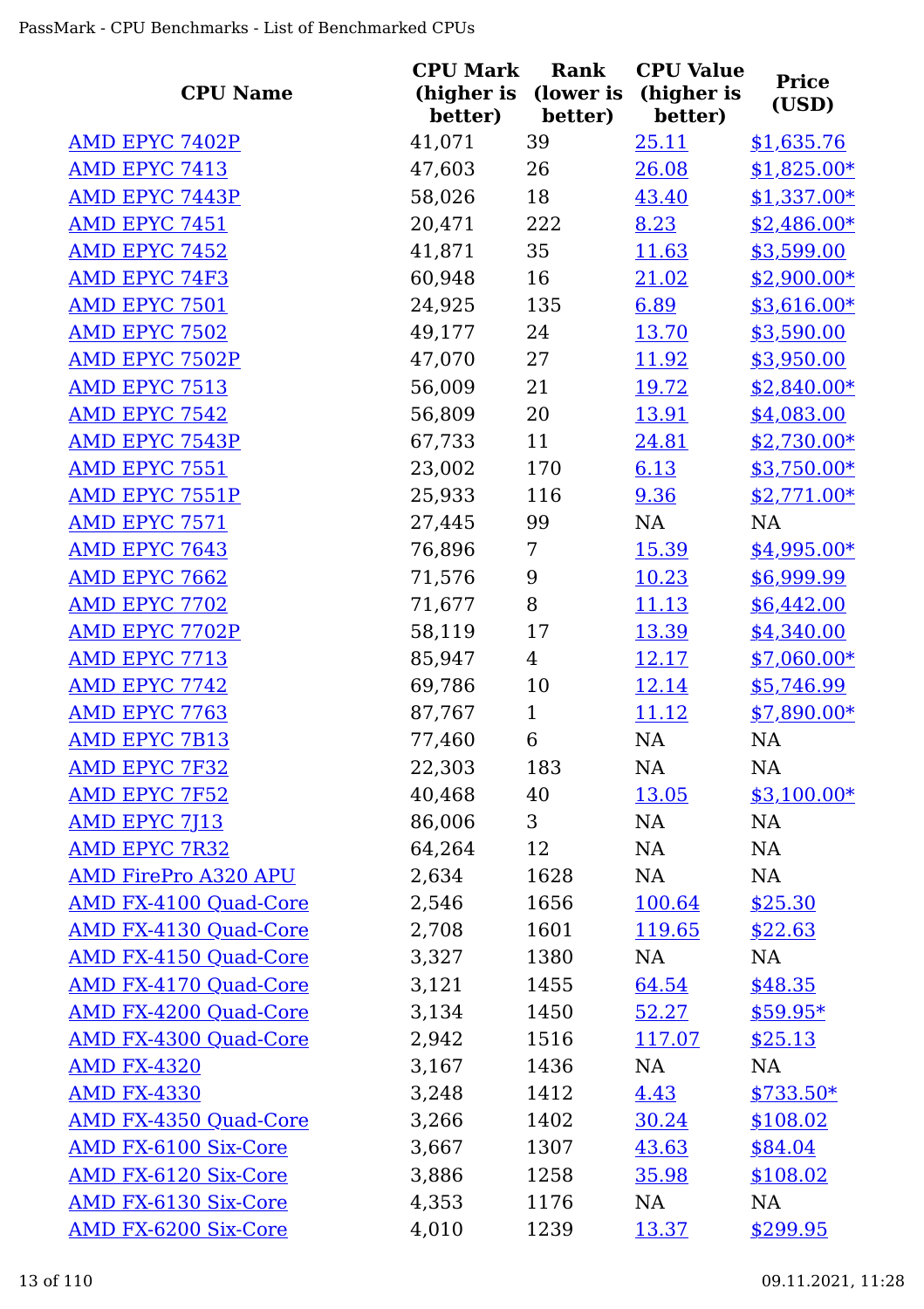| <b>CPU Name</b>                | <b>CPU Mark</b><br>(higher is<br>better) | <b>Rank</b><br>(lower is<br>better) | <b>CPU Value</b><br>(higher is<br>better) | <b>Price</b><br>(USD) |
|--------------------------------|------------------------------------------|-------------------------------------|-------------------------------------------|-----------------------|
| AMD FX-6300 Six-Core           | 4,140                                    | 1211                                | 98.64                                     | \$41.97               |
| AMD FX-6330 Six-Core           | 4,455                                    | 1157                                | <b>NA</b>                                 | NA                    |
| <b>AMD FX-6350 Six-Core</b>    | 4,469                                    | 1154                                | 26.92                                     | \$165.99              |
| <b>AMD FX-670K Quad-Core</b>   | 2,897                                    | 1529                                | NA                                        | <b>NA</b>             |
| AMD FX-7500 APU                | 1,826                                    | 2033                                | NA                                        | <b>NA</b>             |
| AMD FX-7600P                   | 2,306                                    | 1759                                | NA                                        | <b>NA</b>             |
| AMD FX-7600P APU               | 2,856                                    | 1547                                | NA                                        | NA                    |
| <b>AMD FX-770K Quad-Core</b>   | 2,578                                    | 1647                                | NA                                        | <b>NA</b>             |
| <b>AMD FX-8100 Eight-Core</b>  | 3,847                                    | 1268                                | 27.87                                     | \$138.02              |
| AMD FX-8120 Eight-Core         | 4,556                                    | 1134                                | 75.47                                     | \$60.37               |
| <b>AMD FX-8140 Eight-Core</b>  | 4,953                                    | 1072                                | 33.27                                     | $$148.86*$            |
| <b>AMD FX-8150 Eight-Core</b>  | 5,077                                    | 1057                                | 67.56                                     | \$75.15               |
| <b>AMD FX-8300 Eight-Core</b>  | 5,244                                    | 1032                                | 83.45                                     | \$62.84               |
| <b>AMD FX-8310 Eight-Core</b>  | 5,164                                    | 1044                                | 6.21                                      | \$831.15*             |
| <b>AMD FX-8320 Eight-Core</b>  | 5,395                                    | 1007                                | 79.39                                     | \$67.95               |
| <b>AMD FX-8320E Eight-Core</b> | 4,946                                    | 1073                                | 27.79                                     | \$178.02              |
| <b>AMD FX-8350 Eight-Core</b>  | 5,957                                    | 937                                 | 48.72                                     | \$122.27              |
| <b>AMD FX-8370 Eight-Core</b>  | 6,130                                    | 915                                 | 27.86                                     | \$219.99              |
| <b>AMD FX-8370E Eight-Core</b> | 5,229                                    | 1036                                | 208.01                                    | $$25.14*$             |
| <b>AMD FX-870K Quad Core</b>   | 3,094                                    | 1464                                | NA                                        | <b>NA</b>             |
| AMD FX-8800P                   | 2,764                                    | 1577                                | <b>NA</b>                                 | <b>NA</b>             |
| <b>AMD FX-9370 Eight-Core</b>  | 5,980                                    | 934                                 | 15.33                                     | \$389.99              |
| <b>AMD FX-9590 Eight-Core</b>  | 6,773                                    | 833                                 | 19.69                                     | \$344.04              |
| AMD FX-9800P                   | 2,231                                    | 1796                                | NA                                        | NA                    |
| AMD FX-9830P                   | 3,174                                    | 1432                                | NA                                        | NA                    |
| <b>AMD FX-B4150 Quad-Core</b>  | 3,369                                    | 1373                                | 37.57                                     | $$89.68*$             |
| AMD G-T40E                     | 263                                      | 3398                                | NA                                        | <b>NA</b>             |
| <b>AMD G-T40R</b>              | 120                                      | 3594                                | NA                                        | <b>NA</b>             |
| AMD G-T44R                     | 130                                      | 3585                                | NA                                        | NA                    |
| AMD G-T48E                     | 416                                      | 3201                                | NA                                        | NA                    |
| AMD G-T52R                     | 177                                      | 3520                                | <b>NA</b>                                 | <b>NA</b>             |
| AMD G-T56E                     | 442                                      | 3181                                | NA                                        | <b>NA</b>             |
| AMD G-T56N                     | 479                                      | 3141                                | NA                                        | <b>NA</b>             |
| AMD Geode NX 2400+             | 400                                      | 3221                                | NA                                        | <b>NA</b>             |
| <b>AMD GX-210JA SOC</b>        | 248                                      | 3421                                | NA                                        | <b>NA</b>             |
| AMD GX-212JC SOC               | 619                                      | 2999                                | NA                                        | <b>NA</b>             |
| <b>AMD GX-217GA SOC</b>        | 765                                      | 2850                                | NA                                        | NA                    |
| AMD GX-218GL SOC               | 754                                      | 2860                                | NA                                        | NA                    |
| AMD GX-222GC SOC               | 1,038                                    | 2590                                | NA                                        | <b>NA</b>             |
| AMD GX-412HC                   | 1,065                                    | 2569                                | NA                                        | <b>NA</b>             |
| <b>AMD GX-415GA SOC</b>        | 1,363                                    | 2324                                | <b>NA</b>                                 | <b>NA</b>             |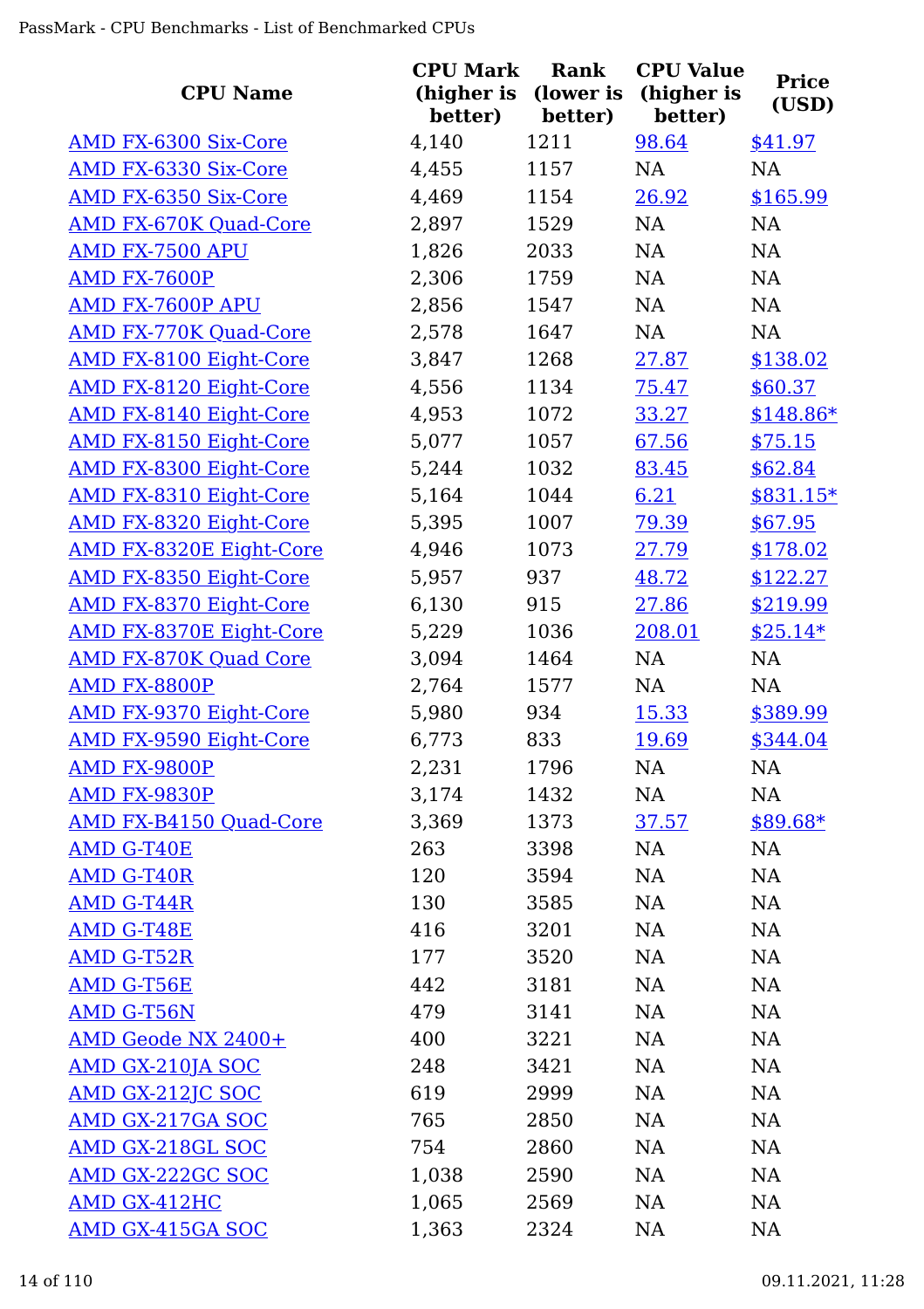| <b>CPU Name</b>            | <b>CPU Mark</b><br>(higher is<br>better) | Rank<br>(lower is<br>better) | <b>CPU Value</b><br>(higher is<br>better) | <b>Price</b><br>(USD) |
|----------------------------|------------------------------------------|------------------------------|-------------------------------------------|-----------------------|
| AMD GX-420CA SOC           | 1,694                                    | 2108                         | NA                                        | NA                    |
| <b>AMD GX-420MC SOC</b>    | 1,796                                    | 2049                         | <b>NA</b>                                 | NA                    |
| <b>AMD GX-424CC SOC</b>    | 1,740                                    | 2081                         | <b>NA</b>                                 | <b>NA</b>             |
| <b>AMD Opteron 1212</b>    | 593                                      | 3022                         | 2.04                                      | $$290.00*$            |
| <b>AMD Opteron 1214</b>    | 696                                      | 2914                         | 7.86                                      | \$88.58               |
| <b>AMD Opteron 1214 HE</b> | 806                                      | 2801                         | NA                                        | NA                    |
| <b>AMD Opteron 1216</b>    | 781                                      | 2838                         | 14.23                                     | $$54.85*$             |
| <b>AMD Opteron 1216 HE</b> | 727                                      | 2892                         | NA                                        | <b>NA</b>             |
| <b>AMD Opteron 1218</b>    | 910                                      | 2714                         | NA                                        | NA                    |
| <b>AMD Opteron 1220</b>    | 1,036                                    | 2593                         | NA                                        | NA                    |
| <b>AMD Opteron 1222</b>    | 1,089                                    | 2544                         | NA                                        | NA                    |
| <b>AMD Opteron 1352</b>    | 1,464                                    | 2259                         | 10.76                                     | \$135.99*             |
| <b>AMD Opteron 1354</b>    | 1,620                                    | 2163                         | 6.81                                      | \$238.01*             |
| <b>AMD Opteron 1356</b>    | 1,703                                    | 2099                         | 18.92                                     | \$89.99*              |
| <b>AMD Opteron 1381</b>    | 1,797                                    | 2048                         | <b>NA</b>                                 | NA                    |
| <b>AMD Opteron 1385</b>    | 1,898                                    | 1993                         | 42.19                                     | \$45.00               |
| <b>AMD Opteron 1389</b>    | 2,079                                    | 1875                         | NA                                        | NA                    |
| <b>AMD Opteron 144</b>     | 316                                      | 3315                         | <u>10.55</u>                              | $$29.95*$             |
| <b>AMD</b> Opteron 146     | 346                                      | 3280                         | 9.88                                      | $$35.00*$             |
| <b>AMD Opteron 148</b>     | 392                                      | 3231                         | NA                                        | <b>NA</b>             |
| <b>AMD Opteron 150</b>     | 393                                      | 3229                         | <u>1.11</u>                               | \$352.94              |
| <b>AMD Opteron 152</b>     | 428                                      | 3191                         | NA                                        | NA                    |
| <b>AMD Opteron 154</b>     | 457                                      | 3166                         | NA                                        | NA                    |
| <b>AMD Opteron 165</b>     | 531                                      | 3084                         | 0.97                                      | $$550.00*$            |
| <b>AMD Opteron 170</b>     | 648                                      | 2967                         | NA                                        | NA                    |
| <b>AMD Opteron 175</b>     | 682                                      | 2934                         | NA                                        | NA                    |
| <b>AMD Opteron 180</b>     | 746                                      | 2868                         | 6.22                                      | \$119.95              |
| <b>AMD Opteron 185</b>     | 695                                      | 2916                         | NA                                        | NA                    |
| <b>AMD Opteron 2218</b>    | 1,036                                    | 2592                         | 10.75                                     | \$96.41               |
| <b>AMD Opteron 2220</b>    | 1,106                                    | 2531                         | 1.35                                      | \$817.92              |
| <b>AMD Opteron 2220 SE</b> | 909                                      | 2717                         | 36.35                                     | $$25.00*$             |
| <b>AMD Opteron 2222</b>    | 1,198                                    | 2451                         | 63.08                                     | $$19.00*$             |
| <b>AMD Opteron 2354</b>    | 1,509                                    | 2236                         | 5.29                                      | $$285.19*$            |
| <b>AMD Opteron 2356</b>    | 1,733                                    | 2086                         | 19.26                                     | \$89.95               |
| <b>AMD Opteron 2373 EE</b> | 1,635                                    | 2152                         | NA                                        | NA                    |
| <b>AMD Opteron 2378</b>    | 1,864                                    | 2009                         | 128.65                                    | $$14.49*$             |
| <b>AMD Opteron 2384</b>    | 2,074                                    | 1878                         | 1.60                                      | \$1,299.00            |
| <b>AMD Opteron 2393 SE</b> | 1,317                                    | 2361                         | NA                                        | NA                    |
| <b>AMD Opteron 2419 EE</b> | 1,902                                    | 1987                         | <b>NA</b>                                 | NA                    |
| <b>AMD Opteron 2427</b>    | 1,995                                    | 1931                         | 36.28                                     | $$55.00*$             |
| <b>AMD Opteron 2431</b>    | 2,936                                    | 1518                         | 117.48                                    | $$24.99*$             |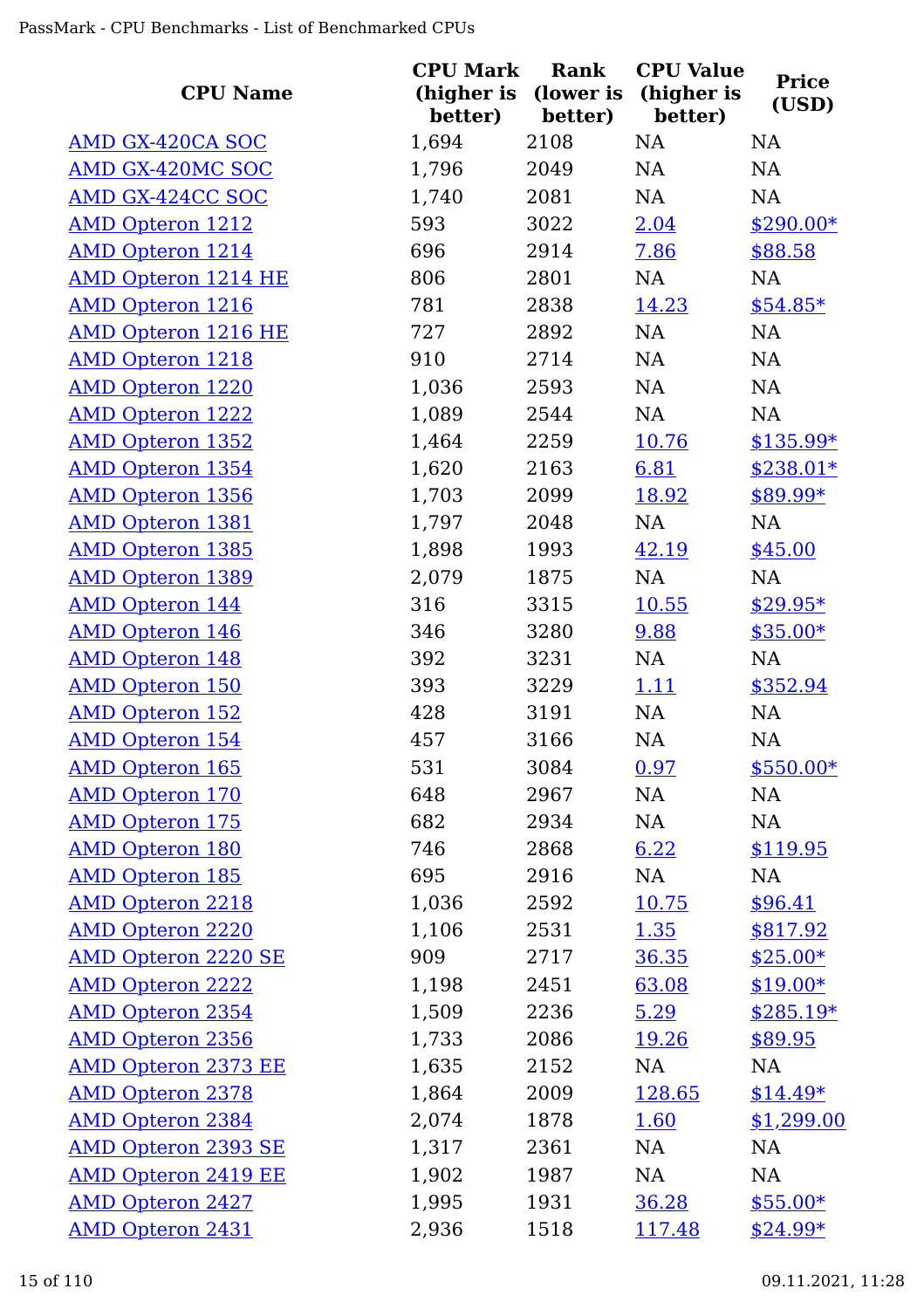| <b>CPU Name</b>            | <b>CPU Mark</b><br>(higher is<br>better) | <b>Rank</b><br>(lower is<br>better) | <b>CPU Value</b><br>(higher is<br>better) | <b>Price</b><br>(USD) |
|----------------------------|------------------------------------------|-------------------------------------|-------------------------------------------|-----------------------|
| <b>AMD Opteron 2435</b>    | 3,061                                    | 1474                                | 279.52                                    | \$10.95               |
| <b>AMD Opteron 254</b>     | 451                                      | 3171                                | NA                                        | NA                    |
| <b>AMD Opteron 270</b>     | 761                                      | 2855                                | 3.04                                      | $$249.95*$            |
| <b>AMD Opteron 275</b>     | 839                                      | 2771                                | <u>11.65</u>                              | \$72.05               |
| <b>AMD Opteron 280</b>     | 765                                      | 2851                                | 2.68                                      | \$284.95              |
| <b>AMD Opteron 285</b>     | 956                                      | 2673                                | 38.30                                     | $$24.95*$             |
| <b>AMD Opteron 290</b>     | 952                                      | 2676                                | 7.05                                      | $$135.00*$            |
| <b>AMD Opteron 3250 HE</b> | 2,061                                    | 1888                                | 20.82                                     | $$99.00*$             |
| <b>AMD Opteron 3260 HE</b> | 2,283                                    | 1766                                | NA                                        | NA                    |
| <b>AMD Opteron 3280</b>    | 3,720                                    | 1296                                | 37.95                                     | \$98.02               |
| <b>AMD Opteron 3320 EE</b> | 1,918                                    | 1974                                | 3.50                                      | \$548.00              |
| <b>AMD Opteron 3350 HE</b> | 2,825                                    | 1559                                | 7.21                                      | \$392.00              |
| <b>AMD Opteron 3365</b>    | 3,973                                    | 1249                                | NA                                        | NA                    |
| <b>AMD Opteron 3380</b>    | 4,134                                    | 1214                                | 5.11                                      | \$809.00*             |
| <b>AMD Opteron 4162 EE</b> | 2,058                                    | 1893                                | 102.97                                    | $$19.99*$             |
| <b>AMD Opteron 4170 HE</b> | 2,382                                    | 1716                                | 59.56                                     | \$39.99               |
| <b>AMD Opteron 4184</b>    | 2,872                                    | 1543                                | 5.76                                      | \$498.95              |
| <b>AMD Opteron 4274 HE</b> | 5,776                                    | 960                                 | 75.02                                     | $$76.99*$             |
| <b>AMD Opteron 4280</b>    | 4,504                                    | 1146                                | 47.41                                     | $$94.99*$             |
| <b>AMD Opteron 4284</b>    | 4,665                                    | 1120                                | 44.99                                     | \$103.70              |
| <b>AMD Opteron 4332 HE</b> | 3,715                                    | 1300                                | 100.44                                    | $$36.99*$             |
| <b>AMD Opteron 4334</b>    | 3,949                                    | 1253                                | 30.39                                     | \$129.95              |
| <b>AMD Opteron 4365 EE</b> | 3,263                                    | 1404                                | NA                                        | NA                    |
| <b>AMD Opteron 4386</b>    | 4,378                                    | 1168                                | 18.26                                     | \$239.70*             |
| <b>AMD Opteron 6128</b>    | 2,826                                    | 1558                                | 10.50                                     | \$269.00              |
| <b>AMD Opteron 6128 HE</b> | 3,015                                    | 1485                                | NA                                        | NA                    |
| <b>AMD Opteron 6136</b>    | 3,381                                    | 1371                                | 9.69                                      | \$349.00              |
| <b>AMD Opteron 6164 HE</b> | 3,478                                    | 1348                                | NA                                        | <b>NA</b>             |
| <b>AMD Opteron 6172</b>    | 2,789                                    | 1568                                | 18.02                                     | \$154.80              |
| <b>AMD Opteron 6174</b>    | 3,697                                    | 1304                                | 0.98                                      | \$3,780.00            |
| <b>AMD Opteron 6176 SE</b> | 3,564                                    | 1331                                | 14.26                                     | $$249.89*$            |
| <b>AMD Opteron 6212</b>    | 4,007                                    | 1242                                | 200.83                                    | \$19.95               |
| <b>AMD Opteron 6220</b>    | 4,753                                    | 1106                                | 394.73                                    | \$12.04               |
| <b>AMD Opteron 6234</b>    | 4,072                                    | 1227                                | 9.03                                      | \$450.99              |
| <b>AMD Opteron 6238</b>    | 5,625                                    | 978                                 | 54.24                                     | \$103.71              |
| <b>AMD Opteron 6272</b>    | 5,240                                    | 1034                                | 51.24                                     | \$102.26              |
| <b>AMD Opteron 6274</b>    | 5,286                                    | 1024                                | 25.41                                     | \$208.00              |
| <b>AMD Opteron 6276</b>    | 6,351                                    | 884                                 | 6.56                                      | \$968.46              |
| <b>AMD Opteron 6281</b>    | 7,279                                    | 762                                 | NA                                        | <b>NA</b>             |
| <b>AMD Opteron 6282 SE</b> | 6,385                                    | 878                                 | 28.58                                     | $$223.39*$            |
| <b>AMD Opteron 6287 SE</b> | 6,925                                    | 812                                 | <b>NA</b>                                 | <b>NA</b>             |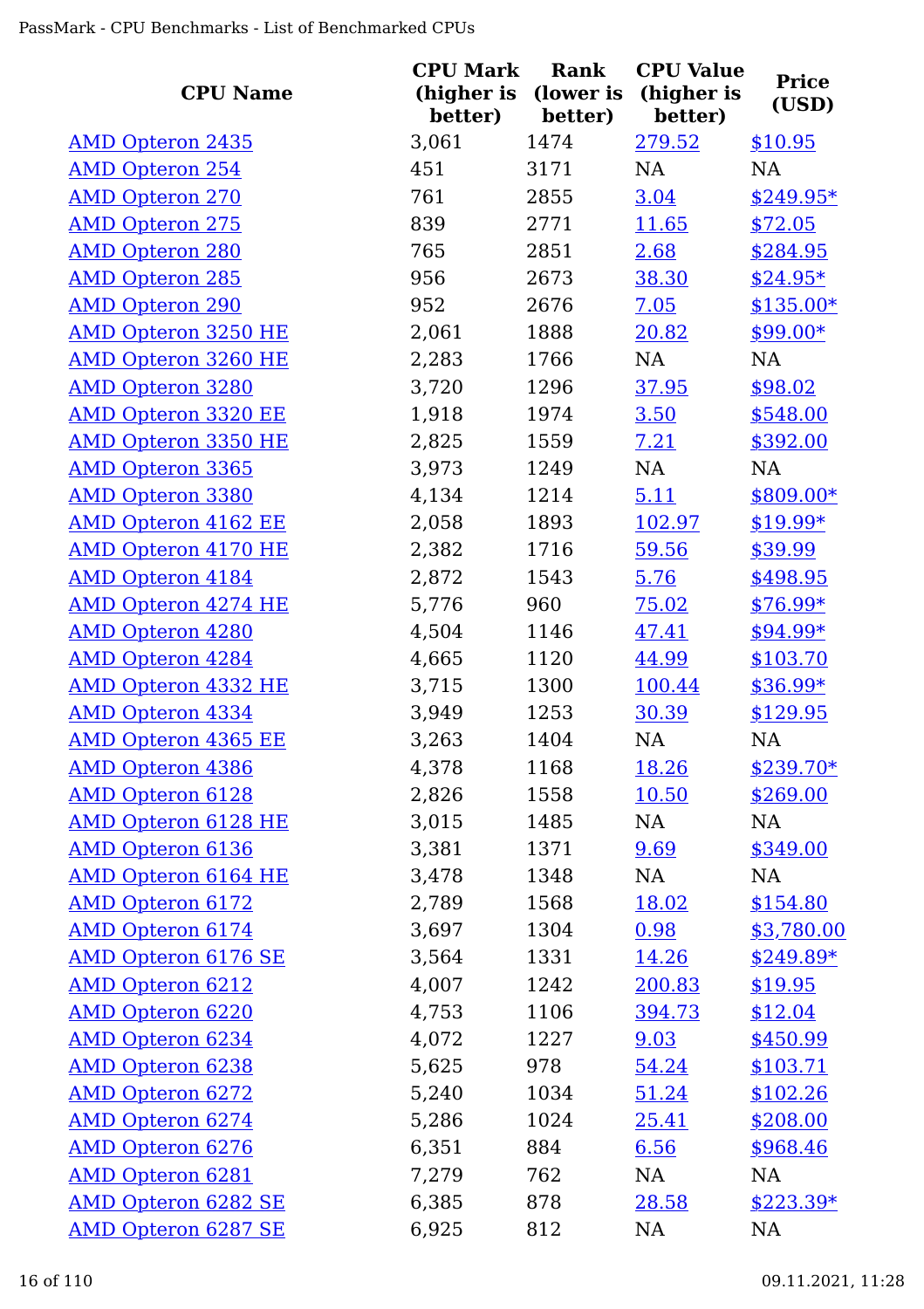|                                     | <b>CPU Mark</b>       | <b>Rank</b>          | <b>CPU Value</b>      |                       |
|-------------------------------------|-----------------------|----------------------|-----------------------|-----------------------|
| <b>CPU Name</b>                     | (higher is<br>better) | (lower is<br>better) | (higher is<br>better) | <b>Price</b><br>(USD) |
| <b>AMD Opteron 6328</b>             | 5,246                 | 1031                 | 3.28                  | \$1,599.00            |
| <b>AMD Opteron 6344</b>             | 6,069                 | 927                  | <u>16.01</u>          | $$379.00*$            |
| <b>AMD Opteron 6348</b>             | 8,030                 | 688                  | 4.70                  | \$1,708.86            |
| <b>AMD Opteron 6366 HE</b>          | 4,858                 | 1081                 | 14.12                 | \$343.99*             |
| <b>AMD Opteron 6376</b>             | 5,572                 | 984                  | 17.97                 | \$310.00              |
| <b>AMD Opteron 6378</b>             | 5,889                 | 949                  | 3.44                  | \$1,709.96            |
| <b>AMD Opteron 6380</b>             | 7,336                 | 755                  | 8.55                  | \$857.66*             |
| <b>AMD Opteron 6386 SE</b>          | 7,017                 | 801                  | 51.94                 | $$135.09*$            |
| <b>AMD Opteron 8439 SE</b>          | 2,479                 | 1678                 | 47.67                 | $$52.00*$             |
| <b>AMD Opteron X2170 APU</b>        | 1,911                 | 1979                 | NA                    | NA                    |
| <b>AMD Opteron X3216 APU</b>        | 1,619                 | 2166                 | NA                    | NA                    |
| <b>AMD Opteron X3418 APU</b>        | 3,137                 | 1448                 | NA                    | NA                    |
| <b>AMD Opteron X3421 APU</b>        | 3,289                 | 1391                 | NA                    | NA                    |
| <b>AMD Phenom 8250 Triple-Core</b>  | 1,114                 | 2528                 | NA                    | NA                    |
| <b>AMD Phenom 8250e Triple-Core</b> | 1,084                 | 2552                 | 23.08                 | $$46.99*$             |
| <b>AMD Phenom 8400 Triple-Core</b>  | 1,085                 | 2549                 | NA                    | NA                    |
| <b>AMD Phenom 8450 Triple-Core</b>  | 1,163                 | 2485                 | 68.43                 | $$16.99*$             |
| <b>AMD Phenom 8450e Triple-Core</b> | 1,134                 | 2512                 | NA                    | NA                    |
| <b>AMD Phenom 8600 Triple-Core</b>  | 1,210                 | 2442                 | 22.84                 | $$52.99*$             |
| <b>AMD Phenom 8600B Triple-Core</b> | 1,390                 | 2314                 | 92.96                 | $$14.95*$             |
| <b>AMD Phenom 8650 Triple-Core</b>  | 1,205                 | 2449                 | 63.42                 | $$19.00*$             |
| AMD Phenom 8750 Triple-Core         | 1,343                 | 2332                 | NA                    | NA                    |
| <b>AMD Phenom 8750B Triple-Core</b> | 1,188                 | 2456                 | NA                    | NA                    |
| <b>AMD Phenom 8850 Triple-Core</b>  | 1,142                 | 2501                 | NA                    | <b>NA</b>             |
| AMD Phenom 8850B Triple-Core        | 1,281                 | 2379                 | <b>NA</b>             | NA                    |
| <b>AMD Phenom 9100e Quad-Core</b>   | 1,279                 | 2383                 | 36.58                 | \$34.95               |
| AMD Phenom 9150e Quad-Core          | 1,300                 | 2369                 | 5.25                  | $$247.50*$            |
| AMD Phenom 9350e Quad-Core          | 1,501                 | 2242                 | 0.44                  | $$3,382.07*$          |
| AMD Phenom 9450e Quad-Core          | 1,455                 | 2262                 | 13.86                 | $$105.00*$            |
| <b>AMD Phenom 9500 Quad-Core</b>    | 1,503                 | 2240                 | 50.12                 | $$29.99*$             |
| <b>AMD Phenom 9550 Quad-Core</b>    | 1,605                 | 2175                 | 53.53                 | $$29.99*$             |
| <b>AMD Phenom 9600 Quad-Core</b>    | 1,590                 | 2190                 | 39.80                 | \$39.95               |
| <b>AMD Phenom 9600B Quad-Core</b>   | 1,687                 | 2114                 | 42.23                 | $$39.95*$             |
| <b>AMD Phenom 9650 Quad-Core</b>    | 1,694                 | 2107                 | 42.37                 | $$39.99*$             |
| <b>AMD Phenom 9750 Quad-Core</b>    | 1,804                 | 2045                 | 37.56                 | \$48.02               |
| AMD Phenom 9750B Quad-Core          | 1,520                 | 2232                 | <b>NA</b>             | NA                    |
| AMD Phenom 9850 Quad-Core           | 1,680                 | 2120                 | 12.92                 | $$129.99*$            |
| <b>AMD Phenom 9850B Quad-Core</b>   | 1,946                 | 1956                 | NA                    | NA                    |
| <b>AMD Phenom 9950 Quad-Core</b>    | 1,859                 | 2012                 | 19.16                 | $$97.04*$             |
| AMD Phenom FX-5000 Quad-Core        | 1,599                 | 2181                 | NA                    | <b>NA</b>             |
| AMD Phenom FX-5200 Quad-Core        | 1,699                 | 2103                 | <b>NA</b>             | <b>NA</b>             |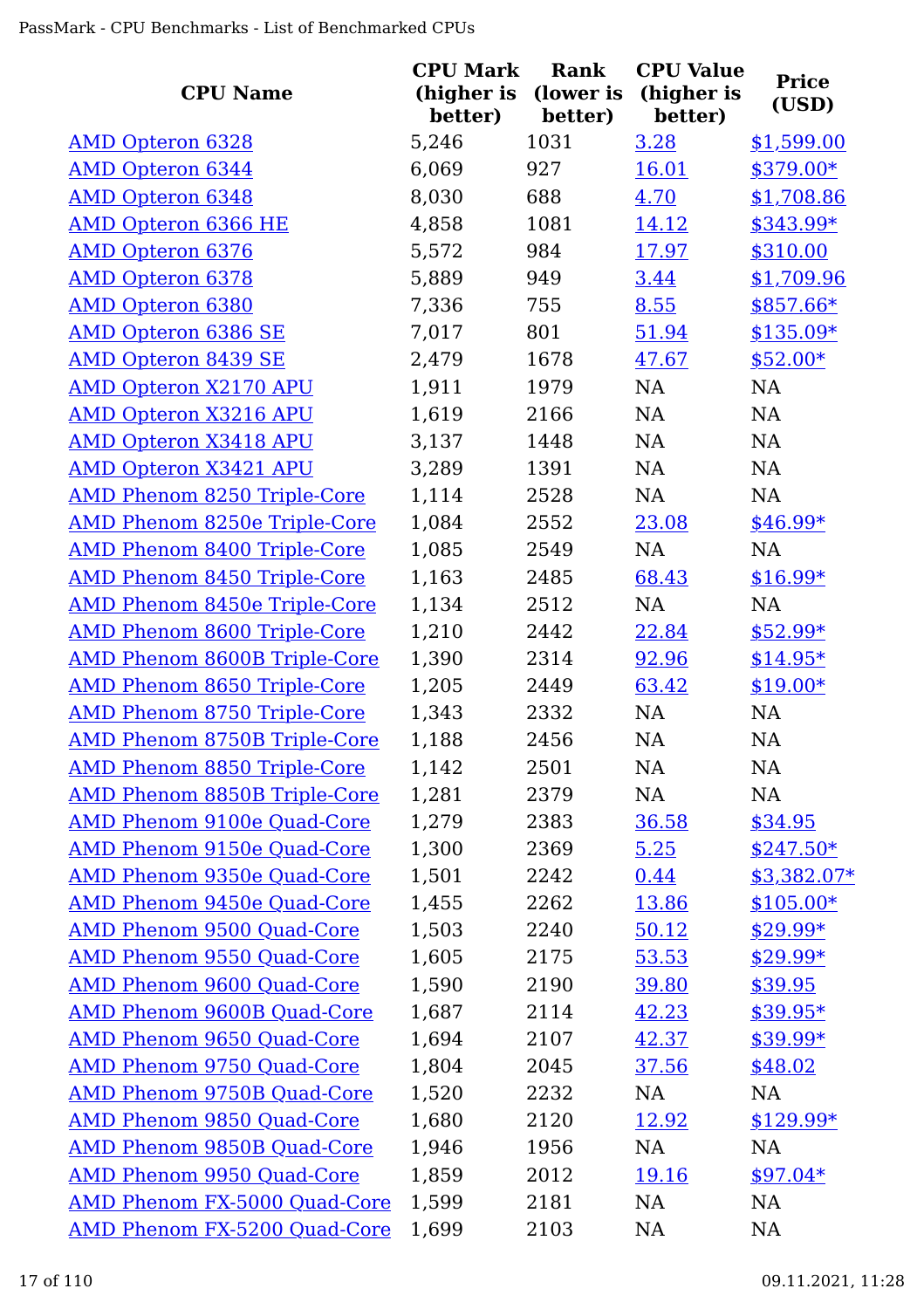|                                       | <b>CPU Mark</b>       | <b>Rank</b>          | <b>CPU Value</b>      | <b>Price</b> |
|---------------------------------------|-----------------------|----------------------|-----------------------|--------------|
| <b>CPU Name</b>                       | (higher is<br>better) | (lower is<br>better) | (higher is<br>better) | (USD)        |
| AMD Phenom II N620 Dual-Core          | 990                   | 2641                 | 248.09                | $$3.99*$     |
| AMD Phenom II N640 Dual-Core          | 965                   | 2661                 | 17.57                 | $$54.95*$    |
| AMD Phenom II N660 Dual-Core          | 1,065                 | 2570                 | 11.96                 | \$89.00      |
| AMD Phenom II N830 3+1                | 1,768                 | 2063                 | NA                    | NA           |
| <b>AMD Phenom II N830 Triple-Core</b> | 1,137                 | 2508                 | NA                    | NA           |
| <b>AMD Phenom II N850 Triple-Core</b> | 1,253                 | 2411                 | 50.13                 | $$25.00*$    |
| <b>AMD Phenom II N870 Triple-Core</b> | 1,139                 | 2505                 | NA                    | <b>NA</b>    |
| <b>AMD Phenom II N930 Quad-Core</b>   | 1,540                 | 2214                 | 11.85                 | $$129.95*$   |
| AMD Phenom II N950 Quad-Core          | 1,538                 | 2218                 | 13.66                 | $$112.60*$   |
| AMD Phenom II N970 Quad-Core          | 1,632                 | 2154                 | 10.88                 | \$149.99*    |
| AMD Phenom II P650 Dual-Core          | 933                   | 2690                 | 26.66                 | $$35.00*$    |
| <b>AMD Phenom II P820 Triple-Core</b> | 1,068                 | 2568                 | NA                    | <b>NA</b>    |
| <b>AMD Phenom II P840 Triple-Core</b> | 1,124                 | 2517                 | NA                    | NA           |
| <b>AMD Phenom II P860 Triple-Core</b> | 1,214                 | 2438                 | NA                    | NA           |
| AMD Phenom II P920 Quad-Core          | 1,160                 | 2488                 | 17.85                 | $$65.00*$    |
| AMD Phenom II P940 Quad-Core          | 1,319                 | 2360                 | NA                    | <b>NA</b>    |
| <b>AMD Phenom II P960 Quad-Core</b>   | 1,394                 | 2310                 | 35.62                 | $$39.12*$    |
| AMD Phenom II X2 511                  | 1,163                 | 2484                 | NA                    | <b>NA</b>    |
| AMD Phenom II X2 521                  | 1,279                 | 2382                 | NA                    | <b>NA</b>    |
| <b>AMD Phenom II X2 545</b>           | 1,204                 | 2450                 | 27.38                 | \$43.98*     |
| AMD Phenom II X2 550                  | 1,174                 | 2471                 | <u>17.01</u>          | \$68.99      |
| <b>AMD Phenom II X2 555</b>           | 1,290                 | 2377                 | 34.91                 | \$36.96      |
| AMD Phenom II X2 560                  | 1,426                 | 2286                 | 59.48                 | $$23.98*$    |
| AMD Phenom II X2 565                  | 1,389                 | 2315                 | 8.23                  | $$168.87*$   |
| AMD Phenom II X2 570                  | 1,360                 | 2326                 | NA                    | NA           |
| <b>AMD Phenom II X2 B53</b>           | 1,126                 | 2516                 | NA                    | NA           |
| <b>AMD Phenom II X2 B55</b>           | 1,151                 | 2496                 | 27.40                 | $$42.02*$    |
| AMD Phenom II X2 B57                  | 1,099                 | 2536                 | NA                    | NA           |
| <b>AMD Phenom II X2 B59</b>           | 1,337                 | 2337                 | 27.85                 | $$48.02*$    |
| AMD Phenom II X3 700e                 | 1,430                 | 2283                 | NA                    | NA           |
| AMD Phenom II X3 705e                 | 1,222                 | 2435                 | 8.02                  | $$152.34*$   |
| AMD Phenom II X3 710                  | 1,501                 | 2241                 | 8.88                  | $$169.00*$   |
| AMD Phenom II X3 720                  | 1,539                 | 2216                 | 23.88                 | $$64.45*$    |
| AMD Phenom II X3 740                  | 1,424                 | 2287                 | <u>16.00</u>          | $$88.99*$    |
| <b>AMD Phenom II X3 B73</b>           | 1,538                 | 2219                 | 20.50                 | $$75.00*$    |
| <b>AMD Phenom II X3 B75</b>           | 1,485                 | 2252                 | 29.72                 | $$49.95*$    |
| <b>AMD Phenom II X3 B77</b>           | 1,844                 | 2027                 | 82.71                 | $$22.29*$    |
| <b>AMD Phenom II X4 805</b>           | 1,844                 | 2025                 | 10.60                 | $$173.99*$   |
| AMD Phenom II X4 810                  | 1,752                 | 2077                 | 8.23                  | $$213.00*$   |
| <b>AMD Phenom II X4 820</b>           | 2,108                 | 1866                 | 72.68                 | $$29.00*$    |
| <b>AMD Phenom II X4 830</b>           | 1,931                 | 1965                 | 66.88                 | $$28.88*$    |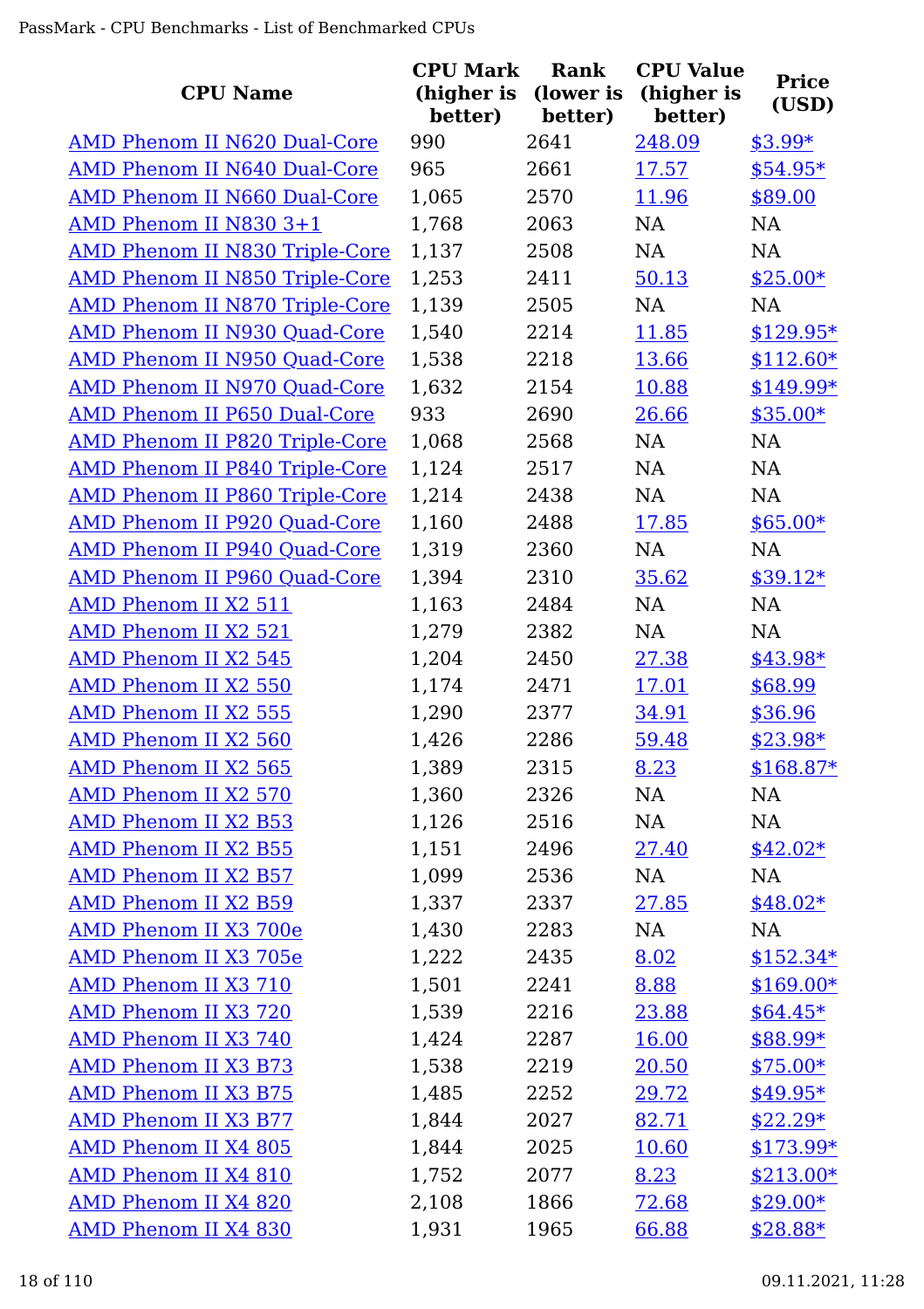|                              | <b>CPU Mark</b>       | <b>Rank</b>          | <b>CPU Value</b>      | <b>Price</b> |
|------------------------------|-----------------------|----------------------|-----------------------|--------------|
| <b>CPU Name</b>              | (higher is<br>better) | (lower is<br>better) | (higher is<br>better) | (USD)        |
| AMD Phenom II X4 840         | 2,354                 | 1734                 | 95.34                 | \$24.69      |
| AMD Phenom II X4 840T        | 2,245                 | 1784                 | 38.69                 | \$58.02      |
| AMD Phenom II X4 850         | 2,397                 | 1711                 | 36.89                 | $$64.99*$    |
| AMD Phenom II X4 900e        | 1,505                 | 2238                 | NA                    | NA           |
| AMD Phenom II X4 905e        | 1,895                 | 1994                 | 35.11                 | \$53.99*     |
| <b>AMD Phenom II X4 910</b>  | 1,699                 | 2101                 | 16.99                 | $$100.00*$   |
| AMD Phenom II X4 910e        | 2,016                 | 1917                 | 28.85                 | $$69.90*$    |
| AMD Phenom II X4 920         | 1,899                 | 1990                 | 68.10                 | $$27.89*$    |
| AMD Phenom II X4 925         | 2,161                 | 1835                 | 95.76                 | \$22.57      |
| AMD Phenom II X4 940         | 2,219                 | 1806                 | 2.54                  | \$875.00     |
| <b>AMD Phenom II X4 945</b>  | 2,243                 | 1786                 | 70.43                 | \$31.85      |
| <b>AMD Phenom II X4 955</b>  | 2,430                 | 1699                 | 13.79                 | $$176.18*$   |
| AMD Phenom II X4 960T        | 2,137                 | 1848                 | 66.11                 | \$32.33      |
| <b>AMD Phenom II X4 965</b>  | 2,525                 | 1661                 | 34.11                 | \$74.02      |
| AMD Phenom II X4 970         | 2,649                 | 1621                 | 44.25                 | \$59.88      |
| <b>AMD Phenom II X4 973</b>  | 2,204                 | 1814                 | NA                    | NA           |
| <b>AMD Phenom II X4 975</b>  | 2,479                 | 1677                 | 25.56                 | $$97.00*$    |
| AMD Phenom II X4 977         | 2,377                 | 1720                 | NA                    | NA           |
| AMD Phenom II X4 980         | 2,829                 | 1557                 | 21.76                 | $$130.00*$   |
| <b>AMD Phenom II X4 B05e</b> | 1,862                 | 2010                 | NA                    | NA           |
| AMD Phenom II X4 B15e        | 1,825                 | 2034                 | NA                    | NA           |
| <b>AMD Phenom II X4 B25</b>  | 2,108                 | 1867                 | NA                    | NA           |
| <b>AMD Phenom II X4 B35</b>  | 2,341                 | 1740                 | NA                    | NA           |
| <b>AMD Phenom II X4 B40</b>  | 2,238                 | 1789                 | NA                    | NA           |
| <b>AMD Phenom II X4 B45</b>  | 2,119                 | 1856                 | NA                    | NA           |
| <b>AMD Phenom II X4 B50</b>  | 2,237                 | 1790                 | NA                    | NA           |
| <b>AMD Phenom II X4 B55</b>  | 2,390                 | 1714                 | NA                    | <b>NA</b>    |
| <b>AMD Phenom II X4 B60</b>  | 2,357                 | 1732                 | NA                    | <b>NA</b>    |
| <b>AMD Phenom II X4 B65</b>  | 2,576                 | 1648                 | NA                    | NA           |
| AMD Phenom II X4 B70         | 2,303                 | 1762                 | NA                    | NA           |
| AMD Phenom II X4 B93         | 2,104                 | 1870                 | NA                    | <b>NA</b>    |
| <b>AMD Phenom II X4 B95</b>  | 2,254                 | 1781                 | 36.34                 | \$62.02      |
| AMD Phenom II X4 B97         | 2,467                 | 1682                 | 30.85                 | $$79.95*$    |
| AMD Phenom II X4 B99         | 2,536                 | 1659                 | NA                    | NA           |
| AMD Phenom II X6 1035T       | 2,937                 | 1517                 | 27.19                 | $$108.00*$   |
| AMD Phenom II X6 1045T       | 3,003                 | 1493                 | 61.44                 | \$48.88      |
| AMD Phenom II X6 1055T       | 3,160                 | 1439                 | 65.90                 | \$47.95      |
| AMD Phenom II X6 1065T       | 3,244                 | 1413                 | 32.44                 | $$99.98*$    |
| AMD Phenom II X6 1075T       | 3,094                 | 1465                 | 53.43                 | \$57.90      |
| AMD Phenom II X6 1090T       | 3,600                 | 1324                 | 40.28                 | \$89.39      |
| AMD Phenom II X6 1100T       | 3,699                 | 1303                 | 27.09                 | \$136.55     |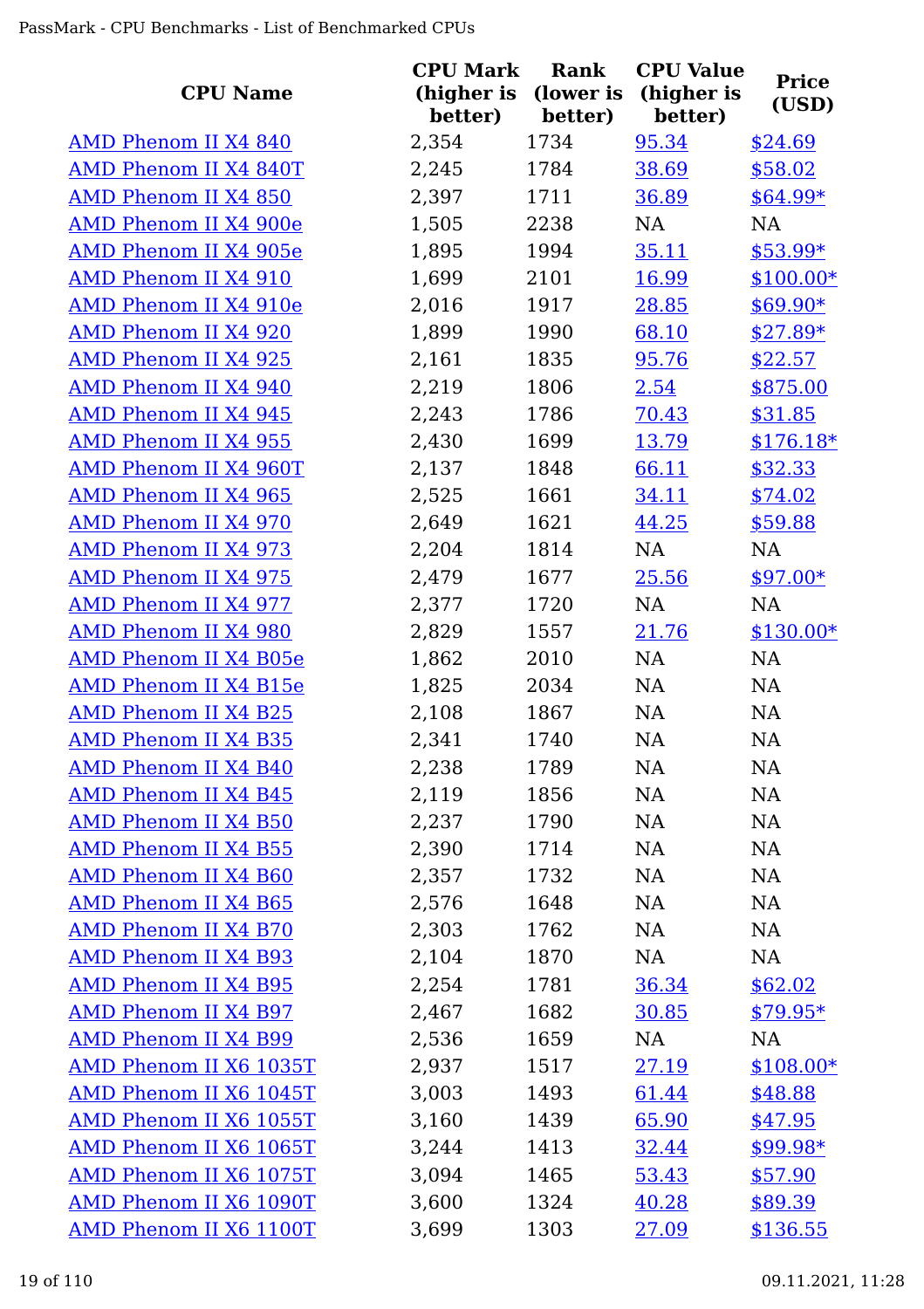| <b>CPU Name</b>                                  | <b>CPU Mark</b><br>(higher is<br>better) | Rank<br>(lower is<br>better) | <b>CPU Value</b><br>(higher is<br>better) | <b>Price</b><br>(USD) |
|--------------------------------------------------|------------------------------------------|------------------------------|-------------------------------------------|-----------------------|
| AMD Phenom II X6 1405T                           | 3,335                                    | 1377                         | <b>NA</b>                                 | <b>NA</b>             |
| <b>AMD Phenom II X620 Dual-Core</b>              | 1,262                                    | 2401                         | NA                                        | <b>NA</b>             |
| AMD Phenom II X640 Dual-Core                     | 1,165                                    | 2480                         | <b>NA</b>                                 | <b>NA</b>             |
| AMD Phenom II X920 Quad-Core                     | 1,669                                    | 2127                         | <b>NA</b>                                 | <b>NA</b>             |
| AMD Phenom II X940 Quad-Core                     | 1,797                                    | 2047                         | NA                                        | <b>NA</b>             |
| <b>AMD Phenom X2 Dual-Core</b><br><b>GE-5060</b> | 1,566                                    | 2200                         | NA                                        | <b>NA</b>             |
| <b>AMD Phenom X2 Dual-Core</b><br><b>GE-6060</b> | 1,722                                    | 2090                         | <b>NA</b>                                 | NA                    |
| <b>AMD Phenom X2 Dual-Core</b><br>GE-7060        | 1,010                                    | 2620                         | <b>NA</b>                                 | <b>NA</b>             |
| <b>AMD Phenom X2 Dual-Core</b><br>GP-7730        | 884                                      | 2729                         | <b>NA</b>                                 | <b>NA</b>             |
| <b>AMD Phenom X3 8550</b>                        | 961                                      | 2668                         | 5.66                                      | $$169.95*$            |
| <b>AMD Phenom X4 Quad-Core</b><br>GP-9500        | 1,297                                    | 2372                         | NA                                        | <b>NA</b>             |
| <b>AMD Phenom X4 Quad-Core</b><br>GP-9530        | 1,228                                    | 2430                         | <b>NA</b>                                 | <b>NA</b>             |
| <b>AMD Phenom X4 Quad-Core</b><br>GP-9600        | 1,649                                    | 2141                         | <b>NA</b>                                 | <b>NA</b>             |
| <b>AMD Phenom X4 Quad-Core</b><br>GP-9730        | 1,784                                    | 2055                         | <b>NA</b>                                 | <b>NA</b>             |
| <b>AMD Phenom X4 Quad-Core</b><br>GS-6560        | 1,063                                    | 2571                         | <b>NA</b>                                 | <b>NA</b>             |
| <b>AMD PRO A10-8700B</b>                         | 2,242                                    | 1787                         | <b>NA</b>                                 | <b>NA</b>             |
| <b>AMD PRO A10-8730B</b>                         | 2,322                                    | 1751                         | NA                                        | <b>NA</b>             |
| <b>AMD PRO A10-8750B</b>                         | 2,824                                    | 1561                         | NA                                        | <b>NA</b>             |
| <b>AMD PRO A10-8770</b>                          | 3,518                                    | 1341                         | NA                                        | <b>NA</b>             |
| <b>AMD PRO A10-8770E</b>                         | 3,181                                    | 1429                         | NA                                        | <b>NA</b>             |
| <b>AMD PRO A10-8850B</b>                         | 3,752                                    | 1289                         | NA                                        | NA                    |
| <b>AMD PRO A10-9700</b>                          | 3,596                                    | 1325                         | 21.28                                     | $$169.00*$            |
| <b>AMD PRO A10-9700B</b>                         | 2,602                                    | 1639                         | NA                                        | NA                    |
| <b>AMD PRO A10-9700E</b>                         | 3,011                                    | 1489                         | 21.66                                     | $$139.00*$            |
| <b>AMD PRO A12-8800B</b>                         | 2,716                                    | 1597                         | NA                                        | NA                    |
| <b>AMD PRO A12-8830B</b>                         | 2,392                                    | 1712                         | NA                                        | <b>NA</b>             |
| <b>AMD PRO A12-8870</b>                          | 3,848                                    | 1267                         | NA                                        | NA                    |
| <b>AMD PRO A12-8870E</b>                         | 3,014                                    | 1487                         | NA                                        | <b>NA</b>             |
| <b>AMD PRO A12-9800</b>                          | 3,878                                    | 1261                         | 22.95                                     | \$169.00*             |
| <b>AMD PRO A12-9800B</b>                         | 2,696                                    | 1606                         | NA                                        | NA                    |
| <b>AMD PRO A12-9800E</b>                         | 3,191                                    | 1426                         | 18.88                                     | $$169.00*$            |
| AMD PRO A4-3350B APU                             | 1,692                                    | 2111                         | NA                                        | <b>NA</b>             |
| <b>AMD PRO A4-4350B</b>                          | 1,093                                    | 2539                         | NA                                        | <b>NA</b>             |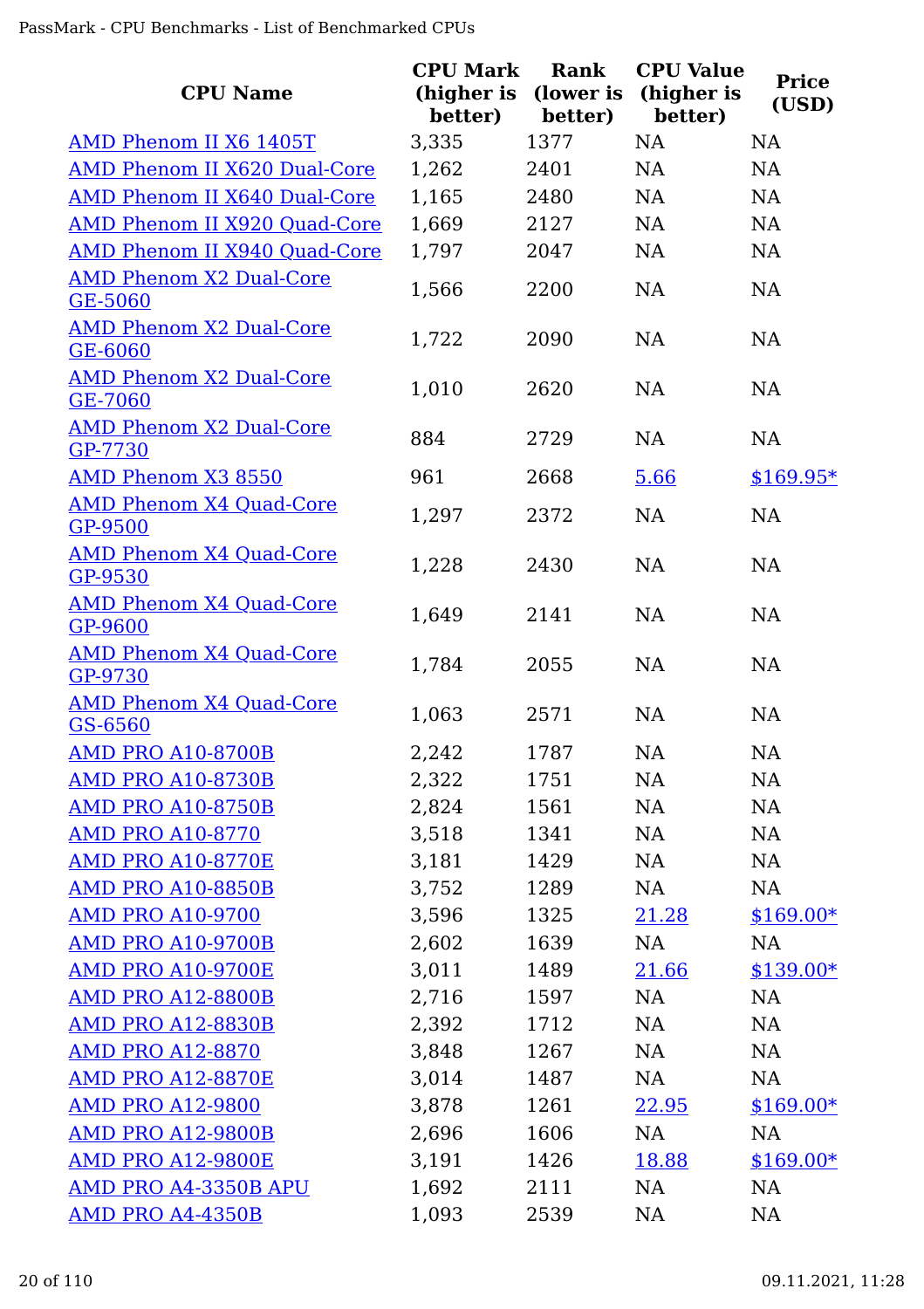| <b>CPU Name</b>                                      | <b>CPU Mark</b><br>(higher is<br>better) | Rank<br>(lower is<br>better) | <b>CPU Value</b><br>(higher is<br>better) | <b>Price</b><br>(USD) |
|------------------------------------------------------|------------------------------------------|------------------------------|-------------------------------------------|-----------------------|
| <b>AMD PRO A4-8350B</b>                              | 1,733                                    | 2085                         | 59.77                                     | $$28.99*$             |
| <b>AMD PRO A6-7350B</b>                              | 1,679                                    | 2121                         | NA                                        | NA                    |
| AMD PRO A6-8500B                                     | 1,704                                    | 2097                         | NA                                        | NA                    |
| <b>AMD PRO A6-8530B</b>                              | 1,498                                    | 2246                         | NA                                        | <b>NA</b>             |
| AMD PRO A6-8550B                                     | 1,885                                    | 2000                         | NA                                        | NA                    |
| <b>AMD PRO A6-8570</b>                               | 1,844                                    | 2026                         | NA                                        | <b>NA</b>             |
| AMD PRO A6-8570E                                     | 1,489                                    | 2251                         | NA                                        | NA                    |
| <b>AMD PRO A6-9500</b>                               | 1,875                                    | 2004                         | 25.34                                     | $$74.00*$             |
| AMD PRO A6-9500B                                     | 1,340                                    | 2335                         | NA                                        | NA                    |
| AMD PRO A6-9500E                                     | 1,662                                    | 2130                         | 22.46                                     | $$74.00*$             |
| AMD PRO A8-8600B                                     | 2,262                                    | 1777                         | NA                                        | NA                    |
| <b>AMD PRO A8-8650B</b>                              | 3,225                                    | 1419                         | NA                                        | NA                    |
| AMD PRO A8-8670E                                     | 2,989                                    | 1495                         | NA                                        | NA                    |
| <b>AMD PRO A8-9600</b>                               | 3,347                                    | 1375                         | 28.13                                     | $$119.00*$            |
| <b>AMD PRO A8-9600B</b>                              | 2,379                                    | 1719                         | NA                                        | NA                    |
| AMD QC-4000                                          | 1,155                                    | 2492                         | NA                                        | <b>NA</b>             |
| <b>AMD R-260H APU</b>                                | 954                                      | 2674                         | NA                                        | NA                    |
| <b>AMD R-272F APU</b>                                | 1,215                                    | 2437                         | NA                                        | NA                    |
| <b>AMD R-460L APU</b>                                | 1,183                                    | 2462                         | NA                                        | NA                    |
| <b>AMD R-464L APU</b>                                | 1,773                                    | 2058                         | NA                                        | NA                    |
| AMD RX-425BB                                         | 2,724                                    | 1591                         | NA                                        | NA                    |
| AMD RX-427BB                                         | 2,715                                    | 1598                         | NA                                        | <b>NA</b>             |
| <b>AMD Ryzen 3 1200</b>                              | 6,271                                    | 896                          | 54.81                                     | \$114.42              |
| AMD Ryzen 3 1300X                                    | 6,888                                    | 817                          | 56.79                                     | \$121.30              |
| AMD Ryzen 3 2200G                                    | 6,782                                    | 830                          | 34.20                                     | \$198.31              |
| <b>AMD Ryzen 3 2200GE</b>                            | 6,433                                    | 872                          | NA                                        | NA                    |
| <b>AMD Ryzen 3 2200U</b>                             | 3,660                                    | 1311                         | NA                                        | NA                    |
| <b>AMD Ryzen 3 2300U</b>                             | 5,460                                    | 1000                         | NA                                        | NA                    |
| <b>AMD Ryzen 3 2300X</b>                             | 7,462                                    | 741                          | 41.90                                     | $$178.09*$            |
| AMD Ryzen 3 3100                                     | 11,694                                   | 483                          | 41.27                                     | \$283.32              |
| AMD Ryzen 3 3200G                                    | 7,214                                    | 769                          | 26.23                                     | \$274.99              |
| AMD Ryzen 3 3200GE                                   | 7,408                                    | 746                          | NA                                        | NA                    |
| <b>AMD Ryzen 3 3200U</b>                             | 3,929                                    | 1255                         | NA                                        | NA                    |
| AMD Ryzen 3 3250C 15W with<br><b>Radeon Graphics</b> | 2,332                                    | 1745                         | NA                                        | NA                    |
| <b>AMD Ryzen 3 3250U</b>                             | 4,021                                    | 1237                         | <b>NA</b>                                 | <b>NA</b>             |
| <b>AMD Ryzen 3 3300U</b>                             | 5,837                                    | 953                          | NA                                        | NA                    |
| <b>AMD Ryzen 3 3300X</b>                             | 12,766                                   | 444                          | 46.42                                     | \$274.98              |
| <b>AMD Ryzen 3 3350U</b>                             | 5,822                                    | 956                          | NA                                        | <b>NA</b>             |
| <b>AMD Ryzen 3 4300G</b>                             | 11,054                                   | 509                          | NA                                        | NA                    |
| <b>AMD Ryzen 3 4300GE</b>                            | 11,356                                   | 495                          | NA                                        | NA                    |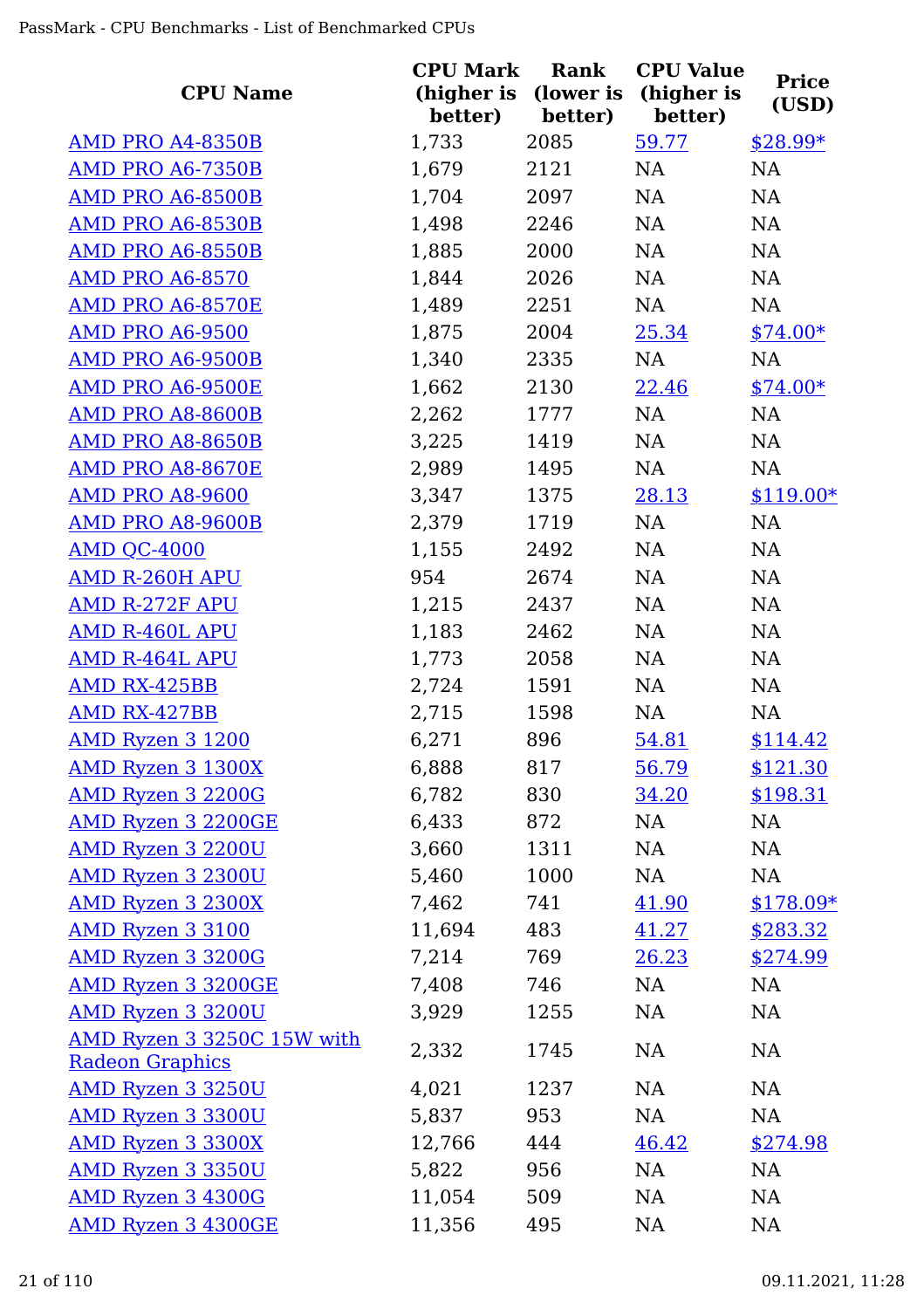| <b>CPU Name</b>               | <b>CPU Mark</b><br>(higher is | Rank<br>(lower is | <b>CPU Value</b><br>(higher is | <b>Price</b> |
|-------------------------------|-------------------------------|-------------------|--------------------------------|--------------|
|                               | better)                       | better)           | better)                        | (USD)        |
| <b>AMD Ryzen 3 4300U</b>      | 7,636                         | 722               | <b>NA</b>                      | <b>NA</b>    |
| <b>AMD Ryzen 3 5300G</b>      | 13,829                        | 405               | NA                             | NA           |
| <b>AMD Ryzen 3 5300GE</b>     | 13,843                        | 404               | NA                             | NA           |
| <b>AMD Ryzen 3 5300U</b>      | 10,081                        | 561               | NA                             | NA           |
| AMD Ryzen 3 5400U             | 11,888                        | 477               | NA                             | <b>NA</b>    |
| AMD Ryzen 3 PRO 1200          | 6,347                         | 887               | NA                             | NA           |
| <b>AMD Ryzen 3 PRO 1300</b>   | 7,717                         | 715               | NA                             | <b>NA</b>    |
| <b>AMD Ryzen 3 PRO 2100GE</b> | 4,286                         | 1185              | NA                             | <b>NA</b>    |
| <b>AMD Ryzen 3 PRO 2200G</b>  | 6,648                         | 845               | NA                             | NA           |
| AMD Ryzen 3 PRO 2200GE        | 5,892                         | 948               | NA                             | NA           |
| <b>AMD Ryzen 3 PRO 2300U</b>  | 6,025                         | 929               | NA                             | <b>NA</b>    |
| AMD Ryzen 3 PRO 3200G         | 7,054                         | 790               | NA                             | NA           |
| AMD Ryzen 3 PRO 3200GE        | 7,071                         | 788               | NA                             | NA           |
| <b>AMD Ryzen 3 PRO 3300U</b>  | 5,991                         | 931               | NA                             | NA           |
| <b>AMD Ryzen 3 PRO 4200G</b>  | 11,315                        | 498               | NA                             | NA           |
| <b>AMD Ryzen 3 PRO 4200GE</b> | 10,930                        | 511               | NA                             | NA           |
| AMD Ryzen 3 PRO 4350G         | 10,817                        | 520               | NA                             | <b>NA</b>    |
| <b>AMD Ryzen 3 PRO 4350GE</b> | 11,354                        | 496               | NA                             | NA           |
| <b>AMD Ryzen 3 PRO 4450U</b>  | 10,182                        | 552               | NA                             | <b>NA</b>    |
| <b>AMD Ryzen 3 PRO 5350G</b>  | 14,025                        | 395               | NA                             | <b>NA</b>    |
| <u>AMD Ryzen 3 PRO 5350GE</u> | 13,707                        | 410               | NA                             | NA           |
| <b>AMD Ryzen 3 PRO 5450U</b>  | 12,047                        | 470               | NA                             | NA           |
| AMD Ryzen 5 1400              | 7,805                         | 703               | 80.73                          | \$96.68      |
| <u>AMD Ryzen 5 1500X</u>      | 9,075                         | 614               | <u>76.61</u>                   | \$118.46     |
| AMD Ryzen 5 1600              | 12,347                        | 457               | 103.10                         | \$119.76     |
| AMD Ryzen 5 1600X             | 13,014                        | 436               | 101.34                         | \$128.42     |
| AMD Ryzen 5 2400G             | 8,745                         | 631               | 42.94                          | \$203.68     |
| <b>AMD Ryzen 5 2400GE</b>     | 8,134                         | 677               | NA                             | <b>NA</b>    |
| AMD Ryzen 5 2500U             | 6,560                         | 856               | NA                             | NA           |
| AMD Ryzen 5 2500X             | 9,407                         | 589               | NA                             | NA           |
| AMD Ryzen 5 2600              | 13,207                        | 428               | 51.59                          | \$255.99     |
| <b>AMD Ryzen 5 2600H</b>      | 7,537                         | 732               | NA                             | NA           |
| <b>AMD Ryzen 5 2600X</b>      | 14,068                        | 392               | 90.95                          | \$154.67     |
| <b>AMD Ryzen 5 3350G</b>      | 9,036                         | 617               | NA                             | <b>NA</b>    |
| <b>AMD Ryzen 5 3350GE</b>     | 9,684                         | 578               | NA                             | NA           |
| AMD Ryzen 5 3400G             | 9,349                         | 595               | 38.20                          | \$244.73     |
| <b>AMD Ryzen 5 3400GE</b>     | 9,028                         | 618               | <b>NA</b>                      | <b>NA</b>    |
| <b>AMD Ryzen 5 3450U</b>      | 6,807                         | 829               | NA                             | <b>NA</b>    |
| AMD Ryzen 5 3500              | 12,887                        | 440               | NA                             | NA           |
| AMD Ryzen 5 3500C             | 4,235                         | 1193              | NA                             | <b>NA</b>    |
| <b>AMD Ryzen 5 3500U</b>      | 7,125                         | 779               | <b>NA</b>                      | <b>NA</b>    |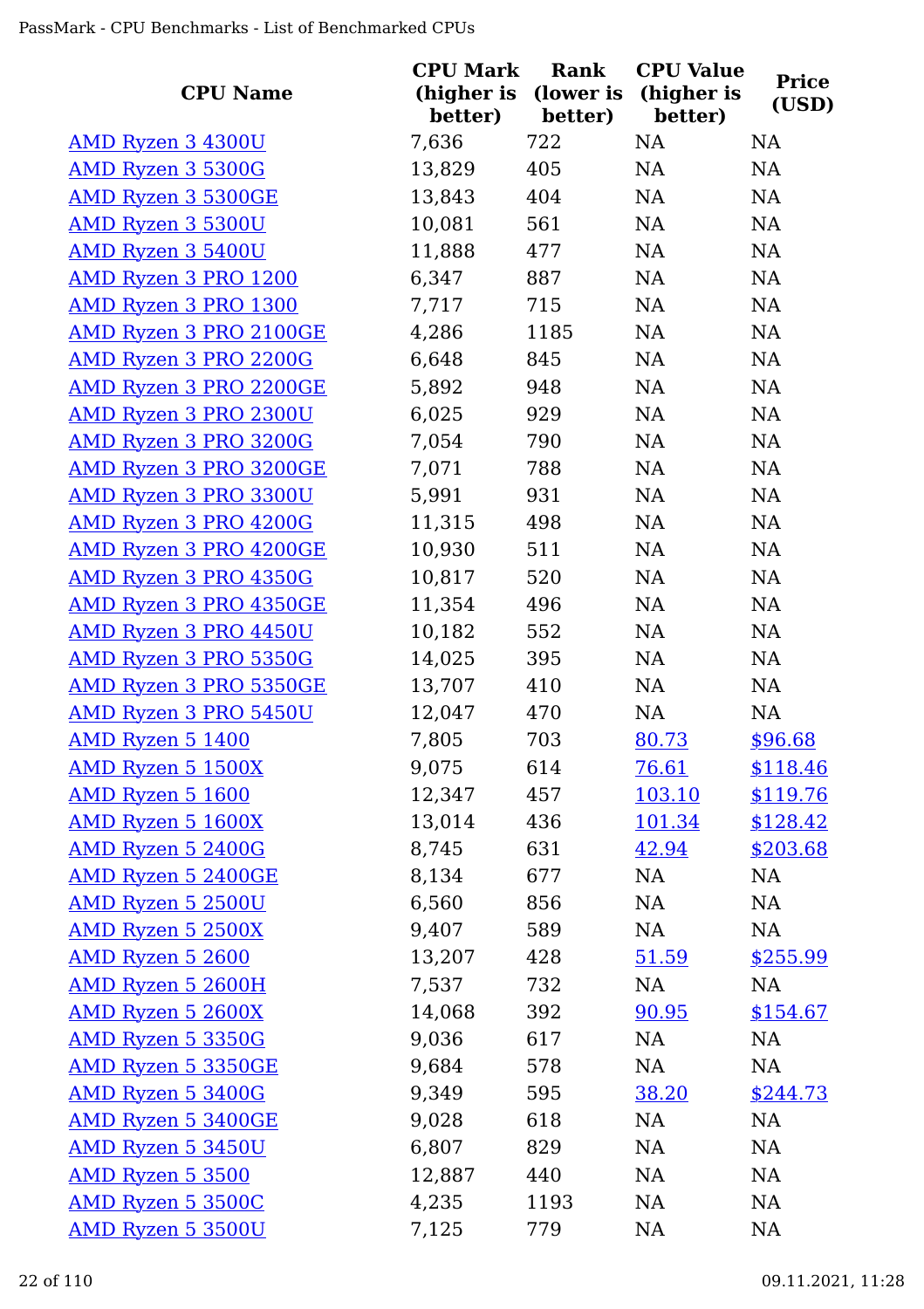| <b>CPU Name</b>           | <b>CPU Mark</b><br>(higher is<br>better) | Rank<br>(lower is<br>better) | <b>CPU Value</b><br>(higher is<br>better) | <b>Price</b><br>(USD) |
|---------------------------|------------------------------------------|------------------------------|-------------------------------------------|-----------------------|
| AMD Ryzen 5 3500X         | 13,366                                   | 423                          | 77.56                                     | \$172.34              |
| AMD Ryzen 5 3550H         | 8,058                                    | 684                          | NA                                        | NA                    |
| <b>AMD Ryzen 5 3550U</b>  | 7,681                                    | 718                          | NA                                        | NA                    |
| AMD Ryzen 5 3580U         | 7,797                                    | 705                          | NA                                        | NA                    |
| AMD Ryzen 5 3600          | 17,848                                   | 282                          | 93.99                                     | \$189.89              |
| AMD Ryzen 5 3600X         | 18,305                                   | 267                          | 77.98                                     | \$234.76              |
| AMD Ryzen 5 3600XT        | 18,824                                   | 258                          | 50.88                                     | \$369.99              |
| <b>AMD Ryzen 5 4500U</b>  | 11,178                                   | 501                          | <b>NA</b>                                 | <b>NA</b>             |
| AMD Ryzen 5 4600G         | 15,675                                   | 337                          | NA                                        | <b>NA</b>             |
| AMD Ryzen 5 4600GE        | 16,377                                   | 317                          | <b>NA</b>                                 | NA                    |
| AMD Ryzen 5 4600H         | 14,800                                   | 362                          | NA                                        | NA                    |
| AMD Ryzen 5 4600HS        | 14,666                                   | 367                          | NA                                        | NA                    |
| AMD Ryzen 5 4600U         | 13,719                                   | 409                          | NA                                        | NA                    |
| <b>AMD Ryzen 5 5500U</b>  | 13,239                                   | 427                          | <b>NA</b>                                 | <b>NA</b>             |
| AMD Ryzen 5 5600G         | 20,020                                   | 228                          | 83.77                                     | \$239.00              |
| <b>AMD Ryzen 5 5600GE</b> | 18,879                                   | 256                          | <b>NA</b>                                 | <b>NA</b>             |
| <b>AMD Ryzen 5 5600H</b>  | 17,441                                   | 292                          | NA                                        | NA                    |
| AMD Ryzen 5 5600U         | 15,986                                   | 328                          | NA                                        | NA                    |
| AMD Ryzen 5 5600X         | 22,156                                   | 188                          | 71.70                                     | \$309.00              |
| AMD Ryzen 5 PRO 1500      | 9,404                                    | 591                          | NA                                        | NA                    |
| AMD Ryzen 5 PRO 1600      | 10,401                                   | 539                          | <b>NA</b>                                 | <b>NA</b>             |
| AMD Ryzen 5 PRO 2400G     | 8,331                                    | 656                          | NA                                        | <b>NA</b>             |
| AMD Ryzen 5 PRO 2400GE    | 7,496                                    | 735                          | NA                                        | NA                    |
| AMD Ryzen 5 PRO 2500U     | 6,763                                    | 836                          | NA                                        | NA                    |
| AMD Ryzen 5 PRO 2600      | 13,575                                   | 411                          | NA                                        | NA                    |
| AMD Ryzen 5 PRO 3350G     | 9,547                                    | 583                          | NA                                        | NA                    |
| AMD Ryzen 5 PRO 3350GE    | 9,643                                    | 580                          | NA                                        | <b>NA</b>             |
| AMD Ryzen 5 PRO 3400G     | 9,379                                    | 592                          | NA                                        | NA                    |
| AMD Ryzen 5 PRO 3400GE    | 8,208                                    | 672                          | NA                                        | NA                    |
| AMD Ryzen 5 PRO 3500U     | 6,884                                    | 818                          | NA                                        | NA                    |
| AMD Ryzen 5 PRO 3600      | 18,037                                   | 277                          | NA                                        | <b>NA</b>             |
| AMD Ryzen 5 PRO 4400G     | 16,456                                   | 316                          | NA                                        | NA                    |
| AMD Ryzen 5 PRO 4400GE    | 14,795                                   | 363                          | NA                                        | NA                    |
| AMD Ryzen 5 PRO 4500U     | 12,049                                   | 469                          | NA                                        | NA                    |
| AMD Ryzen 5 PRO 4650G     | 16,461                                   | 315                          | 57.74                                     | \$285.08              |
| AMD Ryzen 5 PRO 4650GE    | 15,808                                   | 331                          | NA                                        | NA                    |
| AMD Ryzen 5 PRO 4650U     | 12,974                                   | 437                          | NA                                        | <b>NA</b>             |
| AMD Ryzen 5 PRO 5650G     | 21,087                                   | 210                          | NA                                        | NA                    |
| AMD Ryzen 5 PRO 5650GE    | 19,247                                   | 248                          | NA                                        | <b>NA</b>             |
| AMD Ryzen 5 PRO 5650U     | 16,265                                   | 320                          | NA                                        | NA                    |
| <b>AMD Ryzen 7 1700</b>   | 14,693                                   | 366                          | 100.89                                    | \$145.64              |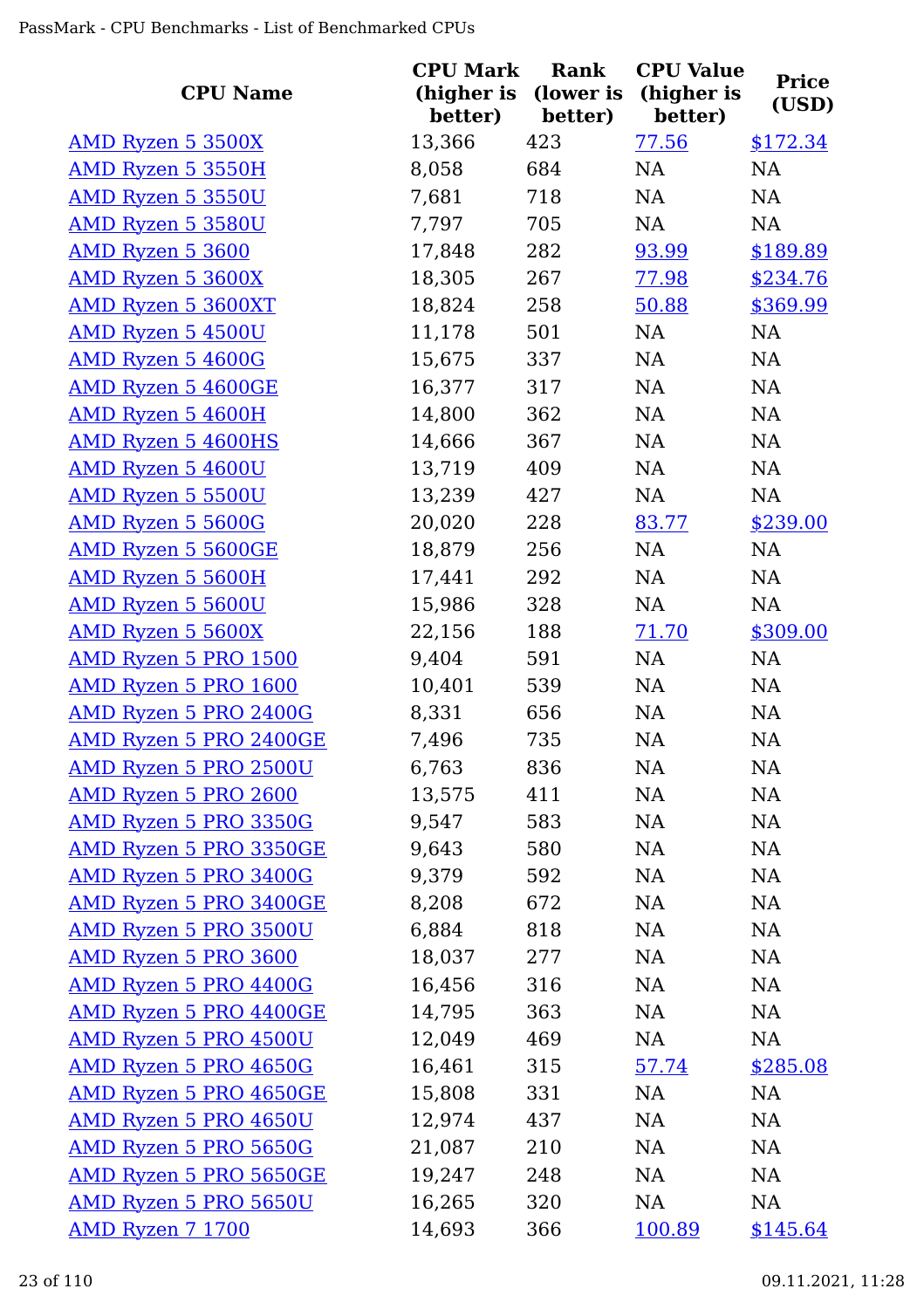| <b>CPU Name</b>                    | <b>CPU Mark</b><br>(higher is<br>better) | <b>Rank</b><br>(lower is<br>better) | <b>CPU Value</b><br>(higher is<br>better) | <b>Price</b><br>(USD) |
|------------------------------------|------------------------------------------|-------------------------------------|-------------------------------------------|-----------------------|
| AMD Ryzen 7 1700X                  | 15,541                                   | 340                                 | 84.02                                     | \$184.97              |
| <b>AMD Ryzen 7 1800X</b>           | 16,275                                   | 319                                 | 82.72                                     | \$196.74              |
| AMD Ryzen 7 2700                   | 15,690                                   | 336                                 | 81.36                                     | \$192.84              |
| <b>AMD Ryzen 7 2700E</b>           | 14,657                                   | 369                                 | NA                                        | NA                    |
| <b>AMD Ryzen 7 2700U</b>           | 6,809                                    | 828                                 | <b>NA</b>                                 | <b>NA</b>             |
| AMD Ryzen 7 2700X                  | 17,599                                   | 288                                 | 73.81                                     | \$238.42              |
| <b>AMD Ryzen 7 2800H</b>           | 7,656                                    | 721                                 | NA                                        | <b>NA</b>             |
| <b>AMD Ryzen 7 3700U</b>           | 7,356                                    | 754                                 | NA                                        | NA                    |
| <b>AMD Ryzen 7 3700X</b>           | 22,768                                   | 173                                 | 69.48                                     | \$327.67              |
| AMD Ryzen 7 3750H                  | 8,325                                    | 657                                 | NA                                        | <b>NA</b>             |
| <b>AMD Ryzen 7 3780U</b>           | 7,549                                    | 729                                 | NA                                        | <b>NA</b>             |
| <b>AMD Ryzen 7 3800X</b>           | 23,307                                   | 166                                 | 67.17                                     | \$346.99              |
| <b>AMD Ryzen 7 3800XT</b>          | 23,902                                   | 151                                 | 60.51                                     | \$394.99              |
| AMD Ryzen 7 4700G                  | 20,023                                   | 227                                 | 59.06                                     | \$339.00              |
| <b>AMD Ryzen 7 4700GE</b>          | 20,648                                   | 220                                 | NA                                        | <b>NA</b>             |
| <b>AMD Ryzen 7 4700U</b>           | 13,721                                   | 408                                 | NA                                        | <b>NA</b>             |
| <b>AMD Ryzen 7 4800H</b>           | 19,159                                   | 252                                 | NA                                        | <b>NA</b>             |
| <b>AMD Ryzen 7 4800HS</b>          | 18,922                                   | 255                                 | NA                                        | <b>NA</b>             |
| AMD Ryzen 7 4800U                  | 17,210                                   | 298                                 | NA                                        | <b>NA</b>             |
| <b>AMD Ryzen 7 5700G</b>           | 24,788                                   | 137                                 | 75.34                                     | \$329.00              |
| <b>AMD Ryzen 7 5700GE</b>          | 22,566                                   | 177                                 | NA                                        | <b>NA</b>             |
| <b>AMD Ryzen 7 5700U</b>           | 16,547                                   | 311                                 | NA                                        | <b>NA</b>             |
| <b>AMD Ryzen 7 5800</b>            | 25,958                                   | 115                                 | NA                                        | NA                    |
| AMD Ryzen 7 5800H                  | 21,645                                   | 196                                 | NA                                        | NA                    |
| <b>AMD Ryzen 7 5800HS</b>          | 20,991                                   | 212                                 | NA                                        | NA                    |
| <b>AMD Ryzen 7 5800U</b>           | 19,340                                   | 245                                 | NA                                        | NA                    |
| AMD Ryzen 7 5800X                  | 28,477                                   | 95                                  | 73.65                                     | \$386.66              |
| <b>AMD Ryzen 7 Extreme Edition</b> | 18,187                                   | 273                                 | NA                                        | <b>NA</b>             |
| AMD Ryzen 7 PRO 1700               | 14,613                                   | 371                                 | NA                                        | NA                    |
| AMD Ryzen 7 PRO 1700X              | 15,799                                   | 333                                 | NA                                        | NA                    |
| AMD Ryzen 7 PRO 2700               | 15,097                                   | 350                                 | NA                                        | NA                    |
| <b>AMD Ryzen 7 PRO 2700U</b>       | 7,122                                    | 780                                 | NA                                        | NA                    |
| <b>AMD Ryzen 7 PRO 2700X</b>       | 17,221                                   | 296                                 | NA                                        | NA                    |
| <b>AMD Ryzen 7 PRO 3700</b>        | 22,546                                   | 179                                 | 68.32                                     | \$329.99*             |
| <b>AMD Ryzen 7 PRO 3700U</b>       | 7,325                                    | 756                                 | NA                                        | NA                    |
| <b>AMD Ryzen 7 PRO 4700G</b>       | 20,848                                   | 215                                 | NA                                        | NA                    |
| AMD Ryzen 7 PRO 4750G              | 20,581                                   | 221                                 | 41.16                                     | \$499.98              |
| AMD Ryzen 7 PRO 4750GE             | 19,483                                   | 240                                 | NA                                        | NA                    |
| <b>AMD Ryzen 7 PRO 4750U</b>       | 15,538                                   | 341                                 | NA                                        | <b>NA</b>             |
| AMD Ryzen 7 PRO 5750G              | 25,441                                   | 126                                 | NA                                        | <b>NA</b>             |
| <b>AMD Ryzen 7 PRO 5750GE</b>      | 22,553                                   | 178                                 | NA                                        | <b>NA</b>             |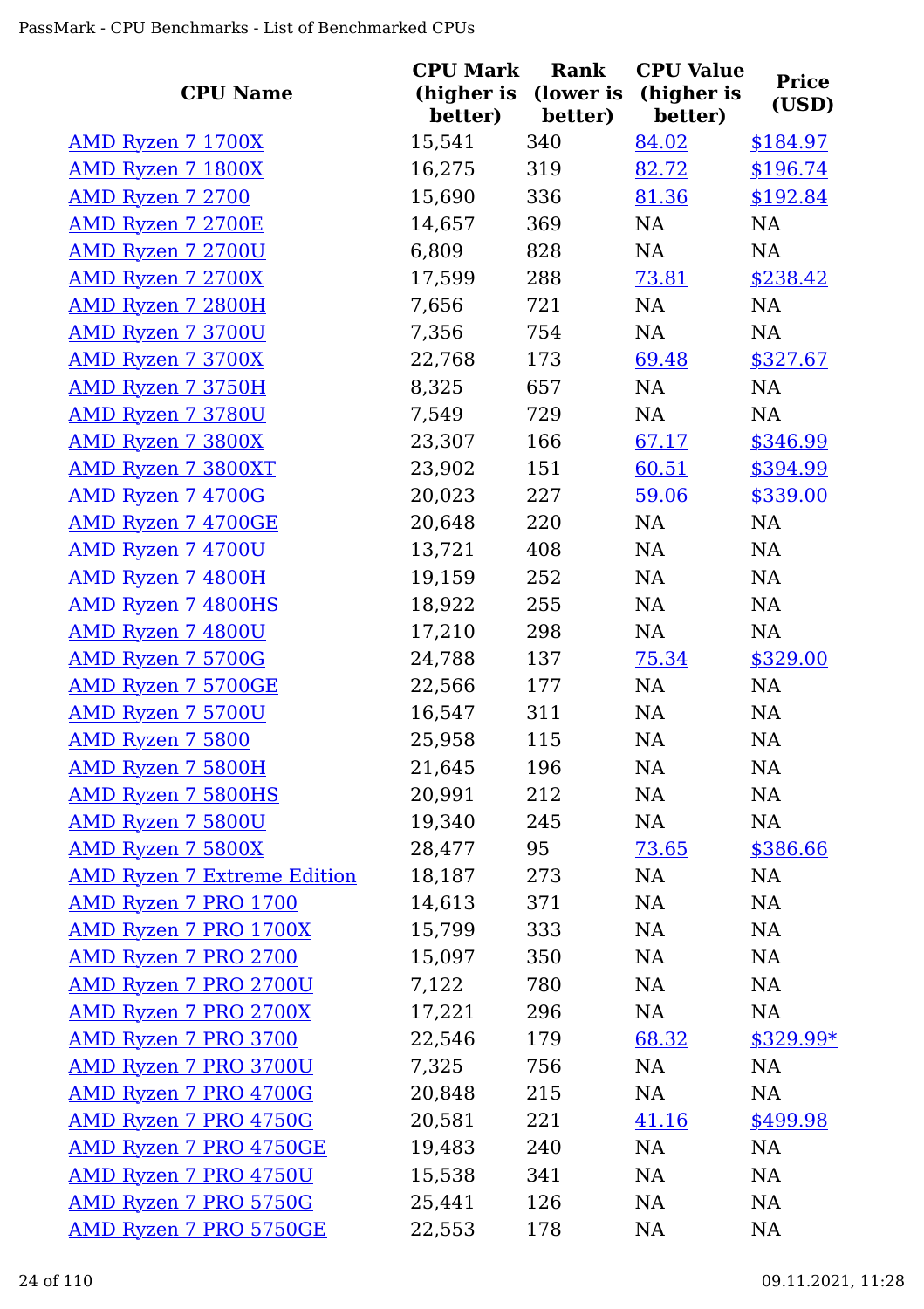| <b>CPU Name</b>                             | <b>CPU Mark</b><br>(higher is<br>better) | Rank<br>(lower is<br>better) | <b>CPU Value</b><br>(higher is<br>better) | <b>Price</b><br>(USD) |
|---------------------------------------------|------------------------------------------|------------------------------|-------------------------------------------|-----------------------|
| AMD Ryzen 7 PRO 5850U                       | 18,737                                   | 261                          | <b>NA</b>                                 | <b>NA</b>             |
| AMD Ryzen 9 3900                            | 30,896                                   | 76                           | 48.73                                     | \$634.00              |
| <b>AMD Ryzen 9 3900X</b>                    | 32,803                                   | 63                           | 74.55                                     | \$439.99              |
| <b>AMD Ryzen 9 3900XT</b>                   | 32,899                                   | 62                           | 54.92                                     | \$599.00              |
| <b>AMD Ryzen 9 3950X</b>                    | 39,172                                   | 44                           | 52.81                                     | \$741.79              |
| <b>AMD Ryzen 9 4900H</b>                    | 19,282                                   | 246                          | <b>NA</b>                                 | NA                    |
| <b>AMD Ryzen 9 4900HS</b>                   | 19,567                                   | 236                          | <b>NA</b>                                 | NA                    |
| AMD Ryzen 9 5900                            | 35,329                                   | 55                           | <b>NA</b>                                 | NA                    |
| <b>AMD Ryzen 9 5900HS</b>                   | 22,400                                   | 181                          | NA                                        | NA                    |
| <b>AMD Ryzen 9 5900HX</b>                   | 23,407                                   | 164                          | NA                                        | NA                    |
| <b>AMD Ryzen 9 5900X</b>                    | 39,516                                   | 43                           | 75.41                                     | \$524.00              |
| <b>AMD Ryzen 9 5950X</b>                    | 46,143                                   | 28                           | 62.00                                     | \$744.23              |
| <b>AMD Ryzen 9 5980HS</b>                   | 21,438                                   | 201                          | NA                                        | NA                    |
| <b>AMD Ryzen 9 5980HX</b>                   | 23,584                                   | 155                          | <b>NA</b>                                 | NA                    |
| <b>AMD Ryzen 9 PRO 3900</b>                 | 31,484                                   | 72                           | NA                                        | NA                    |
| <b>AMD Ryzen Embedded R1305G</b>            | 3,329                                    | 1379                         | NA                                        | NA                    |
| <b>AMD Ryzen Embedded R1505G</b>            | 3,966                                    | 1251                         | NA                                        | NA                    |
| <b>AMD Ryzen Embedded R1606G</b>            | 4,248                                    | 1191                         | <b>NA</b>                                 | NA                    |
| <b>AMD Ryzen Embedded V1202B</b>            | 3,823                                    | 1275                         | <b>NA</b>                                 | NA                    |
| <b>AMD Ryzen Embedded V1404I</b>            | 5,491                                    | 996                          | NA                                        | NA                    |
| <u>AMD Ryzen Embedded V1500B</u>            | 4,194                                    | 1198                         | NA                                        | <b>NA</b>             |
| <b>AMD Ryzen Embedded V1605B</b>            | 6,849                                    | 824                          | NA                                        | NA                    |
| <b>AMD Ryzen Embedded V1756B</b>            | 8,215                                    | 670                          | NA                                        | NA                    |
| <b>AMD Ryzen Embedded V1807B</b>            | 8,359                                    | 655                          | NA                                        | NA                    |
| <b>AMD Ryzen Embedded V2718</b>             | 17,972                                   | 278                          | NA                                        | NA                    |
| <b>AMD Ryzen Embedded V2748</b>             | 16,186                                   | 321                          | NA                                        | NA                    |
| <b>AMD Ryzen Threadripper 1900X</b>         | 16,891                                   | 307                          | 113.03                                    | \$149.43              |
| <b>AMD Ryzen Threadripper 1920</b>          | 22,066                                   | 190                          | NA                                        | NA                    |
| <b>AMD Ryzen Threadripper 1920X</b>         | 23,059                                   | 169                          | 56.24                                     | $$409.99*$            |
| <b>AMD Ryzen Threadripper 1950X</b>         | 27,312                                   | 102                          | 54.70                                     | $$499.34*$            |
| <b>AMD Ryzen Threadripper 2920X</b>         | 25,536                                   | 125                          | 44.35                                     | \$575.79              |
| <b>AMD Ryzen Threadripper 2950X</b>         | 29,728                                   | 87                           | 38.56                                     | \$770.92              |
| <b>AMD Ryzen Threadripper 2970WX</b>        | 29,394                                   | 89                           | 32.70                                     | \$899.00              |
| <b>AMD Ryzen Threadripper 2990WX</b>        | 32,507                                   | 64                           | 27.11                                     | \$1,199.00            |
| <b>AMD Ryzen Threadripper 2990X</b>         | 26,469                                   | 110                          | NA                                        | <b>NA</b>             |
| <b>AMD Ryzen Threadripper 3960X</b>         | 55,075                                   | 22                           | 34.42                                     | \$1,599.99            |
| <b>AMD Ryzen Threadripper 3970X</b>         | 63,947                                   | 13                           | 26.83                                     | \$2,383.07            |
| <b>AMD Ryzen Threadripper 3990X</b>         | 81,022                                   | 5                            | 16.39                                     | \$4,942.67            |
| <b>AMD Ryzen Threadripper PRO</b><br>3945WX | 33,735                                   | 57                           | NA                                        | NA                    |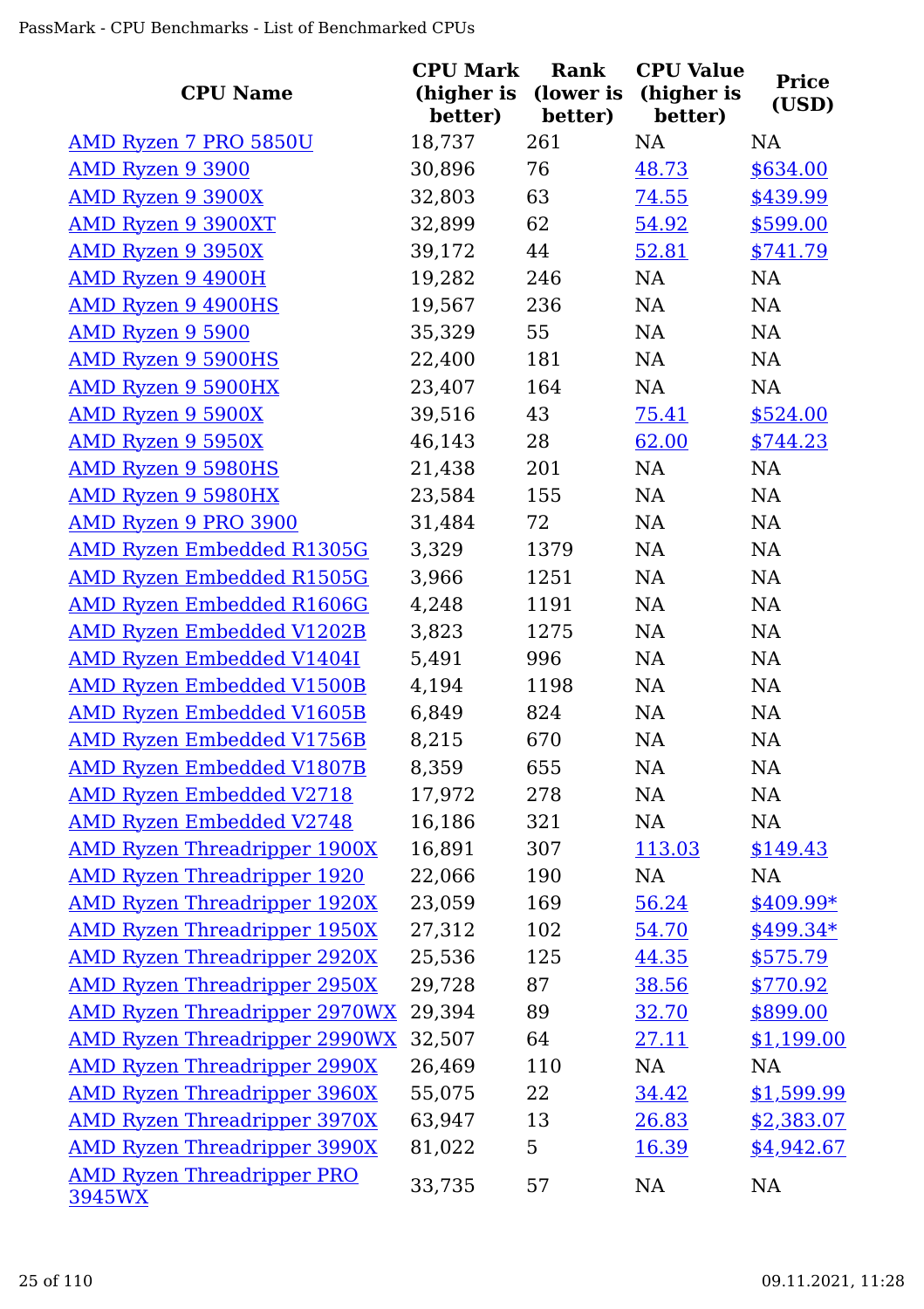| <b>CPU Name</b>                             | <b>CPU Mark</b><br>(higher is<br>better) | Rank<br>(lower is<br>better) | <b>CPU Value</b><br>(higher is<br>better) | <b>Price</b><br>(USD) |
|---------------------------------------------|------------------------------------------|------------------------------|-------------------------------------------|-----------------------|
| <b>AMD Ryzen Threadripper PRO</b><br>3955WX | 40,273                                   | 41                           | 33.95                                     | \$1,186.17            |
| <b>AMD Ryzen Threadripper PRO</b><br>3975WX | 63,214                                   | 14                           | 23.50                                     | \$2,689.99            |
| <b>AMD Ryzen Threadripper PRO</b><br>3995WX | 86,249                                   | $\overline{2}$               | <u>15.71</u>                              | \$5,489.00            |
| <b>AMD Sempron 130</b>                      | 526                                      | 3091                         | 17.55                                     | $$30.00*$             |
| <b>AMD Sempron 140</b>                      | 479                                      | 3140                         | 40.11                                     | $$11.95*$             |
| <b>AMD Sempron 145</b>                      | 480                                      | 3137                         | 13.35                                     | \$35.99               |
| <b>AMD Sempron 150</b>                      | 498                                      | 3117                         | 33.32                                     | $$14.95*$             |
| <b>AMD Sempron 210U</b>                     | 267                                      | 3389                         | NA                                        | <b>NA</b>             |
| <b>AMD Sempron 2200+</b>                    | 184                                      | 3509                         | 4.60                                      | $$39.95*$             |
| <b>AMD Sempron 2300+</b>                    | 207                                      | 3477                         | 4.60                                      | $$45.00*$             |
| <b>AMD Sempron 240</b>                      | 1,278                                    | 2384                         | 35.39                                     | $$36.10*$             |
| <b>AMD Sempron 2400+</b>                    | 205                                      | 3481                         | 15.74                                     | $$12.99*$             |
| AMD Sempron 2500+                           | 207                                      | 3476                         | 3.45                                      | $$59.95*$             |
| <b>AMD Sempron 2600+</b>                    | 253                                      | 3414                         | 7.23                                      | $$34.95*$             |
| <b>AMD Sempron 2650 APU</b>                 | 561                                      | 3062                         | 6.44                                      | \$86.99               |
| <b>AMD Sempron 2800+</b>                    | 243                                      | 3427                         | 8.11                                      | $$29.95*$             |
| AMD Sempron 3000+                           | 268                                      | 3388                         | 7.66                                      | $$34.95*$             |
| AMD Sempron 3100+                           | 298                                      | 3341                         | 4.58                                      | $$65.00*$             |
| <b>AMD Sempron 3200+</b>                    | 288                                      | 3360                         | 2.31                                      | $$124.68*$            |
| <b>AMD Sempron 3300+</b>                    | 315                                      | 3321                         | 15.74                                     | $$20.00*$             |
| AMD Sempron 3400+                           | 292                                      | 3352                         | <u>3.37</u>                               | \$86.68*              |
| AMD Sempron 3500+                           | 232                                      | 3449                         | 9.28                                      | $$24.99*$             |
| <b>AMD Sempron 3600+</b>                    | 364                                      | 3260                         | 24.24                                     | $$15.00*$             |
| AMD Sempron 3800+                           | 360                                      | 3265                         | 24.03                                     | $$14.99*$             |
| <b>AMD Sempron 3850 APU</b>                 | 1,227                                    | 2431                         | 24.10                                     | \$50.90               |
| <b>AMD Sempron Dual Core 2100</b>           | 533                                      | 3081                         | 14.04                                     | \$37.99*              |
| <b>AMD Sempron Dual Core 2200</b>           | 563                                      | 3059                         | 14.09                                     | $$39.95*$             |
| <b>AMD Sempron Dual Core 2300</b>           | 555                                      | 3068                         | 13.22                                     | \$41.99*              |
| <b>AMD Sempron LE-1100</b>                  | 315                                      | 3318                         | 9.02                                      | $$34.95*$             |
| <b>AMD Sempron LE-1150</b>                  | 251                                      | 3418                         | 16.82                                     | $$14.94*$             |
| <b>AMD Sempron LE-1200</b>                  | 349                                      | 3276                         | 23.32                                     | $$14.95*$             |
| <b>AMD Sempron LE-1250</b>                  | 301                                      | 3337                         | 3.01                                      | $$99.99*$             |
| <b>AMD Sempron LE-1300</b>                  | 400                                      | 3222                         | 14.81                                     | $$27.00*$             |
| <b>AMD Sempron M100</b>                     | 338                                      | 3290                         | 28.15                                     | $$12.00*$             |
| <b>AMD Sempron M120</b>                     | 298                                      | 3340                         | NA                                        | <b>NA</b>             |
| <b>AMD Sempron SI-40</b>                    | 257                                      | 3407                         | 21.40                                     | $$12.00*$             |
| <b>AMD Sempron SI-42</b>                    | 261                                      | 3401                         | 8.70                                      | $$29.99*$             |
| <b>AMD Sempron X2 180</b>                   | 826                                      | 2782                         | <u>11.90</u>                              | $$69.40*$             |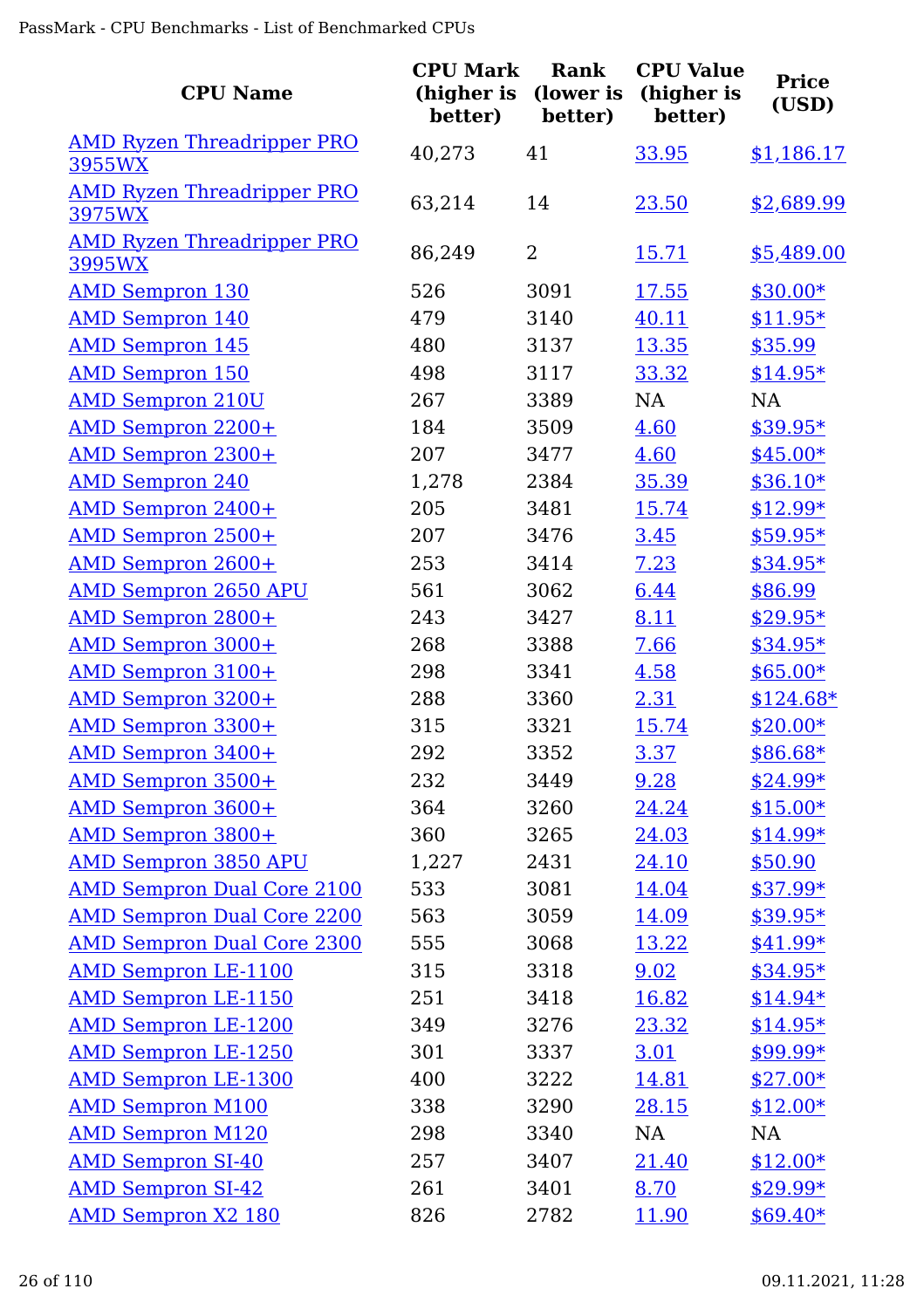| <b>CPU Name</b>                                      | <b>CPU Mark</b><br>(higher is<br>better) | Rank<br>(lower is<br>better) | <b>CPU Value</b><br>(higher is<br>better) | <b>Price</b><br>(USD) |
|------------------------------------------------------|------------------------------------------|------------------------------|-------------------------------------------|-----------------------|
| <b>AMD Sempron X2 190</b>                            | 879                                      | 2735                         | 10.53                                     | $$83.44*$             |
| <b>AMD Sempron X2 198 Dual-Core</b>                  | 930                                      | 2693                         | <b>NA</b>                                 | <b>NA</b>             |
| <b>AMD Turion 64 Mobile MK-36</b>                    | 334                                      | 3301                         | NA                                        | <b>NA</b>             |
| <b>AMD Turion 64 Mobile MK-38</b>                    | 362                                      | 3261                         | <b>NA</b>                                 | NA                    |
| <b>AMD Turion 64 Mobile ML-28</b>                    | 254                                      | 3411                         | <b>NA</b>                                 | NA                    |
| <b>AMD Turion 64 Mobile ML-30</b>                    | 277                                      | 3376                         | <b>NA</b>                                 | NA                    |
| <b>AMD Turion 64 Mobile ML-32</b>                    | 285                                      | 3366                         | <b>NA</b>                                 | NA                    |
| <b>AMD Turion 64 Mobile ML-34</b>                    | 277                                      | 3377                         | <b>NA</b>                                 | <b>NA</b>             |
| <b>AMD Turion 64 Mobile ML-37</b>                    | 334                                      | 3299                         | 12.86                                     | $$25.99*$             |
| <b>AMD Turion 64 Mobile ML-40</b>                    | 336                                      | 3293                         | <b>NA</b>                                 | <b>NA</b>             |
| <b>AMD Turion 64 Mobile ML-42</b>                    | 400                                      | 3220                         | <b>NA</b>                                 | <b>NA</b>             |
| <b>AMD Turion 64 Mobile ML-44</b>                    | 384                                      | 3238                         | <b>NA</b>                                 | <b>NA</b>             |
| <b>AMD Turion 64 Mobile MT-30</b>                    | 246                                      | 3422                         | <b>NA</b>                                 | NA                    |
| <b>AMD Turion 64 Mobile MT-32</b>                    | 286                                      | 3363                         | <b>NA</b>                                 | <b>NA</b>             |
| <b>AMD Turion 64 Mobile MT-34</b>                    | 279                                      | 3373                         | <b>NA</b>                                 | NA                    |
| <b>AMD Turion 64 Mobile MT-37</b>                    | 315                                      | 3320                         | <b>NA</b>                                 | <b>NA</b>             |
| AMD Turion 64 X2 Mobile TL-50                        | 448                                      | 3173                         | 23.61                                     | $$18.99*$             |
| AMD Turion 64 X2 Mobile TL-52                        | 384                                      | 3237                         | <b>NA</b>                                 | <b>NA</b>             |
| AMD Turion 64 X2 Mobile TL-56                        | 453                                      | 3169                         | 6.93                                      | $$65.40*$             |
| AMD Turion 64 X2 Mobile TL-58                        | 491                                      | 3125                         | <b>NA</b>                                 | <b>NA</b>             |
| AMD Turion 64 X2 Mobile TL-60                        | 616                                      | 3001                         | 38.62                                     | $$15.95*$             |
| AMD Turion 64 X2 Mobile TL-62                        | 738                                      | 2877                         | 25.44                                     | $$29.00*$             |
| AMD Turion 64 X2 Mobile TL-64                        | 692                                      | 2918                         | 17.58                                     | \$39.39*              |
| AMD Turion 64 X2 Mobile TL-66                        | 627                                      | 2987                         | 7.04                                      | \$89.00*              |
| AMD Turion 64 X2 Mobile TL-68                        | 861                                      | 2749                         | 9.56                                      | $$90.00*$             |
| <b>AMD Turion Dual-Core RM-70</b>                    | 561                                      | 3061                         | 22.46                                     | $$25.00*$             |
| <b>AMD Turion Dual-Core RM-72</b>                    | 649                                      | 2966                         | 21.63                                     | $$29.99*$             |
| <b>AMD Turion Dual-Core RM-74</b>                    | 588                                      | 3027                         | NA                                        | NA                    |
| <b>AMD Turion Dual-Core RM-75</b>                    | 659                                      | 2960                         | 30.65                                     | $$21.49*$             |
| <b>AMD Turion II Dual-Core Mobile</b><br><b>M500</b> | 727                                      | 2889                         | <b>NA</b>                                 | NA                    |
| <b>AMD Turion II Dual-Core Mobile</b><br>M520        | 792                                      | 2823                         | 11.46                                     | $$69.10*$             |
| <b>AMD Turion II Dual-Core Mobile</b><br>M540        | 912                                      | 2712                         | <b>NA</b>                                 | <b>NA</b>             |
| <b>AMD Turion II N530 Dual-Core</b>                  | 855                                      | 2755                         | 28.51                                     | $$30.00*$             |
| <b>AMD Turion II N550 Dual-Core</b>                  | 877                                      | 2739                         | <b>NA</b>                                 | <b>NA</b>             |
| <b>AMD Turion II Neo K625 Dual-</b><br>Core          | 565                                      | 3057                         | <b>NA</b>                                 | NA                    |
| AMD Turion II Neo K685 Dual-<br>Core                 | 684                                      | 2931                         | <b>NA</b>                                 | NA                    |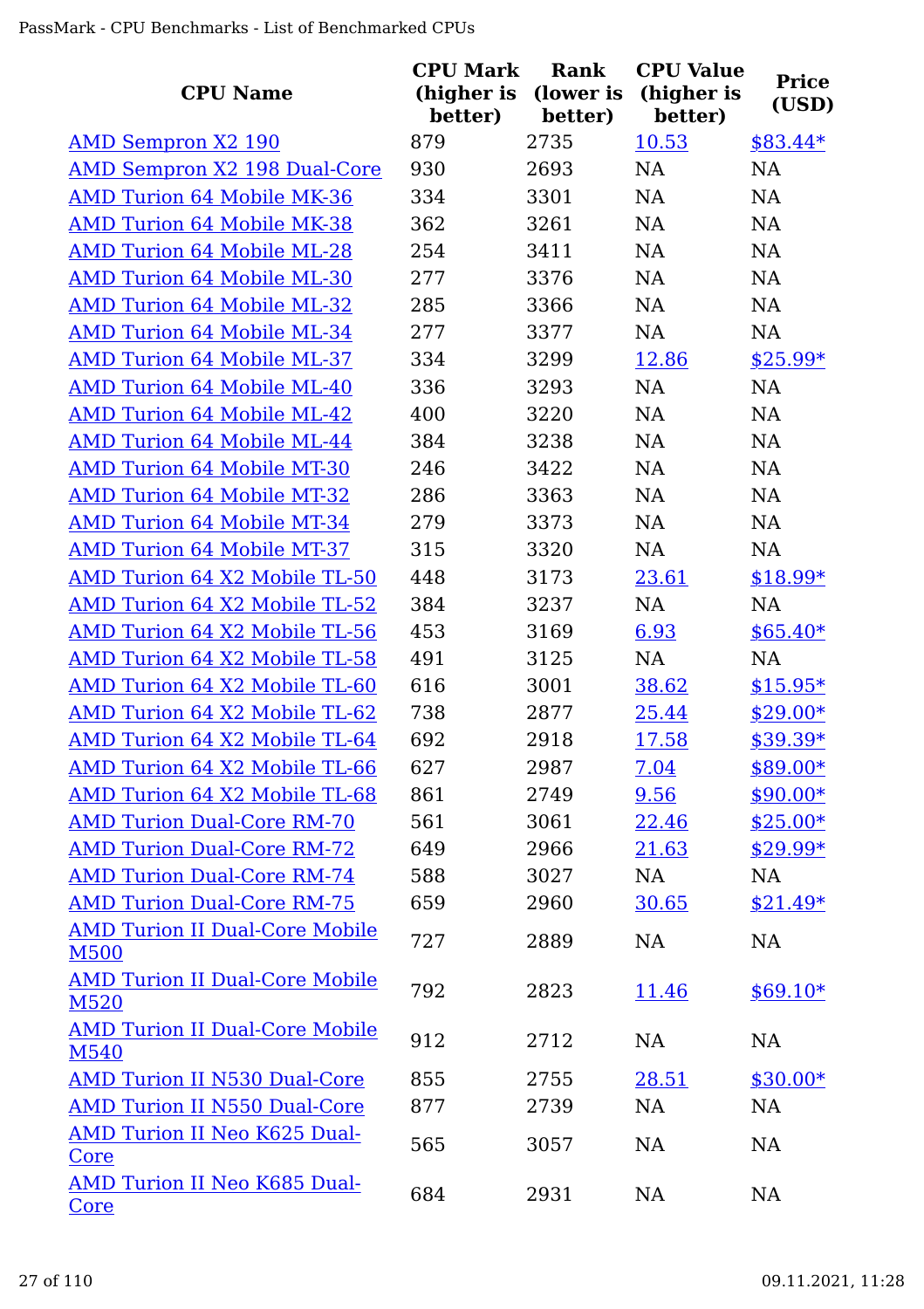| <b>CPU Name</b>                                       | <b>CPU Mark</b><br>(higher is<br>better) | Rank<br>(lower is<br>better) | <b>CPU Value</b><br>(higher is<br>better) | <b>Price</b><br>(USD) |
|-------------------------------------------------------|------------------------------------------|------------------------------|-------------------------------------------|-----------------------|
| <b>AMD Turion II Neo N40L Dual-</b><br>Core           | 589                                      | 3026                         | <b>NA</b>                                 | <b>NA</b>             |
| <b>AMD Turion II Neo N54L Dual-</b><br>Core           | 741                                      | 2873                         | <b>NA</b>                                 | <b>NA</b>             |
| <b>AMD Turion II P520 Dual-Core</b>                   | 790                                      | 2825                         | <b>NA</b>                                 | <b>NA</b>             |
| <b>AMD Turion II P540 Dual-Core</b>                   | 884                                      | 2730                         | 17.70                                     | $$49.95*$             |
| <b>AMD Turion II P560 Dual-Core</b>                   | 818                                      | 2791                         | <b>NA</b>                                 | NA                    |
| <b>AMD Turion II Ultra Dual-Core</b><br>Mobile M600   | 923                                      | 2699                         | 55.10                                     | \$16.76               |
| <b>AMD Turion II Ultra Dual-Core</b><br>Mobile M620   | 814                                      | 2796                         | <b>NA</b>                                 | <b>NA</b>             |
| <b>AMD Turion II Ultra Dual-Core</b><br>Mobile M640   | 1,016                                    | 2609                         | <b>NA</b>                                 | <b>NA</b>             |
| <b>AMD Turion II Ultra Dual-Core</b><br>Mobile M660   | 1,011                                    | 2618                         | <b>NA</b>                                 | <b>NA</b>             |
| <b>AMD Turion Neo X2 Dual Core</b><br>L625            | 431                                      | 3189                         | <b>NA</b>                                 | NA                    |
| <b>AMD Turion X2 Dual Core L510</b>                   | 603                                      | 3013                         | <b>NA</b>                                 | <b>NA</b>             |
| <b>AMD Turion X2 Dual Core Mobile</b><br><b>RM-70</b> | 497                                      | 3121                         | 3.75                                      | $$132.56*$            |
| <b>AMD Turion X2 Dual Core Mobile</b><br><b>RM-76</b> | 691                                      | 2921                         | <b>NA</b>                                 | <b>NA</b>             |
| <b>AMD Turion X2 Dual-Core Mobile</b><br><b>RM-70</b> | 624                                      | 2992                         | <b>NA</b>                                 | <b>NA</b>             |
| <b>AMD Turion X2 Dual-Core Mobile</b><br><b>RM-72</b> | 644                                      | 2970                         | 2.87                                      | $$224.26*$            |
| <b>AMD Turion X2 Dual-Core Mobile</b><br><b>RM-74</b> | 623                                      | 2994                         | 41.71                                     | $$14.95*$             |
| <b>AMD Turion X2 Dual-Core Mobile</b><br><b>RM-75</b> | 708                                      | 2901                         | <b>NA</b>                                 | <b>NA</b>             |
| <b>AMD Turion X2 Dual-Core Mobile</b><br><b>RM-77</b> | 635                                      | 2980                         | <b>NA</b>                                 | <b>NA</b>             |
| <b>AMD Turion X2 Ultra Dual-Core</b><br>Mobile ZM-80  | 583                                      | 3033                         | 11.67                                     | $$49.95*$             |
| <b>AMD Turion X2 Ultra Dual-Core</b><br>Mobile ZM-82  | 654                                      | 2963                         | <b>NA</b>                                 | <b>NA</b>             |
| <b>AMD Turion X2 Ultra Dual-Core</b><br>Mobile ZM-84  | 793                                      | 2820                         | 41.74                                     | $$18.99*$             |
| <b>AMD Turion X2 Ultra Dual-Core</b><br>Mobile ZM-85  | 730                                      | 2887                         | <u>16.22</u>                              | $$45.00*$             |
| <b>AMD Turion X2 Ultra Dual-Core</b><br>Mobile ZM-86  | 695                                      | 2917                         | 11.39                                     | $$61.00*$             |
| <b>AMD Turion X2 Ultra Dual-Core</b><br>Mobile ZM-87  | 733                                      | 2885                         | 18.34                                     | $$39.95*$             |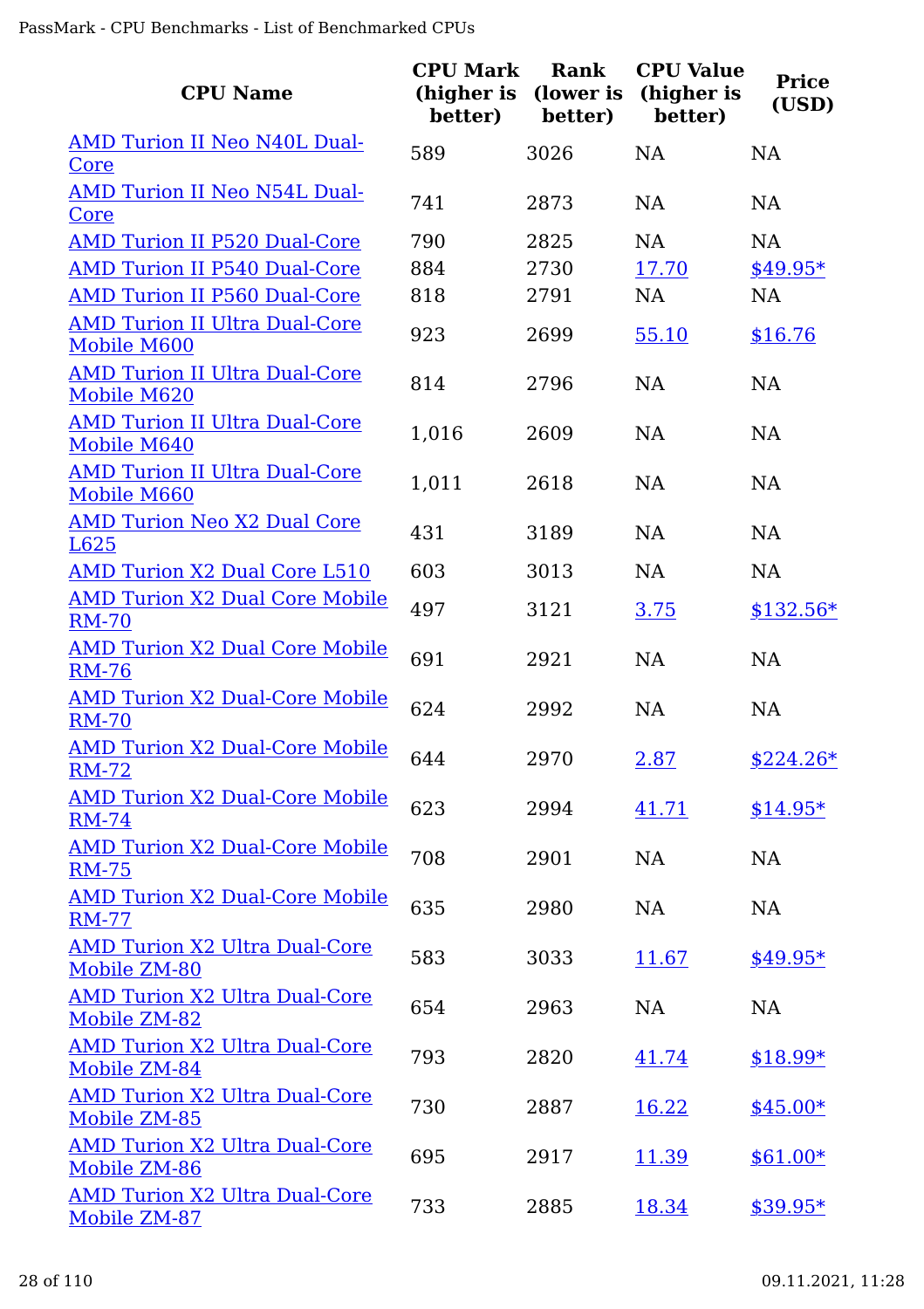| <b>CPU Name</b>                                      | <b>CPU Mark</b><br>(higher is<br>better) | Rank<br>(lower is<br>better) | <b>CPU Value</b><br>(higher is<br>better) | <b>Price</b><br>(USD) |
|------------------------------------------------------|------------------------------------------|------------------------------|-------------------------------------------|-----------------------|
| <b>AMD TurionX2 Dual Core Mobile</b><br><b>RM-70</b> | 536                                      | 3079                         | NA                                        | <b>NA</b>             |
| <b>AMD TurionX2 Dual Core Mobile</b>                 |                                          |                              |                                           |                       |
| <b>RM-72</b>                                         | 471                                      | 3149                         | NA                                        | NA                    |
| <b>AMD TurionX2 Ultra DualCore</b><br>Mobile ZM-85   | 841                                      | 2768                         | NA                                        | NA                    |
| <b>AMD V105</b>                                      | 184                                      | 3508                         | NA                                        | NA                    |
| <b>AMD V120</b>                                      | 362                                      | 3262                         | NA                                        | NA                    |
| <b>AMD V140</b>                                      | 372                                      | 3249                         | 7.45                                      | $$49.95*$             |
| <b>AMD V160</b>                                      | 337                                      | 3291                         | NA                                        | NA                    |
| <b>AMD Z-01</b>                                      | 308                                      | 3329                         | NA                                        | NA                    |
| <b>AMD Z-60 APU</b>                                  | 262                                      | 3399                         | NA                                        | NA                    |
| <b>Amlogic</b>                                       | 513                                      | 3106                         | NA                                        | NA                    |
| <b>Apple A11 Bionic</b>                              | 4,034                                    | 1236                         | NA                                        | NA                    |
| <b>Apple A12 Bionic</b>                              | 4,494                                    | 1148                         | NA                                        | NA                    |
| <b>Apple A12X Bionic</b>                             | 10,924                                   | 512                          | NA                                        | NA                    |
| <b>Apple A13 Bionic</b>                              | 4,838                                    | 1084                         | NA                                        | NA                    |
| <b>Apple A14 Bionic</b>                              | 8,528                                    | 646                          | NA                                        | NA                    |
| <b>Apple A8</b>                                      | 1,530                                    | 2224                         | NA                                        | NA                    |
| <b>Apple A8X</b>                                     | 2,370                                    | 1723                         | NA                                        | NA                    |
| <b>Apple A9</b>                                      | 2,056                                    | 1895                         | NA                                        | <b>NA</b>             |
| <b>Apple A9X</b>                                     | 2,517                                    | 1665                         | NA                                        | <b>NA</b>             |
| Apple M1 8 Core 3200 MHz                             | 15,137                                   | 348                          | NA                                        | <b>NA</b>             |
| <u>Apple M1 Max 10 Core 3200 MHz</u>                 | 23,565                                   | 158                          | NA                                        | NA                    |
| <u>Apple M1 Pro 10 Core 3200 MHz</u>                 | 23,750                                   | 154                          | <b>NA</b>                                 | <b>NA</b>             |
| Apple M1 Pro 8 Core 3200 MHz                         | 18,065                                   | 276                          | NA                                        | NA                    |
| ARM ARMv7 rev 3 (v7l) 4 Core<br>2065 MHz             | 871                                      | 2744                         | NA                                        | <b>NA</b>             |
| ARM ARMv7 rev 4 (v7l) 4 Core<br><u>1200 MHz</u>      | 362                                      | 3263                         | <b>NA</b>                                 | <b>NA</b>             |
| ARM Cortex-A17 4 Core 1800 MHz 515                   |                                          | 3101                         | <b>NA</b>                                 | <b>NA</b>             |
| <b>ARM Cortex-A53 4 Core 0 MHz</b>                   | 285                                      | 3365                         | <b>NA</b>                                 | NA                    |
| ARM Cortex-A53 4 Core 1152 MHz 350                   |                                          | 3274                         | <b>NA</b>                                 | <b>NA</b>             |
| ARM Cortex-A53 4 Core 1200 MHz 343                   |                                          | 3284                         | NA                                        | <b>NA</b>             |
| ARM Cortex-A53 4 Core 1296 MHz 408                   |                                          | 3209                         | <b>NA</b>                                 | <b>NA</b>             |
| ARM Cortex-A53 4 Core 1392 MHz 459                   |                                          | 3165                         | <b>NA</b>                                 | <b>NA</b>             |
| ARM Cortex-A53 4 Core 1400 MHz 444                   |                                          | 3179                         | <b>NA</b>                                 | <b>NA</b>             |
| ARM Cortex-A53 4 Core 1512 MHz 434                   |                                          | 3186                         | <b>NA</b>                                 | NA                    |
| ARM Cortex-A53 4 Core 1536 MHz 202                   |                                          | 3483                         | <b>NA</b>                                 | <b>NA</b>             |
| ARM Cortex-A53 4 Core 1800 MHz 555                   |                                          | 3069                         | <b>NA</b>                                 | <b>NA</b>             |
| ARM Cortex-A53 6 Core 1896 MHz 1,851                 |                                          | 2018                         | <b>NA</b>                                 | <b>NA</b>             |
| ARM Cortex-A55 4 Core 2100 MHz 719                   |                                          | 2896                         | <b>NA</b>                                 | NA                    |
|                                                      |                                          |                              |                                           |                       |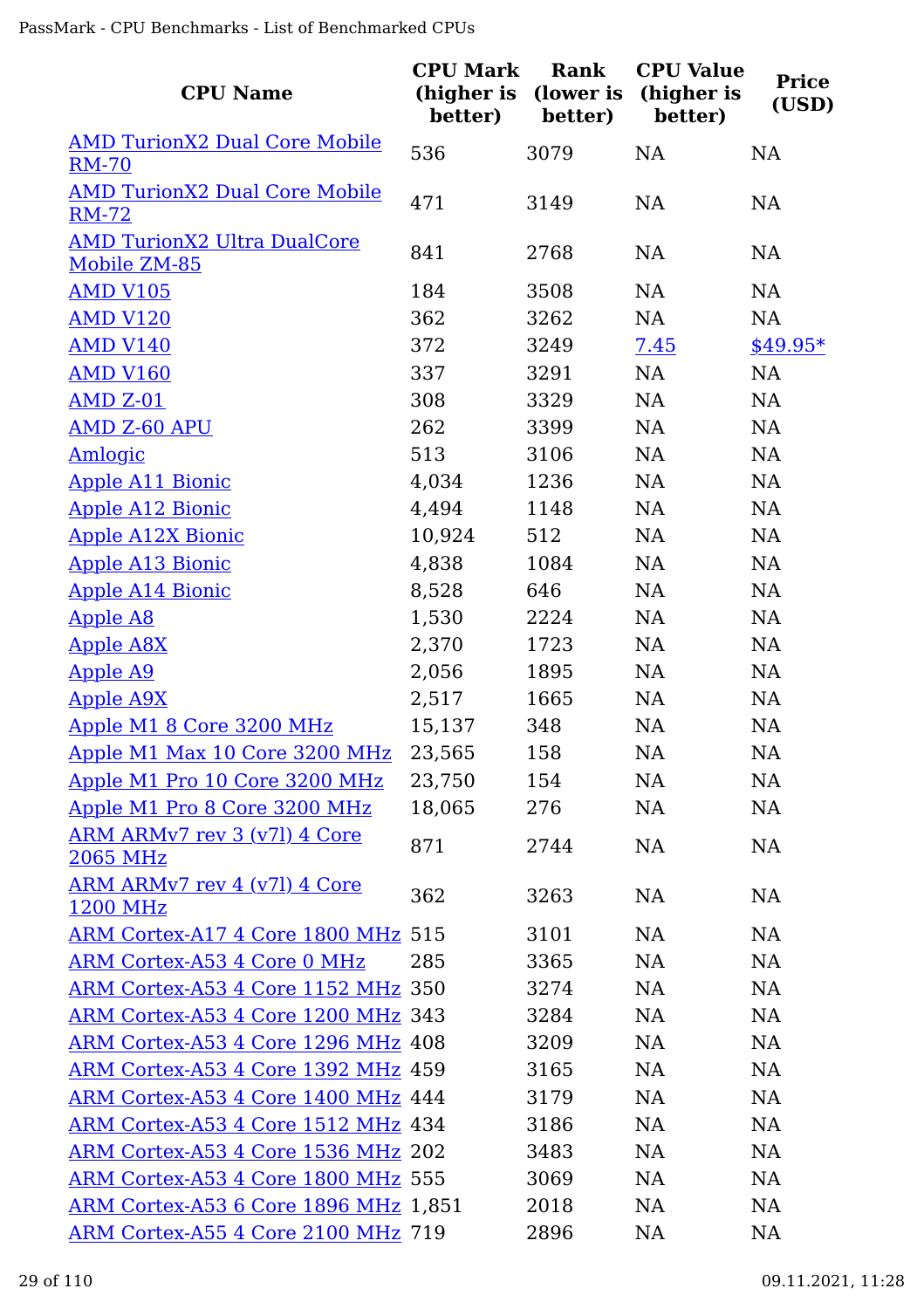| <b>CPU Name</b>                                   | <b>CPU Mark</b><br>(higher is<br>better) | Rank<br>(lower is<br>better) | <b>CPU Value</b><br>(higher is<br>better) | <b>Price</b><br>(USD) |
|---------------------------------------------------|------------------------------------------|------------------------------|-------------------------------------------|-----------------------|
| ARM Cortex-A57 4 Core 1479 MHz 962                |                                          | 2664                         | <b>NA</b>                                 | <b>NA</b>             |
| <b>ARM Cortex-A57 4 Core 2014 MHz 1,343</b>       |                                          | 2334                         | <b>NA</b>                                 | <b>NA</b>             |
| ARM Cortex-A57 8 Core 1500 MHz 1,022              |                                          | 2603                         | NA                                        | <b>NA</b>             |
| ARM Cortex-A7 2 Core 1080 MHz                     | 142                                      | 3570                         | NA                                        | <b>NA</b>             |
| ARM Cortex-A7 2 Core 960 MHz                      | 93                                       | 3613                         | <b>NA</b>                                 | <b>NA</b>             |
| ARM Cortex-A7 4 Core 1200 MHz                     | 270                                      | 3383                         | NA                                        | <b>NA</b>             |
| ARM Cortex-A7 4 Core 1368 MHz                     | 337                                      | 3292                         | NA                                        | <b>NA</b>             |
| <b>ARM Cortex-A7 4 Core 900 MHz</b>               | 233                                      | 3446                         | <b>NA</b>                                 | <b>NA</b>             |
| <b>ARM Cortex-A72 16 Core 0 MHz</b>               | 5,435                                    | 1002                         | <b>NA</b>                                 | <b>NA</b>             |
| <b>ARM Cortex-A72 2 Core 0 MHz</b>                | 625                                      | 2989                         | <b>NA</b>                                 | <b>NA</b>             |
| ARM Cortex-A72 4 Core 0 MHz                       | 4,010                                    | 1240                         | <b>NA</b>                                 | <b>NA</b>             |
| ARM Cortex-A72 4 Core 1500 MHz 669                |                                          | 2947                         | <b>NA</b>                                 | <b>NA</b>             |
| ARM Cortex-A72 4 Core 1750 MHz 335                |                                          | 3295                         | <b>NA</b>                                 | <b>NA</b>             |
| ARM Cortex-A72 4 Core 1800 MHz 1,061              |                                          | 2574                         | <b>NA</b>                                 | <b>NA</b>             |
| ARM Cortex-A72 4 Core 1850 MHz 199                |                                          | 3486                         | <b>NA</b>                                 | <b>NA</b>             |
| ARM Cortex-A72 4 Core 2000 MHz 795                |                                          | 2814                         | <b>NA</b>                                 | <b>NA</b>             |
| ARM Cortex-A72 4 Core 2100 MHz 696                |                                          | 2915                         | <b>NA</b>                                 | <b>NA</b>             |
| ARM Cortex-A72 4 Core 2200 MHz 818                |                                          | 2792                         | <b>NA</b>                                 | <b>NA</b>             |
| ARM Cortex-A72 4 Core 2300 MHz 1,244              |                                          | 2415                         | NA                                        | <b>NA</b>             |
| ARM Cortex-A72 6 Core 1416 MHz 1,106              |                                          | 2530                         | <b>NA</b>                                 | <b>NA</b>             |
| ARM Cortex-A72 8 Core 0 MHz                       | 3,906                                    | 1257                         | <b>NA</b>                                 | <b>NA</b>             |
| ARM Cortex-A73 6 Core 1992 MHz 1,311              |                                          | 2365                         | <b>NA</b>                                 | <b>NA</b>             |
| <b>ARM Neoverse-N1 1 Core 0 MHz</b>               | 791                                      | 2824                         | <b>NA</b>                                 | NA                    |
| <b>ARM Neoverse-N1 16 Core 0 MHz</b>              | 10,748                                   | 522                          | NA                                        | <b>NA</b>             |
| <b>ARM Neoverse-N1 2 Core 0 MHz</b>               | 1,577                                    | 2198                         | NA                                        | NA                    |
| <b>ARM Neoverse-N1 4 Core 0 MHz</b>               | 3,224                                    | 1420                         | NA                                        | NA                    |
| ARM Neoverse-N1 6 Core 0 MHz                      | 4,756                                    | 1104                         | NA                                        | NA                    |
| <b>ARM Neoverse-N1 8 Core 0 MHz</b>               | 5,264                                    | 1028                         | NA                                        | <b>NA</b>             |
| ARM Neoverse-N1 80 Core 0 MHz                     | 37,809                                   | 48                           | NA                                        | <b>NA</b>             |
| <b>ARM Neoverse-N1 80 Core 3000</b><br><b>MHz</b> | 37,221                                   | 51                           | NA                                        | NA                    |
| <u>ARM phytium FT1500a 4 Core</u><br>2000 MHz     | 1,579                                    | 2196                         | NA                                        | <b>NA</b>             |
| Athlon 64 Dual Core 3800+                         | 736                                      | 2879                         | <b>NA</b>                                 | <b>NA</b>             |
| Athlon 64 Dual Core 5000+                         | 850                                      | 2756                         | NA                                        | <b>NA</b>             |
| Athlon 64 Dual Core 5600+                         | 875                                      | 2741                         | NA                                        | NA                    |
| <b>Athlon Dual Core 4050e</b>                     | 670                                      | 2946                         | NA                                        | <b>NA</b>             |
| <b>Athlon Dual Core 4450e</b>                     | 681                                      | 2936                         | NA                                        | <b>NA</b>             |
| Athlon Dual Core 4850e                            | 769                                      | 2845                         | NA                                        | <b>NA</b>             |
| <b>BCM2711</b>                                    | 809                                      | 2799                         | NA                                        | <b>NA</b>             |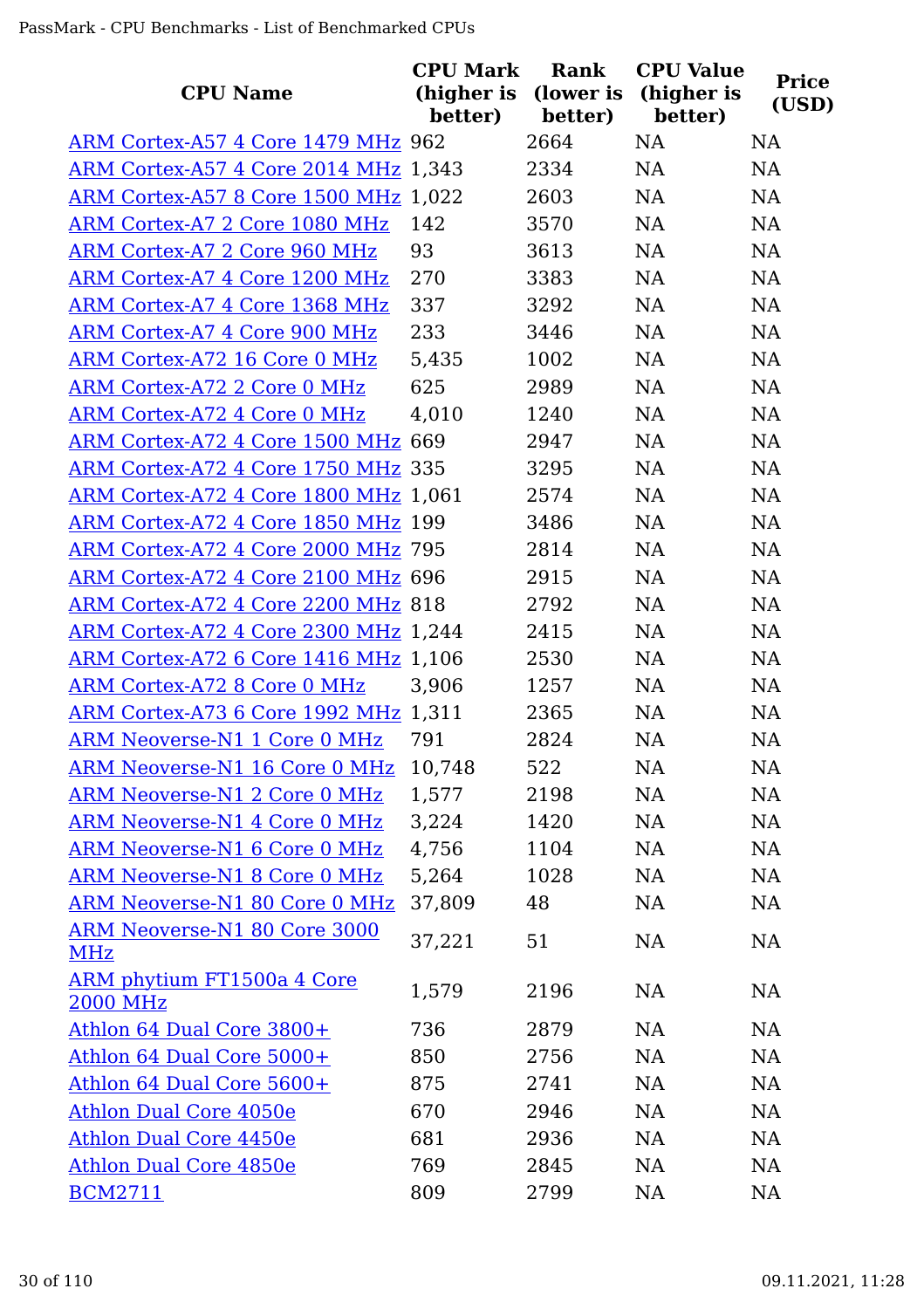| <b>CPU Name</b>                                            | <b>CPU Mark</b><br>(higher is<br>better) | Rank<br>(lower is<br>better) | <b>CPU Value</b><br>(higher is<br>better) | <b>Price</b><br>(USD) |
|------------------------------------------------------------|------------------------------------------|------------------------------|-------------------------------------------|-----------------------|
| Celeron Dual-Core T3000 @<br>1.80GHz                       | 582                                      | 3034                         | NA                                        | <b>NA</b>             |
| Celeron Dual-Core T3100 @                                  |                                          |                              |                                           |                       |
| 1.90GHz                                                    | 519                                      | 3097                         | 16.22                                     | \$32.00               |
| Celeron Dual-Core T3300 @                                  | 662                                      | 2957                         | 44.25                                     | $$14.97*$             |
| 2.00GHz                                                    |                                          |                              |                                           |                       |
| Celeron Dual-Core T3500 @                                  | 768                                      | 2847                         | <b>NA</b>                                 | <b>NA</b>             |
| 2.10GHz                                                    |                                          |                              |                                           |                       |
| DO-Regular                                                 | 846                                      | 2760                         | NA                                        | NA                    |
| Dual-Core AMD Opteron 1220 SE                              | 748                                      | 2866                         | <b>NA</b>                                 | NA                    |
| <b>Generic DT based system</b>                             | 504                                      | 3113                         | NA                                        | NA                    |
| <b>Haydn based on Qualcomm</b><br>Technologies, Inc SM8350 | 4,489                                    | 1150                         | NA                                        | NA                    |
| hi6210sft                                                  | 752                                      | 2862                         | NA                                        | NA                    |
| <b>HiSilicon Kirin 650</b>                                 | 1,603                                    | 2178                         | NA                                        | NA                    |
| <b>HiSilicon Kirin 659</b>                                 | 1,703                                    | 2098                         | NA                                        | NA                    |
| <b>Hisilicon Kirin 930</b>                                 | 1,330                                    | 2346                         | NA                                        | <b>NA</b>             |
| <b>HiSilicon Kirin 950</b>                                 | 1,991                                    | 1935                         | NA                                        | NA                    |
| <b>HiSilicon Kirin 960</b>                                 | 2,401                                    | 1708                         | <b>NA</b>                                 | <b>NA</b>             |
| <b>HiSilicon Kirin 970</b>                                 | 2,455                                    | 1686                         | NA                                        | NA                    |
| Hisilicon Kirin710                                         | 2,156                                    | 1838                         | NA                                        | NA                    |
| <b>Hisilicon Kirin810</b>                                  | 2,969                                    | 1500                         | NA                                        | NA                    |
| <b>Hisilicon Kirin820</b>                                  | 2,226                                    | 1801                         | NA                                        | NA                    |
| <b>Hisilicon Kirin9000</b>                                 | 4,989                                    | 1068                         | NA                                        | NA                    |
| <b>Hisilicon Kirin970</b>                                  | 2,232                                    | 1794                         | <b>NA</b>                                 | NA                    |
| <b>Hisilicon Kirin980</b>                                  | 3,884                                    | 1259                         | NA                                        | NA                    |
| <b>Hisilicon Kirin985</b>                                  | 4,162                                    | 1206                         | NA                                        | NA                    |
| <b>Hisilicon Kirin990</b>                                  | 4,417                                    | 1162                         | NA                                        | NA                    |
| HP Hexa-Core 2.0GHz                                        | 1,741                                    | 2080                         | 3.45                                      | $$504.27*$            |
| Intel 2.80GHz                                              | 341                                      | 3285                         | NA                                        | NA                    |
| Intel Atom 230 @ 1.60GHz                                   | 210                                      | 3470                         | NA                                        | NA                    |
| Intel Atom 330 @ $1.60GHz$                                 | 371                                      | 3251                         | NA                                        | NA                    |
| Intel Atom C2338 @ 1.74GHz                                 | 584                                      | 3031                         | NA                                        | NA                    |
| Intel Atom $C2358$ @ 1.74GHz                               | 625                                      | 2991                         | NA                                        | NA                    |
| Intel Atom C2538 @ 2.40GHz                                 | 960                                      | 2670                         | 9.23                                      | $$104.00*$            |
| Intel Atom C2550 @ 2.40GHz                                 | 1,422                                    | 2288                         | NA                                        | NA                    |
| Intel Atom $C2558$ @ 2.40GHz                               | 1,410                                    | 2294                         | 10.37                                     | $$136.00*$            |
| Intel Atom $C2750$ @ 2.40GHz                               | 2,775                                    | 1572                         | 11.96                                     | $$232.00*$            |
| Intel Atom C2750 @ 2.41GHz                                 | 2,174                                    | 1829                         | NA                                        | <b>NA</b>             |
| Intel Atom $C2758$ @ 2.40GHz                               | 2,056                                    | 1896                         | 9.57                                      | $$214.86*$            |
| Intel Atom $C3338$ @ 1.50GHz                               | 1,245                                    | 2414                         | NA                                        | NA                    |
| Intel Atom C3538 @ 2.10GHz                                 | 1,756                                    | 2072                         | 23.41                                     | $$75.00*$             |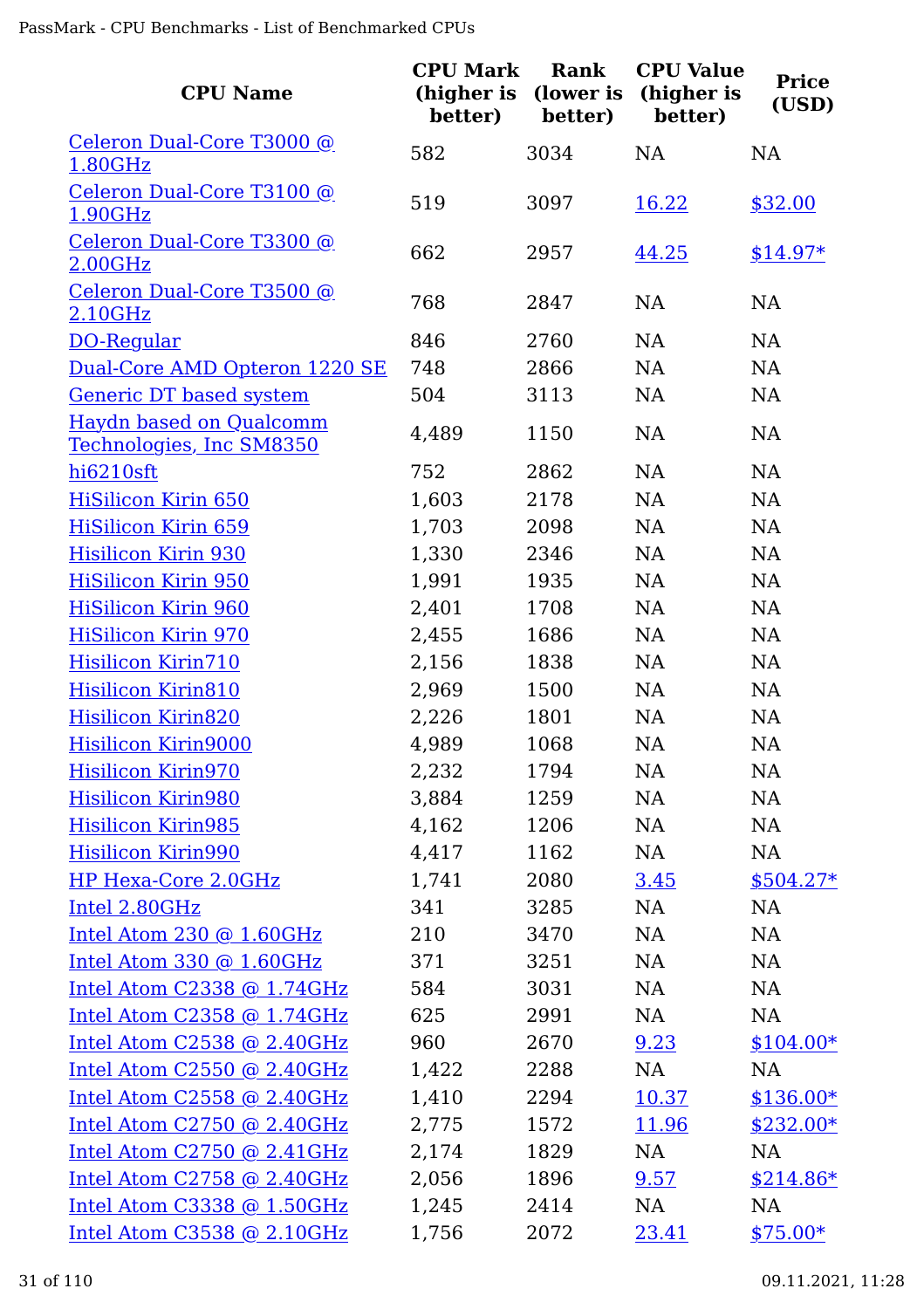| <b>CPU Name</b>                 | <b>CPU Mark</b><br>(higher is | Rank<br>(lower is | <b>CPU Value</b><br>(higher is | <b>Price</b><br>(USD) |
|---------------------------------|-------------------------------|-------------------|--------------------------------|-----------------------|
|                                 | better)                       | better)           | better)                        |                       |
| Intel Atom C3558 @ 2.20GHz      | 2,360                         | 1730              | 27.44                          | $$86.00*$             |
| Intel Atom C3758 @ 2.20GHz      | 4,675                         | 1118              | 24.22                          | $$193.00*$            |
| Intel Atom C3858 @ 2.00GHz      | 3,154                         | 1441              | 9.50                           | \$332.00*             |
| Intel Atom C3958 @ 2.00GHz      | 4,281                         | 1186              | 9.53                           | \$449.00*             |
| Intel Atom D2500 $@$ 1.86GHz    | 275                           | 3380              | <b>NA</b>                      | NA                    |
| Intel Atom D2550 @ $1.86$ GHz   | 405                           | 3211              | <b>NA</b>                      | <b>NA</b>             |
| Intel Atom D2560 @ $2.00$ GHz   | 433                           | 3188              | <b>NA</b>                      | <b>NA</b>             |
| Intel Atom $D2700$ @ 2.13GHz    | 481                           | 3136              | <b>NA</b>                      | <b>NA</b>             |
| Intel Atom D2701 $@$ 2.13GHz    | 438                           | 3184              | NA                             | <b>NA</b>             |
| Intel Atom D410 $@$ 1.66GHz     | 162                           | 3538              | 0.26                           | $$635.99*$            |
| Intel Atom $D425$ @ 1.80GHz     | 222                           | 3460              | 0.22                           | $$992.98*$            |
| Intel Atom $D510$ @ 1.66GHz     | 397                           | 3225              | 4.09                           | $$97.16*$             |
| Intel Atom D525 $@1.80GHz$      | 374                           | 3248              | NA                             | NA                    |
| Intel Atom E3815 @ 1.46GHz      | 159                           | 3545              | 1.17                           | $$135.00*$            |
| Intel Atom E3825 $@$ 1.33GHz    | 385                           | 3236              | 5.47                           | $$70.32*$             |
| Intel Atom E3826 @ 1.46GHz      | 304                           | 3332              | <b>NA</b>                      | <b>NA</b>             |
| Intel Atom E3827 @ 1.74GHz      | 460                           | 3161              | <b>NA</b>                      | NA                    |
| Intel Atom E3840 @ 1.91GHz      | 704                           | 2910              | <b>NA</b>                      | <b>NA</b>             |
| Intel Atom E3845 @ 1.91GHz      | 1,024                         | 2600              | NA                             | <b>NA</b>             |
| Intel Atom E3900 @ 1.60GHz      | 1,953                         | 1952              | NA                             | <b>NA</b>             |
| Intel Atom E3940 @ 1.60GHz      | 1,960                         | 1948              | <b>NA</b>                      | <b>NA</b>             |
| Intel Atom E3950 @ 1.60GHz      | 2,159                         | 1836              | <b>NA</b>                      | <b>NA</b>             |
| Intel Atom $N2100$ @ 1.60GHz    | 188                           | 3504              | <b>NA</b>                      | NA                    |
| Intel Atom N2600 @ 1.60GHz      | 323                           | 3311              | NA                             | NA                    |
| Intel Atom N270 @ 1.60GHz       | 175                           | 3523              | <b>NA</b>                      | <b>NA</b>             |
| Intel Atom N280 @ 1.66GHz       | 175                           | 3524              | NA                             | NA                    |
| Intel Atom N2800 @ 1.86GHz      | 408                           | 3207              | NA                             | NA                    |
| Intel Atom N435 $@$ 1.33GHz     | 153                           | 3557              | <b>NA</b>                      | NA                    |
| Intel Atom $N450$ @ 1.66GHz     | 177                           | 3521              | NA                             | NA                    |
| Intel Atom $N455$ @ 1.66GHz     | 162                           | 3540              | NA                             | NA                    |
| Intel Atom $N470$ @ 1.83GHz     | 224                           | 3459              | <b>NA</b>                      | NA                    |
| Intel Atom N475 @ 1.83GHz       | 179                           | 3517              | NA                             | NA                    |
| Intel Atom N550 @ 1.50GHz       | 316                           | 3317              | 3.67                           | $$86.00*$             |
| Intel Atom $N570$ @ 1.66GHz     | 335                           | 3297              | 3.89                           | \$86.00*              |
| Intel Atom $S1260$ @ 2.00GHz    | 596                           | 3019              | 9.31                           | $$64.00*$             |
| Intel Atom T5700 @ 1.70GHz      | 1,326                         | 2352              | <b>NA</b>                      | NA                    |
| Intel Atom $x5-E3930$ @ 1.30GHz | 878                           | 2738              | NA                             | NA                    |
| Intel Atom $x5-E8000$ @ 1.04GHz | 985                           | 2647              | NA                             | NA                    |
| Intel Atom $x5-Z8300$ @ 1.44GHz | 821                           | 2787              | 6.17                           | $$132.99*$            |
| Intel Atom $x5-Z8330$ @ 1.44GHz | 835                           | 2776              | NA                             | NA                    |
| Intel Atom $x5-Z8350$ @ 1.44GHz | 918                           | 2708              | 43.70                          | $$21.00*$             |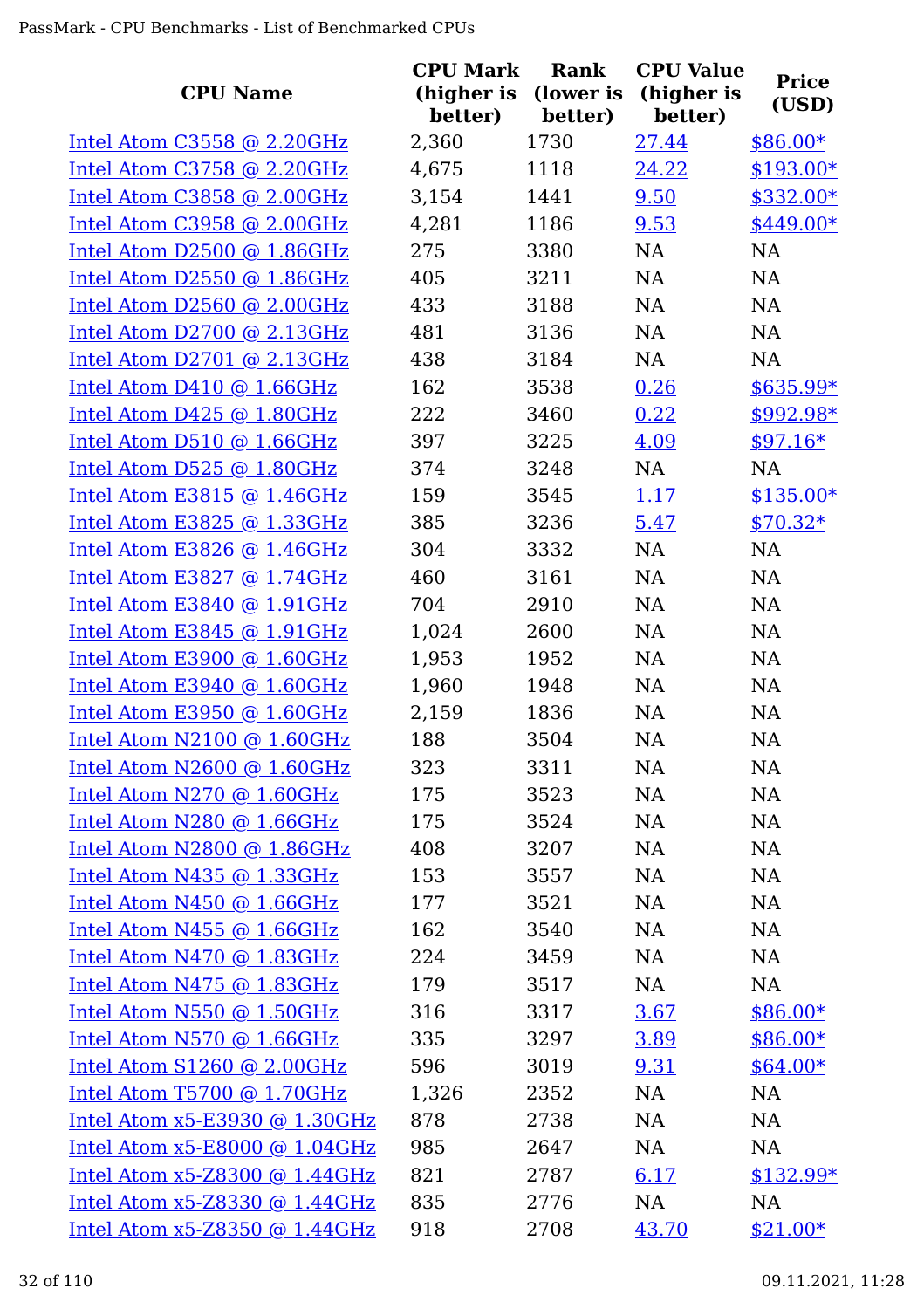| <b>CPU Name</b>                   | <b>CPU Mark</b><br>(higher is<br>better) | Rank<br>(lower is<br>better) | <b>CPU Value</b><br>(higher is<br>better) | <b>Price</b><br>(USD) |
|-----------------------------------|------------------------------------------|------------------------------|-------------------------------------------|-----------------------|
| Intel Atom $x5-Z8500$ @ 1.44GHz   | 1,230                                    | 2428                         | 19.66                                     | $$62.57*$             |
| Intel Atom $x5-Z8550$ @ 1.44GHz   | 1,193                                    | 2454                         | <b>NA</b>                                 | <b>NA</b>             |
| Intel Atom x6211E @ 1.20GHz       | 1,695                                    | 2106                         | 48.43                                     | $$35.00*$             |
| Intel Atom $x7-28700$ @ 1.60GHz   | 1,312                                    | 2364                         | 17.82                                     | $$73.63*$             |
| Intel Atom $x7 - 28750$ @ 1.60GHz | 1,373                                    | 2321                         | <b>NA</b>                                 | NA                    |
| Intel Atom $Z2760$ @ 1.80GHz      | 298                                      | 3339                         | <b>NA</b>                                 | <b>NA</b>             |
| Intel Atom Z3560 @ 1.83GHz        | 690                                      | 2925                         | <b>NA</b>                                 | <b>NA</b>             |
| Intel Atom Z3580 @ 1.33GHz        | 805                                      | 2803                         | <b>NA</b>                                 | <b>NA</b>             |
| Intel Atom $Z3735D$ @ 1.33GHz     | 761                                      | 2854                         | <b>NA</b>                                 | <b>NA</b>             |
| Intel Atom Z3735E @ 1.33GHz       | 557                                      | 3067                         | 4.76                                      | $$117.00*$            |
| Intel Atom Z3735F @ 1.33GHz       | 513                                      | 3104                         | 1.03                                      | $$500.00*$            |
| Intel Atom $Z3735G$ @ 1.33GHz     | 666                                      | 2952                         | <b>NA</b>                                 | <b>NA</b>             |
| Intel Atom Z3736F @ 1.33GHz       | 511                                      | 3107                         | <b>NA</b>                                 | <b>NA</b>             |
| Intel Atom Z3740 @ 1.33GHz        | 624                                      | 2993                         | <b>NA</b>                                 | <b>NA</b>             |
| Intel Atom Z3740D @ 1.33GHz       | 614                                      | 3003                         | <b>NA</b>                                 | <b>NA</b>             |
| Intel Atom $Z3745$ @ 1.33GHz      | 621                                      | 2997                         | 20.72                                     | $$30.00*$             |
| Intel Atom Z3745D @ 1.33GHz       | 585                                      | 3029                         | NA                                        | NA                    |
| Intel Atom $Z3770$ @ 1.46GHz      | 738                                      | 2876                         | 4.94                                      | $$149.44*$            |
| Intel Atom $Z3770D$ @ 1.49GHz     | 488                                      | 3128                         | <b>NA</b>                                 | NA                    |
| Intel Atom $Z3775$ @ 1.46GHz      | 754                                      | 2861                         | <u>1.51</u>                               | $$500.00*$            |
| Intel Atom Z3775D @ 1.49GHz       | 794                                      | 2816                         | <b>NA</b>                                 | <b>NA</b>             |
| Intel Atom $Z3795$ @ 1.60GHz      | 1,142                                    | 2500                         | <b>NA</b>                                 | <b>NA</b>             |
| Intel Atom Z520 @ 1.33GHz         | 122                                      | 3591                         | NA                                        | NA                    |
| Intel Atom Z530 @ 1.60GHz         | 183                                      | 3511                         | NA                                        | NA                    |
| Intel Atom Z670 @ 1.50GHz         | 158                                      | 3546                         | NA                                        | NA                    |
| Intel Celeron 1.70GHz             | 101                                      | 3608                         | NA                                        | NA                    |
| Intel Celeron 1.80GHz             | 96                                       | 3611                         | NA                                        | NA                    |
| Intel Celeron 1000M @ 1.80GHz     | 1,022                                    | 2604                         | NA                                        | NA                    |
| Intel Celeron 1000MHz             | 139                                      | 3573                         | NA                                        | NA                    |
| Intel Celeron 1005M @ 1.90GHz     | 1,068                                    | 2566                         | NA                                        | NA                    |
| Intel Celeron 1007U @ 1.50GHz     | 803                                      | 2808                         | 4.34                                      | $$184.99*$            |
| Intel Celeron 1017U @ 1.60GHz     | 844                                      | 2764                         | NA                                        | NA                    |
| Intel Celeron 1019Y @ 1.00GHz     | 576                                      | 3044                         | NA                                        | NA                    |
| Intel Celeron 1020E @ 2.20GHz     | 1,406                                    | 2300                         | NA                                        | NA                    |
| Intel Celeron 1020M @ 2.10GHz     | 1,275                                    | 2387                         | NA                                        | NA                    |
| Intel Celeron 1037U @ 1.80GHz     | 962                                      | 2666                         | <b>NA</b>                                 | <b>NA</b>             |
| Intel Celeron 1047UE @ 1.40GHz    | 748                                      | 2865                         | NA                                        | <b>NA</b>             |
| Intel Celeron 1100MHz             | 113                                      | 3603                         | 7.55                                      | $$15.00*$             |
| Intel Celeron 1200MHz             | 159                                      | 3544                         | NA                                        | NA                    |
| Intel Celeron 2.00GHz             | 125                                      | 3588                         | NA                                        | NA                    |
| Intel Celeron 2.13GHz             | 166                                      | 3531                         | NA                                        | <b>NA</b>             |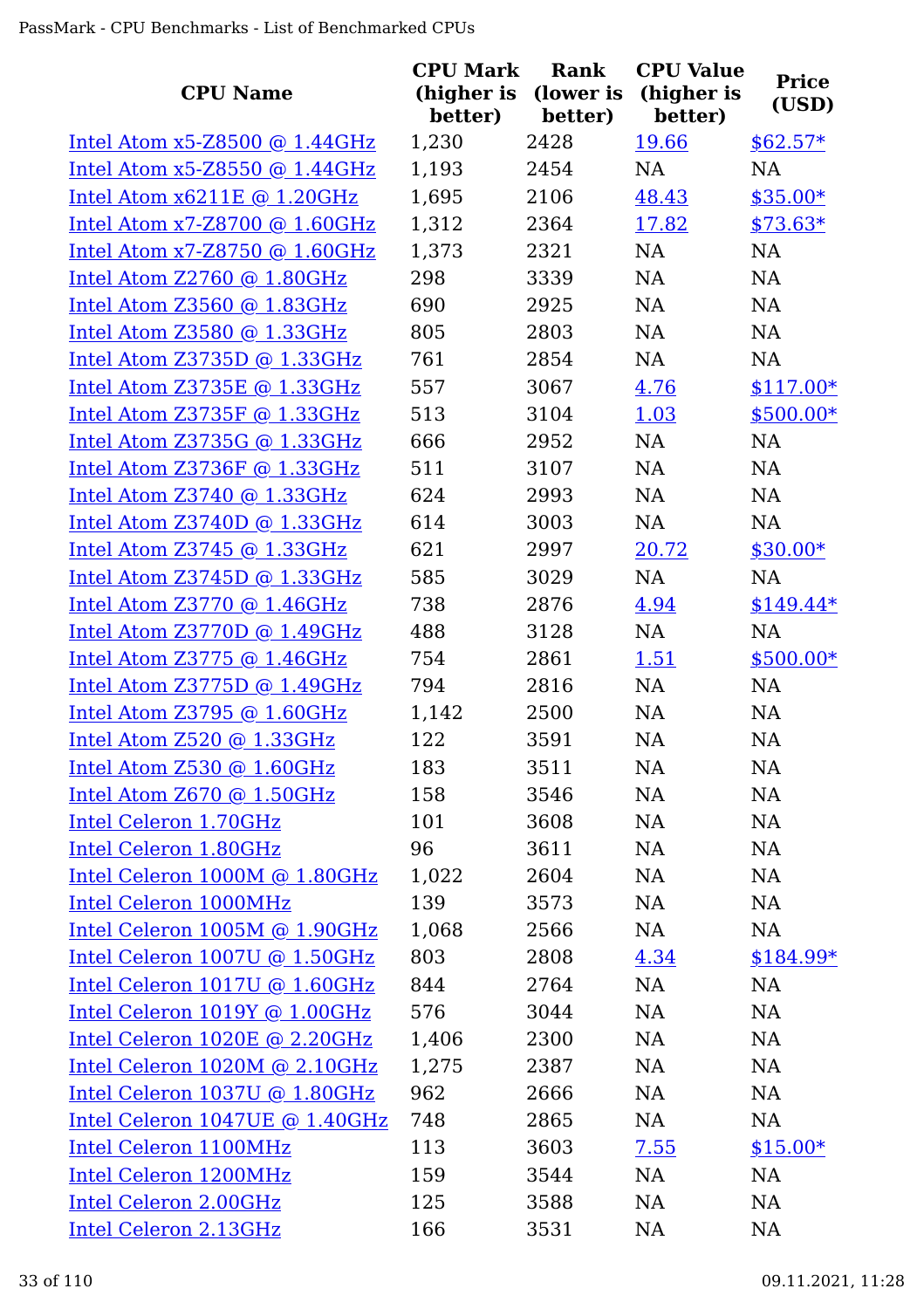| <b>CPU Name</b>                                               | <b>CPU Mark</b><br>(higher is<br>better) | Rank<br>(lower is<br>better) | <b>CPU Value</b><br>(higher is<br>better) | <b>Price</b><br>(USD) |
|---------------------------------------------------------------|------------------------------------------|------------------------------|-------------------------------------------|-----------------------|
| Intel Celeron 2.20GHz                                         | 139                                      | 3575                         | <b>NA</b>                                 | NA                    |
| Intel Celeron 2.26GHz                                         | 182                                      | 3515                         | NA                                        | NA                    |
| Intel Celeron 2.30GHz                                         | 148                                      | 3563                         | NA                                        | NA                    |
| Intel Celeron 2.40GHz                                         | 143                                      | 3569                         | NA                                        | NA                    |
| Intel Celeron 2.50GHz                                         | 164                                      | 3534                         | NA                                        | NA                    |
| Intel Celeron 2.53GHz                                         | 201                                      | 3484                         | NA                                        | NA                    |
| Intel Celeron 2.60GHz                                         | 143                                      | 3568                         | NA                                        | NA                    |
| Intel Celeron 2.66GHz                                         | 154                                      | 3555                         | NA                                        | NA                    |
| Intel Celeron 2.70GHz                                         | 159                                      | 3543                         | NA                                        | NA                    |
| Intel Celeron 2.80GHz                                         | 190                                      | 3503                         | NA                                        | NA                    |
| Intel Celeron 2.93GHz                                         | 230                                      | 3451                         | NA                                        | NA                    |
| Intel Celeron 2000E @ 2.20GHz                                 | 1,607                                    | 2174                         | NA                                        | NA                    |
| Intel Celeron 2002E @ 1.50GHz                                 | 1,091                                    | 2541                         | 12.68                                     | $$86.00*$             |
| Intel Celeron 215 @ 1.33GHz                                   | 174                                      | 3526                         | NA                                        | NA                    |
| Intel Celeron 220 @ 1.20GHz                                   | 209                                      | 3474                         | NA                                        | NA                    |
| Intel Celeron 2950M @ 2.00GHz                                 | 1,264                                    | 2397                         | NA                                        | NA                    |
| Intel Celeron 2955U @ 1.40GHz                                 | 793                                      | 2817                         | NA                                        | NA                    |
| Intel Celeron 2957U @ 1.40GHz                                 | 819                                      | 2790                         | NA                                        | NA                    |
| Intel Celeron 2961Y @ 1.10GHz                                 | 732                                      | 2886                         | NA                                        | NA                    |
| Intel Celeron 2970M @ 2.20GHz                                 | 1,501                                    | 2244                         | NA                                        | NA                    |
| Intel Celeron 2980U @ 1.60GHz                                 | 1,056                                    | 2579                         | NA                                        | NA                    |
| Intel Celeron 2981U @ 1.60GHz                                 | 991                                      | 2637                         | NA                                        | NA                    |
| Intel Celeron 3.06GHz                                         | 234                                      | 3443                         | <b>NA</b>                                 | NA                    |
| Intel Celeron 3.20GHz                                         | 267                                      | 3390                         | NA                                        | NA                    |
| Intel Celeron 3.33GHz                                         | 263                                      | 3396                         | NA                                        | NA                    |
| Intel Celeron 3205U @ 1.50GHz                                 | 918                                      | 2705                         | 3.20                                      | $$287.04*$            |
| Intel Celeron 3215U $@$ 1.70GHz                               | 1,117                                    | 2523                         | NA                                        | NA                    |
| Intel Celeron $3755U$ @ 1.70GHz                               | 1,182                                    | 2464                         | NA                                        | NA                    |
| Intel Celeron 3765U @ 1.90GHz                                 | 1,286                                    | 2378                         | NA                                        | NA                    |
| Intel Celeron 3855U @ 1.60GHz                                 | 1,259                                    | 2405                         | NA                                        | NA                    |
| Intel Celeron 3865U @ 1.80GHz                                 | 1,225                                    | 2434                         | NA                                        | NA                    |
| Intel Celeron 3867U @ 1.80GHz                                 | 1,481                                    | 2254                         | 13.84                                     | $$107.00*$            |
| Intel Celeron 3955U @ 2.00GHz                                 | 1,499                                    | 2245                         | NA                                        | NA                    |
| Intel Celeron 3965U @ 2.20GHz                                 | 1,665                                    | 2128                         | 15.56                                     | $$107.00*$            |
| Intel Celeron 3965Y @ 1.50GHz                                 | 1,179                                    | 2466                         | 11.02                                     | $$107.00*$            |
| Intel Celeron 420 @ 1.60GHz                                   | 260                                      | 3405                         | 5.20                                      | \$49.95               |
| Intel Celeron 4205U @ 1.80GHz                                 | 1,321                                    | 2357                         | 12.34                                     | $$107.00*$            |
| Intel Celeron 430 @ 1.80GHz                                   | 293                                      | 3349                         | 5.05                                      | \$57.99               |
| Intel Celeron 4305U @ 2.20GHz                                 | 1,413                                    | 2291                         | 13.21                                     | $$107.00*$            |
| Intel Celeron 4305UE @ 2.00GHz<br>Intel Celeron 440 @ 2.00GHz | 1,950<br>368                             | 1954<br>3253                 | NA<br>7.37                                | NA<br>\$49.99         |
|                                                               |                                          |                              |                                           |                       |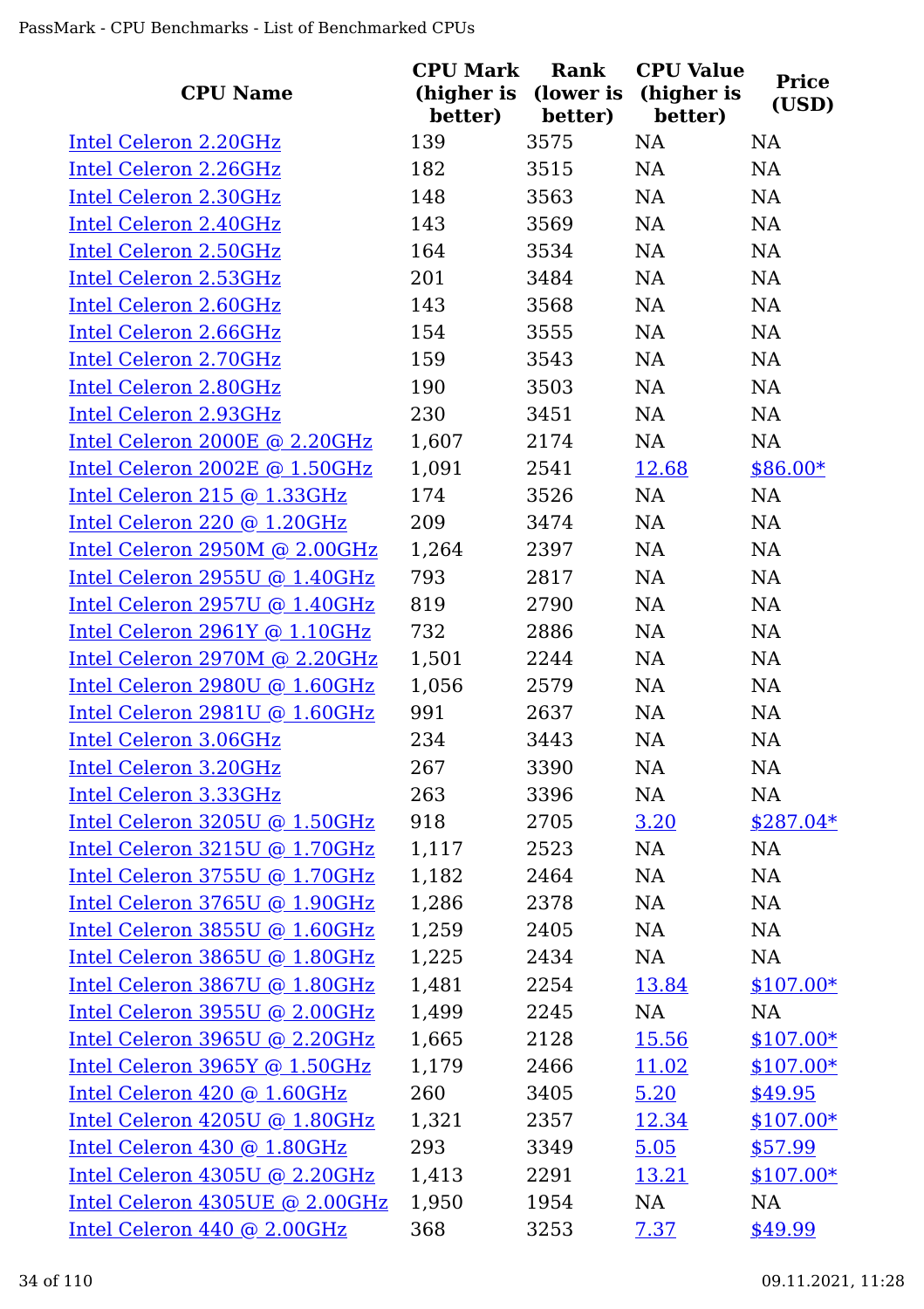| <b>CPU Name</b>               | <b>CPU Mark</b><br>(higher is<br>better) | Rank<br>(lower is<br>better) | <b>CPU Value</b><br>(higher is<br>better) | <b>Price</b><br>(USD) |
|-------------------------------|------------------------------------------|------------------------------|-------------------------------------------|-----------------------|
| Intel Celeron 450 @ 2.20GHz   | 433                                      | 3187                         | 11.12                                     | \$38.99*              |
| Intel Celeron 5205U @ 1.90GHz | 1,368                                    | 2323                         | 12.78                                     | $$107.00*$            |
| Intel Celeron 530 @ 1.73GHz   | 287                                      | 3362                         | 22.09                                     | \$13.00               |
| Intel Celeron 540 @ 1.86GHz   | 283                                      | 3368                         | 13.50                                     | \$20.95               |
| Intel Celeron 550 @ 2.00GHz   | 365                                      | 3257                         | 6.64                                      | $$54.95*$             |
| Intel Celeron 560 @ 2.13GHz   | 365                                      | 3258                         | 5.21                                      | \$69.95               |
| Intel Celeron 570 @ 2.26GHz   | 344                                      | 3283                         | NA                                        | <b>NA</b>             |
| Intel Celeron 6305 @ 1.80GHz  | 2,259                                    | 1778                         | NA                                        | <b>NA</b>             |
| Intel Celeron 6305E @ 1.80GHz | 2,239                                    | 1788                         | 20.93                                     | $$107.00*$            |
| Intel Celeron 723 @ 1.20GHz   | 213                                      | 3469                         | <b>NA</b>                                 | <b>NA</b>             |
| Intel Celeron 743 @ 1.30GHz   | 263                                      | 3395                         | NA                                        | NA                    |
| Intel Celeron 807 @ 1.50GHz   | 392                                      | 3232                         | NA                                        | <b>NA</b>             |
| Intel Celeron 807UE @ 1.00GHz | 210                                      | 3473                         | NA                                        | NA                    |
| Intel Celeron 827E @ 1.40GHz  | 371                                      | 3252                         | NA                                        | NA                    |
| Intel Celeron 847 @ 1.10GHz   | 459                                      | 3162                         | 1.46                                      | $$315.00*$            |
| Intel Celeron 847E @ 1.10GHz  | 584                                      | 3030                         | NA                                        | <b>NA</b>             |
| Intel Celeron 857 @ 1.20GHz   | 569                                      | 3052                         | NA                                        | NA                    |
| Intel Celeron 867 @ 1.30GHz   | 562                                      | 3060                         | 9.70                                      | $$57.88*$             |
| Intel Celeron 877 @ 1.40GHz   | 643                                      | 2971                         | NA                                        | NA                    |
| Intel Celeron 887 @ 1.50GHz   | 727                                      | 2891                         | <b>NA</b>                                 | NA                    |
| Intel Celeron 900 @ 2.20GHz   | 396                                      | 3226                         | 20.85                                     | $$18.99*$             |
| Intel Celeron 925 @ 2.30GHz   | 444                                      | 3180                         | <b>NA</b>                                 | <b>NA</b>             |
| Intel Celeron @ 1.30GHz       | 548                                      | 3073                         | <b>NA</b>                                 | <b>NA</b>             |
| Intel Celeron B710 @ 1.60GHz  | 106                                      | 3605                         | NA                                        | NA                    |
| Intel Celeron B800 @ 1.50GHz  | 673                                      | 2942                         | 26.93                                     | $$24.99*$             |
| Intel Celeron B810 @ 1.60GHz  | 775                                      | 2842                         | 9.69                                      | $$79.95*$             |
| Intel Celeron B815 @ 1.60GHz  | 706                                      | 2906                         | NA                                        | NA                    |
| Intel Celeron B820 @ 1.70GHz  | 776                                      | 2840                         | 26.48                                     | $$29.29*$             |
| Intel Celeron B830 @ 1.80GHz  | 804                                      | 2805                         | 16.07                                     | $$49.99*$             |
| Intel Celeron B840 @ 1.90GHz  | 930                                      | 2694                         | NA                                        | NA                    |
| Intel Celeron D 347 @ 3.06GHz | 232                                      | 3447                         | NA                                        | NA                    |
| Intel Celeron D 352 @ 3.20GHz | 283                                      | 3367                         | NA                                        | NA                    |
| Intel Celeron D 356 @ 3.33GHz | 251                                      | 3419                         | NA                                        | NA                    |
| Intel Celeron D 360 @ 3.46GHz | 372                                      | 3250                         | NA                                        | NA                    |
| Intel Celeron D 420 @ 1.60GHz | 313                                      | 3322                         | NA                                        | NA                    |
| Intel Celeron E1200 @ 1.60GHz | 492                                      | 3124                         | 4.93                                      | \$99.95               |
| Intel Celeron E1400 @ 2.00GHz | 671                                      | 2945                         | 47.91                                     | \$14.00               |
| Intel Celeron E1500 @ 2.20GHz | 649                                      | 2965                         | 33.02                                     | $$19.65*$             |
| Intel Celeron E1600 @ 2.40GHz | 712                                      | 2898                         | NA                                        | NA                    |
| Intel Celeron E3200 @ 2.40GHz | 860                                      | 2750                         | 43.02                                     | \$19.99*              |
| Intel Celeron E3300 @ 2.50GHz | 805                                      | 2802                         | 13.43                                     | \$59.95               |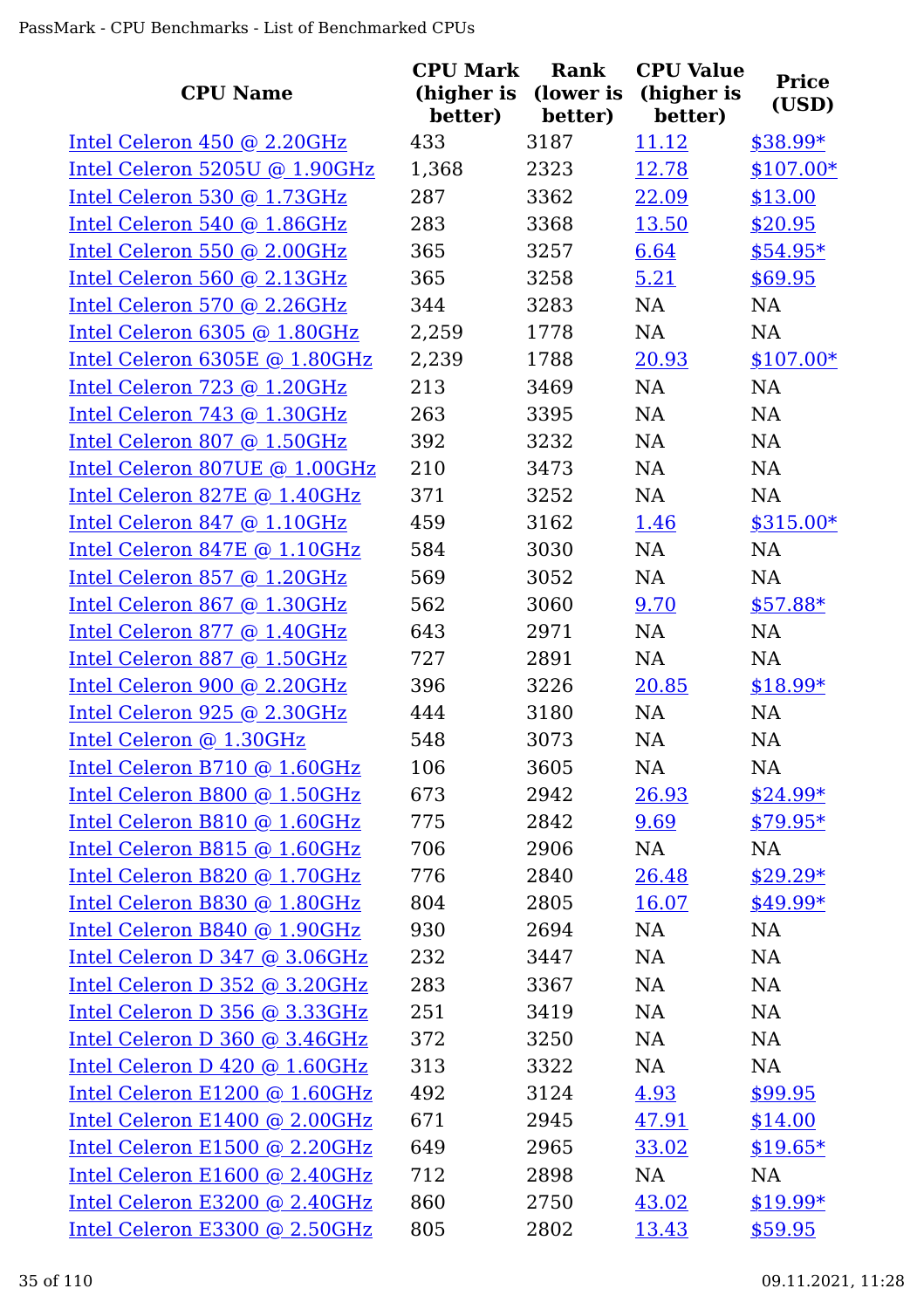|                                 | <b>CPU Mark</b> | <b>Rank</b> | <b>CPU Value</b> | <b>Price</b> |
|---------------------------------|-----------------|-------------|------------------|--------------|
| <b>CPU Name</b>                 | (higher is      | (lower is   | (higher is       | (USD)        |
|                                 | better)         | better)     | better)          |              |
| Intel Celeron E3400 @ 2.60GHz   | 834             | 2779        | 55.62            | $$14.99*$    |
| Intel Celeron E3500 @ 2.70GHz   | 935             | 2689        | 44.54            | \$21.00      |
| Intel Celeron G1101 @ 2.27GHz   | 1,086           | 2546        | 54.92            | $$19.77*$    |
| Intel Celeron G1610 @ 2.60GHz   | 1,430           | 2282        | 38.64            | \$37.00      |
| Intel Celeron G1610T @ 2.30GHz  | 1,299           | 2370        | 86.72            | \$14.98*     |
| Intel Celeron G1620 @ 2.70GHz   | 1,415           | 2290        | 47.19            | \$29.99      |
| Intel Celeron G1620T @ 2.40GHz  | 1,507           | 2237        | 35.88            | $$42.00*$    |
| Intel Celeron G1630 @ 2.80GHz   | 1,646           | 2143        | 54.95            | \$29.95      |
| Intel Celeron G1820 @ 2.70GHz   | 1,649           | 2140        | 27.64            | \$59.67      |
| Intel Celeron G1820T @ 2.40GHz  | 1,614           | 2169        | 38.43            | $$42.00*$    |
| Intel Celeron G1820TE @ 2.20GHz | 1,115           | 2526        | NA               | <b>NA</b>    |
| Intel Celeron G1830 @ 2.80GHz   | 1,560           | 2204        | 22.31            | \$69.95      |
| Intel Celeron G1840 @ 2.80GHz   | 1,738           | 2082        | 21.79            | $$79.79*$    |
| Intel Celeron G1840T @ 2.50GHz  | 1,576           | 2199        | <b>NA</b>        | <b>NA</b>    |
| Intel Celeron G1850 @ 2.90GHz   | 1,895           | 1995        | 19.14            | \$99.00      |
| Intel Celeron G3900 @ 2.80GHz   | 2,226           | 1802        | 27.50            | \$80.93      |
| Intel Celeron G3900E @ 2.40GHz  | 2,034           | 1905        | 19.01            | $$107.00*$   |
| Intel Celeron G3900T @ 2.60GHz  | 2,049           | 1898        | 18.22            | $$112.46*$   |
| Intel Celeron G3900TE @ 2.30GHz | 1,850           | 2019        | 44.05            | $$42.00*$    |
| Intel Celeron G3920 @ 2.90GHz   | 2,310           | 1754        | 0.23             | $$9,999.00*$ |
| Intel Celeron G3930 @ 2.90GHz   | 2,278           | 1769        | 12.80            | \$178.02     |
| Intel Celeron G3930T @ 2.70GHz  | 2,109           | 1864        | 21.23            | \$99.35      |
| Intel Celeron G3930TE @ 2.70GHz | 2,218           | 1807        | 52.82            | $$42.00*$    |
| Intel Celeron G3950 @ 3.00GHz   | 2,369           | 1724        | 16.56            | $$143.00*$   |
| Intel Celeron G440 @ 1.60GHz    | 426             | 3195        | 4.26             | $$100.00*$   |
| Intel Celeron G460 @ 1.80GHz    | 485             | 3132        | 8.82             | \$55.00      |
| Intel Celeron G465 @ 1.90GHz    | 480             | 3138        | 12.00            | \$40.00      |
| Intel Celeron G470 @ 2.00GHz    | 691             | 2923        | 19.67            | $$35.15*$    |
| Intel Celeron G4900 @ 3.10GHz   | 2,436           | 1696        | 12.25            | \$198.93     |
| Intel Celeron G4900T @ 2.90GHz  | 2,331           | 1746        | 55.49            | $$42.00*$    |
| Intel Celeron G4920 @ 3.20GHz   | 2,406           | 1705        | 19.29            | \$124.76     |
| Intel Celeron G4930 @ 3.20GHz   | 2,575           | 1651        | 18.52            | \$138.99     |
| Intel Celeron G4930T @ 3.00GHz  | 2,209           | 1811        | 52.60            | $$42.00*$    |
| Intel Celeron G4950 @ 3.30GHz   | 2,714           | 1599        | 0.27             | $$9,999.00*$ |
| Intel Celeron G530 @ 2.40GHz    | 1,080           | 2554        | 27.70            | \$39.00      |
| Intel Celeron G530T @ 2.00GHz   | 1,055           | 2580        | 62.11            | $$16.99*$    |
| Intel Celeron G540 @ 2.50GHz    | 1,112           | 2529        | 100.78           | $$11.03*$    |
| Intel Celeron G540T @ 2.10GHz   | 1,174           | 2470        | NA               | NA           |
| Intel Celeron G550 @ 2.60GHz    | 1,207           | 2446        | 24.63            | \$49.00      |
| Intel Celeron G550T @ 2.20GHz   | 1,102           | 2534        | NA               | NA           |
| Intel Celeron G555 @ 2.70GHz    | 1,268           | 2393        | 16.91            | \$75.00      |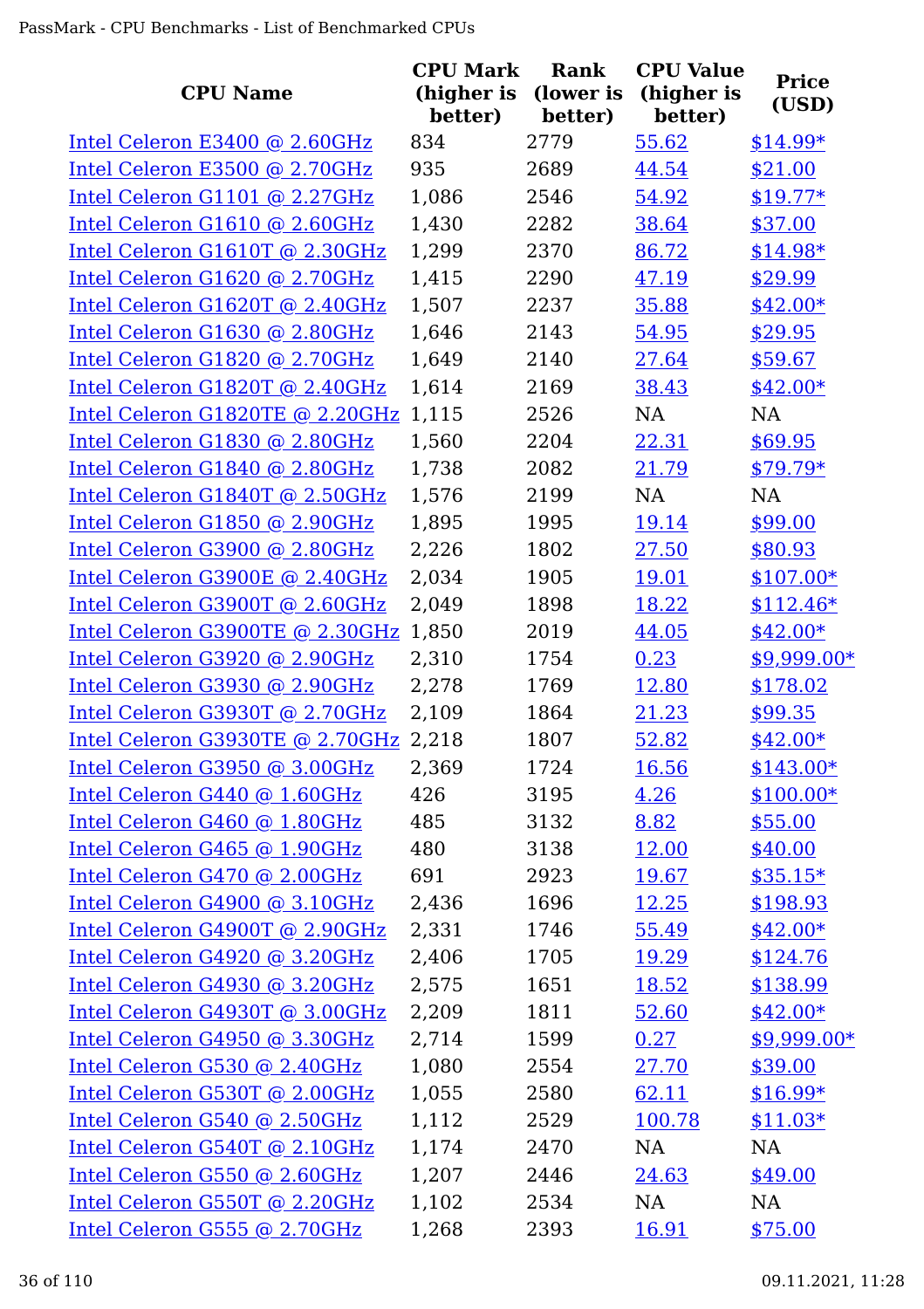|                                 | <b>CPU Mark</b>       | <b>Rank</b>          | <b>CPU Value</b>      |                       |
|---------------------------------|-----------------------|----------------------|-----------------------|-----------------------|
| <b>CPU Name</b>                 | (higher is<br>better) | (lower is<br>better) | (higher is<br>better) | <b>Price</b><br>(USD) |
| Intel Celeron G5900 @ 3.40GHz   | 2,765                 | 1575                 | 27.92                 | \$99.01               |
| Intel Celeron G5900T @ 3.20GHz  | 2,648                 | 1622                 | 63.04                 | $$42.00*$             |
| Intel Celeron G5905 @ 3.50GHz   | 2,842                 | 1551                 | 35.10                 | \$80.95               |
| Intel Celeron G5905T @ 3.30GHz  | 2,427                 | 1701                 | 57.79                 | $$42.00*$             |
| Intel Celeron G5920 @ 3.50GHz   | 2,807                 | 1563                 | 36.45                 | \$76.99               |
| Intel Celeron G5925 @ 3.60GHz   | 2,873                 | 1540                 | 43.24                 | \$66.45               |
| Intel Celeron J1750 @ 2.41GHz   | 595                   | 3020                 | <b>NA</b>             | <b>NA</b>             |
| Intel Celeron J1800 @ 2.41GHz   | 570                   | 3051                 | <b>NA</b>             | <b>NA</b>             |
| Intel Celeron J1850 @ 1.99GHz   | 942                   | 2681                 | NA                    | NA                    |
| Intel Celeron [1900 @ 1.99GHz   | 1,136                 | 2509                 | NA                    | <b>NA</b>             |
| Intel Celeron [3060 @ 1.60GHz   | 672                   | 2944                 | NA                    | NA                    |
| Intel Celeron J3160 @ 1.60GHz   | 1,214                 | 2440                 | NA                    | <b>NA</b>             |
| Intel Celeron J3355 @ 2.00GHz   | 1,235                 | 2424                 | NA                    | <b>NA</b>             |
| Intel Celeron $J3455$ @ 1.50GHz | 2,237                 | 1791                 | 6.41                  | $$349.00*$            |
| Intel Celeron J3455E @ 1.50GHz  | 2,256                 | 1779                 | NA                    | <b>NA</b>             |
| Intel Celeron J4005 @ 2.00GHz   | 1,581                 | 2195                 | 9.37                  | $$168.75*$            |
| Intel Celeron $14025$ @ 2.00GHz | 1,693                 | 2110                 | NA                    | NA                    |
| Intel Celeron J4105 @ 1.50GHz   | 2,912                 | 1524                 | 27.22                 | $$107.00*$            |
| Intel Celeron J4115 @ 1.80GHz   | 2,723                 | 1592                 | NA                    | <b>NA</b>             |
| Intel Celeron J4125 @ 2.00GHz   | 3,042                 | 1479                 | <b>NA</b>             | <b>NA</b>             |
| Intel Celeron J6412 @ 2.00GHz   | 4,051                 | 1232                 | 75.02                 | $$54.00*$             |
| Intel Celeron J6413 @ 1.80GHz   | 4,075                 | 1226                 | <b>NA</b>             | <b>NA</b>             |
| Intel Celeron M 1.00GHz         | 149                   | 3562                 | 10.65                 | \$13.99               |
| Intel Celeron M 1.30GHz         | 205                   | 3478                 | NA                    | <b>NA</b>             |
| Intel Celeron M 1.50GHz         | 216                   | 3465                 | NA                    | NA                    |
| Intel Celeron M 1.60GHz         | 224                   | 3458                 | NA                    | NA                    |
| Intel Celeron M 1.70GHz         | 252                   | 3415                 | NA                    | NA                    |
| Intel Celeron M 1300MHz         | 197                   | 3489                 | NA                    | <b>NA</b>             |
| Intel Celeron M 1500MHz         | 217                   | 3464                 | NA                    | <b>NA</b>             |
| Intel Celeron M 360 1.40GHz     | 221                   | 3461                 | NA                    | <b>NA</b>             |
| Intel Celeron M 410 @ 1.46GHz   | 123                   | 3589                 | NA                    | NA                    |
| Intel Celeron M 420 @ 1.60GHz   | 139                   | 3574                 | NA                    | <b>NA</b>             |
| Intel Celeron M 430 @ 1.73GHz   | 169                   | 3528                 | NA                    | <b>NA</b>             |
| Intel Celeron M 440 @ 1.86GHz   | 155                   | 3551                 | NA                    | <b>NA</b>             |
| Intel Celeron M 443 @ 1.20GHz   | 125                   | 3587                 | NA                    | <b>NA</b>             |
| Intel Celeron M 450 @ 2.00GHz   | 230                   | 3452                 | NA                    | <b>NA</b>             |
| Intel Celeron M 520 @ 1.60GHz   | 215                   | 3466                 | NA                    | <b>NA</b>             |
| Intel Celeron M 530 @ 1.73GHz   | 307                   | 3331                 | NA                    | <b>NA</b>             |
| Intel Celeron M 723 @ 1.20GHz   | 267                   | 3391                 | NA                    | NA                    |
| Intel Celeron M 900MHz          | 123                   | 3590                 | NA                    | <b>NA</b>             |
| Intel Celeron N2805 @ 1.46GHz   | 335                   | 3296                 | <b>NA</b>             | <b>NA</b>             |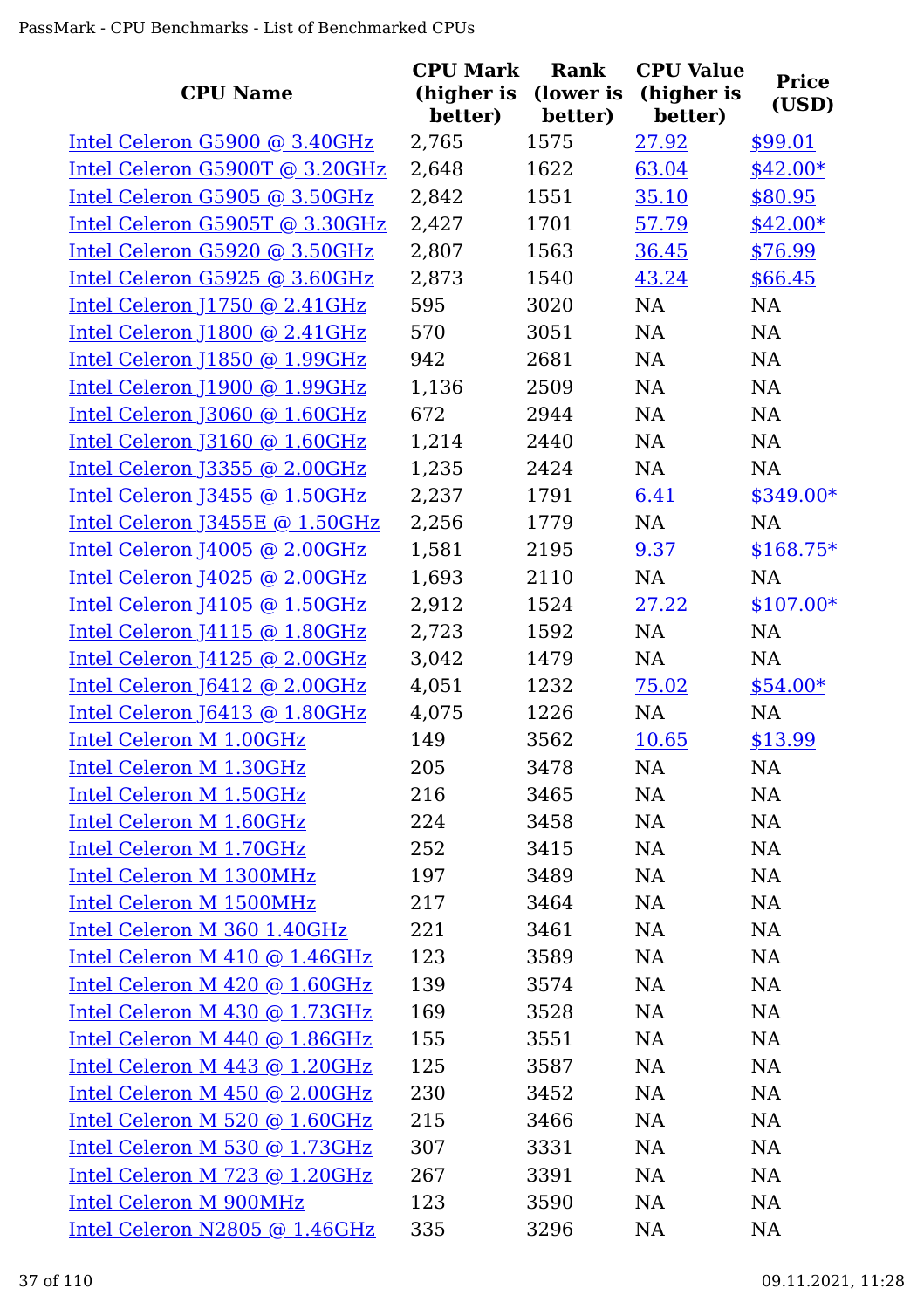| <b>CPU Name</b>                | <b>CPU Mark</b><br>(higher is<br>better) | Rank<br>(lower is<br>better) | <b>CPU Value</b><br>(higher is<br>better) | <b>Price</b><br>(USD) |
|--------------------------------|------------------------------------------|------------------------------|-------------------------------------------|-----------------------|
| Intel Celeron N2806 @ 1.60GHz  | 486                                      | 3130                         | <b>NA</b>                                 | <b>NA</b>             |
| Intel Celeron N2807 @ 1.58GHz  | 456                                      | 3167                         | NA                                        | NA                    |
| Intel Celeron N2808 @ 1.58GHz  | 515                                      | 3102                         | NA                                        | <b>NA</b>             |
| Intel Celeron N2810 @ 2.00GHz  | 465                                      | 3153                         | 3.32                                      | \$139.99*             |
| Intel Celeron N2815 @ 1.86GHz  | 480                                      | 3139                         | NA                                        | <b>NA</b>             |
| Intel Celeron N2820 @ 2.13GHz  | 464                                      | 3158                         | 2.06                                      | $$225.00*$            |
| Intel Celeron N2830 @ 2.16GHz  | 551                                      | 3071                         | 3.67                                      | $$149.99*$            |
| Intel Celeron N2840 @ 2.16GHz  | 582                                      | 3037                         | NA                                        | <b>NA</b>             |
| Intel Celeron N2910 @ 1.60GHz  | 742                                      | 2871                         | <b>NA</b>                                 | <b>NA</b>             |
| Intel Celeron N2920 @ 1.86GHz  | 907                                      | 2718                         | <b>NA</b>                                 | <b>NA</b>             |
| Intel Celeron N2930 @ 1.83GHz  | 994                                      | 2635                         | NA                                        | NA                    |
| Intel Celeron N2940 @ 1.83GHz  | 1,018                                    | 2607                         | <b>NA</b>                                 | <b>NA</b>             |
| Intel Celeron N3000 @ 1.04GHz  | 591                                      | 3024                         | NA                                        | <b>NA</b>             |
| Intel Celeron N3010 @ 1.04GHz  | 505                                      | 3112                         | <b>NA</b>                                 | <b>NA</b>             |
| Intel Celeron N3050 @ 1.60GHz  | 583                                      | 3032                         | 3.43                                      | $$170.00*$            |
| Intel Celeron N3060 @ 1.60GHz  | 665                                      | 2955                         | 2.36                                      | $$282.00*$            |
| Intel Celeron N3150 @ 1.60GHz  | 1,196                                    | 2453                         | NA                                        | <b>NA</b>             |
| Intel Celeron N3160 @ 1.60GHz  | 1,069                                    | 2564                         | 3.06                                      | $$349.00*$            |
| Intel Celeron N3350 @ 1.10GHz  | 1,148                                    | 2498                         | 4.17                                      | $$275.49*$            |
| Intel Celeron N3450 @ 1.10GHz  | 1,942                                    | 1957                         | 10.49                                     | $$185.08*$            |
| Intel Celeron N4000 @ 1.10GHz  | 1,401                                    | 2305                         | 13.10                                     | $$107.00*$            |
| Intel Celeron N4000C @ 1.10GHz | 1,611                                    | 2173                         | <b>NA</b>                                 | <b>NA</b>             |
| Intel Celeron N4020 @ 1.10GHz  | 1,591                                    | 2189                         | NA                                        | <b>NA</b>             |
| Intel Celeron N4100 @ 1.10GHz  | 2,451                                    | 1688                         | 22.91                                     | $$107.00*$            |
| Intel Celeron N4120 @ 1.10GHz  | 2,447                                    | 1690                         | NA                                        | <b>NA</b>             |
| Intel Celeron N4500 @ 1.10GHz  | 2,130                                    | 1852                         | NA                                        | <b>NA</b>             |
| Intel Celeron N5100 @ 1.10GHz  | 2,644                                    | 1624                         | NA                                        | <b>NA</b>             |
| Intel Celeron N5105 @ 2.00GHz  | 3,803                                    | 1277                         | NA                                        | <b>NA</b>             |
| Intel Celeron N6211 @ 1.20GHz  | 2,207                                    | 1813                         | 40.88                                     | $$54.00*$             |
| Intel Celeron P4500 @ 1.87GHz  | 816                                      | 2794                         | NA                                        | <b>NA</b>             |
| Intel Celeron P4505 @ 1.87GHz  | 689                                      | 2926                         | NA                                        | NA                    |
| Intel Celeron P4600 @ 2.00GHz  | 793                                      | 2822                         | NA                                        | <b>NA</b>             |
| Intel Celeron SU2300 @ 1.20GHz | 445                                      | 3178                         | NA                                        | <b>NA</b>             |
| Intel Celeron T1600 @ 1.66GHz  | 519                                      | 3096                         | 25.99                                     | $$19.99*$             |
| Intel Celeron U1900 @ 1.99GHz  | 1,028                                    | 2597                         | NA                                        | NA                    |
| Intel Celeron U3400 @ 1.07GHz  | 473                                      | 3148                         | NA                                        | <b>NA</b>             |
| Intel Celeron U3600 @ 1.20GHz  | 560                                      | 3065                         | NA                                        | NA                    |
| Intel Core 860 @ 2.80GHz       | 2,754                                    | 1584                         | 13.84                                     | $$199.00*$            |
| Intel Core Duo L2300 @ 1.50GHz | 387                                      | 3233                         | NA                                        | <b>NA</b>             |
| Intel Core Duo L2400 @ 1.66GHz | 348                                      | 3278                         | NA                                        | NA                    |
| Intel Core Duo L2500 @ 1.83GHz | 404                                      | 3215                         | <b>NA</b>                                 | <b>NA</b>             |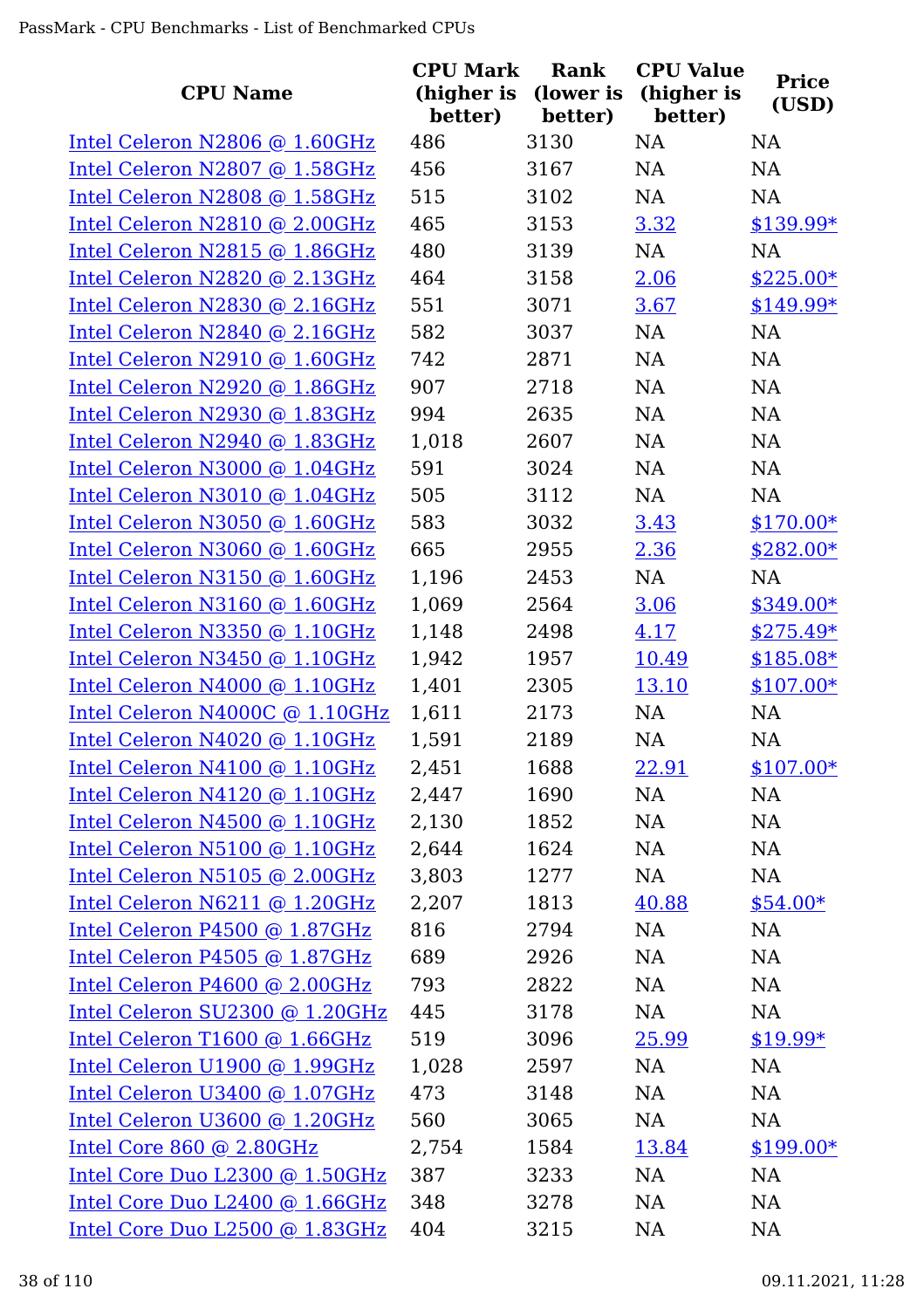| <b>CPU Name</b>                   | <b>CPU Mark</b><br>(higher is<br>better) | <b>Rank</b><br>(lower is<br>better) | <b>CPU Value</b><br>(higher is<br>better) | <b>Price</b><br>(USD) |
|-----------------------------------|------------------------------------------|-------------------------------------|-------------------------------------------|-----------------------|
| Intel Core Duo T2050 @ 1.60GHz    | 313                                      | 3324                                | <b>NA</b>                                 | NA                    |
| Intel Core Duo T2250 @ 1.73GHz    | 347                                      | 3279                                | NA                                        | NA                    |
| Intel Core Duo T2300 @ 1.66GHz    | 330                                      | 3306                                | <b>NA</b>                                 | NA                    |
| Intel Core Duo T2350 @ 1.86GHz    | 364                                      | 3259                                | NA                                        | NA                    |
| Intel Core Duo T2400 @ 1.83GHz    | 349                                      | 3275                                | 21.81                                     | $$16.00*$             |
| Intel Core Duo T2450 @ 2.00GHz    | 404                                      | 3214                                | NA                                        | NA                    |
| Intel Core Duo T2500 @ 2.00GHz    | 408                                      | 3208                                | 3.40                                      | $$119.99*$            |
| Intel Core Duo T2600 @ 2.16GHz    | 449                                      | 3172                                | NA                                        | <b>NA</b>             |
| Intel Core Duo T2700 @ 2.33GHz    | 498                                      | 3116                                | <b>NA</b>                                 | NA                    |
| Intel Core Duo U2400 @ 1.06GHz    | 255                                      | 3410                                | <b>NA</b>                                 | NA                    |
| Intel Core Duo U2500 @ 1.20GHz    | 220                                      | 3462                                | NA                                        | NA                    |
| Intel Core $i3-1000NG4$ @ 1.10GHz | 3,963                                    | 1252                                | NA                                        | NA                    |
| Intel Core i3-1005G1 @ 1.20GHz    | 5,203                                    | 1039                                | 18.52                                     | $$281.00*$            |
| Intel Core i3-10100 @ 3.60GHz     | 8,887                                    | 623                                 | 65.34                                     | \$136.00              |
| Intel Core i3-10100F @ 3.60GHz    | 8,834                                    | 626                                 | 95.51                                     | \$92.50               |
| Intel Core i3-10100T @ 3.00GHz    | 7,483                                    | 736                                 | 61.34                                     | $$122.00*$            |
| Intel Core i3-10100Y @ 1.30GHz    | 3,447                                    | 1355                                | NA                                        | NA                    |
| Intel Core i3-10105 @ 3.70GHz     | 8,850                                    | 625                                 | 63.26                                     | \$139.91              |
| Intel Core i3-10105F @ 3.70GHz    | 9,185                                    | 609                                 | 88.42                                     | \$103.88              |
| Intel Core i3-10105T @ 3.00GHz    | 7,914                                    | 696                                 | 64.87                                     | $$122.00*$            |
| Intel Core i3-10110U @ 2.10GHz    | 4,050                                    | 1233                                | 9.33                                      | \$434.17*             |
| Intel Core i3-10110Y @ 1.00GHz    | 3,289                                    | 1392                                | 11.46                                     | $$287.00*$            |
| Intel Core i3-10300 @ 3.70GHz     | 9,344                                    | 597                                 | 52.79                                     | \$177.00              |
| Intel Core i3-10300T @ 3.00GHz    | 7,780                                    | 707                                 | 54.41                                     | $$143.00*$            |
| Intel Core i3-10305 @ 3.80GHz     | 9,689                                    | 576                                 | 44.06                                     | \$219.88              |
| Intel Core i3-10305T @ 3.00GHz    | 8,136                                    | 675                                 | 56.90                                     | $$143.00*$            |
| Intel Core i3-10320 @ 3.80GHz     | 10,157                                   | 555                                 | 57.06                                     | \$177.99              |
| Intel Core i3-1115G4 @ 3.00GHz    | 6,348                                    | 885                                 | 22.59                                     | $$281.00*$            |
| Intel Core i3-1125G4 @ 2.00GHz    | 10,088                                   | 559                                 | NA                                        | NA                    |
| Intel Core i3-2100 @ 3.10GHz      | 1,793                                    | 2051                                | 30.39                                     | \$59.00               |
| Intel Core $i3-2100T$ @ 2.50GHz   | 1,634                                    | 2153                                | <u>31.79</u>                              | \$51.41               |
| Intel Core i3-2102 @ 3.10GHz      | 2,029                                    | 1909                                | 34.98                                     | $$58.00*$             |
| Intel Core i3-2105 @ 3.10GHz      | 1,831                                    | 2032                                | 15.94                                     | $$114.88*$            |
| Intel Core i3-21050 @ 3.10GHz     | 2,193                                    | 1820                                | NA                                        | NA                    |
| Intel Core i3-2120 @ 3.30GHz      | 1,899                                    | 1992                                | 76.06                                     | \$24.97               |
| Intel Core $i3-2120T$ @ 2.60GHz   | 1,497                                    | 2247                                | 11.18                                     | \$133.89              |
| Intel Core i3-2125 @ 3.30GHz      | 2,093                                    | 1871                                | 13.77                                     | \$152.00              |
| Intel Core i3-2130 @ 3.40GHz      | 1,968                                    | 1944                                | 42.83                                     | \$45.94               |
| Intel Core i3-2140 @ 3.50GHz      | 2,307                                    | 1758                                | NA                                        | NA                    |
| Intel Core i3-2310E @ 2.10GHz     | 1,845                                    | 2023                                | 8.20                                      | $$225.00*$            |
| Intel Core i3-2310M @ 2.10GHz     | 1,182                                    | 2463                                | 29.60                                     | $$39.95*$             |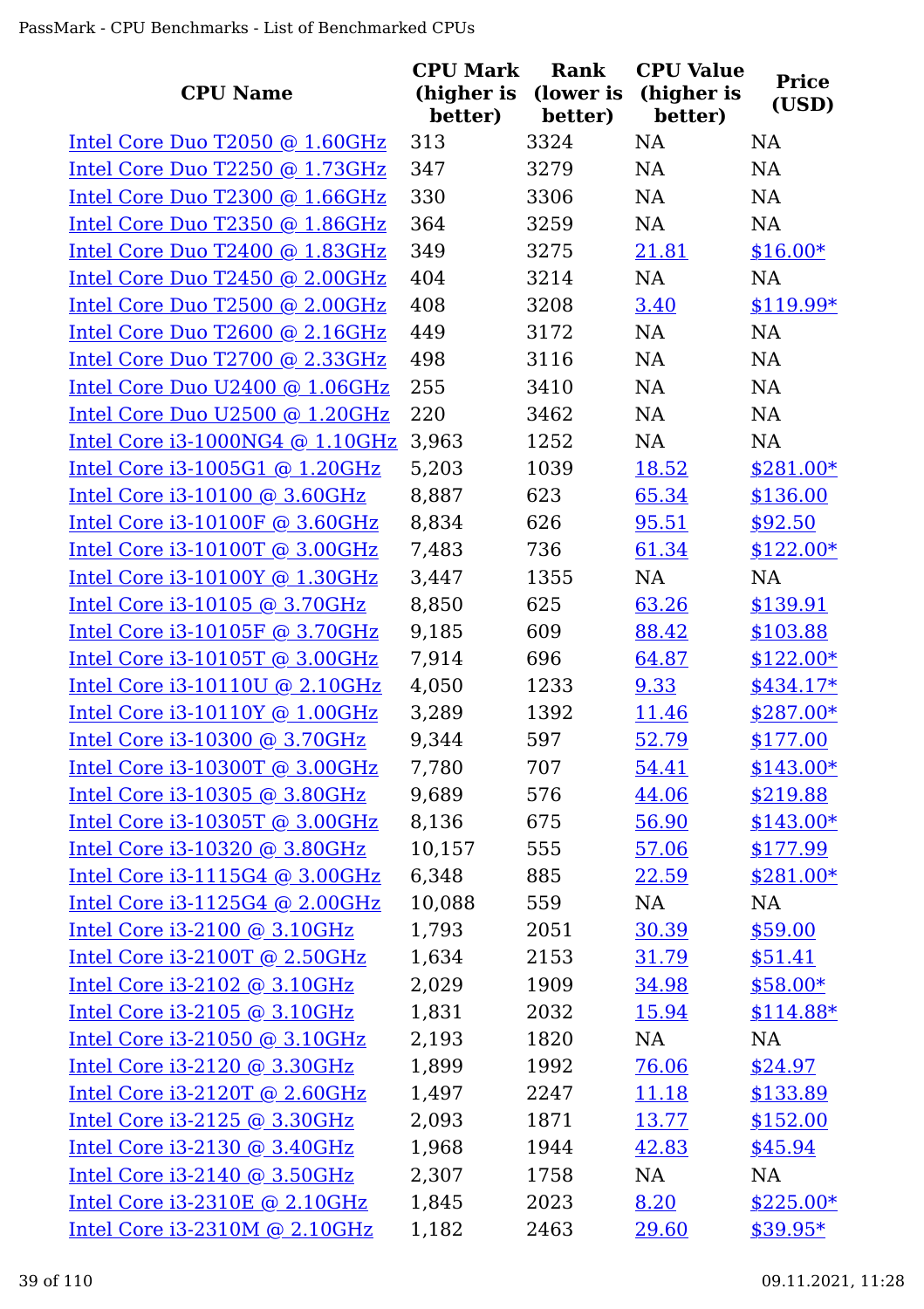| <b>CPU Name</b>                  | <b>CPU Mark</b><br>(higher is<br>better) | Rank<br>(lower is<br>better) | <b>CPU Value</b><br>(higher is<br>better) | <b>Price</b><br>(USD) |
|----------------------------------|------------------------------------------|------------------------------|-------------------------------------------|-----------------------|
| Intel Core $i3-2312M$ @ 2.10GHz  | 1,138                                    | 2507                         | <b>NA</b>                                 | <b>NA</b>             |
| Intel Core i3-2328M @ 2.20GHz    | 1,210                                    | 2443                         | 8.06                                      | $$150.11*$            |
| Intel Core i3-2330E @ 2.20GHz    | 1,823                                    | 2036                         | NA                                        | <b>NA</b>             |
| Intel Core i3-2330M @ 2.20GHz    | 1,206                                    | 2448                         | 30.18                                     | \$39.95               |
| Intel Core i3-2332M @ 2.20GHz    | 1,353                                    | 2330                         | <b>NA</b>                                 | NA                    |
| Intel Core i3-2340UE @ 1.30GHz   | 976                                      | 2652                         | NA                                        | <b>NA</b>             |
| Intel Core i3-2348M @ 2.30GHz    | 1,264                                    | 2398                         | <b>NA</b>                                 | <b>NA</b>             |
| Intel Core i3-2350M @ 2.30GHz    | 1,254                                    | 2410                         | 46.78                                     | \$26.81               |
| Intel Core i3-2357M @ 1.30GHz    | 824                                      | 2783                         | NA                                        | <b>NA</b>             |
| Intel Core i3-2365M @ 1.40GHz    | 820                                      | 2789                         | <b>NA</b>                                 | <b>NA</b>             |
| Intel Core i3-2367M @ 1.40GHz    | 823                                      | 2784                         | NA                                        | NA                    |
| Intel Core $i3-2370M$ @ 2.40GHz  | 1,333                                    | 2341                         | 36.04                                     | $$36.99*$             |
| Intel Core i3-2375M @ 1.50GHz    | 894                                      | 2726                         | NA                                        | <b>NA</b>             |
| Intel Core i3-2377M @ 1.50GHz    | 879                                      | 2736                         | <b>NA</b>                                 | <b>NA</b>             |
| Intel Core i3-3110M @ 2.40GHz    | 1,586                                    | 2194                         | 22.68                                     | $$69.95*$             |
| Intel Core $i3-3120M$ @ 2.50GHz  | 1,594                                    | 2186                         | 12.36                                     | $$129.00*$            |
| Intel Core $i3-3130M$ @ 2.60GHz  | 1,824                                    | 2035                         | NA                                        | NA                    |
| Intel Core i3-3210 @ 3.20GHz     | 2,078                                    | 1876                         | 8.84                                      | \$235.00              |
| Intel Core i3-3217U @ 1.80GHz    | 1,175                                    | 2469                         | 5.91                                      | $$199.00*$            |
| Intel Core i3-3217UE @ 1.60GHz   | 1,362                                    | 2325                         | <b>NA</b>                                 | <b>NA</b>             |
| Intel Core i3-3220 @ 3.30GHz     | 2,164                                    | 1831                         | 54.19                                     | \$39.94               |
| Intel Core i3-3220T @ 2.80GHz    | 1,954                                    | 1951                         | 48.87                                     | \$39.99               |
| Intel Core i3-3225 @ 3.30GHz     | 2,180                                    | 1828                         | 6.71                                      | \$324.99              |
| Intel Core i3-3227U @ 1.90GHz    | 1,239                                    | 2420                         | NA                                        | <b>NA</b>             |
| Intel Core i3-3229Y @ 1.40GHz    | 978                                      | 2650                         | NA                                        | NA                    |
| Intel Core i3-3240 @ 3.40GHz     | 2,276                                    | 1770                         | 53.59                                     | \$42.47               |
| Intel Core i3-3240T @ 2.90GHz    | 1,985                                    | 1938                         | NA                                        | NA                    |
| Intel Core i3-3245 @ 3.40GHz     | 2,462                                    | 1683                         | 16.41                                     | \$149.99              |
| Intel Core i3-3250 @ 3.50GHz     | 2,338                                    | 1743                         | 27.22                                     | \$85.88               |
| Intel Core i3-3250T @ 3.00GHz    | 2,650                                    | 1620                         | NA                                        | NA                    |
| Intel Core i3-330E @ 2.13GHz     | 1,260                                    | 2404                         | NA                                        | NA                    |
| Intel Core $i3-330M$ @ 2.13GHz   | 978                                      | 2651                         | 6.52                                      | \$149.95              |
| Intel Core i3-330UM @ 1.20GHz    | 666                                      | 2950                         | NA                                        | NA                    |
| Intel Core $i3-350M$ @ 2.27GHz   | 1,056                                    | 2578                         | 36.41                                     | $$29.00*$             |
| Intel Core $i3-370M$ @ 2.40GHz   | 1,121                                    | 2519                         | 37.42                                     | \$29.96               |
| Intel Core $i3-380M$ @ 2.53GHz   | 1,152                                    | 2495                         | 23.06                                     | \$49.95               |
| Intel Core $i3-380$ UM @ 1.33GHz | 699                                      | 2913                         | NA                                        | NA                    |
| Intel Core $i3-390M$ @ 2.67GHz   | 1,278                                    | 2385                         | 32.80                                     | $$38.95*$             |
| Intel Core i3-4000M @ 2.40GHz    | 1,730                                    | 2087                         | 29.78                                     | \$58.11               |
| Intel Core $i3-4005U$ @ 1.70GHz  | 1,638                                    | 2148                         | NA                                        | NA                    |
| Intel Core i3-4010U @ 1.70GHz    | 1,626                                    | 2159                         | 13.01                                     | $$124.95*$            |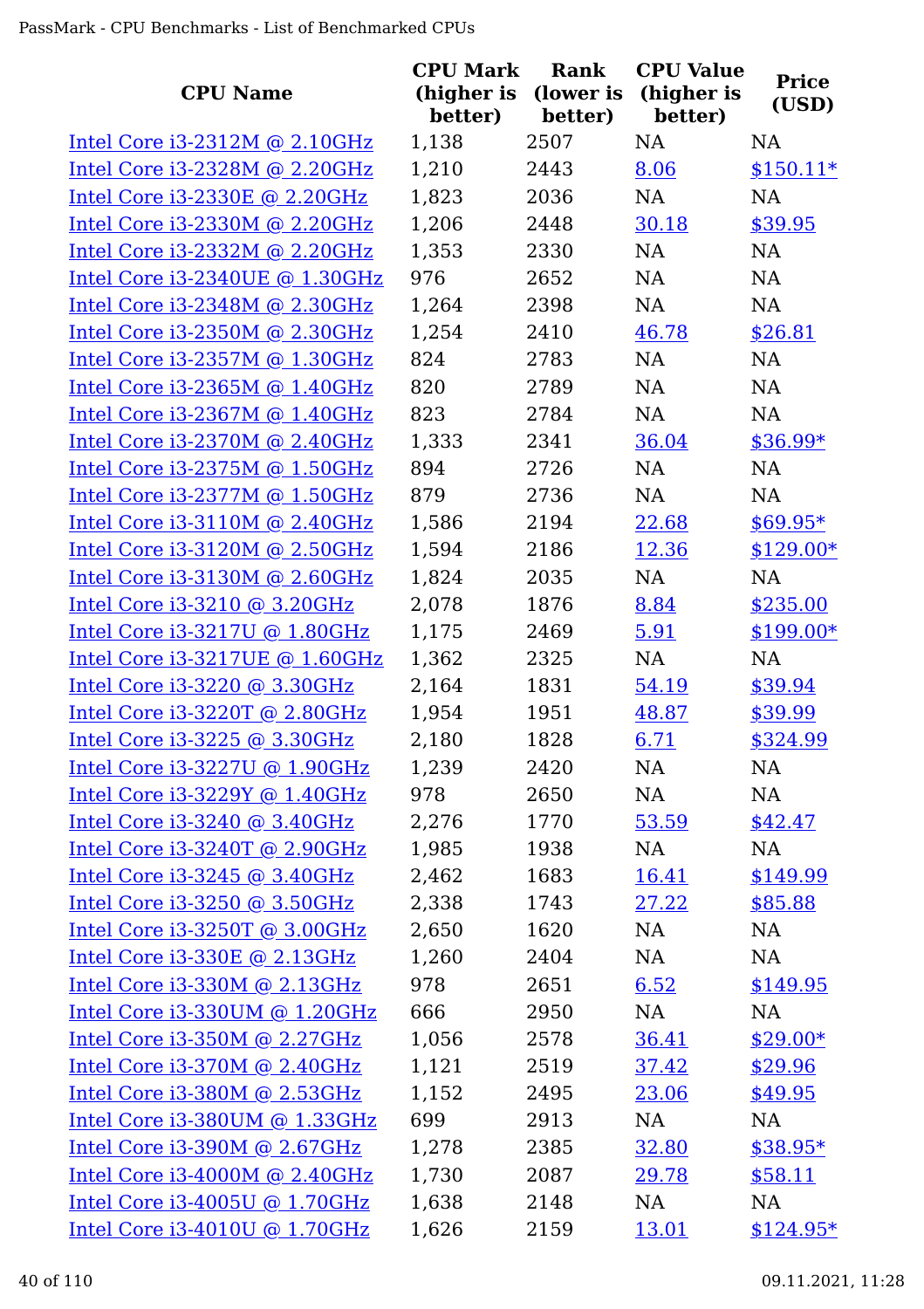| <b>CPU Name</b>                 | <b>CPU Mark</b><br>(higher is<br>better) | Rank<br>(lower is<br>better) | <b>CPU Value</b><br>(higher is<br>better) | <b>Price</b><br>(USD) |
|---------------------------------|------------------------------------------|------------------------------|-------------------------------------------|-----------------------|
| Intel Core $i3-4010Y$ @ 1.30GHz | 1,310                                    | 2366                         | <b>NA</b>                                 | <b>NA</b>             |
| Intel Core $i3-4012Y$ @ 1.50GHz | 1,229                                    | 2429                         | NA                                        | NA                    |
| Intel Core $i3-4020Y$ @ 1.50GHz | 1,456                                    | 2261                         | <b>NA</b>                                 | NA                    |
| Intel Core i3-4025U @ 1.90GHz   | 1,918                                    | 1975                         | NA                                        | NA                    |
| Intel Core i3-4030U @ 1.90GHz   | 1,866                                    | 2008                         | <b>NA</b>                                 | NA                    |
| Intel Core $i3-4030Y$ @ 1.60GHz | 1,654                                    | 2136                         | NA                                        | NA                    |
| Intel Core $i3-4100M$ @ 2.50GHz | 2,449                                    | 1689                         | 11.20                                     | $$218.57*$            |
| Intel Core $i3-4110M$ @ 2.60GHz | 2,678                                    | 1613                         | <b>NA</b>                                 | NA                    |
| Intel Core i3-4110U @ 1.90GHz   | 1,853                                    | 2016                         | <b>NA</b>                                 | NA                    |
| Intel Core $i3-4120U$ @ 2.00GHz | 1,948                                    | 1955                         | <b>NA</b>                                 | <b>NA</b>             |
| Intel Core i3-4130 @ 3.40GHz    | 3,265                                    | 1403                         | 45.16                                     | \$72.29               |
| Intel Core i3-4130T @ 2.90GHz   | 2,876                                    | 1538                         | 11.57                                     | $$248.56*$            |
| Intel Core i3-4150 @ 3.50GHz    | 3,346                                    | 1376                         | 38.91                                     | \$85.99               |
| Intel Core i3-4150T @ 3.00GHz   | 2,846                                    | 1549                         | 6.82                                      | $$417.42*$            |
| Intel Core i3-4158U @ 2.00GHz   | 1,718                                    | 2092                         | NA                                        | <b>NA</b>             |
| Intel Core $i3-4160$ @ 3.60GHz  | 3,463                                    | 1352                         | 57.72                                     | \$59.99               |
| Intel Core $i3-4160T$ @ 3.10GHz | 3,121                                    | 1456                         | 52.02                                     | $$59.99*$             |
| Intel Core i3-4170 @ 3.70GHz    | 3,580                                    | 1327                         | 39.10                                     | \$91.54               |
| Intel Core i3-4170T @ 3.20GHz   | 3,137                                    | 1447                         | <u>15.69</u>                              | $$199.95*$            |
| Intel Core i3-4330 @ 3.50GHz    | 3,563                                    | 1332                         | 23.72                                     | \$150.23              |
| Intel Core i3-4330T @ 3.00GHz   | 3,098                                    | 1463                         | NA                                        | <b>NA</b>             |
| Intel Core i3-4330TE @ 2.40GHz  | 2,500                                    | 1670                         | NA                                        | <b>NA</b>             |
| Intel Core i3-4340 @ 3.60GHz    | 3,606                                    | 1323                         | 24.04                                     | $$149.99*$            |
| Intel Core $i3-4350$ @ 3.60GHz  | 3,297                                    | 1388                         | 65.96                                     | \$49.99*              |
| Intel Core $i3-4350T$ @ 3.10GHz | 2,888                                    | 1531                         | NA                                        | NA                    |
| Intel Core i3-4360 @ 3.70GHz    | 3,657                                    | 1312                         | <u>13.55</u>                              | \$269.95              |
| Intel Core i3-4360T @ 3.20GHz   | 3,164                                    | 1437                         | NA                                        | NA                    |
| Intel Core i3-4370 @ 3.80GHz    | 3,719                                    | 1297                         | 12.44                                     | $$299.00*$            |
| Intel Core i3-4370T @ 3.30GHz   | 3,280                                    | 1397                         | 23.77                                     | $$138.00*$            |
| Intel Core i3-4570T @ 2.90GHz   | 3,244                                    | 1414                         | NA                                        | NA                    |
| Intel Core i3-5005U @ 2.00GHz   | 2,011                                    | 1920                         | 6.53                                      | $$308.00*$            |
| Intel Core i3-5010U @ 2.10GHz   | 2,119                                    | 1857                         | 7.07                                      | $$299.86*$            |
| Intel Core i3-5015U @ 2.10GHz   | 2,112                                    | 1863                         | NA                                        | NA                    |
| Intel Core i3-5020U @ 2.20GHz   | 2,184                                    | 1827                         | 4.76                                      | $$459.00*$            |
| Intel Core i3-5157U @ 2.50GHz   | 2,588                                    | 1644                         | NA                                        | NA                    |
| Intel Core i3-530 @ 2.93GHz     | 1,438                                    | 2277                         | 71.94                                     | \$19.99               |
| Intel Core i3-540 @ 3.07GHz     | 1,501                                    | 2243                         | 8.34                                      | \$179.95              |
| Intel Core i3-550 @ 3.20GHz     | 1,563                                    | 2202                         | 84.52                                     | \$18.49               |
| Intel Core i3-560 @ 3.33GHz     | 1,626                                    | 2158                         | 42.26                                     | \$38.47               |
| Intel Core i3-6006U @ 2.00GHz   | 2,267                                    | 1775                         | NA                                        | NA                    |
| Intel Core i3-6098P @ 3.60GHz   | 4,112                                    | 1217                         | 12.65                                     | $$325.00*$            |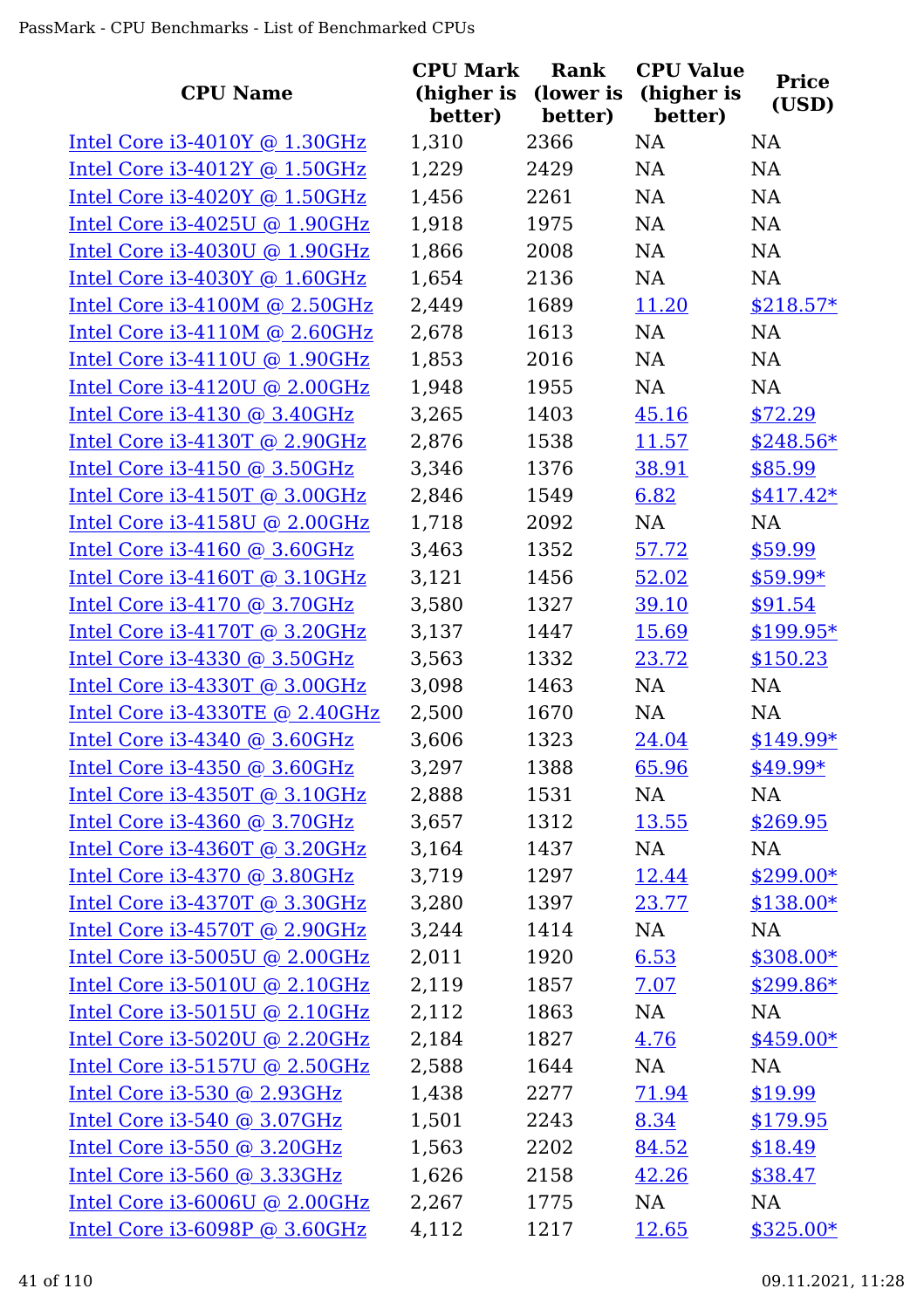| <b>CPU Name</b>                   | <b>CPU Mark</b><br>(higher is<br>better) | Rank<br>(lower is<br>better) | <b>CPU Value</b><br>(higher is<br>better) | <b>Price</b><br>(USD) |
|-----------------------------------|------------------------------------------|------------------------------|-------------------------------------------|-----------------------|
| Intel Core $i3-6100$ @ 3.70GHz    | 4,164                                    | 1203                         | 25.87                                     | \$160.92              |
| Intel Core i3-6100E @ 2.70GHz     | 3,315                                    | 1382                         | <b>NA</b>                                 | NA                    |
| Intel Core i3-6100H @ 2.70GHz     | 3,014                                    | 1486                         | <b>NA</b>                                 | <b>NA</b>             |
| Intel Core i3-6100T @ 3.20GHz     | 3,576                                    | 1328                         | 0.36                                      | \$9,999.00*           |
| Intel Core i3-6100TE @ 2.70GHz    | 3,080                                    | 1469                         | NA                                        | <b>NA</b>             |
| Intel Core i3-6100U @ 2.30GHz     | 2,621                                    | 1636                         | 4.95                                      | $$529.99*$            |
| Intel Core i3-6102E @ 1.90GHz     | 2,349                                    | 1736                         | 10.44                                     | $$225.00*$            |
| Intel Core $i3-6157U$ @ 2.40GHz   | 2,758                                    | 1582                         | <b>NA</b>                                 | <b>NA</b>             |
| Intel Core i3-6300 @ 3.80GHz      | 4,382                                    | 1167                         | 25.80                                     | $$169.88*$            |
| Intel Core i3-6300T @ 3.30GHz     | 4,040                                    | 1234                         | 28.92                                     | \$139.69              |
| Intel Core i3-6320 @ 3.90GHz      | 4,354                                    | 1175                         | 29.20                                     | \$149.12              |
| Intel Core i3-7020U @ 2.30GHz     | 2,575                                    | 1649                         | 9.17                                      | \$281.00*             |
| Intel Core i3-7100 @ 3.90GHz      | 4,311                                    | 1182                         | 23.04                                     | \$187.08              |
| Intel Core i3-7100H @ 3.00GHz     | 3,430                                    | 1359                         | 15.25                                     | $$225.00*$            |
| Intel Core i3-7100T @ 3.40GHz     | 3,841                                    | 1270                         | 32.01                                     | \$119.99              |
| Intel Core $i3-7100U$ @ 2.40GHz   | 2,693                                    | 1608                         | 5.83                                      | $$462.00*$            |
| Intel Core i3-7101TE @ 3.40GHz    | 3,985                                    | 1245                         | 34.06                                     | $$117.00*$            |
| Intel Core i3-7102E @ 2.10GHz     | 2,521                                    | 1663                         | 11.21                                     | $$225.00*$            |
| Intel Core i3-7130U @ 2.70GHz     | 2,969                                    | 1501                         | 6.45                                      | \$459.99*             |
| Intel Core i3-7167U @ 2.80GHz     | 3,280                                    | 1396                         | <b>NA</b>                                 | <b>NA</b>             |
| Intel Core i3-7300 @ 4.00GHz      | 4,761                                    | 1102                         | 24.31                                     | \$195.85              |
| Intel Core i3-7300T @ 3.50GHz     | 4,159                                    | 1208                         | 22.90                                     | $$181.59*$            |
| Intel Core i3-7320 @ 4.10GHz      | 4,835                                    | 1086                         | 26.88                                     | $$179.88*$            |
| Intel Core $i3-7350K$ @ 4.20GHz   | 4,784                                    | 1094                         | 16.56                                     | \$288.88              |
| Intel Core $i3-8100$ @ 3.60GHz    | 6,136                                    | 912                          | 36.09                                     | \$169.99              |
| Intel Core i3-8100B @ 3.60GHz     | 6,317                                    | 890                          | 47.50                                     | $$133.00*$            |
| Intel Core i3-8100T @ 3.10GHz     | 5,326                                    | 1016                         | 37.88                                     | $$140.61*$            |
| Intel Core i3-8109U @ 3.00GHz     | 4,332                                    | 1179                         | 8.66                                      | \$499.99*             |
| Intel Core i3-8121U @ 2.20GHz     | 4,369                                    | 1172                         | 15.07                                     | $$290.00*$            |
| Intel Core i3-8130U @ 2.20GHz     | 3,681                                    | 1306                         | 13.10                                     | $$281.00*$            |
| Intel Core i3-8145U @ 2.10GHz     | 3,825                                    | 1273                         | 13.61                                     | $$281.00*$            |
| Intel Core i3-8145UE @ 2.20GHz    | 4,133                                    | 1215                         | 14.71                                     | $$281.00*$            |
| Intel Core i3-8300 @ 3.70GHz      | 6,080                                    | 921                          | 24.35                                     | \$249.65              |
| Intel Core i3-8300T @ 3.20GHz     | 5,827                                    | 955                          | 36.66                                     | $$158.95*$            |
| Intel Core $i3-8350K$ @ $4.00GHz$ | 6,809                                    | 827                          | 24.93                                     | $$273.19*$            |
| Intel Core i3-9100 @ 3.60GHz      | 6,622                                    | 848                          | 47.30                                     | \$139.99              |
| Intel Core i3-9100F @ 3.60GHz     | 6,768                                    | 834                          | 47.02                                     | \$143.95              |
| Intel Core i3-9100T @ 3.10GHz     | 5,660                                    | 972                          | 46.40                                     | $$122.00*$            |
| Intel Core i3-9100TE @ 2.20GHz    | 4,501                                    | 1147                         | 36.89                                     | $$122.00*$            |
| Intel Core i3-9300 @ 3.70GHz      | 7,279                                    | 763                          | 42.08                                     | \$173.00              |
| Intel Core i3-9300T @ 3.20GHz     | 6,071                                    | 925                          | 42.45                                     | $$143.00*$            |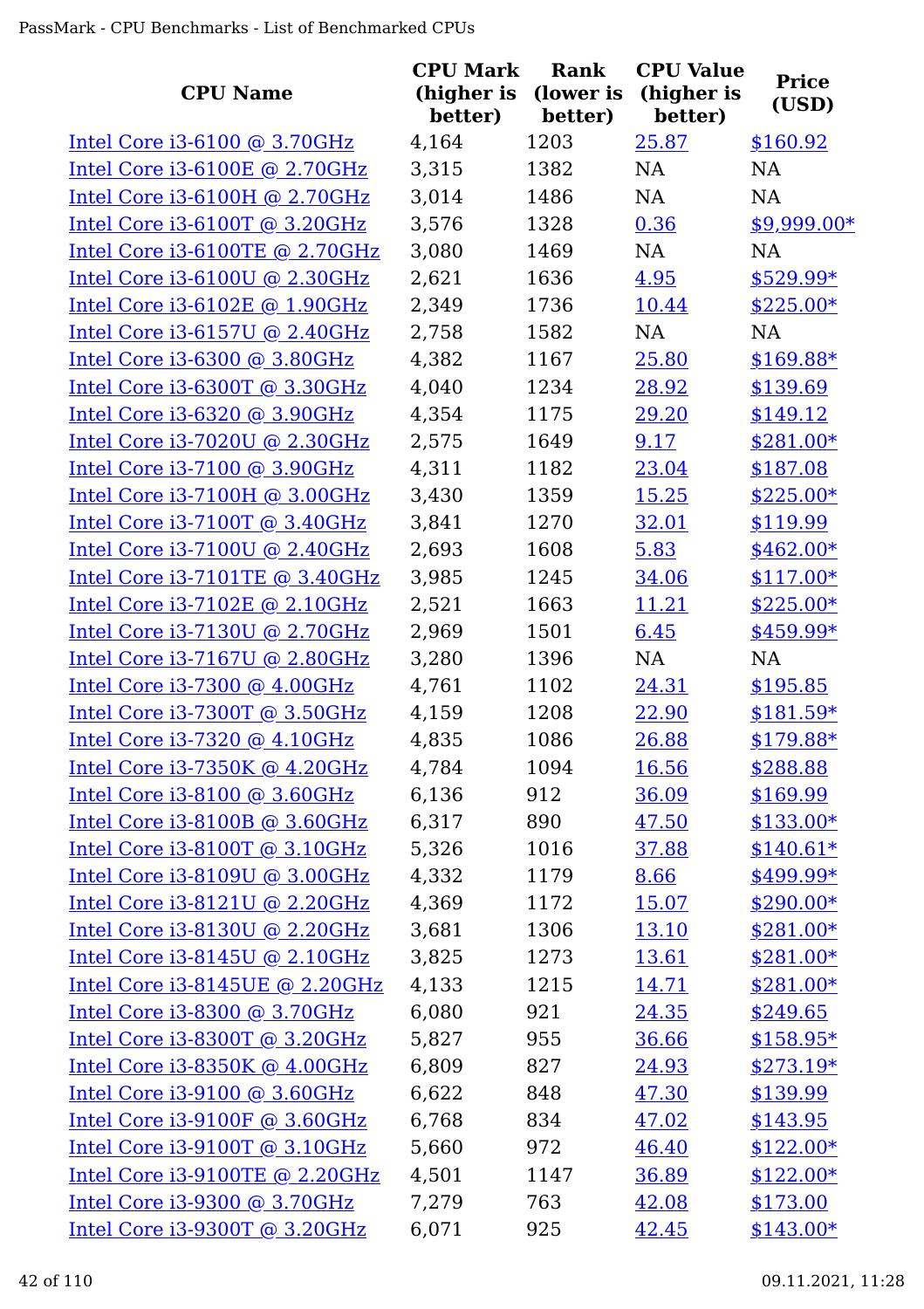| <b>CPU Name</b>                 | <b>CPU Mark</b><br>(higher is<br>better) | <b>Rank</b><br>(lower is<br>better) | <b>CPU Value</b><br>(higher is<br>better) | <b>Price</b><br>(USD) |
|---------------------------------|------------------------------------------|-------------------------------------|-------------------------------------------|-----------------------|
| Intel Core i3-9320 @ 3.70GHz    | 7,358                                    | 753                                 | 33.47                                     | \$219.88              |
| Intel Core i3-9350K @ 4.00GHz   | 7,760                                    | 708                                 | 26.46                                     | $$293.22*$            |
| Intel Core i3-9350KF @ 4.00GHz  | 7,520                                    | 734                                 | 34.18                                     | \$219.99              |
| Intel Core i5 750S $@$ 2.40GHz  | 1,326                                    | 2351                                | 6.31                                      | $$210.19*$            |
| Intel Core i5 E 520 @ 2.40GHz   | 1,619                                    | 2165                                | NA                                        | <b>NA</b>             |
| Intel Core i5-10200H @ 2.40GHz  | 8,502                                    | 647                                 | 34.01                                     | $$250.00*$            |
| Intel Core i5-10210U @ 1.60GHz  | 6,457                                    | 868                                 | 9.19                                      | $$702.62*$            |
| Intel Core i5-10210Y @ 1.00GHz  | 4,836                                    | 1085                                | <b>NA</b>                                 | <b>NA</b>             |
| Intel Core i5-10300H @ 2.50GHz  | 8,759                                    | 630                                 | 35.04                                     | $$250.00*$            |
| Intel Core i5-1030NG7 @ 1.10GHz | 6,252                                    | 899                                 | <b>NA</b>                                 | <b>NA</b>             |
| Intel Core i5-10310U @ 1.70GHz  | 6,660                                    | 843                                 | 22.43                                     | $$297.00*$            |
| Intel Core i5-1035G1 @ 1.00GHz  | 7,823                                    | 701                                 | 26.34                                     | $$297.00*$            |
| Intel Core i5-1035G4 @ 1.10GHz  | 8,298                                    | 660                                 | 26.85                                     | \$309.00*             |
| Intel Core i5-1035G7 @ 1.20GHz  | 8,388                                    | 653                                 | 26.21                                     | $$320.00*$            |
| Intel Core i5-1038NG7 @ 2.00GHz | 9,824                                    | 569                                 | 30.70                                     | $$320.00*$            |
| Intel Core i5-10400 @ 2.90GHz   | 12,352                                   | 456                                 | 66.06                                     | \$186.97              |
| Intel Core i5-10400F @ 2.90GHz  | 12,445                                   | 451                                 | 72.53                                     | \$171.59              |
| Intel Core i5-10400H @ 2.60GHz  | 8,918                                    | 622                                 | 35.67                                     | $$250.00*$            |
| Intel Core i5-10400T @ 2.00GHz  | 10,103                                   | 558                                 | 55.51                                     | $$182.00*$            |
| Intel Core i5-10500 @ 3.10GHz   | 13,161                                   | 431                                 | 59.94                                     | \$219.58              |
| Intel Core i5-10500H @ 2.50GHz  | 12,179                                   | 462                                 | 48.72                                     | $$250.00*$            |
| Intel Core i5-10500T @ 2.30GHz  | 10,738                                   | 523                                 | 55.93                                     | $$192.00*$            |
| Intel Core i5-10505 @ 3.20GHz   | 11,942                                   | 473                                 | NA                                        | <b>NA</b>             |
| Intel Core i5-10600 @ 3.30GHz   | 13,998                                   | 398                                 | 54.20                                     | \$258.24              |
| Intel Core i5-10600K @ 4.10GHz  | 14,582                                   | 373                                 | 54.21                                     | \$269.00              |
| Intel Core i5-10600KF @ 4.10GHz | 14,584                                   | 372                                 | 65.11                                     | \$223.99              |
| Intel Core i5-10600T @ 2.40GHz  | 11,871                                   | 478                                 | 55.73                                     | $$213.00*$            |
| Intel Core i5-11260H @ 2.60GHz  | 15,796                                   | 334                                 | 63.18                                     | $$250.00*$            |
| Intel Core i5-11300H @ 3.10GHz  | 11,405                                   | 493                                 | 36.91                                     | $$309.00*$            |
| Intel Core i5-1130G7 @ 1.10GHz  | 10,540                                   | 531                                 | 34.11                                     | $$309.00*$            |
| Intel Core i5-1135G7 @ 2.40GHz  | 10,177                                   | 554                                 | 32.94                                     | $$309.00*$            |
| Intel Core i5-11400 @ 2.60GHz   | 17,296                                   | 294                                 | 78.62                                     | \$219.99              |
| Intel Core i5-11400F @ 2.60GHz  | 17,729                                   | 285                                 | 77.08                                     | \$229.99              |
| Intel Core i5-11400H @ 2.70GHz  | 15,802                                   | 332                                 | 63.21                                     | $$250.00*$            |
| Intel Core i5-11400T @ 1.30GHz  | 13,367                                   | 422                                 | 73.44                                     | $$182.00*$            |
| Intel Core i5-1140G7 @ 1.10GHz  | 10,179                                   | 553                                 | <b>NA</b>                                 | <b>NA</b>             |
| Intel Core i5-1145G7 @ 2.60GHz  | 10,853                                   | 517                                 | NA                                        | NA                    |
| Intel Core i5-1145G7E @ 2.60GHz | 11,488                                   | 492                                 | 36.82                                     | $$312.00*$            |
| Intel Core i5-11500 @ 2.70GHz   | 17,883                                   | 281                                 | 59.61                                     | \$299.99              |
| Intel Core i5-11500H @ 2.90GHz  | 17,268                                   | 295                                 | 69.07                                     | $$250.00*$            |
| Intel Core i5-11500T @ 1.50GHz  | 12,085                                   | 467                                 | 62.94                                     | $$192.00*$            |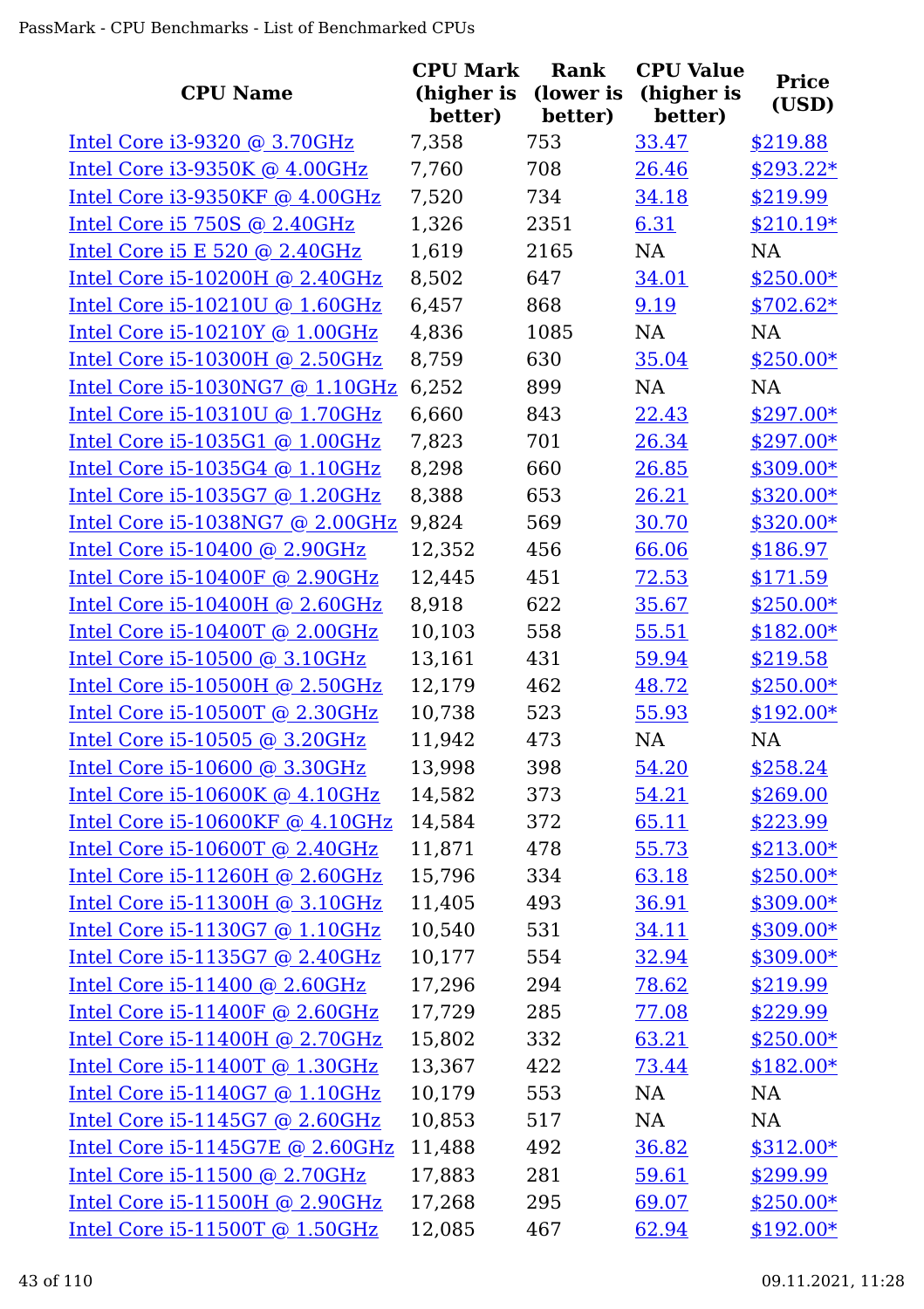| <b>CPU Name</b>                   | <b>CPU Mark</b><br>(higher is | <b>Rank</b><br>(lower is | <b>CPU Value</b><br>(higher is | <b>Price</b> |
|-----------------------------------|-------------------------------|--------------------------|--------------------------------|--------------|
|                                   | better)                       | better)                  | better)                        | (USD)        |
| Intel Core i5-1155G7 @ 2.50GHz    | 13,382                        | 420                      | 43.31                          | $$309.00*$   |
| Intel Core i5-11600 @ 2.80GHz     | 18,305                        | 268                      | 55.43                          | \$330.26     |
| Intel Core i5-11600K @ 3.90GHz    | 19,962                        | 230                      | 79.85                          | \$249.99     |
| Intel Core $i5-11600KF$ @ 3.90GHz | 20,034                        | 226                      | 76.76                          | \$261.00     |
| Intel Core i5-11600T @ 1.70GHz    | 14,933                        | 355                      | 70.11                          | $$213.00*$   |
| Intel Core i5-12600K              | 24,478                        | 142                      | 76.50                          | \$319.99     |
| Intel Core i5-2300 @ 2.80GHz      | 3,381                         | 1372                     | 112.72                         | $$29.99*$    |
| Intel Core i5-2310 @ 2.90GHz      | 3,519                         | 1340                     | 45.27                          | \$77.74      |
| Intel Core i5-2320 @ 3.00GHz      | 3,631                         | 1316                     | 35.03                          | \$103.65     |
| Intel Core i5-2380P @ 3.10GHz     | 3,797                         | 1281                     | 25.31                          | \$150.00     |
| Intel Core i5-2390T @ 2.70GHz     | 2,364                         | 1728                     | 23.66                          | \$99.90*     |
| Intel Core i5-2400 @ 3.10GHz      | 3,821                         | 1276                     | 64.89                          | \$58.88      |
| Intel Core i5-2400S @ 2.50GHz     | 3,132                         | 1451                     | 21.57                          | \$145.19     |
| Intel Core i5-24050S @ 2.50GHz    | 3,061                         | 1473                     | NA                             | <b>NA</b>    |
| Intel Core i5-2405S @ 2.50GHz     | 2,980                         | 1497                     | 14.33                          | $$208.00*$   |
| Intel Core $i5-2410M$ @ 2.30GHz   | 1,960                         | 1949                     | 46.52                          | \$42.12      |
| Intel Core i5-2415M @ 2.30GHz     | 2,031                         | 1908                     | <b>NA</b>                      | NA           |
| Intel Core i5-2430M @ 2.40GHz     | 2,017                         | 1916                     | 27.62                          | \$73.02      |
| Intel Core $i5-2435M$ @ 2.40GHz   | 2,008                         | 1924                     | <b>NA</b>                      | NA           |
| Intel Core i5-2450M @ 2.50GHz     | 2,046                         | 1900                     | 27.64                          | \$74.02      |
| Intel Core i5-2450P @ 3.20GHz     | 3,974                         | 1248                     | 22.00                          | \$180.68     |
| Intel Core i5-2467M @ 1.60GHz     | 1,441                         | 2274                     | <b>NA</b>                      | <b>NA</b>    |
| Intel Core i5-2500 @ 3.30GHz      | 4,079                         | 1225                     | 44.24                          | \$92.19      |
| Intel Core i5-2500K @ 3.30GHz     | 4,084                         | 1223                     | 40.99                          | \$99.64      |
| Intel Core i5-2500S @ 2.70GHz     | 3,427                         | 1360                     | 61.93                          | $$55.34*$    |
| Intel Core i5-2500T @ 2.30GHz     | 2,852                         | 1548                     | 31.70                          | \$89.99*     |
| Intel Core i5-2510E @ 2.50GHz     | 1,889                         | 1999                     | NA                             | NA           |
| Intel Core i5-2515E @ 2.50GHz     | 1,882                         | 2001                     | NA                             | NA           |
| Intel Core $i5-2520M$ @ 2.50GHz   | 2,232                         | 1795                     | 53.01                          | $$42.10*$    |
| Intel Core i5-2537M @ 1.40GHz     | 1,007                         | 2622                     | NA                             | NA           |
| Intel Core $i5-2540M$ @ 2.60GHz   | 2,302                         | 1763                     | 47.93                          | \$48.02      |
| Intel Core $i5-2550K$ @ 3.40GHz   | 4,090                         | 1222                     | 24.06                          | \$170.00     |
| Intel Core i5-2557M @ 1.70GHz     | 1,725                         | 2088                     | NA                             | NA           |
| Intel Core i5-2560M @ 2.70GHz     | 2,131                         | 1851                     | NA                             | NA           |
| Intel Core i5-3170K @ 3.20GHz     | 8,882                         | 624                      | NA                             | NA           |
| Intel Core i5-3210M @ 2.50GHz     | 2,446                         | 1693                     | 39.44                          | \$62.02      |
| Intel Core i5-3230M @ 2.60GHz     | 2,510                         | 1666                     | 25.10                          | \$99.99      |
| Intel Core i5-3317U @ 1.70GHz     | 1,940                         | 1958                     | 8.62                           | $$225.00*$   |
| Intel Core i5-3320M @ 2.60GHz     | 2,630                         | 1630                     | 54.77                          | $$48.02*$    |
| Intel Core i5-3330 @ 3.00GHz      | 4,064                         | 1230                     | 52.93                          | \$76.79      |
| Intel Core i5-3330S @ 2.70GHz     | 3,840                         | 1271                     | 25.61                          | \$149.95     |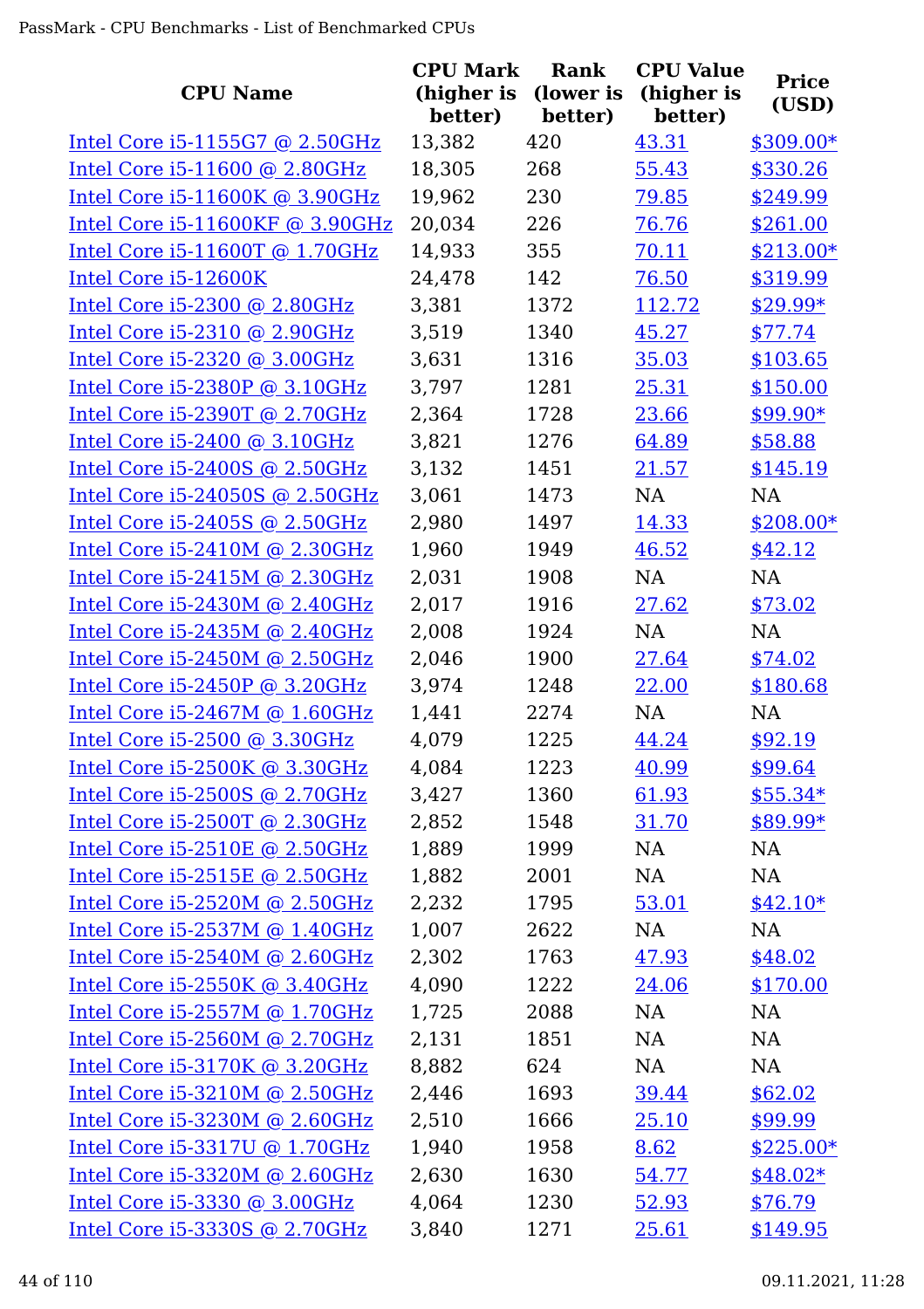| <b>CPU Name</b>                 | <b>CPU Mark</b><br>(higher is<br>better) | Rank<br>(lower is<br>better) | <b>CPU Value</b><br>(higher is<br>better) | <b>Price</b><br>(USD) |
|---------------------------------|------------------------------------------|------------------------------|-------------------------------------------|-----------------------|
| Intel Core $i5-3335S$ @ 2.70GHz | 3,754                                    | 1288                         | <b>NA</b>                                 | <b>NA</b>             |
| Intel Core i5-3337U @ 1.80GHz   | 2,045                                    | 1901                         | 9.09                                      | $$225.00*$            |
| Intel Core i5-3339Y @ 1.50GHz   | 1,402                                    | 2304                         | <b>NA</b>                                 | <b>NA</b>             |
| Intel Core i5-3340 @ 3.10GHz    | 4,163                                    | 1204                         | 46.78                                     | \$88.99               |
| Intel Core $i5-3340M$ @ 2.70GHz | 2,645                                    | 1623                         | 37.82                                     | $$69.95*$             |
| Intel Core i5-3340S @ 2.80GHz   | 4,052                                    | 1231                         | 12.69                                     | \$319.19*             |
| Intel Core i5-3350P @ 3.10GHz   | 4,177                                    | 1201                         | 17.39                                     | \$240.19              |
| Intel Core i5-3360M @ 2.80GHz   | 2,884                                    | 1534                         | 36.96                                     | $$78.02*$             |
| Intel Core i5-3380M @ 2.90GHz   | 2,977                                    | 1499                         | <b>NA</b>                                 | <b>NA</b>             |
| Intel Core i5-3427U @ 1.80GHz   | 2,303                                    | 1761                         | 5.48                                      | $$420.05*$            |
| Intel Core i5-3437U @ 1.90GHz   | 2,265                                    | 1776                         | <b>NA</b>                                 | <b>NA</b>             |
| Intel Core $i5-3439Y$ @ 1.50GHz | 1,907                                    | 1982                         | <b>NA</b>                                 | <b>NA</b>             |
| Intel Core i5-3450 @ 3.10GHz    | 4,476                                    | 1152                         | 38.92                                     | \$115.00              |
| Intel Core i5-3450S @ 2.80GHz   | 4,264                                    | 1187                         | 44.88                                     | \$95.00               |
| Intel Core i5-3470 @ 3.20GHz    | 4,640                                    | 1121                         | 23.20                                     | \$200.00              |
| Intel Core $i5-3470S$ @ 2.90GHz | 4,315                                    | 1181                         | 20.55                                     | $$210.00*$            |
| Intel Core i5-3470T @ 2.90GHz   | 2,947                                    | 1512                         | 10.92                                     | $$269.95*$            |
| Intel Core $i5-3475S$ @ 2.90GHz | 4,136                                    | 1213                         | 28.82                                     | $$143.50*$            |
| Intel Core i5-3550 @ 3.30GHz    | 4,773                                    | 1099                         | 14.47                                     | \$329.95              |
| Intel Core $i5-3550S$ @ 3.00GHz | 4,475                                    | 1153                         | 13.99                                     | $$319.95*$            |
| Intel Core i5-3570 @ 3.40GHz    | 4,880                                    | 1080                         | 29.28                                     | \$166.64              |
| Intel Core $i5-3570K$ @ 3.40GHz | 4,923                                    | 1077                         | 71.99                                     | \$68.39               |
| Intel Core i5-3570S @ 3.10GHz   | 4,586                                    | 1129                         | 43.68                                     | \$105.00              |
| Intel Core i5-3570T @ 2.30GHz   | 4,168                                    | 1202                         | NA                                        | NA                    |
| Intel Core i5-3610ME @ 2.70GHz  | 2,623                                    | 1633                         | NA                                        | NA                    |
| Intel Core i5-4200H @ 2.80GHz   | 3,086                                    | 1466                         | NA                                        | NA                    |
| Intel Core i5-4200M @ 2.50GHz   | 2,788                                    | 1569                         | 31.34                                     | \$88.95*              |
| Intel Core $i5-4200U$ @ 1.60GHz | 2,191                                    | 1824                         | NA                                        | NA                    |
| Intel Core $i5-4200Y$ @ 1.40GHz | 1,558                                    | 2205                         | NA                                        | NA                    |
| Intel Core i5-4202Y @ 1.60GHz   | 1,670                                    | 2126                         | <b>NA</b>                                 | NA                    |
| Intel Core $i5-4210H$ @ 2.90GHz | 2,955                                    | 1506                         | NA                                        | NA                    |
| Intel Core $i5-4210M$ @ 2.60GHz | 2,949                                    | 1510                         | 9.51                                      | $$309.95*$            |
| Intel Core i5-4210U @ 1.70GHz   | 2,282                                    | 1767                         | NA                                        | NA                    |
| Intel Core $i5-4210Y$ @ 1.50GHz | 1,527                                    | 2226                         | NA                                        | NA                    |
| Intel Core $i5-4220Y$ @ 1.60GHz | 1,591                                    | 2188                         | NA                                        | NA                    |
| Intel Core i5-4230U @ 1.90GHz   | 1,853                                    | 2015                         | NA                                        | NA                    |
| Intel Core $i5-4250U$ @ 1.30GHz | 2,229                                    | 1799                         | 6.39                                      | $$349.00*$            |
| Intel Core $i5-4258U$ @ 2.40GHz | 2,561                                    | 1654                         | NA                                        | NA                    |
| Intel Core i5-4260U @ 1.40GHz   | 2,390                                    | 1713                         | NA                                        | NA                    |
| Intel Core $i5-4278U$ @ 2.60GHz | 2,789                                    | 1567                         | NA                                        | NA                    |
| Intel Core $i5-4288U$ @ 2.60GHz | 2,533                                    | 1660                         | NA                                        | <b>NA</b>             |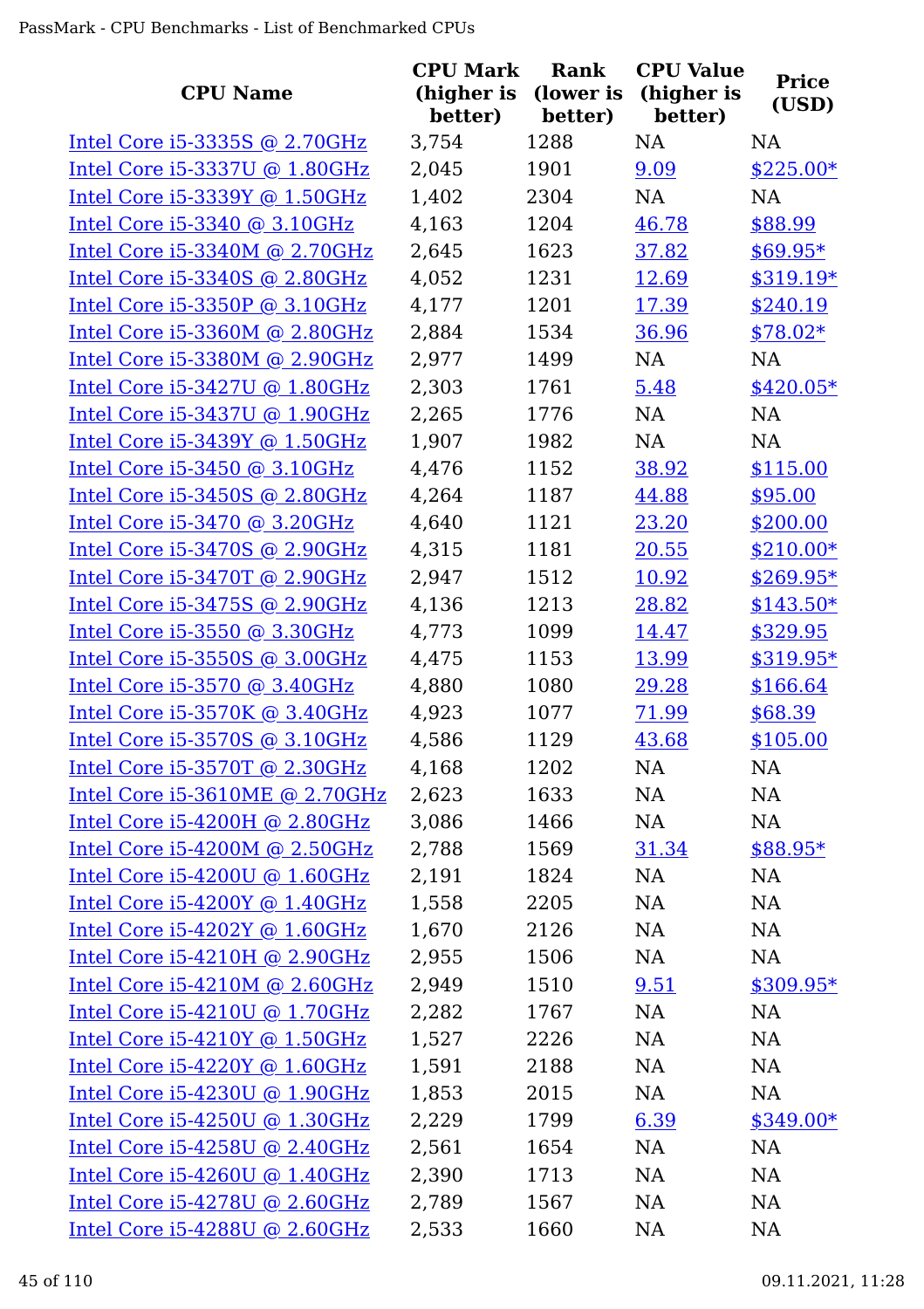| <b>CPU Name</b>                  | <b>CPU Mark</b><br>(higher is<br>better) | Rank<br>(lower is<br>better) | <b>CPU Value</b><br>(higher is<br>better) | <b>Price</b><br>(USD) |
|----------------------------------|------------------------------------------|------------------------------|-------------------------------------------|-----------------------|
| Intel Core $i5-4300M$ @ 2.60GHz  | 3,008                                    | 1491                         | <b>NA</b>                                 | <b>NA</b>             |
| Intel Core i5-4300U @ 1.90GHz    | 2,500                                    | 1671                         | NA                                        | NA                    |
| Intel Core i5-4300Y @ 1.60GHz    | 1,443                                    | 2272                         | <b>NA</b>                                 | <b>NA</b>             |
| Intel Core $i5-4302Y$ @ 1.60GHz  | 1,817                                    | 2040                         | NA                                        | <b>NA</b>             |
| Intel Core i5-4308U @ 2.80GHz    | 3,031                                    | 1481                         | NA                                        | <b>NA</b>             |
| Intel Core $i5-430M$ @ 2.27GHz   | 1,208                                    | 2444                         | 9.30                                      | $$129.95*$            |
| Intel Core $i5-430$ UM @ 1.20GHz | 836                                      | 2774                         | <b>NA</b>                                 | <b>NA</b>             |
| Intel Core $i5-4310M$ @ 2.70GHz  | 3,151                                    | 1442                         | <b>NA</b>                                 | <b>NA</b>             |
| Intel Core i5-4310U @ 2.00GHz    | 2,489                                    | 1674                         | <b>NA</b>                                 | <b>NA</b>             |
| Intel Core i5-4330M @ 2.80GHz    | 3,208                                    | 1423                         | 11.66                                     | $$274.99*$            |
| Intel Core i5-4340M @ 2.90GHz    | 3,464                                    | 1351                         | <b>NA</b>                                 | <b>NA</b>             |
| Intel Core i5-4350U @ 1.40GHz    | 2,305                                    | 1760                         | <b>NA</b>                                 | <b>NA</b>             |
| Intel Core $i5-4400E$ @ 2.70GHz  | 3,251                                    | 1411                         | 12.22                                     | $$266.00*$            |
| Intel Core $i5-4402E$ @ 1.60GHz  | 2,681                                    | 1612                         | <b>NA</b>                                 | <b>NA</b>             |
| Intel Core i5-4422E @ 1.80GHz    | 1,907                                    | 1983                         | 7.17                                      | $$266.00*$            |
| Intel Core $i5-4430$ @ 3.00GHz   | 4,604                                    | 1126                         | 30.09                                     | \$153.00              |
| Intel Core i5-4430S @ 2.70GHz    | 4,008                                    | 1241                         | 43.57                                     | $$91.99*$             |
| Intel Core $i5-4440$ @ 3.10GHz   | 4,685                                    | 1114                         | 59.30                                     | \$79.00               |
| Intel Core $i5-4440S$ @ 2.80GHz  | 4,198                                    | 1197                         | 9.07                                      | $$462.97*$            |
| Intel Core i5-4460 @ 3.20GHz     | 4,800                                    | 1093                         | 75.02                                     | \$63.98               |
| Intel Core i5-4460S @ 2.90GHz    | 4,504                                    | 1144                         | 6.82                                      | $$659.99*$            |
| Intel Core $i5-4460T$ @ 1.90GHz  | 3,574                                    | 1329                         | <b>NA</b>                                 | <b>NA</b>             |
| Intel Core i5-4470S @ 3.00GHz    | 4,742                                    | 1107                         | <b>NA</b>                                 | NA                    |
| Intel Core $i5-450M$ @ 2.40GHz   | 1,184                                    | 2460                         | <u>37.07</u>                              | $$31.95*$             |
| Intel Core i5-4570 @ 3.20GHz     | 5,158                                    | 1046                         | 66.13                                     | \$78.00               |
| Intel Core i5-4570R @ 2.70GHz    | 4,823                                    | 1089                         | NA                                        | <b>NA</b>             |
| Intel Core i5-4570S @ 2.90GHz    | 4,900                                    | 1079                         | 20.41                                     | $$240.05*$            |
| Intel Core i5-4570T @ 2.90GHz    | 3,202                                    | 1424                         | 22.41                                     | \$142.88              |
| Intel Core i5-4570TE @ 2.70GHz   | 3,084                                    | 1467                         | 8.97                                      | $$343.70*$            |
| Intel Core i5-4590 @ 3.30GHz     | 5,319                                    | 1018                         | 46.18                                     | \$115.18              |
| Intel Core $i5-4590S$ @ 3.00GHz  | 5,100                                    | 1054                         | 19.61                                     | $$260.00*$            |
| Intel Core $i5-4590T$ @ 2.00GHz  | 4,038                                    | 1235                         | 19.23                                     | $$209.95*$            |
| Intel Core i5-460M @ 2.53GHz     | 1,292                                    | 2375                         | 19.89                                     | $$64.95*$             |
| Intel Core i5-4670 @ 3.40GHz     | 5,409                                    | 1005                         | 54.70                                     | $$98.87*$             |
| Intel Core i5-4670K @ 3.40GHz    | 5,518                                    | 988                          | 24.19                                     | \$228.07              |
| Intel Core $i5-4670K$ CPT $@$    | 5,034                                    | 1064                         | NA                                        | <b>NA</b>             |
| 3.40GHz                          |                                          |                              |                                           |                       |
| Intel Core i5-4670R @ 3.00GHz    | 5,233                                    | 1035                         | 18.96                                     | $$276.00*$            |
| Intel Core i5-4670S @ 3.10GHz    | 5,066                                    | 1058                         | 23.78                                     | $$213.00*$            |
| Intel Core i5-4670T @ 2.30GHz    | 4,333                                    | 1178                         | 16.73                                     | $$259.02*$            |
| Intel Core i5-4690 @ 3.50GHz     | 5,590                                    | 982                          | 27.58                                     | \$202.68              |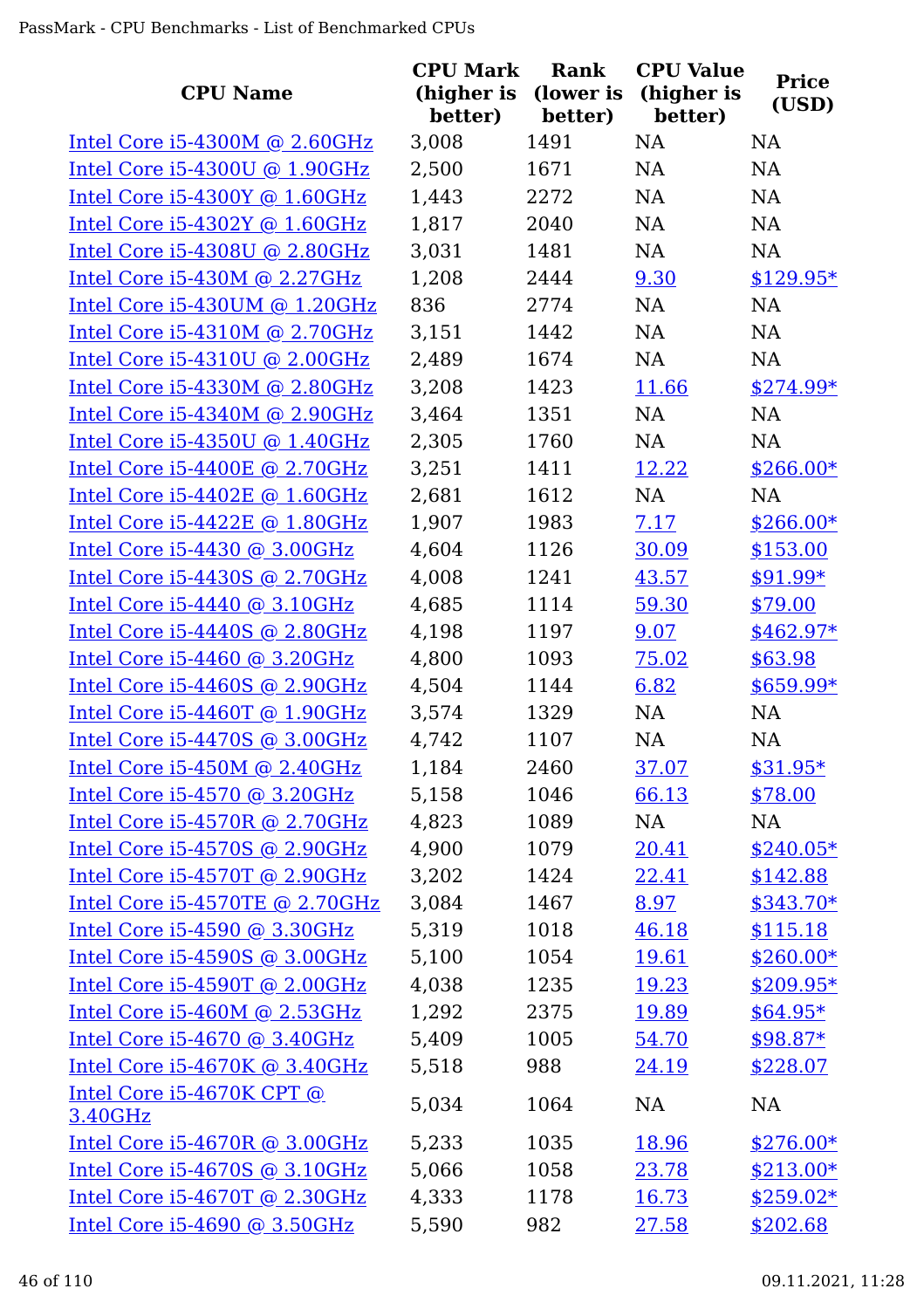| <b>CPU Name</b>                     | <b>CPU Mark</b><br>(higher is<br>better) | Rank<br>(lower is<br>better) | <b>CPU Value</b><br>(higher is<br>better) | <b>Price</b><br>(USD) |
|-------------------------------------|------------------------------------------|------------------------------|-------------------------------------------|-----------------------|
| Intel Core $i5-4690K$ @ 3.50GHz     | 5,594                                    | 981                          | 67.40                                     | \$82.99               |
| Intel Core i5-4690S @ 3.20GHz       | 5,462                                    | 999                          | 26.09                                     | \$209.38              |
| Intel Core i5-4690T @ 2.50GHz       | 4,492                                    | 1149                         | NA                                        | NA                    |
| Intel Core $i5-470$ UM @ 1.33GHz    | 755                                      | 2858                         | NA                                        | NA                    |
| Intel Core i5-480M @ 2.67GHz        | 1,299                                    | 2371                         | 16.11                                     | $$80.60*$             |
| Intel Core i5-5200U @ 2.20GHz       | 2,507                                    | 1668                         | 8.92                                      | $$281.00*$            |
| Intel Core $i5-520M$ @ 2.40GHz      | 1,673                                    | 2125                         | 46.46                                     | $$36.02*$             |
| Intel Core $i5-520$ UM @ $1.07$ GHz | 902                                      | 2721                         | <b>NA</b>                                 | NA                    |
| Intel Core i5-5250U @ 1.60GHz       | 2,497                                    | 1672                         | 4.71                                      | $$529.99*$            |
| Intel Core $i5-5257U$ @ 2.70GHz     | 3,018                                    | 1484                         | NA                                        | NA                    |
| Intel Core i5-5287U @ 2.90GHz       | 3,288                                    | 1394                         | NA                                        | <b>NA</b>             |
| Intel Core i5-5300U @ 2.30GHz       | 2,722                                    | 1593                         | 9.39                                      | \$289.99*             |
| Intel Core i5-5350U @ 1.80GHz       | 2,699                                    | 1604                         | NA                                        | <b>NA</b>             |
| Intel Core i5-540M @ 2.53GHz        | 1,770                                    | 2061                         | 36.12                                     | $$48.99*$             |
| Intel Core i5-540UM @ 1.20GHz       | 1,002                                    | 2631                         | NA                                        | NA                    |
| Intel Core i5-5575R @ 2.80GHz       | 5,248                                    | 1030                         | NA                                        | NA                    |
| Intel Core i5-560M @ 2.67GHz        | 1,816                                    | 2042                         | 22.70                                     | $$79.97*$             |
| Intel Core $i5-560$ UM @ 1.33GHz    | 1,015                                    | 2613                         | NA                                        | NA                    |
| Intel Core i5-5675C @ 3.10GHz       | 5,498                                    | 994                          | 21.28                                     | \$258.34              |
| Intel Core i5-5675R @ 3.10GHz       | 5,715                                    | 967                          | <b>NA</b>                                 | <b>NA</b>             |
| Intel Core i5-580M @ 2.67GHz        | 1,927                                    | 1968                         | 19.28                                     | $$99.95*$             |
| Intel Core $i5-6198DU$ @ 2.30GHz    | 3,163                                    | 1438                         | NA                                        | NA                    |
| Intel Core i5-6200U @ 2.30GHz       | 3,024                                    | 1482                         | <b>NA</b>                                 | NA                    |
| Intel Core $i5-6260U$ @ 1.80GHz     | 3,169                                    | 1435                         | 6.35                                      | $$499.00*$            |
| Intel Core i5-6267U @ 2.90GHz       | 3,433                                    | 1358                         | NA                                        | NA                    |
| Intel Core i5-6287U @ 3.10GHz       | 3,853                                    | 1265                         | 12.67                                     | $$304.00*$            |
| Intel Core i5-6300HQ @ 2.30GHz      | 4,682                                    | 1116                         | NA                                        | NA                    |
| Intel Core i5-6300U @ 2.40GHz       | 3,259                                    | 1407                         | NA                                        | NA                    |
| Intel Core i5-6350HQ @ 2.30GHz      | 4,255                                    | 1190                         | 13.90                                     | $$306.00*$            |
| Intel Core i5-6360U @ 2.00GHz       | 3,296                                    | 1389                         | NA                                        | NA                    |
| Intel Core i5-6400 @ 2.70GHz        | 5,151                                    | 1047                         | 39.63                                     | \$129.99              |
| Intel Core $i5-6400T$ @ 2.20GHz     | 4,290                                    | 1184                         | 26.81                                     | $$159.99*$            |
| Intel Core i5-6402P @ 2.80GHz       | 5,519                                    | 987                          | 29.05                                     | $$189.99*$            |
| Intel Core $i5-6440EQ$ @ 2.70GHz    | 5,368                                    | 1010                         | NA                                        | NA                    |
| Intel Core $i5-6440HQ$ @ 2.60GHz    | 5,169                                    | 1043                         | NA                                        | NA                    |
| Intel Core i5-6442EQ @ 1.90GHz      | 4,519                                    | 1143                         | 18.08                                     | $$250.00*$            |
| Intel Core $i5-650$ @ 3.20GHz       | 2,207                                    | 1812                         | 61.85                                     | \$35.69               |
| Intel Core $i5-6500$ @ 3.20GHz      | 5,640                                    | 975                          | 46.27                                     | \$121.89              |
| Intel Core i5-6500T @ 2.50GHz       | 4,805                                    | 1092                         | 21.69                                     | $$221.52*$            |
| Intel Core i5-6500TE @ 2.30GHz      | 5,044                                    | 1061                         | 21.87                                     | $$230.61*$            |
| Intel Core $i5-655K$ @ 3.20GHz      | 2,017                                    | 1915                         | 25.87                                     | \$77.99               |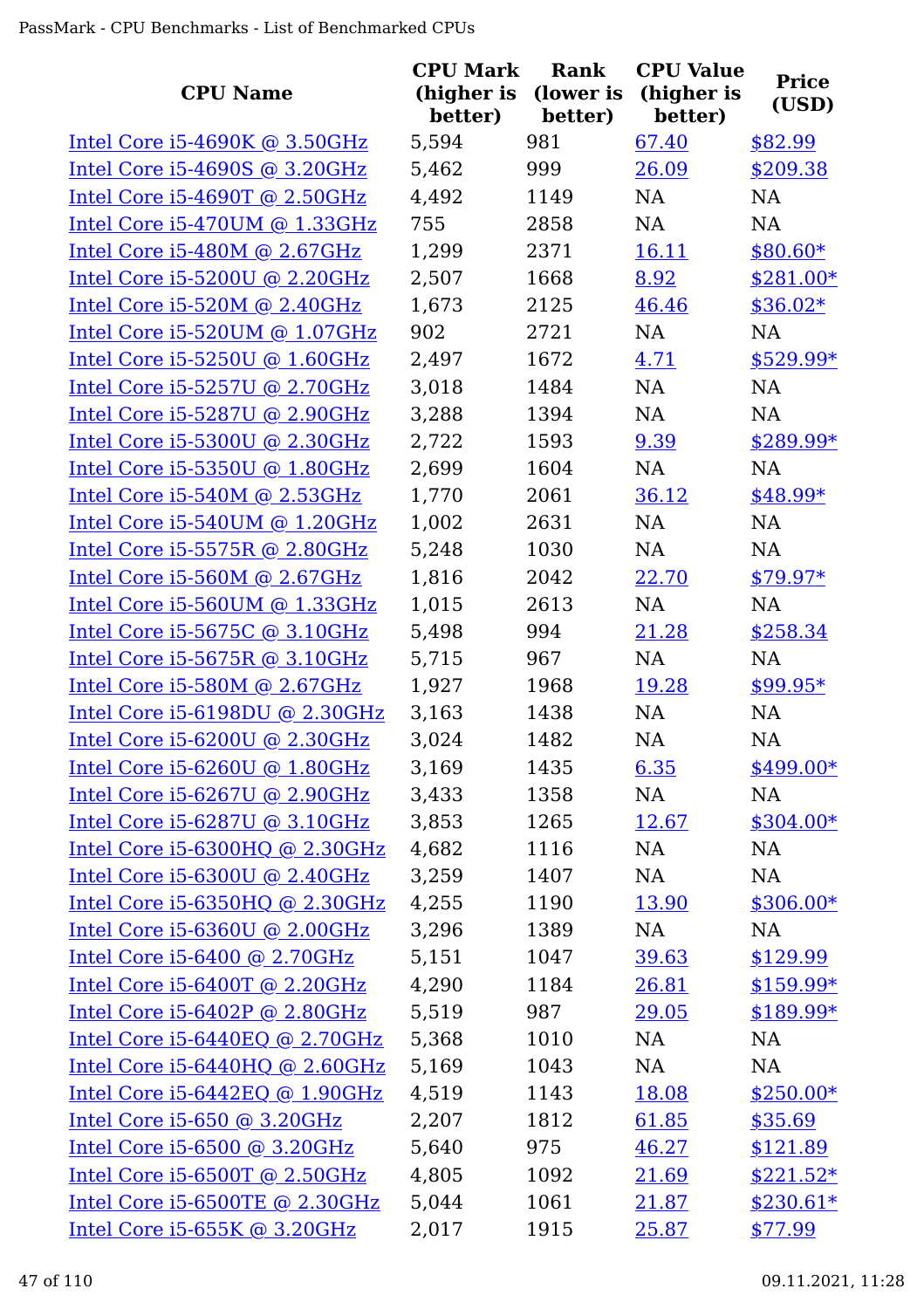| <b>CPU Name</b>                  | <b>CPU Mark</b><br>(higher is<br>better) | <b>Rank</b><br>(lower is<br>better) | <b>CPU Value</b><br>(higher is<br>better) | <b>Price</b><br>(USD) |
|----------------------------------|------------------------------------------|-------------------------------------|-------------------------------------------|-----------------------|
| Intel Core $i5-660$ @ 3.33GHz    | 2,354                                    | 1735                                | 110.24                                    | $$21.35*$             |
| Intel Core i5-6600 @ 3.30GHz     | 6,104                                    | 917                                 | 45.22                                     | \$134.99              |
| Intel Core i5-6600K @ 3.50GHz    | 6,288                                    | 894                                 | 31.98                                     | \$196.60              |
| Intel Core i5-6600T @ 2.70GHz    | 5,651                                    | 973                                 | 46.33                                     | \$121.98*             |
| Intel Core $i5-661$ @ 3.33GHz    | 2,422                                    | 1703                                | 12.10                                     | $$200.19*$            |
| Intel Core i5-670 @ 3.47GHz      | 2,487                                    | 1676                                | 6.16                                      | $$403.50*$            |
| Intel Core $i5-680$ @ 3.60GHz    | 2,593                                    | 1641                                | 43.21                                     | \$60.00               |
| Intel Core $i5-7200U$ @ 2.50GHz  | 3,401                                    | 1368                                | 6.82                                      | $$499.00*$            |
| Intel Core i5-7260U @ 2.20GHz    | 3,868                                    | 1263                                | 8.23                                      | \$469.99*             |
| Intel Core i5-7267U @ 3.10GHz    | 3,938                                    | 1254                                | NA                                        | <b>NA</b>             |
| Intel Core i5-7287U @ 3.30GHz    | 4,149                                    | 1209                                | NA                                        | NA                    |
| Intel Core $i5-7300HQ$ @ 2.50GHz | 5,111                                    | 1051                                | NA                                        | <b>NA</b>             |
| Intel Core i5-7300U @ 2.60GHz    | 3,747                                    | 1290                                | 5.98                                      | $$627.00*$            |
| Intel Core i5-7360U @ 2.30GHz    | 4,102                                    | 1220                                | <b>NA</b>                                 | <b>NA</b>             |
| Intel Core i5-7400 @ 3.00GHz     | 5,514                                    | 989                                 | 29.74                                     | \$185.41              |
| Intel Core $i5-7400T$ @ 2.40GHz  | 4,670                                    | 1119                                | 26.00                                     | \$179.59              |
| Intel Core $i5-7440EQ$ @ 2.90GHz | 5,711                                    | 968                                 | 22.84                                     | $$250.00*$            |
| Intel Core $i5-7440HQ$ @ 2.80GHz | 5,590                                    | 983                                 | <b>NA</b>                                 | <b>NA</b>             |
| Intel Core $i5-7442EQ$ @ 2.10GHz | 4,834                                    | 1087                                | 19.34                                     | $$250.00*$            |
| Intel Core i5-750 @ 2.67GHz      | 2,472                                    | 1681                                | 27.46                                     | $$90.00*$             |
| Intel Core i5-7500 @ 3.40GHz     | 6,071                                    | 924                                 | 33.73                                     | \$179.99              |
| Intel Core i5-7500T @ 2.70GHz    | 5,366                                    | 1011                                | 28.30                                     | \$189.63              |
| Intel Core i5-760 @ 2.80GHz      | 2,547                                    | 1655                                | 36.92                                     | \$69.00               |
| Intel Core i5-7600 @ 3.50GHz     | 6,649                                    | 844                                 | 37.35                                     | \$178.00              |
| Intel Core $i5-7600K$ @ 3.80GHz  | 6,859                                    | 822                                 | 33.46                                     | \$204.98              |
| Intel Core i5-7600T @ 2.80GHz    | 6,173                                    | 911                                 | 30.91                                     | \$199.74              |
| Intel Core i5-760S @ 2.53GHz     | 5,440                                    | 1001                                | NA                                        | NA                    |
| Intel Core i5-7640X @ 4.00GHz    | 6,636                                    | 847                                 | 22.52                                     | \$294.63              |
| Intel Core i5-7Y54 @ 1.20GHz     | 2,705                                    | 1603                                | NA                                        | NA                    |
| Intel Core i5-7Y57 @ 1.20GHz     | 3,033                                    | 1480                                | NA                                        | NA                    |
| Intel Core $i5-8200Y$ @ 1.30GHz  | 2,308                                    | 1757                                | <u>7.93</u>                               | $$291.00*$            |
| Intel Core i5-8210Y @ 1.60GHz    | 2,831                                    | 1556                                | NA                                        | NA                    |
| Intel Core i5-8250U @ 1.60GHz    | 5,938                                    | 940                                 | NA                                        | NA                    |
| Intel Core i5-8257U @ 1.40GHz    | 7,613                                    | 725                                 | 23.79                                     | $$320.00*$            |
| Intel Core i5-8259U @ 2.30GHz    | 8,129                                    | 678                                 | 15.63                                     | $$519.99*$            |
| Intel Core $i5-8260U$ @ 1.60GHz  | 7,869                                    | 698                                 | 17.89                                     | \$439.99*             |
| Intel Core $i5-8265U$ @ 1.60GHz  | 6,133                                    | 914                                 | 12.27                                     | \$499.88*             |
| Intel Core $i5-8265UC$ @ 1.60GHz | 5,988                                    | 932                                 | NA                                        | NA                    |
| Intel Core i5-8269U @ 2.60GHz    | 8,055                                    | 685                                 | 25.17                                     | $$320.00*$            |
| Intel Core i5-8279U @ 2.40GHz    | 8,059                                    | 683                                 | 25.18                                     | $$320.00*$            |
| Intel Core i5-8300H @ 2.30GHz    | 7,539                                    | 730                                 | 30.16                                     | $$250.00*$            |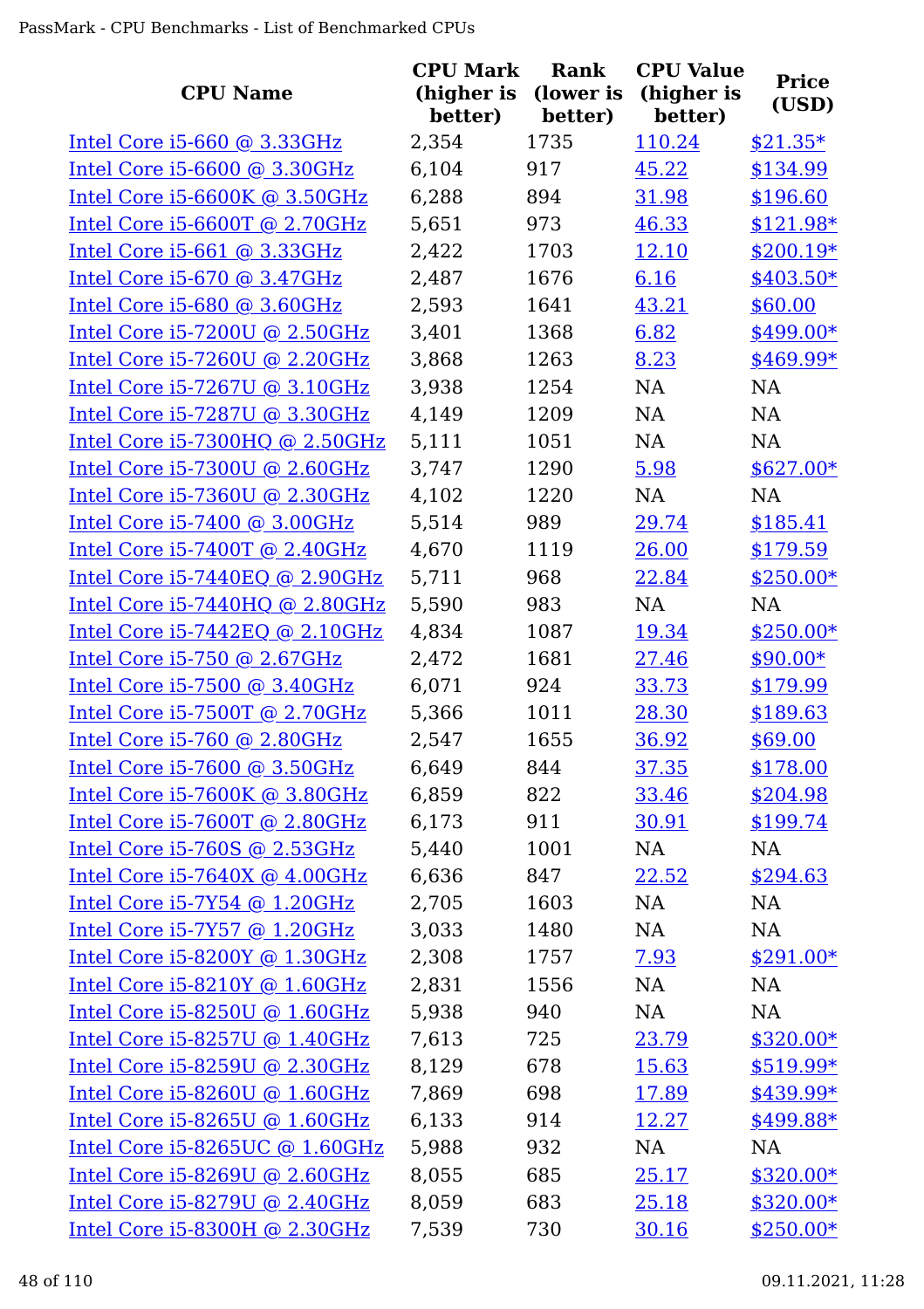| <b>CPU Name</b>                     | <b>CPU Mark</b><br>(higher is<br>better) | Rank<br>(lower is<br>better) | <b>CPU Value</b><br>(higher is<br>better) | <b>Price</b><br>(USD) |
|-------------------------------------|------------------------------------------|------------------------------|-------------------------------------------|-----------------------|
| Intel Core $i5-8305G$ @ 2.80GHz     | 7,073                                    | 787                          | <b>NA</b>                                 | <b>NA</b>             |
| Intel Core i5-8350U @ 1.70GHz       | 6,321                                    | 889                          | 21.28                                     | \$297.00*             |
| Intel Core $i5-8365$ U @ $1.60$ GHz | 6,400                                    | 877                          | 11.87                                     | \$539.07*             |
| Intel Core i5-8365UE @ 1.60GHz      | 5,555                                    | 986                          | 18.71                                     | \$297.00*             |
| Intel Core $i5-8400$ @ 2.80GHz      | 9,209                                    | 608                          | 42.83                                     | \$215.00              |
| Intel Core i5-8400H @ 2.50GHz       | 8,073                                    | 681                          | 32.29                                     | $$250.00*$            |
| Intel Core $i5-8400T$ @ 1.70GHz     | 7,378                                    | 749                          | 30.76                                     | $$239.84*$            |
| Intel Core i5-8500 @ 3.00GHz        | 9,603                                    | 582                          | 50.54                                     | \$190.00              |
| Intel Core i5-8500B @ 3.00GHz       | 9,404                                    | 590                          | 48.98                                     | $$192.00*$            |
| Intel Core i5-8500T @ 2.10GHz       | 7,700                                    | 717                          | 31.11                                     | $$247.53*$            |
| Intel Core i5-8600 @ 3.10GHz        | 9,879                                    | 566                          | 42.77                                     | \$230.99              |
| Intel Core $i5-8600K$ @ 3.60GHz     | 10,148                                   | 556                          | 39.35                                     | \$257.88              |
| Intel Core $i5-8600T$ @ 2.30GHz     | 8,093                                    | 680                          | 40.47                                     | \$199.99*             |
| Intel Core i5-9300H @ 2.40GHz       | 7,844                                    | 700                          | 31.37                                     | $$250.00*$            |
| Intel Core i5-9300HF @ 2.40GHz      | 7,664                                    | 719                          | 30.66                                     | $$250.00*$            |
| Intel Core $i5-9400$ @ 2.90GHz      | 9,488                                    | 587                          | 50.59                                     | \$187.55              |
| Intel Core i5-9400F @ 2.90GHz       | 9,544                                    | 585                          | 56.30                                     | \$169.51              |
| Intel Core $i5-9400H$ @ 2.50GHz     | 8,272                                    | 663                          | 33.09                                     | $$250.00*$            |
| Intel Core i5-9400T @ 1.80GHz       | 7,721                                    | 713                          | 42.42                                     | $$182.00*$            |
| Intel Core i5-9500 @ 3.00GHz        | 9,760                                    | 574                          | 43.30                                     | \$225.39              |
| Intel Core $i5-9500F$ @ 3.00GHz     | 10,299                                   | 543                          | 56.28                                     | \$183.00              |
| Intel Core i5-9500T @ 2.20GHz       | 8,207                                    | 673                          | 42.75                                     | $$192.00*$            |
| Intel Core i5-9500TE @ 2.20GHz      | 9,212                                    | 607                          | 47.98                                     | $$192.00*$            |
| Intel Core i5-9600 @ 3.10GHz        | 10,467                                   | 535                          | <u>40.34</u>                              | \$259.44              |
| Intel Core i5-9600K @ 3.70GHz       | 10,804                                   | 521                          | 55.12                                     | \$195.99              |
| Intel Core i5-9600KF @ 3.70GHz      | 10,840                                   | 518                          | 54.21                                     | \$199.96              |
| Intel Core i5-9600T @ 2.30GHz       | 8,280                                    | 662                          | 38.87                                     | $$213.00*$            |
| Intel Core i5-L16G7 @ 1.40GHz       | 3,418                                    | 1362                         | 12.16                                     | $$281.00*$            |
| Intel Core i7-10510U @ 1.80GHz      | 6,889                                    | 816                          | 16.84                                     | $$409.00*$            |
| Intel Core i7-10510Y @ 1.20GHz      | 5,289                                    | 1023                         | 13.12                                     | $$403.00*$            |
| Intel Core i7-1060NG7 @ 1.20GHz     | 7,316                                    | 759                          | NA                                        | NA                    |
| Intel Core i7-10610U @ 1.80GHz      | 7,052                                    | 791                          | 17.24                                     | $$409.00*$            |
| Intel Core i7-1065G7 @ 1.30GHz      | 8,801                                    | 627                          | 20.66                                     | $$426.00*$            |
| Intel Core i7-1068NG7 @ 2.30GHz     | 10,251                                   | 549                          | 24.06                                     | $$426.00*$            |
| Intel Core i7-10700 @ 2.90GHz       | 17,195                                   | 300                          | 43.00                                     | \$399.90              |
| Intel Core i7-10700F @ 2.90GHz      | 17,044                                   | 302                          | 65.56                                     | \$259.99              |
| Intel Core i7-10700K @ 3.80GHz      | 19,441                                   | 241                          | 58.91                                     | \$329.99              |
| Intel Core i7-10700KF @ 3.80GHz     | 19,235                                   | 250                          | 61.76                                     | \$311.47              |
| Intel Core i7-10700T @ 2.00GHz      | 13,282                                   | 426                          | 27.68                                     | \$479.83              |
| Intel Core i7-10700TE @ 2.00GHz     | 16,332                                   | 318                          | 49.49                                     | $$330.00*$            |
| Intel Core i7-10710U @ 1.10GHz      | 10,082                                   | 560                          | <u>15.63</u>                              | $$644.99*$            |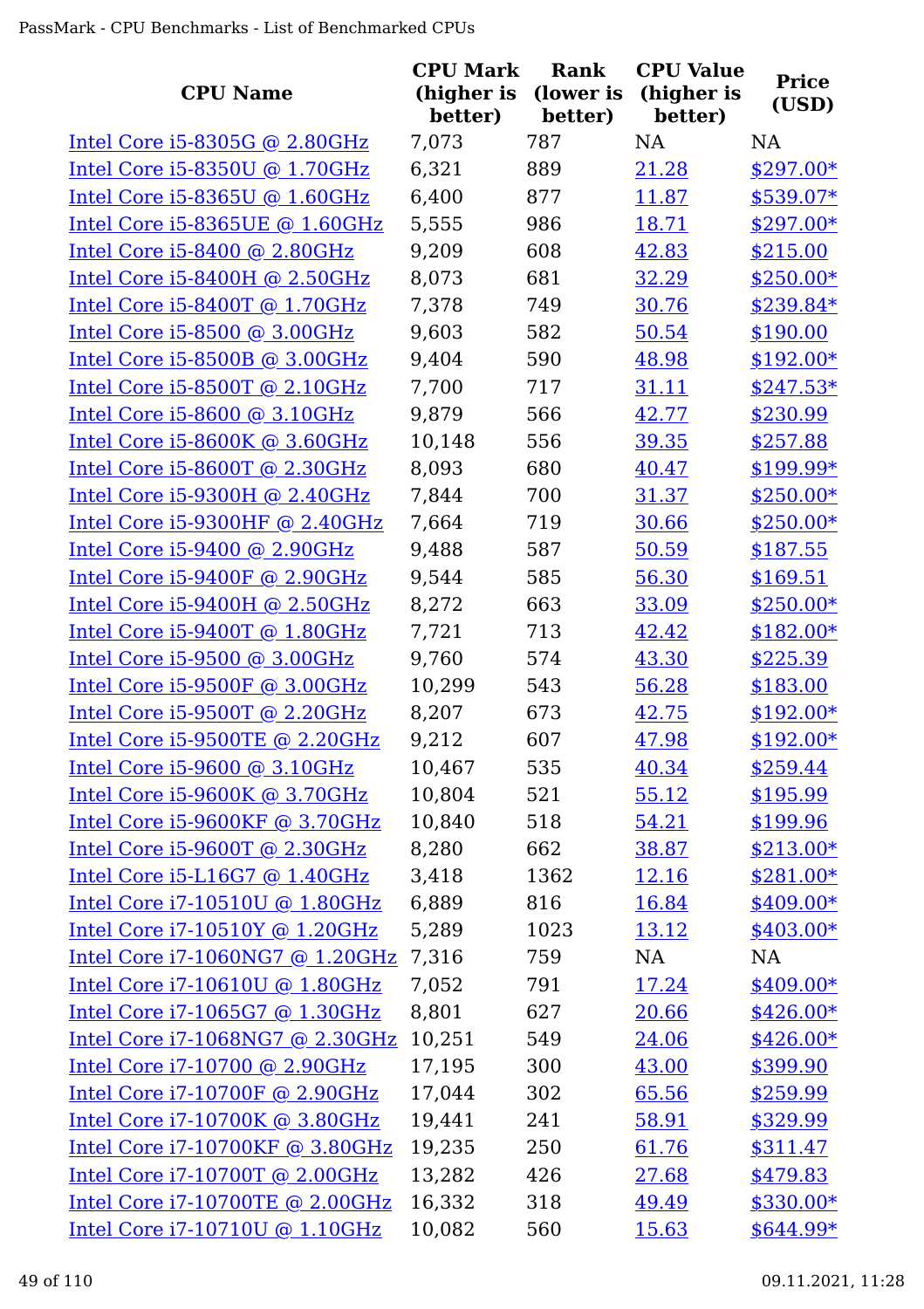| <b>CPU Name</b>                  | <b>CPU Mark</b><br>(higher is<br>better) | <b>Rank</b><br>(lower is<br>better) | <b>CPU Value</b><br>(higher is<br>better) | <b>Price</b><br>(USD) |
|----------------------------------|------------------------------------------|-------------------------------------|-------------------------------------------|-----------------------|
| Intel Core $i7-10750H$ @ 2.60GHz | 12,497                                   | 449                                 | <b>NA</b>                                 | <b>NA</b>             |
| Intel Core i7-10810U @ 1.10GHz   | 8,550                                    | 644                                 | 19.30                                     | \$443.00*             |
| Intel Core i7-10850H @ 2.70GHz   | 12,164                                   | 465                                 | 30.80                                     | \$395.00*             |
| Intel Core i7-10870H @ 2.20GHz   | 15,362                                   | 344                                 | 36.84                                     | \$417.00*             |
| Intel Core i7-10875H @ 2.30GHz   | 15,587                                   | 339                                 | 34.64                                     | $$450.00*$            |
| Intel Core i7-11370H @ 3.30GHz   | 12,408                                   | 454                                 | 29.13                                     | \$426.00*             |
| Intel Core i7-11375H @ 3.30GHz   | 12,417                                   | 452                                 | 25.76                                     | \$482.00*             |
| Intel Core i7-1160G7 @ 1.20GHz   | 10,454                                   | 537                                 | 24.54                                     | $$426.00*$            |
| Intel Core i7-1165G7 @ 2.80GHz   | 10,677                                   | 528                                 | 25.06                                     | $$426.00*$            |
| Intel Core i7-11700 @ 2.50GHz    | 21,096                                   | 209                                 | 57.50                                     | \$366.86              |
| Intel Core i7-11700B @ 3.20GHz   | 25,213                                   | 129                                 | NA                                        | <b>NA</b>             |
| Intel Core i7-11700F @ 2.50GHz   | 21,602                                   | 198                                 | 67.51                                     | \$319.99              |
| Intel Core i7-11700K @ 3.60GHz   | 25,147                                   | 133                                 | 71.85                                     | \$349.99              |
| Intel Core i7-11700KF @ 3.60GHz  | 24,566                                   | 139                                 | 64.48                                     | \$380.99              |
| Intel Core i7-11700T @ 1.40GHz   | 13,311                                   | 424                                 | 41.21                                     | \$323.00*             |
| Intel Core i7-11800H @ 2.30GHz   | 21,611                                   | 197                                 | 54.71                                     | $$395.00*$            |
| Intel Core i7-11850H @ 2.50GHz   | 21,760                                   | 194                                 | 55.09                                     | \$395.00*             |
| Intel Core i7-1185G7 @ 3.00GHz   | 10,924                                   | 513                                 | 25.64                                     | \$426.00*             |
| Intel Core i7-1185G7E @ 2.80GHz  | 11,645                                   | 485                                 | 27.02                                     | \$431.00*             |
| Intel Core i7-1185GRE @ 2.80GHz  | 8,159                                    | 674                                 | <b>NA</b>                                 | <b>NA</b>             |
| Intel Core i7-1195G7 @ 2.90GHz   | 12,800                                   | 443                                 | 30.05                                     | $$426.00*$            |
| Intel Core i7-12700K             | 29,989                                   | 85                                  | 73.32                                     | $$409.00*$            |
| Intel Core i7-12700KF            | 29,913                                   | 86                                  | 69.57                                     | \$429.99              |
| Intel Core i7-2600 @ 3.40GHz     | 5,331                                    | 1014                                | 52.27                                     | \$102.00              |
| Intel Core i7-2600K @ 3.40GHz    | 5,469                                    | 998                                 | 39.93                                     | \$136.98              |
| Intel Core i7-2600S @ 2.80GHz    | 4,373                                    | 1170                                | 15.24                                     | \$287.00              |
| Intel Core i7-2610UE @ 1.50GHz   | 1,409                                    | 2295                                | NA                                        | NA                    |
| Intel Core i7-2617M @ 1.50GHz    | 1,687                                    | 2115                                | NA                                        | NA                    |
| Intel Core i7-2620M @ 2.70GHz    | 2,406                                    | 1706                                | 17.64                                     | \$136.44              |
| Intel Core i7-2630QM @ 2.00GHz   | 3,532                                    | 1336                                | 37.88                                     | $$93.24*$             |
| Intel Core i7-2630UM @ 1.60GHz   | 400                                      | 3219                                | NA                                        | NA                    |
| Intel Core i7-2635QM @ 2.00GHz   | 3,466                                    | 1350                                | NA                                        | <b>NA</b>             |
| Intel Core i7-2637M @ 1.70GHz    | 1,927                                    | 1969                                | NA                                        | NA                    |
| Intel Core i7-2640M @ 2.80GHz    | 2,401                                    | 1709                                | 20.02                                     | \$119.95              |
| Intel Core i7-2655LE @ 2.20GHz   | 1,999                                    | 1928                                | NA                                        | NA                    |
| Intel Core i7-2670QM @ 2.20GHz   | 3,797                                    | 1280                                | 29.43                                     | $$129.00*$            |
| Intel Core i7-2675QM @ 2.20GHz   | 3,274                                    | 1400                                | NA                                        | <b>NA</b>             |
| Intel Core i7-2677M @ 1.80GHz    | 1,993                                    | 1932                                | NA                                        | <b>NA</b>             |
| Intel Core i7-2700K @ 3.50GHz    | 5,636                                    | 976                                 | 29.82                                     | \$189.00              |
| Intel Core i7-2710QE @ 2.10GHz   | 3,704                                    | 1302                                | NA                                        | NA                    |
| Intel Core i7-2715QE @ 2.10GHz   | 3,221                                    | 1421                                | NA                                        | <b>NA</b>             |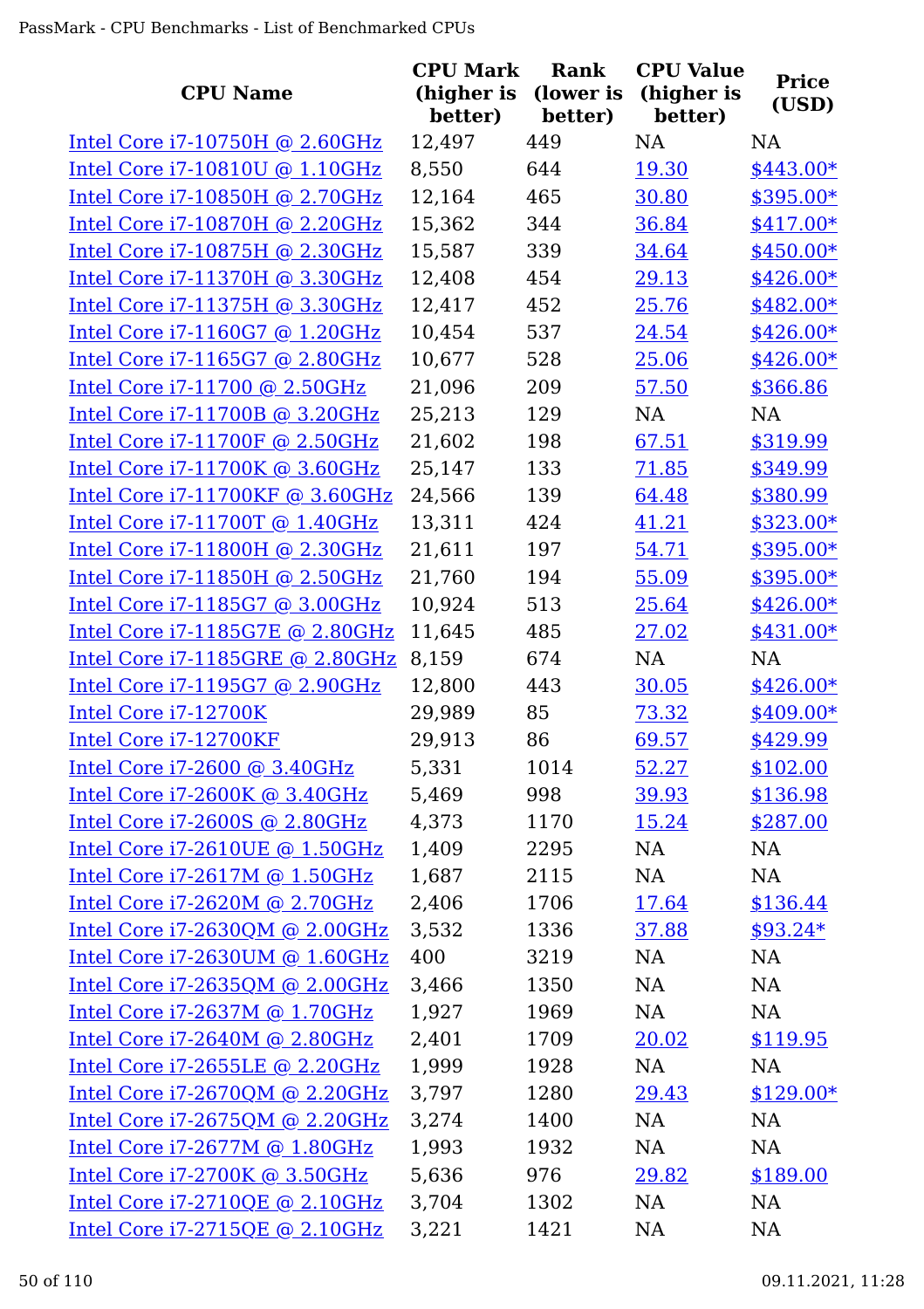|                                   | <b>CPU Mark</b> | <b>Rank</b> | <b>CPU Value</b> |              |
|-----------------------------------|-----------------|-------------|------------------|--------------|
| <b>CPU Name</b>                   | (higher is      | (lower is   | (higher is       | <b>Price</b> |
|                                   | better)         | better)     | better)          | (USD)        |
| Intel Core i7-2720QM @ 2.20GHz    | 4,064           | 1229        | 22.59            | $$179.95*$   |
| Intel Core $i7-2760QM$ @ 2.40GHz  | 4,437           | 1158        | 32.15            | \$138.02     |
| Intel Core $i7-2820QM$ @ 2.30GHz  | 4,362           | 1174        | 13.22            | $$329.95*$   |
| Intel Core i7-2840QM @ 2.40GHz    | 3,842           | 1269        | NA               | NA           |
| Intel Core i7-2860QM @ 2.50GHz    | 4,552           | 1135        | 25.01            | $$182.01*$   |
| Intel Core $i7-2920$ XM @ 2.50GHz | 4,216           | 1194        | 35.13            | $$120.00*$   |
| Intel Core i7-2960XM @ 2.70GHz    | 4,423           | 1160        | 10.79            | $$409.95*$   |
| Intel Core i7-3517U @ 1.90GHz     | 2,118           | 1859        | <b>NA</b>        | NA           |
| Intel Core i7-3517UE @ 1.70GHz    | 2,141           | 1846        | NA               | <b>NA</b>    |
| Intel Core i7-3520M @ 2.90GHz     | 2,872           | 1542        | 23.54            | $$122.02*$   |
| Intel Core i7-3537U @ 2.00GHz     | 2,382           | 1717        | NA               | <b>NA</b>    |
| Intel Core i7-3540M @ 3.00GHz     | 2,878           | 1537        | 22.48            | \$128.02     |
| Intel Core i7-3555LE @ 2.50GHz    | 1,880           | 2002        | NA               | NA           |
| Intel Core i7-3610QE @ 2.30GHz    | 4,767           | 1100        | <b>NA</b>        | <b>NA</b>    |
| Intel Core i7-3610QM @ 2.30GHz    | 5,107           | 1052        | 12.77            | \$399.99*    |
| Intel Core i7-3612QE @ 2.10GHz    | 4,783           | 1096        | <b>NA</b>        | <b>NA</b>    |
| Intel Core $i7-3612QM$ @ 2.10GHz  | 4,504           | 1145        | NA               | NA           |
| Intel Core i7-3615QE @ 2.30GHz    | 5,334           | 1012        | <b>NA</b>        | <b>NA</b>    |
| Intel Core i7-3615QM @ 2.30GHz    | 5,196           | 1040        | NA               | NA           |
| Intel Core i7-3630QM @ 2.40GHz    | 5,099           | 1055        | 22.27            | $$229.00*$   |
| Intel Core i7-3632QM @ 2.20GHz    | 4,558           | 1133        | 25.60            | \$178.04     |
| Intel Core i7-3635QM @ 2.40GHz    | 4,775           | 1098        | NA               | NA           |
| Intel Core i7-3667U @ 2.00GHz     | 2,488           | 1675        | <b>NA</b>        | <b>NA</b>    |
| Intel Core i7-3687U @ 2.10GHz     | 2,643           | 1625        | NA               | NA           |
| Intel Core i7-3689Y @ 1.50GHz     | 1,642           | 2146        | NA               | NA           |
| Intel Core i7-3720QM @ 2.60GHz    | 5,611           | 980         | 15.89            | $$353.00*$   |
| Intel Core i7-3740QM @ 2.70GHz    | 5,675           | 971         | 26.03            | $$218.02*$   |
| Intel Core i7-3770 @ 3.40GHz      | 6,371           | 880         | 41.38            | \$153.97     |
| Intel Core i7-3770K @ 3.50GHz     | 6,436           | 871         | 31.46            | \$204.59     |
| Intel Core i7-3770S @ 3.10GHz     | 6,205           | 903         | 54.43            | \$114.00     |
| Intel Core i7-3770T @ 2.50GHz     | 5,569           | 985         | 30.55            | $$182.28*$   |
| Intel Core i7-3820 @ 3.60GHz      | 5,755           | 964         | 48.27            | \$119.24     |
| Intel Core i7-3820QM @ 2.70GHz    | 5,775           | 961         | 10.52            | $$549.00*$   |
| Intel Core i7-3840QM @ 2.80GHz    | 5,978           | 935         | 10.89            | $$548.87*$   |
| Intel Core i7-3920XM @ 2.90GHz    | 5,767           | 963         | 5.26             | $$1,096.00*$ |
| Intel Core i7-3930K @ 3.20GHz     | 8,245           | 665         | 17.92            | \$460.00     |
| Intel Core i7-3940XM @ 3.00GHz    | 5,627           | 977         | 31.26            | \$179.99     |
| Intel Core i7-3960X @ 3.30GHz     | 8,576           | 643         | 50.45            | \$169.99     |
| Intel Core i7-3970X @ 3.50GHz     | 8,290           | 661         | 43.89            | \$188.90     |
| Intel Core i7-4500U @ 1.80GHz     | 2,544           | 1658        | NA               | NA           |
| Intel Core i7-4510U @ 2.00GHz     | 2,589           | 1643        | NA               | <b>NA</b>    |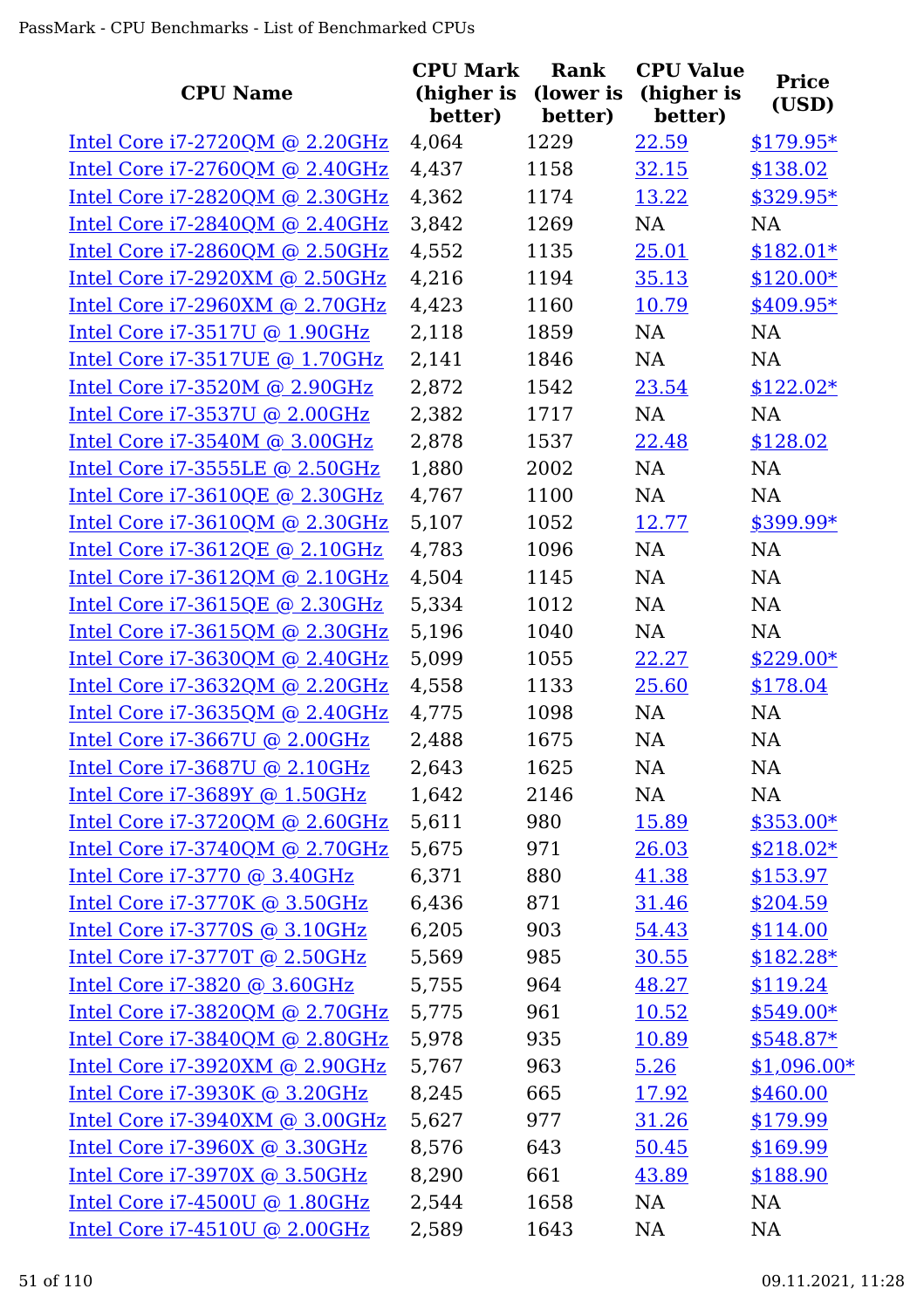| <b>CPU Name</b>                   | <b>CPU Mark</b><br>(higher is<br>better) | <b>Rank</b><br>(lower is<br>better) | <b>CPU Value</b><br>(higher is<br>better) | <b>Price</b><br>(USD) |
|-----------------------------------|------------------------------------------|-------------------------------------|-------------------------------------------|-----------------------|
| Intel Core $i7-4550U$ @ 1.50GHz   | 2,354                                    | 1733                                | <b>NA</b>                                 | <b>NA</b>             |
| Intel Core i7-4558U @ 2.80GHz     | 3,002                                    | 1494                                | NA                                        | NA                    |
| Intel Core i7-4560U @ 1.60GHz     | 2,950                                    | 1509                                | NA                                        | <b>NA</b>             |
| Intel Core i7-4578U @ 3.00GHz     | 2,878                                    | 1536                                | NA                                        | NA                    |
| Intel Core i7-4600M @ 2.90GHz     | 3,257                                    | 1408                                | NA                                        | NA                    |
| Intel Core i7-4600U @ 2.10GHz     | 2,697                                    | 1605                                | <b>NA</b>                                 | NA                    |
| Intel Core i7-4610M @ 3.00GHz     | 3,140                                    | 1445                                | <b>NA</b>                                 | NA                    |
| Intel Core i7-4610Y @ 1.70GHz     | 2,446                                    | 1694                                | <b>NA</b>                                 | <b>NA</b>             |
| Intel Core i7-4650U @ 1.70GHz     | 2,328                                    | 1747                                | NA                                        | <b>NA</b>             |
| Intel Core i7-4700EQ @ 2.40GHz    | 4,941                                    | 1074                                | NA                                        | NA                    |
| Intel Core i7-4700HQ @ 2.40GHz    | 5,502                                    | 992                                 | 14.36                                     | $$383.00*$            |
| Intel Core $i7-4700MQ$ @ 2.40GHz  | 5,315                                    | 1019                                | 15.06                                     | $$353.00*$            |
| Intel Core i7-4702HQ @ 2.20GHz    | 5,160                                    | 1045                                | NA                                        | NA                    |
| Intel Core i7-4702MQ @ 2.20GHz    | 5,099                                    | 1056                                | 14.48                                     | \$352.05*             |
| Intel Core i7-4710HQ @ 2.50GHz    | 5,473                                    | 997                                 | 14.48                                     | \$378.00*             |
| Intel Core $i7-4710MQ$ @ 2.50GHz  | 5,816                                    | 958                                 | 21.42                                     | $$271.57*$            |
| Intel Core i7-4712HQ @ 2.30GHz    | 5,144                                    | 1048                                | NA                                        | NA                    |
| Intel Core i7-4712MQ @ 2.30GHz    | 5,172                                    | 1042                                | <b>NA</b>                                 | NA                    |
| Intel Core $i7-4720HQ$ @ 2.60GHz  | 5,728                                    | 965                                 | <b>NA</b>                                 | <b>NA</b>             |
| Intel Core i7-4722HQ @ 2.40GHz    | 5,620                                    | 979                                 | <b>NA</b>                                 | <b>NA</b>             |
| Intel Core i7-4750HQ @ 2.00GHz    | 5,695                                    | 969                                 | <b>NA</b>                                 | NA                    |
| Intel Core i7-4760HQ @ 2.10GHz    | 6,300                                    | 892                                 | NA                                        | <b>NA</b>             |
| Intel Core i7-4765T @ 2.00GHz     | 4,958                                    | 1071                                | 9.94                                      | \$498.95              |
| Intel Core i7-4770 @ 3.40GHz      | 7,033                                    | 797                                 | 62.81                                     | \$111.98              |
| Intel Core $i7-4770HQ$ @ 2.20GHz  | 6,191                                    | 906                                 | NA                                        | <b>NA</b>             |
| Intel Core i7-4770K @ 3.50GHz     | 7,105                                    | 783                                 | 23.76                                     | $$299.00*$            |
| Intel Core i7-4770R @ 3.20GHz     | 6,464                                    | 865                                 | NA                                        | NA                    |
| Intel Core $i7-4770S$ @ 3.10GHz   | 6,767                                    | 835                                 | 36.58                                     | \$184.99              |
| Intel Core i7-4770T @ 2.50GHz     | 6,038                                    | 928                                 | 7.81                                      | $$772.71*$            |
| Intel Core i7-4770TE @ 2.30GHz    | 4,257                                    | 1189                                | NA                                        | NA                    |
| Intel Core i7-4771 @ 3.50GHz      | 7,044                                    | 794                                 | 28.34                                     | \$248.60              |
| Intel Core i7-4785T @ 2.20GHz     | 5,400                                    | 1006                                | NA                                        | NA                    |
| Intel Core i7-4790 @ 3.60GHz      | 7,203                                    | 772                                 | <u>34.89</u>                              | \$206.45              |
| Intel Core $i7-4790K$ @ $4.00GHz$ | 8,060                                    | 682                                 | 31.61                                     | \$255.00              |
| Intel Core i7-4790S @ 3.20GHz     | 6,937                                    | 809                                 | 35.03                                     | \$198.00              |
| Intel Core $i7-4790T$ @ 2.70GHz   | 6,347                                    | 886                                 | 31.75                                     | $$199.88*$            |
| Intel Core $i7-4800MQ$ @ 2.70GHz  | 5,832                                    | 954                                 | 30.05                                     | $$194.10*$            |
| Intel Core i7-4810MQ @ 2.80GHz    | 6,070                                    | 926                                 | 33.73                                     | \$179.95              |
| Intel Core i7-4820K @ 3.70GHz     | 6,511                                    | 862                                 | 43.41                                     | \$149.99              |
| Intel Core $i7-4850HQ$ @ 2.30GHz  | 6,176                                    | 910                                 | 14.23                                     | $$434.00*$            |
| Intel Core i7-4860EQ @ 1.80GHz    | 5,500                                    | 993                                 | NA                                        | <b>NA</b>             |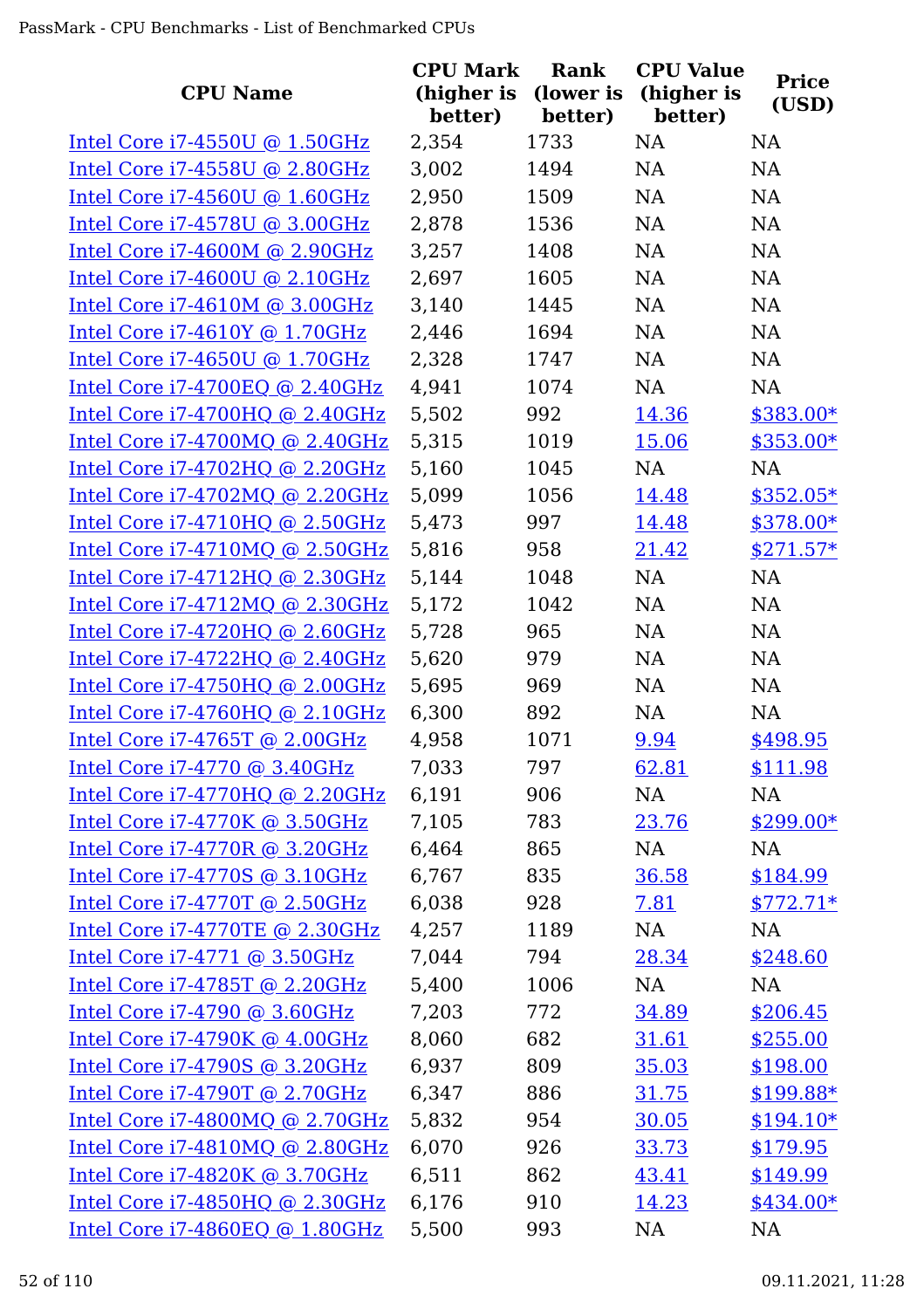|                                  | <b>CPU Mark</b>       | Rank                 | <b>CPU Value</b>      | <b>Price</b> |
|----------------------------------|-----------------------|----------------------|-----------------------|--------------|
| <b>CPU Name</b>                  | (higher is<br>better) | (lower is<br>better) | (higher is<br>better) | (USD)        |
| Intel Core $i7-4860HQ$ @ 2.40GHz | 6,084                 | 920                  | <b>NA</b>             | <b>NA</b>    |
| Intel Core i7-4870HQ @ 2.50GHz   | 6,358                 | 883                  | NA                    | <b>NA</b>    |
| Intel Core $i7-4900MQ$ @ 2.80GHz | 6,024                 | 930                  | 9.63                  | \$625.70     |
| Intel Core $i7-4910MQ$ @ 2.90GHz | 6,261                 | 898                  | 13.61                 | \$459.95*    |
| Intel Core i7-4930K @ 3.40GHz    | 9,360                 | 594                  | 52.10                 | \$179.66     |
| Intel Core i7-4930MX @ 3.00GHz   | 6,753                 | 837                  | 6.16                  | $$1,096.00*$ |
| Intel Core i7-4940MX @ 3.10GHz   | 7,047                 | 792                  | 10.07                 | $$699.95*$   |
| Intel Core $i7-4960HQ$ @ 2.60GHz | 6,584                 | 852                  | 10.57                 | $$623.00*$   |
| Intel Core $i7-4960X$ @ 3.60GHz  | 9,995                 | 562                  | 5.40                  | \$1,850.00   |
| Intel Core i7-4980HQ @ 2.80GHz   | 6,741                 | 841                  | <b>NA</b>             | <b>NA</b>    |
| Intel Core i7-5500U @ 2.40GHz    | 2,719                 | 1595                 | NA                    | <b>NA</b>    |
| Intel Core i7-5550U @ 2.00GHz    | 2,908                 | 1525                 | NA                    | <b>NA</b>    |
| Intel Core i7-5557U @ 3.10GHz    | 3,253                 | 1410                 | 5.37                  | \$605.99*    |
| Intel Core i7-5600U @ 2.60GHz    | 2,969                 | 1502                 | <b>NA</b>             | <b>NA</b>    |
| Intel Core i7-5650U @ 2.20GHz    | 3,118                 | 1458                 | NA                    | NA           |
| Intel Core i7-5675C @ 3.10GHz    | 6,089                 | 918                  | <b>NA</b>             | <b>NA</b>    |
| Intel Core i7-5700EQ @ 2.60GHz   | 5,905                 | 945                  | <b>NA</b>             | NA           |
| Intel Core i7-5700HQ @ 2.70GHz   | 5,941                 | 939                  | <b>NA</b>             | <b>NA</b>    |
| Intel Core i7-5775C @ 3.30GHz    | 7,797                 | 704                  | 44.57                 | \$174.95     |
| Intel Core i7-5775R @ 3.30GHz    | 7,373                 | 750                  | <b>NA</b>             | <b>NA</b>    |
| Intel Core i7-5820K @ 3.30GHz    | 9,836                 | 568                  | 24.59                 | \$400.00     |
| Intel Core i7-5850EQ @ 2.70GHz   | 7,036                 | 796                  | 16.17                 | $$435.00*$   |
| Intel Core i7-5850HQ @ 2.70GHz   | 6,866                 | 820                  | 15.82                 | $$434.00*$   |
| Intel Core i7-5930K @ 3.50GHz    | 10,258                | 548                  | 14.86                 | $$690.30*$   |
| Intel Core i7-5950HQ @ 2.90GHz   | 7,759                 | 709                  | NA                    | NA           |
| Intel Core i7-5960X @ 3.00GHz    | 12,590                | 445                  | 35.97                 | \$350.00     |
| Intel Core i7-610E @ 2.53GHz     | 1,818                 | 2039                 | NA                    | NA           |
| Intel Core $i7-620LM$ @ 2.00GHz  | 1,403                 | 2302                 | NA                    | NA           |
| Intel Core i7-620M @ 2.67GHz     | 1,992                 | 1933                 | 19.92                 | \$100.01     |
| Intel Core i7-620UM @ 1.07GHz    | 964                   | 2662                 | <b>NA</b>             | NA           |
| Intel Core $i7-640LM$ @ 2.13GHz  | 1,680                 | 2119                 | NA                    | NA           |
| Intel Core i7-640M @ 2.80GHz     | 2,040                 | 1904                 | 10.74                 | \$189.95     |
| Intel Core $i7-640$ UM @ 1.20GHz | 1,090                 | 2543                 | NA                    | NA           |
| Intel Core i7-6498DU @ 2.50GHz   | 3,291                 | 1390                 | NA                    | NA           |
| Intel Core i7-6500U @ 2.50GHz    | 3,278                 | 1398                 | 8.34                  | $$393.00*$   |
| Intel Core i7-6560U @ 2.20GHz    | 3,415                 | 1363                 | <b>NA</b>             | NA           |
| Intel Core i7-6567U @ 3.30GHz    | 3,863                 | 1264                 | NA                    | NA           |
| Intel Core i7-6600U @ 2.60GHz    | 3,519                 | 1339                 | NA                    | NA           |
| Intel Core $i7-660$ UM @ 1.33GHz | 1,272                 | 2389                 | NA                    | NA           |
| Intel Core i7-6650U @ 2.20GHz    | 3,618                 | 1317                 | NA                    | NA           |
| Intel Core i7-6660U @ 2.40GHz    | 3,873                 | 1262                 | 9.33                  | $$415.00*$   |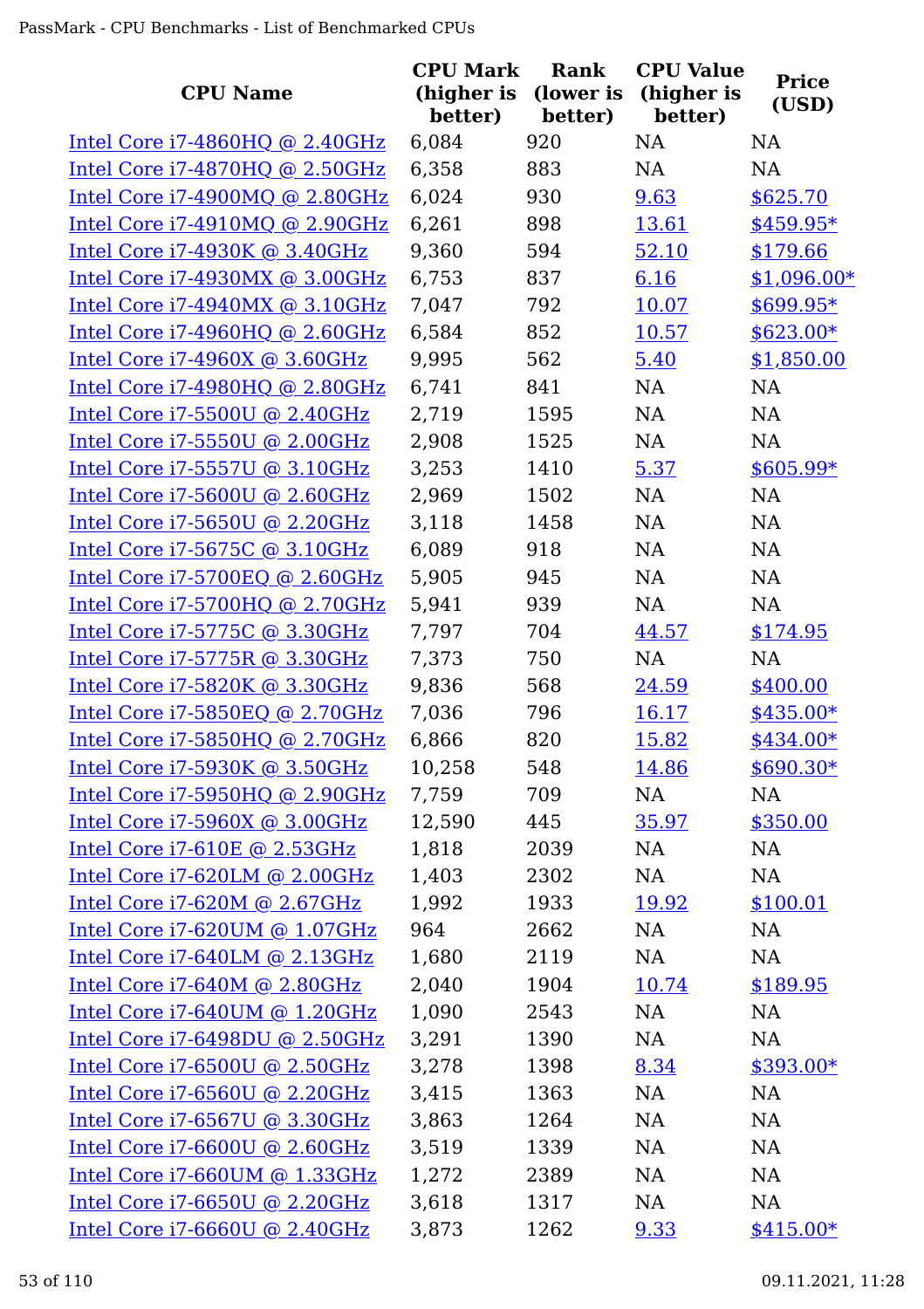| <b>CPU Name</b>                  | <b>CPU Mark</b><br>(higher is<br>better) | Rank<br>(lower is<br>better) | <b>CPU Value</b><br>(higher is<br>better) | <b>Price</b><br>(USD) |
|----------------------------------|------------------------------------------|------------------------------|-------------------------------------------|-----------------------|
| Intel Core $i7-6700$ @ 3.40GHz   | 8,055                                    | 686                          | 31.59                                     | \$255.00              |
| Intel Core i7-6700HQ @ 2.60GHz   | 6,557                                    | 857                          | 17.35                                     | $$378.00*$            |
| Intel Core i7-6700K @ 4.00GHz    | 8,955                                    | 619                          | 26.34                                     | \$340.00              |
| Intel Core i7-6700T @ 2.80GHz    | 7,273                                    | 764                          | 3.64                                      | $$1,999.00*$          |
| Intel Core i7-6700TE @ 2.40GHz   | 6,879                                    | 819                          | <b>NA</b>                                 | <b>NA</b>             |
| Intel Core i7-6770HQ @ 2.60GHz   | 7,252                                    | 765                          | 11.72                                     | $$619.00*$            |
| Intel Core $i7-6800K$ @ 3.40GHz  | 10,587                                   | 530                          | 42.72                                     | \$247.86              |
| Intel Core i7-680UM @ 1.47GHz    | 1,046                                    | 2586                         | <b>NA</b>                                 | NA                    |
| Intel Core i7-6820EQ @ 2.80GHz   | 6,924                                    | 813                          | <b>NA</b>                                 | <b>NA</b>             |
| Intel Core i7-6820HK @ 2.70GHz   | 7,030                                    | 798                          | 18.60                                     | \$378.00*             |
| Intel Core i7-6820HQ @ 2.70GHz   | 6,932                                    | 810                          | NA                                        | <b>NA</b>             |
| Intel Core i7-6822EQ @ 2.00GHz   | 5,241                                    | 1033                         | <b>NA</b>                                 | <b>NA</b>             |
| Intel Core i7-6850K @ 3.60GHz    | 11,269                                   | 499                          | 32.30                                     | \$348.89              |
| Intel Core i7-6900K @ 3.20GHz    | 13,961                                   | 400                          | 35.00                                     | \$398.88              |
| Intel Core i7-6920HQ @ 2.90GHz   | 7,371                                    | 751                          | 12.98                                     | \$568.00*             |
| Intel Core i7-6950X @ 3.00GHz    | 17,037                                   | 303                          | 45.24                                     | \$376.59              |
| Intel Core i7-720QM @ 1.60GHz    | 1,639                                    | 2147                         | 16.40                                     | $$99.95*$             |
| Intel Core $i7-740QM$ @ 1.73GHz  | 1,758                                    | 2069                         | 17.59                                     | $$99.95*$             |
| Intel Core i7-7500U @ 2.70GHz    | 3,650                                    | 1314                         | 6.77                                      | $$539.00*$            |
| Intel Core i7-7560U @ 2.40GHz    | 3,798                                    | 1279                         | NA                                        | <b>NA</b>             |
| Intel Core i7-7567U @ 3.50GHz    | 4,334                                    | 1177                         | 5.90                                      | $$733.99*$            |
| Intel Core i7-7600U @ 2.80GHz    | 3,643                                    | 1315                         | NA                                        | <b>NA</b>             |
| Intel Core i7-7660U @ 2.50GHz    | 4,191                                    | 1200                         | NA                                        | <b>NA</b>             |
| Intel Core i7-7700 @ 3.60GHz     | 8,619                                    | 637                          | 22.39                                     | \$384.95              |
| Intel Core i7-7700HQ @ 2.80GHz   | 6,944                                    | 808                          | 18.37                                     | \$378.00*             |
| Intel Core i7-7700K @ 4.20GHz    | 9,687                                    | 577                          | 22.02                                     | \$440.00              |
| Intel Core i7-7700T @ 2.90GHz    | 7,810                                    | 702                          | 17.36                                     | \$449.95              |
| Intel Core i7-7740X @ 4.30GHz    | 9,809                                    | 572                          | 44.60                                     | \$219.95              |
| Intel Core i7-7800X @ 3.50GHz    | 12,822                                   | 442                          | 39.16                                     | \$327.45              |
| Intel Core $i7-7820EQ$ @ 3.00GHz | 7,453                                    | 743                          | 19.72                                     | $$378.00*$            |
| Intel Core i7-7820HK @ 2.90GHz   | 7,781                                    | 706                          | 20.58                                     | $$378.00*$            |
| Intel Core i7-7820HQ @ 2.90GHz   | 7,155                                    | 778                          | 18.93                                     | $$378.00*$            |
| Intel Core i7-7820X @ 3.60GHz    | 17,335                                   | 293                          | 24.45                                     | \$709.00              |
| Intel Core $i7-7900X$ @ 3.30GHz  | 19,358                                   | 243                          | NA                                        | <b>NA</b>             |
| Intel Core i7-7920HQ @ 3.10GHz   | 7,566                                    | 728                          | 13.32                                     | $$568.00*$            |
| Intel Core i7-7Y75 @ 1.30GHz     | 2,629                                    | 1632                         | NA                                        | NA                    |
| Intel Core i7-8086K @ 4.00GHz    | 14,666                                   | 368                          | 27.94                                     | \$524.99              |
| Intel Core i7-820QM @ 1.73GHz    | 1,737                                    | 2084                         | 13.46                                     | $$129.00*$            |
| Intel Core i7-840QM @ 1.87GHz    | 1,912                                    | 1976                         | 6.59                                      | $$289.97*$            |
| Intel Core i7-8500Y @ 1.50GHz    | 2,888                                    | 1532                         | 7.35                                      | $$393.00*$            |
| Intel Core i7-8550U @ 1.80GHz    | 5,922                                    | 942                          | NA                                        | <b>NA</b>             |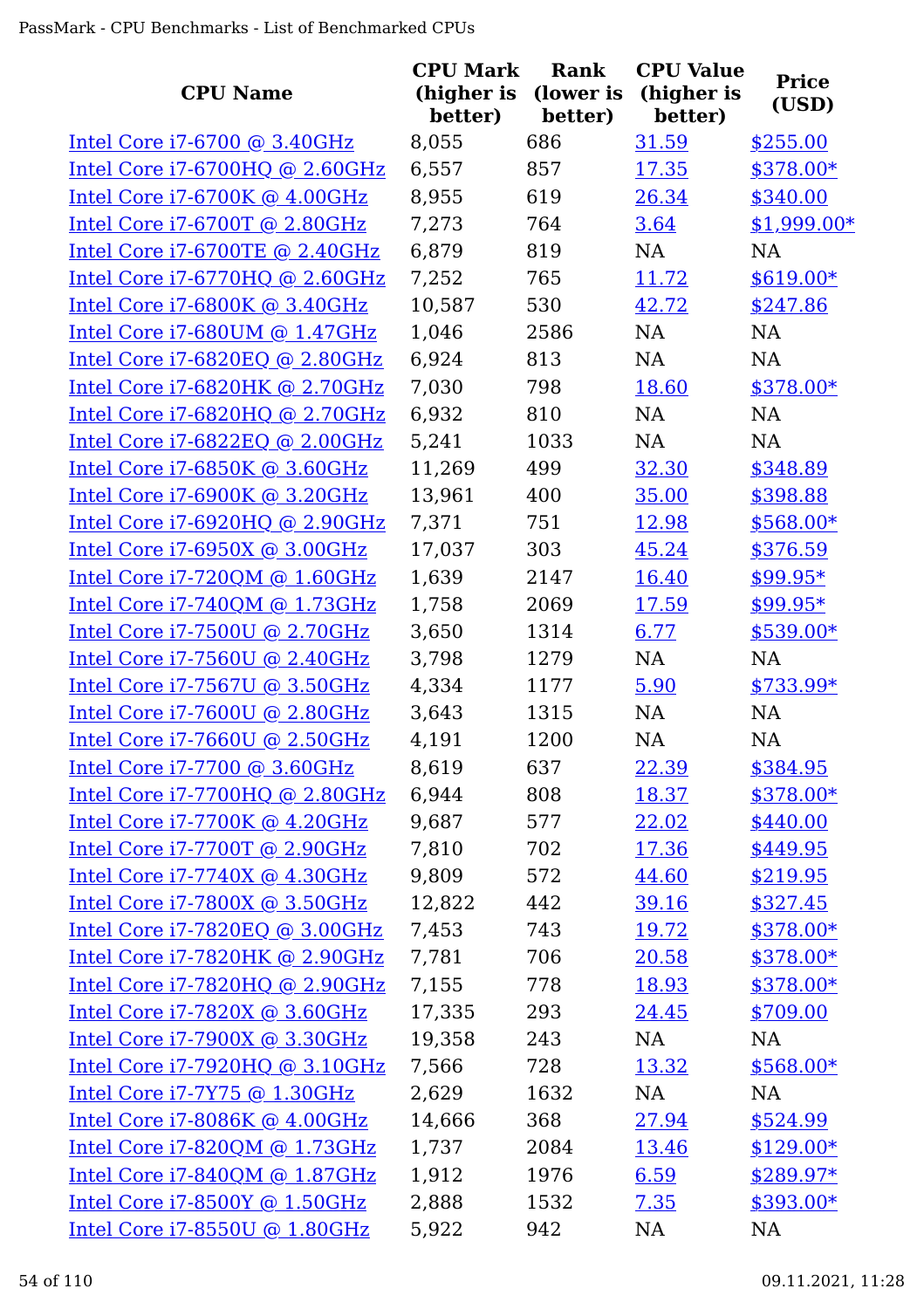| <b>CPU Name</b>                     | <b>CPU Mark</b><br>(higher is<br>better) | Rank<br>(lower is<br>better) | <b>CPU Value</b><br>(higher is<br>better) | <b>Price</b><br>(USD) |
|-------------------------------------|------------------------------------------|------------------------------|-------------------------------------------|-----------------------|
| Intel Core i7-8557U @ 1.70GHz       | 8,225                                    | 668                          | 19.08                                     | \$431.00*             |
| Intel Core i7-8559U @ 2.70GHz       | 8,652                                    | 636                          | 14.02                                     | \$617.00*             |
| Intel Core i7-8565U @ 1.80GHz       | 6,366                                    | 882                          | 10.35                                     | $$615.00*$            |
| Intel Core i7-8565UC @ 1.80GHz      | 6,187                                    | 908                          | NA                                        | NA                    |
| Intel Core i7-8569U @ 2.80GHz       | 8,585                                    | 642                          | 19.92                                     | $$431.00*$            |
| Intel Core i7-860 @ 2.80GHz         | 2,866                                    | 1545                         | 65.15                                     | $$43.99*$             |
| Intel Core $i7-860S$ @ 2.53GHz      | 2,725                                    | 1590                         | 17.03                                     | \$160.00              |
| Intel Core i7-8650U @ 1.90GHz       | 6,437                                    | 870                          | 6.14                                      | $$1,049.00*$          |
| Intel Core i7-8665U @ 1.90GHz       | 6,518                                    | 860                          | 9.25                                      | $$704.49*$            |
| Intel Core i7-8665UE @ 1.70GHz      | 6,587                                    | 851                          | 16.10                                     | \$409.00*             |
| Intel Core i7-870 @ 2.93GHz         | 3,047                                    | 1476                         | 53.47                                     | $$56.99*$             |
| Intel Core i7-8700 @ 3.20GHz        | 13,071                                   | 433                          | 41.90                                     | \$312.00              |
| Intel Core i7-8700B @ 3.20GHz       | 12,589                                   | 446                          | 41.55                                     | $$303.00*$            |
| Intel Core i7-8700K @ 3.70GHz       | 13,888                                   | 403                          | 39.68                                     | \$349.99              |
| Intel Core i7-8700T @ 2.40GHz       | 10,629                                   | 529                          | 29.10                                     | \$365.30              |
| Intel Core i7-8705G @ 3.10GHz       | 7,904                                    | 697                          | 5.15                                      | $$1,535.11*$          |
| Intel Core i7-8706G @ 3.10GHz       | 8,136                                    | 676                          | <b>NA</b>                                 | NA                    |
| Intel Core i7-8709G @ 3.10GHz       | 7,921                                    | 694                          | NA                                        | <b>NA</b>             |
| <u>Intel Core i7-870S @ 2.67GHz</u> | 2,786                                    | 1570                         | NA                                        | <b>NA</b>             |
| Intel Core i7-8750H @ 2.20GHz       | 10,136                                   | 557                          | 25.66                                     | $$395.00*$            |
| <u>Intel Core i7-875K @ 2.93GHz</u> | 3,073                                    | 1471                         | 7.32                                      | \$420.00              |
| Intel Core i7-880 @ 3.07GHz         | 2,803                                    | 1564                         | 8.27                                      | \$338.97*             |
| Intel Core i7-8809G @ 3.10GHz       | 8,791                                    | 628                          | <b>NA</b>                                 | <b>NA</b>             |
| Intel Core i7-8850H @ 2.60GHz       | 10,484                                   | 533                          | 26.54                                     | \$395.00*             |
| Intel Core i7-920 @ 2.67GHz         | 2,713                                    | 1600                         | 11.94                                     | $$227.21*$            |
| Intel Core i7-920XM @ 2.00GHz       | 1,965                                    | 1945                         | 4.93                                      | \$398.95*             |
| Intel Core i7-930 @ 2.80GHz         | 2,874                                    | 1539                         | 102.66                                    | \$28.00               |
| Intel Core i7-940 @ 2.93GHz         | 3,008                                    | 1490                         | 61.39                                     | \$49.00               |
| Intel Core i7-940XM @ 2.13GHz       | 2,367                                    | 1726                         | NA                                        | NA                    |
| Intel Core i7-950 @ 3.07GHz         | 3,106                                    | 1461                         | 11.13                                     | $$279.00*$            |
| Intel Core i7-960 @ 3.20GHz         | 3,254                                    | 1409                         | 24.20                                     | \$134.48              |
| Intel Core i7-965 @ 3.20GHz         | 3,288                                    | 1393                         | 36.15                                     | \$90.97               |
| Intel Core i7-970 @ 3.20GHz         | 6,747                                    | 839                          | 12.98                                     | $$520.00*$            |
| Intel Core i7-9700 @ 3.00GHz        | 13,437                                   | 417                          | 44.79                                     | \$299.99              |
| Intel Core i7-9700E @ 2.60GHz       | 11,544                                   | 490                          | 35.74                                     | $$323.00*$            |
| Intel Core i7-9700F @ 3.00GHz       | 13,493                                   | 414                          | 51.50                                     | \$262.00              |
| Intel Core i7-9700K @ 3.60GHz       | 14,566                                   | 375                          | 47.16                                     | \$308.88              |
| Intel Core i7-9700KF @ 3.60GHz      | 14,572                                   | 374                          | 41.63                                     | \$350.06              |
| Intel Core i7-9700T @ 2.00GHz       | 10,686                                   | 527                          | 33.09                                     | \$323.00*             |
| Intel Core i7-9700TE @ 1.80GHz      | 10,722                                   | 525                          | 33.19                                     | $$323.00*$            |
| Intel Core i7-975 @ 3.33GHz         | 3,311                                    | 1383                         | 25.54                                     | \$129.65              |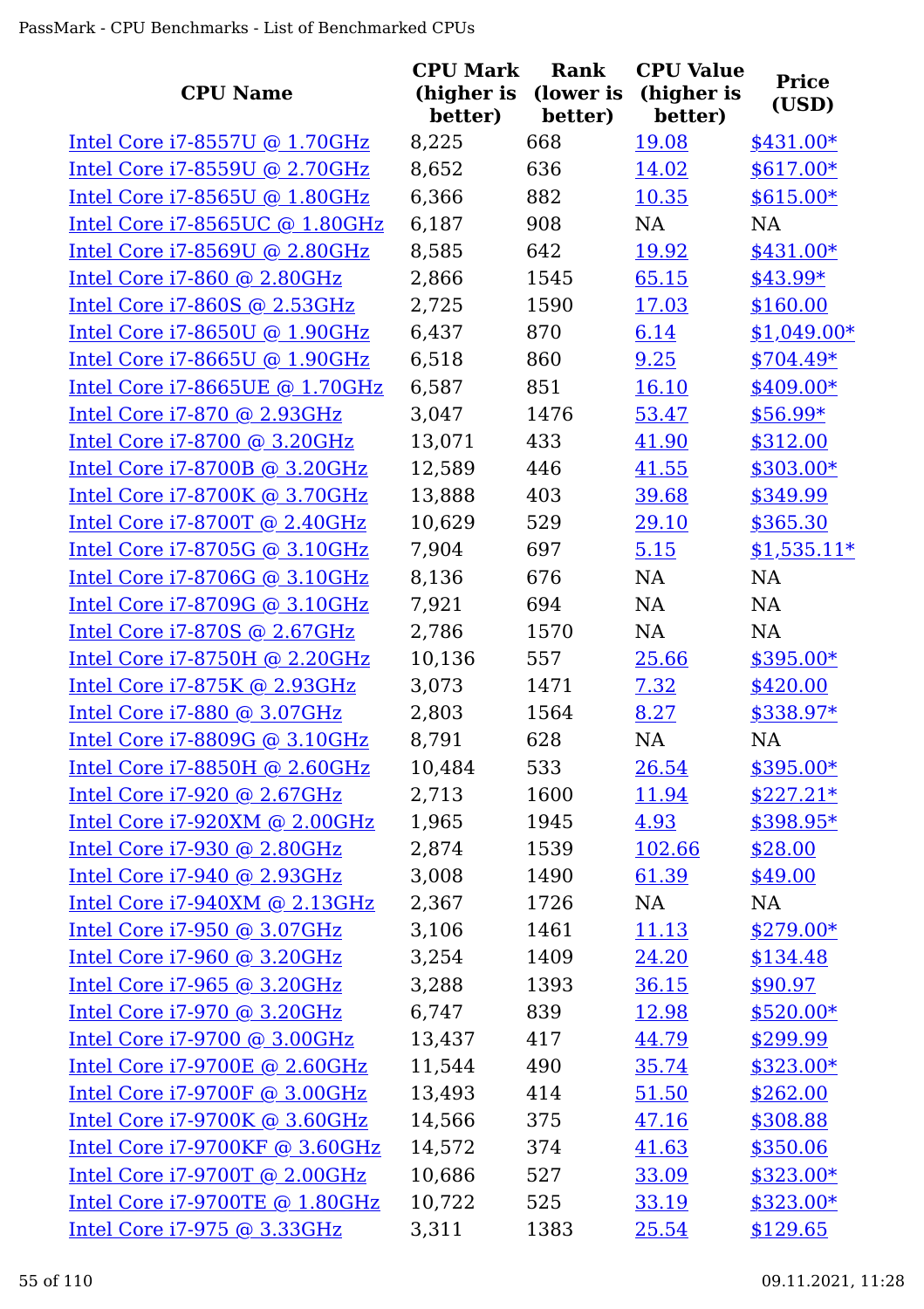| <b>CPU Name</b>                 | <b>CPU Mark</b><br>(higher is<br>better) | <b>Rank</b><br>(lower is<br>better) | <b>CPU Value</b><br>(higher is<br>better) | <b>Price</b><br>(USD) |
|---------------------------------|------------------------------------------|-------------------------------------|-------------------------------------------|-----------------------|
| Intel Core i7-9750H @ 2.60GHz   | 11,258                                   | 500                                 | 11.73                                     | $$960.00*$            |
| Intel Core i7-9750HF @ 2.60GHz  | 11,591                                   | 487                                 | 29.34                                     | \$395.00*             |
| Intel Core i7-980 @ 3.33GHz     | 7,023                                    | 800                                 | 4.68                                      | \$1,500.19            |
| Intel Core i7-9800X @ 3.80GHz   | 18,320                                   | 266                                 | 17.89                                     | $$1,023.99*$          |
| Intel Core i7-980X @ 3.33GHz    | 6,745                                    | 840                                 | 45.88                                     | \$147.00              |
| Intel Core i7-985 @ 3.47GHz     | 3,928                                    | 1256                                | <b>NA</b>                                 | NA                    |
| Intel Core i7-9850H @ 2.60GHz   | 11,566                                   | 488                                 | 8.86                                      | $$1,305.76*$          |
| Intel Core i7-9850HL @ 1.90GHz  | 9,112                                    | 611                                 | 23.07                                     | $$395.00*$            |
| Intel Core i7-990X @ 3.47GHz    | 7,245                                    | 766                                 | 4.83                                      | \$1,500.19            |
| Intel Core $i7-995X$ @ 3.60GHz  | 7,079                                    | 785                                 | NA                                        | NA                    |
| Intel Core i9-10850K @ 3.60GHz  | 23,339                                   | 165                                 | 56.93                                     | \$409.99              |
| Intel Core i9-10880H @ 2.30GHz  | 15,332                                   | 345                                 | <b>NA</b>                                 | <b>NA</b>             |
| Intel Core i9-10885H @ 2.40GHz  | 15,921                                   | 329                                 | 28.63                                     | \$556.00*             |
| Intel Core i9-10900 @ 2.80GHz   | 20,773                                   | 217                                 | 48.09                                     | \$431.95              |
| Intel Core i9-10900F @ 2.80GHz  | 21,041                                   | 211                                 | 48.93                                     | \$429.99              |
| Intel Core i9-10900K @ 3.70GHz  | 23,979                                   | 149                                 | 49.85                                     | \$481.00              |
| Intel Core i9-10900KF @ 3.70GHz | 23,766                                   | 153                                 | 51.95                                     | \$457.44              |
| Intel Core i9-10900T @ 1.90GHz  | 15,592                                   | 338                                 | 35.52                                     | $$439.00*$            |
| Intel Core i9-10900TE @ 1.80GHz | 17,888                                   | 280                                 | 40.29                                     | \$444.00*             |
| Intel Core i9-10900X @ 3.70GHz  | 22,848                                   | 171                                 | 38.08                                     | \$599.99              |
| Intel Core i9-10910 @ 3.60GHz   | 21,469                                   | 200                                 | <b>NA</b>                                 | NA                    |
| Intel Core i9-10920X @ 3.50GHz  | 26,631                                   | 107                                 | 38.04                                     | \$699.99              |
| Intel Core i9-10940X @ 3.30GHz  | 28,778                                   | 93                                  | 35.97                                     | \$799.99              |
| Intel Core i9-10980HK @ 2.40GHz | 16,531                                   | 312                                 | 28.36                                     | $$583.00*$            |
| Intel Core i9-10980XE @ 3.00GHz | 33,733                                   | 58                                  | 31.92                                     | \$1,056.82            |
| Intel Core i9-11900 @ 2.50GHz   | 23,520                                   | 159                                 | 50.04                                     | \$469.99              |
| Intel Core i9-11900F @ 2.50GHz  | 23,962                                   | 150                                 | 49.92                                     | \$479.99              |
| Intel Core i9-11900H @ 2.50GHz  | 22,314                                   | 182                                 | 40.87                                     | $$546.00*$            |
| Intel Core i9-11900K @ 3.50GHz  | 25,622                                   | 124                                 | 46.59                                     | \$549.99              |
| Intel Core i9-11900KB @ 3.30GHz | 24,537                                   | 140                                 | 45.52                                     | \$539.00*             |
| Intel Core i9-11900KF @ 3.50GHz | 25,642                                   | 123                                 | 46.62                                     | \$549.99              |
| Intel Core i9-11900T @ 1.50GHz  | 21,759                                   | 195                                 | 49.57                                     | $$439.00*$            |
| Intel Core i9-11950H @ 2.60GHz  | 22,600                                   | 176                                 | 40.65                                     | $$556.00*$            |
| Intel Core i9-11980HK @ 2.60GHz | 23,584                                   | 156                                 | 40.45                                     | $$583.00*$            |
| Intel Core i9-12900K            | 38,462                                   | 47                                  | 36.12                                     | \$1,064.90            |
| Intel Core i9-12900KF           | 41,353                                   | 38                                  | 58.33                                     | \$708.99              |
| Intel Core $i9-7900X$ @ 3.30GHz | 21,418                                   | 202                                 | 33.00                                     | \$649.00              |
| Intel Core i9-7920X @ 2.90GHz   | 23,492                                   | 161                                 | 62.64                                     | \$375.00              |
| Intel Core i9-7940X @ 3.10GHz   | 26,679                                   | 104                                 | 48.51                                     | \$549.95              |
| Intel Core $i9-7960X$ @ 2.80GHz | 26,629                                   | 108                                 | 26.63                                     | \$999.99              |
| Intel Core i9-7980XE @ 2.60GHz  | 29,624                                   | 88                                  | 34.93                                     | \$847.99              |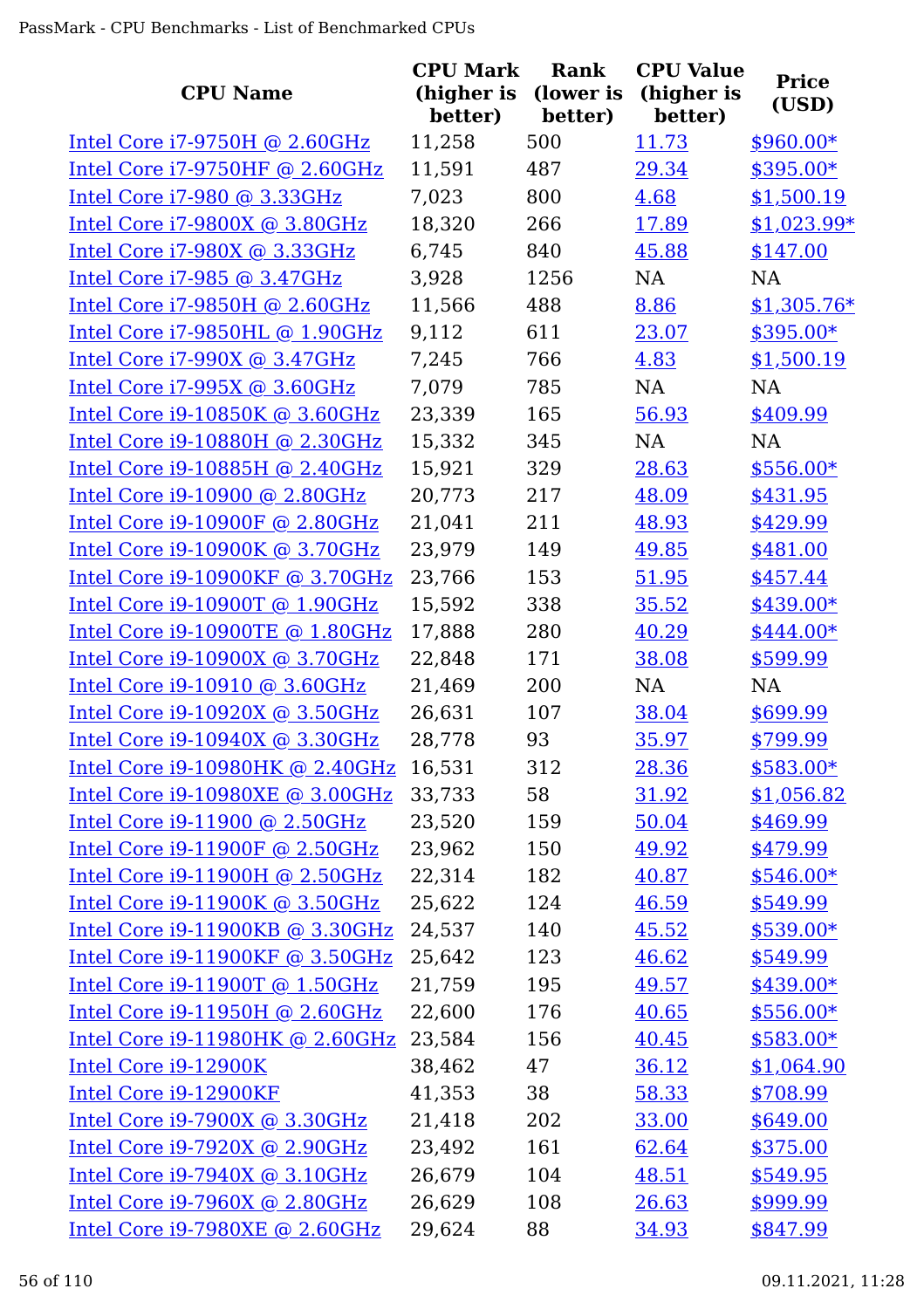|                                     | <b>CPU Mark</b>       | <b>Rank</b>          | <b>CPU Value</b>      | <b>Price</b> |
|-------------------------------------|-----------------------|----------------------|-----------------------|--------------|
| <b>CPU Name</b>                     | (higher is<br>better) | (lower is<br>better) | (higher is<br>better) | (USD)        |
| Intel Core i9-8950HK @ 2.90GHz      | 10,883                | 515                  | 18.67                 | $$583.00*$   |
| Intel Core i9-9820X @ 3.30GHz       | 19,853                | 231                  | 28.36                 | \$699.95     |
| Intel Core i9-9880H @ 2.30GHz       | 14,073                | 391                  | 25.31                 | \$556.00*    |
| Intel Core i9-9900 @ 3.10GHz        | 16,996                | 304                  | 51.82                 | \$327.99     |
| Intel Core i9-9900K @ 3.60GHz       | 18,822                | 259                  | 44.81                 | \$419.99     |
| Intel Core $i9-9900KF$ @ 3.60GHz    | 18,782                | 260                  | 55.24                 | \$339.99     |
| Intel Core i9-9900KS @ 4.00GHz      | 19,585                | 235                  | 36.45                 | \$537.29     |
| Intel Core i9-9900T @ 2.10GHz       | 13,896                | 402                  | 31.65                 | $$439.00*$   |
| Intel Core $i9-9900X$ @ 3.50GHz     | 21,776                | 193                  | 29.03                 | \$749.99     |
| Intel Core $i9-9920X$ @ 3.50GHz     | 25,350                | 128                  | 28.17                 | \$899.99     |
| Intel Core i9-9940X @ 3.30GHz       | 28,486                | 94                   | 25.90                 | \$1,099.95   |
| Intel Core $i9-9960X$ @ 3.10GHz     | 31,206                | 74                   | 20.82                 | \$1,498.95   |
| Intel Core i9-9980HK @ 2.40GHz      | 14,916                | 357                  | 25.58                 | $$583.00*$   |
| Intel Core i9-9980XE @ 3.00GHz      | 32,072                | 67                   | 28.54                 | \$1,123.78   |
| Intel Core i9-9990XE @ 4.00GHz      | 30,162                | 81                   | 13.94                 | $$2,163.00*$ |
| Intel Core M-5Y10 @ 0.80GHz         | 1,795                 | 2050                 | <b>NA</b>             | <b>NA</b>    |
| Intel Core M-5Y10a @ 0.80GHz        | 1,905                 | 1984                 | NA                    | NA           |
| Intel Core M-5Y10c @ 0.80GHz        | 1,743                 | 2079                 | 6.20                  | $$281.00*$   |
| Intel Core M-5Y31 @ 0.90GHz         | 2,116                 | 1861                 | <b>NA</b>             | NA           |
| Intel Core M-5Y51 $@1.10GHz$        | 2,140                 | 1847                 | NA                    | <b>NA</b>    |
| Intel Core M-5Y70 @ 1.10GHz         | 1,705                 | 2096                 | NA                    | <b>NA</b>    |
| Intel Core $M-5Y71$ @ 1.20GHz       | 2,250                 | 1782                 | 8.01                  | $$281.00*$   |
| Intel Core m3-6Y30 @ 0.90GHz        | 1,964                 | 1946                 | 6.99                  | \$281.00*    |
| Intel Core m3-7Y30 @ 1.00GHz        | 2,571                 | 1652                 | NA                    | <b>NA</b>    |
| Intel Core m3-7Y32 @ 1.10GHz        | 2,887                 | 1533                 | NA                    | NA           |
| Intel Core m3-8100Y $@1.10GHz$      | 3,019                 | 1483                 | 10.74                 | \$281.00*    |
| Intel Core m5-6Y54 $@$ 1.10GHz      | 2,143                 | 1843                 | NA                    | NA           |
| Intel Core $m5-6Y57$ @ 1.10GHz      | 2,328                 | 1748                 | NA                    | NA           |
| Intel Core m7-6Y75 $@1.20GHz$       | 2,346                 | 1738                 | NA                    | NA           |
| Intel Core Solo T1300 @ 1.66GHz     | 210                   | 3472                 | NA                    | <b>NA</b>    |
| Intel Core Solo T1350 @ 1.86GHz     | 194                   | 3496                 | NA                    | NA           |
| Intel Core Solo T1400 @ 1.83GHz     | 253                   | 3413                 | NA                    | <b>NA</b>    |
| Intel Core Solo U1300 @ 1.06GHz     | 127                   | 3586                 | NA                    | NA           |
| Intel Core Solo U1400 @ 1.20GHz     | 130                   | 3583                 | NA                    | NA           |
| Intel Core Solo U1500 @ 1.33GHz     | 164                   | 3536                 | NA                    | NA           |
| Intel Core2 Duo E4300 @ 1.80GHz 566 |                       | 3054                 | 13.32                 | $$42.50*$    |
| Intel Core2 Duo E4400 @ 2.00GHz 656 |                       | 2962                 | 15.42                 | $$42.50*$    |
| Intel Core2 Duo E4500 @ 2.20GHz 739 |                       | 2875                 | 67.19                 | $$11.00*$    |
| Intel Core2 Duo E4600 @ 2.40GHz 784 |                       | 2835                 | 4.96                  | $$157.95*$   |
| Intel Core2 Duo E4700 @ 2.60GHz 803 |                       | 2807                 | 29.76                 | $$26.99*$    |
| Intel Core2 Duo E6300 @ 1.86GHz 578 |                       | 3040                 | 4.53                  | $$127.61*$   |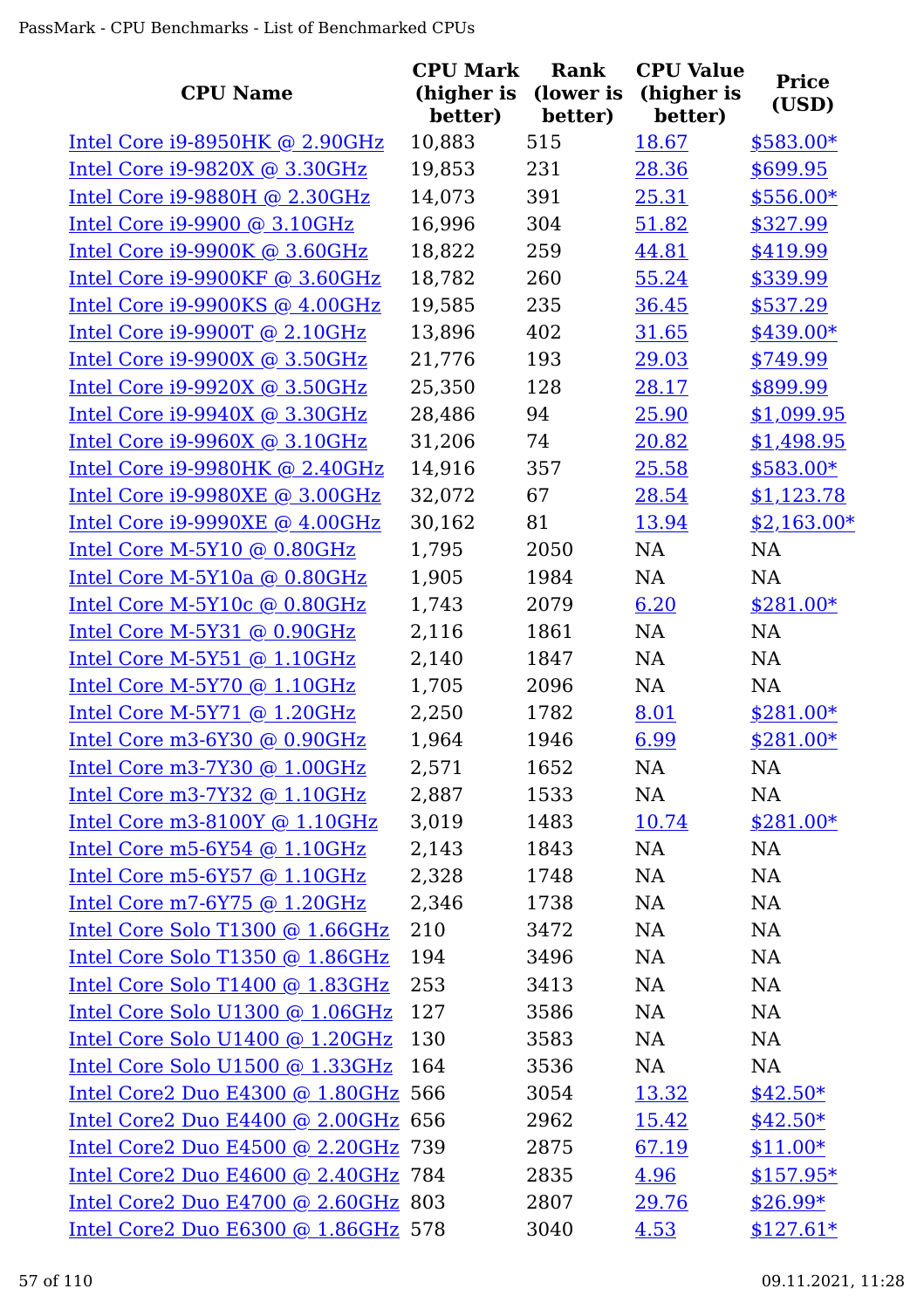| <b>CPU Name</b>                       | <b>CPU Mark</b><br>(higher is | <b>Rank</b><br>(lower is | <b>CPU Value</b><br>(higher is | <b>Price</b><br>(USD) |
|---------------------------------------|-------------------------------|--------------------------|--------------------------------|-----------------------|
|                                       | better)                       | better)                  | better)                        |                       |
| Intel Core2 Duo E6320 @ 1.86GHz 524   |                               | 3093                     | 13.10                          | $$39.99*$             |
| Intel Core2 Duo E6400 @ 2.13GHz 787   |                               | 2832                     | 26.30                          | $$29.94*$             |
| Intel Core2 Duo E6420 @ 2.13GHz 780   |                               | 2839                     | 19.49                          | $$39.99*$             |
| Intel Core2 Duo E6540 @ 2.33GHz 808   |                               | 2800                     | <b>NA</b>                      | <b>NA</b>             |
| Intel Core2 Duo E6550 @ 2.33GHz 866   |                               | 2747                     | 65.13                          | $$13.30*$             |
| Intel Core2 Duo E6600 @ 2.40GHz 887   |                               | 2728                     | 25.26                          | \$35.09*              |
| Intel Core2 Duo E6700 @ 2.66GHz 987   |                               | 2646                     | 32.91                          | \$29.99*              |
| Intel Core2 Duo E6750 @ 2.66GHz 990   |                               | 2640                     | 96.13                          | $$10.30*$             |
| Intel Core2 Duo E6850 @ 3.00GHz 1,136 |                               | 2511                     | 22.18                          | $$51.20*$             |
| Intel Core2 Duo E7200 @ 2.53GHz 976   |                               | 2653                     | 20.76                          | $$47.00*$             |
| Intel Core2 Duo E7300 @ 2.66GHz 940   |                               | 2685                     | 28.42                          | $$33.07*$             |
| Intel Core2 Duo E7400 @ 2.80GHz 961   |                               | 2667                     | 64.13                          | $$14.99*$             |
| Intel Core2 Duo E7500 @ 2.93GHz 1,096 |                               | 2537                     | 78.86                          | $$13.90*$             |
| Intel Core2 Duo E7600 @ 3.06GHz 1,180 |                               | 2465                     | 9.83                           | $$119.95*$            |
| Intel Core2 Duo E8135 @ 2.40GHz 973   |                               | 2654                     | NA                             | NA                    |
| Intel Core2 Duo E8135 @ 2.66GHz 1,099 |                               | 2535                     | <b>NA</b>                      | <b>NA</b>             |
| Intel Core2 Duo E8200 @ 2.66GHz 1,007 |                               | 2624                     | 13.25                          | $$75.99*$             |
| Intel Core2 Duo E8235 @ 2.80GHz 995   |                               | 2634                     | NA                             | <b>NA</b>             |
| Intel Core2 Duo E8290 @ 2.83GHz 1,408 |                               | 2297                     | <b>NA</b>                      | <b>NA</b>             |
| Intel Core2 Duo E8300 @ 2.83GHz 1,034 |                               | 2594                     | 51.71                          | $$19.99*$             |
| Intel Core2 Duo E8335 @ 2.66GHz 1,172 |                               | 2473                     | <b>NA</b>                      | <b>NA</b>             |
| Intel Core2 Duo E8335 @ 2.93GHz 1,187 |                               | 2458                     | NA                             | <b>NA</b>             |
| Intel Core2 Duo E8400 @ 3.00GHz 1,164 |                               | 2482                     | 8.31                           | $$140.00*$            |
| Intel Core2 Duo E8435 @ 3.06GHz 1,240 |                               | 2418                     | 20.67                          | $$59.99*$             |
| Intel Core2 Duo E8500 @ 3.16GHz 1,232 |                               | 2427                     | 9.48                           | $$129.95*$            |
| Intel Core2 Duo E8600 @ 3.33GHz 1,330 |                               | 2344                     | 34.12                          | $$38.99*$             |
| Intel Core2 Duo L7100 @ 1.20GHz 476   |                               | 3145                     | <b>NA</b>                      | NA                    |
| Intel Core2 Duo L7300 @ 1.40GHz 550   |                               | 3072                     | NA                             | <b>NA</b>             |
| Intel Core2 Duo L7400 @ 1.50GHz 516   |                               | 3100                     | <b>NA</b>                      | <b>NA</b>             |
| Intel Core2 Duo L7500 @ 1.60GHz 575   |                               | 3046                     | <b>NA</b>                      | <b>NA</b>             |
| Intel Core2 Duo L7700 @ 1.80GHz 607   |                               | 3010                     | <b>NA</b>                      | <b>NA</b>             |
| Intel Core2 Duo L7800 @ 2.00GHz 680   |                               | 2937                     | NA                             | <b>NA</b>             |
| Intel Core2 Duo L9300 @ 1.60GHz 615   |                               | 3002                     | NA                             | <b>NA</b>             |
| Intel Core2 Duo L9600 @ 2.13GHz 865   |                               | 2748                     | <b>NA</b>                      | <b>NA</b>             |
| Intel Core2 Duo P7350 @ 2.00GHz 749   |                               | 2864                     | 37.46                          | $$19.99*$             |
| Intel Core2 Duo P7370 @ 2.00GHz 790   |                               | 2826                     | NA                             | NA                    |
| Intel Core2 Duo P7450 @ 2.13GHz 767   |                               | 2848                     | 19.19                          | $$39.99*$             |
| Intel Core2 Duo P7550 @ 2.26GHz 915   |                               | 2710                     | 3.98                           | $$229.99*$            |
| Intel Core2 Duo P7570 @ 2.26GHz 747   |                               | 2867                     | <b>NA</b>                      | NA                    |
| Intel Core2 Duo P8400 @ 2.26GHz 833   |                               | 2780                     | <u>2.81</u>                    | $$297.01*$            |
| Intel Core2 Duo P8600 @ 2.40GHz 846   |                               | 2761                     | 17.21                          | $$49.18*$             |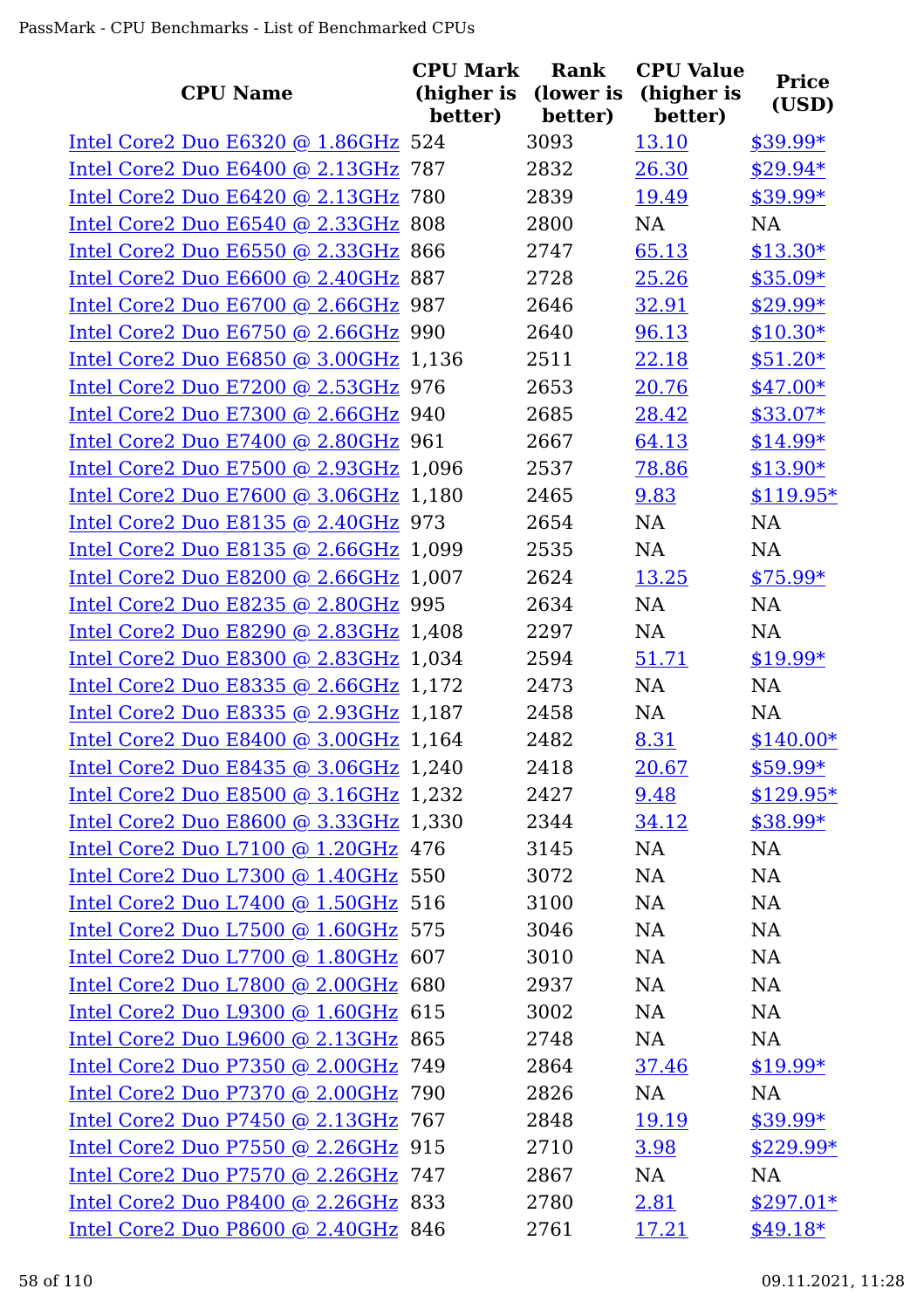| <b>CPU Name</b>                       | <b>CPU Mark</b> | Rank<br>(higher is (lower is | <b>CPU Value</b><br>(higher is | <b>Price</b> |
|---------------------------------------|-----------------|------------------------------|--------------------------------|--------------|
|                                       | better)         | better)                      | better)                        | (USD)        |
| Intel Core2 Duo P8700 @ 2.53GHz 941   |                 | 2684                         | 11.08                          | \$84.95      |
| Intel Core2 Duo P8800 @ 2.66GHz 922   |                 | 2700                         | 16.19                          | $$56.99*$    |
| Intel Core2 Duo P9300 @ 2.26GHz 909   |                 | 2715                         | NA                             | <b>NA</b>    |
| Intel Core2 Duo P9500 @ 2.53GHz 959   |                 | 2671                         | 0.96                           | \$998.99*    |
| Intel Core2 Duo P9600 @ 2.53GHz 1,012 |                 | 2617                         | 10.22                          | $$99.00*$    |
| Intel Core2 Duo P9600 @ 2.66GHz 1,069 |                 | 2565                         | NA                             | NA           |
| Intel Core2 Duo P9700 @ 2.80GHz 1,103 |                 | 2533                         | <b>NA</b>                      | <b>NA</b>    |
| Intel Core2 Duo SL9400 @<br>1.86GHz   | 743             | 2869                         | 2.94                           | $$253.00*$   |
| Intel Core2 Duo SP9400 @<br>2.40GHz   | 988             | 2643                         | 3.48                           | $$284.00*$   |
| Intel Core2 Duo SU9400 @<br>1.40GHz   | 529             | 3088                         | <b>NA</b>                      | <b>NA</b>    |
| Intel Core2 Duo T5200 @ 1.60GHz 409   |                 | 3206                         | <b>NA</b>                      | <b>NA</b>    |
| Intel Core2 Duo T5250 @ 1.50GHz 483   |                 | 3135                         | 5.37                           | \$89.95*     |
| Intel Core2 Duo T5270 @ 1.40GHz 496   |                 | 3122                         | <b>NA</b>                      | <b>NA</b>    |
| Intel Core2 Duo T5300 @ 1.73GHz 635   |                 | 2979                         | <b>NA</b>                      | <b>NA</b>    |
| Intel Core2 Duo T5450 @ 1.66GHz 535   |                 | 3080                         | <b>NA</b>                      | <b>NA</b>    |
| Intel Core2 Duo T5470 @ 1.60GHz 459   |                 | 3163                         | NA                             | NA           |
| Intel Core2 Duo T5500 @ 1.66GHz 510   |                 | 3108                         | <b>NA</b>                      | NA           |
| Intel Core2 Duo T5550 @ 1.83GHz 596   |                 | 3018                         | NA                             | <b>NA</b>    |
| Intel Core2 Duo T5600 @ 1.83GHz 634   |                 | 2981                         | <b>NA</b>                      | <b>NA</b>    |
| Intel Core2 Duo T5670 @ 1.80GHz 530   |                 | 3085                         | <b>NA</b>                      | NA           |
| Intel Core2 Duo T5750 @ 2.00GHz 650   |                 | 2964                         | 65.03                          | \$9.99*      |
| Intel Core2 Duo T5800 @ 2.00GHz 642   |                 | 2973                         | NA.                            | NA           |
| Intel Core2 Duo T5850 @ 2.16GHz 705   |                 | 2907                         | 25.36                          | $$27.79*$    |
| Intel Core2 Duo T5870 @ 2.00GHz 692   |                 | 2919                         | NA                             | <b>NA</b>    |
| Intel Core2 Duo T5900 @ 2.20GHz 668   |                 | 2949                         | NA                             | NA           |
| Intel Core2 Duo T6400 @ 2.00GHz 715   |                 | 2897                         | 47.69                          | $$14.99*$    |
| Intel Core2 Duo T6500 @ 2.10GHz 683   |                 | 2932                         | 45.56                          | $$14.99*$    |
| Intel Core2 Duo T6570 @ 2.10GHz 708   |                 | 2902                         | 18.38                          | $$38.50*$    |
| Intel Core2 Duo T6600 @ 2.20GHz 757   |                 | 2856                         | 18.94                          | $$39.97*$    |
| Intel Core2 Duo T6670 @ 2.20GHz 783   |                 | 2836                         | NA                             | NA           |
| Intel Core2 Duo T7100 @ 1.80GHz 628   |                 | 2985                         | 41.91                          | $$14.99*$    |
| Intel Core2 Duo T7200 @ 2.00GHz 706   |                 | 2905                         | 6.42                           | \$110.00     |
| Intel Core2 Duo T7250 @ 2.00GHz 691   |                 | 2924                         | 3.43                           | $$201.48*$   |
| Intel Core2 Duo T7300 @ 2.00GHz 691   |                 | 2922                         | 12.81                          | $$53.99*$    |
| Intel Core2 Duo T7400 @ 2.16GHz 656   |                 | 2961                         | 4.38                           | $$149.95*$   |
| Intel Core2 Duo T7500 @ 2.20GHz 811   |                 | 2797                         | 18.87                          | $$42.99*$    |
| Intel Core2 Duo T7600 @ 2.33GHz 772   |                 | 2844                         | 7.72                           | $$99.95*$    |
| Intel Core2 Duo T7700 @ 2.40GHz 817   |                 | 2793                         | 6.29                           | \$129.95     |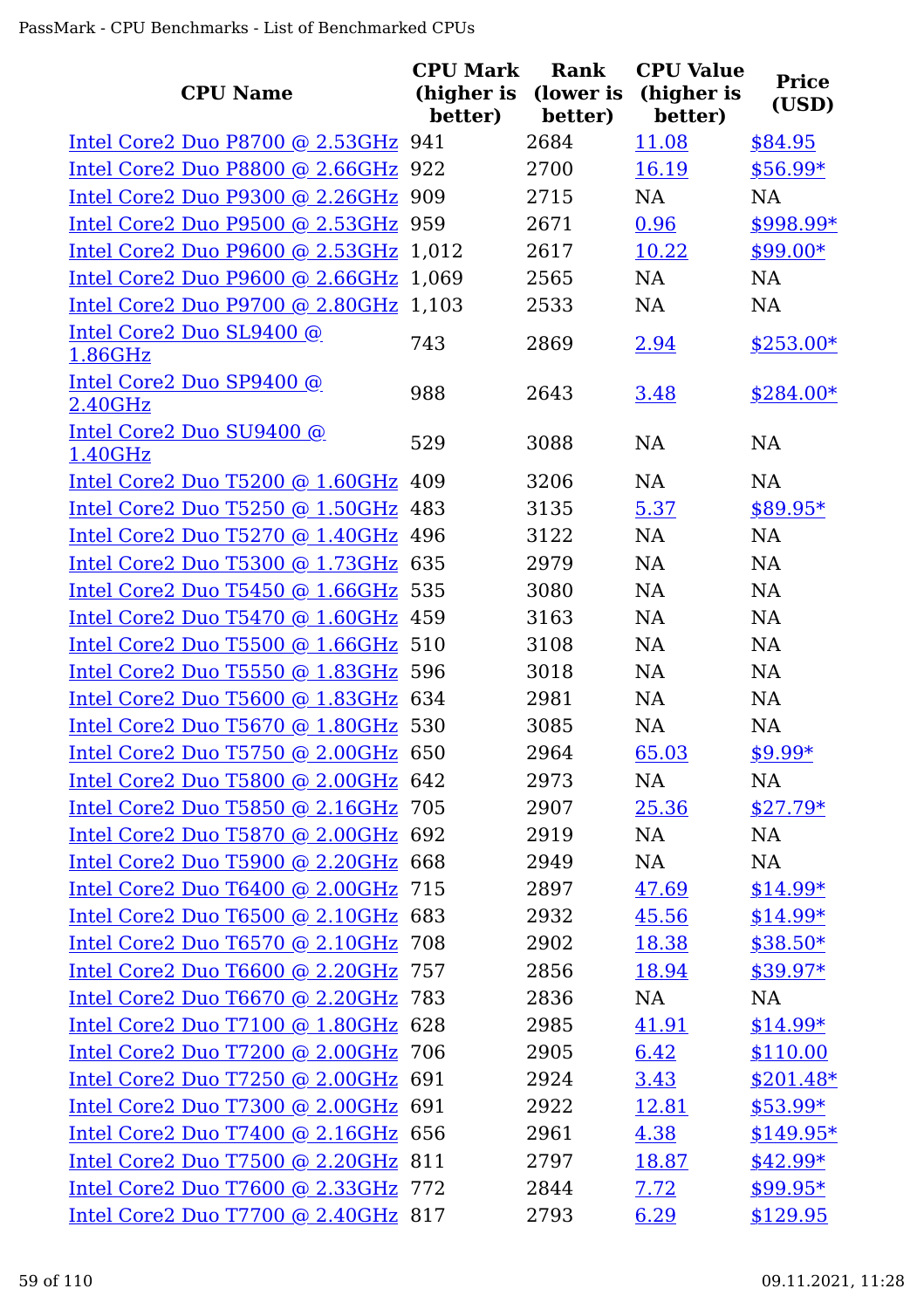| <b>CPU Name</b>                        | <b>CPU Mark</b><br>(higher is | Rank<br>(lower is | <b>CPU Value</b><br>(higher is | <b>Price</b><br>(USD) |
|----------------------------------------|-------------------------------|-------------------|--------------------------------|-----------------------|
|                                        | better)                       | better)           | better)                        |                       |
| Intel Core2 Duo T7800 @ 2.60GHz 932    |                               | 2691              | 1.53                           | \$607.99*             |
| Intel Core2 Duo T8100 @ 2.10GHz 742    |                               | 2872              | 0.74                           | \$999.99*             |
| Intel Core2 Duo T8300 @ 2.40GHz 883    |                               | 2731              | 8.11                           | $$108.95*$            |
| Intel Core2 Duo T9300 @ 2.50GHz 924    |                               | 2698              | 9.74                           | \$94.95*              |
| Intel Core2 Duo T9400 @ 2.53GHz 918    |                               | 2707              | 20.42                          | $$44.95*$             |
| Intel Core2 Duo T9500 @ 2.60GHz 1,004  |                               | 2629              | 9.29                           | $$108.02*$            |
| Intel Core2 Duo T9550 @ 2.66GHz 899    |                               | 2723              | 3.01                           | \$298.95*             |
| Intel Core2 Duo T9600 @ 2.80GHz 1,078  |                               | 2556              | 19.62                          | $$54.95*$             |
| Intel Core2 Duo T9800 @ 2.93GHz 1,171  |                               | 2477              | 2.76                           | $$423.89*$            |
| Intel Core2 Duo T9900 @ 3.06GHz 1,208  |                               | 2445              | 3.03                           | \$398.95*             |
| Intel Core2 Duo U7300 @ 1.30GHz 509    |                               | 3109              | <b>NA</b>                      | <b>NA</b>             |
| Intel Core2 Duo U7500 @ 1.06GHz 366    |                               | 3256              | <b>NA</b>                      | <b>NA</b>             |
| Intel Core2 Duo U7600 @ 1.20GHz 316    |                               | 3316              | NA                             | <b>NA</b>             |
| Intel Core2 Duo U7700 @ 1.33GHz 345    |                               | 3281              | <b>NA</b>                      | <b>NA</b>             |
| Intel Core2 Duo U9300 @ 1.20GHz 485    |                               | 3131              | NA                             | <b>NA</b>             |
| Intel Core2 Duo U9600 @ 1.60GHz 582    |                               | 3036              | <b>NA</b>                      | NA                    |
| Intel Core2 Extreme Q6800 @<br>2.93GHz | 2,267                         | 1774              | 2.02                           | $$1,125.00*$          |
| Intel Core2 Extreme Q6850 @<br>3.00GHz | 2,243                         | 1785              | 1.50                           | $$1,495.95*$          |
| Intel Core2 Extreme Q9200 @<br>2.40GHz | 2,011                         | 1921              | <b>NA</b>                      | <b>NA</b>             |
| Intel Core2 Extreme Q9300 @<br>2.53GHz | 1,845                         | 2024              | <b>NA</b>                      | <b>NA</b>             |
| Intel Core2 Extreme X6800 @<br>2.93GHz | 823                           | 2786              | 3.12                           | $$263.64*$            |
| Intel Core2 Extreme X7800 @<br>2.60GHz | 1,138                         | 2506              | <b>NA</b>                      | NA                    |
| Intel Core2 Extreme X7900 @<br>2.80GHz | 1,018                         | 2606              | 6.37                           | $$159.95*$            |
| Intel Core2 Extreme X9000 @<br>2.80GHz | 1,207                         | 2447              | 2.94                           | $$409.95*$            |
| Intel Core2 Extreme X9100 @<br>3.06GHz | 1,187                         | 2457              | 1.39                           | $$851.00*$            |
| Intel Core2 Extreme X9650 @<br>3.00GHz | 2,453                         | 1687              | 2.85                           | \$859.99*             |
| Intel Core2 Extreme X9750 @<br>3.16GHz | 2,348                         | 1737              | <b>NA</b>                      | NA                    |
| Intel Core2 Extreme X9770 @<br>3.20GHz | 2,632                         | 1629              | 1.64                           | $$1,608.95*$          |
| Intel Core2 Extreme X9775 @<br>3.20GHz | 2,780                         | 1571              | 1.54                           | $$1,805.95*$          |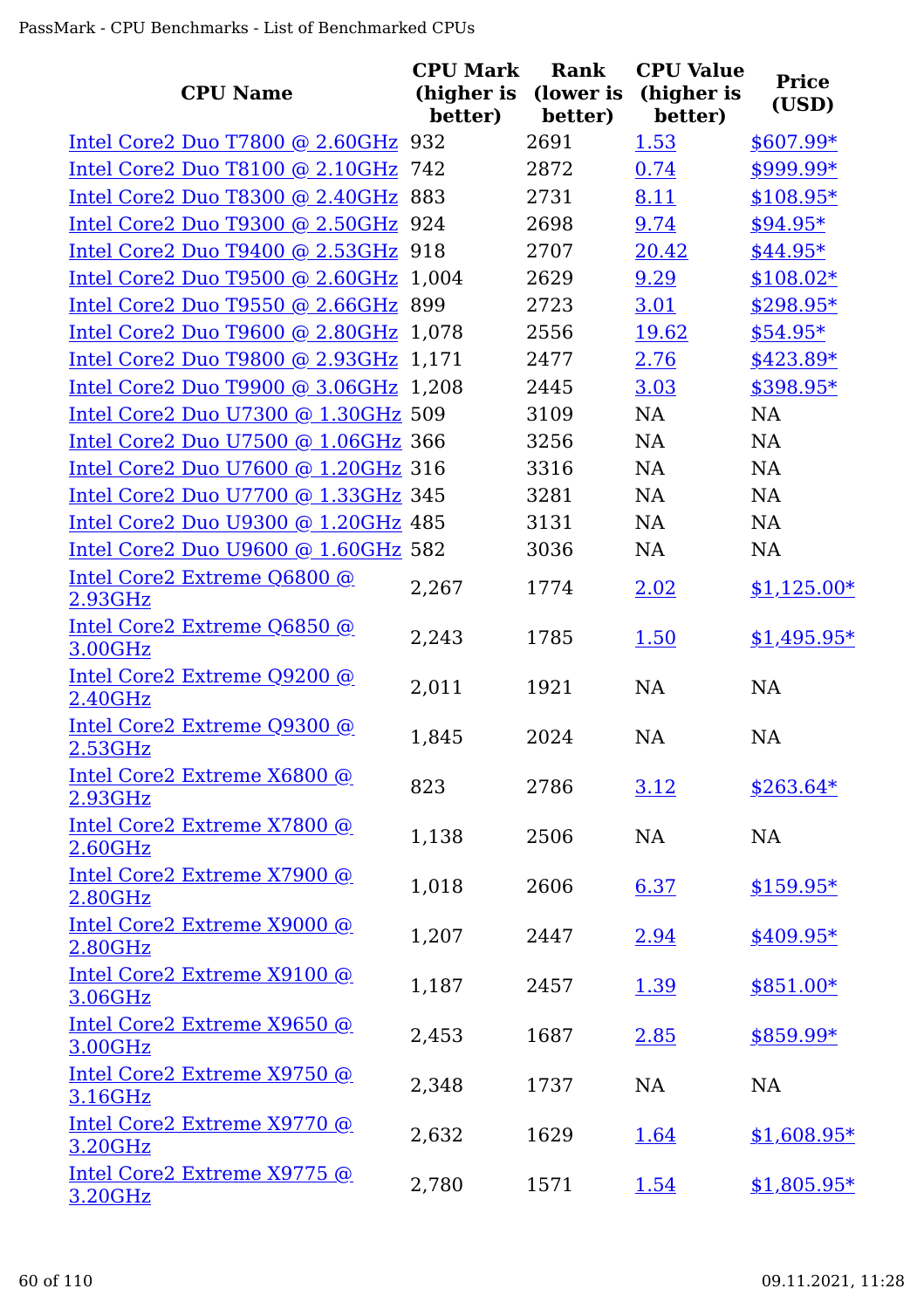| <b>CPU Name</b>                                            | <b>CPU Mark</b><br>(higher is<br>better) | <b>Rank</b><br>(lower is<br>better) | <b>CPU Value</b><br>(higher is<br>better) | <b>Price</b><br>(USD) |
|------------------------------------------------------------|------------------------------------------|-------------------------------------|-------------------------------------------|-----------------------|
| Intel Core2 Quad Q6600 @<br>2.40GHz                        | 1,770                                    | 2060                                | 18.51                                     | $$95.60*$             |
| Intel Core2 Quad Q6700 @<br>2.66GHz                        | 2,005                                    | 1925                                | 20.06                                     | $$99.95*$             |
| Intel Core2 Quad Q8200 @<br>2.33GHz                        | 1,762                                    | 2066                                | 27.54                                     | $$63.99*$             |
| Intel Core2 Quad Q8300 @<br>2.50GHz                        | 1,790                                    | 2052                                | 11.78                                     | \$152.00              |
| Intel Core2 Quad Q8400 @<br>2.66GHz                        | 2,005                                    | 1927                                | <u>15.55</u>                              | $$128.88*$            |
| Intel Core2 Quad Q9000 @<br>2.00GHz                        | 1,522                                    | 2230                                | 3.91                                      | \$389.00*             |
| Intel Core2 Quad Q9100 @<br>2.26GHz                        | 1,637                                    | 2149                                | 4.24                                      | \$385.89*             |
| Intel Core2 Quad Q9300 @<br>2.50GHz                        | 1,937                                    | 1961                                | 28.48                                     | $$68.02*$             |
| Intel Core2 Quad Q9400 @<br>2.66GHz                        | 2,047                                    | 1899                                | 38.62                                     | \$53.00               |
| Intel Core2 Quad Q9450 @<br>2.66GHz                        | 2,084                                    | 1872                                | 58.39                                     | $$35.70*$             |
| Intel Core2 Quad Q9500 @<br>2.83GHz                        | 2,204                                    | 1815                                | 44.98                                     | $$49.01*$             |
| Intel Core2 Quad Q9505 @<br>2.83GHz                        | 2,010                                    | 1922                                | 10.58                                     | $$190.00*$            |
| Intel Core2 Quad Q9550 @<br><u>2.83GHz</u>                 | 2,267                                    | 1773                                | 68.81                                     | \$32.95               |
| Intel Core2 Quad Q9650 @<br>3.00GHz                        | 2,381                                    | 1718                                | 40.57                                     | \$58.69               |
| Intel Core2 Solo U2100 @ 1.06GHz 233                       |                                          | 3444                                | <b>NA</b>                                 | <b>NA</b>             |
| Intel Core2 Solo U3500 @ 1.40GHz 252                       |                                          | 3417                                | NA                                        | NA                    |
| Intel Pentium $1403$ @ 2.60GHz                             | 1,851                                    | 2017                                | NA                                        | <b>NA</b>             |
| Intel Pentium $1403 \text{ v}2 \text{ @ } 2.60 \text{GHz}$ | 2,284                                    | 1765                                | NA                                        | NA                    |
| Intel Pentium 2020M @ 2.40GHz                              | 1,385                                    | 2318                                | 10.33                                     | $$134.00*$            |
| Intel Pentium 2030M @ 2.50GHz                              | 1,444                                    | 2271                                | 10.77                                     | $$134.00*$            |
| Intel Pentium 2117U @ 1.80GHz                              | 1,006                                    | 2626                                | 7.50                                      | $$134.00*$            |
| Intel Pentium 2127U @ 1.90GHz                              | 1,117                                    | 2524                                | 8.34                                      | $$134.00*$            |
| Intel Pentium $2129Y$ @ $1.10GHz$                          | 635                                      | 2978                                | 4.74                                      | $$134.00*$            |
| Intel Pentium 3550M @ 2.30GHz                              | 1,238                                    | 2422                                | 5.73                                      | $$215.92*$            |
| Intel Pentium 3556U @ 1.70GHz                              | 1,004                                    | 2628                                | NA                                        | NA                    |
| Intel Pentium 3558U @ 1.70GHz                              | 1,015                                    | 2614                                | NA                                        | NA                    |
| Intel Pentium 3560M @ 2.40GHz                              | 1,552                                    | 2207                                | NA                                        | <b>NA</b>             |
| Intel Pentium $3560Y$ @ 1.20GHz                            | 849                                      | 2757                                | NA                                        | <b>NA</b>             |
| Intel Pentium 3805U @ 1.90GHz                              | 1,085                                    | 2548                                | NA                                        | <b>NA</b>             |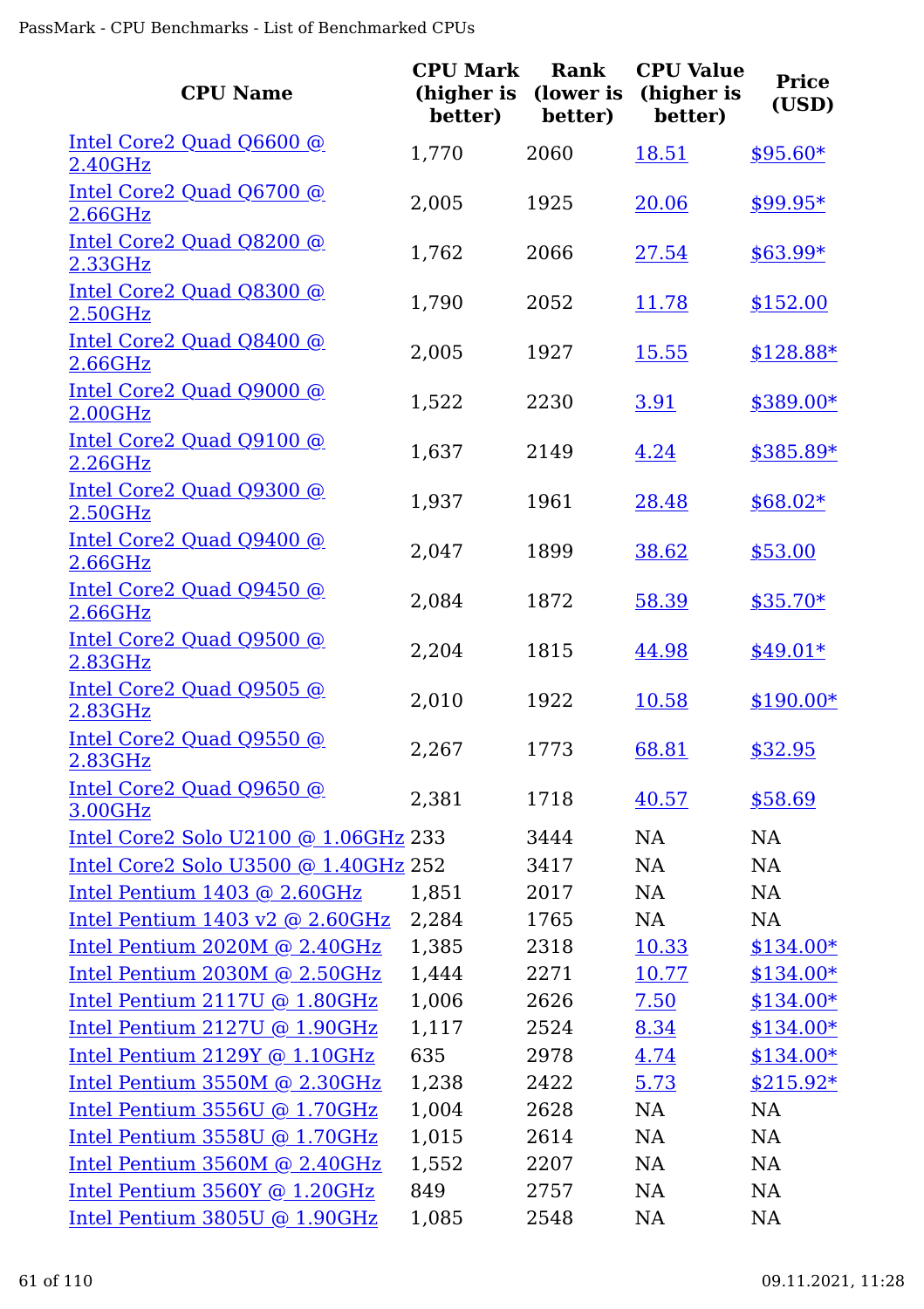| <b>CPU Name</b>                   | <b>CPU Mark</b><br>(higher is | Rank<br>(lower is | <b>CPU Value</b><br>(higher is | <b>Price</b> |
|-----------------------------------|-------------------------------|-------------------|--------------------------------|--------------|
|                                   | better)                       | better)           | better)                        | (USD)        |
| Intel Pentium $3825U$ @ 1.90GHz   | 1,343                         | 2333              | NA                             | NA           |
| Intel Pentium 4 1.50GHz           | 86                            | 3616              | <b>NA</b>                      | NA           |
| Intel Pentium 4 1.60GHz           | 84                            | 3617              | NA                             | NA           |
| Intel Pentium 4 1.70GHz           | 86                            | 3615              | NA                             | NA           |
| Intel Pentium 4 1.80GHz           | 115                           | 3600              | NA                             | NA           |
| Intel Pentium 4 1.90GHz           | 104                           | 3606              | NA                             | <b>NA</b>    |
| Intel Pentium 4 1300MHz           | 77                            | 3621              | NA                             | <b>NA</b>    |
| Intel Pentium 4 1400MHz           | 83                            | 3618              | <b>NA</b>                      | <b>NA</b>    |
| Intel Pentium 4 1500MHz           | 81                            | 3619              | <b>NA</b>                      | <b>NA</b>    |
| Intel Pentium 4 1700MHz           | 100                           | 3609              | <b>NA</b>                      | NA           |
| Intel Pentium 4 1800MHz           | 114                           | 3602              | NA                             | NA           |
| Intel Pentium 4 2.00GHz           | 133                           | 3579              | <b>NA</b>                      | <b>NA</b>    |
| Intel Pentium 4 2.20GHz           | 157                           | 3548              | <b>NA</b>                      | NA           |
| Intel Pentium 4 2.26GHz           | 151                           | 3559              | <b>NA</b>                      | <b>NA</b>    |
| Intel Pentium 4 2.40GHz           | 131                           | 3582              | NA                             | NA           |
| Intel Pentium 4 2.50GHz           | 160                           | 3542              | NA                             | NA           |
| Intel Pentium 4 2.53GHz           | 162                           | 3539              | NA                             | NA           |
| Intel Pentium 4 2.60GHz           | 215                           | 3467              | NA                             | <b>NA</b>    |
| Intel Pentium 4 2.66GHz           | 157                           | 3547              | <b>NA</b>                      | <b>NA</b>    |
| Intel Pentium 4 2.80GHz           | 236                           | 3441              | <b>NA</b>                      | <b>NA</b>    |
| Intel Pentium 4 2.93GHz           | 150                           | 3560              | <b>NA</b>                      | <b>NA</b>    |
| Intel Pentium 4 3.00GHz           | 311                           | 3327              | <b>NA</b>                      | NA           |
| Intel Pentium 4 3.06GHz           | 249                           | 3420              | NA                             | NA           |
| Intel Pentium 4 3.20GHz           | 302                           | 3334              | <b>NA</b>                      | <b>NA</b>    |
| Intel Pentium 4 3.40GHz           | 293                           | 3350              | NA                             | NA           |
| Intel Pentium 4 3.46GHz           | 295                           | 3344              | NA                             | NA           |
| Intel Pentium 4 3.60GHz           | 320                           | 3314              | NA                             | <b>NA</b>    |
| Intel Pentium 4 3.73GHz           | 385                           | 3235              | NA                             | NA           |
| Intel Pentium 4 3.80GHz           | 313                           | 3325              | <b>NA</b>                      | NA           |
| Intel Pentium 4 3.83GHz           | 154                           | 3553              | NA                             | <b>NA</b>    |
| Intel Pentium 4 Mobile 1.60GHz    | 116                           | 3598              | <b>NA</b>                      | <b>NA</b>    |
| Intel Pentium 4 Mobile 1.80GHz    | 114                           | 3601              | NA                             | NA           |
| Intel Pentium 4 Mobile 1.90GHz    | 136                           | 3577              | NA                             | NA           |
| Intel Pentium 4 Mobile 2.00GHz    | 132                           | 3581              | NA                             | NA           |
| Intel Pentium $4405U$ @ 2.10GHz   | 2,067                         | 1885              | NA                             | NA           |
| Intel Pentium $4405Y$ @ 1.50GHz   | 1,518                         | 2233              | NA                             | <b>NA</b>    |
| Intel Pentium $4410Y$ @ $1.50GHz$ | 1,444                         | 2270              | 8.97                           | $$161.00*$   |
| Intel Pentium 4415U @ 2.30GHz     | 2,220                         | 1804              | NA                             | NA           |
| Intel Pentium 4415Y @ 1.60GHz     | 1,618                         | 2167              | 10.05                          | $$161.00*$   |
| Intel Pentium $4417U$ @ 2.30GHz   | 2,233                         | 1793              | 13.87                          | $$161.00*$   |
| Intel Pentium 4425Y @ 1.70GHz     | 1,688                         | 2113              | 10.48                          | $$161.00*$   |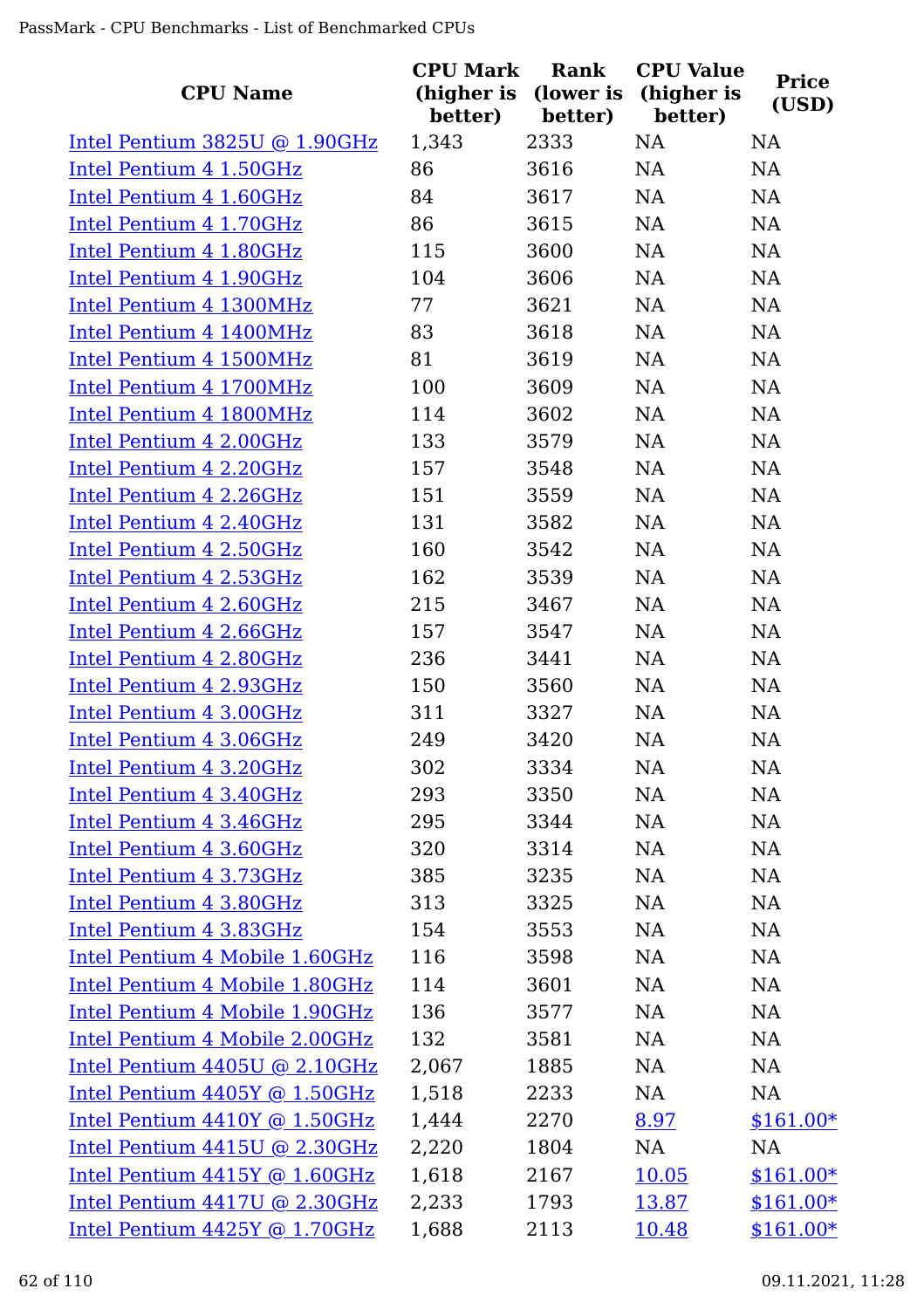| <b>CPU Name</b>                                       | <b>CPU Mark</b><br>(higher is<br>better) | Rank<br>(lower is<br>better) | <b>CPU Value</b><br>(higher is<br>better) | <b>Price</b><br>(USD) |
|-------------------------------------------------------|------------------------------------------|------------------------------|-------------------------------------------|-----------------------|
| Intel Pentium $5405U$ @ 2.30GHz                       | 2,282                                    | 1768                         | 14.17                                     | $$161.00*$            |
| Intel Pentium 6405U @ 2.40GHz                         | 2,360                                    | 1731                         | 14.66                                     | $$161.00*$            |
| Intel Pentium $6805$ @ 1.10GHz                        | 4,735                                    | 1108                         | 29.41                                     | $$161.00*$            |
| Intel Pentium 957 @ 1.20GHz                           | 622                                      | 2996                         | 4.64                                      | $$134.00*$            |
| Intel Pentium 967 @ 1.30GHz                           | 626                                      | 2988                         | <b>NA</b>                                 | NA                    |
| Intel Pentium 987 @ 1.50GHz                           | 635                                      | 2977                         | NA                                        | NA                    |
| Intel Pentium 997 $@$ 1.60GHz                         | 789                                      | 2828                         | NA                                        | NA                    |
| Intel Pentium A1018 @ 2.10GHz                         | 1,117                                    | 2525                         | <b>NA</b>                                 | <b>NA</b>             |
| Intel Pentium A1020 @ 2.41GHz                         | 1,265                                    | 2396                         | NA                                        | <b>NA</b>             |
| Intel Pentium B940 @ 2.00GHz                          | 823                                      | 2785                         | 27.49                                     | $$29.94*$             |
| Intel Pentium B950 @ 2.10GHz                          | 970                                      | 2657                         | <b>NA</b>                                 | <b>NA</b>             |
| Intel Pentium B960 @ 2.20GHz                          | 904                                      | 2720                         | 23.37                                     | \$38.68*              |
| Intel Pentium B970 @ 2.30GHz                          | 1,085                                    | 2550                         | 21.28                                     | $$50.99*$             |
| Intel Pentium B980 @ 2.40GHz                          | 1,082                                    | 2553                         | 30.21                                     | $$35.81*$             |
| Intel Pentium D 805 @ 2.66GHz                         | 374                                      | 3247                         | NA                                        | NA                    |
| Intel Pentium D 830 @ 3.00GHz                         | 498                                      | 3120                         | <b>NA</b>                                 | NA                    |
| Intel Pentium D 915 @ 2.80GHz                         | 465                                      | 3157                         | NA                                        | NA                    |
| Intel Pentium D $940 \text{ @ } 3.20 \text{GHz}$      | 498                                      | 3118                         | NA                                        | NA                    |
| Intel Pentium D $950 \text{ @ } 3.40 \text{GHz}$      | 683                                      | 2933                         | NA                                        | <b>NA</b>             |
| Intel Pentium D 960 @ 3.60GHz                         | 743                                      | 2870                         | <b>NA</b>                                 | <b>NA</b>             |
| Intel Pentium D1508 @ 2.20GHz                         | 3,240                                    | 1415                         | 25.12                                     | $$129.00*$            |
| Intel Pentium E2140 @ 1.60GHz                         | 508                                      | 3110                         | 8.62                                      | $$59.00*$             |
| Intel Pentium E2160 @ 1.80GHz                         | 629                                      | 2984                         | 7.07                                      | \$89.00               |
| Intel Pentium E2180 @ 2.00GHz                         | 662                                      | 2958                         | 33.96                                     | \$19.50               |
| Intel Pentium E2200 @ 2.20GHz                         | 736                                      | 2880                         | 13.62                                     | \$54.00               |
| Intel Pentium E2210 @ 2.20GHz                         | 702                                      | 2912                         | NA                                        | NA                    |
| Intel Pentium E2220 @ 2.40GHz                         | 793                                      | 2818                         | 14.42                                     | \$55.00               |
| Intel Pentium E5200 @ 2.50GHz                         | 843                                      | 2767                         | 16.88                                     | \$49.94               |
| Intel Pentium E5300 @ 2.60GHz                         | 911                                      | 2713                         | 114.02                                    | \$7.99                |
| Intel Pentium E5400 @ 2.70GHz                         | 927                                      | 2697                         | 71.36                                     | $$12.99*$             |
| Intel Pentium E5500 @ 2.80GHz                         | 1,014                                    | 2615                         | 78.04                                     | \$12.99               |
| Intel Pentium E5700 @ 3.00GHz                         | 1,010                                    | 2619                         | 14.43                                     | \$69.99               |
| Intel Pentium E5800 @ 3.20GHz                         | 1,119                                    | 2520                         | 8.00                                      | $$139.95*$            |
| Intel Pentium E6300 @ 2.80GHz                         | 967                                      | 2660                         | 23.10                                     | \$41.85               |
| Intel Pentium E6500 @ 2.93GHz                         | 1,060                                    | 2575                         | 11.08                                     | \$95.71               |
| Intel Pentium E6600 @ 3.06GHz                         | 1,044                                    | 2588                         | 20.88                                     | \$50.00               |
| Intel Pentium E6700 @ 3.20GHz                         | 1,162                                    | 2486                         | 8.29                                      | \$140.19              |
| Intel Pentium E6800 @ 3.33GHz                         | 1,184                                    | 2461                         | 47.47                                     | $$24.95*$             |
| <b>Intel Pentium Extreme Edition 955</b><br>@ 3.46GHz | 469                                      | 3150                         | 15.02                                     | $$31.23*$             |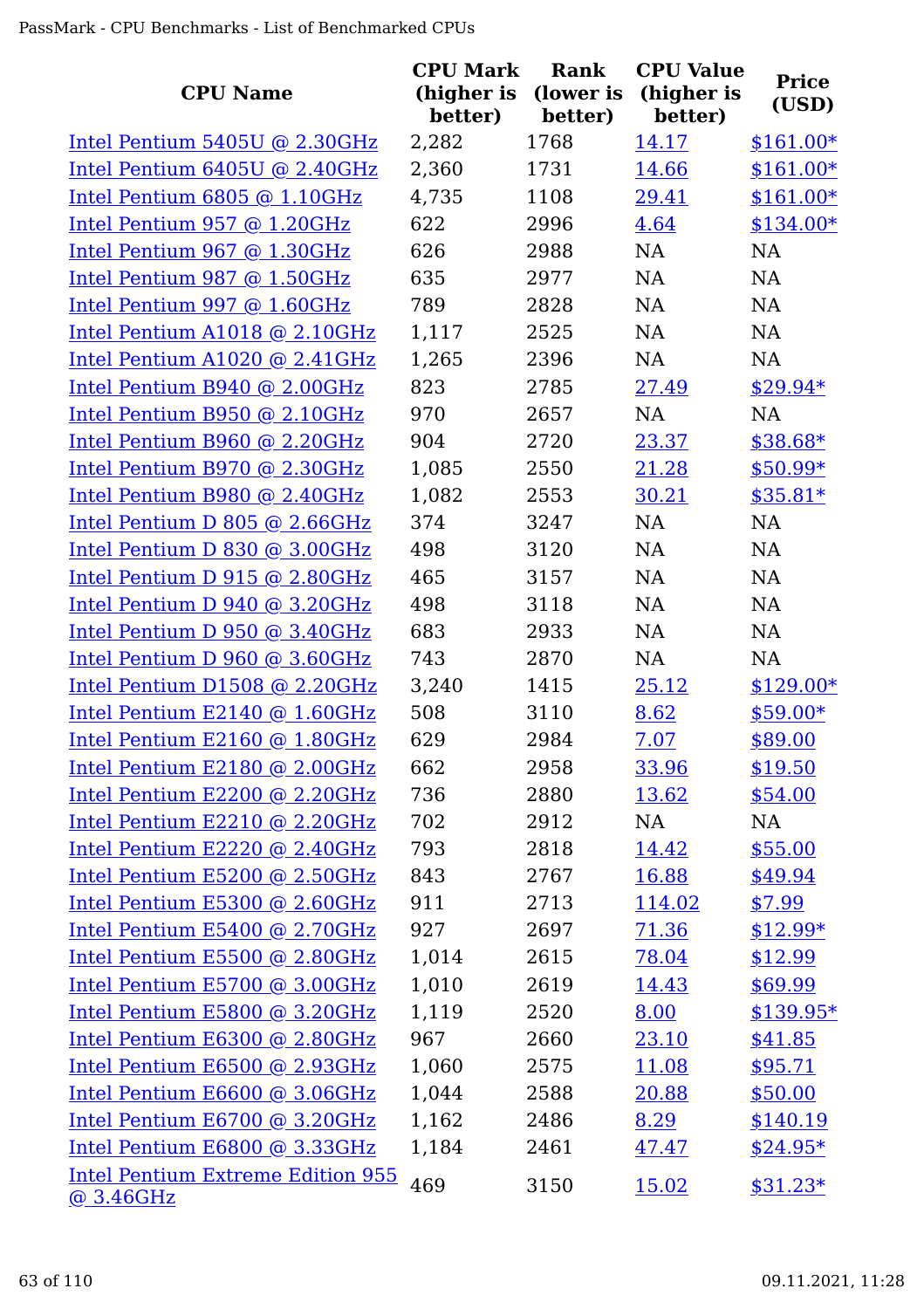| <b>CPU Name</b>                                       | <b>CPU Mark</b><br>(higher is<br>better) | Rank<br>(lower is<br>better) | <b>CPU Value</b><br>(higher is<br>better) | <b>Price</b><br>(USD) |
|-------------------------------------------------------|------------------------------------------|------------------------------|-------------------------------------------|-----------------------|
| <b>Intel Pentium Extreme Edition 965</b><br>@ 3.73GHz | 987                                      | 2645                         | <b>NA</b>                                 | <b>NA</b>             |
| Intel Pentium G2010 @ 2.80GHz                         | 1,509                                    | 2235                         | 60.66                                     | $$24.88*$             |
| Intel Pentium G2020 @ 2.90GHz                         | 1,654                                    | 2138                         | 33.07                                     | \$50.00               |
| Intel Pentium G2020T @ 2.50GHz                        | 1,308                                    | 2367                         | 27.49                                     | $$47.60*$             |
| Intel Pentium G2030 @ 3.00GHz                         | 1,694                                    | 2109                         | 58.42                                     | \$29.00               |
| Intel Pentium G2030T @ 2.60GHz                        | 1,604                                    | 2177                         | 12.29                                     | $$130.50*$            |
| Intel Pentium G2100T @ 2.60GHz                        | 1,691                                    | 2112                         | <b>NA</b>                                 | <b>NA</b>             |
| Intel Pentium G2120 @ 3.10GHz                         | 1,893                                    | 1996                         | 25.24                                     | \$74.99               |
| Intel Pentium G2120T @ 2.70GHz                        | 1,613                                    | 2170                         | NA                                        | NA                    |
| Intel Pentium G2130 @ 3.20GHz                         | 1,839                                    | 2029                         | 42.15                                     | \$43.64               |
| Intel Pentium G2140 @ 3.30GHz                         | 2,059                                    | 1892                         | 45.75                                     | \$45.00               |
| Intel Pentium G3220 @ 3.00GHz                         | 1,838                                    | 2030                         | 41.82                                     | \$43.96               |
| Intel Pentium G3220T @ 2.60GHz                        | 1,539                                    | 2215                         | 22.01                                     | $$69.95*$             |
| Intel Pentium G3240 @ 3.10GHz                         | 1,902                                    | 1988                         | 17.29                                     | \$109.98              |
| Intel Pentium G3240T @ 2.70GHz                        | 1,755                                    | 2074                         | NA                                        | NA                    |
| Intel Pentium G3250 @ 3.20GHz                         | 1,910                                    | 1981                         | 38.20                                     | $$50.00*$             |
| Intel Pentium G3250T @ 2.80GHz                        | 1,699                                    | 2102                         | 34.00                                     | \$49.99*              |
| Intel Pentium G3258 @ 3.20GHz                         | 2,057                                    | 1894                         | 68.62                                     | \$29.98               |
| Intel Pentium G3260 @ 3.30GHz                         | 2,020                                    | 1913                         | 28.92                                     | \$69.84               |
| Intel Pentium G3260T @ 2.90GHz                        | 1,755                                    | 2075                         | 35.10                                     | \$49.99*              |
| Intel Pentium G3320TE @ 2.30GHz 1,623                 |                                          | 2161                         | NA                                        | <b>NA</b>             |
| Intel Pentium G3420 @ 3.20GHz                         | 1,998                                    | 1929                         | 22.20                                     | \$89.99               |
| Intel Pentium G3420T @ 2.70GHz                        | 1,912                                    | 1977                         | 11.95                                     | $$159.99*$            |
| Intel Pentium G3430 @ 3.30GHz                         | 2,125                                    | 1855                         | 35.59                                     | $$59.69*$             |
| Intel Pentium G3440 @ 3.30GHz                         | 2,129                                    | 1853                         | 35.50                                     | $$59.99*$             |
| Intel Pentium G3440T @ 2.80GHz                        | 2,107                                    | 1869                         | NA                                        | NA                    |
| Intel Pentium G3450 @ 3.40GHz                         | 1,903                                    | 1986                         | 8.97                                      | \$212.07              |
| Intel Pentium G3450T @ 2.90GHz                        | 2,016                                    | 1918                         | NA                                        | <b>NA</b>             |
| Intel Pentium G3460 @ 3.50GHz                         | 2,147                                    | 1840                         | 35.81                                     | \$59.96               |
| Intel Pentium G3470 @ 3.60GHz                         | 2,428                                    | 1700                         | 37.43                                     | \$64.88               |
| Intel Pentium G4400 @ 3.30GHz                         | 2,596                                    | 1640                         | 25.97                                     | \$99.99               |
| Intel Pentium G4400T @ 2.90GHz                        | 2,404                                    | 1707                         | NA                                        | NA                    |
| Intel Pentium G4400TE @ 2.40GHz 2,190                 |                                          | 1825                         | 34.23                                     | $$64.00*$             |
| Intel Pentium G4500 @ 3.50GHz                         | 2,696                                    | 1607                         | 12.37                                     | $$218.00*$            |
| Intel Pentium G4500T @ 3.00GHz                        | 2,518                                    | 1664                         | NA                                        | NA                    |
| Intel Pentium G4520 @ 3.60GHz                         | 2,945                                    | 1514                         | 19.70                                     | \$149.52              |
| Intel Pentium G4560 @ 3.50GHz                         | 3,517                                    | 1343                         | 22.48                                     | $$156.44*$            |
| Intel Pentium G4560T @ 2.90GHz                        | 2,968                                    | 1503                         | 22.84                                     | \$129.96              |
| Intel Pentium G4600 @ 3.60GHz                         | 3,606                                    | 1322                         | 34.36                                     | \$104.94              |
| Intel Pentium G4600T @ 3.00GHz                        | 3,130                                    | 1452                         | 26.11                                     | \$119.88              |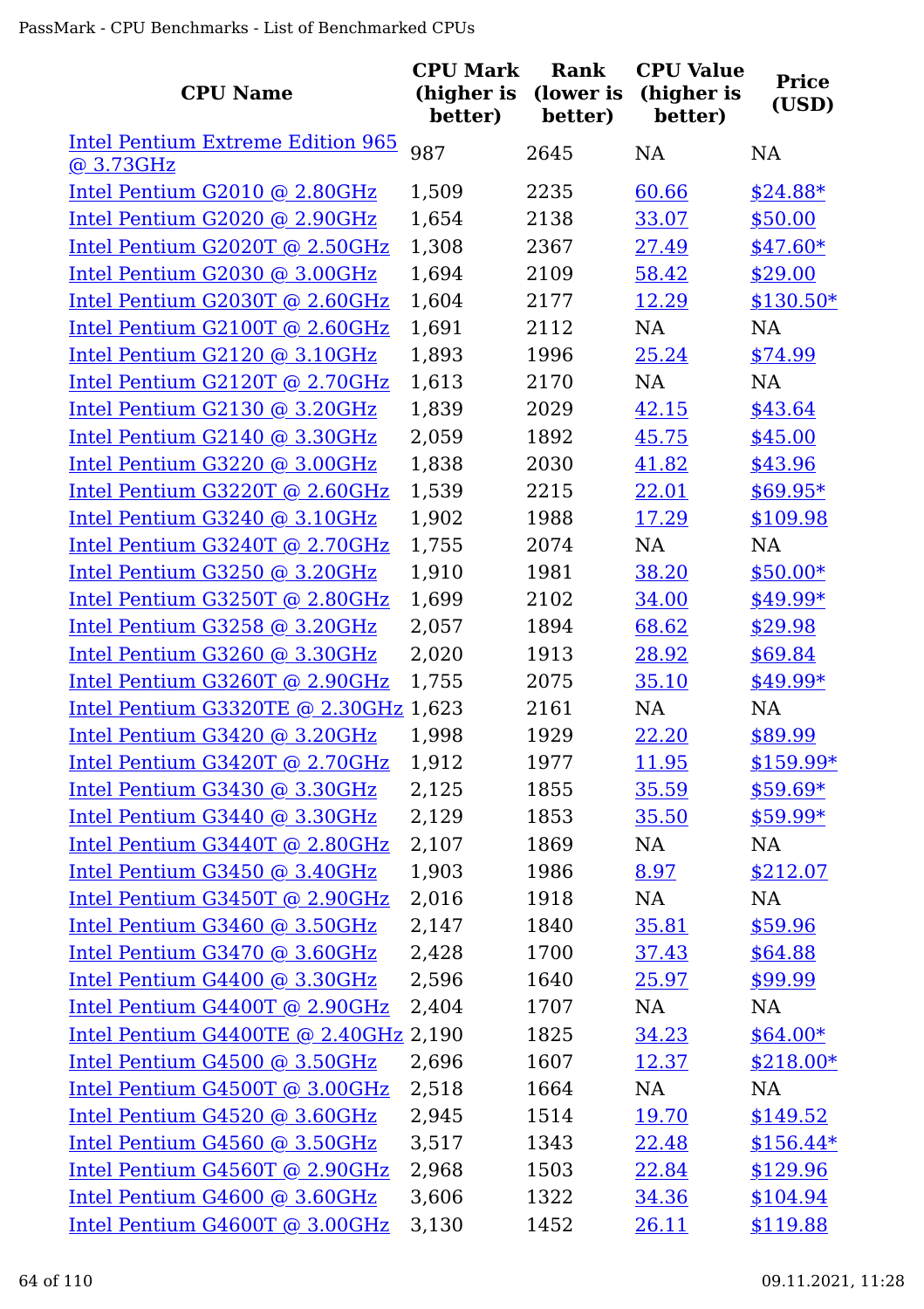| <b>CPU Name</b>                        | <b>CPU Mark</b><br>(higher is<br>better) | Rank<br>(lower is<br>better) | <b>CPU Value</b><br>(higher is<br>better) | <b>Price</b><br>(USD) |
|----------------------------------------|------------------------------------------|------------------------------|-------------------------------------------|-----------------------|
| Intel Pentium $G4620$ @ 3.70GHz        | 3,802                                    | 1278                         | 27.19                                     | \$139.84              |
| Intel Pentium G620 @ 2.60GHz           | 1,226                                    | 2432                         | 95.93                                     | \$12.78               |
| Intel Pentium G620T @ 2.20GHz          | 896                                      | 2725                         | 44.84                                     | $$19.99*$             |
| Intel Pentium G630 @ 2.70GHz           | 1,256                                    | 2407                         | 50.28                                     | \$24.99               |
| Intel Pentium G630T @ 2.30GHz          | 1,029                                    | 2596                         | 13.72                                     | $$75.00*$             |
| Intel Pentium G640 @ 2.80GHz           | 1,255                                    | 2408                         | 41.85                                     | \$30.00               |
| Intel Pentium G640T @ 2.40GHz          | 1,139                                    | 2503                         | 12.25                                     | \$92.99               |
| Intel Pentium G645 @ 2.90GHz           | 1,337                                    | 2339                         | 14.32                                     | \$93.35               |
| Intel Pentium G645T @ 2.50GHz          | 1,241                                    | 2417                         | <b>NA</b>                                 | <b>NA</b>             |
| Intel Pentium G6950 @ 2.80GHz          | 1,262                                    | 2400                         | 97.16                                     | \$12.99               |
| Intel Pentium G6951 @ 2.80GHz          | 1,401                                    | 2306                         | 14.91                                     | $$94.00*$             |
| Intel Pentium G6960 @ 2.93GHz          | 1,293                                    | 2374                         | <b>NA</b>                                 | <b>NA</b>             |
| Intel Pentium G840 @ 2.80GHz           | 1,140                                    | 2502                         | 22.81                                     | \$49.99*              |
| Intel Pentium G850 @ 2.90GHz           | 1,333                                    | 2342                         | 12.83                                     | \$103.88              |
| Intel Pentium G860 @ 3.00GHz           | 1,392                                    | 2311                         | 19.07                                     | \$72.99               |
| Intel Pentium G870 @ 3.10GHz           | 1,495                                    | 2250                         | 19.41                                     | $$77.00*$             |
| Intel Pentium GOLD 6500Y @<br>1.10GHz  | 3,214                                    | 1422                         | NA                                        | <b>NA</b>             |
| Intel Pentium Gold 7505 @<br>2.00GHz   | 5,414                                    | 1004                         | <b>NA</b>                                 | <b>NA</b>             |
| Intel Pentium Gold G5400 @<br>3.70GHz  | 3,717                                    | 1298                         | 22.18                                     | \$167.61              |
| Intel Pentium Gold G5400T @<br>3.10GHz | 3,119                                    | 1457                         | 34.28                                     | \$90.99*              |
| Intel Pentium Gold G5420 @<br>3.80GHz  | 3,530                                    | 1337                         | <u>17.62</u>                              | \$200.29              |
| Intel Pentium Gold G5420T @<br>3.20GHz | 3,716                                    | 1299                         | 58.06                                     | $$64.00*$             |
| Intel Pentium Gold G5500 @<br>3.80GHz  | 3,715                                    | 1301                         | 19.59                                     | \$189.69              |
| Intel Pentium Gold G5500T @<br>3.20GHz | 3,234                                    | 1416                         | 43.13                                     | $$75.00*$             |
| Intel Pentium Gold G5600 @<br>3.90GHz  | 3,769                                    | 1285                         | <u>23.98</u>                              | $$157.18*$            |
| Intel Pentium Gold G5600F @<br>3.90GHz | 4,160                                    | 1207                         | 11.89                                     | $$350.00*$            |
| Intel Pentium Gold G5620 @<br>4.00GHz  | 4,102                                    | 1219                         | 25.64                                     | $$159.99*$            |
| Intel Pentium Gold G6400 @<br>4.00GHz  | 4,133                                    | 1216                         | <u>34.48</u>                              | \$119.88              |
| Intel Pentium Gold G6400T @<br>3.40GHz | 3,610                                    | 1320                         | 56.40                                     | $$64.00*$             |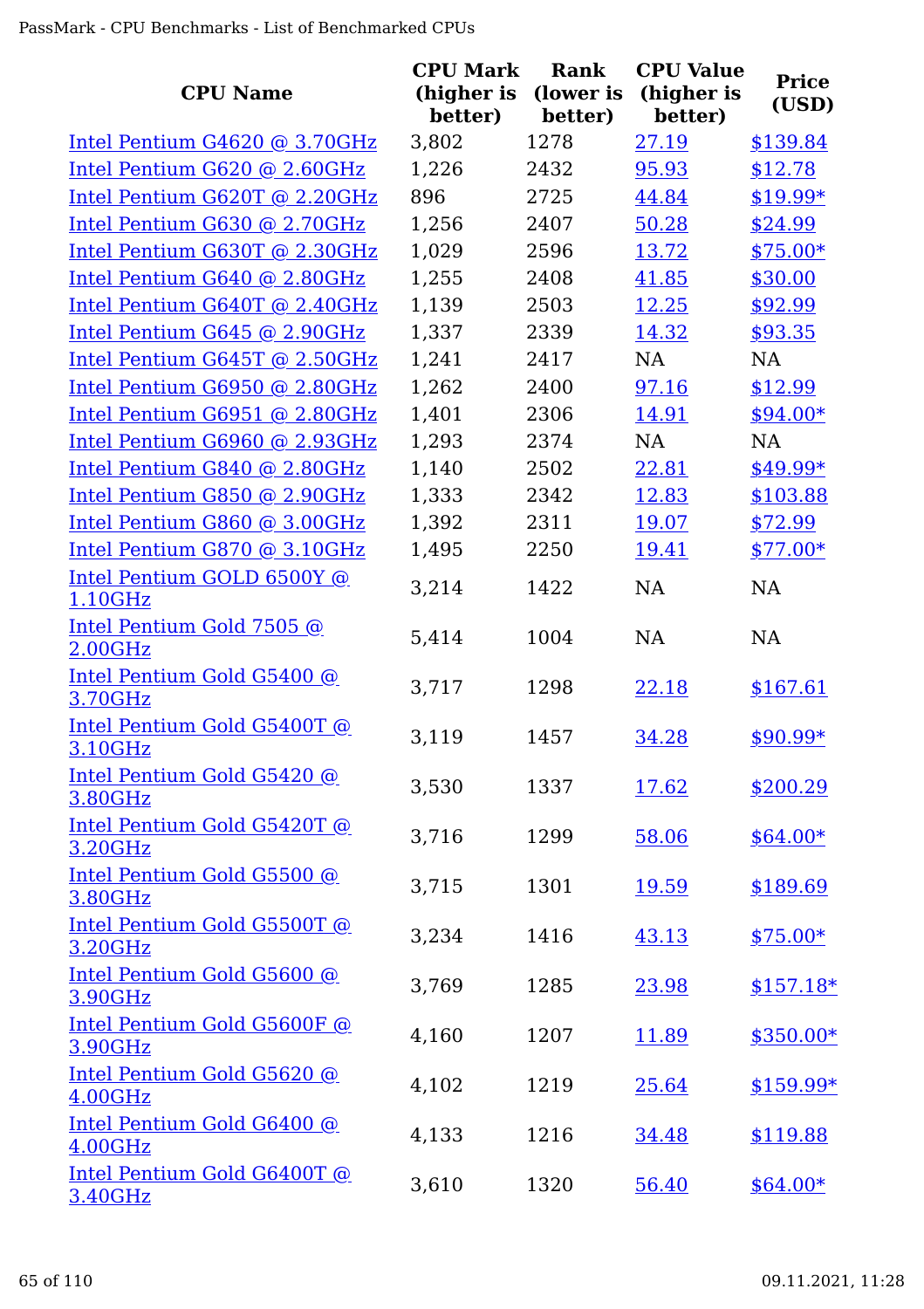| <b>CPU Name</b>                                   | <b>CPU Mark</b><br>(higher is<br>better) | Rank<br>(lower is<br>better) | <b>CPU Value</b><br>(higher is<br>better) | <b>Price</b><br>(USD) |
|---------------------------------------------------|------------------------------------------|------------------------------|-------------------------------------------|-----------------------|
| Intel Pentium Gold G6405 @<br>4.10GHz             | 4,290                                    | 1183                         | 36.99                                     | \$115.99              |
| Intel Pentium Gold G6405T @<br>3.50GHz            | 3,746                                    | 1291                         | 58.54                                     | $$64.00*$             |
| Intel Pentium Gold G6500 @<br>4.10GHz             | 4,191                                    | 1199                         | 27.66                                     | $$151.52*$            |
| Intel Pentium Gold G6500T @<br>3.50GHz            | 4,005                                    | 1244                         | 53.40                                     | $$75.00*$             |
| Intel Pentium Gold G6505 @<br>4.20GHz             | 4,378                                    | 1169                         | 58.37                                     | $$75.00*$             |
| Intel Pentium Gold G6600 @<br>4.20GHz             | 4,396                                    | 1164                         | 29.33                                     | \$149.88              |
| Intel Pentium Gold G6605 @<br>4.30GHz             | 4,536                                    | 1139                         | 27.07                                     | $$167.60*$            |
| Intel Pentium III 1400 @ 1400MHz 193              |                                          | 3498                         | <b>NA</b>                                 | <b>NA</b>             |
| Intel Pentium III 1400S @<br>1400MHz              | 194                                      | 3495                         | <b>NA</b>                                 | <b>NA</b>             |
| Intel Pentium III Mobile 1066MHz                  | 160                                      | 3541                         | <b>NA</b>                                 | <b>NA</b>             |
| Intel Pentium III Mobile 1133MHz                  | 164                                      | 3537                         | <b>NA</b>                                 | <b>NA</b>             |
| Intel Pentium III Mobile 1200MHz                  | 156                                      | 3549                         | <b>NA</b>                                 | <b>NA</b>             |
| <b>Intel Pentium III Mobile 800MHz</b>            | 119                                      | 3596                         | <b>NA</b>                                 | <b>NA</b>             |
| <b>Intel Pentium III Mobile 866MHz</b>            | 99                                       | 3610                         | <b>NA</b>                                 | <b>NA</b>             |
| Intel Pentium $[2850 \text{ @ } 2.41 \text{GHz}]$ | 1,016                                    | 2610                         | <b>NA</b>                                 | <b>NA</b>             |
| Intel Pentium J2900 @ 2.41GHz                     | 1,238                                    | 2421                         | <b>NA</b>                                 | <b>NA</b>             |
| Intel Pentium J3710 @ 1.60GHz                     | 1,439                                    | 2275                         | NA                                        | NA                    |
| <u>Intel Pentium J4205 @ 1.50GHz</u>              | 2,384                                    | 1715                         | NA                                        | <b>NA</b>             |
| Intel Pentium M 1.10GHz                           | 184                                      | 3507                         | NA                                        | NA                    |
| Intel Pentium M 1.20GHz                           | 199                                      | 3485                         | NA                                        | NA                    |
| Intel Pentium M 1.30GHz                           | 196                                      | 3491                         | NA                                        | NA                    |
| Intel Pentium M 1.40GHz                           | 225                                      | 3457                         | <b>NA</b>                                 | NA                    |
| Intel Pentium M 1.50GHz                           | 240                                      | 3431                         | <b>NA</b>                                 | NA                    |
| Intel Pentium M 1.60GHz                           | 229                                      | 3453                         | NA                                        | NA                    |
| Intel Pentium M 1.70GHz                           | 239                                      | 3432                         | <b>NA</b>                                 | NA                    |
| Intel Pentium M 1.73GHz                           | 205                                      | 3480                         | <b>NA</b>                                 | NA                    |
| Intel Pentium M 1.80GHz                           | 280                                      | 3372                         | <b>NA</b>                                 | NA                    |
| Intel Pentium M 1.86GHz                           | 238                                      | 3434                         | <b>NA</b>                                 | NA                    |
| Intel Pentium M 1000MHz                           | 156                                      | 3550                         | <b>NA</b>                                 | <b>NA</b>             |
| Intel Pentium M 1200MHz                           | 155                                      | 3552                         | <b>NA</b>                                 | NA                    |
| Intel Pentium M 1300MHz                           | 197                                      | 3488                         | NA                                        | NA                    |
| Intel Pentium M 1400MHz                           | 208                                      | 3475                         | NA                                        | NA                    |
| <b>Intel Pentium M 1500MHz</b>                    | 188                                      | 3505                         | <b>NA</b>                                 | NA                    |
| Intel Pentium M 1600MHz                           | 193                                      | 3499                         | NA                                        | <b>NA</b>             |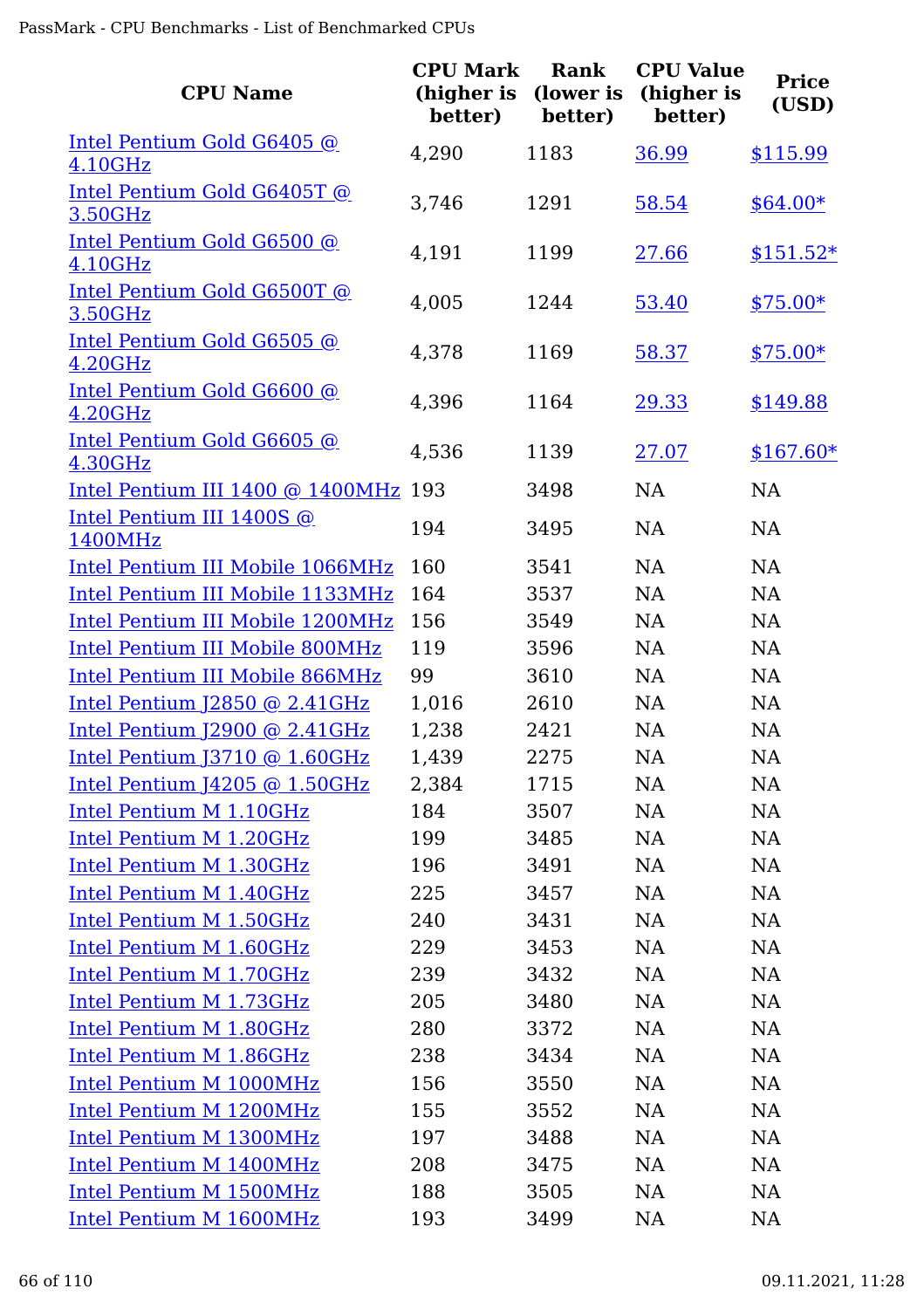| <b>CPU Name</b>                                | <b>CPU Mark</b><br>(higher is<br>better) | <b>Rank</b><br>(lower is<br>better) | <b>CPU Value</b><br>(higher is<br>better) | <b>Price</b><br>(USD) |
|------------------------------------------------|------------------------------------------|-------------------------------------|-------------------------------------------|-----------------------|
| Intel Pentium M 1700MHz                        | 237                                      | 3438                                | <b>NA</b>                                 | <b>NA</b>             |
| Intel Pentium M 2.00GHz                        | 270                                      | 3385                                | NA                                        | <b>NA</b>             |
| Intel Pentium M 2.10GHz                        | 292                                      | 3354                                | NA                                        | NA                    |
| Intel Pentium M 2.13GHz                        | 271                                      | 3382                                | NA                                        | NA                    |
| Intel Pentium M 2.26GHz                        | 227                                      | 3454                                | NA                                        | NA                    |
| <b>Intel Pentium M 900MHz</b>                  | 141                                      | 3571                                | NA                                        | NA                    |
| Intel Pentium N3510 @ 1.99GHz                  | 878                                      | 2737                                | NA                                        | <b>NA</b>             |
| Intel Pentium N3520 @ 2.16GHz                  | 1,119                                    | 2521                                | NA                                        | <b>NA</b>             |
| Intel Pentium N3530 @ 2.16GHz                  | 1,198                                    | 2452                                | NA                                        | NA                    |
| Intel Pentium N3540 @ 2.16GHz                  | 1,215                                    | 2436                                | 4.84                                      | $$250.87*$            |
| Intel Pentium N3700 @ 1.60GHz                  | 1,316                                    | 2362                                | 2.96                                      | $$444.78*$            |
| Intel Pentium N3710 @ 1.60GHz                  | 1,358                                    | 2328                                | NA                                        | <b>NA</b>             |
| Intel Pentium N4200 @ 1.10GHz                  | 2,142                                    | 1844                                | 9.37                                      | $$228.71*$            |
| Intel Pentium N6415 @ 1.20GHz                  | 3,760                                    | 1287                                | 47.00                                     | $$80.00*$             |
| Intel Pentium P6000 @ 1.87GHz                  | 789                                      | 2831                                | NA                                        | <b>NA</b>             |
| Intel Pentium P6100 @ 2.00GHz                  | 849                                      | 2758                                | 29.85                                     | $$28.44*$             |
| Intel Pentium P6200 @ 2.13GHz                  | 836                                      | 2775                                | 33.52                                     | $$24.95*$             |
| Intel Pentium P6300 @ 2.27GHz                  | 881                                      | 2734                                | NA                                        | <b>NA</b>             |
| Intel Pentium Silver 15005 @<br>1.50GHz        | 3,046                                    | 1477                                | 5.83                                      | $$521.99*$            |
| Intel Pentium Silver 15040 @<br>2.00GHz        | 3,611                                    | 1319                                | NA                                        | NA                    |
| Intel Pentium Silver N5000 @<br><u>1.10GHz</u> | 2,587                                    | 1645                                | 16.07                                     | $$161.00*$            |
| Intel Pentium Silver N5020 @<br>1.10GHz        | 3,404                                    | 1367                                | NA                                        | NA                    |
| Intel Pentium Silver N5030 @<br>1.10GHz        | 2,678                                    | 1614                                | NA                                        | <b>NA</b>             |
| Intel Pentium Silver N6000 @<br>1.10GHz        | 3,176                                    | 1430                                | <b>NA</b>                                 | <b>NA</b>             |
| Intel Pentium Silver N6005 @<br>2.00GHz        | 4,143                                    | 1210                                | <b>NA</b>                                 | <b>NA</b>             |
| Intel Pentium SU2700 @ 1.30GHz                 | 239                                      | 3433                                | <b>NA</b>                                 | NA                    |
| Intel Pentium SU4100 @ 1.30GHz                 | 476                                      | 3143                                | NA                                        | NA                    |
| Intel Pentium T2060 @ 1.60GHz                  | 330                                      | 3305                                | NA                                        | NA                    |
| Intel Pentium T2080 @ 1.73GHz                  | 348                                      | 3277                                | 2.18                                      | $$159.95*$            |
| Intel Pentium $T2130$ @ 1.86GHz                | 382                                      | 3239                                | NA                                        | <b>NA</b>             |
| Intel Pentium T2310 @ 1.46GHz                  | 467                                      | 3151                                | <b>NA</b>                                 | <b>NA</b>             |
| Intel Pentium T2330 @ 1.60GHz                  | 529                                      | 3089                                | NA                                        | NA                    |
| Intel Pentium T2370 @ 1.73GHz                  | 500                                      | 3115                                | 14.27                                     | $$35.00*$             |
| Intel Pentium T2390 @ 1.86GHz                  | 543                                      | 3075                                | NA                                        | NA                    |
| Intel Pentium T2410 $@$ 2.00GHz                | 569                                      | 3053                                | <b>NA</b>                                 | <b>NA</b>             |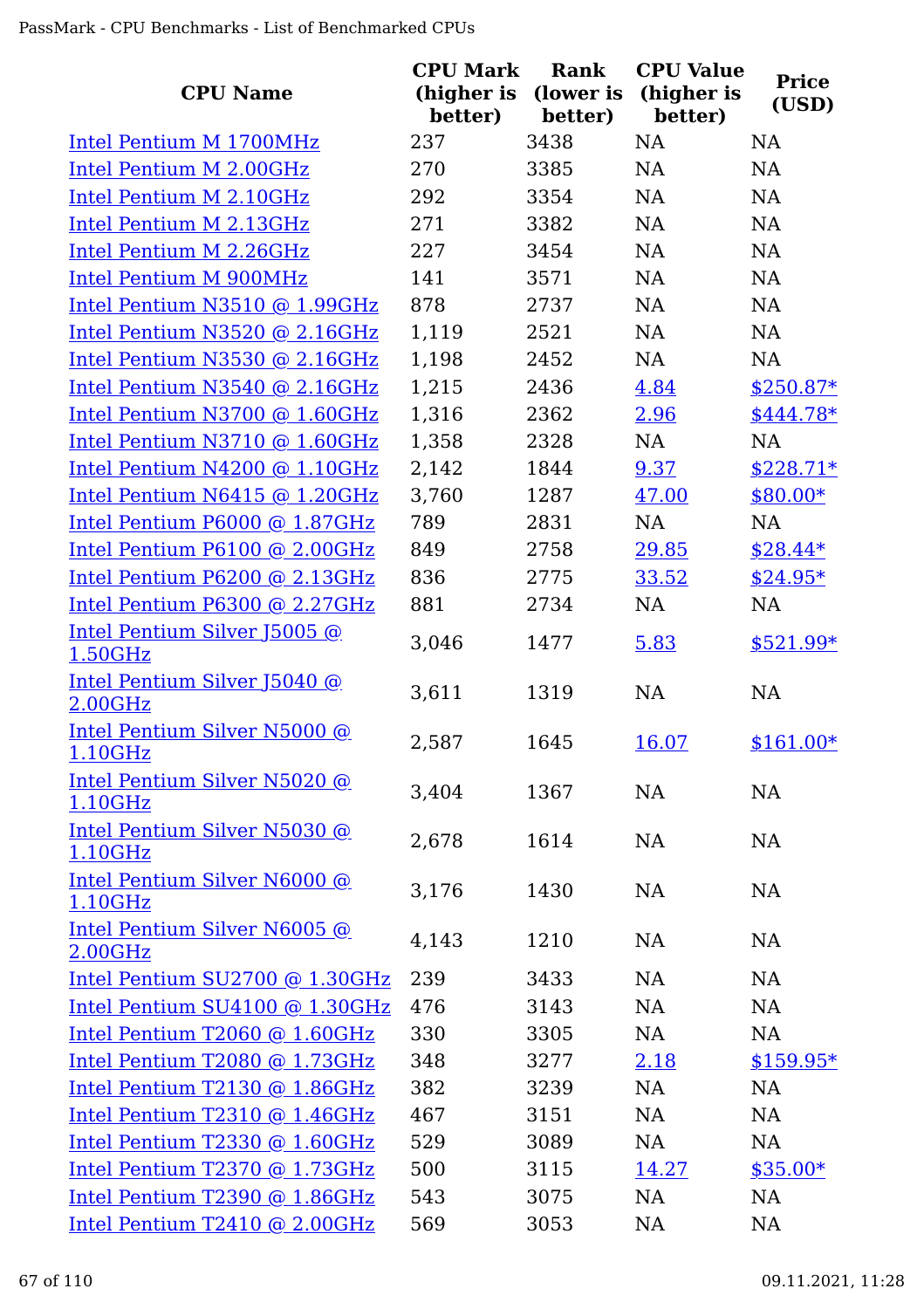| <b>CPU Name</b>                        | <b>CPU Mark</b><br>(higher is<br>better) | <b>Rank</b><br>(lower is<br>better) | <b>CPU Value</b><br>(higher is<br>better) | <b>Price</b><br>(USD) |
|----------------------------------------|------------------------------------------|-------------------------------------|-------------------------------------------|-----------------------|
| Intel Pentium T3200 @ 2.00GHz          | 612                                      | 3005                                | 51.02                                     | $$12.00*$             |
| Intel Pentium T3400 @ 2.16GHz          | 613                                      | 3004                                | 7.67                                      | $$79.95*$             |
| Intel Pentium T4200 @ 2.00GHz          | 720                                      | 2895                                | 60.02                                     | $$12.00*$             |
| Intel Pentium T4300 @ 2.10GHz          | 768                                      | 2846                                | 7.76                                      | \$98.95               |
| Intel Pentium T4400 @ 2.20GHz          | 756                                      | 2857                                | NA                                        | NA                    |
| Intel Pentium T4500 @ 2.30GHz          | 775                                      | 2841                                | 25.87                                     | \$29.95*              |
| Intel Pentium U5400 @ 1.20GHz          | 439                                      | 3183                                | NA                                        | NA                    |
| Intel Pentium U5600 @ 1.33GHz          | 611                                      | 3006                                | NA                                        | <b>NA</b>             |
| Intel T1400 $@$ 1.73GHz                | 475                                      | 3146                                | 31.70                                     | $$15.00*$             |
| Intel T1500 $@$ 1.86GHz                | 548                                      | 3074                                | <b>NA</b>                                 | NA                    |
| Intel T2050 @ 2.00GHz                  | 516                                      | 3099                                | NA                                        | <b>NA</b>             |
| Intel Xeon 2.00GHz                     | 152                                      | 3558                                | NA                                        | NA                    |
| Intel XEON 2.20GHz                     | 164                                      | 3533                                | NA                                        | <b>NA</b>             |
| Intel Xeon 2.40GHz                     | 180                                      | 3516                                | 19.73                                     | $$9.10*$              |
| Intel Xeon 2.80GHz                     | 260                                      | 3404                                | NA                                        | NA                    |
| Intel Xeon 3.00GHz                     | 425                                      | 3196                                | NA                                        | NA                    |
| Intel Xeon 3.20GHz                     | 478                                      | 3142                                | NA                                        | NA                    |
| Intel Xeon 3.40GHz                     | 375                                      | 3246                                | NA                                        | NA                    |
| Intel Xeon 3.60GHz                     | 403                                      | 3217                                | 0.47                                      | $$851.00*$            |
| Intel Xeon 3.73GHz                     | 901                                      | 2722                                | NA                                        | NA                    |
| Intel Xeon 3.80GHz                     | 393                                      | 3230                                | 0.46                                      | $$851.00*$            |
| Intel Xeon 3040 @ 1.86GHz              | 789                                      | 2829                                | 31.52                                     | $$25.04*$             |
| Intel Xeon 3050 @ 2.13GHz              | 841                                      | 2769                                | 5.32                                      | $$157.95*$            |
| Intel Xeon 3060 @ 2.40GHz              | 939                                      | 2687                                | 40.84                                     | $$22.99*$             |
| Intel Xeon 3065 @ 2.33GHz              | 867                                      | 2745                                | 41.49                                     | $$20.90*$             |
| Intel Xeon $3070$ @ 2.66GHz            | 1,025                                    | 2598                                | 35.78                                     | \$28.65               |
| Intel Xeon $3075$ @ 2.66GHz            | 1,096                                    | 2538                                | 3.13                                      | $$349.95*$            |
| Intel Xeon 3085 @ 3.00GHz              | 1,070                                    | 2563                                | NA                                        | <b>NA</b>             |
| Intel Xeon 5110 @ 1.60GHz              | 600                                      | 3016                                | <u>17.14</u>                              | $$35.00*$             |
| Intel Xeon 5120 @ 1.86GHz              | 763                                      | 2853                                | 0.59                                      | \$1,298.70            |
| Intel Xeon 5130 @ 2.00GHz              | 795                                      | 2815                                | 16.22                                     | $$48.99*$             |
| Intel Xeon 5133 @ 2.20GHz              | 887                                      | 2727                                | NA                                        | NA                    |
| Intel Xeon 5140 @ 2.33GHz              | 857                                      | 2754                                | 23.16                                     | $$36.99*$             |
| Intel Xeon 5148 @ 2.33GHz              | 912                                      | 2711                                | 45.62                                     | $$20.00*$             |
| Intel Xeon 5150 @ 2.66GHz              | 840                                      | 2770                                | 27.11                                     | $$30.99*$             |
| Intel Xeon 5160 @ 3.00GHz              | 963                                      | 2663                                | 22.14                                     | $$43.50*$             |
| Intel Xeon @ 2.00GHz                   | 7,363                                    | 752                                 | NA                                        | NA                    |
| Intel Xeon @ 2.20GHz                   | 1,324                                    | 2354                                | NA                                        | NA                    |
| Intel Xeon Bronze 3104 @ 1.70GHz 4,627 |                                          | 1124                                | 8.05                                      | \$575.00              |
| Intel Xeon Bronze 3106 @ 1.70GHz 6,532 |                                          | 859                                 | <u>19.81</u>                              | \$329.74              |
| Intel Xeon Bronze 3204 @ 1.90GHz 5,060 |                                          | 1059                                | 18.47                                     | $$273.99*$            |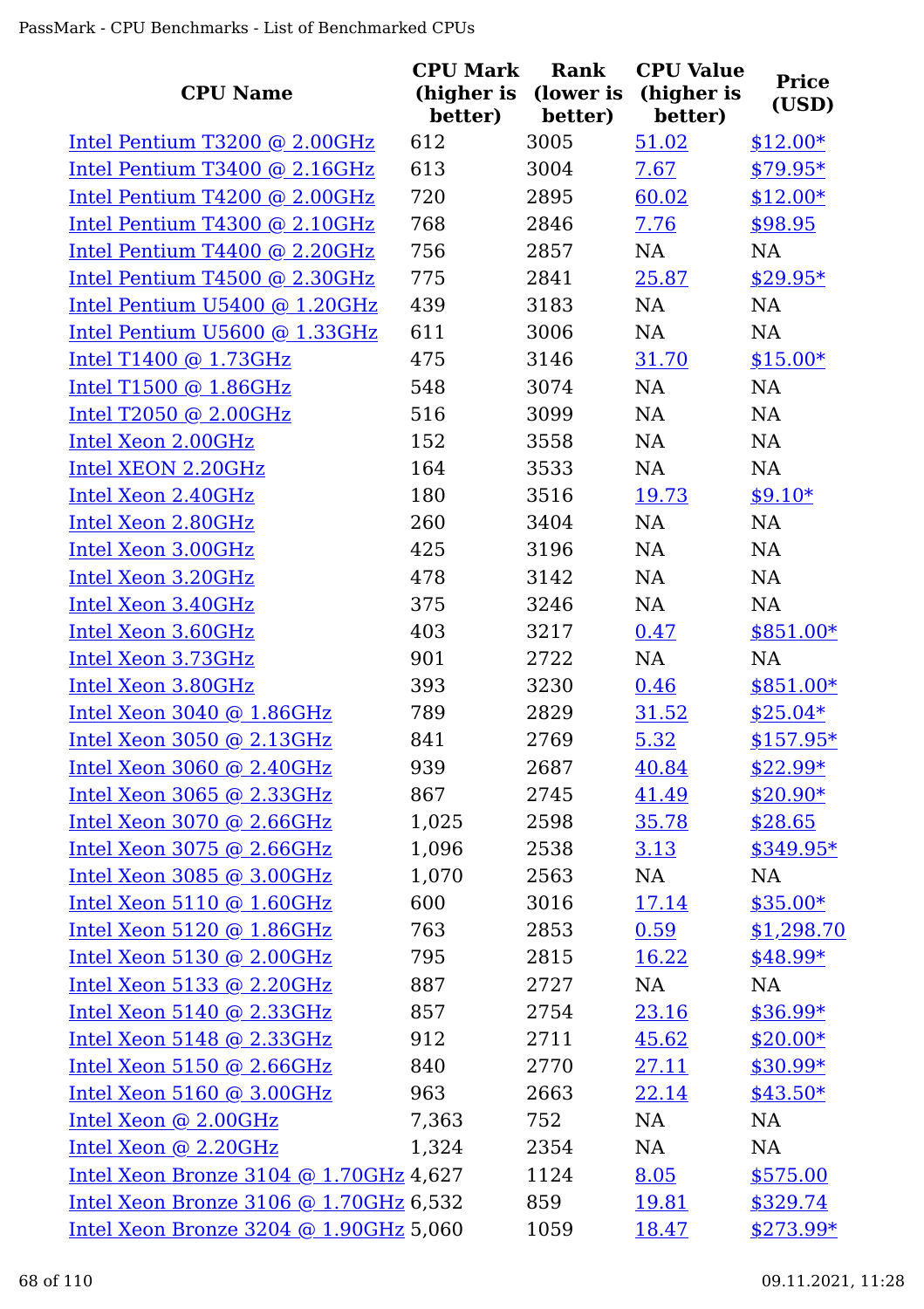| <b>CPU Name</b>                 | <b>CPU Mark</b><br>(higher is<br>better) | Rank<br>(lower is<br>better) | <b>CPU Value</b><br>(higher is<br>better) | <b>Price</b><br>(USD) |
|---------------------------------|------------------------------------------|------------------------------|-------------------------------------------|-----------------------|
| Intel Xeon $D-1518$ @ 2.20GHz   | 4,784                                    | 1095                         | NA                                        | <b>NA</b>             |
| Intel Xeon D-1520 @ 2.20GHz     | 3,324                                    | 1381                         | NA                                        | <b>NA</b>             |
| Intel Xeon D-1521 $@$ 2.40GHz   | 5,803                                    | 959                          | NA                                        | <b>NA</b>             |
| Intel Xeon $D-1528$ @ 1.90GHz   | 5,910                                    | 944                          | NA                                        | <b>NA</b>             |
| Intel Xeon $D-1531$ @ 2.20GHz   | 7,967                                    | 691                          | 22.89                                     | $$348.00*$            |
| Intel Xeon D-1537 @ 1.70GHz     | 7,176                                    | 775                          | 12.57                                     | $$571.00*$            |
| Intel Xeon $D-1539$ @ 1.60GHz   | 7,175                                    | 776                          | 14.76                                     | $$486.00*$            |
| Intel Xeon $D-1540$ @ 2.00GHz   | 6,982                                    | 804                          | <b>NA</b>                                 | NA                    |
| Intel Xeon D-1541 $@$ 2.10GHz   | 9,544                                    | 584                          | <b>NA</b>                                 | <b>NA</b>             |
| Intel Xeon $D-1548$ @ 2.00GHz   | 9,075                                    | 615                          | 16.35                                     | $$555.00*$            |
| Intel Xeon D-1557 @ 1.50GHz     | 7,118                                    | 781                          | 10.26                                     | $$694.00*$            |
| Intel Xeon $D-1559$ @ 1.50GHz   | 5,647                                    | 974                          | <b>NA</b>                                 | <b>NA</b>             |
| Intel Xeon D-1567 $@ 2.10 GHz$  | 9,236                                    | 603                          | <b>NA</b>                                 | <b>NA</b>             |
| Intel Xeon D-1577 @ 1.30GHz     | 11,645                                   | 484                          | 9.90                                      | $$1,176.00*$          |
| Intel Xeon D-1587 $@$ 1.70GHz   | 9,223                                    | 604                          | NA                                        | NA                    |
| Intel Xeon $D-1602$ @ 2.50GHz   | 2,459                                    | 1685                         | 23.20                                     | $$106.00*$            |
| Intel Xeon $D-1622$ @ 2.60GHz   | 6,205                                    | 904                          | 36.50                                     | $$170.00*$            |
| Intel Xeon $D-2123IT$ @ 2.20GHz | 7,731                                    | 711                          | 36.30                                     | $$213.00*$            |
| Intel Xeon D-2141I @ 2.20GHz    | 12,177                                   | 464                          | 21.94                                     | $$555.00*$            |
| Intel Xeon D-2143IT @ 2.20GHz   | 13,107                                   | 432                          | 23.16                                     | \$566.00*             |
| Intel Xeon D-2146NT @ 2.30GHz   | 11,718                                   | 482                          | 18.28                                     | $$641.00*$            |
| Intel Xeon D-2166NT @ 2.00GHz   | 15,105                                   | 349                          | 15.03                                     | $$1,005.00*$          |
| Intel Xeon D-2183IT @ 2.20GHz   | 18,385                                   | 265                          | 10.42                                     | $$1,764.00*$          |
| Intel Xeon D-2187NT @ 2.00GHz   | 18,070                                   | 275                          | 9.08                                      | $$1,989.00*$          |
| Intel Xeon E-2104G @ $3.20$ GHz | 6,215                                    | 901                          | 17.22                                     | \$360.93              |
| Intel Xeon E-2124 @ $3.30$ GHz  | 7,046                                    | 793                          | 33.39                                     | \$210.99              |
| Intel Xeon E-2124G $@3.40GHz$   | 7,534                                    | 733                          | 33.04                                     | \$227.99              |
| Intel Xeon E-2126G @ $3.30$ GHz | 10,922                                   | 514                          | 32.14                                     | \$339.88              |
| Intel Xeon E-2134 @ $3.50$ GHz  | 8,741                                    | 633                          | 34.41                                     | \$253.99              |
| Intel Xeon E-2136 $@$ 3.30GHz   | 13,506                                   | 413                          | 48.23                                     | \$280.00              |
| Intel Xeon E-2144G $@3.60GHz$   | 9,288                                    | 600                          | 30.84                                     | $$301.17*$            |
| Intel Xeon E-2146G @ $3.50$ GHz | 13,449                                   | 416                          | 39.10                                     | \$343.99              |
| Intel Xeon E-2174G $@3.80GHz$   | 9,496                                    | 586                          | 27.68                                     | \$342.99              |
| Intel Xeon E-2176G @ 3.70GHz    | 13,725                                   | 407                          | 35.19                                     | \$389.99              |
| Intel Xeon E-2176M @ $2.70GHz$  | 10,729                                   | 524                          | 23.84                                     | $$450.00*$            |
| Intel Xeon E-2186G $@3.80GHz$   | 14,017                                   | 396                          | 25.82                                     | $$542.78*$            |
| Intel Xeon E-2186M @ 2.90GHz    | 10,721                                   | 526                          | 17.21                                     | $$623.00*$            |
| Intel Xeon E-2224 @ $3.40$ GHz  | 7,297                                    | 761                          | 30.16                                     | \$241.99              |
| Intel Xeon E-2224G $@3.50GHz$   | 7,477                                    | 737                          | 27.95                                     | $$267.56*$            |
| Intel Xeon E-2226G @ $3.40$ GHz | 11,119                                   | 506                          | 25.53                                     | $$435.46*$            |
| Intel Xeon E-2234 $@3.60GHz$    | 9,818                                    | 570                          | 33.28                                     | $$294.99*$            |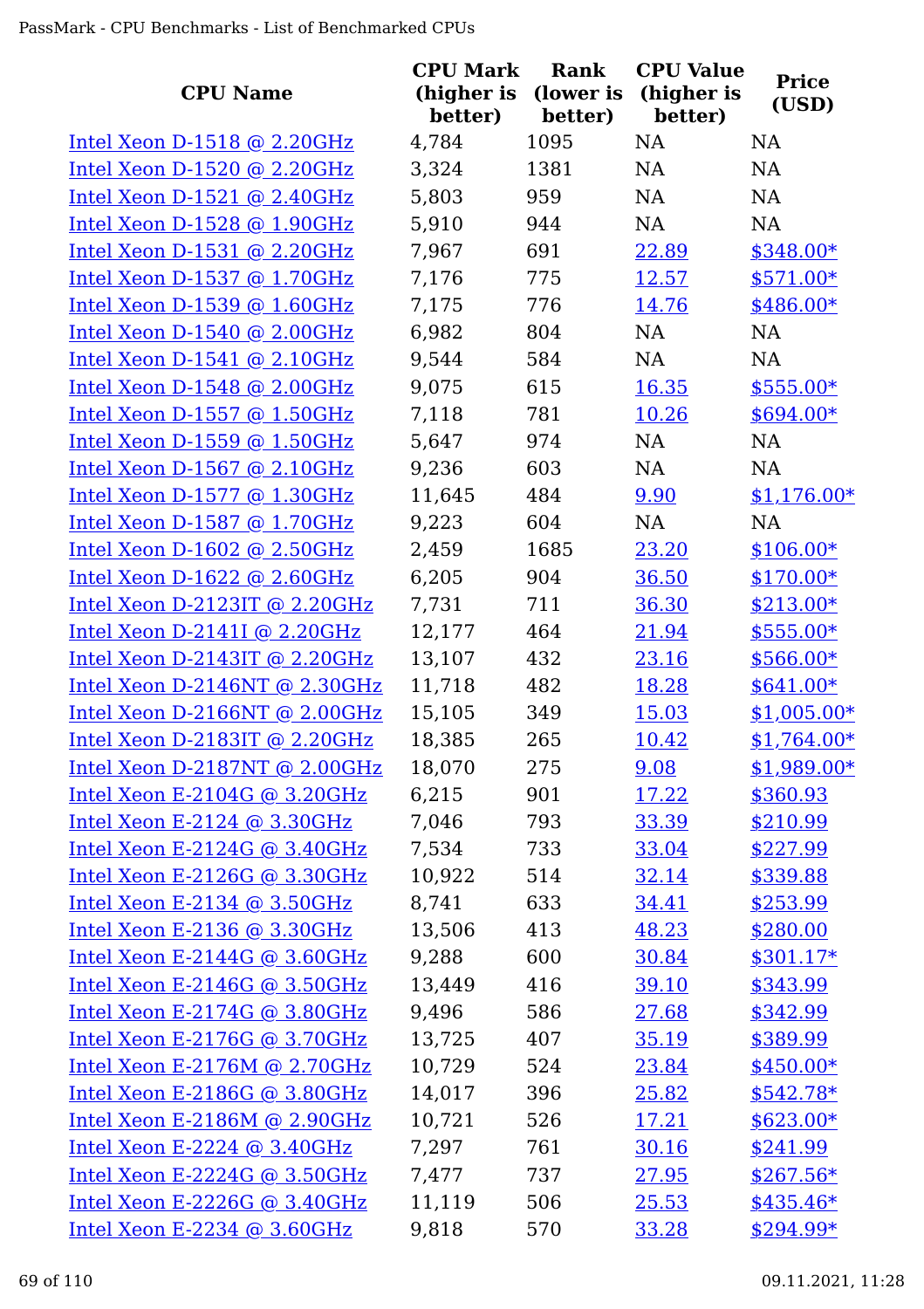|                                               | <b>CPU Mark</b>       | Rank                 | <b>CPU Value</b>      | <b>Price</b> |
|-----------------------------------------------|-----------------------|----------------------|-----------------------|--------------|
| <b>CPU Name</b>                               | (higher is<br>better) | (lower is<br>better) | (higher is<br>better) | (USD)        |
| Intel Xeon E-2236 $@3.40GHz$                  | 14,456                | 376                  | 38.17                 | \$378.70     |
| Intel Xeon E-2244G @ 3.80GHz                  | 9,813                 | 571                  | 23.70                 | \$414.00     |
| Intel Xeon E-2246G $@3.60GHz$                 | 13,987                | 399                  | 44.98                 | $$311.00*$   |
| Intel Xeon E-2254ML @ 1.70GHz                 | 6,333                 | 888                  | NA                    | NA           |
| Intel Xeon E-2274G $@$ 4.00GHz                | 9,639                 | 581                  | 28.86                 | $$334.00*$   |
| Intel Xeon E-2276G $@3.80GHz$                 | 13,300                | 425                  | 20.58                 | \$646.33     |
| Intel Xeon E-2276M @ $2.80GHz$                | 12,057                | 468                  | 26.79                 | $$450.00*$   |
| Intel Xeon E-2276ME @ 2.80GHz                 | 9,680                 | 579                  | 21.51                 | $$450.00*$   |
| Intel Xeon E-2278G @ 3.40GHz                  | 17,609                | 287                  | 35.65                 | $$494.00*$   |
| Intel Xeon E-2278GE @ 3.30GHz                 | 17,210                | 297                  | 34.84                 | \$494.00*    |
| Intel Xeon E-2278GEL @ 2.00GHz                | 12,024                | 471                  | 24.34                 | $$494.00*$   |
| Intel Xeon E-2286G $@$ 4.00GHz                | 14,357                | 383                  | 26.04                 | $$551.26*$   |
| <u>Intel Xeon E-2286M @ 2.40GHz</u>           | 15,732                | 335                  | 11.46                 | $$1,373.18*$ |
| Intel Xeon E-2288G @ 3.70GHz                  | 17,122                | 301                  | 31.77                 | $$539.00*$   |
| Intel Xeon E-2388G @ 3.20GHz                  | 25,777                | 119                  | 47.82                 | \$539.00*    |
| Intel Xeon E3-1205 v6 $@$ 3.00GHz             | 5,682                 | 970                  | 29.44                 | $$193.00*$   |
| Intel Xeon E3-1220 @ 3.10GHz                  | 3,788                 | 1282                 | 34.42                 | \$110.05     |
| Intel Xeon E3-1220 V2 @ 3.10GHz               | 4,683                 | 1115                 | 11.71                 | \$399.95     |
| Intel Xeon E3-1220 v3 @ 3.10GHz               | 5,121                 | 1050                 | 85.96                 | \$59.57      |
| Intel Xeon E3-1220 v5 @ 3.00GHz               | 5,494                 | 995                  | 24.64                 | \$223.00     |
| Intel Xeon E3-1220 v6 @ 3.00GHz               | 5,717                 | 966                  | 21.99                 | \$259.99     |
| <u>Intel Xeon E3-1220L @ 2.20GHz</u>          | 2,050                 | 1897                 | NA                    | NA           |
| Intel Xeon E3-1220L V2 @                      | 2,845                 | 1550                 | NA                    | <b>NA</b>    |
| 2.30GHz                                       |                       |                      |                       |              |
| <u>Intel Xeon E3-1220L v3 @ 1.10GHz</u> 1,407 |                       | 2299                 | NA                    | NA           |
| Intel Xeon E3-1225 $@3.10GHz$                 | 3,776                 | 1284                 | 54.73                 | \$69.00      |
| <u>Intel Xeon E3-1225 V2 @ 3.20GHz</u> 4,756  |                       | 1105                 | 9.36                  | $$508.00*$   |
| Intel Xeon E3-1225 v3 @ 3.20GHz               | 5,268                 | 1027                 | 58.57                 | \$89.95      |
| Intel Xeon E3-1225 v5 @ 3.30GHz               | 5,897                 | 947                  | 31.09                 | \$189.70     |
| Intel Xeon E3-1225 v6 @ 3.30GHz               | 6,264                 | 897                  | 30.02                 | \$208.67     |
| <u> Intel Xeon E3-1226 v3 @ 3.30GHz</u>       | 5,434                 | 1003                 | 42.23                 | \$128.70     |
| Intel Xeon E3-1230 @ 3.20GHz                  | 5,037                 | 1063                 | 12.05                 | \$417.95     |
| Intel Xeon E3-1230 V2 @ 3.30GHz 6,186         |                       | 909                  | 32.56                 | \$190.00     |
| Intel Xeon E3-1230 v3 @ 3.30GHz               | 6,776                 | 831                  | 67.80                 | \$99.95      |
| Intel Xeon E3-1230 v5 @ 3.40GHz               | 7,959                 | 692                  | 11.10                 | \$717.00     |
| Intel Xeon E3-1230 v6 @ 3.50GHz               | 8,266                 | 664                  | 33.07                 | \$250.00     |
| Intel Xeon E3-1230L v3 @ 1.80GHz 4,764        |                       | 1101                 | 10.62                 | \$448.50     |
| Intel Xeon E3-1231 v3 @ $3.40$ GHz            | 6,958                 | 807                  | 70.02                 | \$99.37      |
| Intel Xeon E3-1235 @ 3.20GHz                  | 4,725                 | 1110                 | 20.19                 | \$234.00     |
| <u>Intel Xeon E3-1235L v5 @ 2.00GHz</u> 5,013 |                       | 1067                 | NA                    | NA           |
| <u> Intel Xeon E3-1240 @ 3.30GHz</u>          | 5,331                 | 1015                 | 33.02                 | \$161.45     |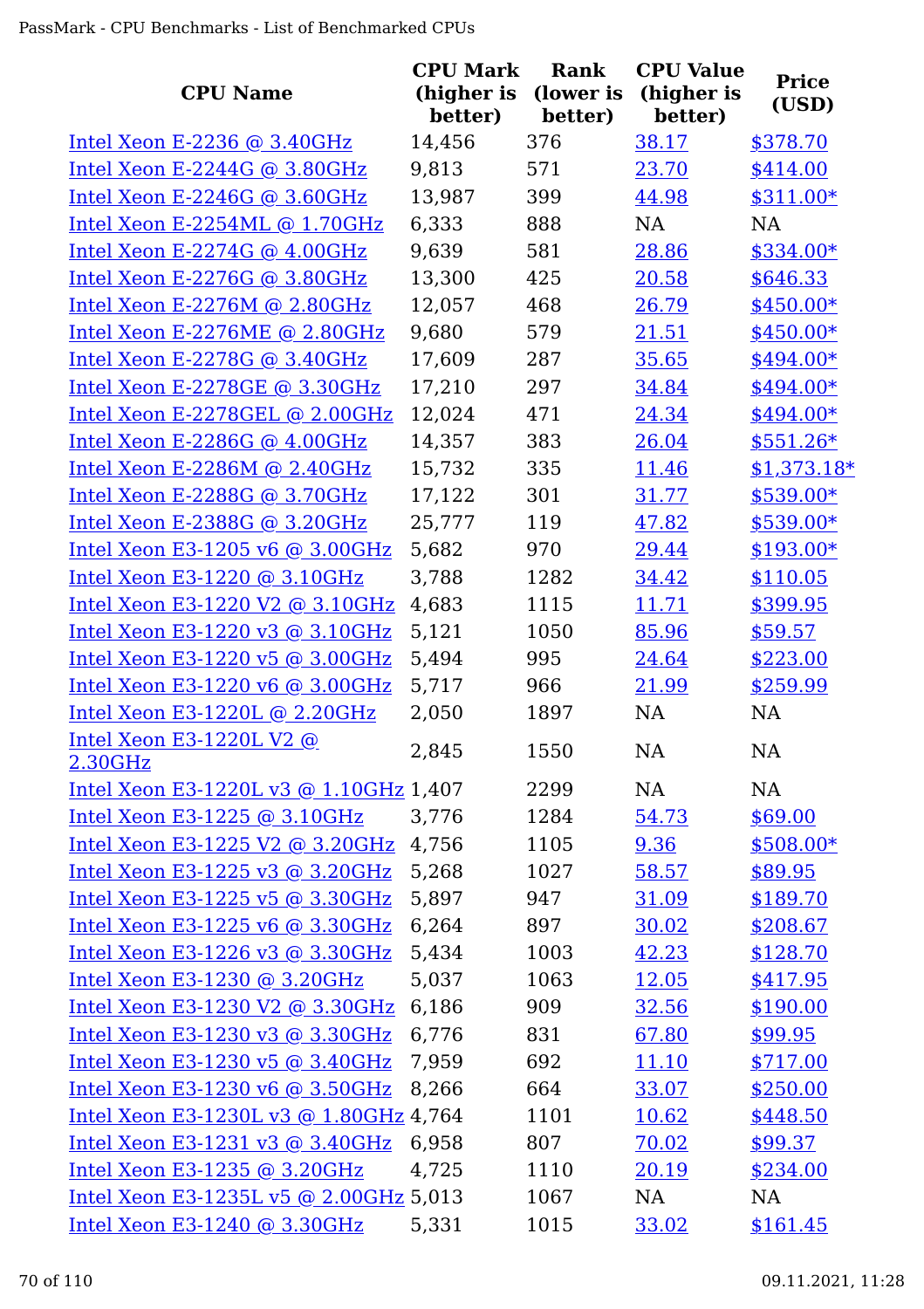| <b>CPU Name</b>                                                    | <b>CPU Mark</b><br>(higher is | <b>Rank</b><br>(lower is | <b>CPU Value</b><br>(higher is<br>better) | <b>Price</b><br>(USD)  |
|--------------------------------------------------------------------|-------------------------------|--------------------------|-------------------------------------------|------------------------|
|                                                                    | better)<br>6,274              | better)<br>895           |                                           |                        |
| Intel Xeon E3-1240 V2 @ 3.40GHz<br>Intel Xeon E3-1240 v3 @ 3.40GHz | 7,038                         | 795                      | 18.19<br>10.34                            | \$345.00<br>$$681.00*$ |
| Intel Xeon E3-1240 v5 @ 3.50GHz                                    | 8,241                         | 666                      | 25.36                                     | \$325.00               |
| Intel Xeon E3-1240 v6 @ 3.70GHz                                    | 8,745                         | 632                      | 22.06                                     | \$396.45               |
| Intel Xeon E3-1240L v3 @ 2.00GHz 5,304                             |                               | 1022                     | 5.92                                      | $$895.50*$             |
| Intel Xeon E3-1240L v5 @ 2.10GHz 6,072                             |                               | 923                      | 21.84                                     | \$278.00*              |
| Intel Xeon E3-1241 v3 @ 3.50GHz                                    | 7,116                         | 782                      | 55.18                                     | \$128.95               |
| Intel Xeon E3-1245 @ 3.30GHz                                       | 5,323                         | 1017                     | 21.73                                     | \$245.00               |
| Intel Xeon E3-1245 V2 @ 3.40GHz                                    | 6,190                         | 907                      | 16.84                                     | \$367.50               |
| Intel Xeon E3-1245 v3 @ 3.40GHz                                    | 7,074                         | 786                      | 60.48                                     | \$116.95               |
| Intel Xeon E3-1245 v5 @ 3.50GHz                                    | 8,053                         | 687                      | 57.53                                     | \$139.99               |
| Intel Xeon E3-1245 v6 @ 3.70GHz                                    | 8,533                         | 645                      | 27.53                                     | \$309.99               |
| Intel Xeon E3-1246 v3 @ 3.50GHz                                    | 7,201                         | 773                      | 48.36                                     | \$148.90               |
| Intel Xeon E3-1260L @ 2.40GHz                                      | 3,981                         | 1247                     | 31.85                                     | $$125.00*$             |
| Intel Xeon E3-1260L v5 @ 2.90GHz 7,757                             |                               | 710                      | 29.98                                     | \$258.70               |
| Intel Xeon E3-1265L @ 2.40GHz                                      | 3,589                         | 1326                     | 3.91                                      | $$918.35*$             |
| Intel Xeon E3-1265L V2 @                                           |                               |                          |                                           |                        |
| 2.50GHz                                                            | 4,711                         | 1111                     | 31.41                                     | $$149.99*$             |
| Intel Xeon E3-1265L v3 @ 2.50GHz 5,987                             |                               | 933                      | 8.55                                      | \$699.95               |
| Intel Xeon E3-1265L v4 @ 2.30GHz 6,493                             |                               | 864                      | NA                                        | NA                     |
| Intel Xeon E3-1268L v3 @ 2.30GHz 5,333                             |                               | 1013                     | NA                                        | <b>NA</b>              |
| Intel Xeon E3-1268L v5 @ 2.40GHz 6,600                             |                               | 849                      | <u>14.46</u>                              | $$456.54*$             |
| Intel Xeon E3-1270 @ 3.40GHz                                       | 5,376                         | 1009                     | 67.23                                     | \$79.97                |
| Intel Xeon E3-1270 V2 @ 3.50GHz                                    | 6,412                         | 876                      | 36.54                                     | \$175.50               |
| Intel Xeon E3-1270 v3 @ 3.50GHz                                    | 7,209                         | 771                      | 12.32                                     | \$585.00               |
| Intel Xeon E3-1270 v5 @ 3.60GHz                                    | 8,317                         | 659                      | 41.59                                     | \$199.95               |
| Intel Xeon E3-1270 v6 @ 3.80GHz                                    | 8,716                         | 634                      | 27.25                                     | \$319.88               |
| Intel Xeon E3-1270L v4 @ 3.00GHz 7,662                             |                               | 720                      | NA                                        | NA                     |
| Intel Xeon E3-1271 v3 @ 3.60GHz                                    | 7,423                         | 744                      | 49.49                                     | $$149.99*$             |
| <u>Intel Xeon E3-1275 @ 3.40GHz</u>                                | 5,381                         | 1008                     | 7.18                                      | \$749.00               |
| Intel Xeon E3-1275 V2 @ 3.50GHz                                    | 6,567                         | 854                      | 45.92                                     | \$143.00               |
| Intel Xeon E3-1275 v3 @ 3.50GHz                                    | 7,067                         | 789                      | 35.34                                     | \$199.99               |
| Intel Xeon E3-1275 v5 @ 3.60GHz                                    | 8,401                         | 652                      | 18.92                                     | \$444.04               |
| Intel Xeon E3-1275 v6 @ 3.80GHz                                    | 9,215                         | 606                      | 13.49                                     | \$683.23               |
| Intel Xeon E3-1275L v3 @ 2.70GHz 5,949                             |                               | 938                      | NA                                        | <b>NA</b>              |
| Intel Xeon E3-1276 v3 @ 3.60GHz                                    | 7,381                         | 748                      | 7.55                                      | \$978.00               |
| Intel Xeon E3-1280 @ 3.50GHz                                       | 5,510                         | 990                      | 15.39                                     | \$358.00               |
| Intel Xeon E3-1280 V2 @ 3.60GHz                                    | 6,460                         | 866                      | 40.39                                     | \$159.96               |
| Intel Xeon E3-1280 v3 @ 3.60GHz                                    | 6,965                         | 806                      | 27.97                                     | $$249.00*$             |
| Intel Xeon E3-1280 v5 @ 3.70GHz                                    | 8,320                         | 658                      | 21.06                                     | $$395.00*$             |
| Intel Xeon E3-1280 v6 @ 3.90GHz                                    | 9,087                         | 613                      | 17.32                                     | \$524.73               |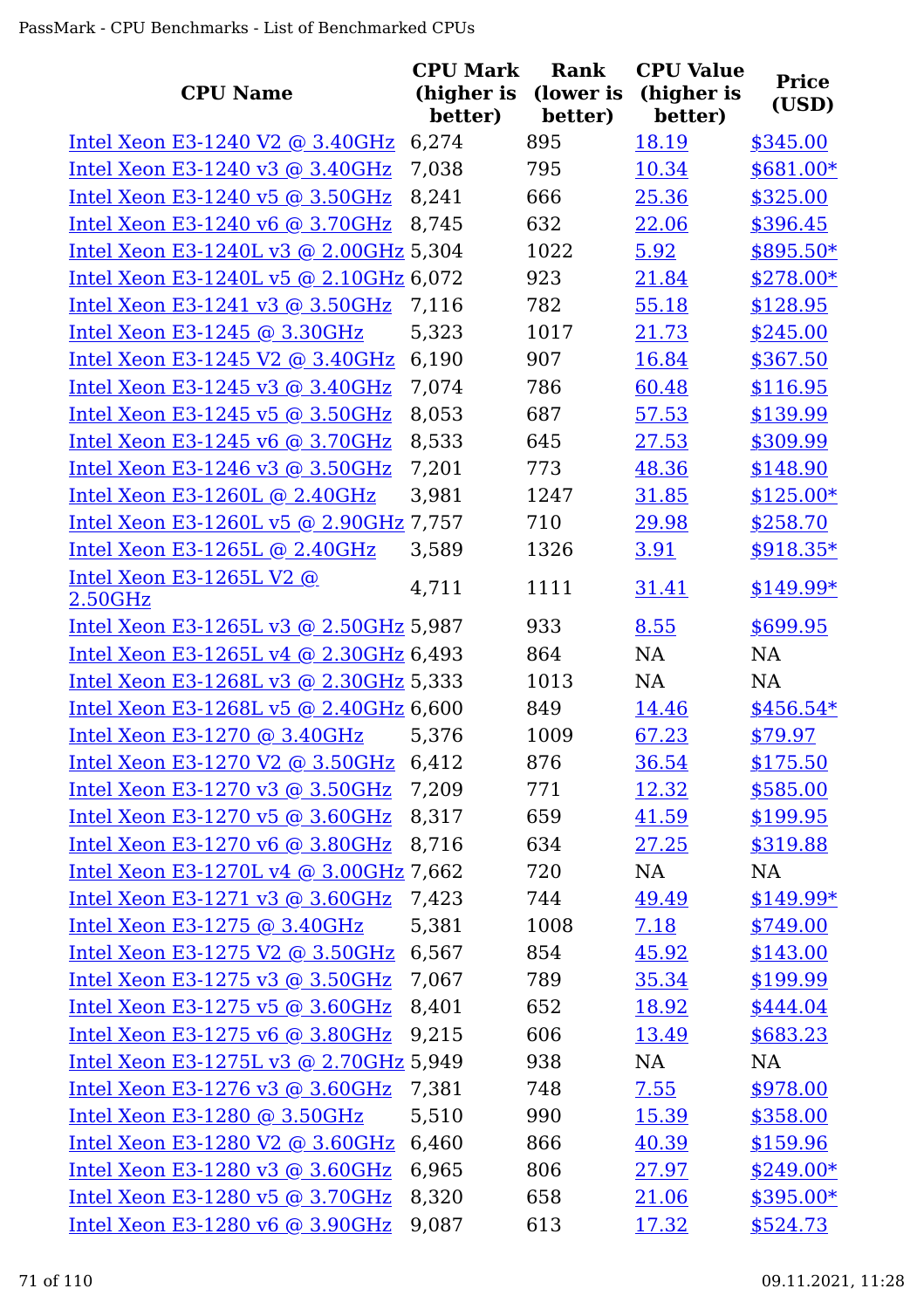| <b>CPU Name</b>                            | <b>CPU Mark</b><br>(higher is | Rank<br>(lower is | <b>CPU Value</b><br>(higher is | <b>Price</b> |
|--------------------------------------------|-------------------------------|-------------------|--------------------------------|--------------|
|                                            | better)                       | better)           | better)                        | (USD)        |
| Intel Xeon E3-1281 v3 @ 3.70GHz            | 7,230                         | 767               | 13.24                          | \$546.25     |
| Intel Xeon E3-1285 v3 @ 3.60GHz            | 6,919                         | 814               | NA                             | <b>NA</b>    |
| Intel Xeon E3-1285 v4 @ 3.50GHz            | 7,614                         | 724               | <b>NA</b>                      | <b>NA</b>    |
| Intel Xeon E3-1285 v6 @ 4.10GHz            | 9,276                         | 601               | 17.14                          | \$541.07     |
| Intel Xeon E3-1285L v3 @ 3.10GHz 6,848     |                               | 825               | 7.62                           | \$898.50     |
| Intel Xeon E3-1285L v4 @ 3.40GHz 7,983     |                               | 690               | <b>NA</b>                      | <b>NA</b>    |
| Intel Xeon E3-1286 v3 @ 3.70GHz            | 7,418                         | 745               | 8.84                           | \$839.00*    |
| Intel Xeon E3-1286L v3 @ 3.20GHz 6,450     |                               | 869               | 8.33                           | $$774.00*$   |
| Intel Xeon E3-1290 @ 3.60GHz               | 4,988                         | 1069              | 5.64                           | \$885.00*    |
| Intel Xeon E3-1290 V2 @ 3.70GHz 6,414      |                               | 875               | 7.25                           | \$885.00*    |
| Intel Xeon E3-1505L v5 @ 2.00GHz 4,838     |                               | 1083              | NA                             | <b>NA</b>    |
| Intel Xeon E3-1505L v6 @ 2.20GHz 6,088     |                               | 919               | <b>NA</b>                      | <b>NA</b>    |
| Intel Xeon E3-1505M v5 @<br>2.80GHz        | 7,029                         | 799               | <b>NA</b>                      | <b>NA</b>    |
| Intel Xeon E3-1505M v6 $@$<br>3.00GHz      | 6,918                         | 815               | <b>NA</b>                      | <b>NA</b>    |
| Intel Xeon E3-1515M v5 @<br>2.80GHz        | 7,938                         | 693               | <b>NA</b>                      | <b>NA</b>    |
| <u>Intel Xeon E3-1535M v5 @</u><br>2.90GHz | 7,538                         | 731               | 12.10                          | $$623.00*$   |
| Intel Xeon E3-1535M v6 @<br>3.10GHz        | 8,217                         | 669               | 13.19                          | $$623.00*$   |
| Intel Xeon E3-1545M v5 @<br>2.90GHz        | 7,848                         | 699               | <b>NA</b>                      | <b>NA</b>    |
| Intel Xeon E3-1575M v5 @<br>3.00GHz        | 7,721                         | 714               | 6.40                           | $$1,207.00*$ |
| Intel Xeon E3-1585 v5 @ 3.50GHz            | 8,408                         | 651               | <u>15.12</u>                   | \$556.00*    |
| Intel Xeon E3-1585L v5 @ 3.00GHz 8,021     |                               | 689               | 18.02                          | \$445.00*    |
| Intel Xeon E3110 $@$ 3.00GHz               | 1,242                         | 2416              | 6.21                           | $$199.95*$   |
| Intel Xeon E3113 @ 3.00GHz                 | 1,429                         | 2284              | 145.96                         | $$9.79*$     |
| Intel Xeon E3120 $@$ 3.16GHz               | 1,330                         | 2345              | NA                             | NA           |
| Intel Xeon E5-1410 @ 2.80GHz               | 4,634                         | 1122              | 103.00                         | $$44.99*$    |
| Intel Xeon E5-1410 v2 @ 2.80GHz            | 5,842                         | 952               | 304.26                         | $$19.20*$    |
| Intel Xeon E5-1428L v2 @ 2.20GHz 6,566     |                               | 855               | 322.34                         | $$20.37*$    |
| Intel Xeon E5-1603 @ 2.80GHz               | 3,489                         | 1346              | 99.72                          | $$34.99*$    |
| Intel Xeon E5-1603 v3 @ 2.80GHz            | 4,467                         | 1155              | 346.84                         | $$12.88*$    |
| Intel Xeon E5-1603 v4 @ 2.80GHz            | 4,812                         | 1090              | NA                             | NA           |
| Intel Xeon E5-1607 @ 3.00GHz               | 3,742                         | 1293              | 324.52                         | $$11.53*$    |
| Intel Xeon E5-1607 v2 @ 3.00GHz            | 4,259                         | 1188              | 18.52                          | \$229.95     |
| Intel Xeon E5-1607 v3 @ 3.10GHz            | 4,976                         | 1070              | NA                             | <b>NA</b>    |
| Intel Xeon E5-1607 v4 @ 3.10GHz            | 5,228                         | 1037              | 130.72                         | $$39.99*$    |
| Intel Xeon E5-1620 @ 3.60GHz               | 5,868                         | 950               | 32.62                          | \$179.91     |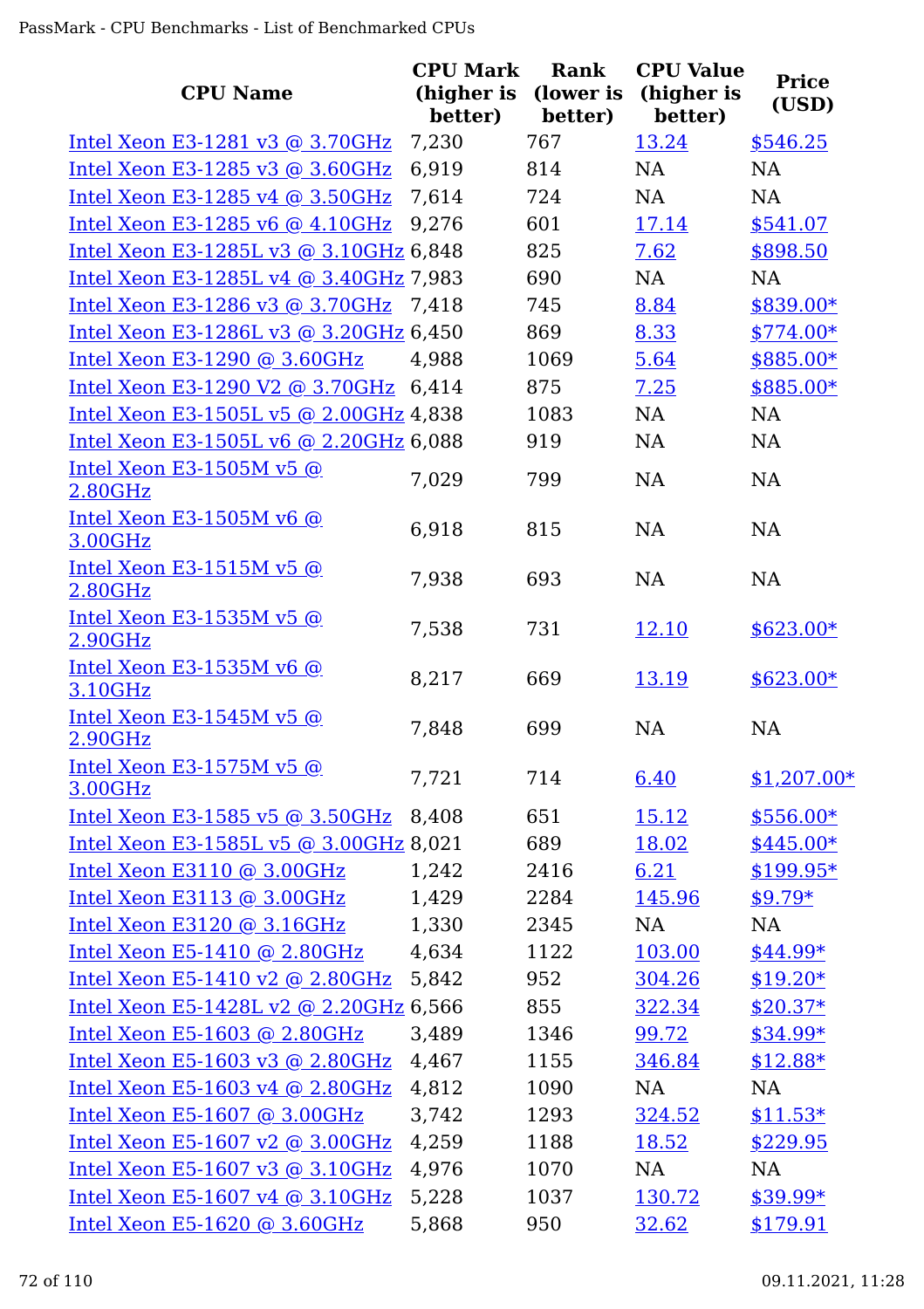| <b>CPU Name</b>                        | <b>CPU Mark</b><br>(higher is<br>better) | Rank<br>(lower is<br>better) | <b>CPU Value</b><br>(higher is<br>better) | <b>Price</b><br>(USD) |
|----------------------------------------|------------------------------------------|------------------------------|-------------------------------------------|-----------------------|
| Intel Xeon E5-1620 v2 @ 3.70GHz        | 6,552                                    | 858                          | 85.10                                     | \$77.00               |
| Intel Xeon E5-1620 v3 @ 3.50GHz        | 7,002                                    | 802                          | 88.12                                     | \$79.46               |
| Intel Xeon E5-1620 v4 @ 3.50GHz        | 7,404                                    | 747                          | 23.72                                     | \$312.11              |
| Intel Xeon E5-1630 v3 @ 3.70GHz        | 7,461                                    | 742                          | 40.33                                     | \$184.99*             |
| Intel Xeon E5-1630 v4 @ 3.70GHz        | 7,619                                    | 723                          | <b>NA</b>                                 | <b>NA</b>             |
| Intel Xeon E5-1650 @ 3.20GHz           | 8,098                                    | 679                          | 72.30                                     | \$112.00              |
| Intel Xeon E5-1650 v2 @ 3.50GHz        | 9,276                                    | 602                          | 38.97                                     | \$238.02              |
| Intel Xeon E5-1650 v3 @ 3.50GHz        | 10,380                                   | 540                          | 12.66                                     | \$819.95              |
| Intel Xeon E5-1650 v4 @ 3.60GHz        | 11,370                                   | 494                          | 25.06                                     | \$453.70              |
| Intel Xeon E5-1660 @ 3.30GHz           | 8,373                                    | 654                          | 31.34                                     | \$267.19              |
| Intel Xeon E5-1660 v2 @ 3.70GHz        | 10,228                                   | 550                          | 5.69                                      | \$1,798.95            |
| Intel Xeon E5-1660 v3 @ 3.00GHz        | 12,178                                   | 463                          | 84.57                                     | \$143.99              |
| Intel Xeon E5-1660 v4 @ 3.20GHz        | 13,367                                   | 421                          | 8.95                                      | \$1,494.00            |
| Intel Xeon E5-1680 v2 @ 3.00GHz        | 12,408                                   | 453                          | NA                                        | <b>NA</b>             |
| Intel Xeon E5-1680 v3 @ 3.20GHz        | 13,161                                   | 430                          | 22.31                                     | $$589.99*$            |
| Intel Xeon E5-1680 v4 @ 3.40GHz        | 14,417                                   | 380                          | 2.95                                      | $$4,886.00*$          |
| Intel Xeon E5-1681 v3 @ 2.90GHz        | 14,820                                   | 361                          | NA                                        | <b>NA</b>             |
| Intel Xeon E5-2403 @ 1.80GHz           | 2,375                                    | 1721                         | 8.86                                      | \$268.00              |
| Intel Xeon E5-2403 v2 @ 1.80GHz        | 2,873                                    | 1541                         | 5.72                                      | $$502.00*$            |
| Intel Xeon E5-2407 @ 2.20GHz           | 2,661                                    | 1619                         | 8.19                                      | \$325.03              |
| Intel Xeon E5-2407 v2 $@$ 2.40GHz      | 3,504                                    | 1345                         | 14.07                                     | $$249.00*$            |
| Intel Xeon E5-2418L @ 2.00GHz          | 3,518                                    | 1342                         | NA                                        | NA                    |
| Intel Xeon E5-2420 @ 1.90GHz           | 5,173                                    | 1041                         | 13.61                                     | \$380.01              |
| Intel Xeon E5-2420 v2 @ 2.20GHz        | 6,504                                    | 863                          | 60.65                                     | \$107.24              |
| Intel Xeon E5-2430 @ 2.20GHz           | 5,867                                    | 951                          | 26.67                                     | \$219.98              |
| Intel Xeon E5-2430 v2 @ 2.50GHz        | 6,864                                    | 821                          | 33.00                                     | \$208.00              |
| Intel Xeon E5-2430L @ 2.00GHz          | 5,273                                    | 1026                         | 163.36                                    | $$32.28*$             |
| Intel Xeon E5-2430L v2 @ 2.40GHz 5,903 |                                          | 946                          | NA                                        | <b>NA</b>             |
| Intel Xeon E5-2440 @ 2.40GHz           | 5,917                                    | 943                          | 34.81                                     | \$170.00              |
| Intel Xeon E5-2440 v2 @ 1.90GHz        | 6,927                                    | 811                          | 13.86                                     | \$499.95*             |
| Intel Xeon E5-2448L v2 @ 1.80GHz 6,774 |                                          | 832                          | 4.76                                      | $$1,424.00*$          |
| Intel Xeon E5-2450 @ 2.10GHz           | 7,321                                    | 757                          | 92.67                                     | \$79.00               |
| Intel Xeon E5-2450L @ 1.80GHz          | 5,769                                    | 962                          | 88.76                                     | $$65.00*$             |
| Intel Xeon $E5-2470$ @ 2.30GHz         | 8,240                                    | 667                          | 137.44                                    | \$59.95               |
| Intel Xeon E5-2470 v2 @ 2.40GHz        | 10,950                                   | 510                          | 91.26                                     | \$119.99              |
| Intel Xeon E5-2603 @ 1.80GHz           | 2,362                                    | 1729                         | 26.42                                     | \$89.43               |
| Intel Xeon E5-2603 v2 @ 1.80GHz        | 2,751                                    | 1586                         | 39.87                                     | \$69.00               |
| Intel Xeon E5-2603 v3 @ 1.60GHz        | 3,726                                    | 1295                         | 38.74                                     | \$96.17               |
| Intel Xeon E5-2603 v4 @ 1.70GHz        | 4,695                                    | 1112                         | <u>15.59</u>                              | \$301.19              |
| Intel Xeon E5-2608L v3 @ 2.00GHz 6,415 |                                          | 874                          | 14.55                                     | $$441.00*$            |
| Intel Xeon E5-2609 @ 2.40GHz           | 2,623                                    | 1634                         | 38.13                                     | \$68.79               |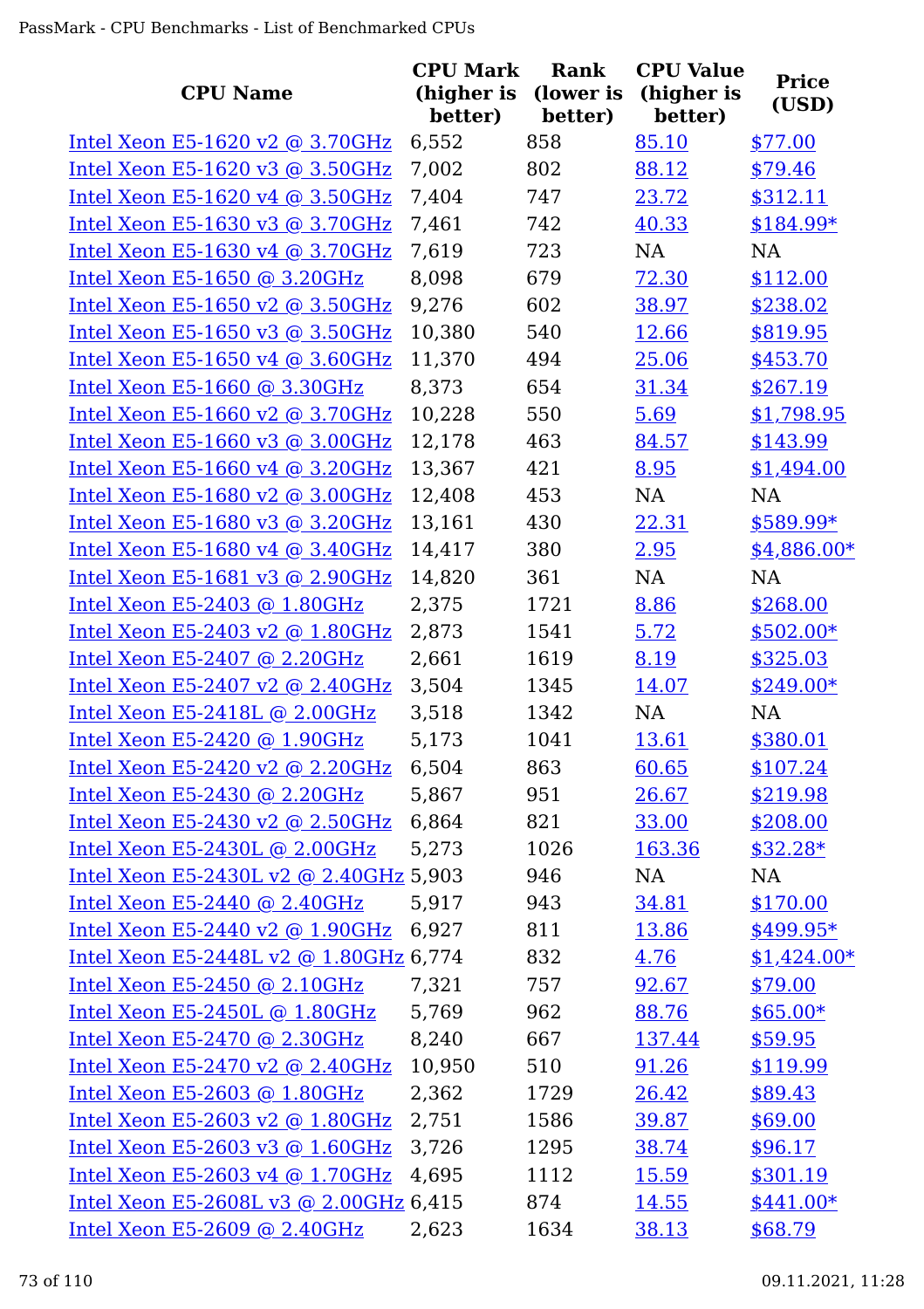|                                               | <b>CPU Mark</b>       | Rank                 | <b>CPU Value</b>      | <b>Price</b> |
|-----------------------------------------------|-----------------------|----------------------|-----------------------|--------------|
| <b>CPU Name</b>                               | (higher is<br>better) | (lower is<br>better) | (higher is<br>better) | (USD)        |
| Intel Xeon E5-2609 v2 $@$ 2.50GHz             | 3,666                 | 1308                 | 75.26                 | \$48.71      |
| Intel Xeon E5-2609 v3 @ 1.90GHz               | 4,391                 | 1165                 | 54.97                 | \$79.88      |
| Intel Xeon E5-2609 v4 $@$ 1.70GHz             | 5,974                 | 936                  | 13.28                 | \$449.95     |
| Intel Xeon E5-2618L v3 @ 2.30GHz 10,464       |                       | 536                  | 10.16                 | $$1,029.95*$ |
| Intel Xeon E5-2618L v4 @ 2.20GHz 12,885       |                       | 441                  | 18.87                 | $$682.67*$   |
| Intel Xeon E5-2620 @ 2.00GHz                  | 5,264                 | 1029                 | 89.21                 | \$59.00      |
| Intel Xeon E5-2620 v2 @ $2.10GHz$             | 6,238                 | 900                  | 105.73                | \$59.00      |
| Intel Xeon E5-2620 v3 @ 2.40GHz               | 7,915                 | 695                  | 131.96                | \$59.98      |
| Intel Xeon E5-2620 v4 $@$ 2.10GHz             | 8,948                 | 620                  | 30.86                 | \$290.00     |
| Intel Xeon E5-2623 v3 @ 3.00GHz               | 6,574                 | 853                  | 26.30                 | \$249.95     |
| Intel Xeon E5-2623 v4 @ $2.60$ GHz            | 7,582                 | 727                  | 25.92                 | \$292.50     |
| Intel Xeon E5-2628 v3 @ 2.50GHz               | 8,447                 | 648                  | NA                    | NA           |
| Intel Xeon E5-2628L v2 @ 1.90GHz 7,181        |                       | 774                  | NA                    | NA           |
| Intel Xeon E5-2628L v3 @ 2.00GHz 9,949        |                       | 563                  | NA                    | <b>NA</b>    |
| Intel Xeon E5-2628L v4 @ 1.90GHz 11,079       |                       | 508                  | 8.12                  | $$1,364.00*$ |
| Intel Xeon E5-2629 v3 $@$ 2.40GHz             | 9,139                 | 610                  | 18.28                 | \$499.88*    |
| Intel Xeon E5-2630 @ 2.30GHz                  | 6,133                 | 913                  | 99.04                 | \$61.93      |
| Intel Xeon E5-2630 v2 @ 2.60GHz               | 7,469                 | 739                  | 63.84                 | \$117.00     |
| Intel Xeon E5-2630 v3 @ 2.40GHz               | 10,278                | 545                  | 134.38                | \$76.49      |
| Intel Xeon E5-2630 v4 @ 2.20GHz               | 11,104                | 507                  | 29.45                 | \$377.00     |
| Intel Xeon E5-2630L @ 2.00GHz                 | 5,305                 | 1021                 | NA                    | <b>NA</b>    |
| Intel Xeon E5-2630L v2 @ 2.40GHz 6,376        |                       | 879                  | 46.92                 | \$135.89     |
| Intel Xeon E5-2630L v3 @ 1.80GHz 8,779        |                       | 629                  | 18.68                 | \$469.90     |
| Intel Xeon E5-2630L v4 @ 1.80GHz 10,864       |                       | 516                  | 103.47                | \$105.00     |
| Intel Xeon E5-2637 @ $3.00$ GHz               | 2,978                 | 1498                 | 19.86                 | $$149.95*$   |
| Intel Xeon E5-2637 v2 @ 3.50GHz               | 6,641                 | 846                  | 39.60                 | \$167.70     |
| Intel Xeon E5-2637 v3 @ 3.50GHz               | 7,605                 | 726                  | 79.88                 | \$95.20      |
| Intel Xeon E5-2637 v4 $@$ 3.50GHz             | 6,727                 | 842                  | 9.64                  | \$697.45     |
| Intel Xeon E5-2640 @ 2.50GHz                  | 6,314                 | 891                  | 91.51                 | $$69.00*$    |
| Intel Xeon E5-2640 v2 @ 2.00GHz               | 7,730                 | 712                  | 112.03                | \$69.00      |
| Intel Xeon E5-2640 v3 @ 2.60GHz               | 11,140                | 505                  | 141.01                | \$79.00      |
| Intel Xeon E5-2640 v4 @ 2.40GHz               | 11,732                | 481                  | 23.80                 | \$493.00     |
| Intel Xeon E5-2643 @ 3.30GHz                  | 5,510                 | 991                  | 79.85                 | \$69.00      |
| Intel Xeon E5-2643 v2 $\omega$ 3.50GHz        | 9,095                 | 612                  | 43.71                 | \$208.07     |
| Intel Xeon E5-2643 v3 @ 3.40GHz               | 10,473                | 534                  | 4.19                  | \$2,499.95   |
| Intel Xeon E5-2643 v4 @ 3.40GHz               | 11,152                | 504                  | 12.89                 | $$865.00*$   |
| Intel Xeon E5-2648L @ 1.80GHz                 | 4,235                 | 1192                 | NA                    | NA           |
| Intel Xeon E5-2648L v2 @ 1.90GHz 8,611        |                       | 638                  | 9.11                  | $$945.00*$   |
| Intel Xeon E5-2648L v3 @ 1.80GHz 9,847        |                       | 567                  | 6.50                  | $$1,515.48*$ |
| Intel Xeon E5-2648L v4 @ 1.80GHz 11,547       |                       | 489                  | 8.89                  | \$1,298.70   |
| <u>Intel Xeon E5-2649 v3 @ 2.30GHz</u> 12,399 |                       | 455                  | <b>NA</b>             | <b>NA</b>    |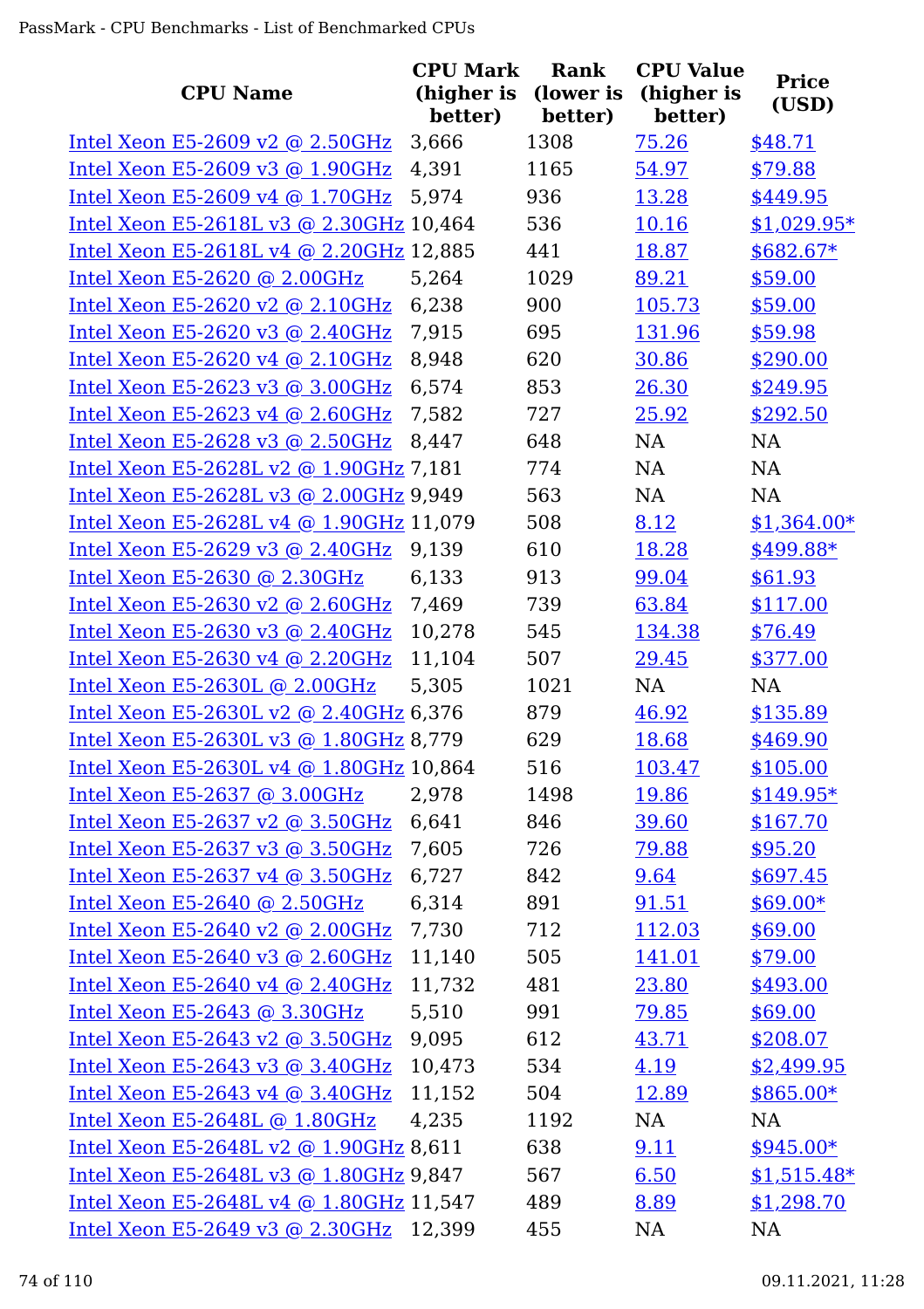| <b>CPU Name</b>                            | <b>CPU Mark</b><br>(higher is | <b>Rank</b><br>(lower is | <b>CPU Value</b><br>(higher is | <b>Price</b> |
|--------------------------------------------|-------------------------------|--------------------------|--------------------------------|--------------|
|                                            | better)                       | better)                  | better)                        | (USD)        |
| Intel Xeon E5-2650 @ 2.00GHz               | 7,319                         | 758                      | 106.08                         | \$69.00      |
| Intel Xeon E5-2650 v2 @ 2.60GHz            | 9,948                         | 564                      | 102.56                         | \$97.00      |
| Intel Xeon E5-2650 v3 @ 2.30GHz            | 11,892                        | 476                      | 72.84                          | \$163.27     |
| Intel Xeon E5-2650 v4 @ 2.20GHz            | 12,225                        | 460                      | 10.19                          | \$1,199.99   |
| Intel Xeon E5-2650L @ 1.80GHz              | 5,929                         | 941                      | 85.92                          | $$69.00*$    |
| Intel Xeon E5-2650L v2 @ 1.70GHz 7,475     |                               | 738                      | 94.62                          | \$79.00      |
| Intel Xeon E5-2650L v3 @ 1.80GHz 11,836    |                               | 479                      | 94.99                          | \$124.60     |
| Intel Xeon E5-2650L v4 @ 1.70GHz 11,918    |                               | 475                      | 67.91                          | \$175.50     |
| Intel Xeon E5-2651 v2 @ 1.80GHz            | 9,216                         | 605                      | 33.14                          | $$278.10*$   |
| Intel Xeon E5-2658 @ 2.10GHz               | 6,073                         | 922                      | 4.15                           | $$1,462.00*$ |
| Intel Xeon E5-2658 v2 @ 2.40GHz            | 10,280                        | 544                      | 2.85                           | \$3,604.00*  |
| Intel Xeon E5-2658 v3 @ 2.20GHz            | 13,487                        | 415                      | <b>NA</b>                      | <b>NA</b>    |
| Intel Xeon E5-2658 v4 @ 2.30GHz            | 14,434                        | 379                      | NA                             | NA           |
| Intel Xeon E5-2660 @ 2.20GHz               | 8,211                         | 671                      | 89.25                          | \$92.01      |
| Intel Xeon E5-2660 v2 @ 2.20GHz            | 10,409                        | 538                      | 131.76                         | \$79.00      |
| Intel Xeon E5-2660 v3 @ $2.60$ GHz         | 13,043                        | 434                      | 81.52                          | \$160.00     |
| Intel Xeon E5-2660 v4 @ 2.00GHz            | 14,342                        | 384                      | 63.04                          | \$227.50     |
| Intel Xeon E5-2663 v3 @ 2.80GHz            | 11,777                        | 480                      | <b>NA</b>                      | <b>NA</b>    |
| Intel Xeon E5-2665 @ 2.40GHz               | 8,443                         | 649                      | 106.88                         | \$79.00      |
| Intel Xeon E5-2667 @ 2.90GHz               | 7,469                         | 740                      | 186.92                         | \$39.96      |
| Intel Xeon E5-2667 v2 @ 3.30GHz            | 12,205                        | 461                      | 69.76                          | \$174.95     |
| Intel Xeon E5-2667 v3 @ 3.20GHz            | 12,578                        | 448                      | 8.36                           | \$1,504.93   |
| Intel Xeon E5-2667 v4 @ 3.20GHz            | 14,047                        | 394                      | 28.81                          | \$487.50     |
| Intel Xeon E5-2669 v3 @ 2.30GHz            | 16,107                        | 323                      | NA                             | <b>NA</b>    |
| Intel Xeon E5-2670 @ 2.60GHz               | 8,944                         | 621                      | 113.22                         | \$79.00      |
| Intel Xeon E5-2670 v2 @ 2.50GHz            | 11,613                        | 486                      | 147.00                         | \$79.00      |
| Intel Xeon E5-2670 v3 @ 2.30GHz            | 14,011                        | 397                      | 112.09                         | \$125.00     |
| Intel Xeon E5-2673 v2 @ 3.30GHz            | 11,919                        | 474                      | NA                             | NA           |
| Intel Xeon E5-2673 v3 @ 2.40GHz            | 14,193                        | 388                      | 20.28                          | $$700.00*$   |
| Intel Xeon E5-2673 v4 @ 2.30GHz            | 17,533                        | 290                      | 8.99                           | $$1,950.00*$ |
| Intel Xeon E5-2675 v3 @ 1.80GHz            | 11,960                        | 472                      | NA                             | NA           |
| Intel Xeon E5-2676 v3 @ 2.40GHz            | 14,407                        | 381                      | <b>NA</b>                      | NA           |
| Intel Xeon E5-2676 v4 @ 2.40GHz            | 18,978                        | 254                      | <b>NA</b>                      | NA           |
| Intel Xeon E5-2678 v3 @ 2.50GHz            | 14,882                        | 358                      | 87.54                          | $$170.00*$   |
| Intel Xeon E5-2679 v4 @ 2.50GHz            | 23,512                        | 160                      | 8.70                           | $$2,702.00*$ |
| Intel Xeon E5-2680 @ 2.70GHz               | 9,346                         | 596                      | 111.04                         | \$84.17      |
| Intel Xeon E5-2680 v2 @ 2.80GHz            | 12,586                        | 447                      | 91.06                          | \$138.22     |
| Intel Xeon E5-2680 v3 @ 2.50GHz            | 15,525                        | 342                      | 87.71                          | \$176.99     |
| Intel Xeon E5-2680 v4 @ 2.40GHz            | 17,925                        | 279                      | 44.13                          | \$406.19     |
| Intel Xeon E5-2680R v4 @<br><u>2.40GHz</u> | 17,795                        | 283                      | NA                             | NA           |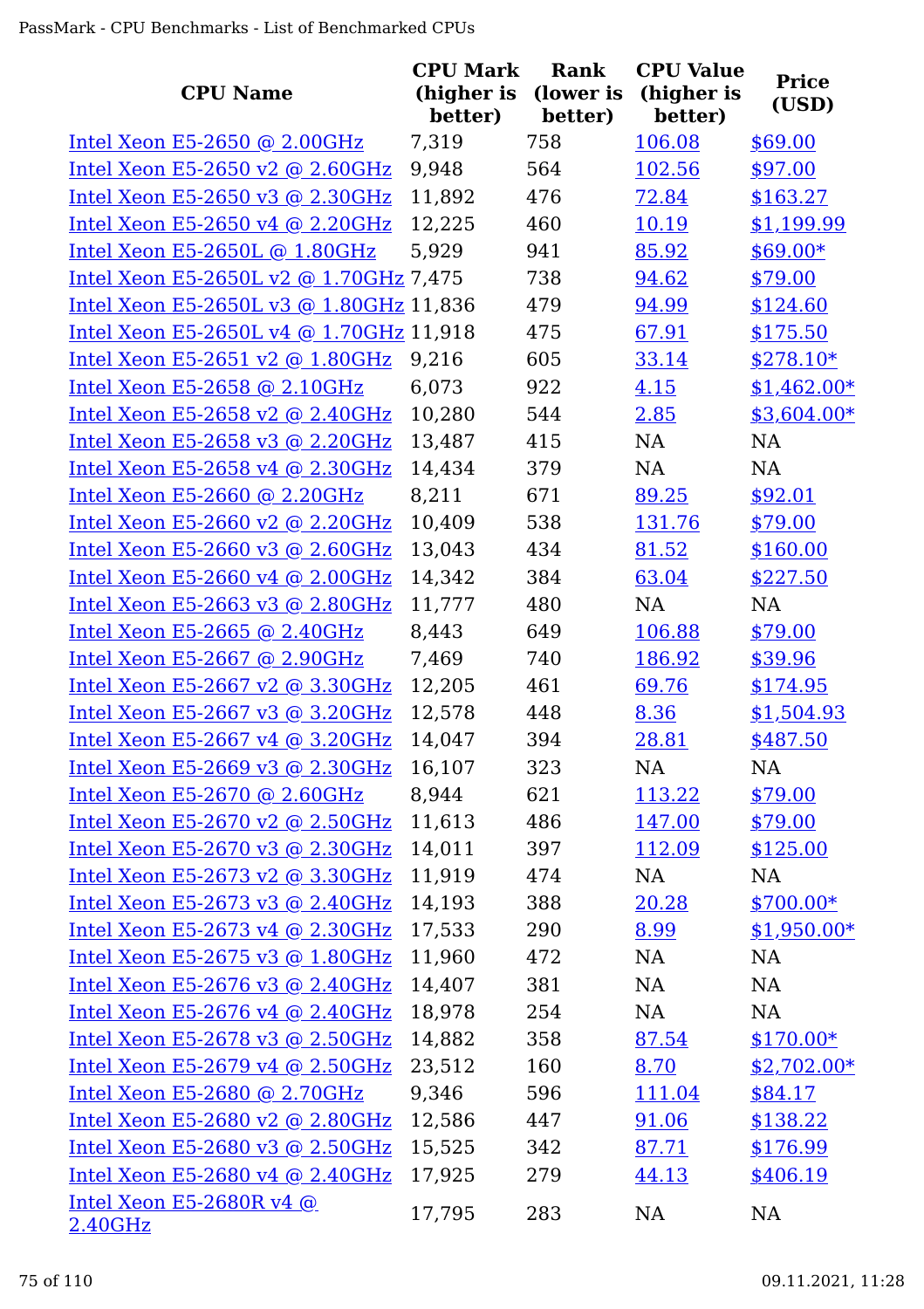|                                            | <b>CPU Mark</b>       | Rank                 | <b>CPU Value</b>      | <b>Price</b> |
|--------------------------------------------|-----------------------|----------------------|-----------------------|--------------|
| <b>CPU Name</b>                            | (higher is<br>better) | (lower is<br>better) | (higher is<br>better) | (USD)        |
| Intel Xeon E5-2682 v4 @ 2.50GHz            | 19,551                | 238                  | <b>NA</b>             | <b>NA</b>    |
| Intel Xeon E5-2683 v3 @ 2.00GHz            | 14,734                | 365                  | 56.68                 | \$259.95     |
| Intel Xeon E5-2683 v4 @ 2.10GHz            | 18,254                | 270                  | 41.02                 | \$445.00     |
| Intel Xeon E5-2685 v3 @ 2.60GHz            | 12,944                | 439                  | NA                    | NA           |
| Intel Xeon E5-2686 v3 @ 2.00GHz            | 17,678                | 286                  | NA                    | NA           |
| Intel Xeon E5-2686 v4 @ 2.30GHz            | 16,745                | 308                  | NA                    | NA           |
| Intel Xeon E5-2687W @ 3.10GHz              | 9,709                 | 575                  | 50.12                 | \$193.70     |
| Intel Xeon E5-2687W v2 @<br>3.40GHz        | 12,240                | 459                  | 28.32                 | \$432.19     |
| Intel Xeon E5-2687W v3 $@$<br>3.10GHz      | 14,825                | 360                  | 68.95                 | \$215.00     |
| Intel Xeon E5-2687W v4 @<br>3.00GHz        | 17,791                | 284                  | 8.47                  | \$2,100.00   |
| Intel Xeon E5-2689 @ 2.60GHz               | 9,772                 | 573                  | 53.47                 | $$182.75*$   |
| Intel Xeon E5-2689 v4 @ 3.10GHz            | 16,706                | 309                  | <b>NA</b>             | NA           |
| Intel Xeon E5-2690 @ 2.90GHz               | 9,886                 | 565                  | 117.69                | $$84.00*$    |
| Intel Xeon E5-2690 v2 @ 3.00GHz            | 13,406                | 418                  | 78.86                 | \$169.99     |
| Intel Xeon E5-2690 v3 @ 2.60GHz            | 16,501                | 314                  | 61.57                 | \$268.01     |
| Intel Xeon E5-2690 v4 @ 2.60GHz            | 20,728                | 218                  | 40.77                 | \$508.45     |
| Intel Xeon E5-2692 v2 @ 2.20GHz            | 12,119                | 466                  | NA                    | NA           |
| Intel Xeon E5-2695 v2 @ 2.40GHz            | 13,382                | 419                  | 69.18                 | \$193.45     |
| Intel Xeon E5-2695 v3 @ 2.30GHz            | 16,032                | 325                  | 56.41                 | \$284.19     |
| Intel Xeon E5-2695 v4 @ 2.10GHz            | 20,373                | 223                  | 22.64                 | \$900.00     |
| Intel Xeon E5-2696 v2 @ 2.50GHz            | 14.190                | 389                  | NA                    | NA           |
| Intel Xeon E5-2696 v3 @ $2.30$ GHz         | 24,416                | 144                  | 9.77                  | $$2,498.00*$ |
| Intel Xeon E5-2696 v4 @ 2.20GHz            | 22,810                | 172                  | 8.15                  | $$2,797.99*$ |
| Intel Xeon E5-2697 v2 @ 2.70GHz            | 14,052                | 393                  | 73.19                 | \$192.00     |
| Intel Xeon E5-2697 v3 @ $2.60$ GHz         | 19,278                | 247                  | 81.69                 | \$236.00     |
| Intel Xeon E5-2697 v4 @ 2.30GHz            | 21,545                | 199                  | 24.13                 | \$893.00     |
| <u>Intel Xeon E5-2697A v4 @</u><br>2.60GHz | 21,402                | 203                  | NA                    | NA           |
| Intel Xeon E5-2697R v4 @<br>2.30GHz        | 20,843                | 216                  | NA                    | <b>NA</b>    |
| Intel Xeon E5-2698 v3 @ 2.30GHz            | 19,782                | 233                  | 2.06                  | \$9,580.00   |
| Intel Xeon E5-2698 v4 @ 2.20GHz            | 22,546                | 180                  | 6.21                  | $$3,629.59*$ |
| Intel Xeon E5-2699 v3 @ 2.30GHz            | 21,116                | 208                  | 35.41                 | \$596.38     |
| Intel Xeon E5-2699 v4 @ 2.20GHz            | 24,493                | 141                  | 34.99                 | $$699.99*$   |
| Intel Xeon E5-2699A v4 $@$<br>2.40GHz      | 14,917                | 356                  | 3.02                  | $$4,938.00*$ |
| Intel Xeon E5-4603 @ $2.00$ GHz            | 3,391                 | 1369                 | 42.92                 | \$79.00      |
| Intel Xeon E5-4607 v2 @ 2.60GHz            | 6,986                 | 803                  | 95.96                 | \$72.80      |
| Intel Xeon E5-4610 @ 2.40GHz               | 6,460                 | 867                  | 30.02                 | $$215.19*$   |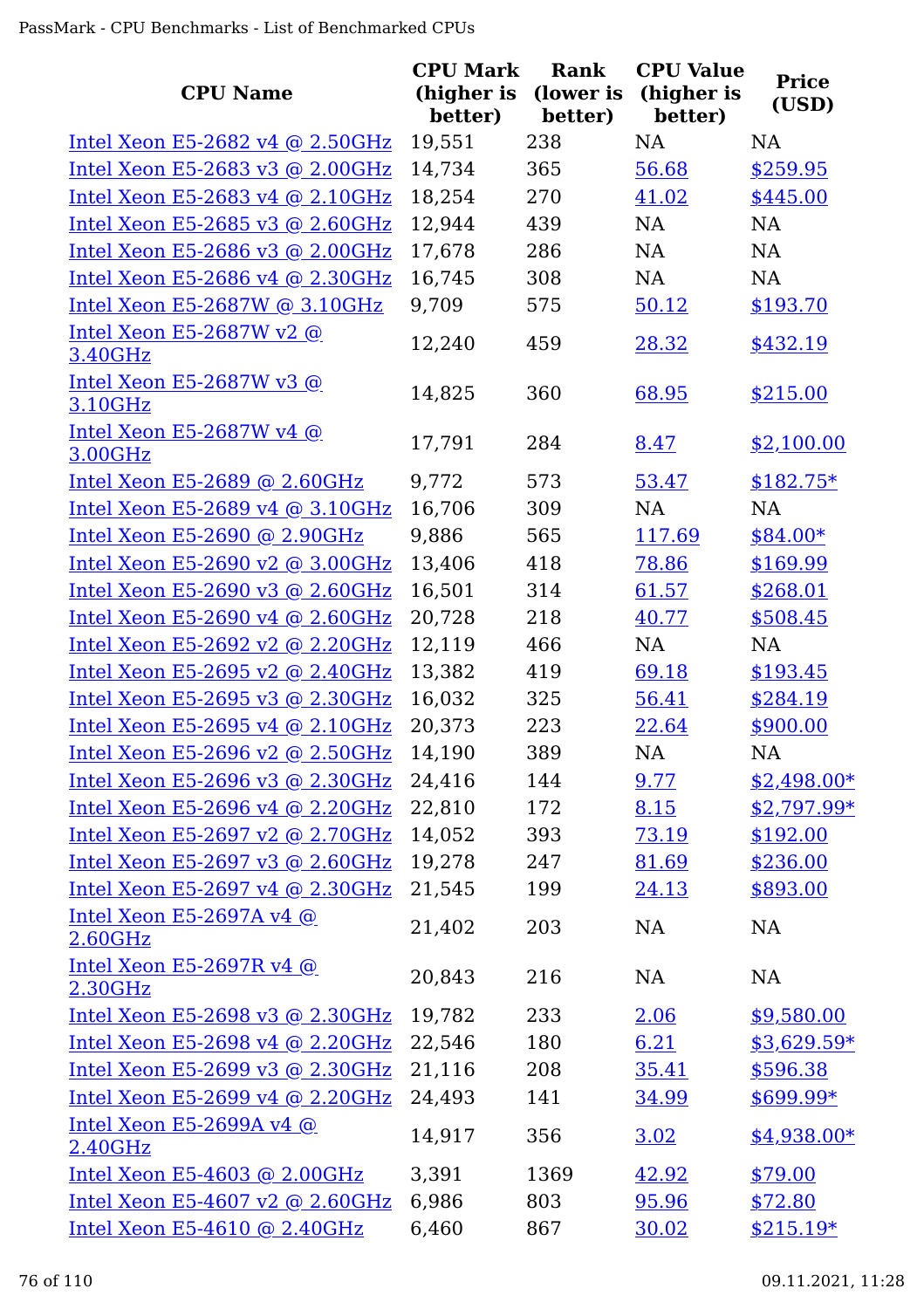| <b>CPU Name</b>                         | <b>CPU Mark</b><br>(higher is<br>better) | Rank<br>(lower is<br>better) | <b>CPU Value</b><br>(higher is<br>better) | <b>Price</b><br>(USD) |
|-----------------------------------------|------------------------------------------|------------------------------|-------------------------------------------|-----------------------|
| Intel Xeon E5-4610 v3 @ 1.70GHz         | 7,229                                    | 768                          | 5.93                                      | $$1,219.00*$          |
| Intel Xeon E5-4617 @ 2.90GHz            | 6,298                                    | 893                          | 175.52                                    | \$35.88*              |
| Intel Xeon $E5-4620$ @ 2.20GHz          | 6,830                                    | 826                          | 86.45                                     | \$79.00               |
| Intel Xeon E5-4620 v3 @ 2.00GHz         | 10,509                                   | 532                          | 13.50                                     | \$778.70              |
| Intel Xeon E5-4627 v2 @ $3.30$ GHz      | 9,320                                    | 598                          | 18.68                                     | $$498.95*$            |
| Intel Xeon E5-4627 v3 @ 2.60GHz         | 11,344                                   | 497                          | 4.73                                      | $$2,400.00*$          |
| Intel Xeon E5-4627 v4 @ 2.60GHz         | 12,969                                   | 438                          | 12.97                                     | \$999.99*             |
| Intel Xeon E5-4640 @ 2.40GHz            | 7,308                                    | 760                          | 121.83                                    | $$59.99*$             |
| Intel Xeon E5-4640 v3 $\omega$ 1.90GHz  | 10,372                                   | 541                          | NA                                        | NA                    |
| Intel Xeon E5-4648 v3 @ 1.70GHz         | 9,061                                    | 616                          | <b>NA</b>                                 | <b>NA</b>             |
| Intel Xeon E5-4650 @ 2.70GHz            | 8,589                                    | 640                          | 107.38                                    | \$79.99               |
| Intel Xeon E5-4650 v3 @ 2.10GHz         | 10,838                                   | 519                          | 2.82                                      | \$3,838.00*           |
| Intel Xeon E5-4650L @ 2.60GHz           | 8,415                                    | 650                          | 38.08                                     | \$221.00              |
| Intel Xeon E5-4655 v3 @ 2.90GHz         | 9,377                                    | 593                          | 2.03                                      | $$4,616.00*$          |
| Intel Xeon E5-4657L v2 @ 2.40GHz 12,495 |                                          | 450                          | 56.87                                     | $$219.70*$            |
| Intel Xeon E5-4660 v3 @ $2.10$ GHz      | 14,256                                   | 387                          | 2.97                                      | $$4,800.00*$          |
| Intel Xeon E5-4667 v3 @ 2.00GHz         | 15,397                                   | 343                          | 2.69                                      | $$5,729.00*$          |
| Intel Xeon E5-4669 v3 @ 2.10GHz         | 17,209                                   | 299                          | 3.19                                      | $$5,400.00*$          |
| Intel Xeon E5-4669 v4 @ 2.20GHz         | 11,523                                   | 491                          | NA                                        | NA                    |
| Intel Xeon E5205 @ 1.86GHz              | 838                                      | 2772                         | 58.75                                     | $$14.27*$             |
| Intel Xeon E5240 @ 3.00GHz              | 1,448                                    | 2268                         | 16.32                                     | \$88.78*              |
| Intel Xeon E5310 @ 1.60GHz              | 1,306                                    | 2368                         | 26.65                                     | $$49.00*$             |
| Intel Xeon E5320 @ 1.86GHz              | 1,402                                    | 2303                         | 36.19                                     | $$38.75*$             |
| Intel Xeon E5335 @ 2.00GHz              | 1,549                                    | 2210                         | 87.15                                     | $$17.77*$             |
| Intel Xeon E5345 @ 2.33GHz              | 1,814                                    | 2043                         | 45.36                                     | \$39.99*              |
| Intel Xeon $E5405$ @ 2.00GHz            | 1,630                                    | 2156                         | 27.63                                     | \$59.00               |
| Intel Xeon $E5410$ @ 2.33GHz            | 1,923                                    | 1970                         | 179.92                                    | $$10.69*$             |
| Intel Xeon E5420 @ 2.50GHz              | 1,920                                    | 1973                         | 7.68                                      | $$249.95*$            |
| Intel Xeon $E5430$ @ 2.66GHz            | 2,219                                    | 1805                         | 9.65                                      | $$229.95*$            |
| Intel Xeon E5440 @ 2.83GHz              | 2,249                                    | 1783                         | 59.19                                     | $$37.99*$             |
| Intel Xeon $E5450$ @ 3.00GHz            | 2,447                                    | 1691                         | 66.16                                     | $$36.99*$             |
| Intel Xeon E5462 @ 2.80GHz              | 2,027                                    | 1911                         | 74.24                                     | $$27.30*$             |
| Intel Xeon $E5472$ @ 3.00GHz            | 2,432                                    | 1698                         | <u>121.35</u>                             | $$20.04*$             |
| Intel Xeon E5502 $@$ 1.87GHz            | 837                                      | 2773                         | 14.19                                     | \$59.00               |
| Intel Xeon E5503 @ 2.00GHz              | 804                                      | 2804                         | 6.18                                      | $$130.19*$            |
| Intel Xeon $E5504$ @ 2.00GHz            | 1,529                                    | 2225                         | 23.89                                     | \$64.00               |
| Intel Xeon $E5506$ @ 2.13GHz            | 1,923                                    | 1971                         | 32.59                                     | \$59.00               |
| Intel Xeon E5507 @ $2.27$ GHz           | 1,928                                    | 1966                         | 19.28                                     | $$100.00*$            |
| Intel Xeon $E5520$ @ 2.27GHz            | 2,508                                    | 1667                         | 51.19                                     | \$49.00               |
| Intel Xeon $E5530$ @ 2.40GHz            | 2,607                                    | 1638                         | 86.94                                     | \$29.99               |
| Intel Xeon E5540 @ 2.53GHz              | 2,738                                    | 1589                         | 30.60                                     | \$89.50               |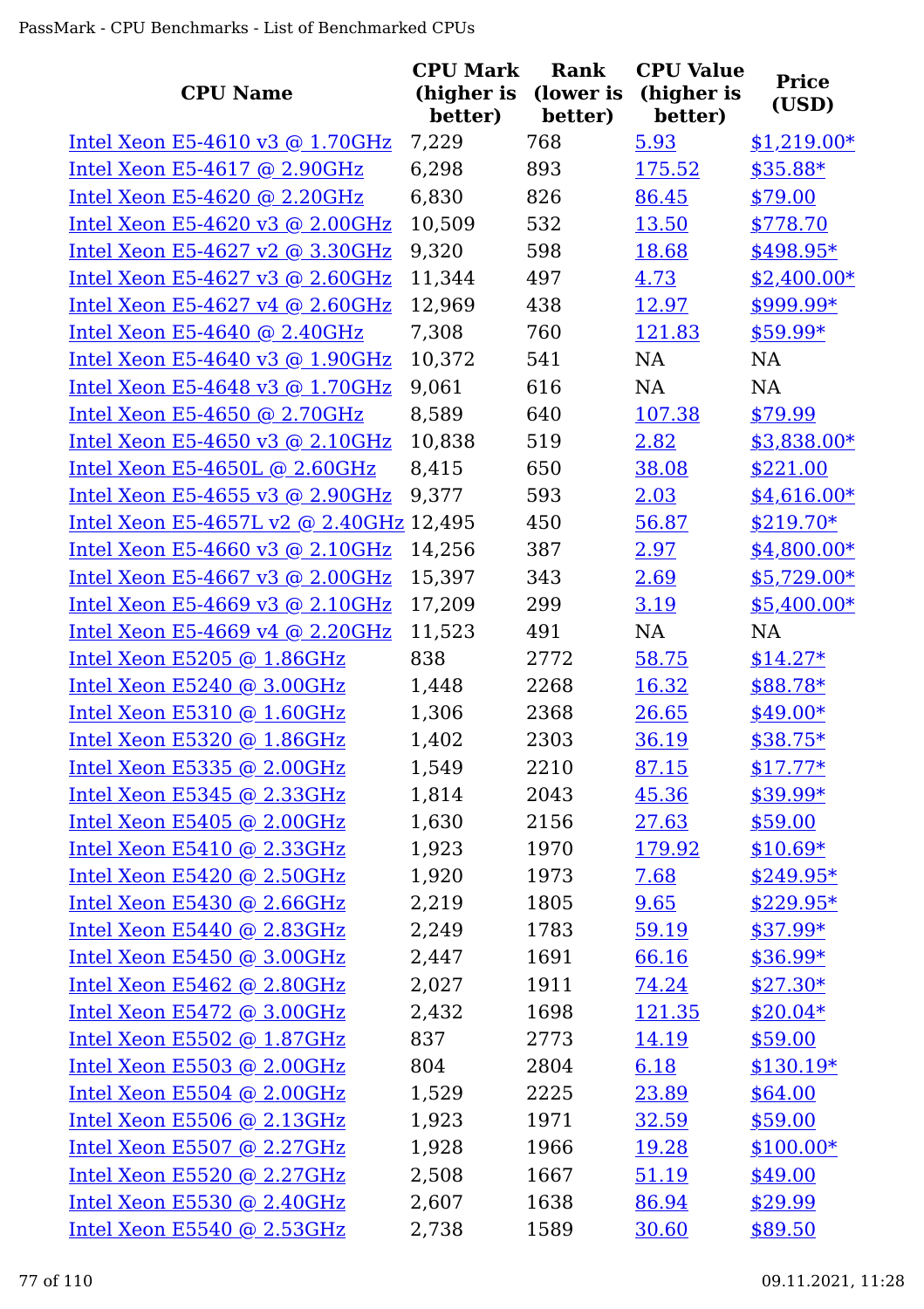| <b>CPU Name</b>                 | <b>CPU Mark</b><br>(higher is | Rank<br>(lower is | <b>CPU Value</b><br>(higher is | <b>Price</b><br>(USD) |
|---------------------------------|-------------------------------|-------------------|--------------------------------|-----------------------|
|                                 | better)                       | better)           | better)                        |                       |
| Intel Xeon E5603 @ 1.60GHz      | 1,935                         | 1964              | 20.32                          | \$95.19               |
| Intel Xeon E5606 @ 2.13GHz      | 2,326                         | 1749              | 47.47                          | $$49.00*$             |
| Intel Xeon E5607 @ 2.27GHz      | 2,686                         | 1611              | 26.86                          | \$100.00              |
| Intel Xeon E5620 @ 2.40GHz      | 3,693                         | 1305              | 184.66                         | \$20.00               |
| Intel Xeon E5630 @ 2.53GHz      | 3,732                         | 1294              | 21.95                          | $$170.00*$            |
| Intel Xeon E5640 @ 2.67GHz      | 4,018                         | 1238              | 45.79                          | \$87.75               |
| Intel Xeon E5645 @ 2.40GHz      | 4,932                         | 1076              | 62.63                          | $$78.75*$             |
| Intel Xeon E5649 @ 2.53GHz      | 4,936                         | 1075              | 38.27                          | $$129.00*$            |
| Intel Xeon E7-2830 @ 2.13GHz    | 2,027                         | 1910              | 1.14                           | $$1,779.00*$          |
| Intel Xeon E7-8880 v3 @ 2.30GHz | 18,244                        | 272               | 137.17                         | \$133.00              |
| Intel Xeon E7320 @ 2.13GHz      | 1,469                         | 2258              | <b>NA</b>                      | <b>NA</b>             |
| Intel Xeon Gold 5117 @ 2.00GHz  | 15,816                        | 330               | NA                             | <b>NA</b>             |
| Intel Xeon Gold 5118 @ 2.30GHz  | 16,015                        | 326               | 15.30                          | \$1,046.43            |
| Intel Xeon Gold 5120 @ 2.20GHz  | 16,990                        | 305               | 10.88                          | $$1,561.00*$          |
| Intel Xeon Gold 5120T @ 2.20GHz | 17,540                        | 289               | 10.16                          | $$1,727.00*$          |
| Intel Xeon Gold 5122 @ 3.60GHz  | 8,598                         | 639               | 6.70                           | \$1,283.14            |
| Intel Xeon Gold 5215 @ 2.50GHz  | 16,058                        | 324               | 12.36                          | \$1,298.99            |
| Intel Xeon Gold 5217 @ 3.00GHz  | 15,036                        | 352               | 11.08                          | \$1,356.95            |
| Intel Xeon Gold 5218 @ 2.30GHz  | 22,117                        | 189               | 21.06                          | \$1,050.00            |
| Intel Xeon Gold 5218R @ 2.10GHz | 25,191                        | 131               | 22.92                          | \$1,099.00            |
| Intel Xeon Gold 5220 @ 2.20GHz  | 25,740                        | 121               | 17.45                          | \$1,475.00            |
| Intel Xeon Gold 5220R @ 2.20GHz | 33,218                        | 60                | 20.35                          | \$1,632.00            |
| Intel Xeon Gold 5222 @ 3.80GHz  | 9,428                         | 588               | 7.57                           | $$1,245.00*$          |
| Intel Xeon Gold 5315Y @ 3.20GHz | 21,225                        | 205               | 20.46                          | $$1,037.36*$          |
| Intel Xeon Gold 5317 @ 3.00GHz  | 30,555                        | 78                | 27.93                          | \$1,093.80            |
| Intel Xeon Gold 6126 @ 2.60GHz  | 19,223                        | 251               | <u>16.57</u>                   | \$1,160.00            |
| Intel Xeon Gold 6128 @ 3.40GHz  | 14,273                        | 386               | 8.30                           | \$1,719.00            |
| Intel Xeon Gold 6130 @ 2.10GHz  | 20,721                        | 219               | <u>11.42</u>                   | \$1,813.95            |
| Intel Xeon Gold 6130T @ 2.10GHz | 21,803                        | 192               | 10.97                          | $$1,988.00*$          |
| Intel Xeon Gold 6132 @ 2.60GHz  | 19,552                        | 237               | 9.27                           | \$2,109.95            |
| Intel Xeon Gold 6133 @ 2.50GHz  | 1,172                         | 2474              | NA                             | NA                    |
| Intel Xeon Gold 6134 @ 3.20GHz  | 16,513                        | 313               | 9.78                           | \$1,688.70            |
| Intel Xeon Gold 6136 @ 3.00GHz  | 22,266                        | 186               | 8.92                           | \$2,495.46            |
| Intel Xeon Gold 6137 @ 3.90GHz  | 19,365                        | 242               | NA                             | <b>NA</b>             |
| Intel Xeon Gold 6138 @ 2.00GHz  | 24,115                        | 146               | 16.08                          | \$1,499.88            |
| Intel Xeon Gold 6138T @ 2.00GHz | 24,800                        | 136               | 9.04                           | $$2,742.00*$          |
| Intel Xeon Gold 6140 @ 2.30GHz  | 22,733                        | 174               | 21.46                          | \$1,059.15            |
| Intel Xeon Gold 6143 @ 2.80GHz  | 24,786                        | 138               | NA                             | NA                    |
| Intel Xeon Gold 6144 @ 3.50GHz  | 18,656                        | 262               | 8.70                           | \$2,143.70            |
| Intel Xeon Gold 6146 @ 3.20GHz  | 23,432                        | 163               | 7.62                           | \$3,075.00            |
| Intel Xeon Gold 6148 @ 2.40GHz  | 24,133                        | 145               | 21.97                          | \$1,098.50            |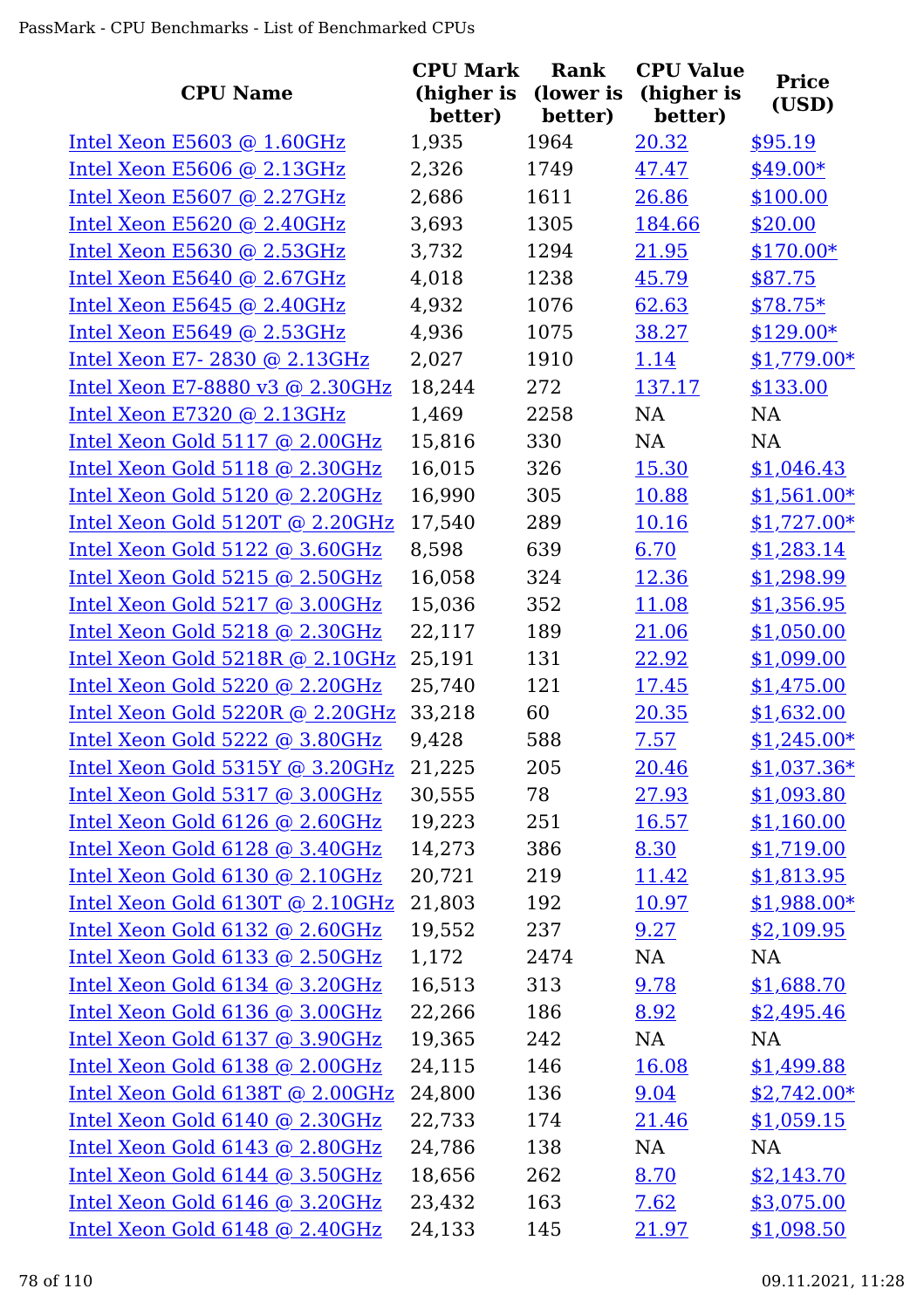| <b>CPU Name</b>                 | <b>CPU Mark</b><br>(higher is | <b>Rank</b><br>(lower is | <b>CPU Value</b><br>(higher is | <b>Price</b> |
|---------------------------------|-------------------------------|--------------------------|--------------------------------|--------------|
|                                 | better)                       | better)                  | better)                        | (USD)        |
| Intel Xeon Gold 6152 @ 2.10GHz  | 22,291                        | 185                      | 16.33                          | \$1,365.00   |
| Intel Xeon Gold 6154 @ 3.00GHz  | 26,298                        | 112                      | 8.61                           | \$3,053.70   |
| Intel Xeon Gold 6208U @ 2.90GHz | 26,901                        | 103                      | 21.45                          | $$1,254.08*$ |
| Intel Xeon Gold 6210U @ 2.50GHz | 28,915                        | 92                       | 23.55                          | \$1,227.94   |
| Intel Xeon Gold 6212U @ 2.40GHz | 27,470                        | 98                       | 13.73                          | $$2,000.00*$ |
| Intel Xeon Gold 6226 @ 2.70GHz  | 19,810                        | 232                      | 13.26                          | \$1,493.77   |
| Intel Xeon Gold 6226R @ 2.90GHz | 25,665                        | 122                      | 18.55                          | \$1,383.26   |
| Intel Xeon Gold 6230 @ 2.10GHz  | 26,657                        | 106                      | 13.72                          | \$1,942.76   |
| Intel Xeon Gold 6230R @ 2.10GHz | 30,391                        | 79                       | 16.65                          | \$1,825.00   |
| Intel Xeon Gold 6238 @ 2.10GHz  | 27,617                        | 97                       | 10.75                          | \$2,570.00   |
| Intel Xeon Gold 6242 @ 2.80GHz  | 26,288                        | 113                      | 12.58                          | \$2,090.00   |
| Intel Xeon Gold 6242R @ 3.10GHz | 35,505                        | 54                       | 16.14                          | \$2,200.00   |
| Intel Xeon Gold 6246 @ 3.30GHz  | 24,446                        | 143                      | 7.85                           | $$3,113.22*$ |
| Intel Xeon Gold 6246R @ 3.40GHz | 30,145                        | 82                       | 10.96                          | \$2,750.00   |
| Intel Xeon Gold 6248 @ 2.50GHz  | 31,285                        | 73                       | 11.38                          | \$2,750.00   |
| Intel Xeon Gold 6248R @ 3.00GHz | 38,604                        | 45                       | 12.45                          | \$3,099.86*  |
| Intel Xeon Gold 6252 @ 2.10GHz  | 32,410                        | 66                       | 11.40                          | \$2,842.19   |
| Intel Xeon Gold 6254 @ 3.10GHz  | 29,356                        | 90                       | 7.94                           | \$3,695.43   |
| Intel Xeon Gold 6312U @ 2.40GHz | 43,745                        | 33                       | 30.17                          | $$1,450.00*$ |
| Intel Xeon Gold 6330 @ 2.00GHz  | 43,056                        | 34                       | 22.37                          | \$1,925.00   |
| Intel Xeon Gold 6334 @ 3.60GHz  | 22,160                        | 187                      | 8.62                           | \$2,570.41   |
| Intel Xeon Gold 6336Y @ 2.40GHz | 45,517                        | 32                       | 20.45                          | \$2,226.11   |
| Intel Xeon Gold 6342 @ 2.80GHz  | 48,330                        | 25                       | 16.48                          | \$2,933.54   |
| Intel Xeon Gold 6348 @ 2.60GHz  | 53,112                        | 23                       | 16.70                          | \$3,180.00   |
| Intel Xeon L3110 @ 3.00GHz      | 1,338                         | 2336                     | NA                             | NA           |
| Intel Xeon L3360 @ 2.83GHz      | 2,273                         | 1771                     | 25.47                          | $$89.23*$    |
| Intel Xeon $L3406$ @ 2.27GHz    | 928                           | 2696                     | 3.50                           | \$265.19     |
| Intel Xeon L3426 @ 1.87GHz      | 2,423                         | 1702                     | 10.67                          | \$227.00     |
| Intel Xeon $L5240$ @ 3.00GHz    | 1,337                         | 2338                     | 42.57                          | $$31.40*$    |
| Intel Xeon $L5310$ @ 1.60GHz    | 1,385                         | 2317                     | 12.31                          | $$112.50*$   |
| Intel Xeon L5320 @ 1.86GHz      | 1,118                         | 2522                     | <u>15.97</u>                   | $$69.99*$    |
| Intel Xeon L5335 @ 2.00GHz      | 1,678                         | 2123                     | 89.29                          | $$18.79*$    |
| Intel Xeon L5408 @ 2.13GHz      | 1,761                         | 2067                     | NA                             | NA           |
| Intel Xeon L5410 @ 2.33GHz      | 1,921                         | 1972                     | 19.19                          | $$100.08*$   |
| Intel Xeon $L5420$ @ 2.50GHz    | 2,040                         | 1902                     | 74.19                          | $$27.50*$    |
| Intel Xeon L5430 @ 2.66GHz      | 2,210                         | 1809                     | 13.99                          | $$157.95*$   |
| Intel Xeon L5520 @ 2.27GHz      | 2,312                         | 1752                     | 47.18                          | \$49.00      |
| Intel Xeon L5530 @ 2.40GHz      | 2,522                         | 1662                     | 130.94                         | $$19.26*$    |
| Intel Xeon $L5609$ @ 1.87GHz    | 3,298                         | 1386                     | NA                             | NA           |
| Intel Xeon L5630 @ 2.13GHz      | 2,943                         | 1515                     | 30.98                          | \$94.99      |
| Intel Xeon L5638 @ 2.00GHz      | 3,225                         | 1418                     | 46.14                          | $$69.90*$    |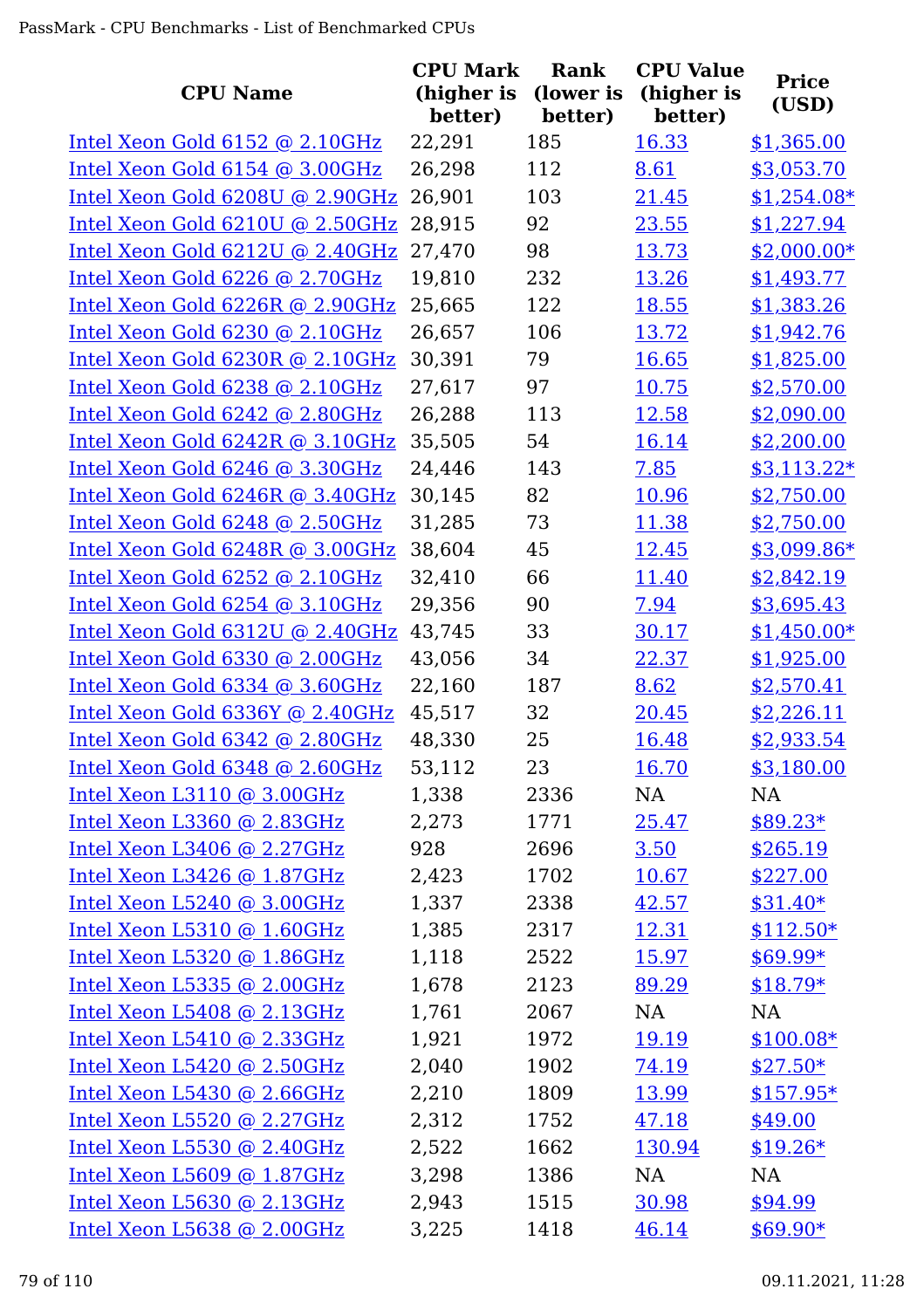| <b>CPU Name</b>                              | <b>CPU Mark</b><br>(higher is<br>better) | Rank<br>(lower is<br>better) | <b>CPU Value</b><br>(higher is<br>better) | <b>Price</b><br>(USD) |
|----------------------------------------------|------------------------------------------|------------------------------|-------------------------------------------|-----------------------|
| Intel Xeon $L5639$ @ 2.13GHz                 | 4,419                                    | 1161                         | <b>NA</b>                                 | <b>NA</b>             |
| Intel Xeon L5640 @ 2.27GHz                   | 4,591                                    | 1128                         | 50.94                                     | \$90.13               |
| Intel Xeon L7455 @ 2.13GHz                   | 2,494                                    | 1673                         | <b>NA</b>                                 | <b>NA</b>             |
| Intel Xeon MV 3.20GHz                        | 582                                      | 3038                         | <b>NA</b>                                 | <b>NA</b>             |
| Intel Xeon Platinum 8124M @<br>3.00GHz       | 22,298                                   | 184                          | <b>NA</b>                                 | <b>NA</b>             |
| Intel Xeon Platinum 8151 @<br>3.40GHz        | 6,591                                    | 850                          | <b>NA</b>                                 | NA                    |
| Intel Xeon Platinum 8160 @<br>2.10GHz        | 26,485                                   | 109                          | 27.03                                     | \$979.99              |
| Intel Xeon Platinum 8167M @<br>2.00GHz       | 25,396                                   | 127                          | <b>NA</b>                                 | <b>NA</b>             |
| Intel Xeon Platinum 8168 @<br>2.70GHz        | 33,503                                   | 59                           | 4.24                                      | \$7,894.95            |
| Intel Xeon Platinum 8173M @<br>2.00GHz       | 27,377                                   | 100                          | <b>NA</b>                                 | <b>NA</b>             |
| Intel Xeon Platinum 8175M @<br>2.50GHz       | 26,659                                   | 105                          | <b>NA</b>                                 | <b>NA</b>             |
| Intel Xeon Platinum 8176 @<br>2.10GHz        | 23,179                                   | 167                          | 8.30                                      | \$2,793.70            |
| Intel Xeon Platinum 8259CL @<br>2.50GHz      | 31,500                                   | 71                           | <b>NA</b>                                 | <b>NA</b>             |
| Intel Xeon Platinum 8260M @<br>2.30GHz       | 33,970                                   | 56                           | 4.41                                      | $$7,705.00*$          |
| Intel Xeon Platinum 8268 @<br>2.90GHz        | 30,103                                   | 84                           | 5.01                                      | $$6,005.98*$          |
| Intel Xeon Platinum 8280 @<br>2.70GHz        | 37,575                                   | 49                           | 3.98                                      | \$9,440.02            |
| <u>Intel Xeon Platinum 8358 @</u><br>2.60GHz | 57,007                                   | 19                           | 12.80                                     | \$4,455.00            |
| Intel Xeon Platinum 8380 @<br>2.30GHz        | 62,317                                   | 15                           | 7.69                                      | \$8,099.00*           |
| Intel Xeon Silver 4108 @ 1.80GHz             | 9,302                                    | 599                          | 20.67                                     | \$450.00              |
| Intel Xeon Silver 4109T @<br>2.00GHz         | 10,348                                   | 542                          | 17.06                                     | \$606.42              |
| Intel Xeon Silver 4110 @ 2.10GHz             | 10,265                                   | 546                          | <u>21.41</u>                              | \$479.47              |
| Intel Xeon Silver 4112 @ 2.60GHz             | 6,420                                    | 873                          | 10.79                                     | \$595.00              |
| Intel Xeon Silver 4114 @ 2.20GHz             | 13,169                                   | 429                          | 21.98                                     | \$599.00              |
| Intel Xeon Silver 4116 @ 2.10GHz             | 14,785                                   | 364                          | 16.52                                     | \$895.00              |
| Intel Xeon Silver 4116T @<br>2.10GHz         | 15,187                                   | 347                          | 13.66                                     | $$1,112.00*$          |
| Intel Xeon Silver 4123 @ 3.00GHz             | 14,405                                   | 382                          | <b>NA</b>                                 | <b>NA</b>             |
| Intel Xeon Silver 4208 @ 2.10GHz             | 11,163                                   | 502                          | 24.92                                     | \$447.99              |
| Intel Xeon Silver 4210 @ 2.20GHz             | 14,304                                   | 385                          | 26.21                                     | \$545.74              |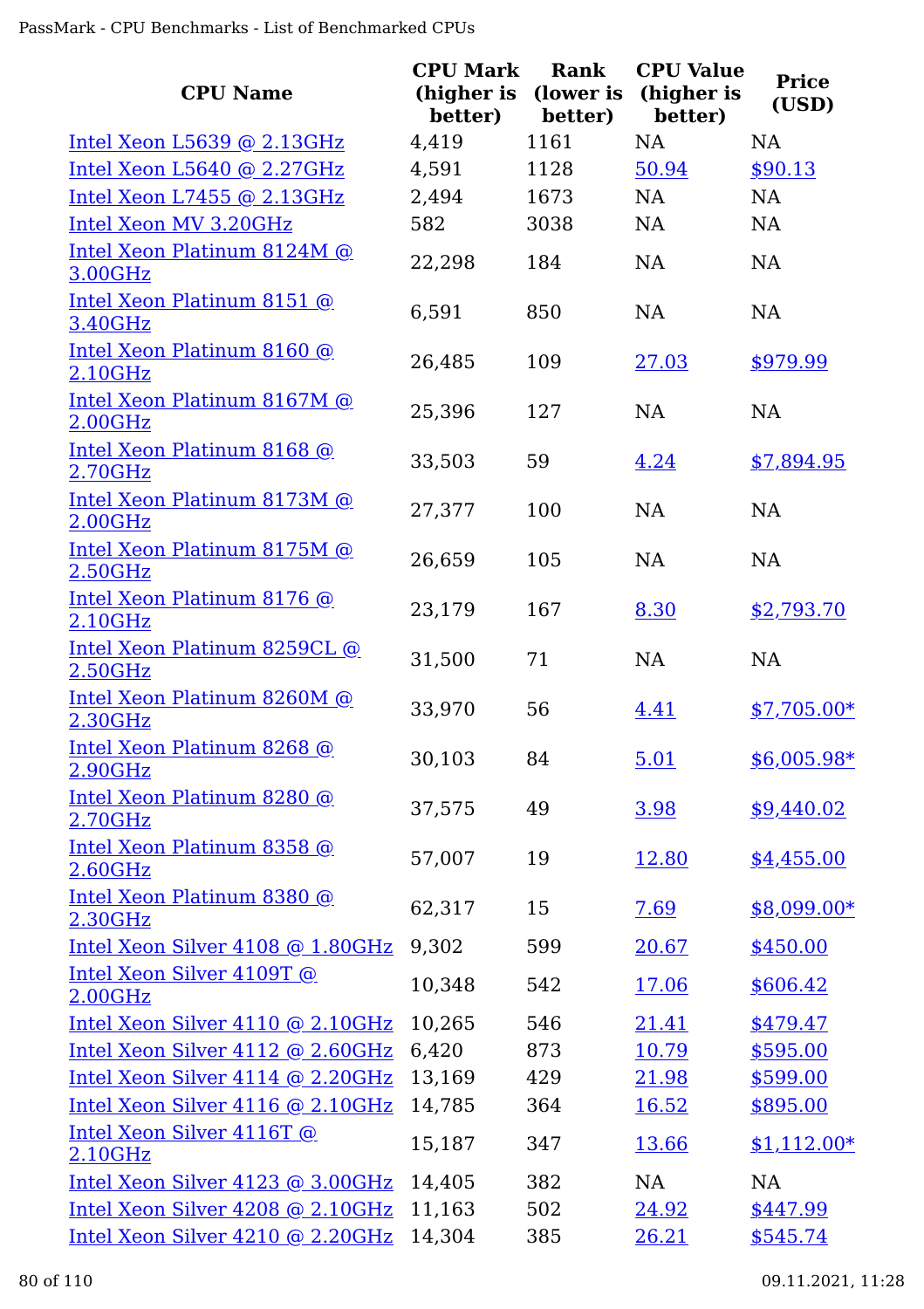| <b>CPU Name</b>                             | <b>CPU Mark</b><br>(higher is<br>better) | Rank<br>(lower is<br>better) | <b>CPU Value</b><br>(higher is<br>better) | <b>Price</b><br>(USD) |
|---------------------------------------------|------------------------------------------|------------------------------|-------------------------------------------|-----------------------|
| Intel Xeon Silver 4210R @                   | 15,071                                   | 351                          | 28.60                                     | \$526.99              |
| 2.40GHz<br>Intel Xeon Silver 4214 @ 2.20GHz | 16,140                                   | 322                          | 22.36                                     | \$721.78              |
| Intel Xeon Silver 4214R @                   |                                          |                              |                                           |                       |
| 2.40GHz                                     | 18,857                                   | 257                          | 27.18                                     | \$693.71              |
| Intel Xeon Silver 4214Y @ 2.20GHz 15,248    |                                          | 346                          | 19.85                                     | \$768.00*             |
| Intel Xeon Silver 4215 @ 2.50GHz            | 14,439                                   | 378                          | 24.39                                     | \$591.95              |
| Intel Xeon Silver 4215R @<br>3.20GHz        | 14,941                                   | 354                          | <u>17.66</u>                              | \$846.00              |
| Intel Xeon Silver 4216 @ 2.10GHz            | 18,561                                   | 263                          | 19.32                                     | \$960.49              |
| Intel Xeon Silver 4310 @ 2.10GHz            | 24,113                                   | 147                          | 42.98                                     | \$561.00              |
| Intel Xeon Silver 4310T @<br>2.30GHz        | 20,973                                   | 213                          | 31.64                                     | $$662.85*$            |
| Intel Xeon Silver 4314 @ 2.40GHz            | 30,806                                   | 77                           | 38.34                                     | \$803.40              |
| Intel Xeon Silver 4316 @ 2.30GHz            | 37,264                                   | 50                           | 33.15                                     | \$1,123.99            |
| Intel Xeon W-10855M @ 2.80GHz               | 13,020                                   | 435                          | 28.93                                     | \$450.00*             |
| Intel Xeon W-10885M @ 2.40GHz               | 15,987                                   | 327                          | 25.66                                     | $$623.00*$            |
| Intel Xeon W-11855M @ 3.20GHz               | 19,121                                   | 253                          | 42.49                                     | $$450.00*$            |
| Intel Xeon W-11955M @ 2.60GHz               | 24,039                                   | 148                          | 38.59                                     | $$623.00*$            |
| Intel Xeon W-1250 @ 3.30GHz                 | 13,912                                   | 401                          | 32.36                                     | \$429.88              |
| Intel Xeon W-1250P @ 4.10GHz                | 14,632                                   | 370                          | 39.08                                     | $$374.40*$            |
| Intel Xeon W-1270 @ 3.40GHz                 | 18,093                                   | 274                          | 49.98                                     | $$362.00*$            |
| Intel Xeon W-1270P @ 3.80GHz                | 19,347                                   | 244                          | 45.20                                     | \$428.00*             |
| Intel Xeon W-1270TE @ 2.00GHz               | 13,553                                   | 412                          | 36.93                                     | \$367.00*             |
| <u>Intel Xeon W-1290 @ 3.20GHz</u>          | 21,222                                   | 206                          | 42.96                                     | $$494.00*$            |
| Intel Xeon W-1290E @ 3.50GHz                | 22,066                                   | 191                          | 44.13                                     | $$500.00*$            |
| Intel Xeon W-1290P @ 3.70GHz                | 23,476                                   | 162                          | 23.48                                     | \$999.77              |
| Intel Xeon W-1290T $@1.90GHz$               | 18,409                                   | 264                          | 37.27                                     | $$494.00*$            |
| Intel Xeon W-1350 @ 3.30GHz                 | 19,238                                   | 249                          | 75.44                                     | $$255.00*$            |
| Intel Xeon W-1350P $@$ 4.00GHz              | 20,243                                   | 224                          | 58.76                                     | \$344.49              |
| Intel Xeon W-1370 @ 2.90GHz                 | 25,163                                   | 132                          | 64.43                                     | \$390.55              |
| Intel Xeon W-1370P $@3.60GHz$               | 25,202                                   | 130                          | 51.75                                     | \$486.99              |
| Intel Xeon W-1390 @ 2.80GHz                 | 23,865                                   | 152                          | 42.24                                     | \$564.99              |
| Intel Xeon W-1390P $@3.50GHz$               | 25,745                                   | 120                          | NA                                        | <b>NA</b>             |
| Intel Xeon W-2102 @ $2.90GHz$               | 5,056                                    | 1060                         | 17.62                                     | $$286.99*$            |
| Intel Xeon W-2104 @ 3.20GHz                 | 6,202                                    | 905                          | 24.32                                     | $$255.00*$            |
| Intel Xeon W-2123 @ 3.60GHz                 | 8,588                                    | 641                          | 14.12                                     | $$608.00*$            |
| Intel Xeon W-2125 $@$ 4.00GHz               | 10,205                                   | 551                          | 10.22                                     | $$998.95*$            |
| Intel Xeon W-2133 @ 3.60GHz                 | 12,330                                   | 458                          | 19.98                                     | $$617.00*$            |
| Intel Xeon W-2135 $@3.70GHz$                | 14,175                                   | 390                          | 14.07                                     | $$1,007.70*$          |
| Intel Xeon W-2140B $@3.20GHz$               | 17,451                                   | 291                          | NA                                        | NA                    |
| Intel Xeon W-2145 @ 3.70GHz                 | 18,248                                   | 271                          | 14.90                                     | $$1,224.67*$          |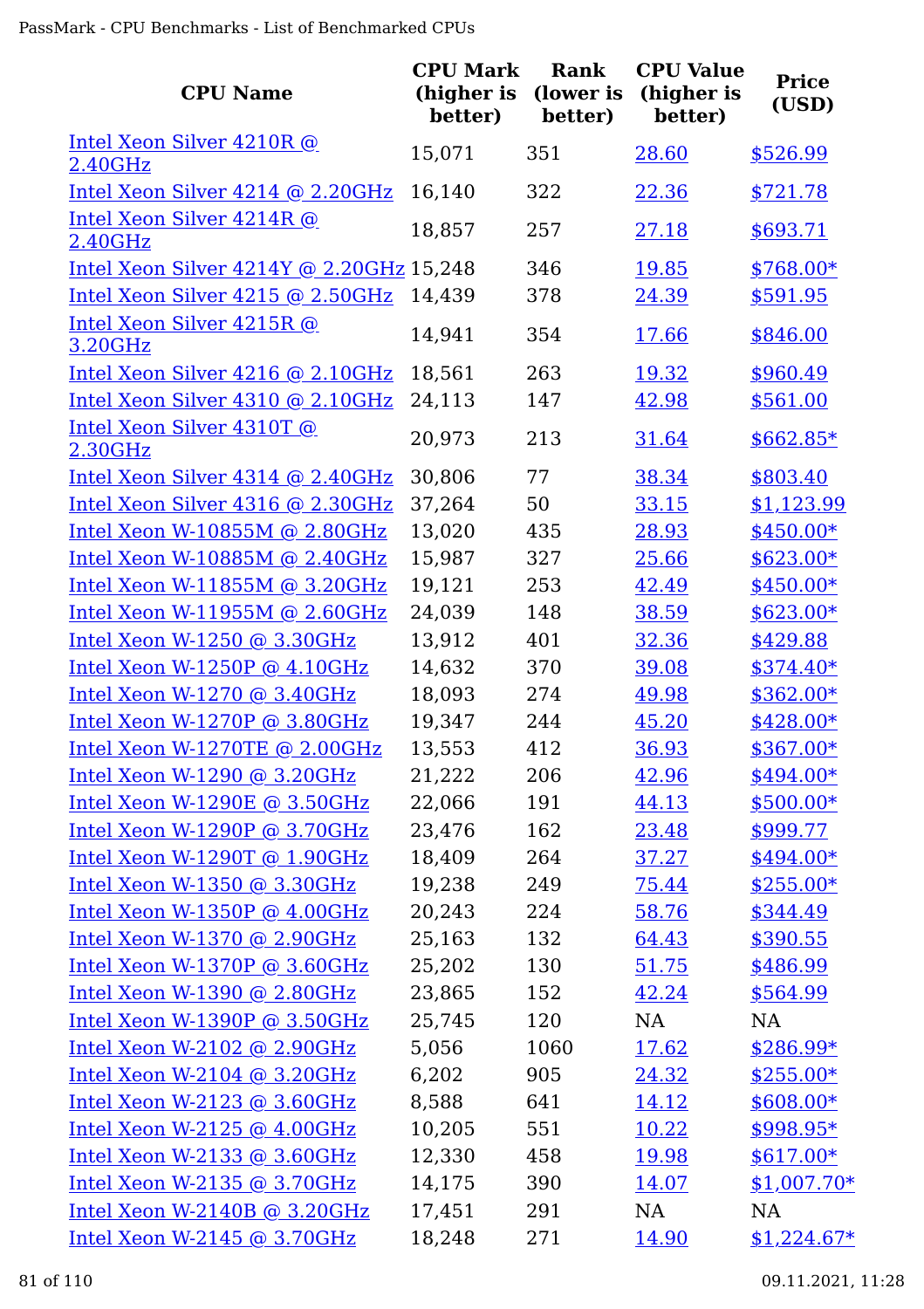| <b>CPU Name</b>               | <b>CPU Mark</b><br>(higher is<br>better) | Rank<br>(lower is<br>better) | <b>CPU Value</b><br>(higher is<br>better) | <b>Price</b><br>(USD) |
|-------------------------------|------------------------------------------|------------------------------|-------------------------------------------|-----------------------|
| Intel Xeon W-2150B @ 3.00GHz  | 20,114                                   | 225                          | <b>NA</b>                                 | <b>NA</b>             |
| Intel Xeon W-2155 @ 3.30GHz   | 21,137                                   | 207                          | 13.81                                     | $$1,530.39*$          |
| Intel Xeon W-2170B @ 2.50GHz  | 25,065                                   | 134                          | <b>NA</b>                                 | <b>NA</b>             |
| Intel Xeon W-2175 $@$ 2.50GHz | 23,140                                   | 168                          | 58.58                                     | \$395.00*             |
| Intel Xeon W-2191B @ 2.30GHz  | 28,975                                   | 91                           | <b>NA</b>                                 | <b>NA</b>             |
| Intel Xeon W-2195 @ 2.30GHz   | 27,325                                   | 101                          | 13.77                                     | $$1,983.82*$          |
| Intel Xeon W-2223 $@3.60GHz$  | 8,660                                    | 635                          | 30.28                                     | \$285.99              |
| Intel Xeon W-2225 $@$ 4.10GHz | 11,153                                   | 503                          | 21.78                                     | \$512.00              |
| Intel Xeon W-2235 $@3.80GHz$  | 14,455                                   | 377                          | 18.05                                     | \$800.88              |
| Intel Xeon W-2245 $@3.90GHz$  | 19,486                                   | 239                          | 20.08                                     | \$970.29              |
| Intel Xeon W-2255 @ 3.70GHz   | 22,732                                   | 175                          | 29.22                                     | $$778.00*$            |
| Intel Xeon W-2265 $@3.50GHz$  | 26,066                                   | 114                          | 27.61                                     | \$944.00*             |
| Intel Xeon W-2275 @ 3.30GHz   | 27,791                                   | 96                           | 24.99                                     | $$1,112.00*$          |
| Intel Xeon W-2295 @ 3.00GHz   | 31,602                                   | 69                           | 23.71                                     | $$1,333.00*$          |
| Intel Xeon W-3175X @ 3.10GHz  | 36,360                                   | 52                           | 12.99                                     | \$2,799.88            |
| Intel Xeon W-3223 @ 3.50GHz   | 16,979                                   | 306                          | 20.69                                     | $$820.55*$            |
| Intel Xeon W-3235 @ 3.30GHz   | 25,853                                   | 118                          | 16.80                                     | $$1,539.30*$          |
| Intel Xeon W-3245 $@$ 3.20GHz | 30,246                                   | 80                           | 14.14                                     | $$2,138.70*$          |
| Intel Xeon W-3265 @ 2.70GHz   | 30,105                                   | 83                           | 6.61                                      | $$4,551.37*$          |
| Intel Xeon W-3265M @ 2.70GHz  | 39,765                                   | 42                           | 6.26                                      | $$6,353.00*$          |
| Intel Xeon W-3275M @ 2.50GHz  | 41,582                                   | 37                           | 5.58                                      | $$7,453.00*$          |
| Intel Xeon W-3323 @ 3.50GHz   | 25,875                                   | 117                          | 27.27                                     | $$949.00*$            |
| Intel Xeon W3503 @ 2.40GHz    | 1,052                                    | 2581                         | 105.35                                    | $$9.99*$              |
| Intel Xeon W3505 $@$ 2.53GHz  | 1,136                                    | 2510                         | 76.47                                     | $$14.86*$             |
| Intel Xeon W3520 @ $2.67$ GHz | 2,754                                    | 1583                         | 46.68                                     | $$59.00*$             |
| Intel Xeon W3530 @ 2.80GHz    | 2,983                                    | 1496                         | 165.84                                    | $$17.99*$             |
| Intel Xeon W3540 @ 2.93GHz    | 2,890                                    | 1530                         | 5.65                                      | $$511.44*$            |
| Intel Xeon W3550 $@3.07$ GHz  | 3,147                                    | 1444                         | 63.00                                     | $$49.95*$             |
| Intel Xeon W3565 @ 3.20GHz    | 3,297                                    | 1387                         | 55.00                                     | $$59.95*$             |
| Intel Xeon $W3570$ @ 3.20GHz  | 3,354                                    | 1374                         | 7.14                                      | $$469.95*$            |
| Intel Xeon W3580 $@$ 3.33GHz  | 3,474                                    | 1349                         | 16.20                                     | $$214.50*$            |
| Intel Xeon W3670 @ $3.20$ GHz | 6,515                                    | 861                          | 22.07                                     | $$295.19*$            |
| Intel Xeon W3680 @ 3.33GHz    | 6,849                                    | 823                          | 143.13                                    | \$47.85               |
| Intel Xeon W3690 @ 3.47GHz    | 7,158                                    | 777                          | 38.90                                     | $$184.04*$            |
| Intel Xeon W5580 @ 3.20GHz    | 3,386                                    | 1370                         | 67.73                                     | $$49.99*$             |
| Intel Xeon $W5590$ @ 3.33GHz  | 3,234                                    | 1417                         | 2.30                                      | $$1,406.34*$          |
| Intel Xeon $X3210$ @ 2.13GHz  | 1,599                                    | 2182                         | 8.61                                      | $$185.71*$            |
| Intel Xeon $X3220$ @ 2.40GHz  | 1,819                                    | 2038                         | 27.50                                     | $$66.14*$             |
| Intel Xeon $X3230$ @ 2.66GHz  | 2,060                                    | 1890                         | 5.89                                      | $$349.95*$            |
| Intel Xeon $X3320$ @ 2.50GHz  | 1,986                                    | 1936                         | 8.65                                      | $$229.50*$            |
| Intel Xeon $X3323$ @ 2.50GHz  | 1,837                                    | 2031                         | 94.86                                     | $$19.36*$             |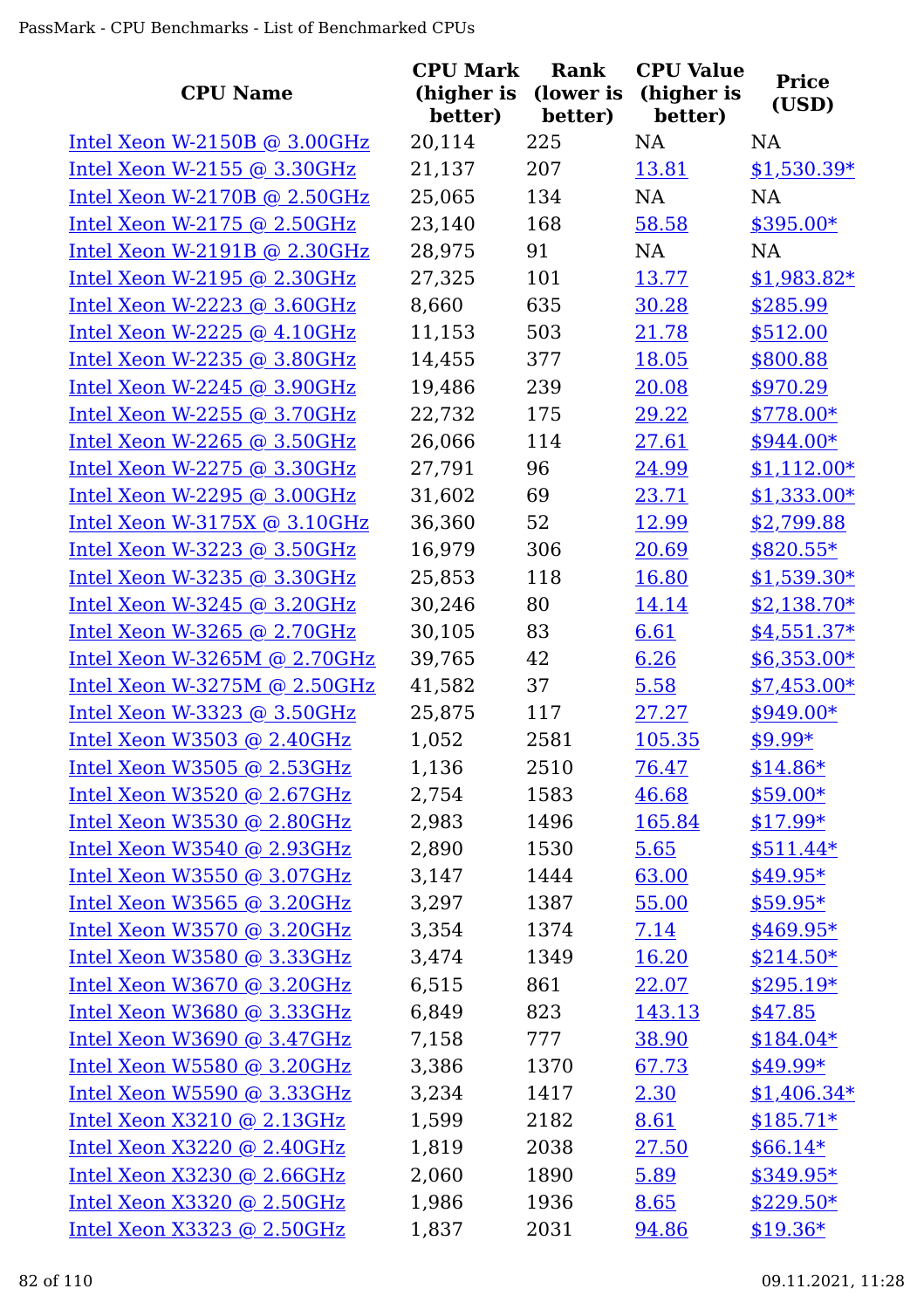|                              | <b>CPU Mark</b>       | Rank                 | <b>CPU Value</b>      |                       |
|------------------------------|-----------------------|----------------------|-----------------------|-----------------------|
| <b>CPU Name</b>              | (higher is<br>better) | (lower is<br>better) | (higher is<br>better) | <b>Price</b><br>(USD) |
| Intel Xeon $X3330$ @ 2.66GHz | 1,928                 | 1967                 | 9.18                  | $$210.00*$            |
| Intel Xeon X3350 @ 2.66GHz   | 2,158                 | 1837                 | 35.97                 | $$59.99*$             |
| Intel Xeon $X3353$ @ 2.66GHz | 2,229                 | 1798                 | 30.33                 | $$73.50*$             |
| Intel Xeon X3360 @ 2.83GHz   | 2,270                 | 1772                 | 56.76                 | \$39.99*              |
| Intel Xeon X3363 @ 2.83GHz   | 2,255                 | 1780                 | 25.74                 | $$87.60*$             |
| Intel Xeon X3370 @ 3.00GHz   | 2,446                 | 1692                 | 61.16                 | $$40.00*$             |
| Intel Xeon $X3380$ @ 3.16GHz | 2,308                 | 1756                 | 4.53                  | $$509.95*$            |
| Intel Xeon X3430 @ 2.40GHz   | 2,209                 | 1810                 | 20.04                 | \$110.24              |
| Intel Xeon $X3440$ @ 2.53GHz | 2,630                 | 1631                 | 52.60                 | $$50.00*$             |
| Intel Xeon $X3450$ @ 2.67GHz | 2,792                 | 1566                 | 20.82                 | $$134.08*$            |
| Intel Xeon X3460 @ 2.80GHz   | 2,744                 | 1588                 | 20.47                 | $$134.08*$            |
| Intel Xeon $X3470$ @ 2.93GHz | 3,156                 | 1440                 | 31.82                 | \$99.19               |
| Intel Xeon X3480 @ 3.07GHz   | 3,261                 | 1405                 | <b>NA</b>             | <b>NA</b>             |
| Intel Xeon X5260 @ 3.33GHz   | 1,238                 | 2423                 | 95.20                 | $$13.00*$             |
| Intel Xeon X5270 @ 3.50GHz   | 1,524                 | 2229                 | NA                    | NA                    |
| Intel Xeon X5272 @ 3.40GHz   | 1,451                 | 2267                 | 10.36                 | $$140.00*$            |
| Intel Xeon $X5355$ @ 2.66GHz | 1,979                 | 1940                 | 6.60                  | \$299.95*             |
| Intel Xeon $X5365$ @ 3.00GHz | 2,198                 | 1818                 | 34.89                 | $$62.99*$             |
| Intel Xeon $X5450$ @ 3.00GHz | 2,367                 | 1727                 | 47.37                 | $$49.96*$             |
| Intel Xeon $X5460$ @ 3.16GHz | 2,546                 | 1657                 | 76.37                 | $$33.34*$             |
| Intel Xeon $X5470$ @ 3.33GHz | 2,689                 | 1610                 | 14.94                 | $$179.95*$            |
| Intel Xeon $X5472$ @ 3.00GHz | 2,340                 | 1741                 | 10.40                 | $$225.00*$            |
| Intel Xeon X5482 @ 3.20GHz   | 2,636                 | 1627                 | 26.37                 | $$99.95*$             |
| Intel Xeon $X5492$ @ 3.40GHz | 2,705                 | 1602                 | 1.94                  | $$1,391.29*$          |
| Intel Xeon X5550 @ 2.67GHz   | 2,964                 | 1504                 | 83.10                 | $$35.67*$             |
| Intel Xeon $X5560$ @ 2.80GHz | 3,045                 | 1478                 | 62.14                 | \$49.00               |
| Intel Xeon $X5570$ @ 2.93GHz | 3,260                 | 1406                 | 66.52                 | \$49.00               |
| Intel Xeon X5647 @ 2.93GHz   | 4,522                 | 1142                 | 226.91                | $$19.93*$             |
| Intel Xeon $X5650$ @ 2.67GHz | 5,822                 | 957                  | 81.85                 | \$71.13               |
| Intel Xeon $X5660$ @ 2.80GHz | 6,213                 | 902                  | 147.93                | $$42.00*$             |
| Intel Xeon $X5667$ @ 3.07GHz | 4,534                 | 1140                 | 251.32                | $$18.04*$             |
| Intel Xeon X5670 @ 2.93GHz   | 6,117                 | 916                  | 136.09                | \$44.95               |
| Intel Xeon $X5672$ @ 3.20GHz | 5,123                 | 1049                 | 113.88                | $$44.99*$             |
| Intel Xeon $X5675$ @ 3.07GHz | 6,368                 | 881                  | 183.56                | \$34.69               |
| Intel Xeon X5677 @ 3.47GHz   | 5,210                 | 1038                 | 47.36                 | $$110.00*$            |
| Intel Xeon X5679 @ 3.20GHz   | 7,095                 | 784                  | NA                    | NA                    |
| Intel Xeon X5680 @ 3.33GHz   | 6,750                 | 838                  | 96.43                 | \$70.00               |
| Intel Xeon $X5687$ @ 3.60GHz | 5,308                 | 1020                 | 35.40                 | \$149.95              |
| Intel Xeon $X5690$ @ 3.47GHz | 6,971                 | 805                  | 73.39                 | $$94.98*$             |
| Intel Xeon X5698 @ 4.40GHz   | 3,447                 | 1354                 | NA                    | NA                    |
| Intel Xeon $X6550$ @ 2.00GHz | 1,936                 | 1963                 | 24.50                 | \$79.00               |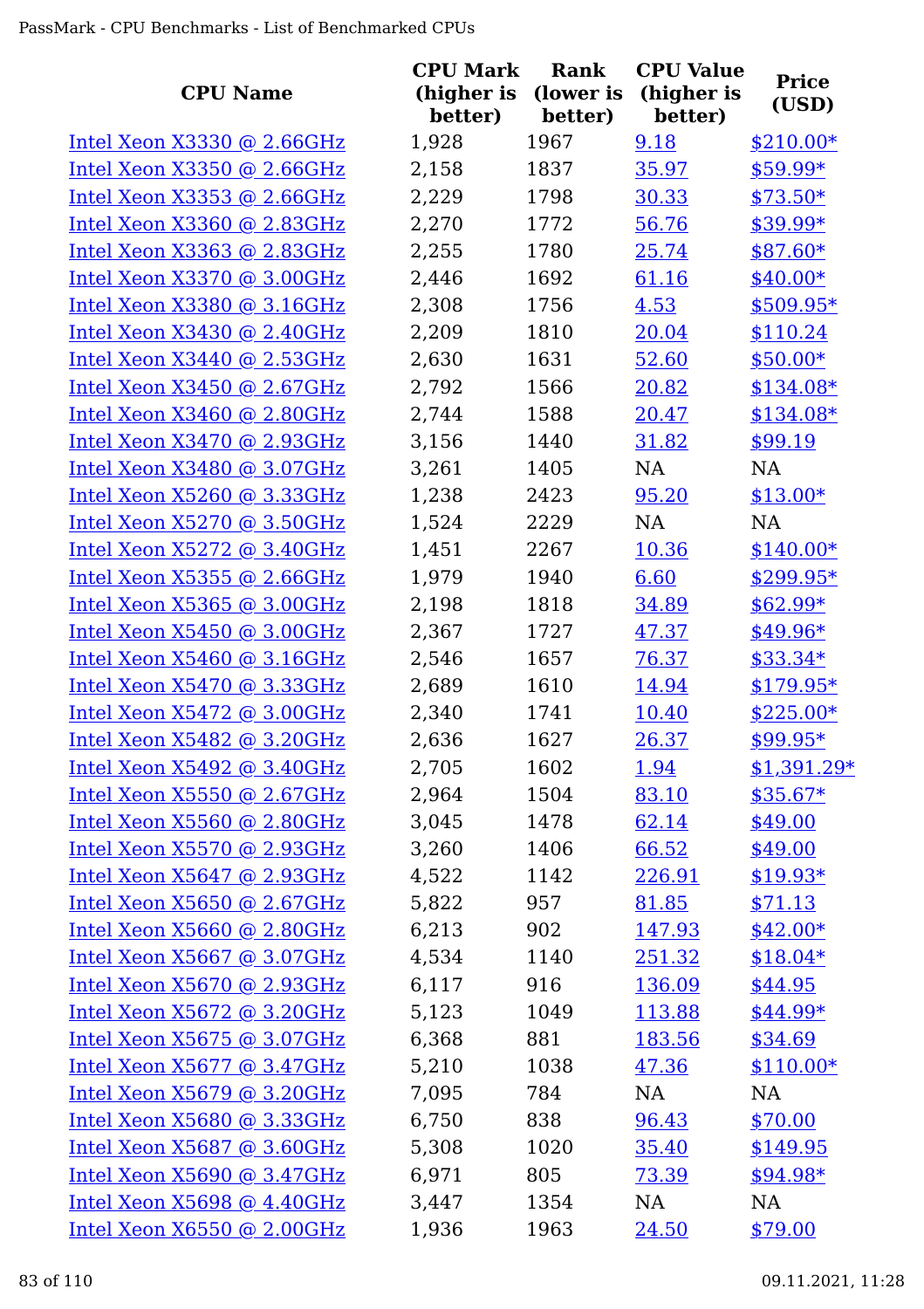| <b>CPU Name</b>                                        | <b>CPU Mark</b><br>(higher is<br>better) | Rank<br>(lower is<br>better) | <b>CPU Value</b><br>(higher is<br>better) | <b>Price</b><br>(USD) |
|--------------------------------------------------------|------------------------------------------|------------------------------|-------------------------------------------|-----------------------|
| lisa based Qualcomm Technologies, 3,972<br>Inc. SM7325 |                                          | 1250                         | NA                                        | NA                    |
| M7221                                                  | 646                                      | 2969                         | NA                                        | NA                    |
| Manta                                                  | 356                                      | 3270                         | NA                                        | NA                    |
| Mars based on Qualcomm                                 |                                          |                              |                                           |                       |
| Technologies, Inc SM8350                               | 4,592                                    | 1127                         | NA                                        | NA                    |
| MediaTek MT6735                                        | 513                                      | 3105                         | NA                                        | NA                    |
| MediaTek MT6737                                        | 424                                      | 3198                         | NA                                        | NA                    |
| MediaTek MT6737M                                       | 355                                      | 3273                         | NA                                        | <b>NA</b>             |
| MediaTek MT6737T                                       | 554                                      | 3070                         | NA                                        | NA                    |
| MediaTek MT6739WA                                      | 338                                      | 3288                         | NA                                        | <b>NA</b>             |
| MediaTek MT6739WW                                      | 403                                      | 3216                         | NA                                        | NA                    |
| MediaTek MT6750                                        | 954                                      | 2675                         | NA                                        | NA                    |
| MediaTek MT6750T                                       | 1,080                                    | 2555                         | NA                                        | NA                    |
| MediaTek MT6750V/WT                                    | 1,068                                    | 2567                         | NA                                        | NA                    |
| MediaTek MT6753                                        | 920                                      | 2704                         | NA                                        | <b>NA</b>             |
| MediaTek MT6753T                                       | 1,044                                    | 2587                         | NA                                        | <b>NA</b>             |
| MediaTek MT6757CD                                      | 1,260                                    | 2403                         | NA                                        | <b>NA</b>             |
| MediaTek MT6757V                                       | 1,479                                    | 2256                         | NA                                        | NA                    |
| MediaTek MT6761V/WBB                                   | 602                                      | 3014                         | NA                                        | <b>NA</b>             |
| MediaTek MT6761V/WE                                    | 688                                      | 2928                         | NA                                        | NA                    |
| MediaTek MT6762G                                       | 1,022                                    | 2602                         | NA                                        | NA                    |
| MediaTek MT6762V/CA                                    | 1,007                                    | 2623                         | NA                                        | NA                    |
| MediaTek MT6762V/CB                                    | 1,263                                    | 2399                         | NA                                        | NA                    |
| MediaTek MT6762V/CN                                    | 484                                      | 3133                         | NA                                        | <b>NA</b>             |
| MediaTek MT6762V/WA                                    | 1,019                                    | 2605                         | NA                                        | <b>NA</b>             |
| MediaTek MT6762V/WB                                    | 1,185                                    | 2459                         | NA                                        | NA                    |
| MediaTek MT6762V/WD                                    | 1,321                                    | 2356                         | NA                                        | NA                    |
| MediaTek MT6762V/WR                                    | 1,324                                    | 2353                         | NA                                        | NA                    |
| MediaTek MT6763V/CE                                    | 2,129                                    | 1854                         | NA                                        | <b>NA</b>             |
| MediaTek MT6763V/V                                     | 1,391                                    | 2312                         | NA                                        | <b>NA</b>             |
| MediaTek MT6765G                                       | 1,270                                    | 2391                         | NA                                        | <b>NA</b>             |
| MediaTek MT6765V/CA                                    | 1,620                                    | 2162                         | NA                                        | <b>NA</b>             |
| MediaTek MT6765V/CB                                    | 1,595                                    | 2185                         | <b>NA</b>                                 | <b>NA</b>             |
| MediaTek MT6768V/CA                                    | 1,991                                    | 1934                         | NA                                        | <b>NA</b>             |
| MediaTek MT6769T                                       | 2,161                                    | 1834                         | NA                                        | <b>NA</b>             |
| MediaTek MT6769V/CB                                    | 2,084                                    | 1874                         | NA                                        | <b>NA</b>             |
| MediaTek MT6769V/CU                                    | 2,194                                    | 1819                         | NA                                        | <b>NA</b>             |
| MediaTek MT6769V/WB                                    | 2,192                                    | 1823                         | NA                                        | <b>NA</b>             |
| MediaTek MT6769Z                                       | 2,156                                    | 1839                         | NA                                        | NA                    |
| MediaTek MT6771V/C                                     | 2,118                                    | 1860                         | NA                                        | NA                    |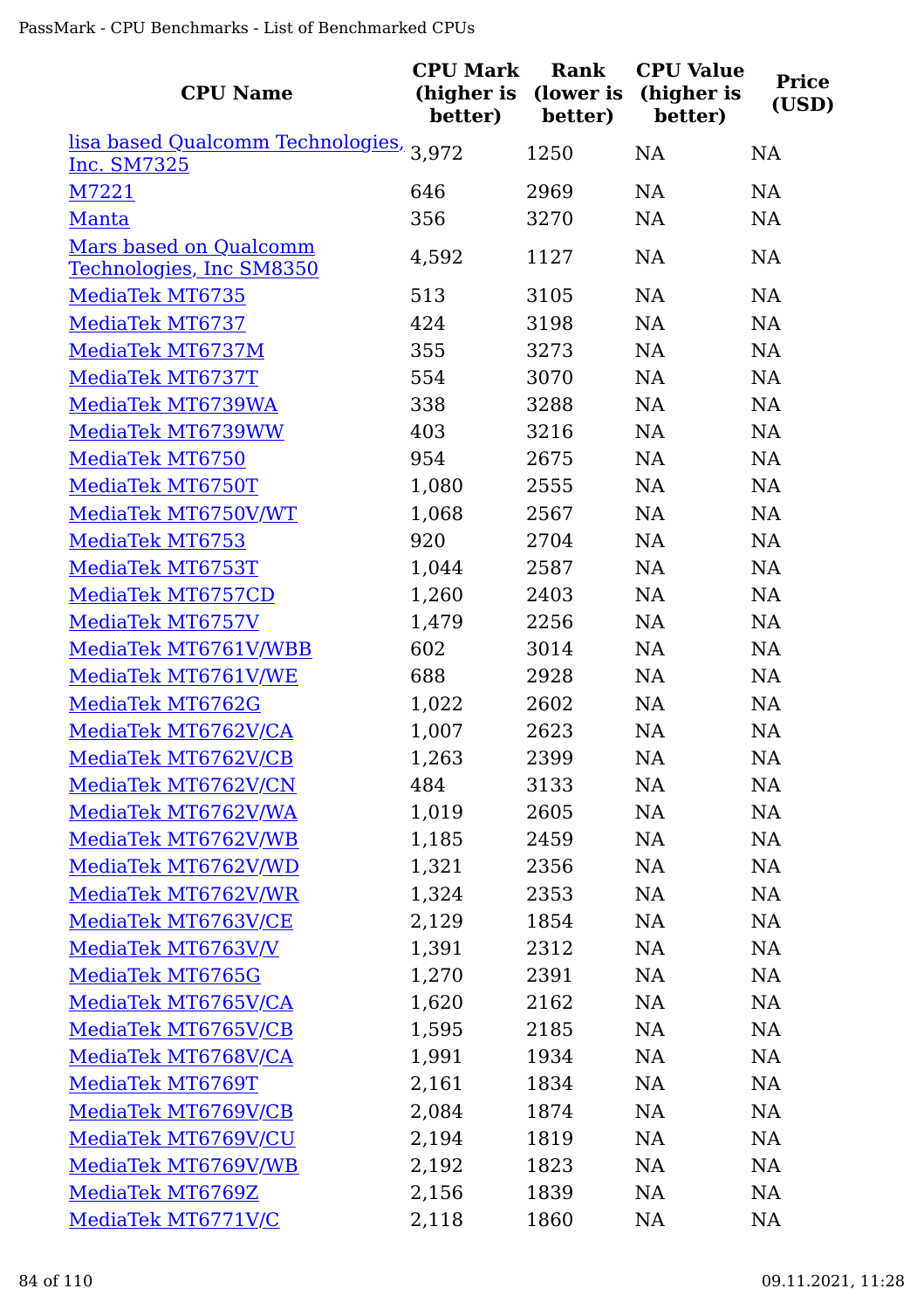| <b>CPU Name</b>              | <b>CPU Mark</b><br>(higher is<br>better) | <b>Rank</b><br>(lower is<br>better) | <b>CPU Value</b><br>(higher is<br>better) | <b>Price</b><br>(USD) |
|------------------------------|------------------------------------------|-------------------------------------|-------------------------------------------|-----------------------|
| MediaTek MT6771V/CT          | 2,201                                    | 1817                                | NA                                        | <b>NA</b>             |
| MediaTek MT6771V/W           | 2,005                                    | 1926                                | <b>NA</b>                                 | NA                    |
| MediaTek MT6771V/WM          | 1,940                                    | 1959                                | <b>NA</b>                                 | NA                    |
| MediaTek MT6771V/WT          | 2,062                                    | 1887                                | NA                                        | <b>NA</b>             |
| MediaTek MT6779V/CE          | 2,575                                    | 1650                                | NA                                        | NA                    |
| MediaTek MT6779V/CU          | 2,461                                    | 1684                                | NA                                        | NA                    |
| MediaTek MT6779V/CV          | 2,204                                    | 1816                                | NA                                        | <b>NA</b>             |
| MediaTek MT6785V/CC          | 2,872                                    | 1544                                | NA                                        | <b>NA</b>             |
| MediaTek MT6785V/CD          | 2,834                                    | 1554                                | NA                                        | <b>NA</b>             |
| MediaTek MT6797              | 1,685                                    | 2116                                | NA                                        | NA                    |
| MediaTek MT6797T             | 1,723                                    | 2089                                | NA                                        | NA                    |
| MediaTek MT6797X             | 1,951                                    | 1953                                | NA                                        | NA                    |
| MediaTek MT6853T             | 3,150                                    | 1443                                | NA                                        | NA                    |
| MediaTek MT6873              | 3,609                                    | 1321                                | NA                                        | NA                    |
| MediaTek MT8163              | 498                                      | 3119                                | NA                                        | <b>NA</b>             |
| MediaTek MT8166B             | 844                                      | 2766                                | NA                                        | <b>NA</b>             |
| MediaTek MT8167B             | 334                                      | 3300                                | <b>NA</b>                                 | <b>NA</b>             |
| MediaTek MT8168A             | 533                                      | 3082                                | NA                                        | <b>NA</b>             |
| MediaTek MT8183              | 1,645                                    | 2144                                | NA                                        | <b>NA</b>             |
| MediaTek MT8735B             | 294                                      | 3348                                | NA                                        | NA                    |
| MediaTek MT8768CT            | 1,661                                    | 2131                                | NA                                        | NA                    |
| MediaTek MT8768WA            | 1,411                                    | 2293                                | NA                                        | <b>NA</b>             |
| MediaTek MT8768WT            | 1,643                                    | 2145                                | <b>NA</b>                                 | NA                    |
| Microsoft ARM SQ1 @ 3.0 GHz  | 3,983                                    | 1246                                | NA                                        | NA                    |
| Microsoft SQ2 @ 3.15 GHz     | 4,205                                    | 1196                                | <b>NA</b>                                 | <b>NA</b>             |
| Mobile AMD Athlon 2500+      | 241                                      | 3430                                | NA                                        | <b>NA</b>             |
| Mobile AMD Athlon 4 2400+    | 233                                      | 3445                                | NA                                        | <b>NA</b>             |
| Mobile AMD Athlon 64 3200+   | 326                                      | 3309                                | <b>NA</b>                                 | <b>NA</b>             |
| Mobile AMD Athlon 64 3400+   | 333                                      | 3302                                | <b>NA</b>                                 | <b>NA</b>             |
| Mobile AMD Athlon 64 3700+   | 356                                      | 3269                                | <b>NA</b>                                 | <b>NA</b>             |
| Mobile AMD Athlon 64 4000+   | 313                                      | 3323                                | <b>NA</b>                                 | <b>NA</b>             |
| Mobile AMD Athlon MP-M 1800+ | 173                                      | 3527                                | <b>NA</b>                                 | <b>NA</b>             |
| Mobile AMD Athlon MP-M 2400+ | 192                                      | 3500                                | <b>NA</b>                                 | <b>NA</b>             |
| Mobile AMD Athlon XP-M 1600+ | 169                                      | 3529                                | <b>NA</b>                                 | <b>NA</b>             |
| Mobile AMD Athlon XP-M 1800+ | 193                                      | 3497                                | <b>NA</b>                                 | NA                    |
| Mobile AMD Athlon XP-M 2000+ | 196                                      | 3492                                | NA                                        | <b>NA</b>             |
| Mobile AMD Athlon XP-M 2200+ | 237                                      | 3439                                | <b>NA</b>                                 | <b>NA</b>             |
| Mobile AMD Athlon XP-M 2400+ | 225                                      | 3456                                | NA                                        | <b>NA</b>             |
| Mobile AMD Athlon XP-M 2500+ | 226                                      | 3455                                | <b>NA</b>                                 | <b>NA</b>             |
| Mobile AMD Athlon XP-M 2600+ | 241                                      | 3429                                | <b>NA</b>                                 | <b>NA</b>             |
| Mobile AMD Athlon XP-M 2800+ | 238                                      | 3437                                | <b>NA</b>                                 | <b>NA</b>             |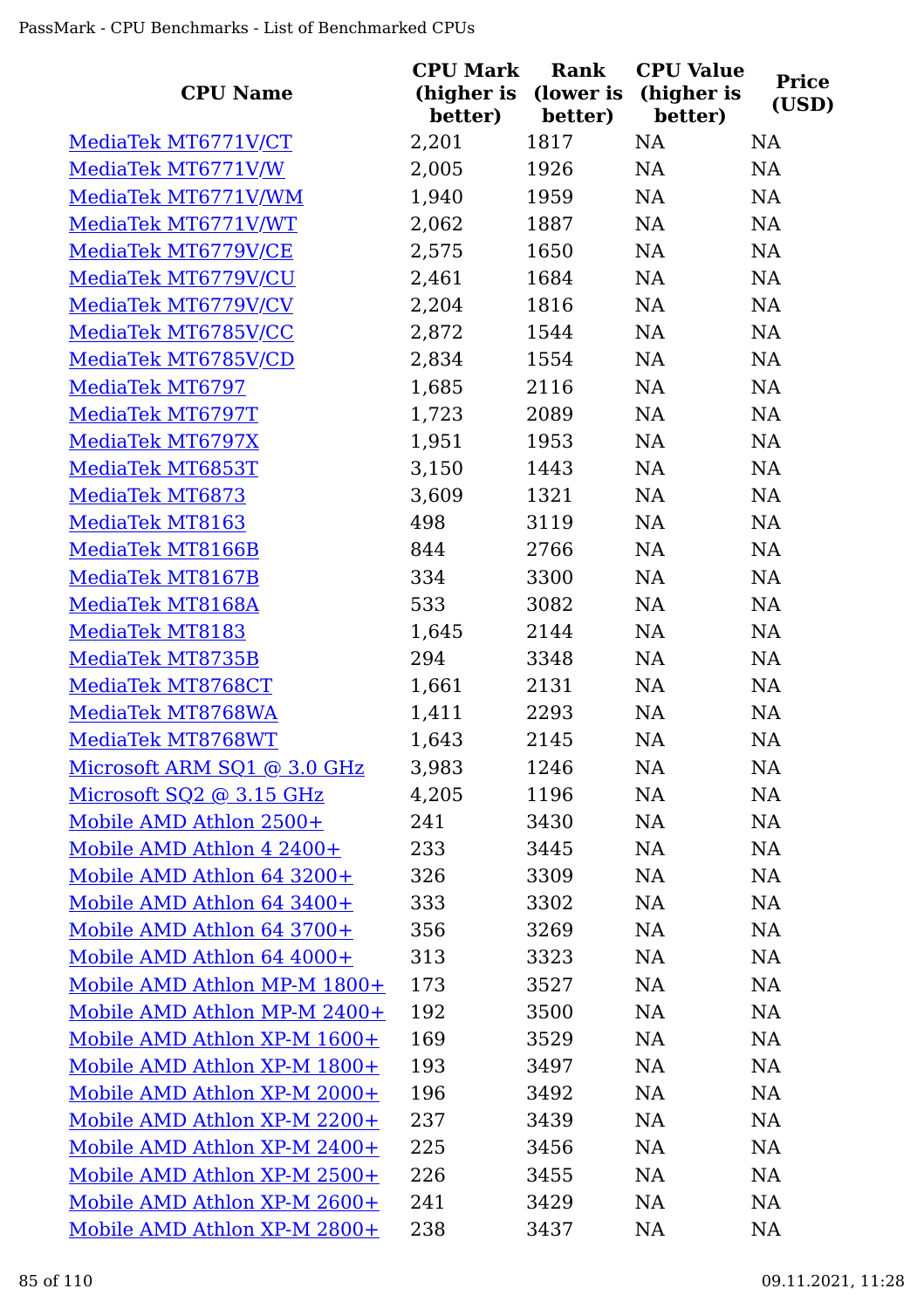| <b>CPU Name</b>                         | <b>CPU Mark</b><br>(higher is<br>better) | Rank<br>(lower is<br>better) | <b>CPU Value</b><br>(higher is<br>better) | <b>Price</b><br>(USD) |
|-----------------------------------------|------------------------------------------|------------------------------|-------------------------------------------|-----------------------|
| Mobile AMD Athlon XP-M 3000+            | 238                                      | 3436                         | <b>NA</b>                                 | <b>NA</b>             |
| Mobile AMD Sempron 2100+                | 164                                      | 3535                         | <b>NA</b>                                 | <b>NA</b>             |
| Mobile AMD Sempron 2600+                | 256                                      | 3408                         | NA                                        | NA                    |
| Mobile AMD Sempron 2800+                | 237                                      | 3440                         | NA                                        | NA                    |
| Mobile AMD Sempron 3000+                | 269                                      | 3386                         | NA                                        | <b>NA</b>             |
| Mobile AMD Sempron 3100+                | 277                                      | 3375                         | NA                                        | NA                    |
| Mobile AMD Sempron 3200+                | 245                                      | 3423                         | NA                                        | <b>NA</b>             |
| Mobile AMD Sempron 3300+                | 294                                      | 3347                         | <b>NA</b>                                 | <b>NA</b>             |
| Mobile AMD Sempron 3400+                | 321                                      | 3313                         | <b>NA</b>                                 | <b>NA</b>             |
| Mobile AMD Sempron 3500+                | 290                                      | 3359                         | NA                                        | <b>NA</b>             |
| Mobile AMD Sempron 3600+                | 302                                      | 3335                         | <b>NA</b>                                 | <b>NA</b>             |
| Mobile AMD Sempron 3800+                | 335                                      | 3294                         | <b>NA</b>                                 | <b>NA</b>             |
| Mobile Intel Celeron 1.70GHz            | 118                                      | 3597                         | NA                                        | <b>NA</b>             |
| Mobile Intel Celeron 1.80GHz            | 121                                      | 3593                         | <b>NA</b>                                 | <b>NA</b>             |
| Mobile Intel Celeron 1333MHz            | 183                                      | 3512                         | NA                                        | NA                    |
| Mobile Intel Celeron 2.00GHz            | 133                                      | 3580                         | NA                                        | NA                    |
| Mobile Intel Celeron 2.20GHz            | 147                                      | 3564                         | NA                                        | NA                    |
| Mobile Intel Celeron 2.40GHz            | 154                                      | 3556                         | <b>NA</b>                                 | NA                    |
| Mobile Intel Pentium 4 - M<br>1.70GHz   | 121                                      | 3592                         | 0.61                                      | \$199.00              |
| Mobile Intel Pentium 4 - M<br>1.80GHz   | 119                                      | 3595                         | <b>NA</b>                                 | <b>NA</b>             |
| Mobile Intel Pentium 4 - M<br>2.00GHz   | 138                                      | 3576                         | <b>NA</b>                                 | <b>NA</b>             |
| Mobile Intel Pentium 4 - M<br>2.20GHz   | 143                                      | 3567                         | <b>NA</b>                                 | NA                    |
| Mobile Intel Pentium 4 - M<br>2.40GHz   | 139                                      | 3572                         | NA                                        | <b>NA</b>             |
| Mobile Intel Pentium 4 2.66GHz          | 182                                      | 3514                         | <b>NA</b>                                 | <b>NA</b>             |
| Mobile Intel Pentium 4 2.80GHz          | 205                                      | 3479                         | NA                                        | NA                    |
| Mobile Intel Pentium 4 3.06GHz          | 220                                      | 3463                         | NA                                        | <b>NA</b>             |
| Mobile Intel Pentium 4 3.20GHz          | 232                                      | 3448                         | NA                                        | NA                    |
| Mobile Intel Pentium 4 3.33GHz          | 344                                      | 3282                         | NA                                        | NA                    |
| Mobile Intel Pentium III - M<br>1200MHz | 146                                      | 3565                         | <b>NA</b>                                 | NA                    |
| Mobile Intel Pentium III - M<br>933MHz  | 130                                      | 3584                         | <b>NA</b>                                 | <b>NA</b>             |
| msm8960dt                               | 252                                      | 3416                         | <b>NA</b>                                 | <b>NA</b>             |
| MT6592                                  | 521                                      | 3095                         | <b>NA</b>                                 | NA                    |
| MT6592T                                 | 243                                      | 3426                         | NA                                        | <b>NA</b>             |
| <b>MT6735M</b>                          | 308                                      | 3330                         | NA                                        | <b>NA</b>             |
| <b>MT6735P</b>                          | 326                                      | 3310                         | NA                                        | <b>NA</b>             |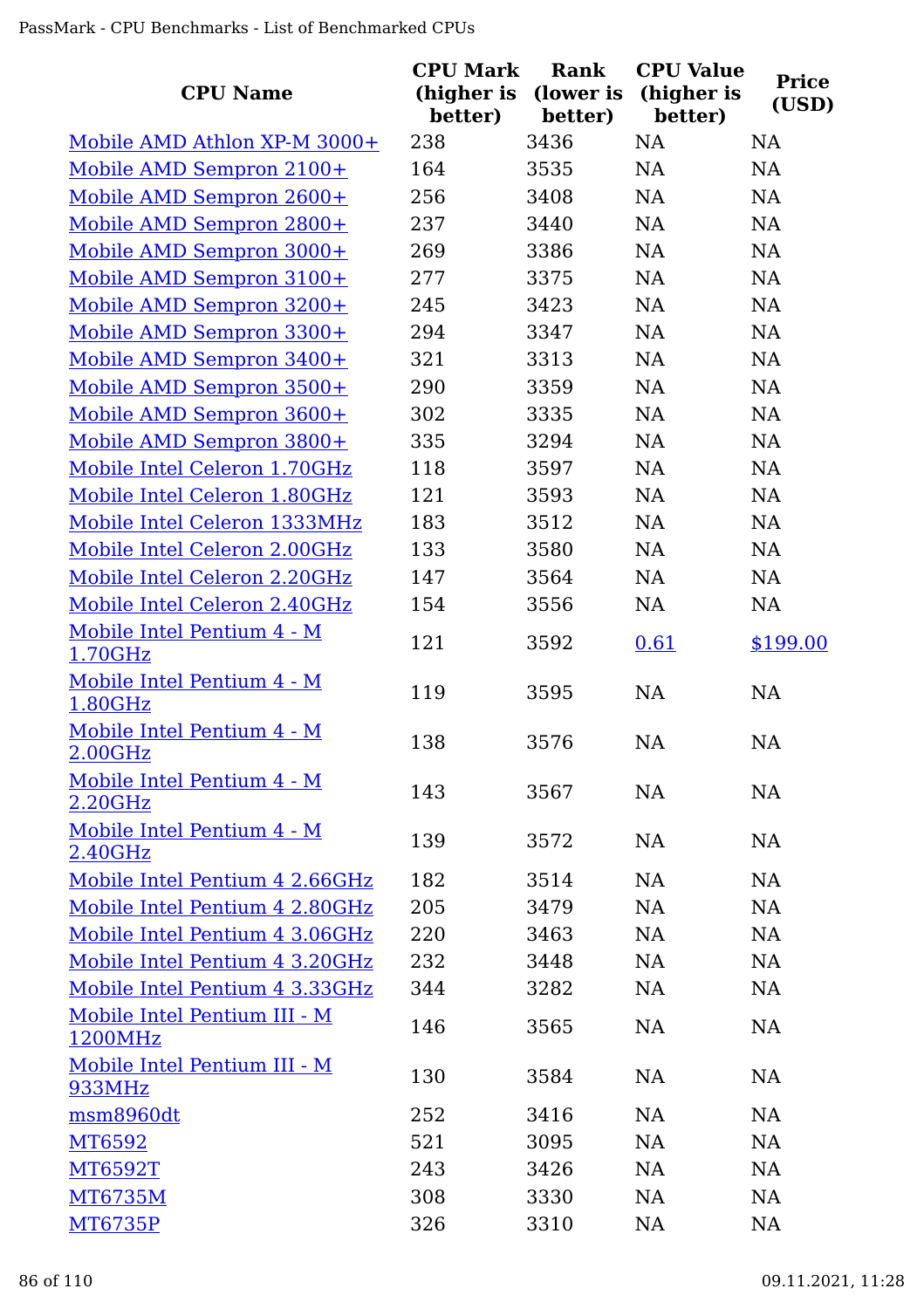| <b>CPU Name</b>   | <b>CPU Mark</b><br>(higher is<br>better) | Rank<br>(lower is<br>better) | <b>CPU Value</b><br>(higher is<br>better) | <b>Price</b><br>(USD) |  |
|-------------------|------------------------------------------|------------------------------|-------------------------------------------|-----------------------|--|
| MT6738            | 692                                      | 2920                         | NA                                        | <b>NA</b>             |  |
| <b>MT6739CH</b>   | 530                                      | 3086                         | <b>NA</b>                                 | NA                    |  |
| <b>MT6739WM</b>   | 291                                      | 3357                         | <b>NA</b>                                 | NA                    |  |
| MT6750V/W         | 640                                      | 2976                         | NA                                        | NA                    |  |
| MT6752            | 1,370                                    | 2322                         | NA                                        | NA                    |  |
| MT6755            | 1,170                                    | 2478                         | <b>NA</b>                                 | NA                    |  |
| <b>MT6755BM</b>   | 1,070                                    | 2561                         | NA                                        | NA                    |  |
| <b>MT6755M</b>    | 1,172                                    | 2475                         | NA                                        | NA                    |  |
| MT6755V/B         | 1,404                                    | 2301                         | NA                                        | <b>NA</b>             |  |
| MT6755V/CM        | 1,172                                    | 2476                         | NA                                        | NA                    |  |
| MT6755V/W         | 1,390                                    | 2313                         | NA                                        | NA                    |  |
| MT6755V/WM        | 981                                      | 2648                         | NA                                        | NA                    |  |
| <b>MT6755V/WS</b> | 1,359                                    | 2327                         | <b>NA</b>                                 | NA                    |  |
| <b>MT6757W</b>    | 1,712                                    | 2093                         | NA                                        | NA                    |  |
| <b>MT6757WD</b>   | 1,452                                    | 2266                         | <b>NA</b>                                 | <b>NA</b>             |  |
| <b>MT6757WH</b>   | 1,161                                    | 2487                         | NA                                        | NA                    |  |
| MT6761V/CAB       | 575                                      | 3047                         | NA                                        | NA                    |  |
| MT6761V/CBB       | 846                                      | 2762                         | NA                                        | <b>NA</b>             |  |
| MT6761V/CD        | 784                                      | 2834                         | <b>NA</b>                                 | NA                    |  |
| MT6761V/WAB       | 684                                      | 2930                         | NA                                        | NA                    |  |
| MT6761V/WD        | 529                                      | 3087                         | NA                                        | NA                    |  |
| $m$ t6762m        | 538                                      | 3077                         | NA                                        | NA                    |  |
| <b>MT6762V/CR</b> | 857                                      | 2753                         | NA                                        | <b>NA</b>             |  |
| MT6763V/B         | 1,461                                    | 2260                         | NA                                        | NA                    |  |
| <b>MT6763V/CT</b> | 1,412                                    | 2292                         | NA                                        | NA                    |  |
| <b>MT6763V/WT</b> | 1,313                                    | 2363                         | NA                                        | NA                    |  |
| MT6765            | 1,681                                    | 2118                         | NA                                        | NA                    |  |
| <b>MT6765V/WA</b> | 1,562                                    | 2203                         | NA                                        | NA                    |  |
| <b>MT6765V/WB</b> | 1,620                                    | 2164                         | NA                                        | NA                    |  |
| MT6768G           | 2,060                                    | 1889                         | NA                                        | <b>NA</b>             |  |
| <b>MT6769H</b>    | 2,168                                    | 1830                         | NA                                        | NA                    |  |
| <b>MT6769V/CT</b> | 2,108                                    | 1865                         | NA                                        | NA                    |  |
| <b>MT6769V/CZ</b> | 1,869                                    | 2006                         | NA                                        | <b>NA</b>             |  |
| MT6771V/WL        | 2,325                                    | 1750                         | NA                                        | <b>NA</b>             |  |
| MT6785            | 2,838                                    | 1552                         | <b>NA</b>                                 | NA                    |  |
| MT6795            | 1,088                                    | 2545                         | NA                                        | NA                    |  |
| <b>MT6795M</b>    | 968                                      | 2658                         | NA                                        | NA                    |  |
| <b>MT6795MM</b>   | 618                                      | 3000                         | NA                                        | NA                    |  |
| MT6797D           | 576                                      | 3045                         | NA                                        | NA                    |  |
| <b>MT6797M</b>    | 1,631                                    | 2155                         | NA                                        | <b>NA</b>             |  |
| MT6833            | 2,920                                    | 1522                         | NA                                        | NA                    |  |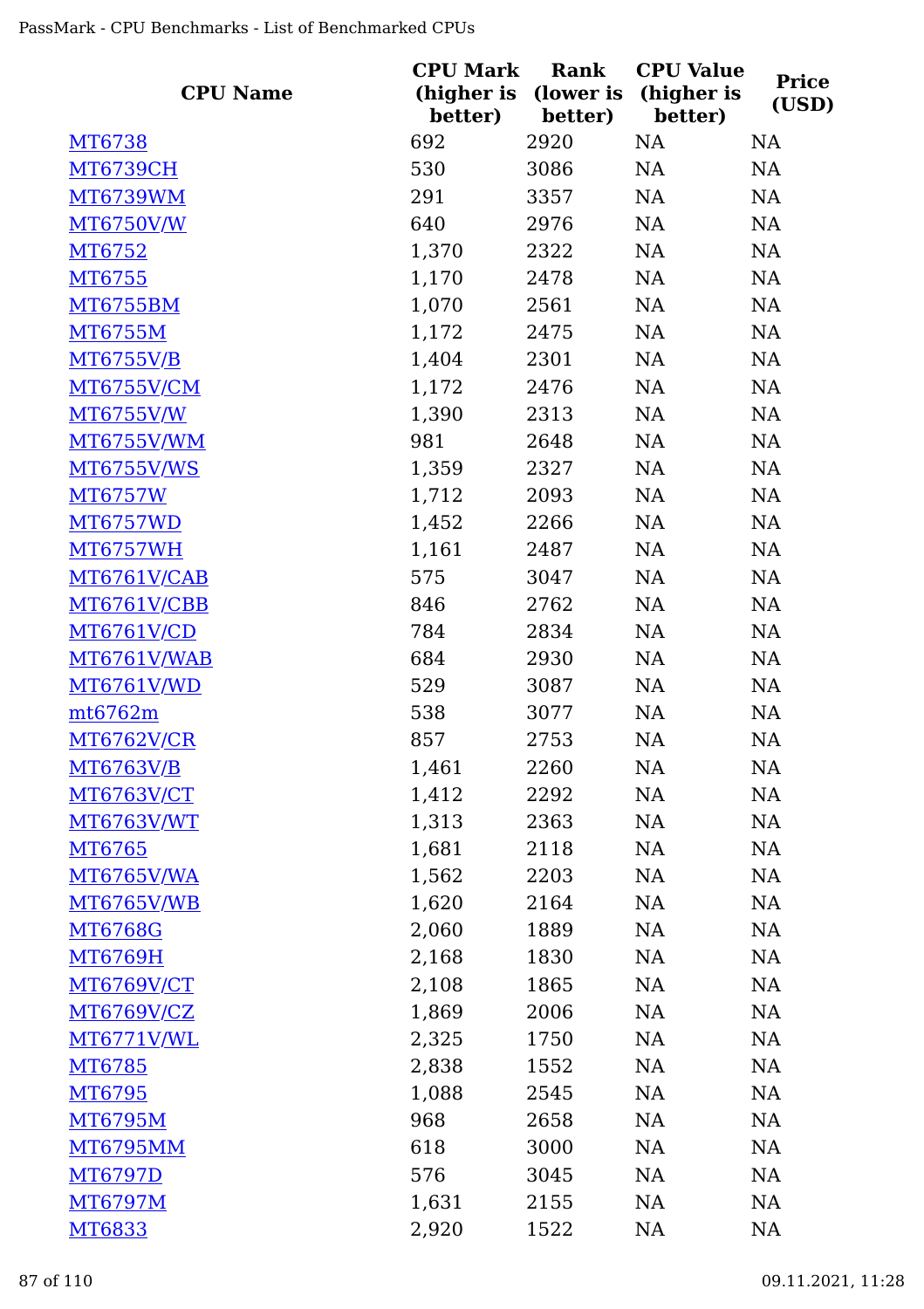| <b>CPU Name</b>                                           | <b>CPU Mark</b><br>(higher is<br>better) | <b>Rank</b><br>(lower is<br>better) | <b>CPU Value</b><br>(higher is<br>better) | <b>Price</b><br>(USD) |
|-----------------------------------------------------------|------------------------------------------|-------------------------------------|-------------------------------------------|-----------------------|
| MT6833V/NZA                                               | 2,953                                    | 1508                                | NA                                        | <b>NA</b>             |
| MT6833V/PNZA                                              | 3,270                                    | 1401                                | <b>NA</b>                                 | NA                    |
| <b>MT6833V/ZA</b>                                         | 2,879                                    | 1535                                | NA                                        | NA                    |
| MT6853V/NZA                                               | 2,763                                    | 1578                                | NA                                        | <b>NA</b>             |
| MT6853V/TNZA                                              | 3,136                                    | 1449                                | NA                                        | NA                    |
| <b>MT6853V/ZA</b>                                         | 3,058                                    | 1475                                | <b>NA</b>                                 | NA                    |
| MT6875                                                    | 3,561                                    | 1333                                | NA                                        | NA                    |
| <b>MT6877V/ZA</b>                                         | 3,514                                    | 1344                                | <b>NA</b>                                 | NA                    |
| <b>MT6889Z/CZA</b>                                        | 4,091                                    | 1221                                | NA                                        | <b>NA</b>             |
| MT6891                                                    | 4,758                                    | 1103                                | NA                                        | NA                    |
| MT6893                                                    | 4,675                                    | 1117                                | NA                                        | NA                    |
| MT6893Z/CZA                                               | 4,911                                    | 1078                                | NA                                        | NA                    |
| MT6893Z A/CZA                                             | 4,827                                    | 1088                                | NA                                        | NA                    |
| <b>MT6893Z D/CZA</b>                                      | 5,025                                    | 1065                                | NA                                        | NA                    |
| <b>MT6969T</b>                                            | 2,228                                    | 1800                                | <b>NA</b>                                 | <b>NA</b>             |
| MT8165                                                    | 781                                      | 2837                                | NA                                        | NA                    |
| MT8167A                                                   | 514                                      | 3103                                | <b>NA</b>                                 | NA                    |
| <b>MT8168B</b>                                            | 844                                      | 2765                                | NA                                        | <b>NA</b>             |
| MT8735                                                    | 495                                      | 3123                                | <b>NA</b>                                 | NA                    |
| <b>MT8735P</b>                                            | 405                                      | 3212                                | NA                                        | NA                    |
| <b>MT8765WB</b>                                           | 329                                      | 3308                                | NA                                        | NA                    |
| <b>MT8766A</b>                                            | 581                                      | 3039                                | NA                                        | NA                    |
| <b>MT8766B</b>                                            | 793                                      | 2821                                | NA                                        | NA                    |
| MT8768WD                                                  | 905                                      | 2719                                | NA                                        | <b>NA</b>             |
| <b>MT8788</b>                                             | 1,961                                    | 1947                                | NA                                        | NA                    |
| <b>MT9950</b>                                             | 845                                      | 2763                                | NA                                        | NA                    |
| <b>MTK6757</b>                                            | 1,158                                    | 2491                                | <b>NA</b>                                 | NA                    |
| <u> Nvidia Tegra T132</u>                                 | 987                                      | 2644                                | NA                                        | NA                    |
| Nvidia Tegra T210                                         | 1,436                                    | 2280                                | <b>NA</b>                                 | NA                    |
| <b>Odin based on Qualcomm</b><br>Technologies, Inc SM8350 | 3,767                                    | 1286                                | NA                                        | NA                    |
| Pentium Dual-Core E6000 @<br>3.46GHz                      | 1,472                                    | 2257                                | <b>NA</b>                                 | NA                    |
| Pentium Dual-Core T4500 @<br>2.30GHz                      | 1,003                                    | 2630                                | <b>NA</b>                                 | NA                    |
| <b>QCT APQ8064 AWIFI</b>                                  | 382                                      | 3240                                | <b>NA</b>                                 | NA                    |
| QCT APQ8064 DEB                                           | 453                                      | 3170                                | <b>NA</b>                                 | NA                    |
| <b>QCT APQ8064 FLO</b>                                    | 445                                      | 3177                                | NA                                        | NA                    |
| QCT APQ8064 MAKO                                          | 399                                      | 3223                                | <b>NA</b>                                 | NA                    |
| Qualcomm APQ 8084 (Flattened<br>Device Tree)              | 734                                      | 2882                                | <b>NA</b>                                 | NA                    |
| Qualcomm APQ8026                                          | 291                                      | 3355                                | NA                                        | NA                    |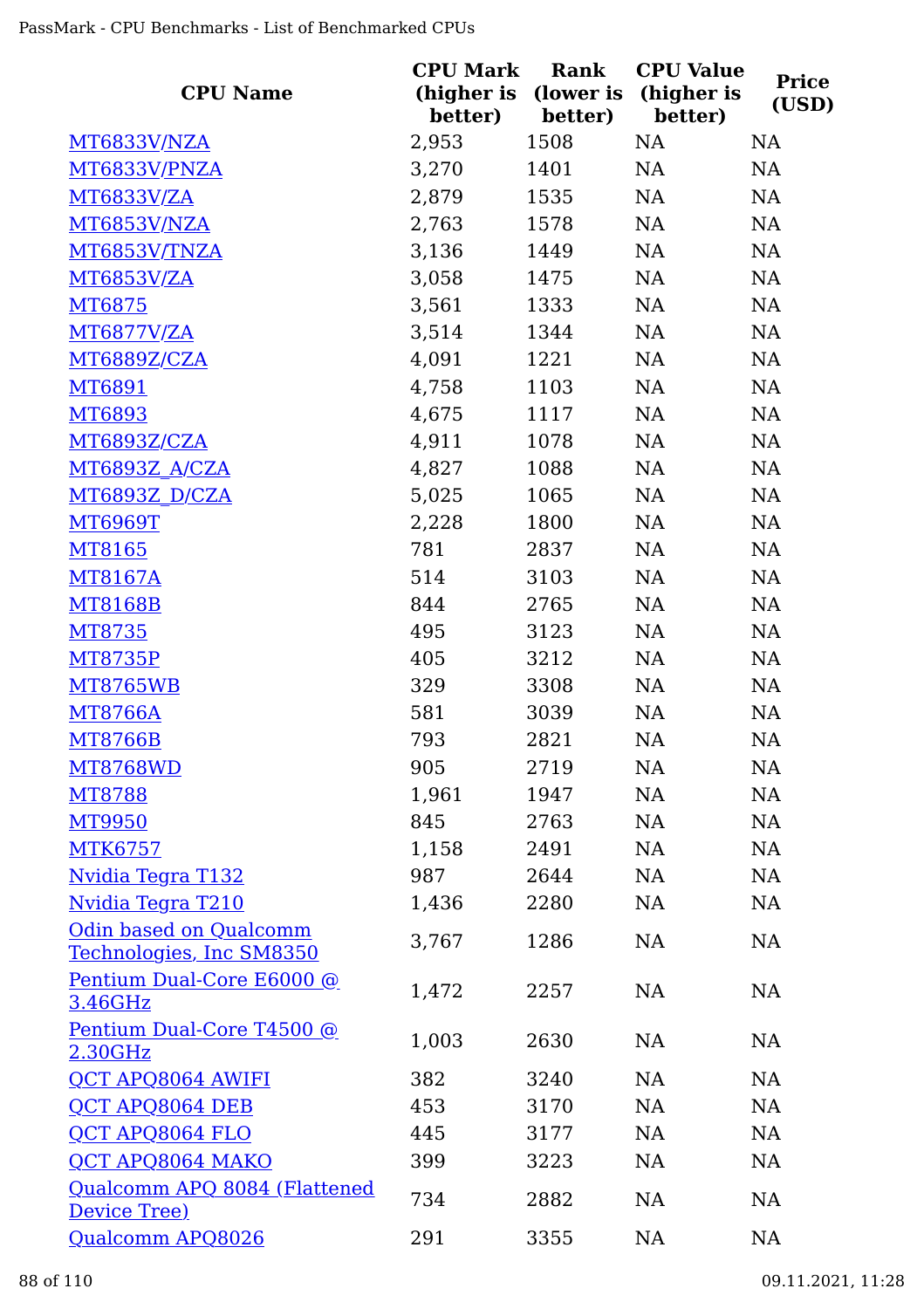| <b>CPU Name</b>                                              | <b>CPU Mark</b><br>(higher is<br>better) | Rank<br>(lower is<br>better) | <b>CPU Value</b><br>(higher is<br>better) | <b>Price</b><br>(USD) |
|--------------------------------------------------------------|------------------------------------------|------------------------------|-------------------------------------------|-----------------------|
| Qualcomm APQ8084                                             | 537                                      | 3078                         | <b>NA</b>                                 | <b>NA</b>             |
| Qualcomm MSM 8939 HUAWEI<br>$KIW-L21$                        | 1,023                                    | 2601                         | <b>NA</b>                                 | <b>NA</b>             |
| Qualcomm MSM 8939 HUAWEI<br><b>KIW-L24</b>                   | 1,051                                    | 2582                         | <b>NA</b>                                 | <b>NA</b>             |
| Qualcomm MSM 8939 HUAWEI<br><b>TEXAS-A1</b>                  | 1,085                                    | 2547                         | NA                                        | <b>NA</b>             |
| Qualcomm MSM 8974<br>HAMMERHEAD (Flattened Device 566<br>Tre |                                          | 3055                         | <b>NA</b>                                 | <b>NA</b>             |
| Qualcomm MSM8226                                             | 265                                      | 3393                         | <b>NA</b>                                 | <b>NA</b>             |
| Qualcomm MSM8228                                             | 332                                      | 3304                         | <b>NA</b>                                 | <b>NA</b>             |
| Qualcomm MSM8626                                             | 294                                      | 3346                         | <b>NA</b>                                 | <b>NA</b>             |
| Qualcomm MSM8917                                             | 578                                      | 3041                         | <b>NA</b>                                 | <b>NA</b>             |
| Qualcomm MSM8926                                             | 288                                      | 3361                         | <b>NA</b>                                 | <b>NA</b>             |
| Qualcomm MSM8928                                             | 338                                      | 3289                         | NA                                        | <b>NA</b>             |
| Qualcomm MSM8937                                             | 917                                      | 2709                         | <b>NA</b>                                 | <b>NA</b>             |
| Qualcomm MSM8939                                             | 1,013                                    | 2616                         | NA                                        | <b>NA</b>             |
| Qualcomm MSM8953                                             | 1,589                                    | 2191                         | <b>NA</b>                                 | <b>NA</b>             |
| Qualcomm MSM8974                                             | 630                                      | 2983                         | NA                                        | <b>NA</b>             |
| Qualcomm MSM8974PRO-AA                                       | 587                                      | 3028                         | NA                                        | <b>NA</b>             |
| Qualcomm MSM8974PRO-AB                                       | 630                                      | 2982                         | NA                                        | <b>NA</b>             |
| Qualcomm MSM8974PRO-AC                                       | 603                                      | 3012                         | <b>NA</b>                                 | <b>NA</b>             |
| <b>Qualcomm MSM8992</b>                                      | 1,061                                    | 2573                         | <b>NA</b>                                 | NA                    |
| <b>Qualcomm MSM8994</b>                                      | 739                                      | 2874                         | <b>NA</b>                                 | NA                    |
| Qualcomm MSM8996                                             | 1,160                                    | 2489                         | NA                                        | NA                    |
| Qualcomm MSM8996PRO-AB                                       | 1,422                                    | 2289                         | NA                                        | <b>NA</b>             |
| Qualcomm Snapdragon 7325                                     | 4,386                                    | 1166                         | NA                                        | <b>NA</b>             |
| Qualcomm Snapdragon 8350                                     | 4,586                                    | 1130                         | NA                                        | <b>NA</b>             |
| Qualcomm Technologies, Inc.<br><b>APQ8009</b>                | 286                                      | 3364                         | NA                                        | <b>NA</b>             |
| Qualcomm Technologies, Inc<br>APQ8016                        | 329                                      | 3307                         | NA                                        | <b>NA</b>             |
| Qualcomm Technologies, Inc<br>APQ8017                        | 334                                      | 3298                         | NA                                        | NA                    |
| Qualcomm Technologies, Inc<br>APQ8053                        | 1,746                                    | 2078                         | NA                                        | <b>NA</b>             |
| Qualcomm Technologies, Inc<br>APQ8076                        | 1,438                                    | 2278                         | NA                                        | <b>NA</b>             |
| Qualcomm Technologies, Inc<br>APQ8096                        | 1,394                                    | 2309                         | NA                                        | <b>NA</b>             |
| Qualcomm Technologies, Inc<br><b>ATOLL-AB</b>                | 2,761                                    | 1580                         | NA                                        | <b>NA</b>             |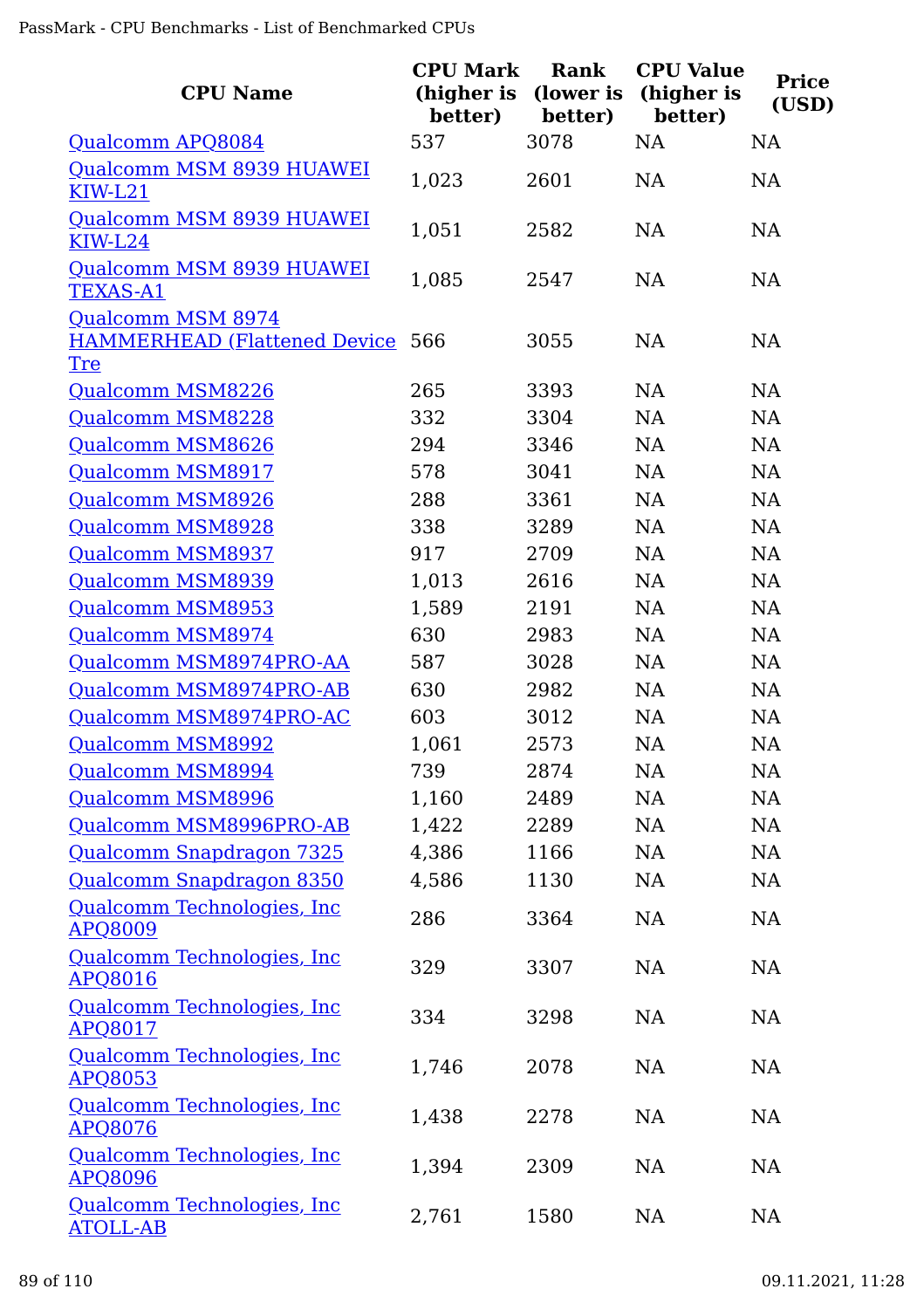| <b>CPU Name</b>                                | <b>CPU Mark</b><br>(higher is<br>better) | Rank<br>(lower is<br>better) | <b>CPU Value</b><br>(higher is<br>better) | <b>Price</b><br>(USD) |
|------------------------------------------------|------------------------------------------|------------------------------|-------------------------------------------|-----------------------|
| Qualcomm Technologies, Inc.<br><b>BENGAL</b>   | 2,070                                    | 1884                         | <b>NA</b>                                 | <b>NA</b>             |
| Qualcomm Technologies, Inc<br><b>BENGALP</b>   | 2,192                                    | 1822                         | <b>NA</b>                                 | <b>NA</b>             |
| Qualcomm Technologies, Inc KONA 4,812          |                                          | 1091                         | <b>NA</b>                                 | <b>NA</b>             |
| Qualcomm Technologies, Inc<br><b>LAGOON</b>    | 2,899                                    | 1527                         | <b>NA</b>                                 | <b>NA</b>             |
| Qualcomm Technologies, Inc LITO                | 2,921                                    | 1519                         | <b>NA</b>                                 | <b>NA</b>             |
| Qualcomm Technologies, Inc<br><b>MSM8216</b>   | 292                                      | 3353                         | <b>NA</b>                                 | NA                    |
| Qualcomm Technologies, Inc<br><b>MSM8909</b>   | 264                                      | 3394                         | NA                                        | NA                    |
| Qualcomm Technologies, Inc.<br><b>MSM8916</b>  | 368                                      | 3254                         | <b>NA</b>                                 | <b>NA</b>             |
| Qualcomm Technologies, Inc.<br><b>MSM8917</b>  | 442                                      | 3182                         | <b>NA</b>                                 | <b>NA</b>             |
| Qualcomm Technologies, Inc<br><b>MSM8920</b>   | 428                                      | 3192                         | <b>NA</b>                                 | <b>NA</b>             |
| Qualcomm Technologies, Inc<br><b>MSM8929</b>   | 560                                      | 3063                         | <b>NA</b>                                 | <b>NA</b>             |
| Qualcomm Technologies, Inc<br><b>MSM8937</b>   | 990                                      | 2642                         | <b>NA</b>                                 | NA                    |
| Qualcomm Technologies, Inc<br><b>MSM8939</b>   | 883                                      | 2733                         | <b>NA</b>                                 | NA                    |
| Qualcomm Technologies, Inc.<br><b>MSM8940</b>  | 872                                      | 2743                         | <b>NA</b>                                 | <b>NA</b>             |
| Qualcomm Technologies, Inc<br><b>MSM8952</b>   | 754                                      | 2859                         | NA                                        | NA                    |
| Qualcomm Technologies, Inc.<br><b>MSM8953</b>  | 1,595                                    | 2184                         | NA                                        | NA                    |
| Qualcomm Technologies, Inc.<br><b>MSM8956</b>  | 1,239                                    | 2419                         | NA                                        | NA                    |
| Qualcomm Technologies, Inc.<br><b>MSM8976</b>  | 1,409                                    | 2296                         | NA                                        | NA                    |
| Qualcomm Technologies, Inc<br><b>MSM8976SG</b> | 1,702                                    | 2100                         | <b>NA</b>                                 | NA                    |
| Qualcomm Technologies, Inc<br><b>MSM8992</b>   | 929                                      | 2695                         | NA                                        | NA                    |
| Qualcomm Technologies, Inc<br><b>MSM8994</b>   | 946                                      | 2678                         | NA                                        | NA                    |
| Qualcomm Technologies, Inc<br><b>MSM8996</b>   | 1,189                                    | 2455                         | NA                                        | NA                    |
| Qualcomm Technologies, Inc<br>MSM8996pro       | 1,265                                    | 2395                         | NA                                        | NA                    |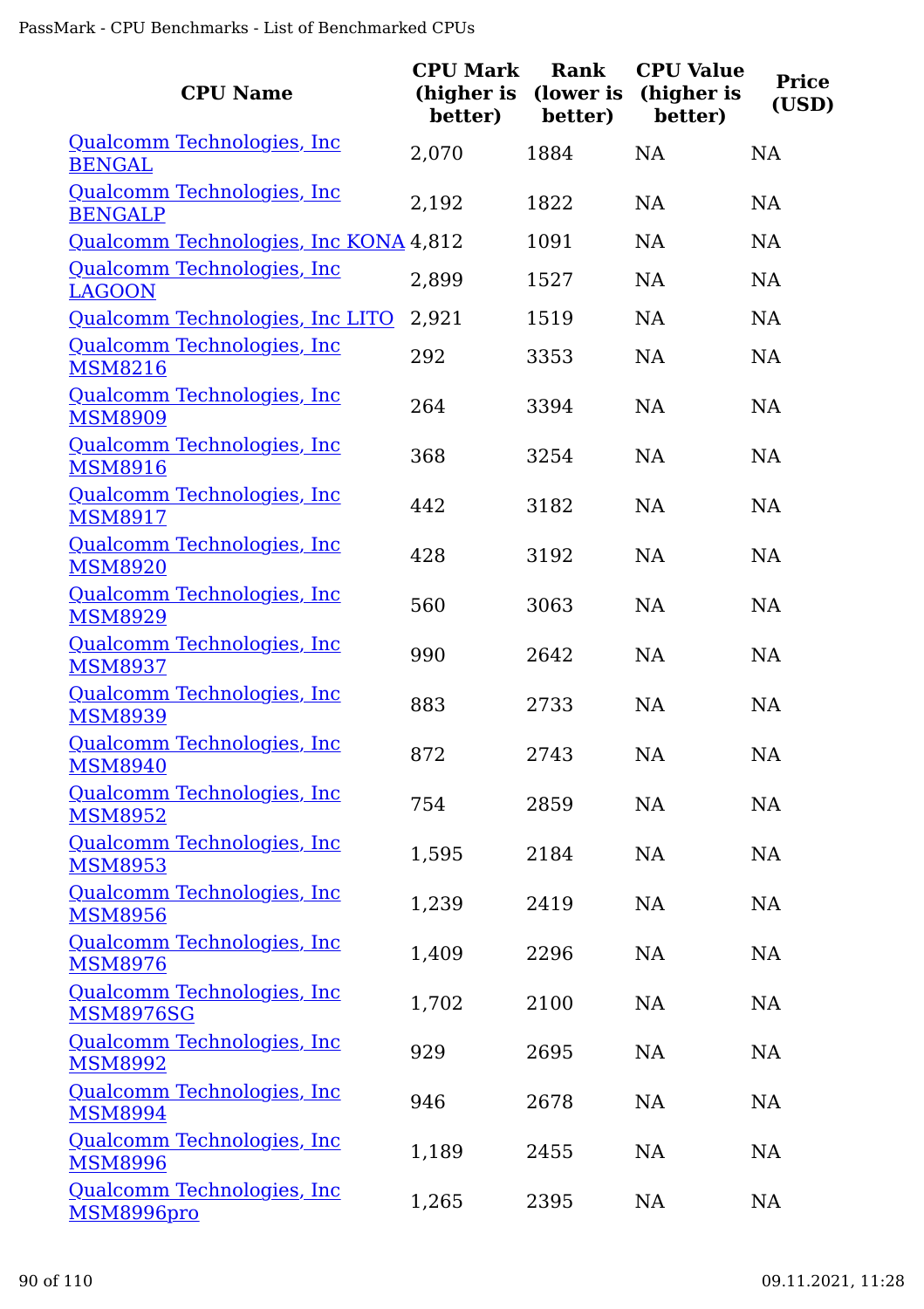| <b>CPU Name</b>                                 | <b>CPU Mark</b><br>(higher is<br>better) | Rank<br>(lower is<br>better) | <b>CPU Value</b><br>(higher is<br>better) | <b>Price</b><br>(USD) |
|-------------------------------------------------|------------------------------------------|------------------------------|-------------------------------------------|-----------------------|
| Qualcomm Technologies, Inc.<br><b>MSM8998</b>   | 2,373                                    | 1722                         | <b>NA</b>                                 | <b>NA</b>             |
| Qualcomm Technologies, Inc.<br><b>QCM2150</b>   | 356                                      | 3272                         | <b>NA</b>                                 | <b>NA</b>             |
| Qualcomm Technologies, Inc.<br>QM215            | 448                                      | 3174                         | <b>NA</b>                                 | <b>NA</b>             |
| Qualcomm Technologies, Inc.<br><b>SDA450</b>    | 1,455                                    | 2263                         | <b>NA</b>                                 | <b>NA</b>             |
| Qualcomm Technologies, Inc.<br><b>SDA660</b>    | 2,107                                    | 1868                         | <b>NA</b>                                 | <b>NA</b>             |
| Qualcomm Technologies, Inc<br><b>SDM429</b>     | 857                                      | 2752                         | <b>NA</b>                                 | <b>NA</b>             |
| Qualcomm Technologies, Inc.<br><b>SDM439</b>    | 1,159                                    | 2490                         | <b>NA</b>                                 | NA                    |
| Qualcomm Technologies, Inc.<br><b>SDM450</b>    | 1,169                                    | 2479                         | <b>NA</b>                                 | <b>NA</b>             |
| Qualcomm Technologies, Inc<br><b>SDM460</b>     | 1,861                                    | 2011                         | <b>NA</b>                                 | <b>NA</b>             |
| Qualcomm Technologies, Inc.<br><b>SDM630</b>    | 1,698                                    | 2104                         | <b>NA</b>                                 | <b>NA</b>             |
| Qualcomm Technologies, Inc.<br><b>SDM632</b>    | 1,765                                    | 2064                         | <b>NA</b>                                 | <b>NA</b>             |
| Qualcomm Technologies, Inc.<br><b>SDM636</b>    | 1,847                                    | 2022                         | <b>NA</b>                                 | <b>NA</b>             |
| Qualcomm Technologies, Inc.<br><b>SDM660</b>    | 2,073                                    | 1879                         | NA                                        | <b>NA</b>             |
| Qualcomm Technologies, Inc<br><b>SDM662</b>     | 1,874                                    | 2005                         | <b>NA</b>                                 | NA                    |
| Qualcomm Technologies, Inc<br><b>SDM665</b>     | 2,031                                    | 1907                         | <b>NA</b>                                 | NA                    |
| Qualcomm Technologies, Inc<br><b>SDM670</b>     | 2,119                                    | 1858                         | <b>NA</b>                                 | <b>NA</b>             |
| Qualcomm Technologies, Inc.<br><b>SDM710</b>    | 2,162                                    | 1833                         | <b>NA</b>                                 | <b>NA</b>             |
| Qualcomm Technologies, Inc<br><b>SDM712</b>     | 2,189                                    | 1826                         | <b>NA</b>                                 | <b>NA</b>             |
| Qualcomm Technologies, Inc<br><b>SDM720G</b>    | 2,760                                    | 1581                         | <b>NA</b>                                 | <b>NA</b>             |
| Qualcomm Technologies, Inc<br>SDM730G AIE       | 2,720                                    | 1594                         | <b>NA</b>                                 | <b>NA</b>             |
| Qualcomm Technologies, Inc<br><b>SDM765G 5G</b> | 2,818                                    | 1562                         | <b>NA</b>                                 | <b>NA</b>             |
| Qualcomm Technologies, Inc.<br><b>SDM778G</b>   | 4,431                                    | 1159                         | NA                                        | NA                    |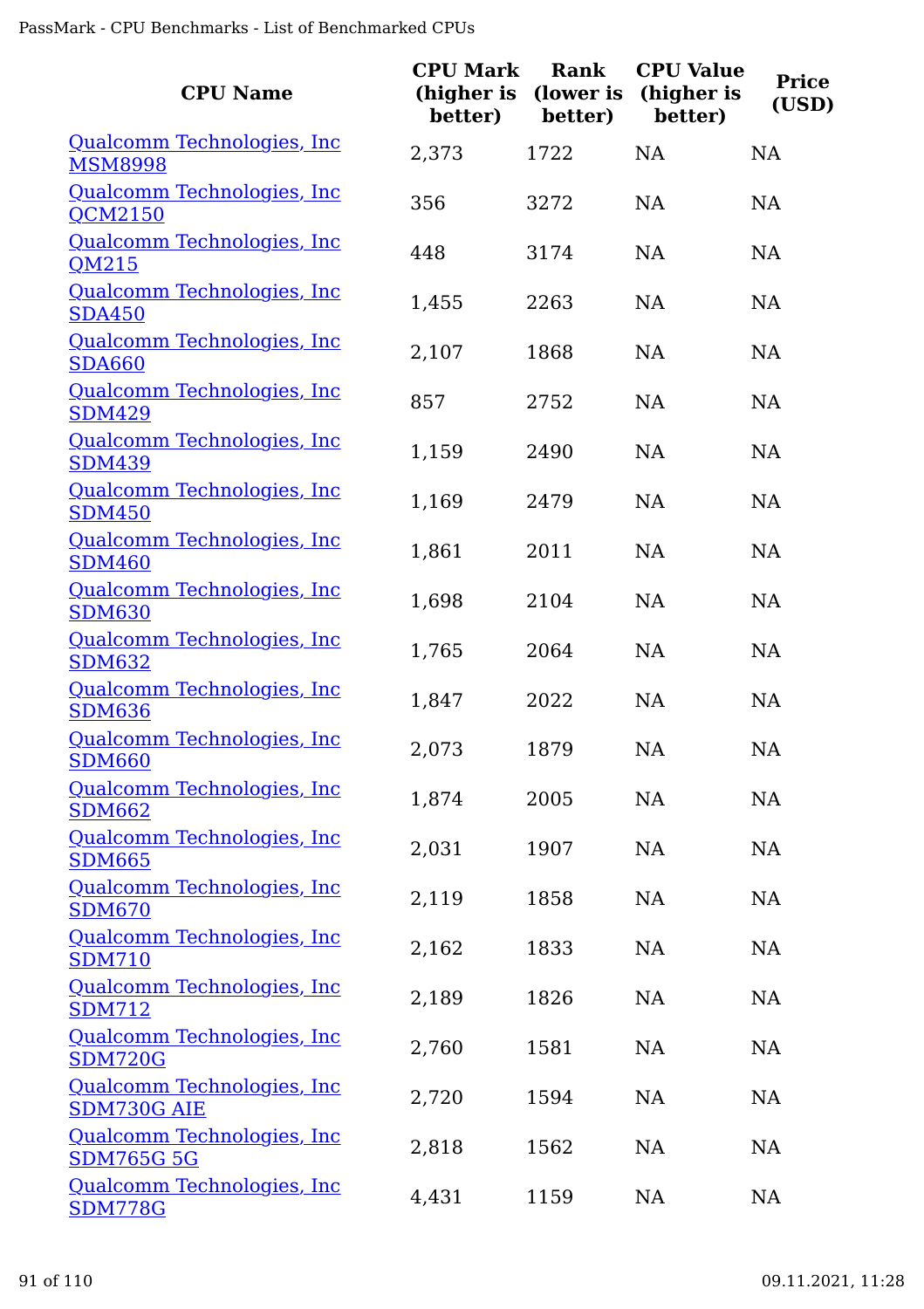| <b>CPU Name</b>                                      | <b>CPU Mark</b><br>(higher is<br>better) | Rank<br>(lower is<br>better) | <b>CPU Value</b><br>(higher is<br>better) | <b>Price</b><br>(USD) |
|------------------------------------------------------|------------------------------------------|------------------------------|-------------------------------------------|-----------------------|
| Qualcomm Technologies, Inc.<br><b>SDMMAGPIE</b>      | 2,770                                    | 1574                         | <b>NA</b>                                 | <b>NA</b>             |
| Qualcomm Technologies, Inc<br><b>SDMMAGPIEP</b>      | 2,834                                    | 1553                         | NA                                        | <b>NA</b>             |
| Qualcomm Technologies, Inc.<br><b>SM4250</b>         | 1,866                                    | 2007                         | <b>NA</b>                                 | <b>NA</b>             |
| Qualcomm Technologies, Inc.<br><b>SM4350</b>         | 2,066                                    | 1886                         | NA                                        | <b>NA</b>             |
| Qualcomm Technologies, Inc<br>SM6115                 | 1,974                                    | 1942                         | NA                                        | <b>NA</b>             |
| Qualcomm Technologies, Inc.<br><b>SM6125</b>         | 2,059                                    | 1891                         | <b>NA</b>                                 | <b>NA</b>             |
| Qualcomm Technologies, Inc.<br><b>SM6150</b>         | 2,434                                    | 1697                         | <b>NA</b>                                 | <b>NA</b>             |
| Qualcomm Technologies, Inc<br><b>SM7125</b>          | 2,831                                    | 1555                         | <b>NA</b>                                 | <b>NA</b>             |
| Qualcomm Technologies, Inc.<br><b>SM7150</b>         | 2,664                                    | 1617                         | <b>NA</b>                                 | <b>NA</b>             |
| Qualcomm Technologies, Inc.<br><b>SM7225</b>         | 3,073                                    | 1470                         | <b>NA</b>                                 | <b>NA</b>             |
| Qualcomm Technologies, Inc.<br><b>SM7250</b>         | 2,918                                    | 1523                         | NA                                        | <b>NA</b>             |
| Qualcomm Technologies, Inc.<br><b>SM8150</b>         | 3,824                                    | 1274                         | <b>NA</b>                                 | <b>NA</b>             |
| Qualcomm Technologies, Inc.<br><b>SM8150 Plus</b>    | 3,414                                    | 1365                         | NA                                        | NA                    |
| Qualcomm Technologies, Inc<br><b>SM8150P</b>         | 3,835                                    | 1272                         | NA                                        | NA                    |
| Qualcomm Technologies, Inc<br><b>SM8250</b>          | 5,021                                    | 1066                         | NA                                        | NA                    |
| Qualcomm Technologies, Inc.<br><b>SM8250 AC</b>      | 4,567                                    | 1132                         | NA                                        | NA                    |
| Qualcomm Technologies, Inc<br><b>SM8350</b>          | 4,687                                    | 1113                         | NA                                        | <b>NA</b>             |
| Qualcomm Technologies, Inc<br><b>SM8350AC</b>        | 5,101                                    | 1053                         | NA                                        | NA                    |
| Qualcomm Technologies, Inc.<br><b>TRINKET</b>        | 2,084                                    | 1873                         | NA                                        | NA                    |
| Renoir based on Qualcomm<br>Technologies, Inc SM7350 | 4,208                                    | 1195                         | NA                                        | <b>NA</b>             |
| Rockchip (Device Tree)                               | 574                                      | 3048                         | NA                                        | NA                    |
| <b>Rockchip RK</b>                                   | 1,541                                    | 2213                         | NA                                        | NA                    |
| Rockchip RK3229                                      | 191                                      | 3502                         | NA                                        | <b>NA</b>             |
| Rockchip RK3288                                      | 708                                      | 2903                         | <b>NA</b>                                 | <b>NA</b>             |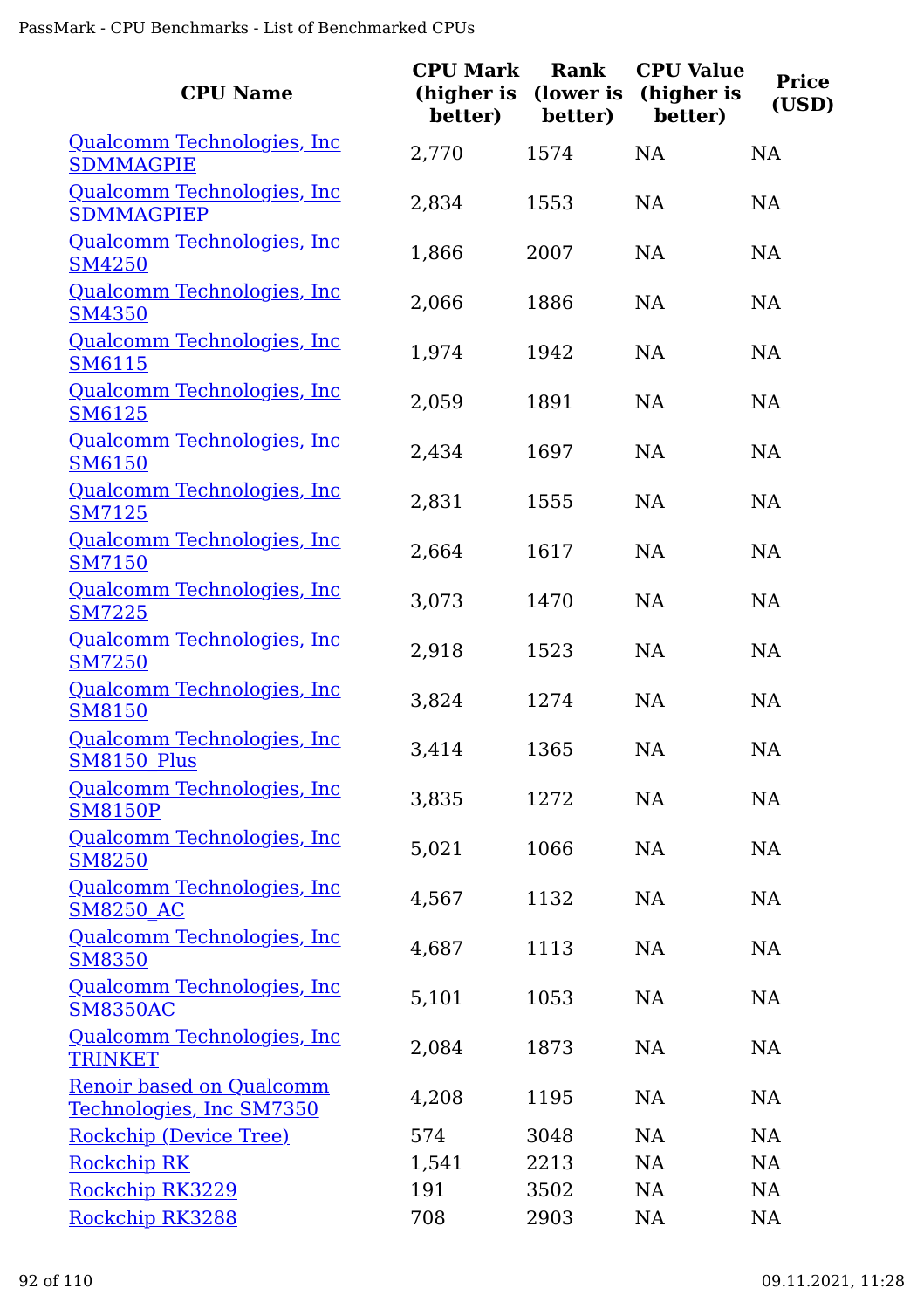| <b>CPU Name</b>                                              | <b>CPU Mark</b><br>(higher is<br>better) | Rank<br>(lower is<br>better) | <b>CPU Value</b><br>(higher is<br>better) | <b>Price</b><br>(USD) |
|--------------------------------------------------------------|------------------------------------------|------------------------------|-------------------------------------------|-----------------------|
| Rockchip RK3288 (Flattened<br>Device Tree)                   | 508                                      | 3111                         | NA                                        | NA                    |
| Rockchip RK3326                                              | 260                                      | 3406                         | NA                                        | NA                    |
| Rockchip RK3328                                              | 356                                      | 3271                         | NA                                        | <b>NA</b>             |
| Rockchip RK3368                                              | 705                                      | 2908                         | NA                                        | NA                    |
| Rockchip RK3399                                              | 2,369                                    | 1725                         | NA                                        | NA                    |
| Rockchip RK3566 EVB1 DDR4 V10<br><b>Board</b>                | 751                                      | 2863                         | NA                                        | NA                    |
| Rockchip RK3566 RK817 ZIDOO<br><b>TABLET LP4X Board</b>      | 795                                      | 2812                         | NA                                        | NA                    |
| rockchip,rk3368                                              | 489                                      | 3126                         | NA                                        | NA                    |
| <b>Samsung Exynos 2100</b>                                   | 4,485                                    | 1151                         | NA                                        | NA                    |
| <b>Samsung Exynos 7420</b>                                   | 1,612                                    | 2171                         | NA                                        | NA                    |
| <b>Samsung Exynos 7570</b>                                   | 378                                      | 3243                         | NA                                        | NA                    |
| <b>Samsung Exynos 7580</b>                                   | 874                                      | 2742                         | NA                                        | NA                    |
| <b>Samsung Exynos 7870</b>                                   | 848                                      | 2759                         | NA                                        | NA                    |
| <b>Samsung Exynos 7880</b>                                   | 1,553                                    | 2206                         | NA                                        | NA                    |
| <b>Samsung Exynos 7884</b>                                   | 1,438                                    | 2279                         | NA                                        | NA                    |
| <b>Samsung Exynos 7885</b>                                   | 1,588                                    | 2192                         | NA                                        | NA                    |
| <b>Samsung Exynos 7904</b>                                   | 1,587                                    | 2193                         | NA                                        | NA                    |
| <b>Samsung Exynos 8890</b>                                   | 2,163                                    | 1832                         | <b>NA</b>                                 | NA                    |
| <b>Samsung Exynos 8895</b>                                   | 2,621                                    | 1635                         | NA                                        | NA                    |
| <b>Samsung Exynos 9610</b>                                   | 1,756                                    | 2073                         | NA                                        | NA                    |
| <b>Samsung Exynos 9611</b>                                   | 2,014                                    | 1919                         | NA                                        | <b>NA</b>             |
| <b>Samsung Exynos 9810</b>                                   | 3,121                                    | 1454                         | <b>NA</b>                                 | <b>NA</b>             |
| <b>Samsung Exynos 9820</b>                                   | 3,189                                    | 1427                         | NA                                        | NA                    |
| <b>Samsung Exynos 9825</b>                                   | 3,138                                    | 1446                         | NA                                        | NA                    |
| <b>Samsung EXYNOS5420</b>                                    | 625                                      | 2990                         | NA                                        | NA                    |
| <b>Samsung EXYNOS5433</b>                                    | 1,033                                    | 2595                         | NA                                        | NA                    |
| <b>SAMSUNG Exynos7420</b>                                    | 1,656                                    | 2135                         | NA                                        | NA                    |
| <b>SAMSUNG Exynos7580</b>                                    | 790                                      | 2827                         | NA                                        | NA                    |
| <b>Samsung GrandPrimePlus LTE CIS</b><br>rev04 board based o | 312                                      | 3326                         | NA                                        | NA                    |
| <b>Samsung GrandPrimePlus LTE LTN</b><br>OPEN rev04 board ba | 415                                      | 3202                         | NA                                        | NA                    |
| Samsung J7 Max LTE SWA board<br>based on MT6757V/WL          | 950                                      | 2677                         | NA                                        | NA                    |
| <b>SAMSUNG JF</b>                                            | 459                                      | 3164                         | NA                                        | NA                    |
| <b>SAMSUNG SERRANO</b>                                       | 238                                      | 3435                         | <b>NA</b>                                 | NA                    |
| <b>Samsung Technologies, Inc Exynos</b><br>E1080             | 4,846                                    | 1082                         | NA                                        | NA                    |
| <b>SM8350</b>                                                | 4,398                                    | 1163                         | NA                                        | <b>NA</b>             |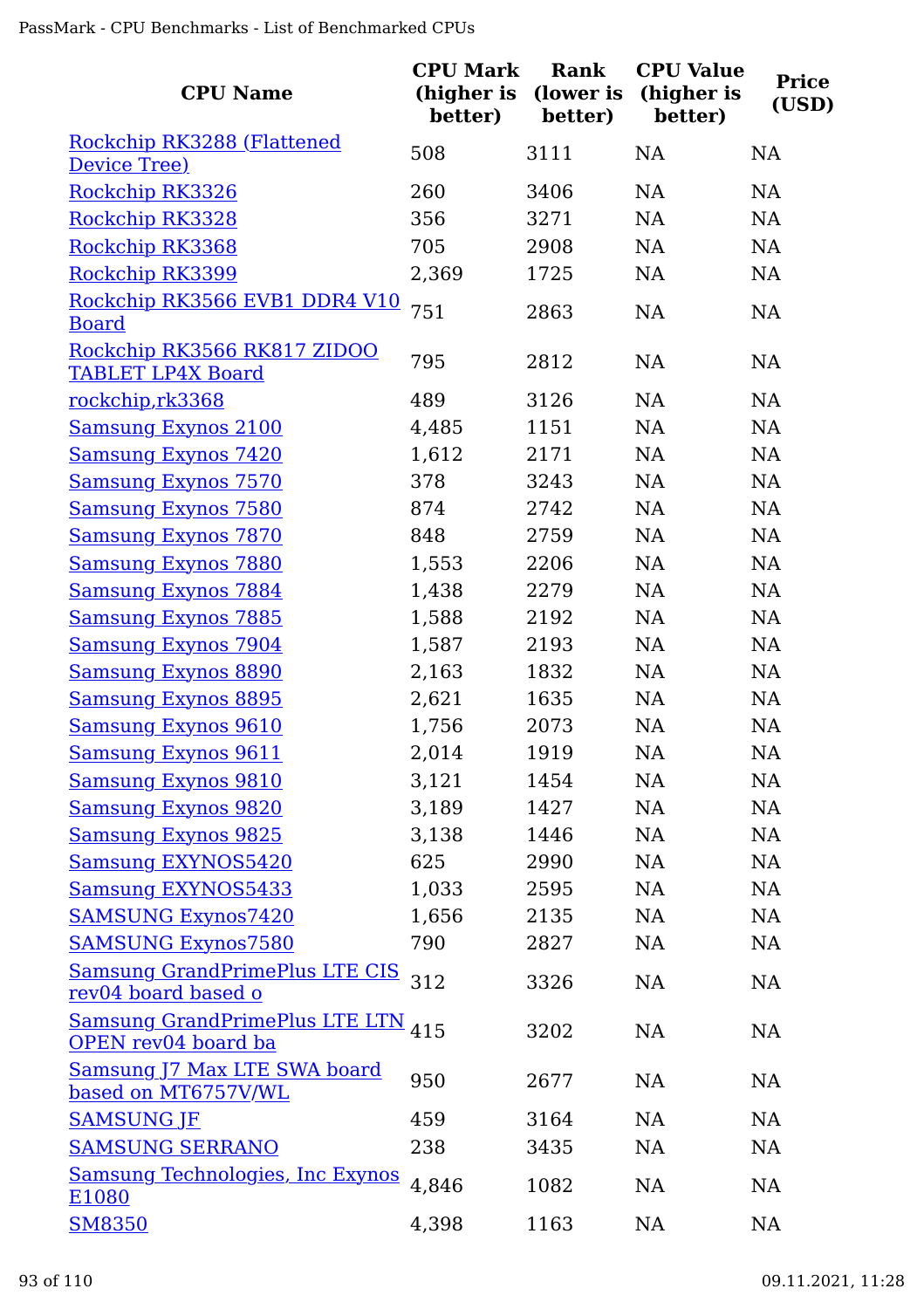| <b>CPU Name</b>                                            | <b>CPU Mark</b><br>(higher is<br>better) | Rank<br>(lower is<br>better) | <b>CPU Value</b><br>(higher is<br>better) | <b>Price</b><br>(USD) |
|------------------------------------------------------------|------------------------------------------|------------------------------|-------------------------------------------|-----------------------|
| SMDK4x12                                                   | 3,006                                    | 1492                         | NA                                        | <b>NA</b>             |
| Snapdragon 7c @ 2.40 GHz                                   | 2,333                                    | 1744                         | NA                                        | NA                    |
| Snapdragon 7c Gen 2 @ 2.55                                 | 2,477                                    | 1679                         | NA                                        | NA                    |
| Snapdragon 835                                             | 1,784                                    | 2054                         | NA                                        | NA                    |
| Snapdragon 850 @ 2.96 GHz                                  | 2,192                                    | 1821                         | NA                                        | NA                    |
| Snapdragon 8cx @ 2.84 GHz                                  | 3,655                                    | 1313                         | NA                                        | NA                    |
| Snapdragon 8cx Gen 2 @ 3.1                                 | 4,103                                    | 1218                         | NA                                        | NA                    |
| <b>Sony Mobile fusion3</b>                                 | 428                                      | 3193                         | NA                                        | <b>NA</b>             |
| Spreadtrum SC7731e                                         | 275                                      | 3379                         | NA                                        | NA                    |
| Spreadtrum SC9853I-IA                                      | 734                                      | 2883                         | NA                                        | NA                    |
| <b>Star based on Qualcomm</b><br>Technologies, Inc SM8350  | 4,584                                    | 1131                         | <b>NA</b>                                 | <b>NA</b>             |
| T610-Unisoc                                                | 1,892                                    | 1997                         | <b>NA</b>                                 | <b>NA</b>             |
| T700-Unisoc                                                | 2,072                                    | 1882                         | NA                                        | NA                    |
| tn8                                                        | 941                                      | 2683                         | NA                                        | <b>NA</b>             |
| Unisoc SC7731e                                             | 296                                      | 3343                         | NA                                        | NA                    |
| <b>Unisoc SC9832e</b>                                      | 467                                      | 3152                         | NA                                        | <b>NA</b>             |
| Unisoc SC9863a                                             | 1,275                                    | 2386                         | NA                                        | NA                    |
| <b>Unisoc T610</b>                                         | 1,911                                    | 1978                         | NA                                        | NA                    |
| <b>Unisoc T618</b>                                         | 2,033                                    | 1906                         | NA                                        | NA                    |
| <b>Unisoc T700</b>                                         | 1,674                                    | 2124                         | NA                                        | NA                    |
| <b>Unisoc UIS8581E</b>                                     | 1,279                                    | 2381                         | NA                                        | <b>NA</b>             |
| Unisoc ums312                                              | 1,152                                    | 2493                         | <b>NA</b>                                 | NA                    |
| Unisoc ums512                                              | 1,981                                    | 1939                         | <b>NA</b>                                 | NA                    |
| UNIVERSAL3475                                              | 267                                      | 3392                         | NA                                        | <b>NA</b>             |
| vendor Kirin9000                                           | 5,276                                    | 1025                         | NA                                        | <b>NA</b>             |
| vendor Kirin9000E                                          | 4,728                                    | 1109                         | <b>NA</b>                                 | <b>NA</b>             |
| vendor Kirin980                                            | 4,065                                    | 1228                         | <b>NA</b>                                 | NA                    |
| vendor Kirin990                                            | 4,366                                    | 1173                         | NA                                        | NA                    |
| <b>Venus based on Qualcomm</b><br>Technologies, Inc SM8350 | 4,778                                    | 1097                         | <b>NA</b>                                 | <b>NA</b>             |
| <b>VIA C7-D 1800MHz</b>                                    | 150                                      | 3561                         | <b>NA</b>                                 | NA                    |
| <b>VIA C7-M 1200MHz</b>                                    | 112                                      | 3604                         | <b>NA</b>                                 | <b>NA</b>             |
| <b>VIA C7-M 1600MHz</b>                                    | 116                                      | 3599                         | <b>NA</b>                                 | NA                    |
| <b>VIA C7-M 6300MHz</b>                                    | 145                                      | 3566                         | <b>NA</b>                                 | NA                    |
| VIA Eden 1000MHz                                           | 80                                       | 3620                         | <b>NA</b>                                 | NA                    |
| VIA Eden 1200MHz                                           | 93                                       | 3614                         | <b>NA</b>                                 | NA                    |
| VIA Eden C1050@1.06GHz                                     | 263                                      | 3397                         | NA                                        | <b>NA</b>             |
| VIA Eden X2 U4200 @ 1.0+ GHz                               | 315                                      | 3319                         | <b>NA</b>                                 | NA                    |
| VIA Eden X4 C4250 @ 1.2+GHz                                | 944                                      | 2679                         | NA                                        | NA                    |
| <b>VIA Esther 1000MHz</b>                                  | 95                                       | 3612                         | NA                                        | NA                    |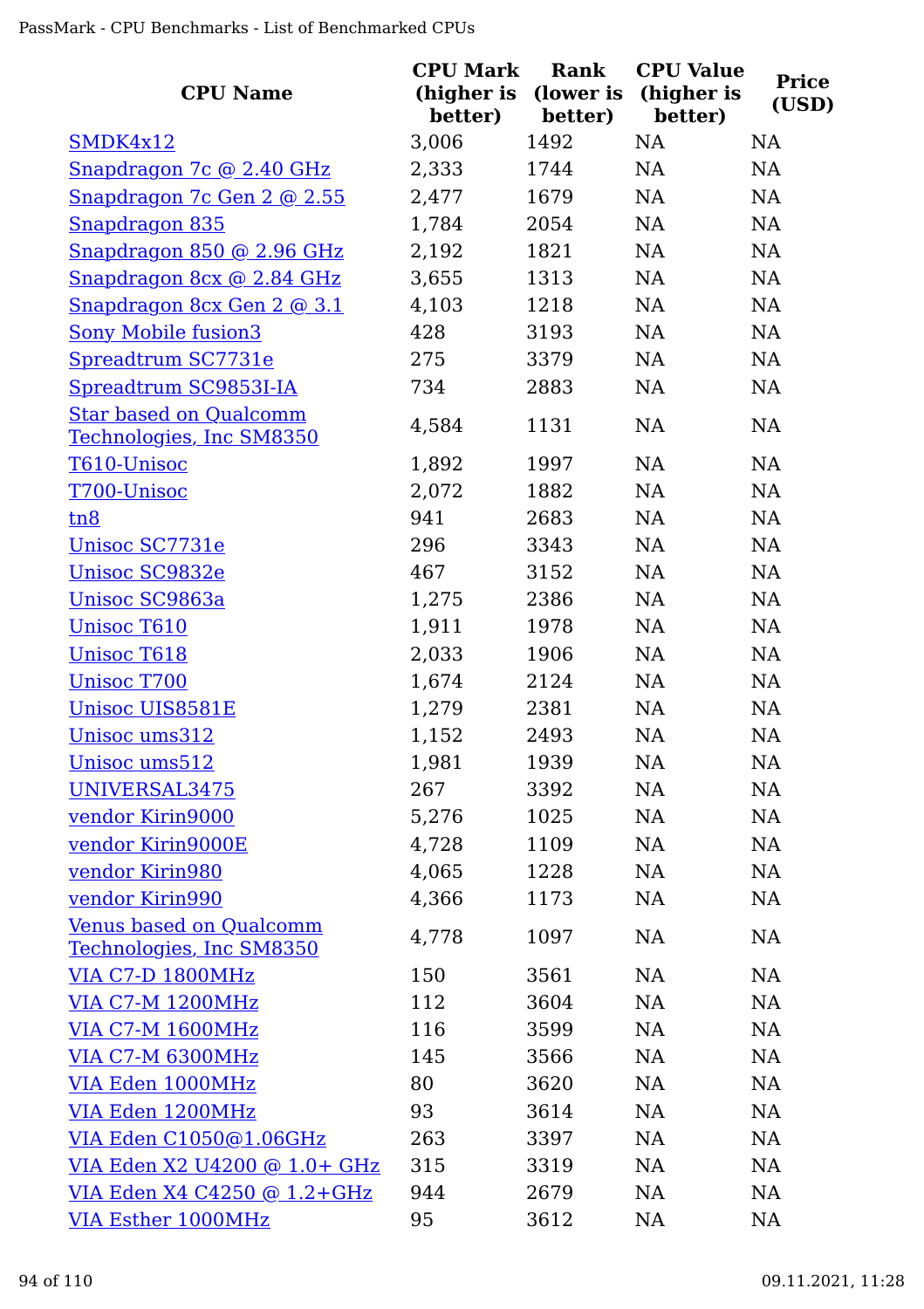| <b>CPU Name</b>                                           | <b>CPU Mark</b><br>(higher is<br>better) | Rank<br>(lower is<br>better) | <b>CPU Value</b><br>(higher is<br>better) | <b>Price</b><br>(USD) |
|-----------------------------------------------------------|------------------------------------------|------------------------------|-------------------------------------------|-----------------------|
| VIA Esther 1500MHz                                        | 135                                      | 3578                         | NA                                        | NA                    |
| VIA Nano L2007@1600MHz                                    | 254                                      | 3412                         | NA                                        | NA                    |
| VIA Nano L2100@1800MHz                                    | 279                                      | 3374                         | NA                                        | NA                    |
| VIA Nano L2207@1600MHz                                    | 165                                      | 3532                         | NA                                        | <b>NA</b>             |
| VIA Nano U2250 (1.6GHz Capable) 270                       |                                          | 3384                         | NA                                        | <b>NA</b>             |
| VIA Nano U2250@1300+MHz                                   | 179                                      | 3518                         | NA                                        | NA                    |
| VIA Nano U2500@1200MHz                                    | 199                                      | 3487                         | NA                                        | NA                    |
| VIA Nano U3500@1000MHz                                    | 184                                      | 3506                         | NA                                        | NA                    |
| VIA Nano X2 U4025 @ 1.2 GHz                               | 393                                      | 3228                         | NA                                        | <b>NA</b>             |
| <b>VIA Nehemiah</b>                                       | 101                                      | 3607                         | NA                                        | NA                    |
| VIA QuadCore C4650@2.0GHz                                 | 1,323                                    | 2355                         | NA                                        | NA                    |
| VIA QuadCore $L4700$ @ 1.2+ GHz                           | 773                                      | 2843                         | NA                                        | NA                    |
| VIA QuadCore U4650 @ 1.0+ GHz                             | 666                                      | 2951                         | NA                                        | NA                    |
| <b>Vili based on Qualcomm</b><br>Technologies, Inc SM8350 | 4,317                                    | 1180                         | NA                                        | NA                    |
| <b>Virtual</b>                                            | 2,137                                    | 1849                         | NA                                        | NA                    |
| <b>ZHAOXIN KaiXian</b><br><u>KX-6640MA@2.2+GHz</u>        | 1,601                                    | 2180                         | NA                                        | NA                    |
| <b>ZHAOXIN KaiXian KX-</b><br>U6580@2.5GHz                | 3,066                                    | 1472                         | NA                                        | NA                    |
| <b>ZHAOXIN KaiXian KX-</b><br>U6780A@2.7GHz               | 3,744                                    | 1292                         | NA                                        | NA                    |
| ZHAOXIN KaiXian ZX-C+<br>C4700@2.0GHz                     | 1,547                                    | 2211                         | NA                                        | <b>NA</b>             |
|                                                           |                                          |                              |                                           |                       |

*\* - Last price seen from our affiliates.*

## **Multi CPU Systems**

Last updated on the 9th of November 2021

| <b>CPU Name</b>          | <b>CPU Mark</b><br>(higher is<br>better) | Rank<br>(lower is<br>better) | <b>CPU Value</b><br>(higher is<br>better) | <b>Price</b><br>(USD) |
|--------------------------|------------------------------------------|------------------------------|-------------------------------------------|-----------------------|
| [Dual CPU] AMD EPYC 7262 | 34,227                                   | 90                           | 15.85                                     | $$2,159.98*$          |
| [Dual CPU] AMD EPYC 7272 | 44,270                                   | 64                           | 7.41                                      | \$5,971.90            |
| [Dual CPU] AMD EPYC 7301 | 34,148                                   | 91                           | 11.38                                     | $$2,999.96*$          |
| [Dual CPU] AMD EPYC 7302 | 41,834                                   | 69                           | 8.79                                      | \$4,760.00            |
| [Dual CPU] AMD EPYC 7313 | 65,213                                   | 28                           | 30.11                                     | $$2,166.00*$          |
| [Dual CPU] AMD EPYC 7351 | 25,430                                   | 129                          | 24.53                                     | \$1,036.60            |
| [Dual CPU] AMD EPYC 7352 | 66,239                                   | 25                           | 18.54                                     | \$3,572.40            |
| [Dual CPU] AMD EPYC 7402 | 58,436                                   | 36                           | 11.84                                     | \$4,937.44            |
| [Dual CPU] AMD EPYC 7413 | 74,417                                   | 20                           | 20.39                                     | $$3,650.00*$          |
| [Dual CPU] AMD EPYC 7502 | 80,226                                   | 17                           | 11.17                                     | \$7,180.00            |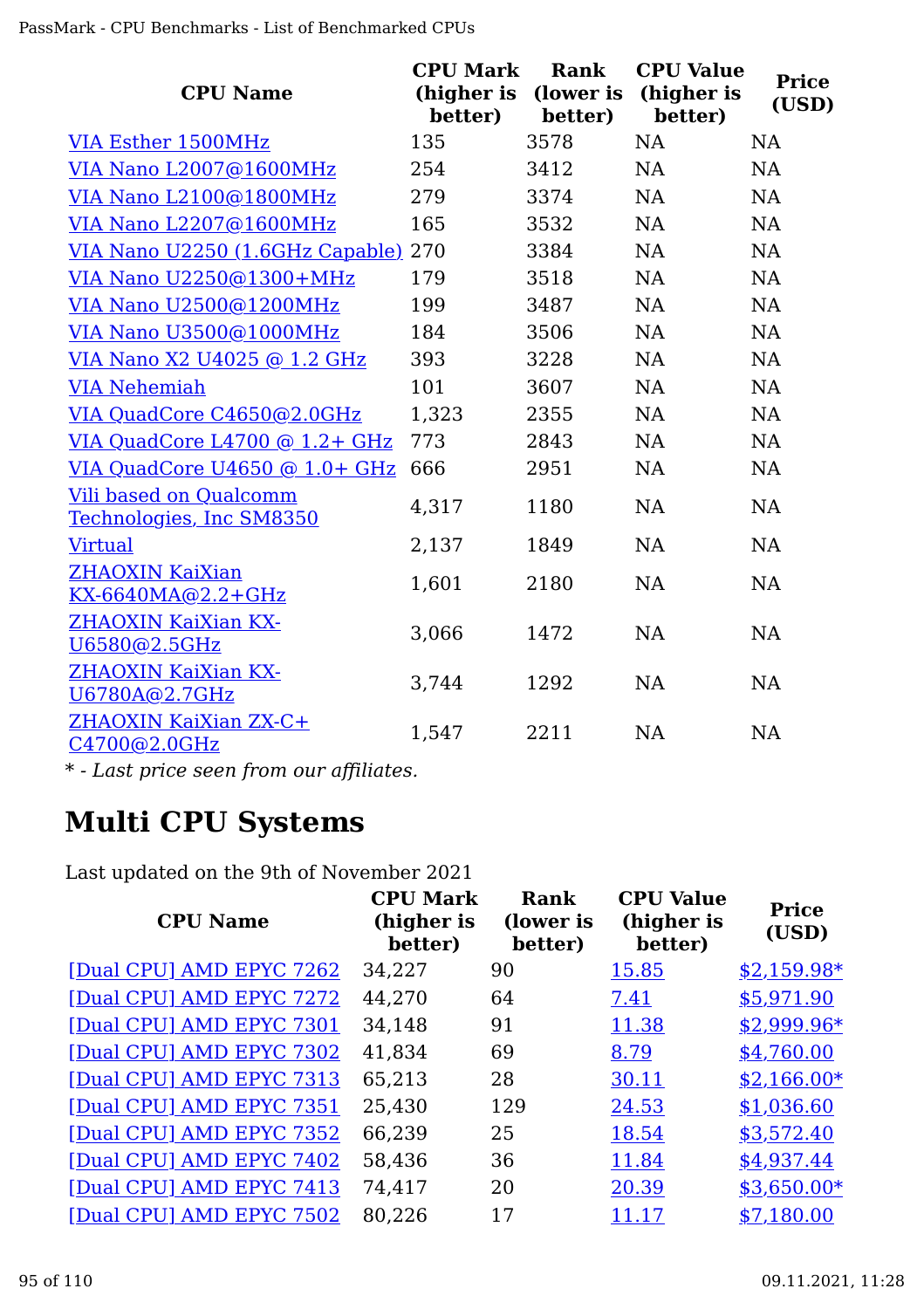| <b>CPU Name</b>                  | <b>CPU Mark</b><br>(higher is<br>better) | Rank<br>(lower is<br>better) | <b>CPU Value</b><br>(higher is<br>better) | <b>Price</b><br>(USD) |
|----------------------------------|------------------------------------------|------------------------------|-------------------------------------------|-----------------------|
| [Dual CPU] AMD EPYC 7532         | 82,917                                   | 16                           | NA                                        | <b>NA</b>             |
| [Dual CPU] AMD EPYC 7542         | 72,534                                   | 21                           | 8.88                                      | \$8,166.00            |
| [Dual CPU] AMD EPYC 7543         | 103,492                                  | $\overline{4}$               | 13.76                                     | $$7,522.00*$          |
| [Dual CPU] AMD EPYC 7551         | 55,708                                   | 40                           | 7.43                                      | $$7,500.00*$          |
| [Dual CPU] AMD EPYC 7552         | 91,019                                   | 13                           | 10.06                                     | $$9,045.08*$          |
| [Dual CPU] AMD EPYC 75F3         | 110,748                                  | 3                            | NA                                        | <b>NA</b>             |
| [Dual CPU] AMD EPYC 7601         | 58,733                                   | 35                           | 6.48                                      | $$9,060.00*$          |
| [Dual CPU] AMD EPYC 7662         | 96,504                                   | 8                            | 6.89                                      | \$13,999.98           |
| [Dual CPU] AMD EPYC 7702         | 91,878                                   | 11                           | 7.13                                      | \$12,884.00           |
| [Dual CPU] AMD EPYC 7713         | 95,337                                   | 9                            | 6.75                                      | $$14,120.00*$         |
| [Dual CPU] AMD EPYC 7742         | 99,760                                   | 6                            | 8.68                                      | \$11,493.98           |
| [Dual CPU] AMD EPYC 7763         | 119,707                                  | $\overline{2}$               | 7.59                                      | $$15,780.00*$         |
| [Dual CPU] AMD EPYC 7F52         | 65,659                                   | 27                           | 10.59                                     | $$6,200.00*$          |
| [Dual CPU] AMD EPYC 7H12         | 100,817                                  | 5                            | 6.08                                      | \$16,588.20           |
| [Dual CPU] AMD Opteron<br>2220   | 1,533                                    | 336                          | 0.94                                      | \$1,635.84            |
| [Dual CPU] AMD Opteron<br>2354   | 3,242                                    | 326                          | 5.68                                      | $$570.38*$            |
| [Dual CPU] AMD Opteron<br>2356   | 3,009                                    | 328                          | 16.73                                     | \$179.90              |
| [Dual CPU] AMD Opteron<br>2387   | 4,105                                    | 315                          | <b>NA</b>                                 | <b>NA</b>             |
| [Dual CPU] AMD Opteron<br>2427   | 4,499                                    | 305                          | 40.90                                     | $$110.00*$            |
| [Dual CPU] AMD Opteron<br>2435   | 4,377                                    | 311                          | 199.85                                    | \$21.90               |
| [Dual CPU] AMD Opteron 285 1,441 |                                          | 339                          | 28.87                                     | \$49.90*              |
| [Dual CPU] AMD Opteron 290 1,430 |                                          | 340                          | 5.30                                      | $$270.00*$            |
| [Dual CPU] AMD Opteron<br>4284   | 8,560                                    | 259                          | 41.27                                     | \$207.40              |
| [Dual CPU] AMD Opteron<br>4386   | 7,934                                    | 265                          | 16.55                                     | $$479.40*$            |
| [Dual CPU] AMD Opteron<br>6134   | 6,053                                    | 285                          | 28.33                                     | \$213.66              |
| [Quad CPU] AMD Opteron<br>6174   | 11,266                                   | 224                          | 0.75                                      | \$15,120.00           |
| [Dual CPU] AMD Opteron<br>6220   | 7,984                                    | 263                          | 331.55                                    | \$24.08               |
| [Dual CPU] AMD Opteron<br>6234   | 8,644                                    | 257                          | 9.58                                      | \$901.98              |
| [Dual CPU] AMD Opteron<br>6274   | 10,313                                   | 236                          | 24.79                                     | \$416.00              |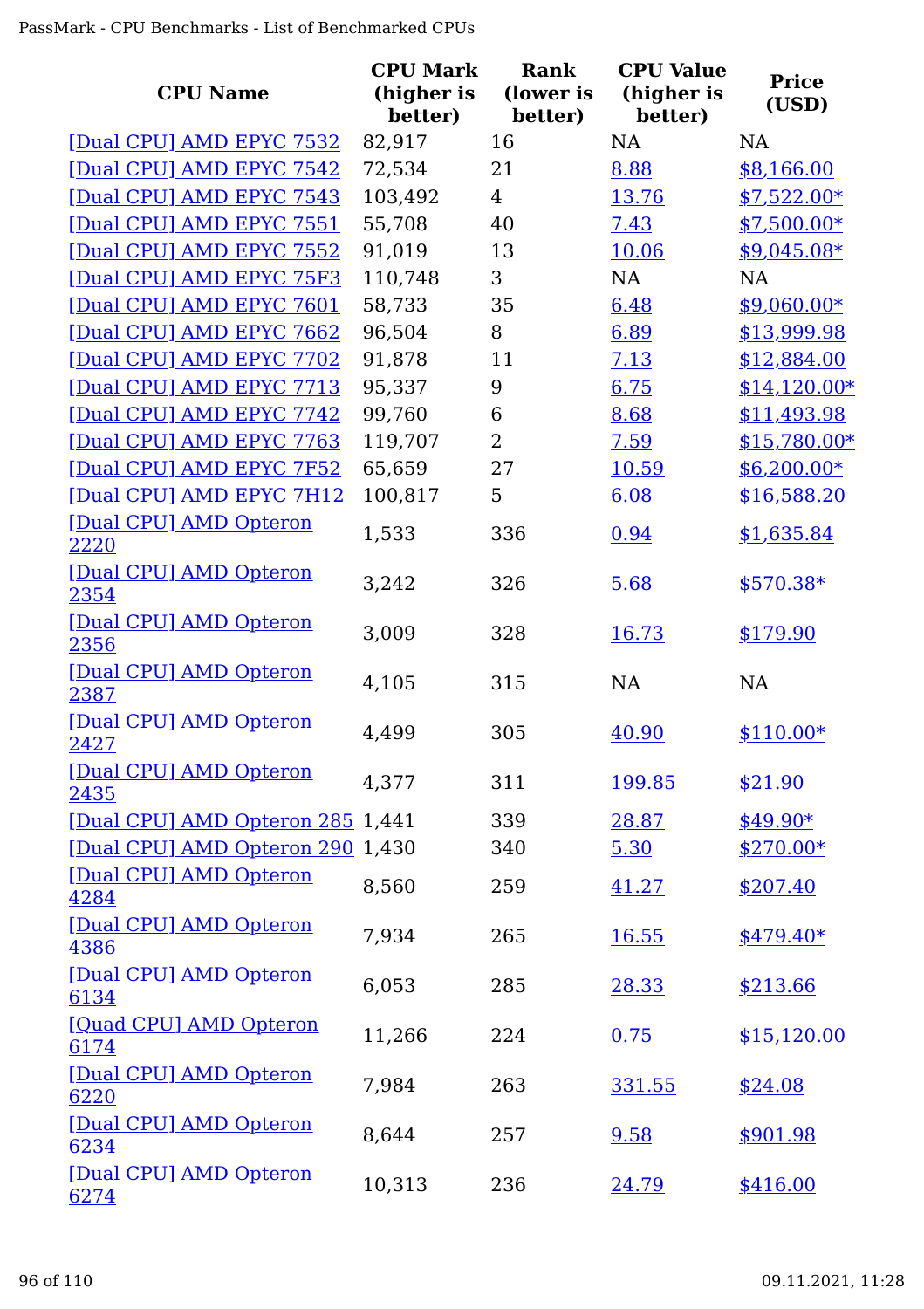| <b>CPU Name</b>                                 | <b>CPU Mark</b><br>(higher is<br>better) | <b>Rank</b><br>(lower is<br>better) | <b>CPU Value</b><br>(higher is<br>better) | <b>Price</b><br>(USD) |
|-------------------------------------------------|------------------------------------------|-------------------------------------|-------------------------------------------|-----------------------|
| [Dual CPU] AMD Opteron<br>6276                  | 10,286                                   | 237                                 | 5.31                                      | \$1,936.92            |
| [Quad CPU] AMD Opteron<br>6276                  | 10,763                                   | 230                                 | 2.78                                      | \$3,873.84            |
| [Quad CPU] AMD Opteron<br>6278                  | 13,733                                   | 199                                 | 15.35                                     | $$894.92*$            |
| [Dual CPU] AMD Opteron<br>6282 SE               | 7,130                                    | 272                                 | 15.96                                     | $$446.78*$            |
| [Dual CPU] AMD Opteron<br>6328                  | 9,827                                    | 243                                 | 3.07                                      | \$3,198.00            |
| [Dual CPU] AMD Opteron<br>6366 HE               | 10,265                                   | 238                                 | 14.92                                     | \$687.98*             |
| [Dual CPU] AMD Opteron<br>6376                  | 10,210                                   | 240                                 | 16.47                                     | \$620.00              |
| [Quad CPU] AMD Opteron<br>6376                  | 25,678                                   | 126                                 | 20.71                                     | \$1,240.00            |
| [Dual CPU] AMD Opteron<br>6378                  | 10,758                                   | 231                                 | 3.15                                      | \$3,419.92            |
| [Quad CPU] AMD Opteron<br>6378                  | 13,236                                   | 205                                 | 1.94                                      | \$6,839.84            |
| [Dual CPU] AMD Opteron<br>6380                  | 11,535                                   | 219                                 | 6.72                                      | $$1,715.32*$          |
| [Dual CPU] AMD Opteron<br>6386 SE               | 12,876                                   | 208                                 | 47.66                                     | $$270.18*$            |
| [Quad CPU] AMD Opteron<br>8356                  | 5,397                                    | 291                                 | 6.65                                      | $$812.04*$            |
| [Dual CPU] AMD Opteron<br>8439 SE               | 6,306                                    | 282                                 | 60.64                                     | $$104.00*$            |
| [Quad CPU] AMD Opteron<br>885                   | 2,696                                    | 330                                 | NA                                        | <b>NA</b>             |
| [Dual CPU] AMD Ryzen<br>Threadripper PRO 3975WX | 98,811                                   | 7                                   | 18.37                                     | \$5,379.98            |
| [Dual CPU] AMD Ryzen<br>Threadripper PRO 3995WX | 123,631                                  | $\mathbf{1}$                        | 11.26                                     | \$10,978.00           |
| [Dual CPU] Intel Xeon<br>3.06GHz                | 533                                      | 344                                 | NA                                        | NA                    |
| [Dual CPU] Intel Xeon<br>3.20GHz                | 700                                      | 343                                 | NA                                        | <b>NA</b>             |
| [Dual CPU] Intel Xeon<br>3.40GHz                | 902                                      | 342                                 | NA                                        | NA                    |
| [Dual CPU] Intel Xeon<br>3.73GHz                | 1,511                                    | 337                                 | NA                                        | NA                    |
| [Dual CPU] Intel Xeon 5110 @ 1,289<br>1.60GHz   |                                          | 341                                 | 18.42                                     | $$70.00*$             |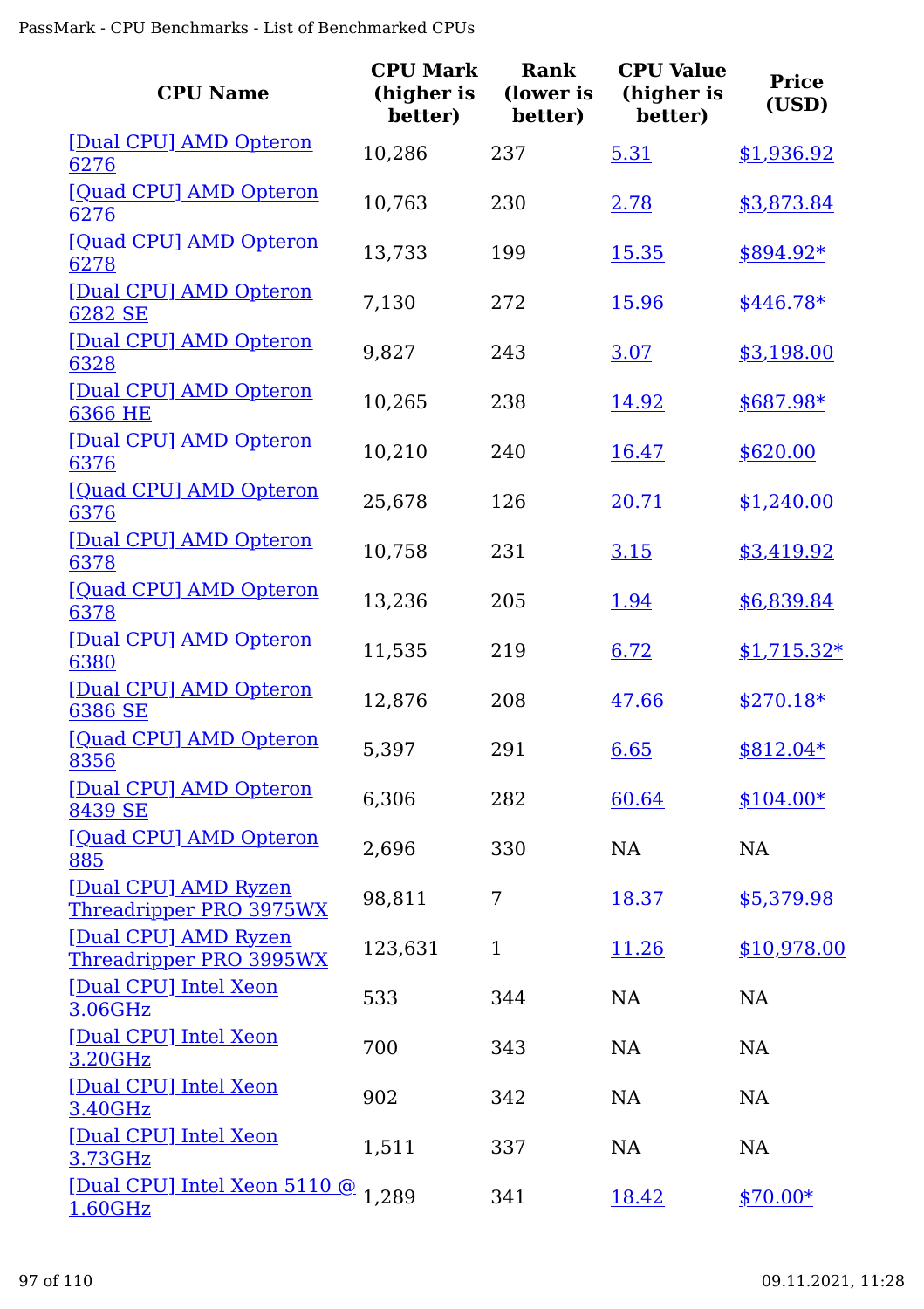| <b>CPU Name</b>                                      | <b>CPU Mark</b><br>(higher is<br>better) | <b>Rank</b><br>(lower is<br>better) | <b>CPU Value</b><br>(higher is<br>better) | <b>Price</b><br>(USD) |
|------------------------------------------------------|------------------------------------------|-------------------------------------|-------------------------------------------|-----------------------|
| [Dual CPU] Intel Xeon 5120 @ 1,486<br>1.86GHz        |                                          | 338                                 | 0.57                                      | \$2,597.40            |
| [Dual CPU] Intel Xeon 5130 @ 1,581<br>2.00GHz        |                                          | 335                                 | <u>16.14</u>                              | $$97.98*$             |
| [Dual CPU] Intel Xeon 5140 @ 1.666<br>2.33GHz        |                                          | 334                                 | 22.52                                     | $$73.98*$             |
| [Dual CPU] Intel Xeon 5150 @ 1.884<br>2.66GHz        |                                          | 333                                 | 30.39                                     | $$61.98*$             |
| [Dual CPU] Intel Xeon 5160 @ 2.175<br>3.00GHz        |                                          | 332                                 | 25.00                                     | $$87.00*$             |
| [Dual CPU] Intel Xeon Bronze 7,980<br>3104 @ 1.70GHz |                                          | 264                                 | 6.94                                      | \$1,150.00            |
| [Dual CPU] Intel Xeon Bronze<br>3206R @ 1.90GHz      | 10,797                                   | 229                                 | 17.64                                     | $$612.00*$            |
| [Dual CPU] Intel Xeon<br>E5-2407 @ 2.20GHz           | 5,421                                    | 290                                 | 8.34                                      | \$650.06              |
| [Dual CPU] Intel Xeon<br>E5-2407 v2 @ 2.40GHz        | 6,850                                    | 273                                 | 13.75                                     | $$498.00*$            |
| [Dual CPU] Intel Xeon<br>E5-2420 @ 1.90GHz           | 8,859                                    | 255                                 | 11.66                                     | \$760.02              |
| [Dual CPU] Intel Xeon<br>E5-2420 v2 @ 2.20GHz        | 11,504                                   | 220                                 | 53.64                                     | \$214.48              |
| [Dual CPU] Intel Xeon<br>E5-2430 @ 2.20GHz           | 9,418                                    | 252                                 | 21.41                                     | \$439.96              |
| [Dual CPU] Intel Xeon<br>E5-2430 v2 @ 2.50GHz        | 12,267                                   | 211                                 | 29.49                                     | \$416.00              |
| [Dual CPU] Intel Xeon<br>E5-2430L @ 2.00GHz          | 9,635                                    | 247                                 | 149.24                                    | $$64.56*$             |
| [Dual CPU] Intel Xeon<br>$E5-2430L v2 @ 2.40GHz$     | 10,572                                   | 233                                 | NA                                        | NA                    |
| [Dual CPU] Intel Xeon<br>$E5-2440$ @ 2.40GHz         | 10,835                                   | 228                                 | 31.87                                     | \$340.00              |
| [Dual CPU] Intel Xeon<br>E5-2440 v2 @ 1.90GHz        | 13,818                                   | 198                                 | <u>13.82</u>                              | $$999.90*$            |
| [Dual CPU] Intel Xeon<br>$E5-2450$ v2 @ 2.50GHz      | 16,273                                   | 183                                 | 81.37                                     | \$199.98              |
| [Dual CPU] Intel Xeon<br>E5-2450L @ 1.80GHz          | 11,627                                   | 217                                 | 89.44                                     | $$130.00*$            |
| [Dual CPU] Intel Xeon<br>E5-2470 @ 2.30GHz           | 14,771                                   | 192                                 | 123.20                                    | \$119.90              |
| [Dual CPU] Intel Xeon<br>E5-2470 v2 @ 2.40GHz        | 19,686                                   | 164                                 | 82.03                                     | \$239.98              |
| [Dual CPU] Intel Xeon<br>E5-2603 @ 1.80GHz           | 4,433                                    | 309                                 | 24.78                                     | \$178.86              |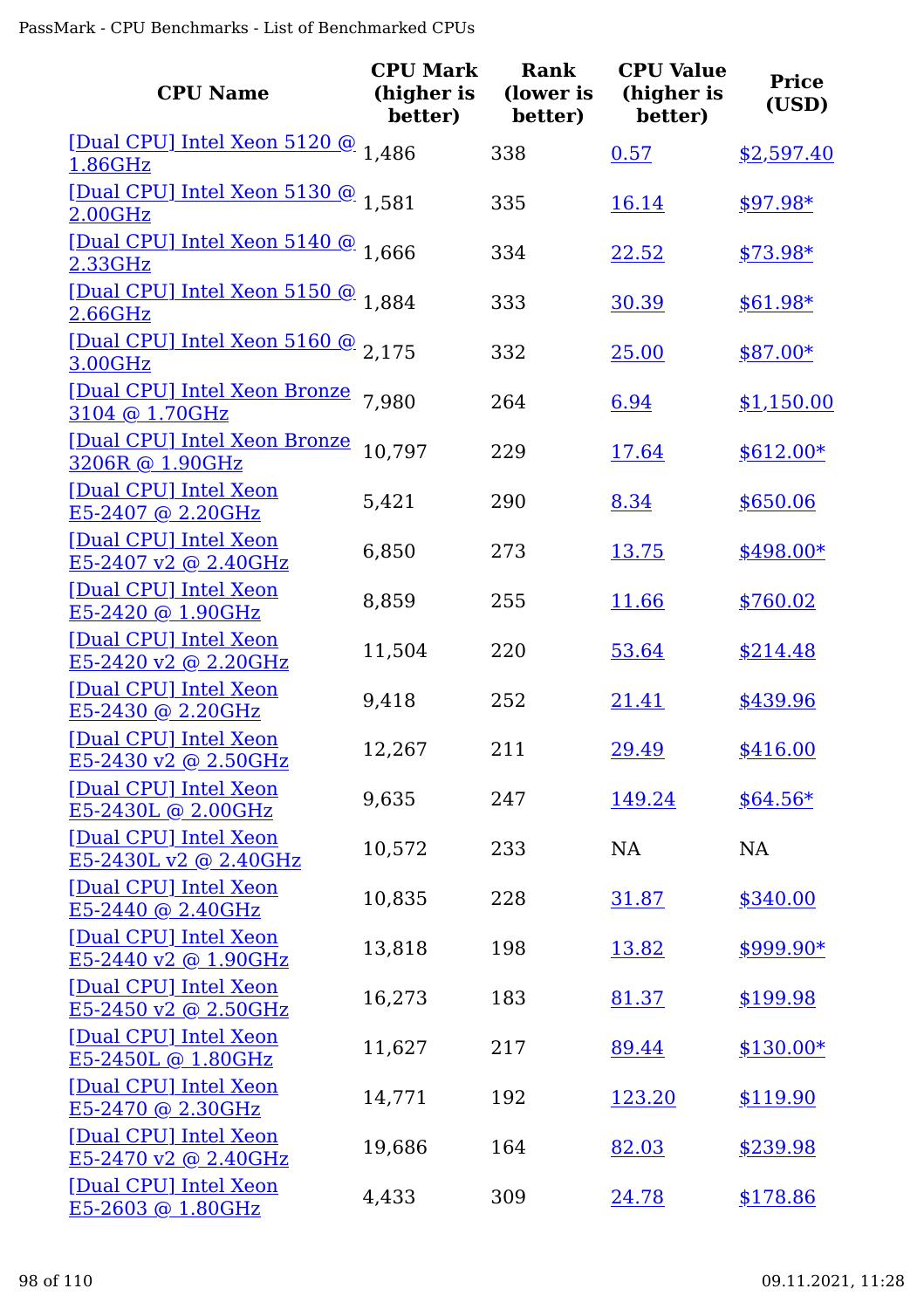| <b>CPU Name</b>                                  | <b>CPU Mark</b><br>(higher is<br>better) | <b>Rank</b><br>(lower is<br>better) | <b>CPU Value</b><br>(higher is<br>better) | <b>Price</b><br>(USD) |
|--------------------------------------------------|------------------------------------------|-------------------------------------|-------------------------------------------|-----------------------|
| [Dual CPU] Intel Xeon<br>E5-2603 v2 @ 1.80GHz    | 4,969                                    | 297                                 | 36.01                                     | \$138.00              |
| [Dual CPU] Intel Xeon<br>E5-2603 v3 @ 1.60GHz    | 6,490                                    | 281                                 | 33.74                                     | \$192.34              |
| [Dual CPU] Intel Xeon<br>E5-2603 v4 @ 1.70GHz    | 7,927                                    | 266                                 | 13.16                                     | \$602.38              |
| [Dual CPU] Intel Xeon<br>E5-2609 @ 2.40GHz       | 5,930                                    | 287                                 | 43.10                                     | \$137.58              |
| [Dual CPU] Intel Xeon<br>E5-2609 v2 @ 2.50GHz    | 6,657                                    | 275                                 | 68.33                                     | \$97.42               |
| [Dual CPU] Intel Xeon<br>E5-2609 v3 @ 1.90GHz    | 8,394                                    | 260                                 | 52.54                                     | \$159.76              |
| [Dual CPU] Intel Xeon<br>E5-2609 v4 @ 1.70GHz    | 10,198                                   | 241                                 | 11.33                                     | \$899.90              |
| [Dual CPU] Intel Xeon<br>E5-2620 @ 2.00GHz       | 9,720                                    | 245                                 | 82.38                                     | \$118.00              |
| [Dual CPU] Intel Xeon<br>$E5-2620$ v2 @ 2.10GHz  | 10,856                                   | 226                                 | 92.00                                     | \$118.00              |
| [Dual CPU] Intel Xeon<br>E5-2620 v3 @ 2.40GHz    | 13,343                                   | 203                                 | 111.23                                    | \$119.96              |
| [Dual CPU] Intel Xeon<br>E5-2620 v4 @ 2.10GHz    | 16,186                                   | 185                                 | 27.91                                     | \$580.00              |
| [Dual CPU] Intel Xeon<br>E5-2623 v3 @ 3.00GHz    | 12,077                                   | 213                                 | 24.16                                     | \$499.90              |
| [Dual CPU] Intel Xeon<br>$E5-2623$ v4 @ 2.60GHz  | 10,900                                   | 225                                 | 18.63                                     | \$585.00              |
| [Dual CPU] Intel Xeon<br>$E5-2630$ @ 2.30GHz     | 10,668                                   | 232                                 | 86.13                                     | \$123.86              |
| [Dual CPU] Intel Xeon<br>E5-2630 v2 @ 2.60GHz    | 13,522                                   | 201                                 | 57.79                                     | \$234.00              |
| [Dual CPU] Intel Xeon<br>E5-2630 v3 @ 2.40GHz    | 17,337                                   | 176                                 | 113.33                                    | \$152.98              |
| [Dual CPU] Intel Xeon<br>$E5-2630$ v4 @ 2.20GHz  | 19,630                                   | 166                                 | 26.03                                     | \$754.00              |
| [Dual CPU] Intel Xeon<br>$E5-2630L v2 @ 2.40GHz$ | 12,020                                   | 214                                 | 44.23                                     | \$271.78              |
| [Dual CPU] Intel Xeon<br>E5-2630L v3 @ 1.80GHz   | 14,510                                   | 194                                 | 15.44                                     | \$939.80              |
| [Dual CPU] Intel Xeon<br>$E5-2637$ v2 @ 3.50GHz  | 12,180                                   | 212                                 | 36.31                                     | \$335.40              |
| [Dual CPU] Intel Xeon<br>$E5-2637$ v3 @ 3.50GHz  | 13,303                                   | 204                                 | 69.87                                     | \$190.40              |
| [Dual CPU] Intel Xeon<br>E5-2637 v4 @ 3.50GHz    | 13,528                                   | 200                                 | 9.70                                      | \$1,394.90            |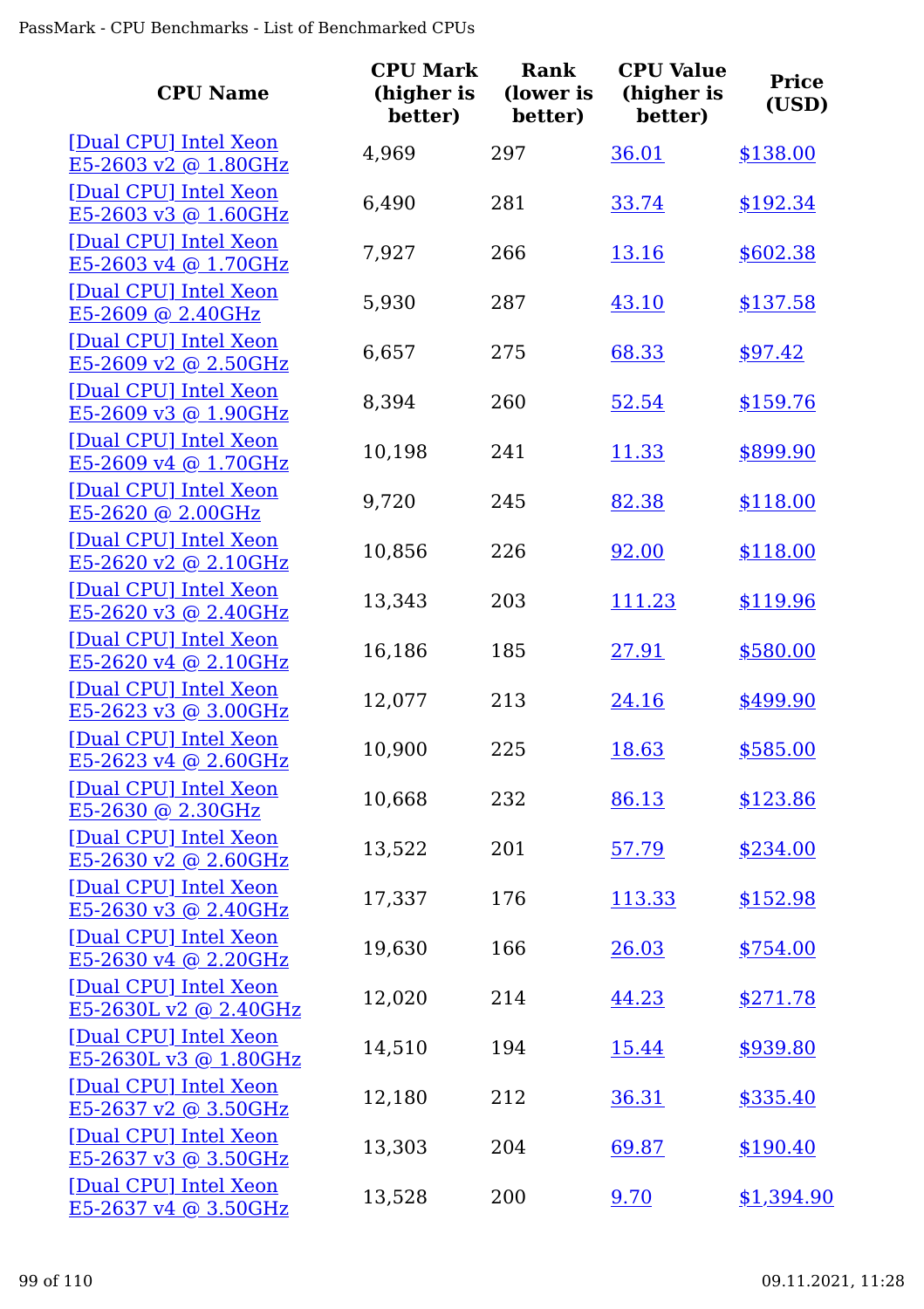| <b>CPU Name</b>                                       | <b>CPU Mark</b><br>(higher is<br>better) | <b>Rank</b><br>(lower is<br>better) | <b>CPU Value</b><br>(higher is<br>better) | <b>Price</b><br>(USD) |
|-------------------------------------------------------|------------------------------------------|-------------------------------------|-------------------------------------------|-----------------------|
| [Dual CPU] Intel Xeon<br>E5-2640 @ 2.50GHz            | 11,752                                   | 216                                 | 85.16                                     | $$138.00*$            |
| [Dual CPU] Intel Xeon<br>E5-2640 v2 @ 2.00GHz         | 12,898                                   | 207                                 | 93.46                                     | \$138.00              |
| [Dual CPU] Intel Xeon<br>$E5-2640$ v3 @ 2.60GHz       | 17,942                                   | 171                                 | 113.55                                    | \$158.00              |
| [Dual CPU] Intel Xeon<br>E5-2640 v4 @ 2.40GHz         | 21,405                                   | 153                                 | 21.71                                     | \$986.00              |
| [Dual CPU] Intel Xeon<br>E5-2643 @ 3.30GHz            | 9,733                                    | 244                                 | 70.53                                     | \$138.00              |
| [Dual CPU] Intel Xeon<br>E5-2643 v2 @ 3.50GHz         | 16,702                                   | 180                                 | 40.14                                     | \$416.14              |
| [Dual CPU] Intel Xeon<br>E5-2643 v3 @ 3.40GHz         | 17,778                                   | 174                                 | 3.56                                      | \$4,999.90            |
| [Dual CPU] Intel Xeon<br>E5-2643 v4 @ 3.40GHz         | 20,004                                   | 161                                 | 11.56                                     | $$1,730.00*$          |
| [Dual CPU] Intel Xeon<br>E5-2648L @ 1.80GHz           | 11,267                                   | 223                                 | NA                                        | <b>NA</b>             |
| [Dual CPU] Intel Xeon<br>E5-2650 @ 2.00GHz            | 12,911                                   | 206                                 | 93.56                                     | \$138.00              |
| [Dual CPU] Intel Xeon<br>E5-2650 v2 @ 2.60GHz         | 17,349                                   | 175                                 | 89.43                                     | \$194.00              |
| [Dual CPU] Intel Xeon<br>E5-2650 v3 @ 2.30GHz         | 19,059                                   | 167                                 | 58.37                                     | \$326.54              |
| [Dual CPU] Intel Xeon<br>E5-2650 v4 @ 2.20GHz         | 24,385                                   | 135                                 | <u> 10.16</u>                             | \$2,399.98            |
| [Dual CPU] Intel Xeon<br>E5-2650L @ 1.80GHz           | 9,926                                    | 242                                 | 71.93                                     | $$138.00*$            |
| [Dual CPU] Intel Xeon<br>E5-2650L v2 @ 1.70GHz        | 14,264                                   | 197                                 | 90.28                                     | \$158.00              |
| [Dual CPU] Intel Xeon<br><u>E5-2650L v3 @ 1.80GHz</u> | 18,983                                   | 168                                 | 76.18                                     | \$249.20              |
| [Dual CPU] Intel Xeon<br><u>E5-2651 v2 @ 1.80GHz</u>  | 16,028                                   | 186                                 | 28.82                                     | $$556.20*$            |
| [Dual CPU] Intel Xeon<br>E5-2658 @ 2.10GHz            | 9,652                                    | 246                                 | 3.30                                      | $$2,924.00*$          |
| [Dual CPU] Intel Xeon<br>$E5-2658$ v2 @ 2.40GHz       | 18,340                                   | 170                                 | 2.54                                      | $$7,208.00*$          |
| [Dual CPU] Intel Xeon<br><u>E5-2658 v3 @ 2.20GHz</u>  | 22,573                                   | 147                                 | NA                                        | NA                    |
| [Dual CPU] Intel Xeon<br>$E5-2658$ v4 @ 2.30GHz       | 27,797                                   | 117                                 | <b>NA</b>                                 | NA                    |
| [Dual CPU] Intel Xeon<br>$E5-2660$ @ 2.20GHz          | 14,280                                   | 196                                 | 77.60                                     | \$184.02              |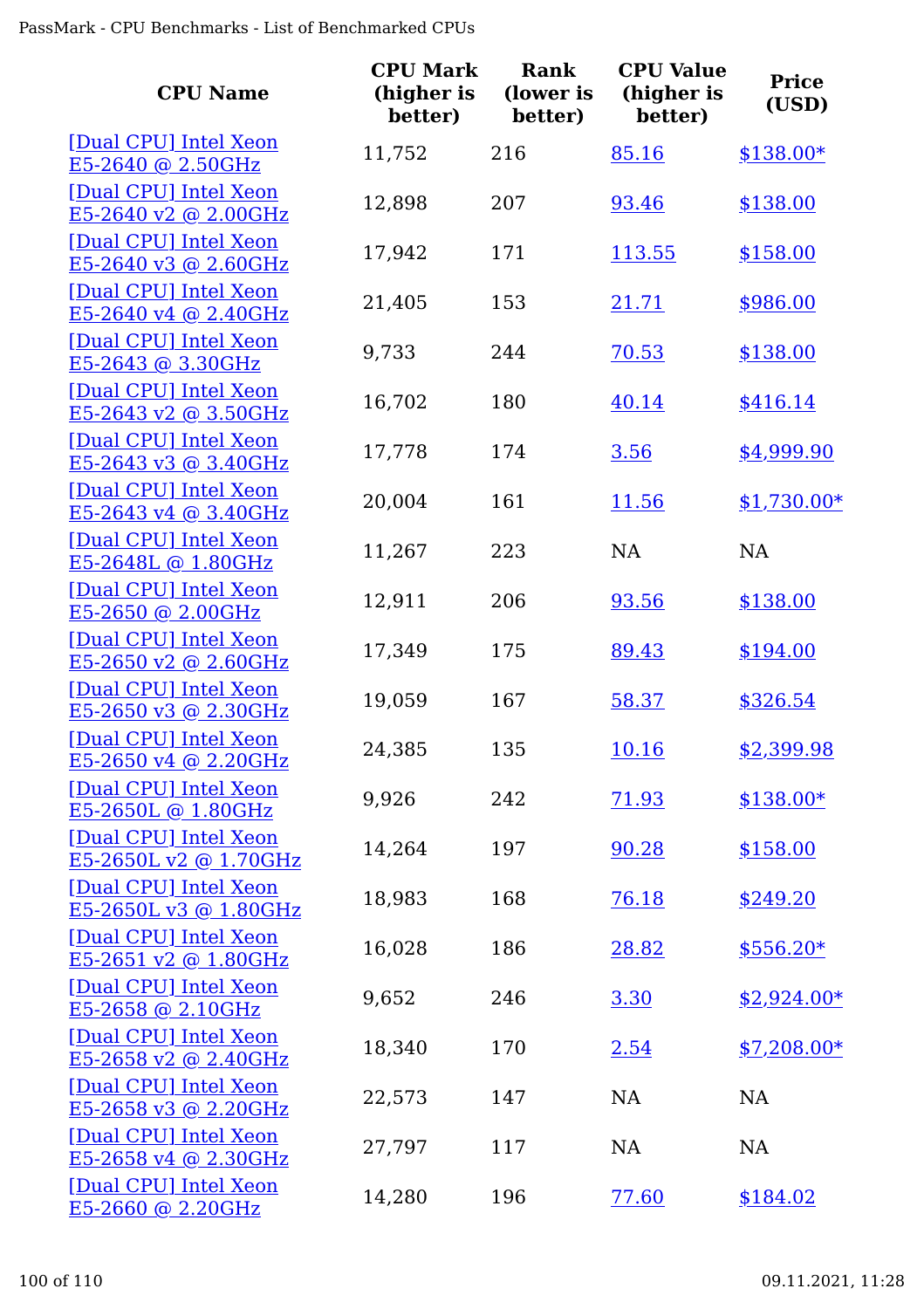| <b>CPU Name</b>                                  | <b>CPU Mark</b><br>(higher is<br>better) | <b>Rank</b><br>(lower is<br>better) | <b>CPU Value</b><br>(higher is<br>better) | <b>Price</b><br>(USD) |
|--------------------------------------------------|------------------------------------------|-------------------------------------|-------------------------------------------|-----------------------|
| [Dual CPU] Intel Xeon<br>$E5-2660$ v2 @ 2.20GHz  | 18,375                                   | 169                                 | 116.29                                    | \$158.00              |
| [Dual CPU] Intel Xeon<br>E5-2660 v3 @ 2.60GHz    | 22,889                                   | 144                                 | 71.53                                     | \$320.00              |
| [Dual CPU] Intel Xeon<br>E5-2660 v4 @ 2.00GHz    | 25,866                                   | 125                                 | 56.85                                     | \$455.00              |
| [Dual CPU] Intel Xeon<br>E5-2665 @ 2.40GHz       | 14,628                                   | 193                                 | 92.58                                     | \$158.00              |
| [Dual CPU] Intel Xeon<br>E5-2667 @ 2.90GHz       | 13,346                                   | 202                                 | 166.99                                    | \$79.92               |
| [Dual CPU] Intel Xeon<br>E5-2667 v2 @ 3.30GHz    | 21,339                                   | 155                                 | 60.99                                     | \$349.90              |
| [Dual CPU] Intel Xeon<br>$E5-2667$ v3 @ 3.20GHz  | 21,788                                   | 150                                 | 7.24                                      | \$3,009.86            |
| [Dual CPU] Intel Xeon<br>E5-2667 v4 @ 3.20GHz    | 23,838                                   | 138                                 | 24.45                                     | \$975.00              |
| [Dual CPU] Intel Xeon<br>$E5-2670$ @ 2.60GHz     | 15,729                                   | 188                                 | 99.55                                     | \$158.00              |
| [Dual CPU] Intel Xeon<br>$E5-2670$ v2 @ 2.50GHz  | 19,870                                   | 162                                 | 125.76                                    | \$158.00              |
| [Dual CPU] Intel Xeon<br>E5-2670 v3 @ 2.30GHz    | 23,085                                   | 143                                 | 92.34                                     | \$250.00              |
| [Dual CPU] Intel Xeon<br>$E5-2673$ v2 @ 3.30GHz  | 20,603                                   | 158                                 | <b>NA</b>                                 | NA                    |
| [Dual CPU] Intel Xeon<br>E5-2673 v3 @ $2.40$ GHz | 22,767                                   | 145                                 | <u>16.26</u>                              | $$1,400.00*$          |
| [Dual CPU] Intel Xeon<br>$E5-2673$ v4 @ 2.30GHz  | 33,029                                   | 96                                  | 8.47                                      | $$3,900.00*$          |
| [Dual CPU] Intel Xeon<br>E5-2678 v3 @ 2.50GHz    | 25,438                                   | 128                                 | 74.82                                     | $$340.00*$            |
| [Dual CPU] Intel Xeon<br>E5-2680 @ 2.70GHz       | 16,205                                   | 184                                 | 96.26                                     | \$168.34              |
| [Dual CPU] Intel Xeon<br>$E5-2680$ v2 @ 2.80GHz  | 20,695                                   | 157                                 | 74.86                                     | \$276.44              |
| [Dual CPU] Intel Xeon<br>$E5-2680$ v3 @ 2.50GHz  | 25,328                                   | 130                                 | 71.55                                     | \$353.98              |
| [Dual CPU] Intel Xeon<br>$E5-2680$ v4 @ 2.40GHz  | 29,465                                   | 109                                 | 36.27                                     | \$812.38              |
| [Dual CPU] Intel Xeon<br>$E5-2682$ v4 @ 2.50GHz  | 33,903                                   | 92                                  | <b>NA</b>                                 | NA                    |
| [Dual CPU] Intel Xeon<br>$E5-2683$ v3 @ 2.00GHz  | 25,071                                   | 131                                 | 48.22                                     | \$519.90              |
| [Dual CPU] Intel Xeon<br>$E5-2683$ v4 @ 2.10GHz  | 28,542                                   | 112                                 | 32.07                                     | \$890.00              |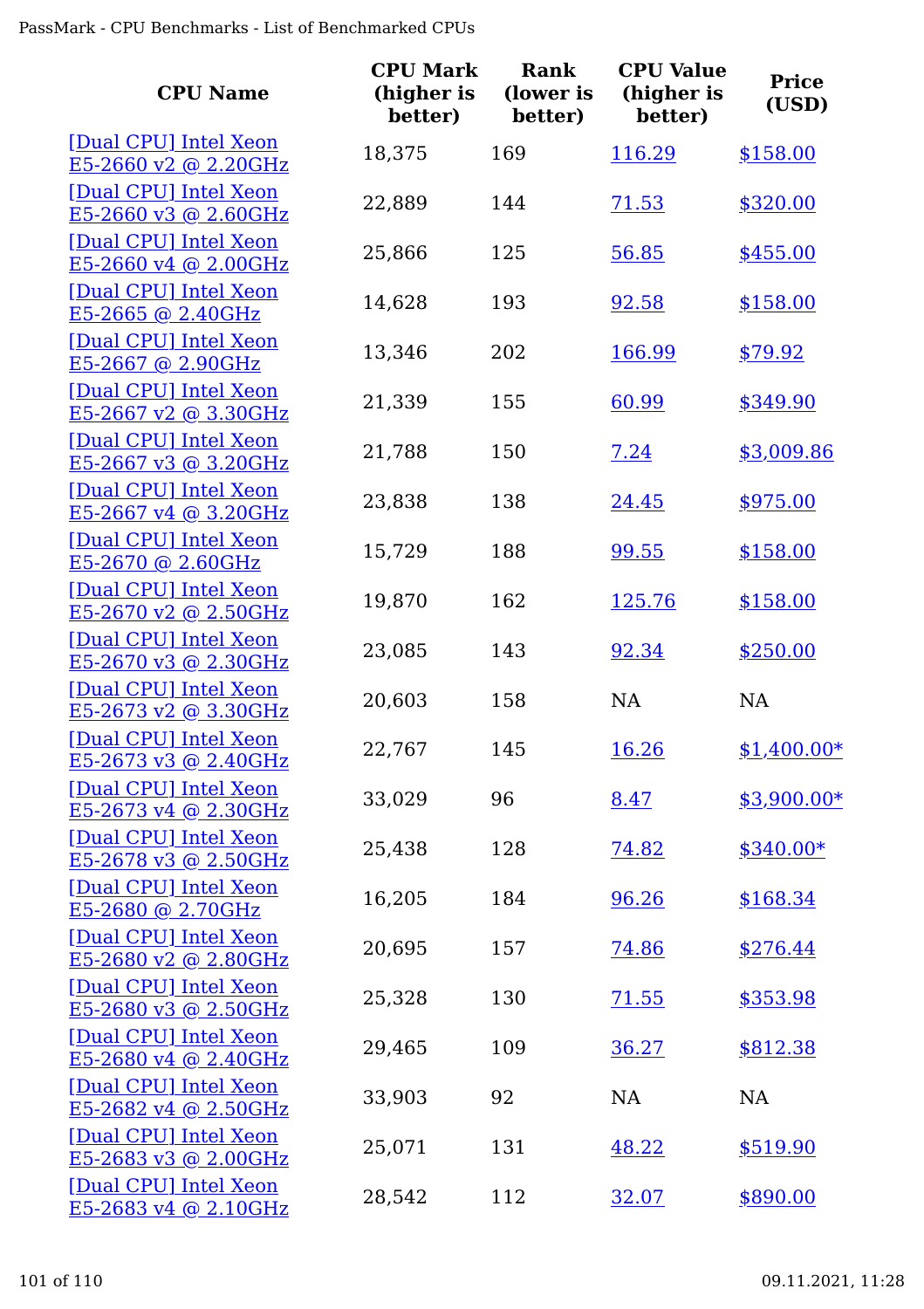| <b>CPU Name</b>                                 | <b>CPU Mark</b><br>(higher is<br>better) | <b>Rank</b><br>(lower is<br>better) | <b>CPU Value</b><br>(higher is<br>better) | <b>Price</b><br>(USD) |
|-------------------------------------------------|------------------------------------------|-------------------------------------|-------------------------------------------|-----------------------|
| [Dual CPU] Intel Xeon<br>E5-2685 v3 @ 2.60GHz   | 20,233                                   | 160                                 | <b>NA</b>                                 | <b>NA</b>             |
| [Dual CPU] Intel Xeon<br>E5-2687W @ 3.10GHz     | 17,867                                   | 172                                 | 46.12                                     | \$387.40              |
| [Dual CPU] Intel Xeon<br>E5-2687W v2 @ 3.40GHz  | 20,909                                   | 156                                 | 24.19                                     | \$864.38              |
| [Dual CPU] Intel Xeon<br>E5-2687W v3 @ 3.10GHz  | 23,798                                   | 139                                 | 55.34                                     | \$430.00              |
| [Dual CPU] Intel Xeon<br>E5-2687W v4 @ 3.00GHz  | 30,265                                   | 104                                 | 7.21                                      | \$4,200.00            |
| [Dual CPU] Intel Xeon<br>E5-2689 @ 2.60GHz      | 16,399                                   | 182                                 | 44.87                                     | $$365.50*$            |
| [Dual CPU] Intel Xeon<br>E5-2690 @ 2.90GHz      | 17,090                                   | 177                                 | 101.73                                    | $$168.00*$            |
| [Dual CPU] Intel Xeon<br>E5-2690 v2 @ 3.00GHz   | 22,378                                   | 149                                 | 65.82                                     | \$339.98              |
| [Dual CPU] Intel Xeon<br>$E5-2690$ v3 @ 2.60GHz | 27,236                                   | 119                                 | 50.81                                     | \$536.02              |
| [Dual CPU] Intel Xeon<br>E5-2690 v4 @ 2.60GHz   | 34,334                                   | 89                                  | 33.76                                     | \$1,016.90            |
| [Dual CPU] Intel Xeon<br>E5-2695 v2 @ 2.40GHz   | 22,741                                   | 146                                 | 58.78                                     | \$386.90              |
| [Dual CPU] Intel Xeon<br>$E5-2695$ v3 @ 2.30GHz | 31,824                                   | 101                                 | 55.99                                     | \$568.38              |
| [Dual CPU] Intel Xeon<br>$E5-2695$ v4 @ 2.10GHz | 33,889                                   | 93                                  | <u>18.83</u>                              | \$1,800.00            |
| [Dual CPU] Intel Xeon<br>E5-2696 v2 @ 2.50GHz   | 23,119                                   | 142                                 | NA                                        | NA                    |
| [Dual CPU] Intel Xeon<br>E5-2696 v3 @ 2.30GHz   | 33,527                                   | 95                                  | 6.71                                      | $$4,996.00*$          |
| [Dual CPU] Intel Xeon<br>E5-2696 v4 @ 2.20GHz   | 44,009                                   | 65                                  | 7.86                                      | \$5,595.98*           |
| [Dual CPU] Intel Xeon<br>$E5-2697$ v2 @ 2.70GHz | 23,861                                   | 137                                 | 62.14                                     | \$384.00              |
| [Dual CPU] Intel Xeon<br>E5-2697 v3 @ 2.60GHz   | 28,618                                   | 111                                 | 60.63                                     | \$472.00              |
| [Dual CPU] Intel Xeon<br>E5-2697 v4 @ 2.30GHz   | 38,882                                   | 74                                  | 21.77                                     | \$1,786.00            |
| [Dual CPU] Intel Xeon<br>E5-2697A v4 @ 2.60GHz  | 37,023                                   | 80                                  | NA                                        | NA                    |
| [Dual CPU] Intel Xeon<br>$E5-2698$ v3 @ 2.30GHz | 31,594                                   | 102                                 | <u>1.65</u>                               | \$19,160.00           |
| [Dual CPU] Intel Xeon<br>E5-2698 v4 @ 2.20GHz   | 41,968                                   | 68                                  | 5.78                                      | $$7,259.18*$          |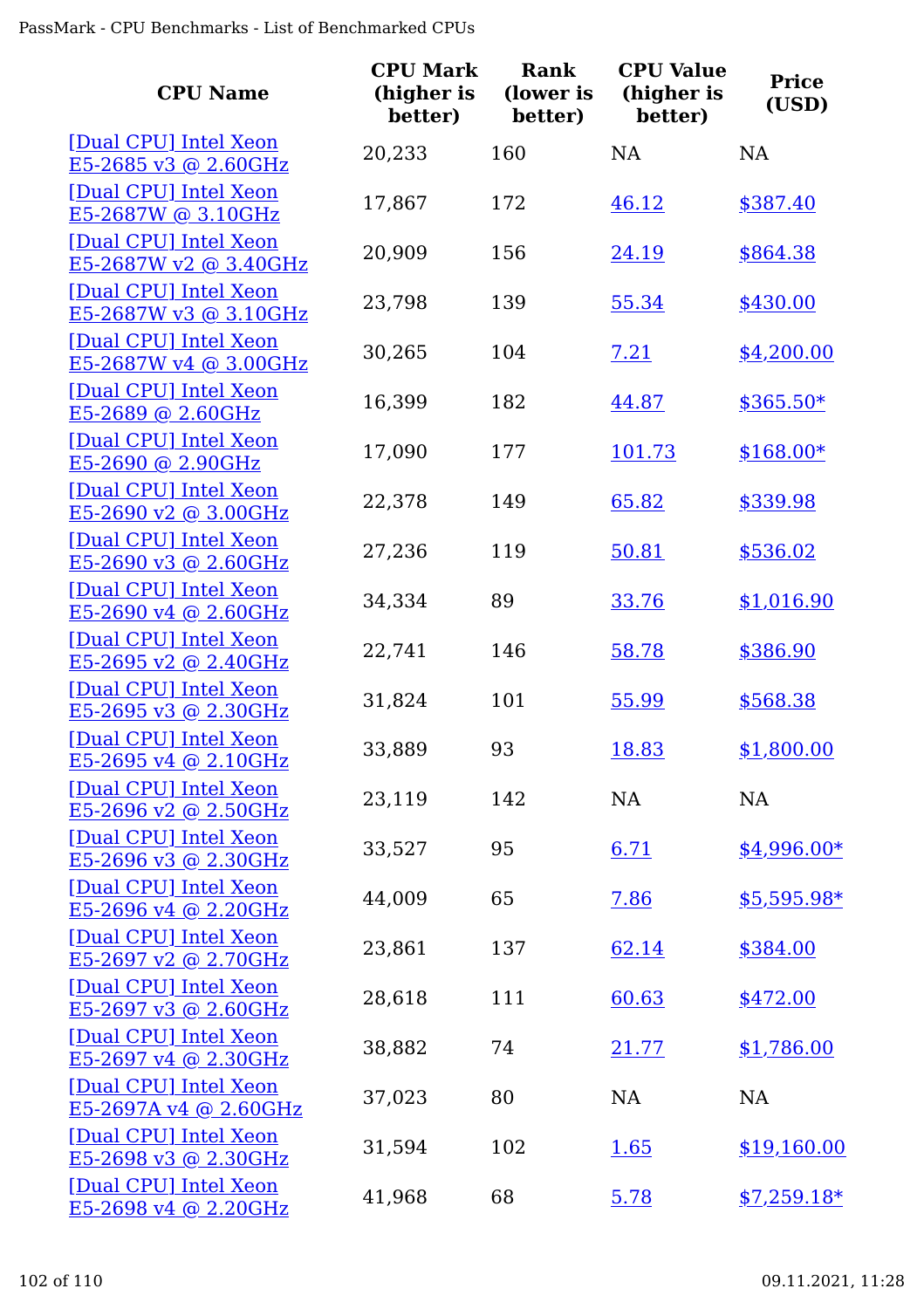| <b>CPU Name</b>                                  | <b>CPU Mark</b><br>(higher is<br>better) | Rank<br>(lower is<br>better) | <b>CPU Value</b><br>(higher is<br>better) | <b>Price</b><br>(USD) |
|--------------------------------------------------|------------------------------------------|------------------------------|-------------------------------------------|-----------------------|
| [Dual CPU] Intel Xeon<br>E5-2699 v3 @ 2.30GHz    | 35,164                                   | 87                           | 29.48                                     | \$1,192.76            |
| [Dual CPU] Intel Xeon<br>E5-2699 v4 @ 2.20GHz    | 42,490                                   | 67                           | 30.35                                     | $$1,399.98*$          |
| [Dual CPU] Intel Xeon<br>$E5-2699A v4 @ 2.40GHz$ | 47,699                                   | 59                           | 4.83                                      | $$9,876.00*$          |
| [Dual CPU] Intel Xeon<br>E5-2699C v4 @ 2.20GHz   | 39,474                                   | 72                           | <b>NA</b>                                 | <b>NA</b>             |
| [Dual CPU] Intel Xeon<br>E5-4603 @ 2.00GHz       | 6,690                                    | 274                          | 42.34                                     | \$158.00              |
| [Dual CPU] Intel Xeon<br>$E5-4610$ v4 @ 1.80GHz  | 15,084                                   | 190                          | <b>NA</b>                                 | NA                    |
| [Dual CPU] Intel Xeon<br>E5-4617 @ 2.90GHz       | 11,387                                   | 222                          | 158.68                                    | $$71.76*$             |
| [Quad CPU] Intel Xeon<br>E5-4617 @ 2.90GHz       | 16,902                                   | 178                          | 117.77                                    | $$143.52*$            |
| [Dual CPU] Intel Xeon<br>E5-4620 @ 2.20GHz       | 11,474                                   | 221                          | 72.62                                     | \$158.00              |
| [Quad CPU] Intel Xeon<br>E5-4620 v2 @ 2.60GHz    | 14,861                                   | 191                          | 40.83                                     | \$364.00              |
| [Quad CPU] Intel Xeon<br>E5-4627 v2 @ 3.30GHz    | 28,823                                   | 110                          | 14.44                                     | $$1,995.80*$          |
| [Dual CPU] Intel Xeon<br>$E5-4627$ v2 @ 3.30GHz  | 15,898                                   | 187                          | 15.93                                     | $$997.90*$            |
| [Dual CPU] Intel Xeon<br>E5-4627 v3 @ 2.60GHz    | 20,294                                   | 159                          | 4.23                                      | \$4,800.00*           |
| [Quad CPU] Intel Xeon<br>E5-4640 @ 2.40GHz       | 19,664                                   | 165                          | 81.95                                     | \$239.96*             |
| [Dual CPU] Intel Xeon<br>E5-4640 v4 @ 2.10GHz    | 22,559                                   | 148                          | NA                                        | NA                    |
| [Dual CPU] Intel Xeon<br>E5-4650 @ 2.70GHz       | 14,309                                   | 195                          | 89.44                                     | \$159.98              |
| [Quad CPU] Intel Xeon<br>$E5-4650$ @ 2.70GHz     | 26,660                                   | 121                          | 83.32                                     | \$319.96              |
| [Quad CPU] Intel Xeon<br>E5-4650 v2 @ 2.40GHz    | 32,805                                   | 99                           | 34.30                                     | $$956.36*$            |
| [Quad CPU] Intel Xeon<br>E5-4657L v2 @ 2.40GHz   | 37,208                                   | 79                           | 42.34                                     | $$878.80*$            |
| [Dual CPU] Intel Xeon<br>E5-4657L v2 @ 2.40GHz   | 21,548                                   | 151                          | 49.04                                     | $$439.40*$            |
| [Quad CPU] Intel Xeon<br>E5-4667 v4 @ 2.20GHz    | 53,402                                   | 44                           | 2.33                                      | $$22,916.00*$         |
| [Dual CPU] Intel Xeon<br>E5-4669 v3 @ 2.10GHz    | 29,759                                   | 108                          | 2.76                                      | $$10,800.00*$         |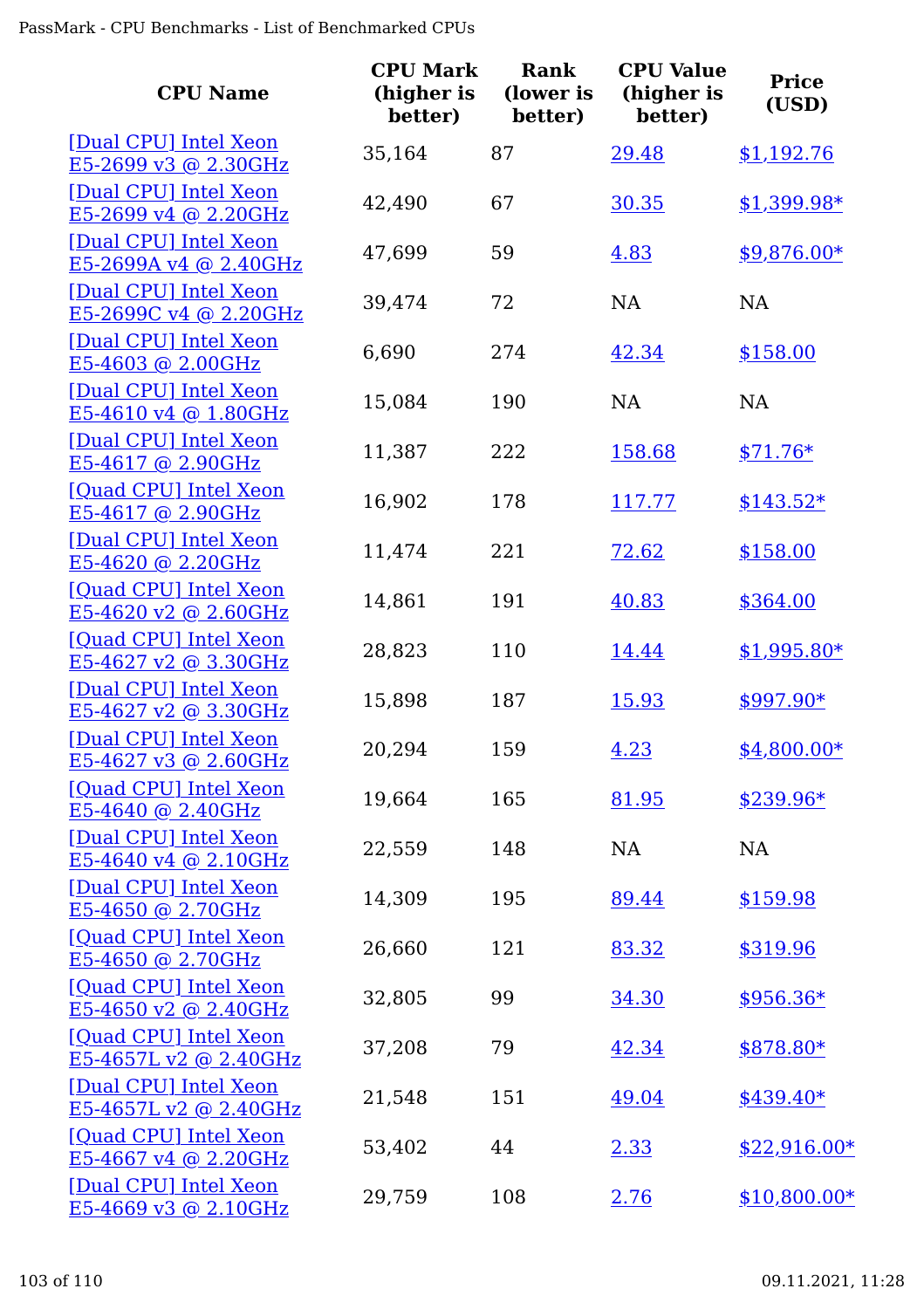| <b>CPU Name</b>                                 | <b>CPU Mark</b><br>(higher is<br>better) | <b>Rank</b><br>(lower is<br>better) | <b>CPU Value</b><br>(higher is<br>better) | <b>Price</b><br>(USD) |
|-------------------------------------------------|------------------------------------------|-------------------------------------|-------------------------------------------|-----------------------|
| [Dual CPU] Intel Xeon E5320<br>@ 1.86GHz        | 2,762                                    | 329                                 | 35.64                                     | $$77.50*$             |
| [Dual CPU] Intel Xeon E5345<br>@ 2.33GHz        | 3,534                                    | 324                                 | 44.19                                     | $$79.98*$             |
| [Dual CPU] Intel Xeon E5410<br>@ 2.33GHz        | 3,772                                    | 320                                 | 176.42                                    | $$21.38*$             |
| [Dual CPU] Intel Xeon E5420<br>@ 2.50GHz        | 3,933                                    | 317                                 | 7.87                                      | $$499.90*$            |
| [Dual CPU] Intel Xeon E5430<br>@ 2.66GHz        | 4,271                                    | 312                                 | 9.29                                      | $$459.90*$            |
| [Dual CPU] Intel Xeon E5440<br>@ 2.83GHz        | 4,465                                    | 308                                 | 58.76                                     | $$75.98*$             |
| [Dual CPU] Intel Xeon E5450<br>@ 3.00GHz        | 4,496                                    | 306                                 | 60.77                                     | $$73.98*$             |
| [Dual CPU] Intel Xeon E5462<br>@ 2.80GHz        | 4,416                                    | 310                                 | 80.87                                     | $$54.60*$             |
| [Dual CPU] Intel Xeon E5472<br>@ 3.00GHz        | 4,765                                    | 302                                 | 118.89                                    | $$40.08*$             |
| [Dual CPU] Intel Xeon E5504<br>@ 2.00GHz        | 3,292                                    | 325                                 | 25.72                                     | \$128.00              |
| [Dual CPU] Intel Xeon E5506<br>@ 2.13GHz        | 3,764                                    | 321                                 | 31.90                                     | \$118.00              |
| [Dual CPU] Intel Xeon E5507<br>@ 2.27GHz        | 4,010                                    | 316                                 | 20.05                                     | $$200.00*$            |
| [Dual CPU] Intel Xeon E5520<br><u>@ 2.27GHz</u> | 4,492                                    | 307                                 | 45.84                                     | \$98.00               |
| [Dual CPU] Intel Xeon E5530<br>@2.40GHz         | 5,096                                    | 294                                 | 84.96                                     | \$59.98               |
| [Dual CPU] Intel Xeon E5540<br>@ 2.53GHz        | 5,048                                    | 296                                 | 28.20                                     | \$179.00              |
| [Dual CPU] Intel Xeon E5606<br>@ 2.13GHz        | 3,593                                    | 323                                 | <u>36.66</u>                              | $$98.00*$             |
| [Dual CPU] Intel Xeon E5607<br>@ 2.27GHz        | 4,718                                    | 303                                 | 23.59                                     | \$200.00              |
| [Dual CPU] Intel Xeon E5620<br>@ 2.40GHz        | 6,568                                    | 278                                 | 164.20                                    | \$40.00               |
| [Dual CPU] Intel Xeon E5630<br>@ 2.53GHz        | 6,640                                    | 277                                 | <u>19.53</u>                              | $$340.00*$            |
| [Dual CPU] Intel Xeon E5640<br><u>@ 2.67GHz</u> | 7,292                                    | 269                                 | <u>41.55</u>                              | \$175.50              |
| [Dual CPU] Intel Xeon E5645<br>@ 2.40GHz        | 9,087                                    | 254                                 | 57.70                                     | $$157.50*$            |
| [Dual CPU] Intel Xeon E5649<br>@ 2.53GHz        | 9,439                                    | 250                                 | 36.58                                     | $$258.00*$            |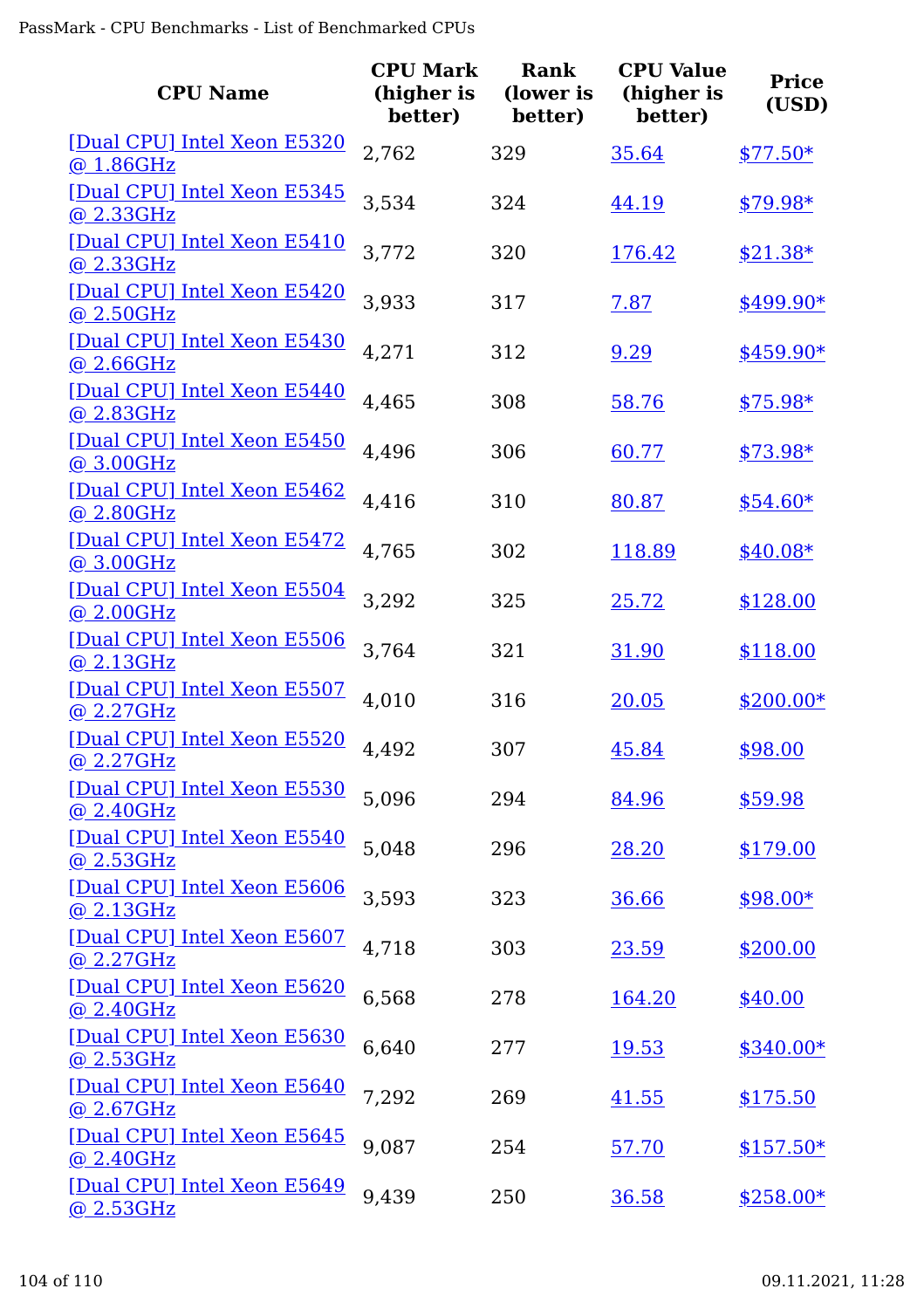| <b>CPU Name</b>                                 | <b>CPU Mark</b><br>(higher is<br>better) | <b>Rank</b><br>(lower is<br>better) | <b>CPU Value</b><br>(higher is<br>better) | <b>Price</b><br>(USD) |
|-------------------------------------------------|------------------------------------------|-------------------------------------|-------------------------------------------|-----------------------|
| [Dual CPU] Intel Xeon E7-<br>4807 @ 1.87GHz     | 6,223                                    | 284                                 | <u>72.77</u>                              | $$85.52*$             |
| [Quad CPU] Intel Xeon E7-<br>4870 @ 2.40GHz     | 21,434                                   | 152                                 | 136.90                                    | $$156.56*$            |
| [Quad CPU] Intel Xeon E7-<br>8870 @ 2.40GHz     | 24,434                                   | 134                                 | 1.22                                      | $$20,034.04*$         |
| [Quad CPU] Intel Xeon<br>E7-4880 v2 @ 2.50GHz   | 48,435                                   | 57                                  | 40.50                                     | $$1,196.00*$          |
| [Quad CPU] Intel Xeon<br>E7-8857 v2 @ 3.00GHz   | 36,304                                   | 82                                  | 2.36                                      | $$15,352.00*$         |
| [Quad CPU] Intel Xeon<br>$E7-8867$ v3 @ 2.50GHz | 36,908                                   | 81                                  | <u>1.97</u>                               | $$18,688.00*$         |
| [Dual CPU] Intel Xeon<br>E7-8880 v2 @ 2.50GHz   | 25,966                                   | 124                                 | 118.41                                    | $$219.28*$            |
| [Quad CPU] Intel Xeon<br>E7-8880 v3 @ 2.30GHz   | 50,157                                   | 52                                  | 94.28                                     | \$532.00              |
| [Quad CPU] Intel Xeon E7330<br>@ 2.40GHz        | 6,491                                    | 280                                 | 19.09                                     | $$340.00*$            |
| [Quad CPU] Intel Xeon E7340<br>@ 2.40GHz        | 6,544                                    | 279                                 | 52.78                                     | $$124.00*$            |
| [Quad CPU] Intel Xeon E7450<br>@ 2.40GHz        | 9,555                                    | 248                                 | 23.89                                     | $$400.00*$            |
| [Quad CPU] Intel Xeon E7530<br>@ 1.87GHz        | 7,231                                    | 270                                 | 32.87                                     | $$220.00*$            |
| [Quad CPU] Intel Xeon E7540<br><u>@ 2.00GHz</u> | 10.376                                   | 234                                 | <u>32.84</u>                              | \$316.00              |
| [Dual CPU] Intel Xeon Gold<br>5118 @ 2.30GHz    | 24,711                                   | 132                                 | 11.81                                     | \$2,092.86            |
| [Dual CPU] Intel Xeon Gold<br>5120 @ 2.20GHz    | 28,331                                   | 113                                 | 9.07                                      | $$3,122.00*$          |
| [Dual CPU] Intel Xeon Gold<br>5122 @ 3.60GHz    | 16,447                                   | 181                                 | 6.41                                      | \$2,566.28            |
| [Dual CPU] Intel Xeon Gold<br>5215 @ 2.50GHz    | 27,736                                   | 118                                 | 10.68                                     | \$2,597.98            |
| [Dual CPU] Intel Xeon Gold<br>5217 @ 3.00GHz    | 26,143                                   | 123                                 | 9.63                                      | \$2,713.90            |
| [Dual CPU] Intel Xeon Gold<br>5218 @ 2.30GHz    | 35,454                                   | 85                                  | 16.88                                     | \$2,100.00            |
| [Dual CPU] Intel Xeon Gold<br>5220 @ 2.20GHz    | 37,750                                   | 76                                  | 12.80                                     | \$2,950.00            |
| [Dual CPU] Intel Xeon Gold<br>5220R @ 2.20GHz   | 56,592                                   | 39                                  | 17.34                                     | \$3,264.00            |
| [Dual CPU] Intel Xeon Gold<br>5222 @ 3.80GHz    | 17,787                                   | 173                                 | 7.14                                      | $$2,490.00*$          |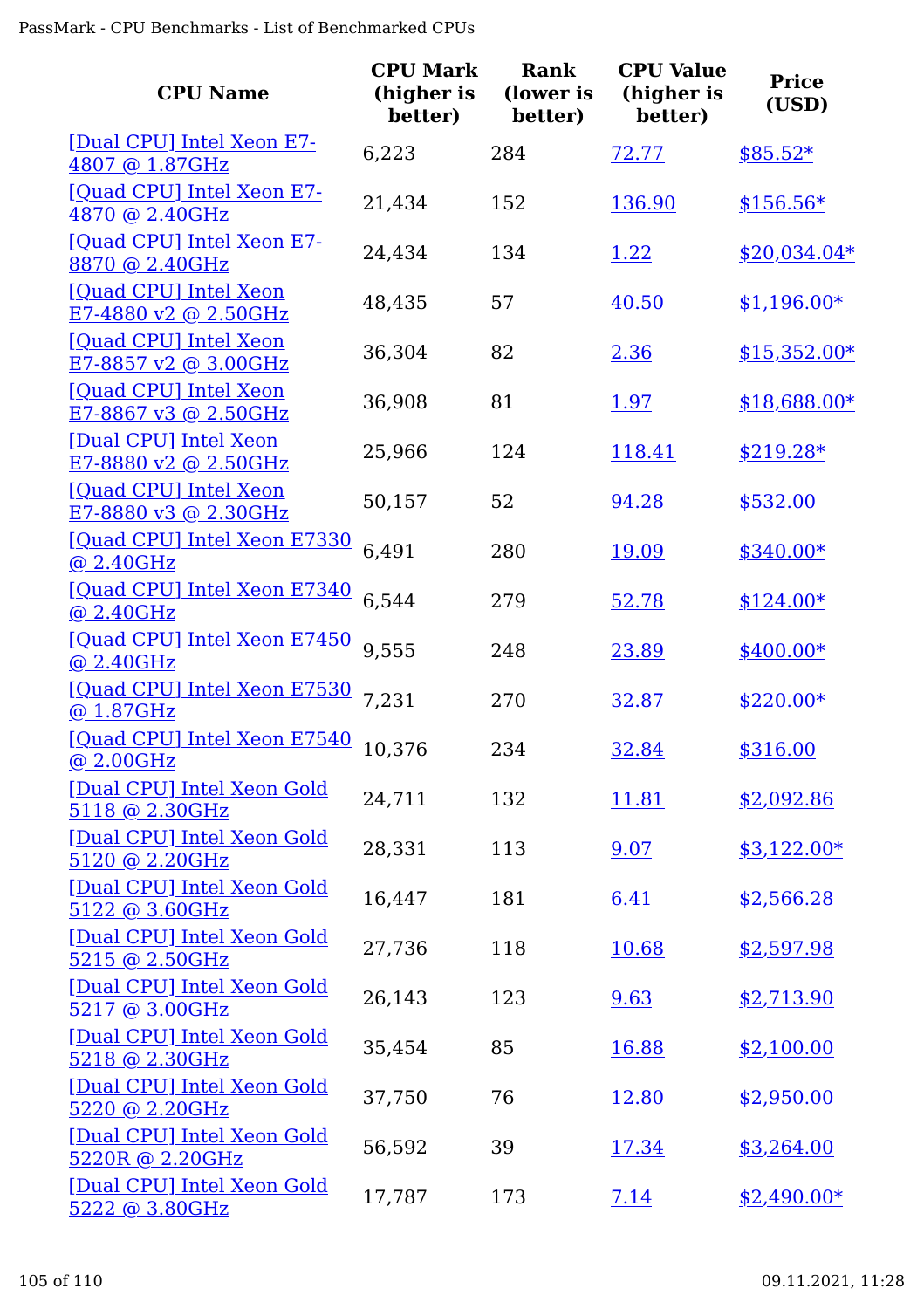| <b>CPU Name</b>                                | <b>CPU Mark</b><br>(higher is<br>better) | <b>Rank</b><br>(lower is<br>better) | <b>CPU Value</b><br>(higher is<br>better) | <b>Price</b><br>(USD) |
|------------------------------------------------|------------------------------------------|-------------------------------------|-------------------------------------------|-----------------------|
| [Dual CPU] Intel Xeon Gold<br>5315Y @ 3.20GHz  | 37,309                                   | 77                                  | 17.98                                     | <u>\$2,074.72*</u>    |
| [Dual CPU] Intel Xeon Gold<br>5320 @ 2.20GHz   | 65,979                                   | 26                                  | 19.01                                     | \$3,469.98            |
| [Dual CPU] Intel Xeon Gold<br>6128 @ 3.40GHz   | 23,601                                   | 140                                 | 6.86                                      | \$3,438.00            |
| [Dual CPU] Intel Xeon Gold<br>6130 @ 2.10GHz   | 35,564                                   | 84                                  | 9.80                                      | \$3,627.90            |
| [Dual CPU] Intel Xeon Gold<br>6130H @ 2.10GHz  | 35,440                                   | 86                                  | <b>NA</b>                                 | <b>NA</b>             |
| [Dual CPU] Intel Xeon Gold<br>$6132$ @ 2.60GHz | 38,123                                   | 75                                  | 9.03                                      | \$4,219.90            |
| [Dual CPU] Intel Xeon Gold<br>6134 @ 3.20GHz   | 28,312                                   | 114                                 | 8.38                                      | \$3,377.40            |
| [Dual CPU] Intel Xeon Gold<br>6136 @ 3.00GHz   | 33,691                                   | 94                                  | 6.75                                      | \$4,990.92            |
| [Dual CPU] Intel Xeon Gold<br>$6138$ @ 2.00GHz | 44,406                                   | 63                                  | 14.80                                     | \$2,999.76            |
| [Dual CPU] Intel Xeon Gold<br>6142 @ 2.60GHz   | 32,948                                   | 97                                  | 7.85                                      | \$4,199.76            |
| [Dual CPU] Intel Xeon Gold<br>6143 @ 2.80GHz   | 46,550                                   | 60                                  | <b>NA</b>                                 | NA                    |
| [Dual CPU] Intel Xeon Gold<br>6144 @ 3.50GHz   | 27,972                                   | 116                                 | 6.52                                      | \$4,287.40            |
| [Dual CPU] Intel Xeon Gold<br>$6148$ @ 2.40GHz | 44,965                                   | 62                                  | 20.47                                     | \$2,197.00            |
| [Dual CPU] Intel Xeon Gold<br>6149 @ 3.10GHz   | 37,240                                   | 78                                  | <b>NA</b>                                 | NA                    |
| [Dual CPU] Intel Xeon Gold<br>6152 @ 2.10GHz   | 49,437                                   | 55                                  | <u>18.11</u>                              | \$2,730.00            |
| [Dual CPU] Intel Xeon Gold<br>6154 @ 3.00GHz   | 51,087                                   | 50                                  | 8.36                                      | \$6,107.40            |
| [Dual CPU] Intel Xeon Gold<br>6226 @ 2.70GHz   | 30,206                                   | 105                                 | <u>10.11</u>                              | \$2,987.54            |
| [Dual CPU] Intel Xeon Gold<br>6226R @ 2.90GHz  | 40,205                                   | 71                                  | 14.53                                     | \$2,766.52            |
| [Dual CPU] Intel Xeon Gold<br>6230 @ 2.10GHz   | 42,780                                   | 66                                  | <u>11.01</u>                              | \$3,885.52            |
| [Dual CPU] Intel Xeon Gold<br>6230R @ 2.10GHz  | 58,230                                   | 37                                  | <u>15.95</u>                              | \$3,650.00            |
| [Dual CPU] Intel Xeon Gold<br>6234 @ 3.30GHz   | 30,063                                   | 106                                 | 7.07                                      | \$4,250.00            |
| [Dual CPU] Intel Xeon Gold<br>6238R @ 2.20GHz  | 59,678                                   | 34                                  | 10.79                                     | \$5,533.44            |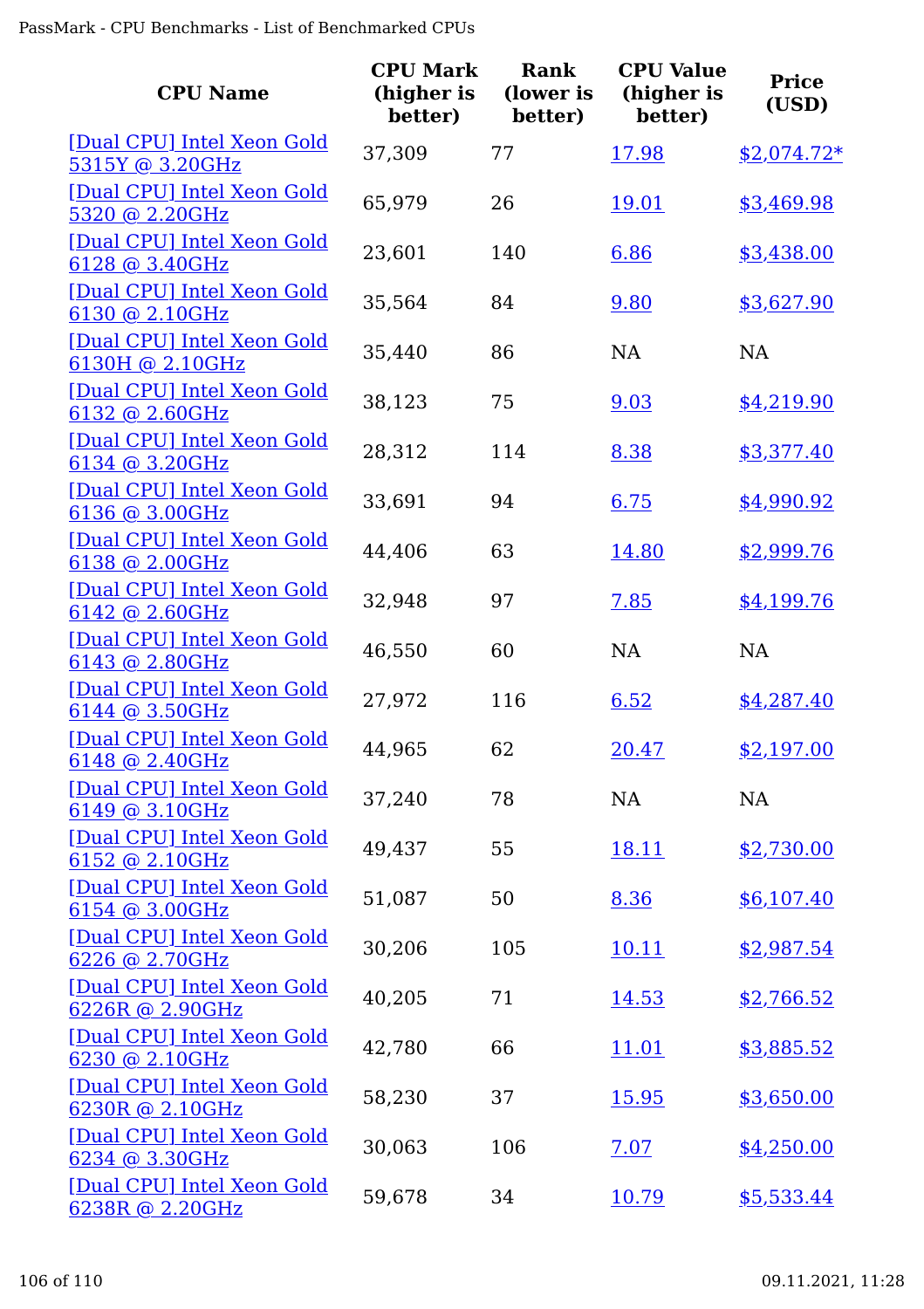| <b>CPU Name</b>                                   | <b>CPU Mark</b><br>(higher is<br>better) | Rank<br>(lower is<br>better) | <b>CPU Value</b><br>(higher is<br>better) | <b>Price</b><br>(USD) |
|---------------------------------------------------|------------------------------------------|------------------------------|-------------------------------------------|-----------------------|
| [Dual CPU] Intel Xeon Gold<br>6240 @ 2.60GHz      | 49,304                                   | 56                           | 16.55                                     | \$2,980.00            |
| [Dual CPU] Intel Xeon Gold<br>6240R @ 2.40GHz     | 54,024                                   | 43                           | 11.92                                     | \$4,533.82            |
| [Dual CPU] Intel Xeon Gold<br>6242 @ 2.80GHz      | 26,490                                   | 122                          | 6.34                                      | \$4,180.00            |
| [Dual CPU] Intel Xeon Gold<br>6244 @ 3.60GHz      | 32,894                                   | 98                           | 5.54                                      | $$5,940.00*$          |
| [Dual CPU] Intel Xeon Gold<br>6248R @ 3.00GHz     | 62,712                                   | 31                           | 10.12                                     | $$6,199.72*$          |
| [Dual CPU] Intel Xeon Gold<br>$6250$ @ 3.90GHz    | 35,978                                   | 83                           | 5.82                                      | \$6,185.70            |
| [Dual CPU] Intel Xeon Gold<br>6254 @ 3.10GHz      | 54,869                                   | 42                           | 7.42                                      | \$7,390.86            |
| [Dual CPU] Intel Xeon Gold<br>6256 @ 3.60GHz      | 46,454                                   | 61                           | 5.58                                      | \$8,320.38            |
| [Dual CPU] Intel Xeon Gold<br>6258R @ 2.70GHz     | 63,218                                   | 30                           | 9.09                                      | \$6,956.00            |
| [Dual CPU] Intel Xeon Gold<br>6334 @ 3.60GHz      | 39,381                                   | 73                           | 7.66                                      | \$5,140.82            |
| [Dual CPU] Intel Xeon Gold<br>6336Y @ 2.40GHz     | 72,276                                   | 22                           | 16.23                                     | \$4,452.22            |
| [Dual CPU] Intel Xeon Gold<br>6342 @ 2.80GHz      | 76,580                                   | 19                           | 13.05                                     | \$5,867.08            |
| [Dual CPU] Intel Xeon Gold<br>6348 @ 2.60GHz      | 78,496                                   | 18                           | <u>12.34</u>                              | \$6,360.00            |
| [Dual CPU] Intel Xeon L5420<br>@2.50GHz           | 3,933                                    | 318                          | 71.51                                     | $$55.00*$             |
| [Dual CPU] Intel Xeon L5430<br>@ 2.66GHz          | 4,231                                    | 313                          | 13.39                                     | $$315.90*$            |
| [Dual CPU] Intel Xeon L5506<br>@ 2.13GHz          | 3,706                                    | 322                          | 20.56                                     | \$180.22              |
| [Dual CPU] Intel Xeon L5520<br>@2.27GHz           | 3,119                                    | 327                          | 31.83                                     | \$98.00               |
| [Dual CPU] Intel Xeon L5630<br>@ 2.13GHz          | 4,777                                    | 301                          | 25.14                                     | \$189.98              |
| [Dual CPU] Intel Xeon L5638<br>@ 2.00GHz          | 7,217                                    | 271                          | 51.62                                     | $$139.80*$            |
| [Dual CPU] Intel Xeon L5640<br>@ 2.27GHz          | 8,605                                    | 258                          | 47.74                                     | \$180.26              |
| [Dual CPU] Intel Xeon<br>Platinum 8124M @ 3.00GHz | 49,526                                   | 54                           | NA                                        | NA                    |
| [Dual CPU] Intel Xeon<br>Platinum 8153 @ 2.00GHz  | 32,180                                   | 100                          | 5.17                                      | $$6,230.00*$          |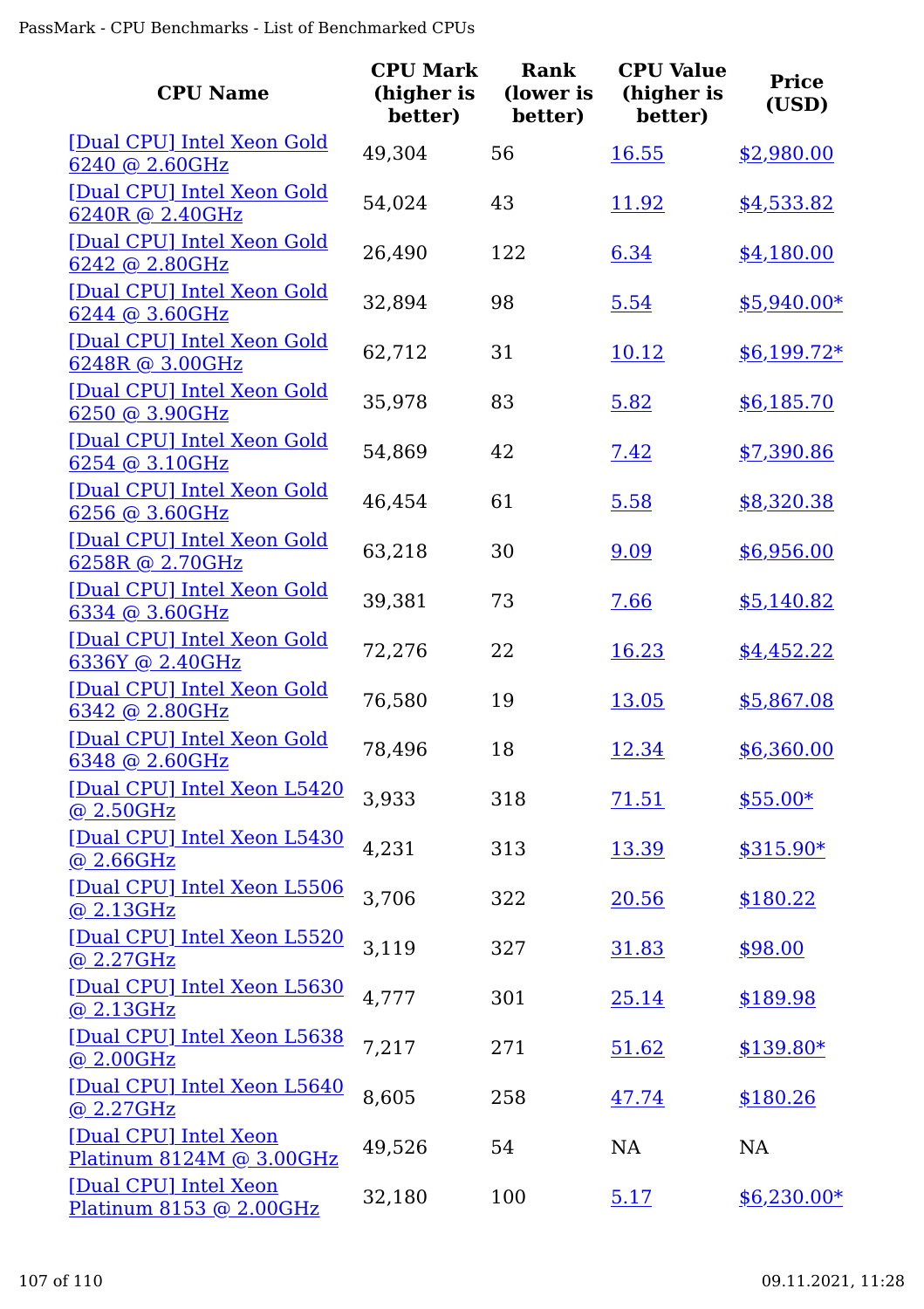| <b>CPU Name</b>                                    | <b>CPU Mark</b><br>(higher is<br>better) | Rank<br>(lower is<br>better) | <b>CPU Value</b><br>(higher is<br>better) | <b>Price</b><br>(USD) |
|----------------------------------------------------|------------------------------------------|------------------------------|-------------------------------------------|-----------------------|
| [Dual CPU] Intel Xeon<br>Platinum 8160 @ 2.10GHz   | 49,865                                   | 53                           | 25.44                                     | \$1,959.98            |
| [Dual CPU] Intel Xeon<br>Platinum 8160M @ 2.10GHz  | 53,158                                   | 45                           | <u>12.79</u>                              | \$4,157.40            |
| [Dual CPU] Intel Xeon<br>Platinum 8168 @ 2.70GHz   | 52,011                                   | 47                           | 3.29                                      | \$15,789.90           |
| [Dual CPU] Intel Xeon<br>Platinum 8171M @ 2.60GHz  | 57,780                                   | 38                           | <b>NA</b>                                 | <b>NA</b>             |
| [Dual CPU] Intel Xeon<br>Platinum 8173M @ 2.00GHz  | 53,093                                   | 46                           | <b>NA</b>                                 | NA                    |
| [Dual CPU] Intel Xeon<br>Platinum 8180 @ 2.50GHz   | 61,751                                   | 32                           | 3.45                                      | \$17,900.00           |
| [Dual CPU] Intel Xeon<br>Platinum 8180M @ 2.50GHz  | 51,439                                   | 48                           | <b>NA</b>                                 | <b>NA</b>             |
| [Dual CPU] Intel Xeon<br>Platinum 8252C @ 3.80GHz  | 47,757                                   | 58                           | <b>NA</b>                                 | NA                    |
| [Dual CPU] Intel Xeon<br>Platinum 8253 @ 2.20GHz   | 28,165                                   | 115                          | 3.92                                      | \$7,181.98            |
| [Dual CPU] Intel Xeon<br>Platinum 8260 @ 2.40GHz   | 51,387                                   | 49                           | 7.60                                      | \$6,757.40            |
| [Dual CPU] Intel Xeon<br>Platinum 8260M @ 2.30GHz  | 55,297                                   | 41                           | 3.59                                      | $$15,410.00*$         |
| [Dual CPU] Intel Xeon<br>Platinum 8273CL @ 2.20GHz | 50,348                                   | 51                           | <b>NA</b>                                 | <b>NA</b>             |
| [Dual CPU] Intel Xeon<br>Platinum 8275CL @ 3.00GHz | 66,812                                   | 24                           | NA                                        | NA                    |
| [Dual CPU] Intel Xeon<br>Platinum 8280 @ 2.70GHz   | 64,291                                   | 29                           | 3.41                                      | \$18,880.04           |
| [Dual CPU] Intel Xeon<br>Platinum 8352Y @ 2.20GHz  | 68,643                                   | 23                           | 8.82                                      | $$7,786.80*$          |
| [Dual CPU] Intel Xeon<br>Platinum 8358 @ 2.60GHz   | 83,847                                   | 15                           | 9.41                                      | \$8,910.00            |
| [Dual CPU] Intel Xeon<br>Platinum 8368 @ 2.40GHz   | 92,054                                   | 10                           | 6.33                                      | $$14,548.18*$         |
| [Dual CPU] Intel Xeon<br>Platinum 8375C @ 2.90GHz  | 90,419                                   | 14                           | NA                                        | <b>NA</b>             |
| [Dual CPU] Intel Xeon<br>Platinum 8380 @ 2.30GHz   | 91,484                                   | 12                           | 5.65                                      | $$16,198.00*$         |
| [Dual CPU] Intel Xeon Silver<br>4110 @ 2.10GHz     | 16,711                                   | 179                          | <u>17.43</u>                              | \$958.94              |
| [Dual CPU] Intel Xeon Silver<br>4112 @ 2.60GHz     | 12,008                                   | 215                          | 10.09                                     | \$1,190.00            |
| [Dual CPU] Intel Xeon Silver<br>4114 @ 2.20GHz     | 21,378                                   | 154                          | 17.84                                     | \$1,198.00            |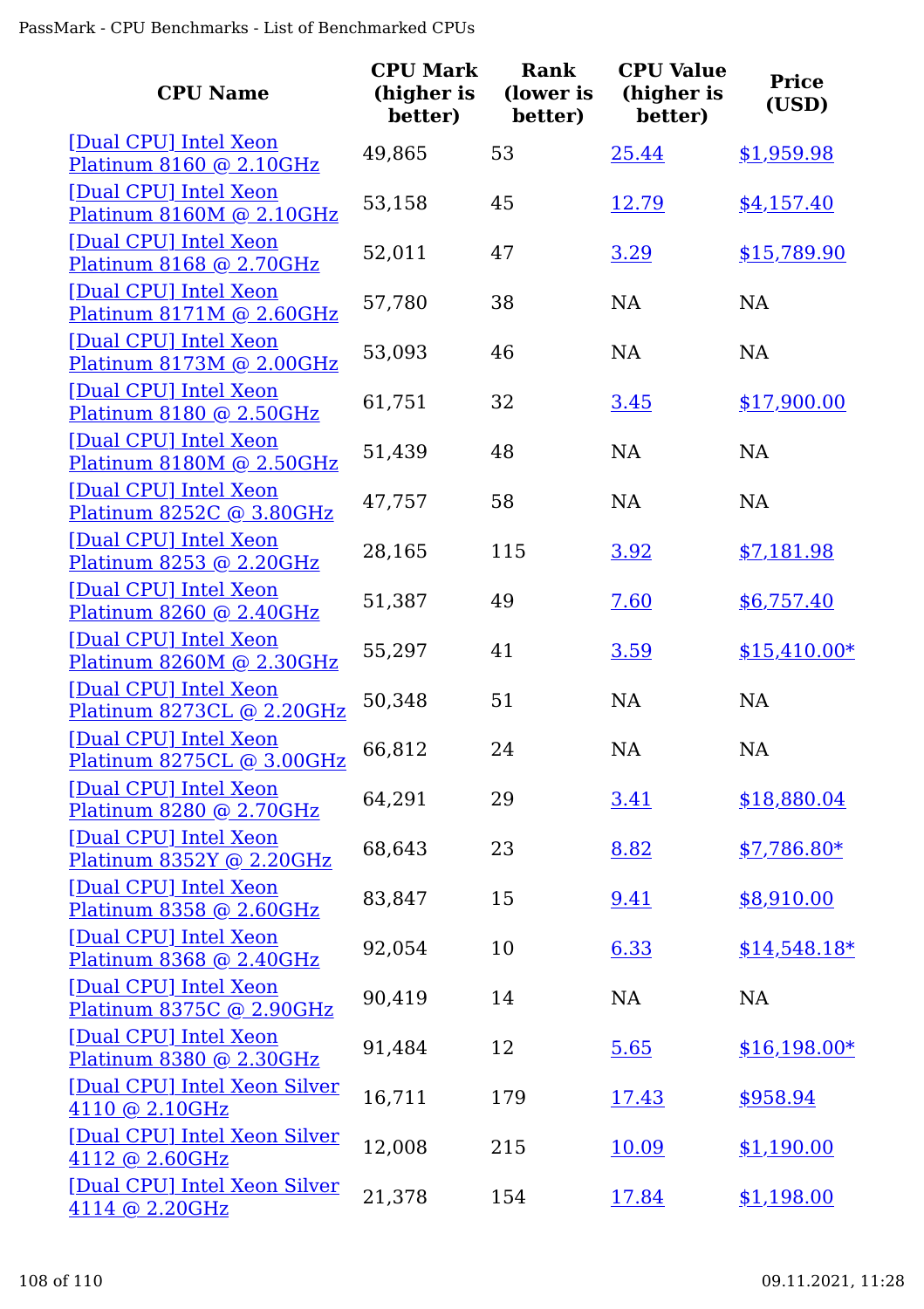| <b>CPU Name</b>                                 | <b>CPU Mark</b><br>(higher is<br>better) | Rank<br>(lower is<br>better) | <b>CPU Value</b><br>(higher is<br>better) | <b>Price</b><br>(USD) |
|-------------------------------------------------|------------------------------------------|------------------------------|-------------------------------------------|-----------------------|
| [Dual CPU] Intel Xeon Silver<br>4116 @ 2.10GHz  | 24,533                                   | 133                          | 13.71                                     | \$1,790.00            |
| [Dual CPU] Intel Xeon Silver<br>4208 @ 2.10GHz  | 19,751                                   | 163                          | 22.04                                     | \$895.98              |
| [Dual CPU] Intel Xeon Silver<br>4210 @ 2.20GHz  | 23,471                                   | 141                          | 21.50                                     | \$1,091.48            |
| [Dual CPU] Intel Xeon Silver<br>4210R @ 2.40GHz | 25,517                                   | 127                          | 24.21                                     | \$1,053.98            |
| [Dual CPU] Intel Xeon Silver<br>4214 @ 2.20GHz  | 24,285                                   | 136                          | 16.82                                     | \$1,443.56            |
| [Dual CPU] Intel Xeon Silver<br>4214R @ 2.40GHz | 30,290                                   | 103                          | 21.83                                     | \$1,387.42            |
| [Dual CPU] Intel Xeon Silver<br>4215R @ 3.20GHz | 26,714                                   | 120                          | 15.79                                     | \$1,692.00            |
| [Dual CPU] Intel Xeon Silver<br>4216 @ 2.10GHz  | 29,792                                   | 107                          | 15.51                                     | \$1,920.98            |
| [Dual CPU] Intel Xeon Silver<br>4309Y @ 2.80GHz | 34,984                                   | 88                           | 31.09                                     | \$1,125.12            |
| [Dual CPU] Intel Xeon Silver<br>4310 @ 2.10GHz  | 41,112                                   | 70                           | 36.64                                     | \$1,122.00            |
| [Dual CPU] Intel Xeon Silver<br>4316 @ 2.30GHz  | 60,955                                   | 33                           | 27.12                                     | \$2,247.98            |
| [Dual CPU] Intel Xeon W5580<br>@ 3.20GHz        | 6,270                                    | 283                          | 62.71                                     | $$99.98*$             |
| [Dual CPU] Intel Xeon W5590<br><u>@ 3.33GHz</u> | 6,640                                    | 276                          | 2.36                                      | $$2,812.68*$          |
| [Dual CPU] Intel Xeon X5260<br>@3.33GHz         | 2,389                                    | 331                          | 91.89                                     | $$26.00*$             |
| [Dual CPU] Intel Xeon X5355<br>@ 2.66GHz        | 3,848                                    | 319                          | 6.41                                      | $$599.90*$            |
| [Dual CPU] Intel Xeon X5365<br>@ 3.00GHz        | 4,149                                    | 314                          | 32.94                                     | $$125.98*$            |
| [Dual CPU] Intel Xeon X5450<br>@3.00GHz         | 4,578                                    | 304                          | 45.82                                     | $$99.92*$             |
| [Dual CPU] Intel Xeon X5460<br>@ 3.16GHz        | 4,842                                    | 299                          | <u>72.61</u>                              | $$66.68*$             |
| [Dual CPU] Intel Xeon X5470<br>@ 3.33GHz        | 5,114                                    | 293                          | 14.21                                     | $$359.90*$            |
| [Dual CPU] Intel Xeon X5472<br>@3.00GHz         | 4,858                                    | 298                          | 10.80                                     | $$450.00*$            |
| [Dual CPU] Intel Xeon X5482<br>@ 3.20GHz        | 5,069                                    | 295                          | 25.36                                     | $$199.90*$            |
| [Dual CPU] Intel Xeon X5492<br>@ 3.40GHz        | 5,270                                    | 292                          | 1.89                                      | $$2,782.58*$          |